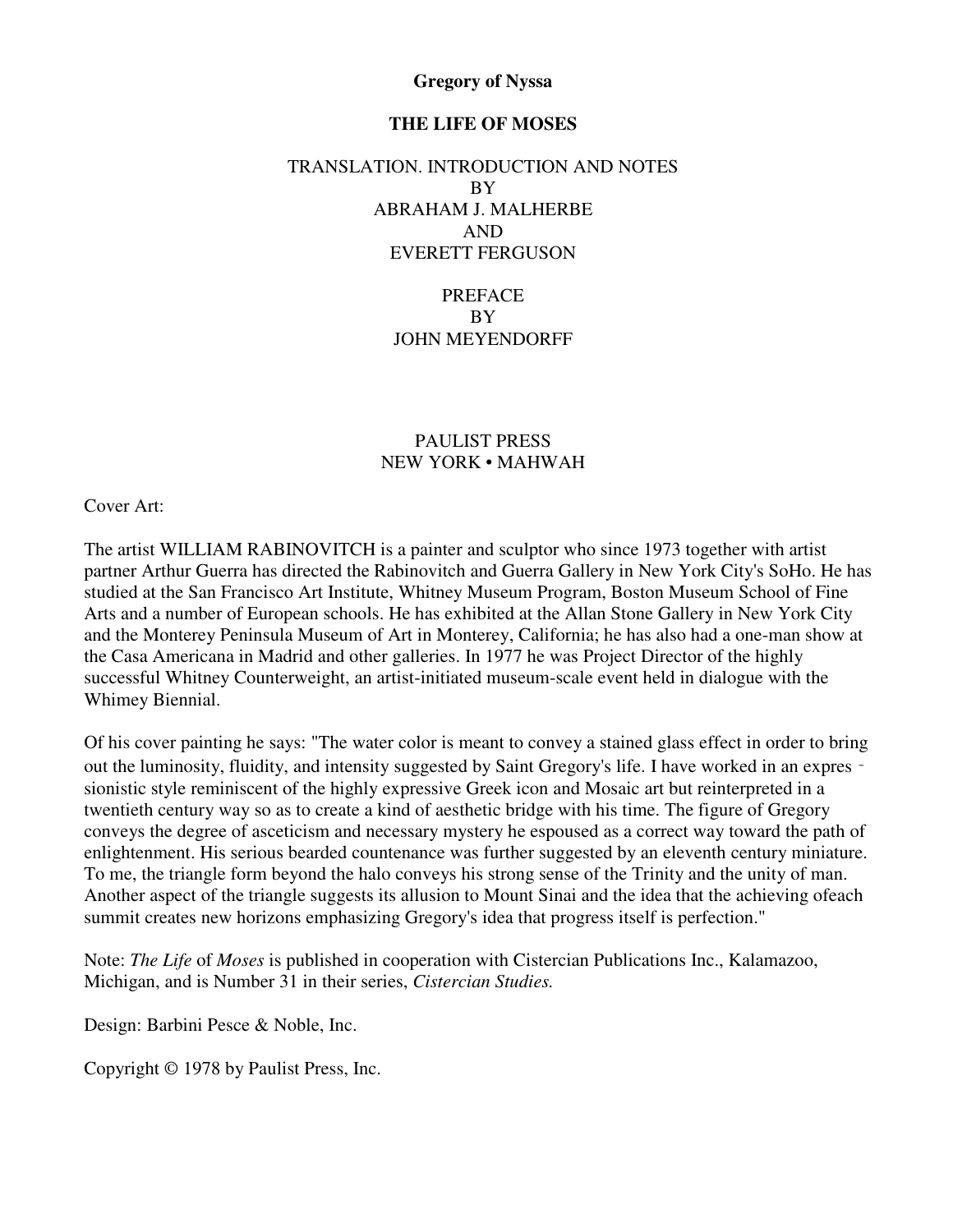All rights reserved. No part of this book may be reproduced or transmitted in any form or by any means, electronic or mechanical, including photocopying, recording or by any information storage and retrieval system without permission in writing from the Publisher.

Library of Congress Catalog Card Number: 78-56352

ISBN: 0-8091-2112-3

Published by Paulist Press 997 Macarthur Boulevard Mahwah, New Jersey 07430

Printed and bound in the United States of America

#### **CONTENTS**

| Preface      | $\underline{\mathbf{xi}}$ |
|--------------|---------------------------|
| Foreword     | xvii                      |
| Introduction |                           |
| Text         | 25                        |
| Bibliography | 139                       |
| <b>Notes</b> | 141                       |
| Indexes      | 195                       |

 $-vii$ 

### **The Editors of this Volume:**

ABRAHAM J. MALHERBE is Professor of New Testament Studies at Yale Divinity School. After completing his Doctoral work at Harvard, he went on for further studies at the University of Utrecht before taking New Testament teaching positions at Abilene Christian College and Dartmouth College before coming to Yale in 1970. His books include *World of the New Testament, Social Aspects of Early Christianity* and *The Cynic Epistles: A Study Edition.* Some of the journals in which his articles have appeared include *Journal of Biblical Literature, Journal of Ecclesiastical History, Restoration Quarterly, Journal of Theological Studies,* and others. Professor Malherbe is on the Editorial Board of the *Journal of Biblical Literature.* Born in Pretoria, South Africa, he lives with his wife Phyllis and their three children in Hamden, Connecticut.

EVERETT FERGUSON is Professor of Church History and Director of Graduate Studies in Religion at Abilene Christian University. After completing his doctoral work, "With Distinction," at Harvard, where he was a John Harvard Fellow, in 1957, he became Dean of Northeastern Christian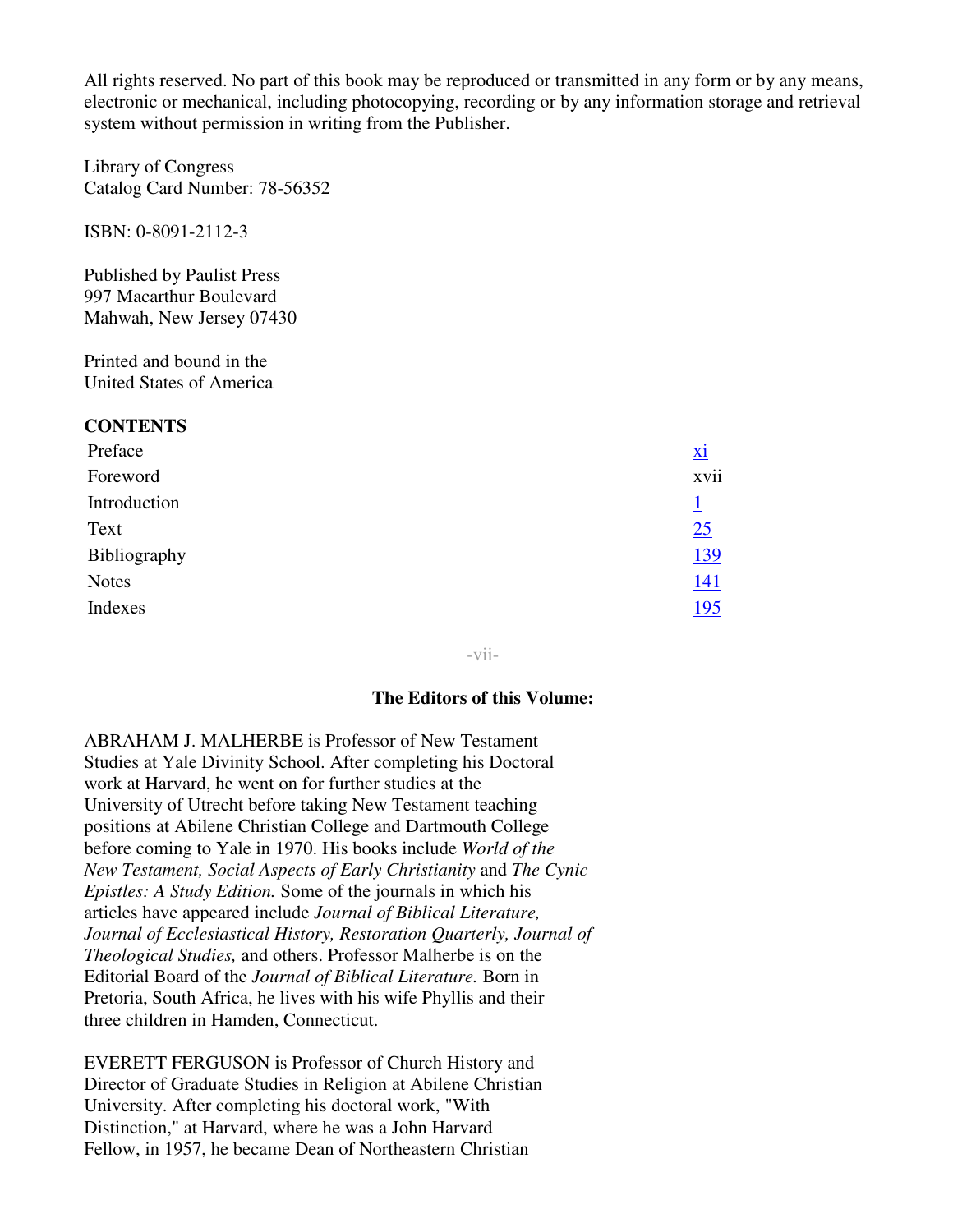Junior College, in Villanova, Pennsylvania. His books include *Early Christians Speak* and his articles have appeared in *Harvard Theological Review*, *Greek Orthodox Theological Review, Journal of Theological Studies, Studia Patristica* and others. Dr. Ferguson was born in Montgomery, Texas. He lives in Abilene with his wife Nancy and their three children.

JOHN MEYENDORFF is Professor of History, Fordham University and Professor of Patristics and Church History, St. Vladimir's Seminary, Tuckahoe, New York. Father Meyendorff is an internationally esteemed authority on Orthodox Spirituality. His books include *St. Gregory Palamas and Orthodox Spirituality* (1959), *Gregory Palamas* (1959), *The Orthadox Church* (1963), *Orthodoxy and Catholicity* (1966), *Christ*

-viii-

*in Eastern Christian Thought* (1969), *Byzantine Theology* (1974), and *Byzantine Hesychasm* (1974). Dr. Meyendorff is presently on a research fellowship at the Dumbarton Oaks Center for Byzantine Studies, Washington, D.C.

 $-ix-$ 

#### **Acknowledgments**

It is with pleasure that we acknowledge our indebtedness to those who have had a special interest in our preparation of this volume. We undertook the task in response to a suggestion by Professor Johannes Quasten that a translation of Gregory's *Vita Moysis* into English was long overdue. Professors George Williams and Milton Anastos have encouraged us in patristic studies. The libraries of Abilene Christian College and Harvard University always graciously acceded to our requests, trifling and audacious alike. Zelma Odle preserved us from the grossest inelegancies of language; only our obstinacy is responsible for those that remain. Finally, we hope that the publication of this book may in some small way repay our families for the neglect it caused them. The manuscript was awarded a prize by the Christian Research Foundation in 1967.

-x-

#### **Preface**

The Christian Church, by receiving freedom and favors from the Empire of Rome, was endowed with a new opportunity and new responsibilities. It was now in a position of addressing itself not only to the simple folk in a few major cities with its "Good News" of the coming Kingdom in the risen Lord Jesus, but the entire world of educated aristocrats and intellectuals, trained in the traditions of syncretic Hellenism, was now ready to listen.

One of the major problems faced by Christianity in these new circumstances was that its Scriptures were Jewish Scriptures, that it claimed that Jesus was the Messiah foretold by Jewish prophets and that, therefore, the message of Jesus was not understandable except against the Old Testament background. Now the Hellenistic mind could hardly be receptive to the religious history of the obscure "barbarian"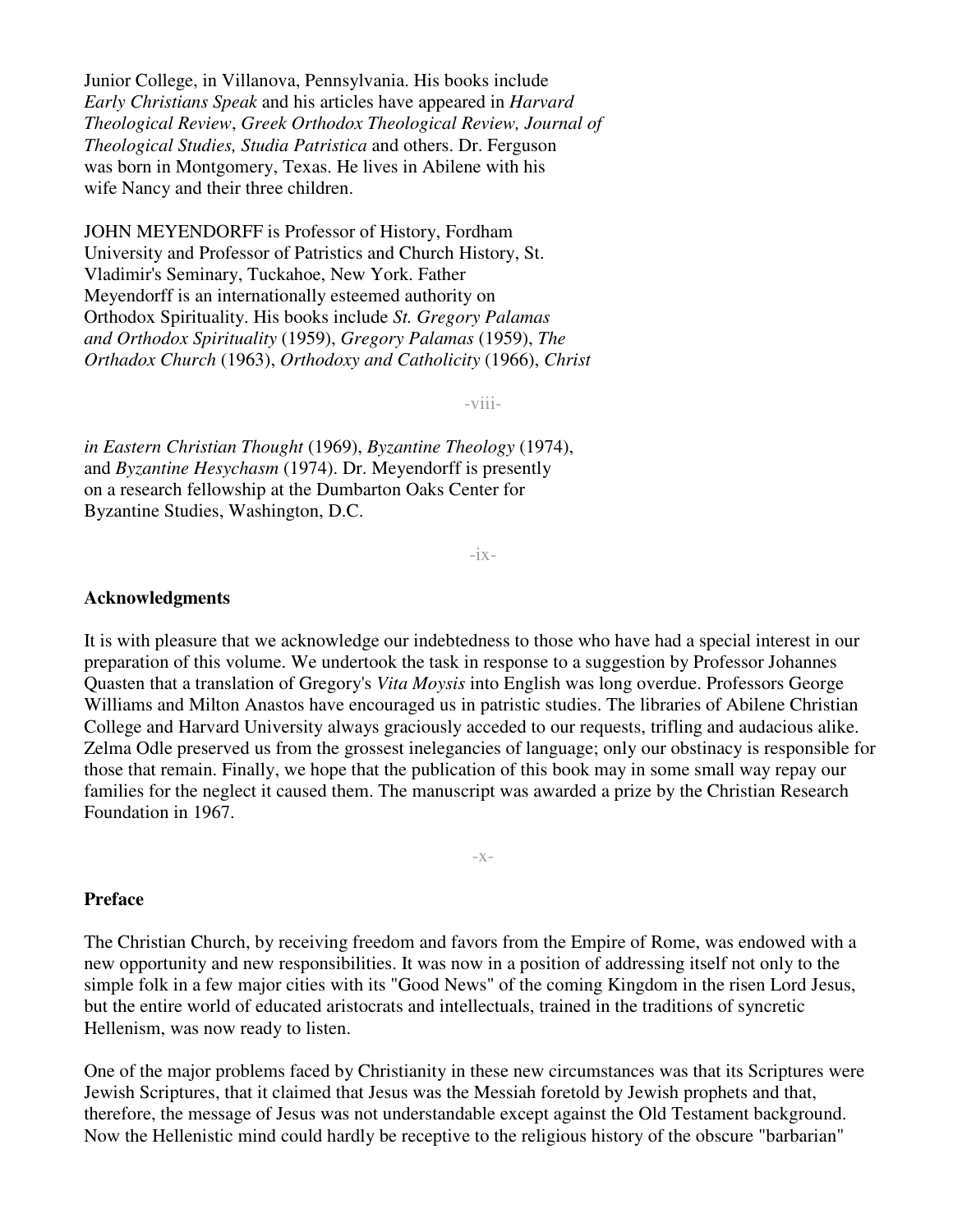nation of the Jews. The Greek philosophical tradition and, in particular, the mystagogical trends of Neo-Platonism were open to a syncretistic absorption of Oriental religions, but not to the absolute claims of the Mosaic or Christian faiths.

At the time when Gregory of Nyssa was writing his *Life of Moses*, others had already tried to build a bridge between Hellenism and the Jewish Scriptures and, among them, particularly the Jew Philo and the Christian Origen. Gregory is indebted to them both. But his approach, as also that of the other two "Cappadocian Fathers"—his elder brother Basil and his friend Gregory of Nazianzus—more than that of his predecessors, was a witness to the Church. Gregory and his friends were influential Christian bishops, concerned not only with intellectual pursuits or individual mysticism, but also with orthodox doctrine, with the Church as a sacramental body and as an institution, now closely connected with the Roman state. The major achievement of their lives was that they had succeeded in maintaining their commitments to the Church, to Scripture, and to the Hellenistic tradition, without compromise and with intellectual and spiritual integrity. The synthesis which they produced was not necessarily a perfect synthesis—which was impossible because of their rejection of syncretism and their obvious prior and ultimate commitment to the Christian faith—but their honesty and consistency won the respect of pagans and Christians alike.

Among the three "Cappadocian Fathers," Gregory of Nyssa was the youngest. He was also more inclined to daring speculation and to what is usually called "mysticism" than were his colleagues. One wonders, however, whether this term is adequate in the context of Eastern Christian spirituality. To the Western mind, mysticism is associated with forms of subjective, individual and necessarily esoteric knowledge, which, by definition, cannot be communicated to all. In early Christian and Byzantine Greek meanwhile, the term "mystical" is applied to forms of perception related to

 $-xii$ -

the Christian "mystery"; the text of the Eucharistic Prayer, for example, is frequently described as "mystical." Whereas saints possess this "mystical" perception in an eminent way because they have attuned themselves to the gift of grace, all Christians are equally the recipients of the grace itself and are therefore called, by imitating the saints, to acquire and develop the "mystical knowledge."

Gregory of Nyssa's spiritual writings have no other central theme than his notion of "spiritual senses," distinct from all other forms of created perception, and which make God accessible to man. In his *Life of Moses,* using the biblical account as a parabola of the Christian spiritual ascent, he describes how this meeting with God occurs "in the cloud," i.e., without the help of created vision, since God is totally invisible and incomprehensible to the created eye, and inaccessible to the created mind. He is, nevertheless, seen and perceived by man, when man, by baptismal and ascetic purification, by effort and virtues, is enabled to acquire "spiritual senses," which allow him to perceive, through communion in Christ and the Holy Spirit, the One who is beyond creation.

Clearly, Gregory reads the biblical text as an Alexandrian Greek. He does so deliberately, because one of his basic goals—the goal of the Church in his time—is precisely to make the Jewish Scripture relevant to educated Greeks. But the God who is perceived by Moses is still the God of Israel, the totally Other, the living and personal God, not a philosophical idea, the One of Plotinus. The best proof of it is the constantly recurring affirmation of God's infinity, and, therefore, of the impossibility of exhausting Him or comprehending Him, as the human mind comprehends a concept. Communion with God is a constant ascent "from glory to glory." Each step of this ascent includes the joy of further expectation, the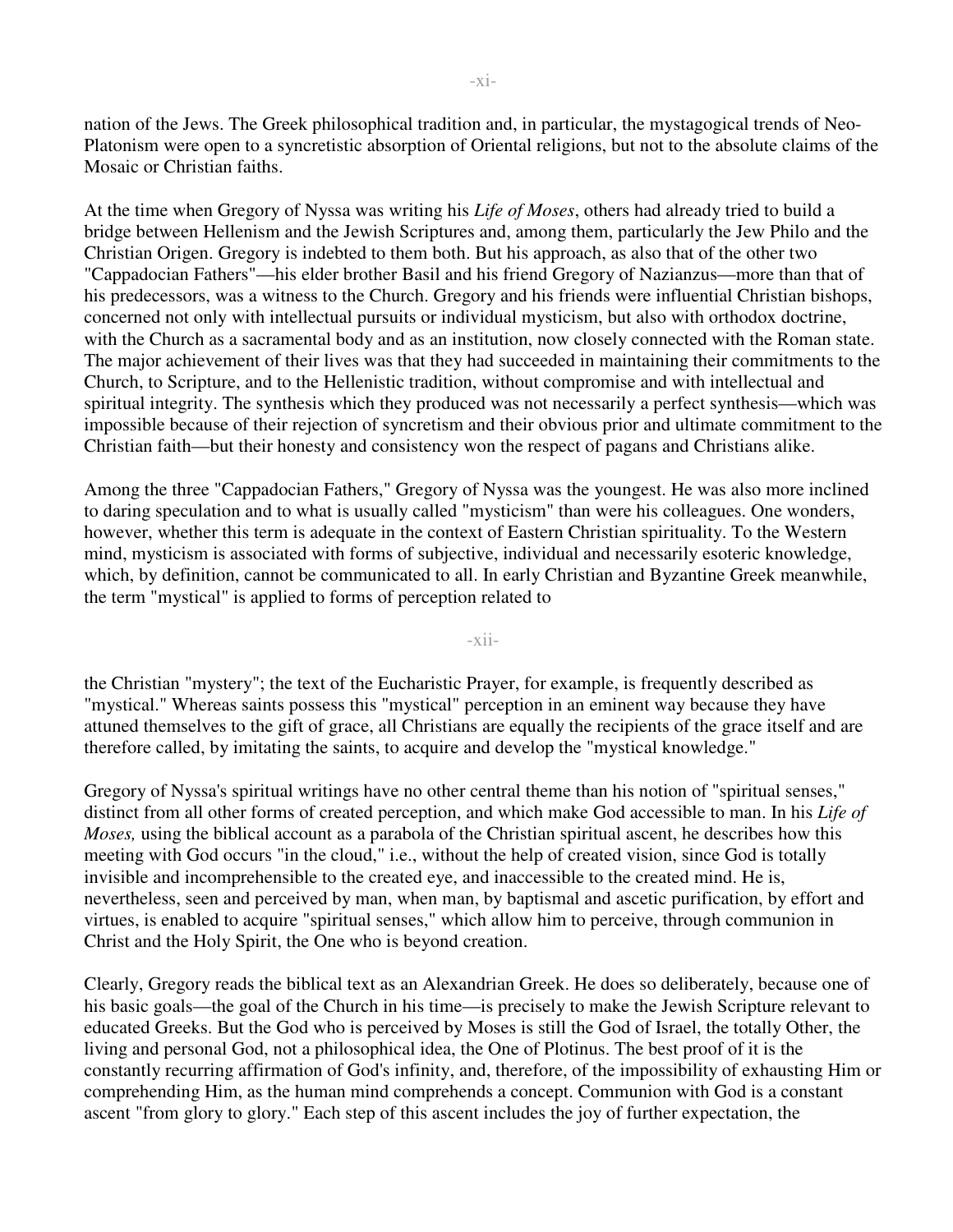knowledge that He always remains greater than anything we can know of Him, and also that He gives Himself to man without setting any limits, because of His own inexhaus

-xiii-

tibility. Thus, in meeting God, there is never frustration, or satiety, but only the discovery of true Love.

It is on this point—more clearly than on any other—that Gregory, while being Greek, transcends the Greek mind itself and indicates to his contemporaries and to future generations, including our own, the path to the Living God.

John Meyendorff Dumbarton Oaks Center for Byzantine Studies Washington, D.C.

-xiv-

#### **Foreword**

St. Gregory of Nyssa (c. 335-c. 395) belonged to the third generation of an illustrious Christian family of Cappadocia. He was himself the third son among ten children. His older sister Macrina and brother Basil (later bishop of Caesarea) were major influences on his religious development and education. Although appointed a reader in the church, Gregory decided to follow his father's career as a teacher of rhetoric and apparently married. Persuasion from family and friends led him to retire to his brother Basil's monastery.

Basil secured Gregory's appointment as bishop of the small town of Nyssa about 371/2 with the explanation that he did not want his brother to obtain distinction from his see but rather confer distinction upon it. Gregory took a prominent part in the second ecumenical council at Constantinople in 381, which signalled the triumph of trinitarian orthodoxy.

 $-XV-$ 

The emperor Theodosius defined correct doctrine not only in creedal terms but also in personal terms, and Gregory's name joined those of the bishops of Constantinople and Alexandria as standards of belief. Gregory was a speculative theologian of great originality. In addition to his clarifications of the doctrine of the Trinity, he made contributions to the doctrines of man, the soul and the resurrection, and the atonement.

In his later years Gregory turned to developing a philosophical theology of the spiritual life. Central to these later writings is the "Life of Moses," previously untranslated into English in its entirety. Gregory first summarizes the history of Moses and then draws moral and spiritual lessons from events in his life. The work develops the theme that the virtuous life is a perpetual progress based on the infinite goodness of God.

Renewed appreciation for Gregory's importance in patristic theology and in Christian spirituality is evidenced by the continuation of the new critical edition of his works begun by Werner Jaeger and the meeting of Gregory of Nyssa colloquia at Chevetogne (1969), Freckenhorst (1972), Leiden (1974), and Cambridge (1978).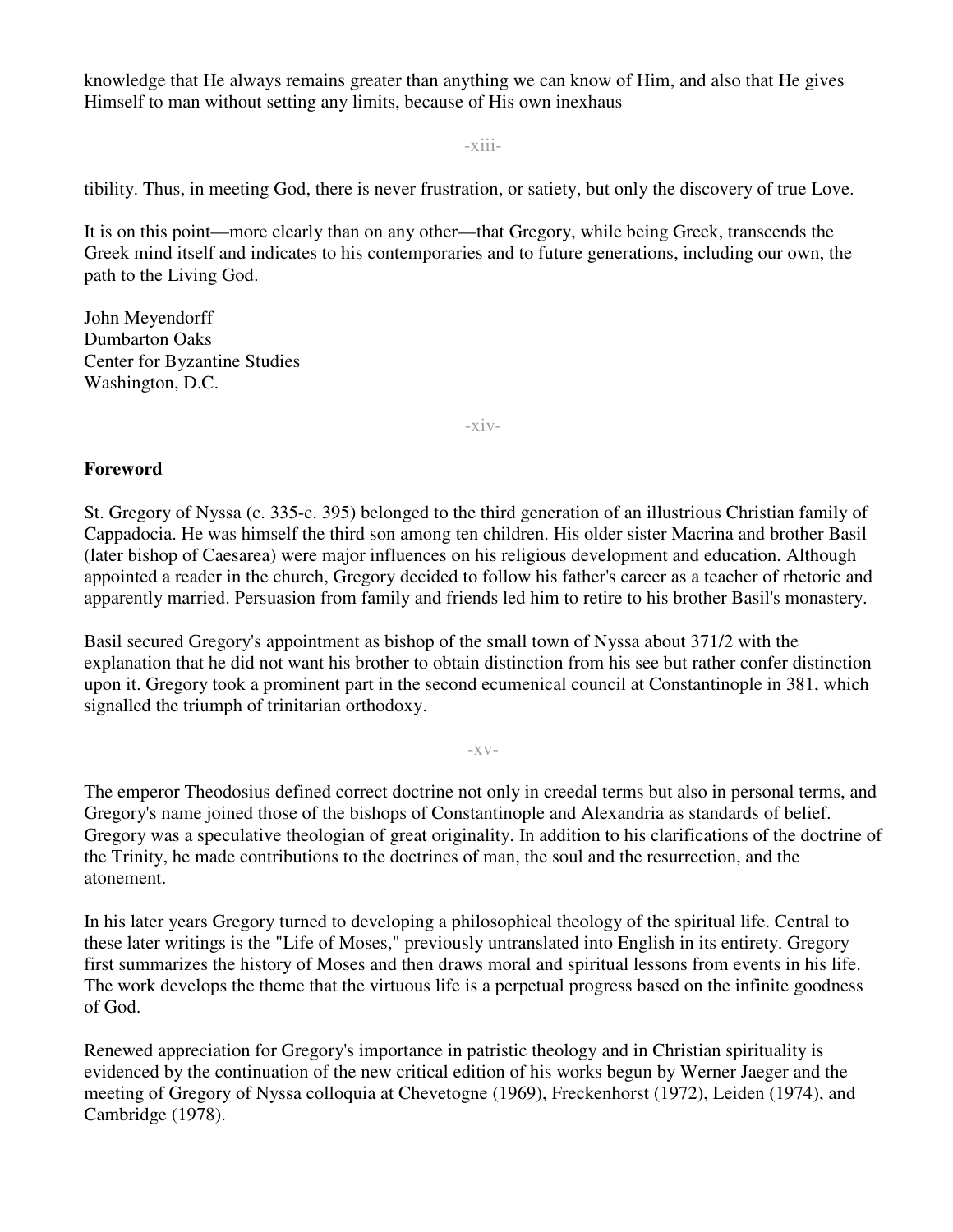### **Introduction**

Although Gregory grew up in one of the strong Christian families of Cappadocia, his early life showed no great commitment to the Church.  $\frac{1}{1}$ This changed in 372 when, at the age of about forty, he reluctantly accepted appointment as bishop of Nyssa from his brother Basil, metropolitan bishop of Caesarea. After Basil's death at the beginning of 379, Gregory became one of the foremost champions of the orthodox faith against Arianism. The years following the Council of Constantinople in 381 witnessed Gregory's religious leadership in the church of the East, but during the decade before his death about 395 his influence began to decline. Turning from dogmatic controversies and administrative duties, Gregory gave attention to the spiritual life, and thus the influence of his saintly sister Macrina triumphed at last.

#### **Circumstances of Writing**

A precise dating of the *Life of Moses* is not possible. Several facts indicate that it was written in the early  $390s.$   $\frac{2}{1}$ The work

-1-

would seem to belong to Gregory's old age.  $\frac{3}{5}$ The treatment of the envy directed toward Moses reflects the envy of which he was the victim.  $\frac{4}{3}$  The emphasis on the incarnation and absence of argument about the deity of the Holy Spirit fits the time when attention was being turned from trinitarian controversy to Christology. <sup>5</sup> There is stated in the *Life of Moses* a mature doctrine of the spiritual life, anchored in biblical texts.  $\frac{6}{5}$ 

The Jaeger edition of Gregory's works brings together as *Opera Ascetica the De instituto Christiano*, *On the Christian Profession*, *On Perfection*, *On Virginity*, *and The Life of Macrina*. <sup>7</sup> *The Life of Moses, On the Titles of the Psalms, Homilies on Ecclesiastes*, *On the Lord's Prayer, On the Beatitudes, and On the Canticle of Canticles* are then sometimes treated separately as dealing with the "mystical" aspects of the spiritual life. <sup>8</sup> The many interrelationships among these works make such a classification difficult to maintain. <sup>9</sup> The main difference is that the latter group takes the Scriptural text as the point of departure whereas the former group is more "topical."

"Perfection according to virtue" may be considered the theme not only of the *Life of Moses* but also of the *On Perfection* and *On the Christian Profession*. <sup>10</sup> Of the other exegetical works, the *Life of Moses* has the most in common with the Canticles commentary, some of the parallels with which the footnotes will document. These works would seem to belong to the same general period of Gregory's life. Daniélou placed the *Life of Moses* between *On the Canticle* and *On Perfection,* and Jaeger regards it as the immediate predecessor of the *De instituto Christiano*, which he considers the climax of Gregory's spiritual writings.  $\frac{11}{1}$ 

The same complex of ideas recurs in all Gregory's writings. Hence, the genuineness of the *Life of Moses* has never been questioned. Several of Gregory's spiritual writings were written in response to requests for guidance in living the virtuous life. <sup>12</sup> Caesarius is named as the recipient of the *Life* of Moses in the conclusion of certain manuscripts of the treatise. Two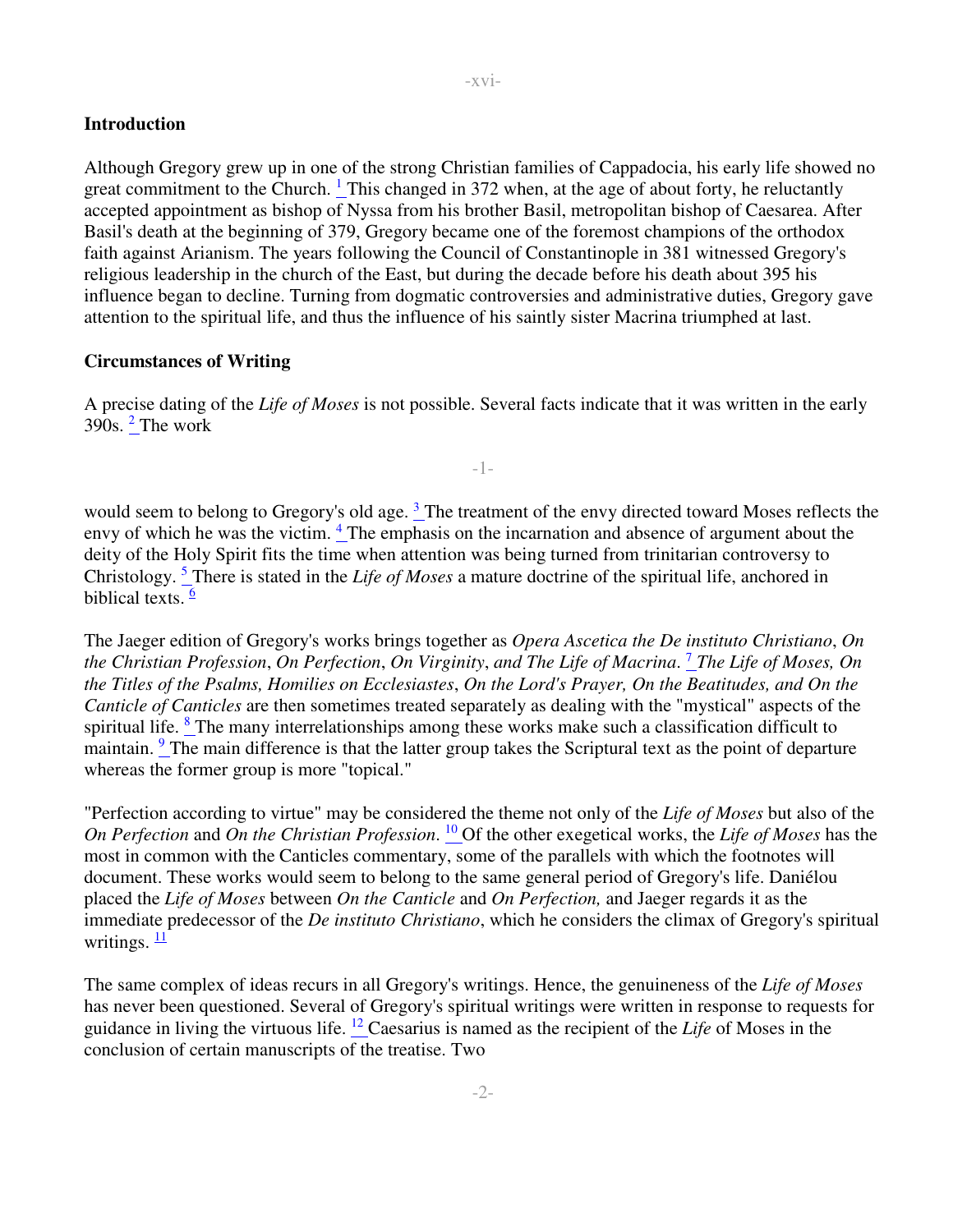others give his name in the title, one designating him a monk.  $^{13}$  He is otherwise unknown. More important is the indication of the request that the work comes from a time when Gregory was acknowledged by the ascetics of Asia Minor as a master of the spiritual life, even as he had earlier been recognized by council and emperor as a master of Christian doctrine. The treatise thus takes its place as part of Gregory's program to provide an ideological undergirding for the monastic movement organized by Basil.

The *Life of Moses* has the form of a *logos,* that is a formal treatise, dealing (as its complete title indicates) with "Perfection in Virtue." It may have been designed for reading aloud in a household of ascetics.  $\frac{14}{1}$ There are four sections: (1) the Preface, or covering letter of introduction; (2) the History *(bistoria),* or paraphrase of the Biblical story; (3) the Contemplation *(theoria)*, or spiritual meaning of the Scriptural narrative, which is his main concern; and (4) the Conclusion. The *historia* and *theoria* approach was common in catechetical instruction. <sup>15</sup>

## **The Philosophical Tradition**

Philosophy had become religious in the Hellenistic age, and in late Roman times it had become contemplative and ascetic. The ascetic life in Christianity was a direct continuation of the contemplative life of Greek philosophy. <sup>16</sup> Gregory speaks in the *Life of Moses* about a solitary's withdrawal as a "greater philosophy" (I, 19).

By the 4th century the Greek philosophical traditions had merged into a modified Platonism known as Neoplatonism. Gregory has clear points of contact with the philosophical heritage of Hellenism. His relation to the preceding philosophical development has been a frequent object of study, for he, more than most of the fathers, was a philosophical theologian. <sup>17</sup>

-3-

Gregory reflects an honest ambivalence in regard to pagan learning. He has some harsh things to say about its inadequacies and dangers. <sup>18</sup> Very graphic is his figure of pagan education as "always in labor but never [giving] birth" (II, 11). The womb of barren wisdom is pregnant with wind and miscarries before coming to the knowledge of God. If it is necessary to associate with pagan wisdom, one must scatter the teachers of evil for their wicked use of instruction (II, 17). On the other hand, Gregory has some positive things to say about the usefulness of pagan learning. The ark in which the baby Moses was saved from the waters "was constructed out of ... education in the different disciplines" (II, 7). "There are certain things derived from profane education which should not be rejected" in our striving for virtue (II, 37). Therefore the "learning of the Egyptians" is necessary; indeed, acquiring it is a divine command. The spiritual meaning of the "spoiling of the Egyptians" is that God "commands those participating through virtue in the free life also to equip themselves with the wealth of pagan learning" (II, 115). "Such things as moral and natural philosophy, geometry, astronomy, dialectic, ... will be useful when in time the divine sanctuary of mystery must be beautified with the riches of reason."

Gregory's own lack of formal training in pagan education may have been a blessing. <sup>19</sup> He was introduced to the "classics" and acquired a basic knowledge from his brother Basil, but he was not spoiled by the "handbooks" and was freer to apply his own intellectual gifts in an original way.

Gregory makes specific reference to some of the good in pagan philosophy and its erroneous teachings: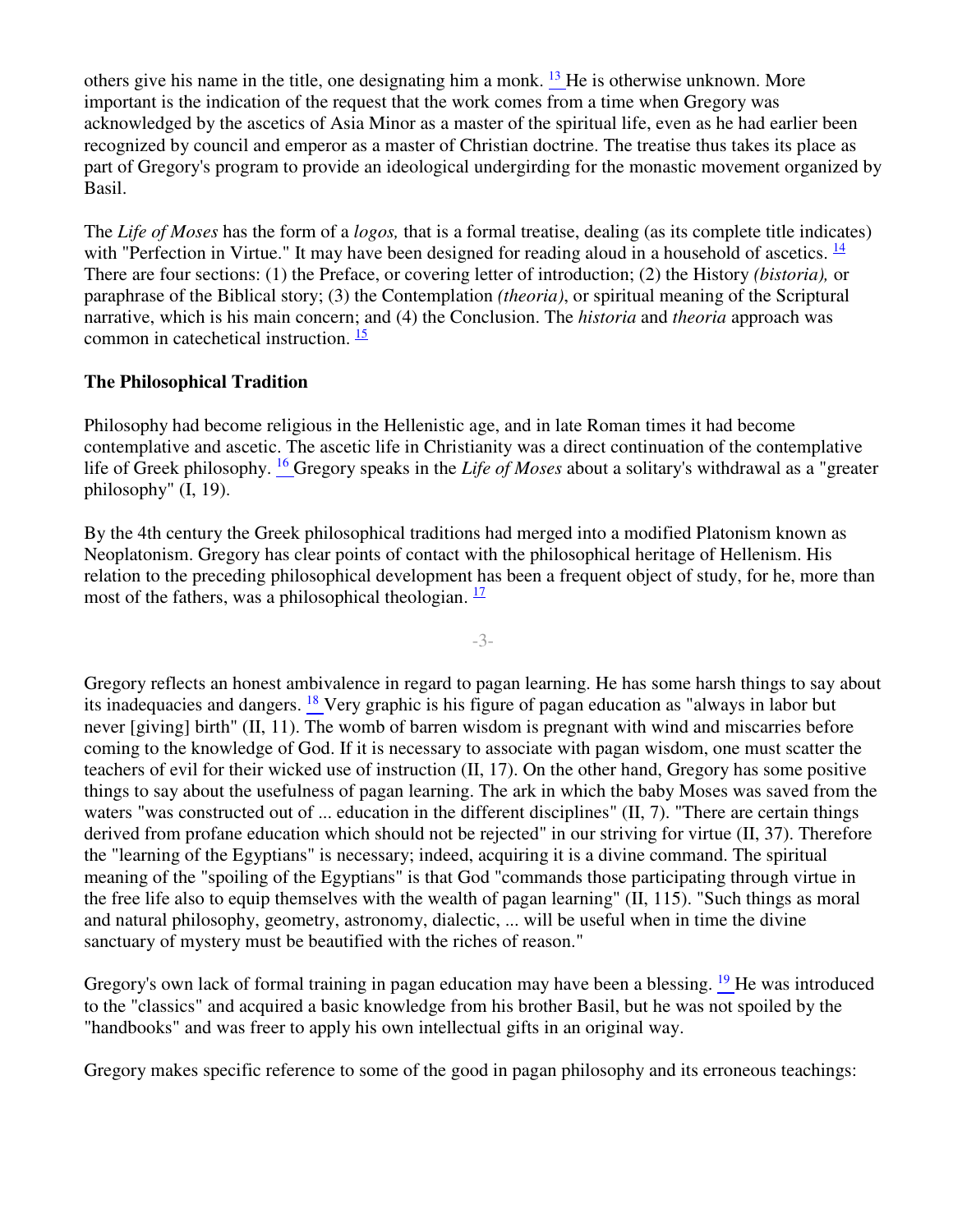*For example, pagan philosophy says that the soul is immortal. This is a pious offspring. But it also says that souls pass from bodies to bodies and are changed from a rational to an irrational nature*. *This is a fleshly and alien foreskin*. *And there are many other such examples. It says there is a god, but it thinks*

 $-4-$ 

*of him as material. It acknowledges him as Creator, but says be needed matter for creation. It affirms that he is both good and powerful, but that in all things be submits to the necessity offate. (II*, *40)*

In II, 287f. Gregory gives positive endorsement to Aristotle's ethical doctrine of virtue as the mean. <sup>20</sup> His greatest debt is clearly to Plato. <sup>21</sup> But all has undergone a profound transformation into a Christian synthesis.

## **The Exegetical Tradition**

In the second part of the *Life of Moses*, the *historia*, Gregory summarizes the events of Moses' life from the biblical account in Exodus and Numbers. In the third part, the *theoria*, he refers back to these events as the bases for spiritual lessons. Thus the life of Moses becomes a symbol of the spiritual journey of the soul to God.

Gregory's treatise can be securely connected to the earlier history of Scripture interpretation, especially the Alexandrian tradition, Jewish and Christian. In the literal treatment of Moses' life Daniélou has noted the presence of certain features from Jewish *haggada* —edifying amplification of the biblical text, accent on the miraculous with a denial of naturalist interpretations, and the suppression of shocking details or interpretation of them in a favorable sense.  $^{22}$  Of more interest is the allegorical or nonliteral interpretation of the *theoria*. The allegorical method was well developed by Gregory's time. <sup>23</sup> Although Gregory uses his own originality in applying this tradition, we must take note of his predecessors.

The figure of Moses occupied a prominent place in the thinking of Jews and Christians. <sup>24</sup> Of special importance to Gregory is Philo,  $\frac{25}{5}$  who also wrote a two-part *Life of Moses*.  $\frac{26}{5}$  Philo's *Life*, in the manner of the Hellenistic biography of the

-5-

Peripatetic type, presents the "life" in order to give an example for a type of life.  $27$  Philo's first book goes through the life of Moses, presenting him as a king, in straightforward historical order with little attempt at allegory. The second part gives a topical treatment of the character of Moses, treating his work as a lawgiver, priest, and prophet. <sup>28</sup> Gregory similarly outlines the life and then takes Moses as a model of the spiritual life.  $\frac{29}{2}$ 

Philo's *Life* is mainly a moral interpretation since it is primarily an apology addressed to the Greeks. <sup>30</sup> The *Questions on Exodus* <sup>31</sup> follows a different approach, giving a "literal" and then the "deeper" <sup>32</sup> meaning of each passage in turn. This work deals more with specific legal enactments than the *Life* and manifests more of a cosmological interest. Where Gregory perhaps differs the most from Philo is in the virtual absence of cosmological allegories. <sup>33</sup> Philo's *Allegorical Laws* reinterprets the historical narrative rather than the legal ordinances, as does the Jewish *haggada*. <sup>34</sup> Gregory largely ignores the legal sections of the Pentateuch. As a generalization, one may say that Gregory's *Life of Moses* draws its format from Philo's *Life of Moses* and its allegorical method from other Philonic works as this method had been transformed by Christian doctrinal interests.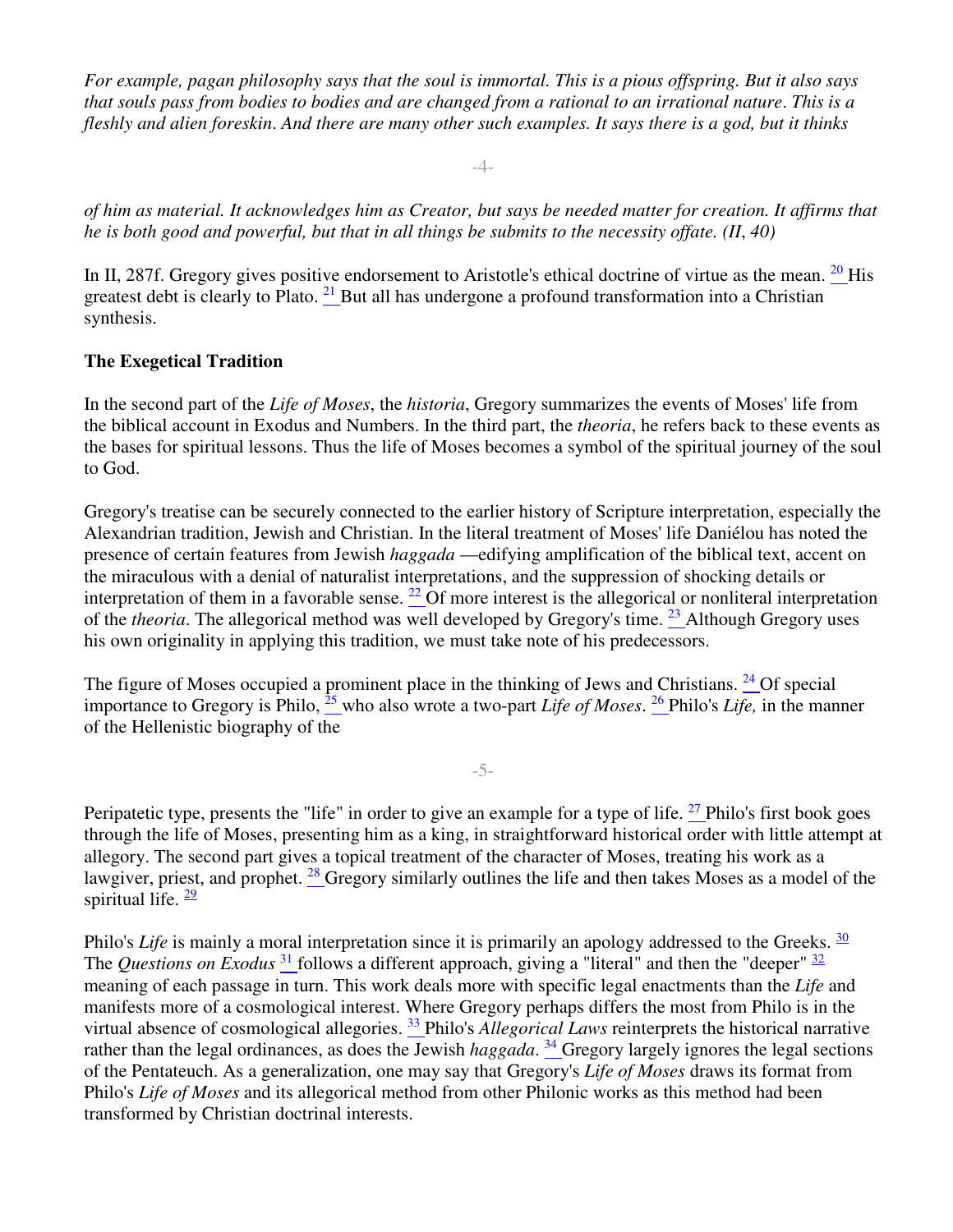Clement of Alexandria shows the first extensive Christian appropriation of Philo. He gives his own "life of Moses,"  $\frac{35}{2}$  which is an epitome of Philo and the Hellenistic Jewish tradition concerning Moses. The closest parallels in method and content to Gregory are to be found in Origen, whose *Commentary on Lamentations* follows the method of Philo's *Questions and Answers on Genesis* and *Exodus* in first discussing the literal meaning and then the inner meaning (διάνοια) in accordance with the "laws of ἀναγωγή. " <sup>36</sup> The *Homilies on Exodus* offer many exact parallels of interpretation to those in Gregory. <sup>37</sup> The idea behind the *Life of Moses* may be the suggestions of *On First Principles* 4.3.12 (24) <sup>38</sup> in accord with the principles of interpretation stated in 2.5 (12). Gregory takes the "moral" allegories of Philo and extends them in the direction of "mysticism" by his application of them to the spiritual life. He goes beyond Origen, for whom the "spiritual" interpretation is an interiorization of the sacraments.  $\frac{39}{10}$ 

That Gregory belongs to the Alexandrian school of interpretation may be seen from his exegetical terminology. Studies of Greek usage show *historia* and *theoria* often in juxtaposition. <sup>40</sup> For example, Origen can speak of something said not in its "literal interpretation" *(historia)* but in its "spiritual sense" *(theoria)*. <sup>41</sup> *Historia* was the regular term in use by all schools to designate the literal wording or actual event. <sup>42</sup> This simple account of the facts, or literal sense, was used by Gregory and others in the Alexandrian tradition for all types of literature and not just for "historical" narration. <sup>43</sup> *Theoria*, on the other hand, had a different meaning for the Alexandrian and Antiochian schools. For the Antiochian exegetes, the *theoria* was the prophetic vision; <sup>44</sup> in interpreting the Old Testament, they found passages in which the prophets by inspiration spoke of things having a typical significance beyond their own day. This future reference they called *theoria*. The Alexandrians, in contrast, used *theoria* in practically the same sense as *allegoria* and *dianoia*. <sup>45</sup> The latter (the "deeper meaning") had been the usual pagan word for a hidden sense in a writing. It came to be replaced by *allegoria*, which was used for all types of nonliteral exegesis. <sup>46</sup> Gregory shows a preference for *theoria*, <sup>47</sup> the "insight" into meanings beyond the range of the literal. The word could be used both for the sense contemplated in the text and for the method of reaching this "spiritual meaning."  $\frac{48}{3}$  This choice may be due to Gregory's preference for visual imagery, in accord with the Greek tradition generally, or to an accommodation to the Antiochian attack on *allegoria*. At any rate *theoria* became the predominant word for the allegorical sense in Cyril of Alexandria.  $\frac{49}{2}$ 

In the *Life of Moses* Gregory indicates some of the criteria employed for finding a spiritual interpretation of the sacred text. These are the same considerations urged in the Alexandrian school. <sup>50</sup> The a priori consideration that "the Law does not instruct us how to eat" becomes the basis for an allegorical interpretation of the first Passover meal (II, 105). What he felt was unnecessary, superfluous, or out of place in a revealed law ("Nature ... is a sufficient Lawgiver" with regard to eating, he affirms) pointed him to a hidden meaning. <sup>51</sup> Where something morally wrong is enjoined in the biblical text an allegorical meaning must be sought. The "spoiling of the Egyptians" was without moral justification and was an indication that "the loftier meaning is therefore more fitting than the obvious one" (II, 113-115; cf. the same consideration urged with reference to the Egyptians punished by the death of the first-born, II, 91 f.). Furthermore, anything that in its literal sense would be unworthy of God points to an inner meaning. Thus, since the description of God as having a "back" and a "face" is incongruous with the divine nature, it must have a spiritual sense (II, 221-223). In this work in particular the impossibility of duplicating the exact circumstances of the ancient worthies becomes a justification for moving beyond the literal history (II, 49). Gregory asks the hermeneutical question in his Introduction (I, 14). The spiritual meaning is always happening (e.g., II, 119).

On the positive side, where Gregory is aware of various interpretations he does not reject any interpretation that leads to virtue (II, 191). What is edifying, or what provides a "useful lesson" (II, 205) or "advice profitable to men" (II, 301), therefore, governs his interpretation. But this is not a sufficient criterion for Gregory: The slaying of the idolators by the Levites is given a practical, moral interpretation and then a spiritual meaning as well (II, 205ff.). The reasonableness or fitness of things is urged as a basis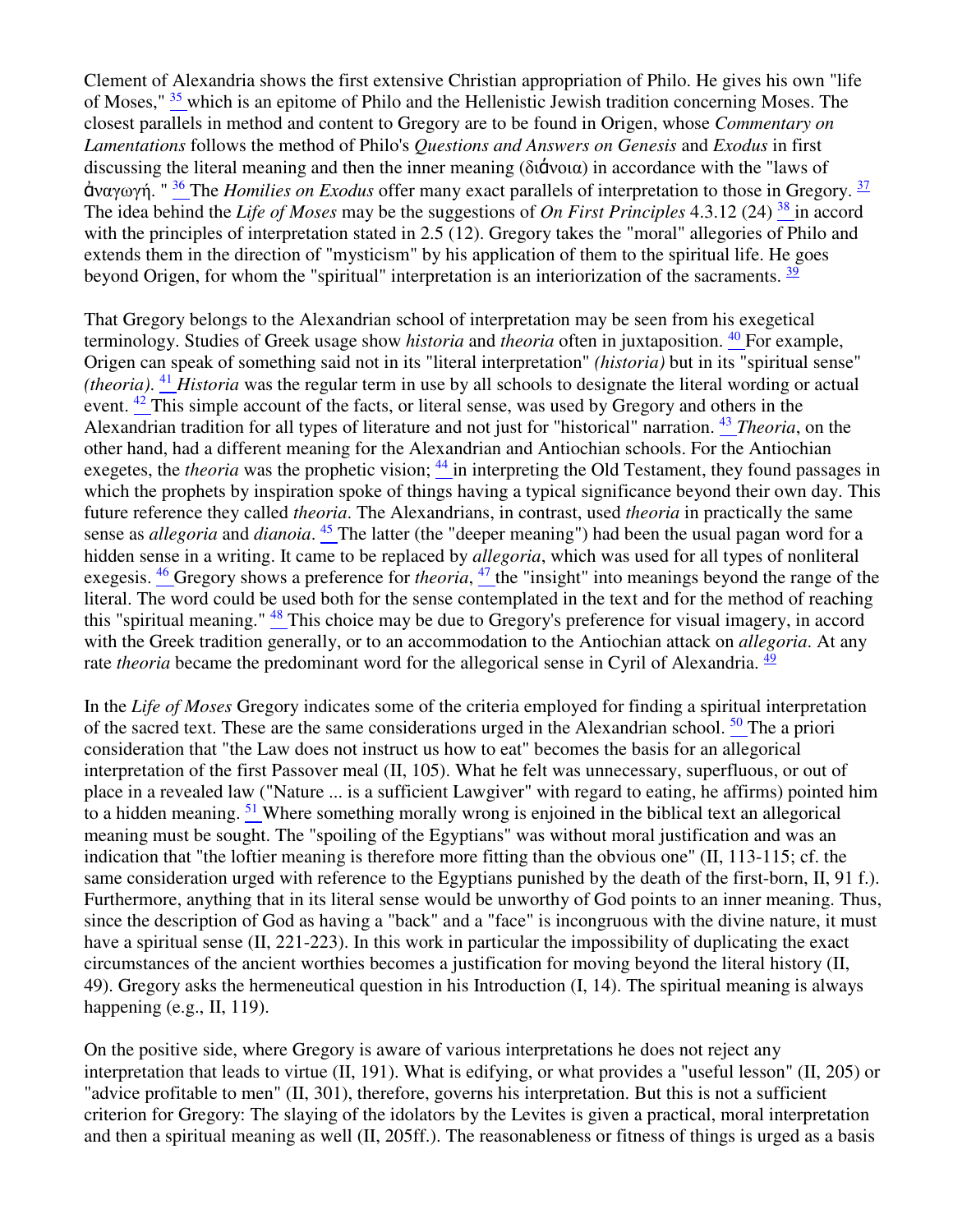for a deeper meaning. Since spots on garments are no hindrance to ascending to God, the command to wash clothes before approaching Sinai must mean removing stains from the outward pursuits of life (II, 155). Especially at points where he finds warrant in the New Testament for a nonliteral interpretation of the Old (II, 179) and where he finds Christ pointed to by the Old (II, 148, 151), Gregory turns to allegory.

For his nonliteral interpretations, Gregory looks not only to the Alexandrian tradition but also to certain common Christian interpretations of the Old Testament, particularly with reference to Christ, the Church, and Christian ordinances. <sup>52</sup> These were already found in the New Testament, the apostolic fathers, Justin, and Irenaeus, and should not be regarded as unique to any one school of thought. Moses was an important figure in Christian thought as the leader of the people of God, a man of God, and a precursor and type of Christ. <sup>53</sup> We find summaries of his career, particularly the episodes of the Exodus, frequently in Christian authors. <sup>54</sup> These often read much like the framework within which Gregory developed his treatise. The treatment of Moses in the Latin fathers is quite different from that of Gregory, however; they discuss different events than does he, and where they mention the same events, they are concerned with more practical, moral questions.  $\frac{55}{5}$ 

Although Gregory does incorporate some items of traditional interpretation and does show the results of many influences, especially from the Alexandrian tradition, there is much in him that is new, and certainly the whole synthesis is original. The material and the method are old, but the product is new. And Gregory invites anyone who will to obtain a more profitable interpretation than that which he offers.  $\frac{56}{5}$ 

## **Qualities of the Spiritual Life**

Gregory's spiritual theology has come in for great attention in recent years. <sup>57</sup> The Life of Moses is a particularly important formulation of his Christian spirituality.  $\frac{58}{2}$ 

Gregory calls attention to those features of Moses' life which may be considered a withdrawal from active involvement in the affairs of men: In Midian "he lived alone in the mountains away from the turmoil of the marketplace" (I, 19); and on Sinai, leaving the people behind, "he boldly approached the very darkness itself' (I, 46). Gregory encourages the solitary life or life among those of "like disposition and mind" (II, 18). But there is still the return to society for service. The Moses who had known the discipline of the desert gained the hearing of the people (II, 55), and he who had been instructed by God in the thick darkness "went down to his people to share with them the marvels" that he had seen (I, 56). Practical philosophy must be joined to contemplative philosophy (II, 200).

Asceticism is emphasized. The life of virtue demands "austerity and intensity" (II, 2). Asceticism is a "greater philosophy" than the learning of the Egyptians (I, 19). Gregory interprets the coverings of the tabernacle as the mortification of the sinful flesh and the ascetic way of life (II, 187), and he considers asceticism the adornment of the Church.

The control of the passions is a theme often repeated in the work. For example, Gregory affirms that it is impossible to flee the Egyptian life except by destroying utterly the first birth of evil (II, 90). "For when he slays the beginning, he destroys at the same time what follows after it" (II, 92f.). Again, to the washing of the garments and the keeping of animals away from the mountain in preparation for the Sinai theophany he gives the moral interpretation of keeping body and soul stainless and keeping sense perception under control (II, 154, 156). Envy, pride, and pleasure, as enemies of the spiritual life, come in for extensive treatment in the late parts of the treatise.

On the positive side, the two parts of religious virtue are the knowledge of God and right conduct (II, 166). The virtues of faith, hope, and a good conscience receive special stress. The rod of Moses is once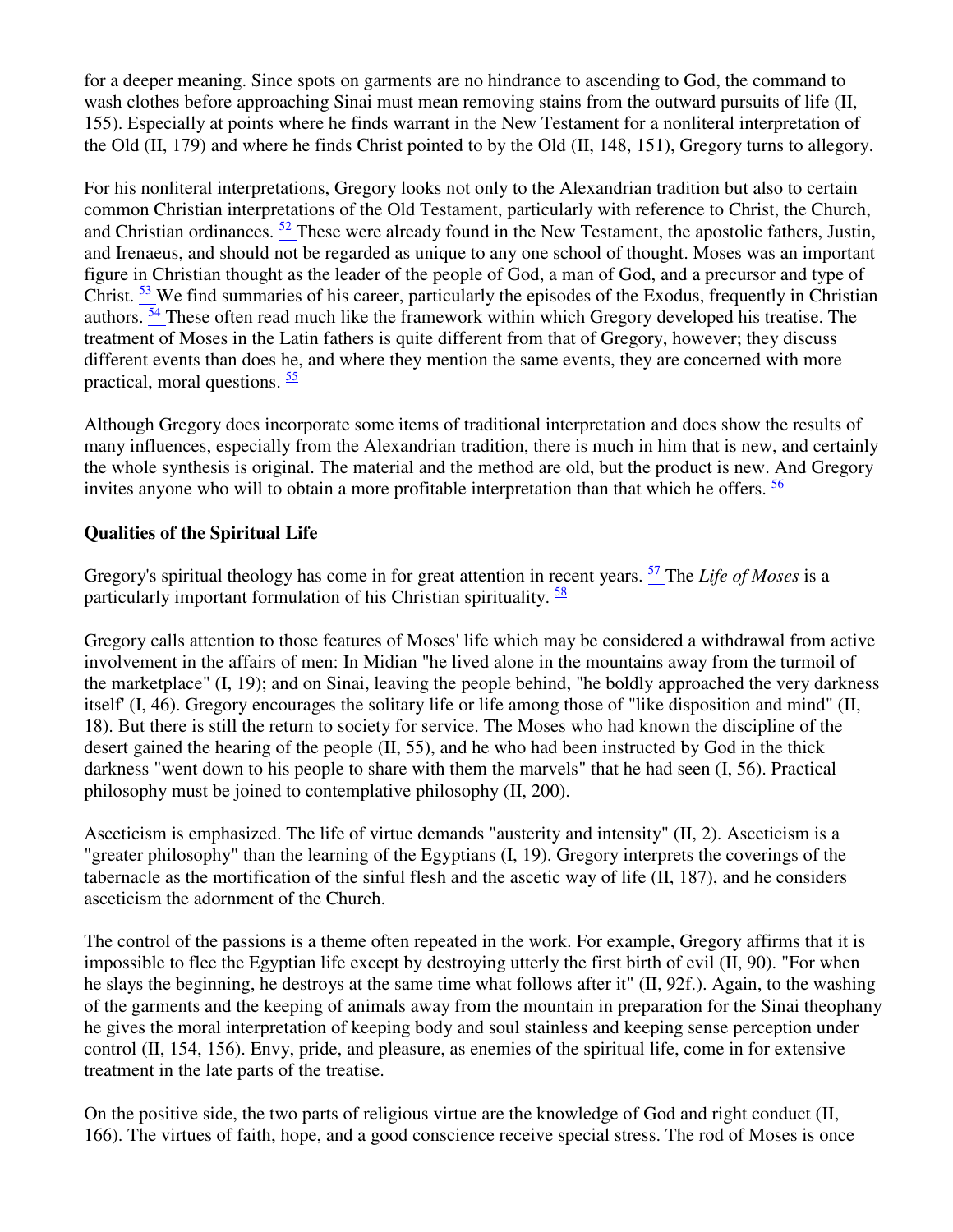"the word of faith" by which he prevailed (II, 36); the staff of each Israelite is "the message of hope" (II, 108). "The voice which is melodious and ascends to God's hearing is not the cry made with the organs of speech but the meditation sent up from a pure conscience" (II, 118). Indicative of this strong moral note throughout is the moral interpretation of the priests' garments (II, 189-201).

In spite of this general trend of the treatise, the tendency of recent studies has been to see in the *Life of Moses* the crowning work of Gregory's "mysticism." <sup>59</sup> In view of the lack of precision with which the word "mysticism" is frequently used and of Gregory's close ties with the philosophical development, we have preferred to speak of his "spirituality." There are passages, notably the treatment of Moses on Sinai, that have a "mystical" ring about them, but Gregory's prevailing concern is with moral virtues and the qualities of the soul that would attain to God. The close of the *theoria* expresses Gregory's concern:

*For he who has truly come to be in the image of God and who has in no way turned aside from the divine character bears in himself its distinguishing marks and shows in all things his conformity of the archetype; he beautifies his own soul with what is incorruptible*, *unchangeable, and shares in no evil at all. (II*, *318)*

The climax of Gregory's spirituality is "to follow God" (II, 250-252). The one who "waits upon the divine voice and prays that he might follow behind" is the true servant of God. It is notable that the treatise says little about specific disciplines—prayer, meditation, listening to Scripture—as the way to God. The concern is with moral—in the broad sense—qualities.

At several places in the treatise Gregory alludes to points that form part of the general theological framework of his spiritual doctrine.  $60$  Man was made in the image [the mirror] of God (II, 47, 318). By his fall into sin, this image was tarnished (II, 45). Christ took upon himself our nature in order to restore us to our original nature (II, 30, 175). Conversion restores man's capacity to reflect the divine nature (II, 47, 207, 214ff.). There is an incessant transformation into the likeness of God as man stretches out with the divine infinity (II, 225f., 238f.); there is an ever-greater participation in God (I, 7; II, 62).

Thus we come to the most distinctive teaching of the *Life* of *Moses,* and the theme that holds the whole work together, the idea of eternal progress. <sup>61</sup> The ancients saw perfection in achievement, but Gregory (like the later Stoic moralists) denied the possibility of perfection in this sense. Developing hints in Philo and Origen, who had described the spiritual life as a succession of steps, Gregory went on to make progress itself perfection. Gregory Nazianzus expressed a similar idea of infinite progress in the nevercompleted journey to God.  $\frac{62}{5}$ 

This theme of eternal progress is announced in the preface (I, 5-10). The same language used of the infinity of God (II, 2 36) is used here of virtue: "How then would one arrive at the sought-for boundary when he can find no boundary?" Because "the one limit of perfection is the fact that it has no limit," there is no stopping place in the racecourse of virtue (I, 5-6; cf. II, 242). Perfection is unlimited, and so unattainable; hence, perfection is redefined: "The perfection of human nature consists perhaps in its very growth in goodness" (I, 10). A long section (II, 219-248) develops the theme of eternal progress in relation to the divine infinity. "Thus, no limit would interrupt growth in the ascent to God, since no limit to the good can be found nor is the increasing of desire for the good brought to an end because it is satisfied" (II, 239). Moses' attainments throughout the work serve to emphasize the truth that from each summit attained new horizons continuously open out. "Activity directed toward virtue causes its capacity to grow through exertion" (II, 226), Gregory asserts. Moses "always found a step higher than the one he had attained" (II, 227). Participation in virtue dilates the capacity for more virtue. The flesh can know satiety, but the spirit cannot (II, 59ff., 230). This perpetual growth does not imply a lack of satisfaction. Although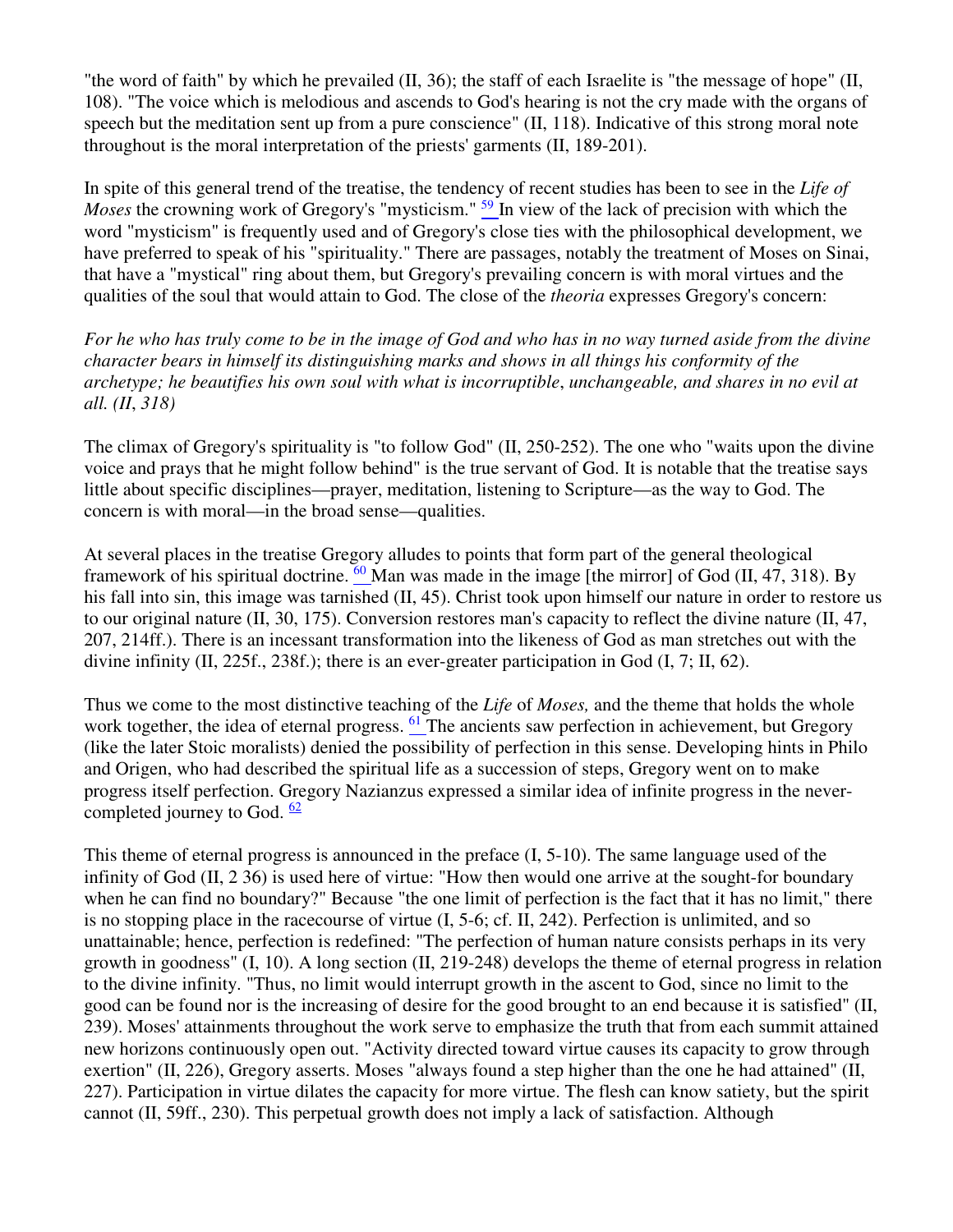one's desire is increased with each participation in God (II, 2 30, 238), this experience is unlike the recurrence of desires for physical things (II, 59ff.). This progress toward virtue is achieved by stability in the good (II, 243). It is unlike the exertions of those in error; their motion, like that of a man trying to climb a sand dune, results in no progress (II, 244). In both the preface (I, 5) and the body of the work (II, 225) Gregory quotes Philippians 3:13 to express man's continual reaching out for a greater participation in the good. As he nears the end Gregory once more reiterates that the only perfection available to men in this life is to be found in progress toward perfection (II, 305-314): "The continual development of life to what is better is the soul's way to perfection."

Although Gregory makes much of the sequence of events in Scripture,  $^{63}$  this fact should not be pressed in an absolute sense. Moses' life is not made to fit a schematized progression of spiritual experience. <sup>64</sup> Some things do logically precede others in one's spiritual development, but the experiences of life may not be reduced to a formula. The stages of Moses' life are a pattern not so much in their order as in their constant going on to new things.

Although Gregory's debt to Origen is immense,  $65$  the Cappadocian has made significant modifications in Alexandrian spirituality. The goal is now different: In Gregory, "continued progress" replaces the "static unity" of the still Greek - based system of Origen. Brooks Otis has also discerned a significant difference in the whole mood of the two spiritualities. If we contrast Origen's *Homilies on the Song of Songs* or his twenty-seventh *Homily on Numbers* with the *Life of Moses,* it is clear that a gulf separates the two spiritualities: Origen's is governed "by the omnipresent possibility of temptation and sin" while Gregory's is "concerned almost exclusively with the sinless life of the saved or blessed."  $\frac{66}{ }$  This is perhaps overstated, but it may serve to point up the partial appropriation of

-13-

the Christian view by each of these great thinkers. The one understood the idea of progress, and the other, the awareness of the power of sin.

Gregory's "perfectionism," or what may be called theologically "synergism," were part of the Greek tradition and have remained in Eastern theology. It would be fruitful for someone to trace the idea of "eternal progress" in the later spiritual thought of the Eastern churches. Werner Jaeger has demonstrated the general influence of Gregory on Macarius and the spiritual life of the Eastern Church.  $\frac{67}{67}$ 

## **Doctrinal Emphases**

Although the *Life of Moses* hardly reflects the whole of Gregory's doctrinal concerns, there are certain doctrines that come in for special attention and may be related to his whole system of thought.

God: <sup>68</sup> Gregory's spiritual teaching is firmly based on his theology, and the fundamental doctrine for his spirituality is the divine infinity. At the very beginning of the *Life of Moses* Gregory affirms that God is absolute Good and absolute virtue. As such he is unlimited and infinite, since goodness is defined by its opposite and the divine nature does not admit of an opposite (I, 7).

In three major sections, and these the most important passages in the book, Gregory develops this doctrine of God—the burning bush (II, 22-26), the revelation of the Law at Sinai (II, 162-166), and the request to see God (II, 221-222, 231-239, 249-255). God is true Being, for he is the only self - subsisting nature; on him all else depends for existence. God is all-sufficient; by participation in him other things have being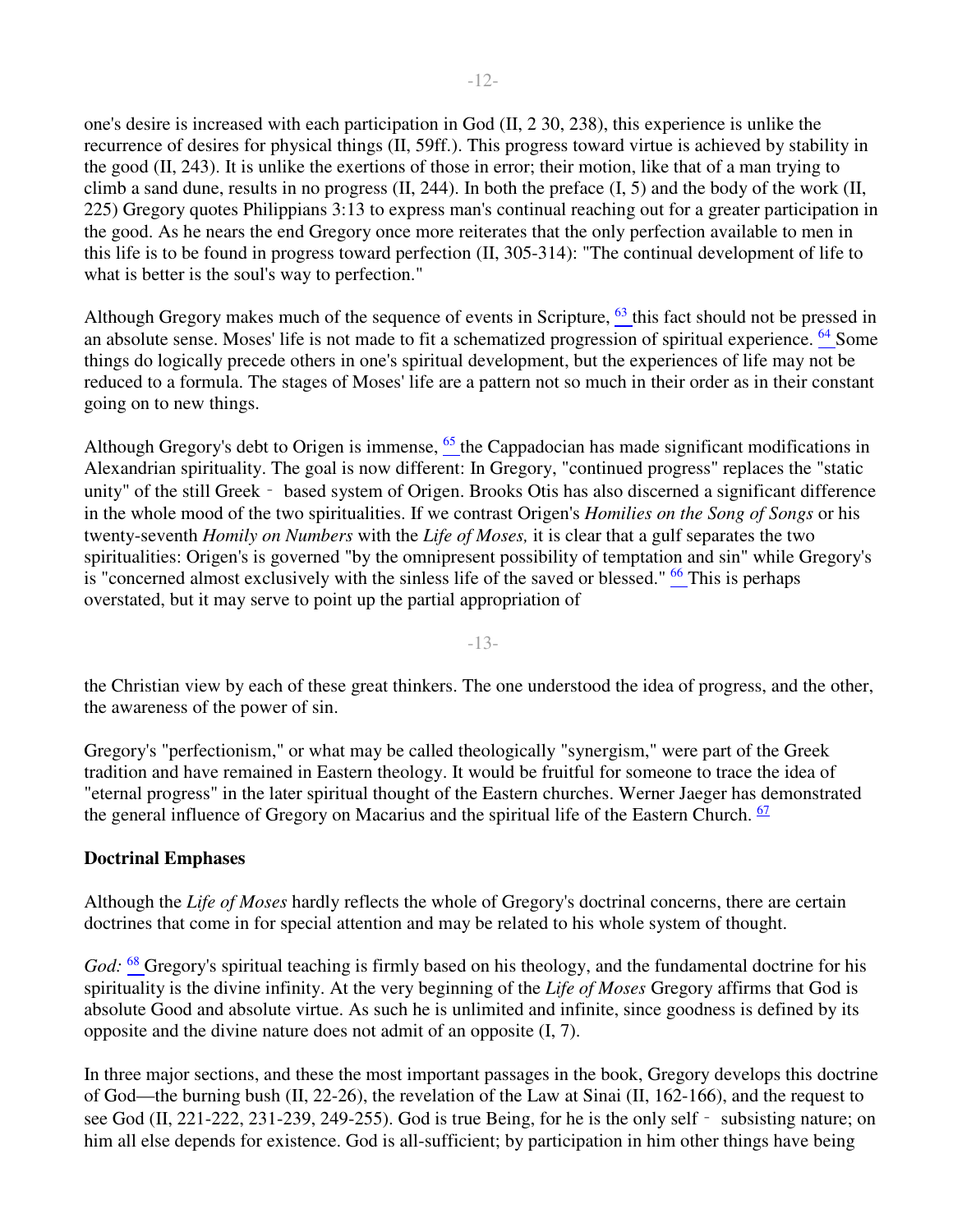(II, 23-25). The infinite God is invisible and incomprehensible (I, 46). Since he transcends all cognitive thought and representation, he is ultimately unknowable, being beyond all sense

-14-

knowledge and intellectual concepts (II, 162-165, 234f.). The divine nature has no boundary (II, 236-238). Man's partial experience of God comes in constantly following him; to see God is to know him as unknowable. "To follow God wherever he might lead is to behold God" (II, 252). "This truly is the vision of God: never to be satisfied in the desire to see him" (II, 239; cf. 234).

*Christ:* <sup>69</sup> The incarnation, virgin birth, and two natures of Christ occupy a prominent place in Gregory's interpretations. He finds six figures of the incarnation in the story of Moses: the burning bush (II, 20f.), Moses' rod changed into a serpent (II, 26-27, 31-34), Moses' hand becoming leprous (II, 26-30), the manna (II, 139), the tabernacle (II, 174), and the tablets of stone (II, 216). By these figures he is able to emphasize the perpetual virginity of Mary (II, 21), both the preexistence and createdness of Christ who had no human origin (II, 175f.), and Christ's becoming sin for us and transforming our nature (II, 30-34).

This emphasis on the incarnation does not mean the cross is neglected. Figures of the cross are found in the outstretched arms of Moses in prayer when he removed the plagues from Egypt (II, 78) and interceded for Israel against the army of Amalek (II, 150f.), in the wood that sweetened the waters of Marah (II, 132), in the bunch of grapes suspended on wood and brought back from Canaan by Joshua (II, 267f.), and in the brazen serpent (II, 273). Moreover, the skins dyed red and the hair used in the tabernacle are taken as referring to the blood and death of the passion (II, 183). But, surprisingly, Gregory does not make explicit reference to the passion in his treatment of the passover (II, 103, but cf. 98 and 102). It is perhaps characteristic that the figures of the cross mentioned by Gregory were already traditional, whereas the figures of the incarnation are original developments.

*The Holy Spirit and Angels:* <sup>70</sup> In view of Gregory's role in establishing the deity of the Holy Spirit in the doctrinal controversies of his time, it is striking that the Holy Spirit appears

-15-

so seldom and then never in a strictly theological context. The Holy Spirit was the means of the incarnation (II, 216), and now "grace ... flourishes through the Spirit" (II, 187). Gregory commends those before him who interpreted the cloud that led the Israelites as the Holy Spirit (II, 121), and he considers the lamps in the tabernacle to represent the rays of the Spirit (II, 181). Elsewhere it is angels who take the role of assisting God's people. Thus angels are said to aid the righteous in their fight against evil (II, 51, 45). Their nature, like that of man's intellectual soul, is incorporeal (II, 51). The tabernacle offers opportunity for explaining the functions of various ranks of angels (II, 179f.).

*Man and the Soul:* <sup>71</sup> Human nature at its beginning was unbroken and immortal (II, 215). But this human nature fell into sin (II, 45). At the time of man's disobedience to the divine will there was placed around his nature a "dead and earthly covering of skins" (II, 2 2), so that mankind is now characterized by mortality and passions. Bodies, once having received an initial thrust downward, continue in that direction, whereas the soul, incorporeal and airy, unless hindered rises upward toward God (II, 224f.).

There are three aspects of the enfleshed soul—the rational, the spirited, and the appetitive (II, 96, 123). The appetitive part of the soul is filled with earthly desire and is never satisfied (II, 60f.). Nevertheless, the lower parts of the soul are not wholly bad. They support and give drive to the rational part. For the proper functioning of the soul the rational part must be in control, holding the appetitive and spirited together and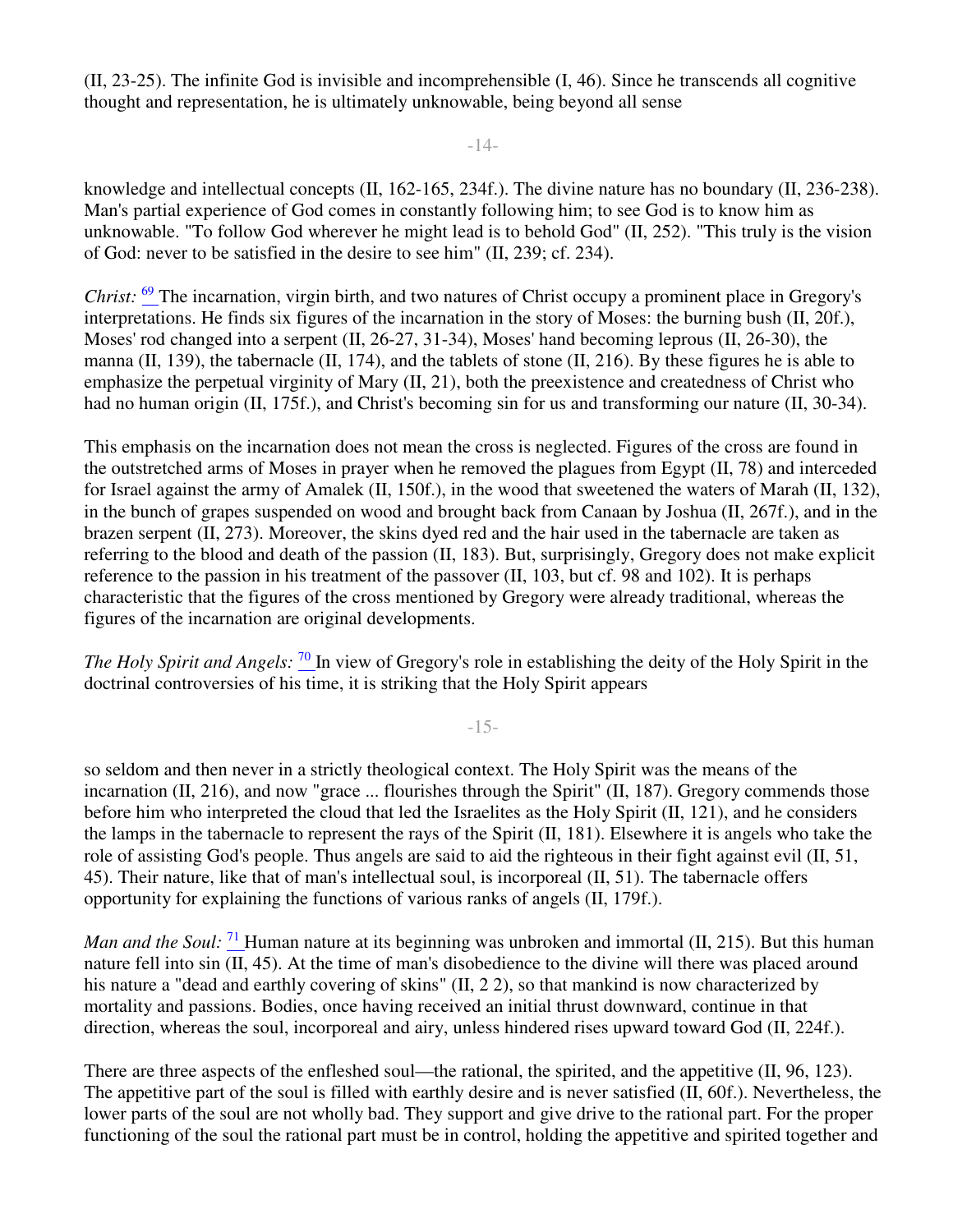directing them. The moral exhortations of the treatise repeatedly stress the need for the rational to restrain and control the passions. "All the movements of our soul are shepherded ... by the will of guiding reason" (II, 18).

*Free Will and Divine Cooperation:* <sup>72</sup> The place of the freedom of human choice in Gregory's thought is fundamental to the *Life of Moses*. The *theoria* begins with the teaching that we are

-16-

in some manner our own parents, "giving birth to ourselves by our own free choice in accordance with whatever we wish" (II, 3). Since the fall, each individual is placed between an angel appointed in God's providence to help him and a demon who contrives to corrupt his nature (II, 45f.). Placed between these contenders, man chooses which one he follows and makes the one with whom he sides the victor (II, 14). Gregory is compelled to give extensive treatment to a major obstacle to his view—God's hardening of Pharaoh's heart (II, 73-88). He insists that the initial movement away from God is man's. God sends the same influences; they incline one man in one direction and another in another. "We men have in ourselves, in our own nature and by our own choice, the causes of light or of darkness, since we place ourselves in whichever sphere we wish to be" (II, 80). "Since then in the same place evil comes to one but not to the other, the difference of free choices distinguishing each from the other, it is evident that nothing evil can come into existence apart from our free choice" (II, 88).

In keeping with this emphasis, divine activity is seen as a cooperation, which comes to assist the soul that has made the first moves toward virtue. The Holy Spirit guides toward the good those who are worthy (II, 121). "For truly the assistance which God gives to our nature is provided to those who correctly live the life of virtue" (II, 44).

*Baptism:* <sup>73</sup> Following general Christian tradition, Gregory treats the crossing of the Red Sea as a type of baptism (II, 124-129). Consistent with his doctrine of redemption, Gregory sees baptism primarily as a victory over the forces of evil. Those who have been in slavery drown the tyrant in the water. By the "saving baptism" the passions are put to death. The "mystical water" brings death to the enemy and life to the friend of God. But Gregory is well aware that no magical transformation takes place in the water. A good part of his discussion has to do with the inconsistency of allowing the "Egyptian army" (passions) to follow one along in life after the

-17-

baptismal liberation. Elsewhere he warns that lusts remain in the faithful (II, 277). Gregory refers to those who perform baptism as "those who wash away the blemish of sins," "those who administer grace," and "those who share in the free gift" (II, 185).

*Universal Salvation:* <sup>74</sup> The *apokatastasis*, or the return of all things to God, is clearly taught in the treatise. Thus the return of light after the three days of darkness over Egypt is interpreted as the "final restoration which is expected to take place later in the kingdom of heaven of those who have suffered condemnation in Gehenna" (II, 82). The punishment of fire is real for those who imitate the Egyptians in their manner of life (II, 83), but it will not be eternal. Moses' outstretched hands represent "the healing of pain and the deliverance from punishment" (II, 84).

*Scripture:* It is characteristic of Gregory's later writings that he gives a Scriptural grounding to his spiritual doctrine. Not only is the whole *Life of Moses* based on the Scriptural narrative, but also the spiritual interpretations are given a Scriptural basis wherever possible. The frequent Scriptural citations will bear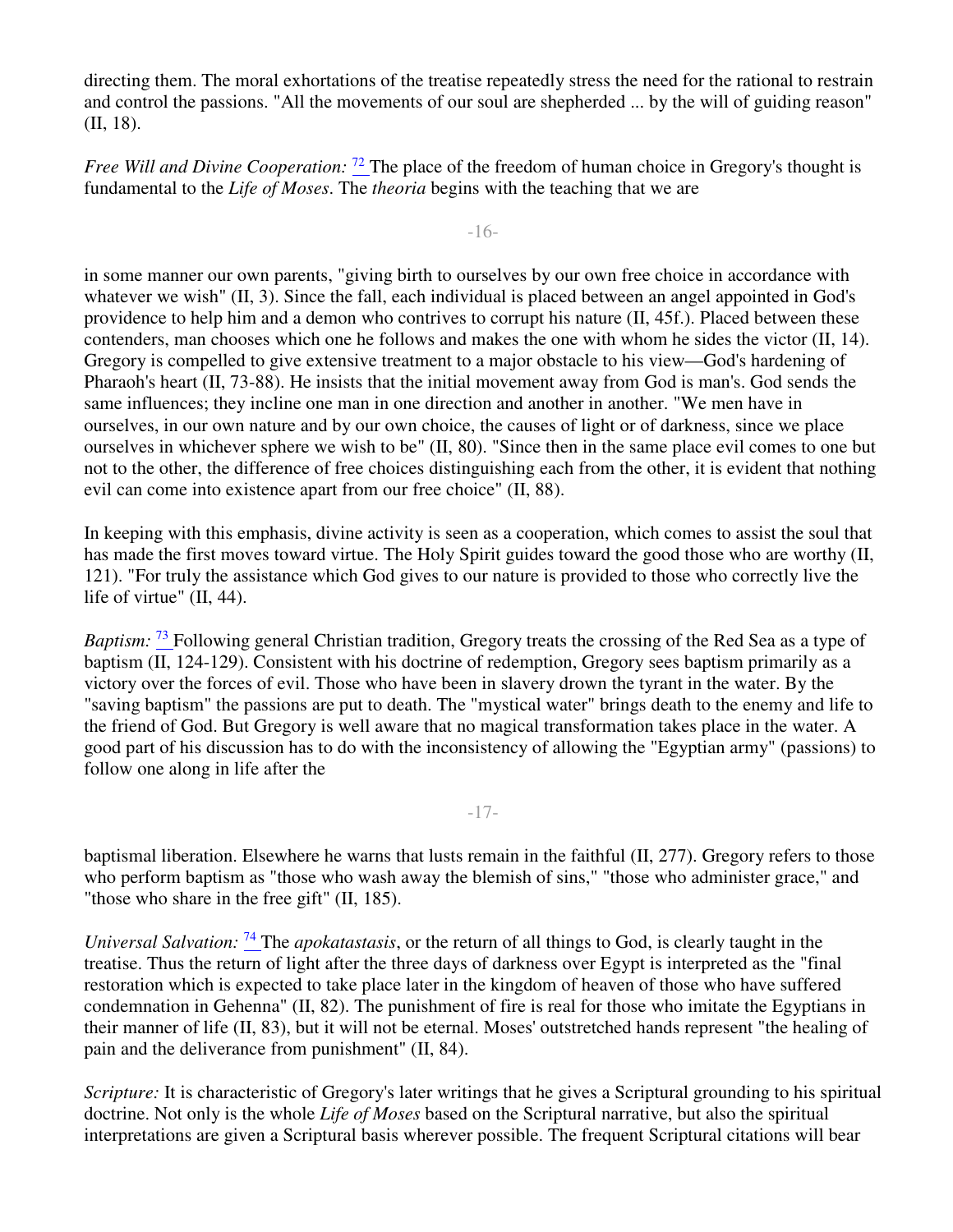this out. In the Introduction he says: "It seems good to me to make use of Scripture as a counselor in this matter" (I, 11). The prophets and apostles are the instruments of the Spirit, trumpeting forth the divine message (II, 159). The treatise is replete with such affirmations of the divine nature of Scripture. The Spirit who has inspired Scripture must guide its interpretation (II, 173).

## **Church Life <sup>75</sup>**

Indications of the Church life of the time are, by the nature of the treatise, sparse but revealing. Gregory writes at the time of the triumph over idolatry and reflects the numerous conversions in the 4th century (II, 203). He also knows that

-18-

many of these converts did not remain faithful or develop the Christian character. "Many of those who have ... identified themselves with the Gospel are today still threatened by the Adversary with onslaughts of temptations" (II, 56f.; cf. 127f.).

Gregory also reflects the heresies that challenged the Church's doctrine in the 4th century (II, 16, 161, 218). One motive for withdrawal, when those who reject the "rule of truth" are in power, is flight from controversies in the Church.

Gregory is conscious of his position of influence and views the episcopal office in paternal terms (I, 2). His predecessors are "fathers" (II, 13), and his own task is to provide nourishment with the "laws and customs" of the Church (II, 12). Where there is no explicit Scripture teaching, the "tradition of the fathers" provides a trustworthy guarantee of doctrine (II, 45).

Gregory also reflects the heresies that challenged the priestly offices of the Church. Not all the people should thrust themselves forward to learn the mysteries, but should select some worthy person to hear the divine things and to teach them (II, 160). Moses' flight to Midian and return with the message of liberation is said to teach "that he who has not equipped himself by this kind of spiritual training to instruct the multitude must not presume to speak among the people" (II, 55). On many occasions, Gregory notes, one may however see selfish and ambitious men arrogating to themselves God's ministry (II, 279). They seek a life of luxury and do not show the discipline of the priesthood (II, 286). He has much to say against the presumptions of those he considers unworthy of the priesthood, and his remarks seem to reflect his personal experiences with such men (II, 283).

The treatment of the tabernacle (II, 184-188) offers Gregory an opportunity for consideration of the structure of the Church. The pillars of the Church are the apostles, teachers, and prophets who brought the light of the Gospel to men. In the Church the sacrifice of praise and incense of prayer are

-19-

offered to God daily. The lavers of the tabernacle are those who administer baptism. The courts refer to the harmony, love, and peace of those who believe. The Church is especially beautified by the ascetic way of life, symbolized by the red-dyed skin and coverings made of hair for the tabernacle.

## **The Old Testament Worthies in Gregory <sup>76</sup>**

Each Old Testament worthy became for Gregory the model of a virtue.  $^{77}$  Thus he says: "Scripture teaches us that Noah was righteous, Abraham faithful, Moses meek, Daniel wise, Joseph chaste, Job blameless,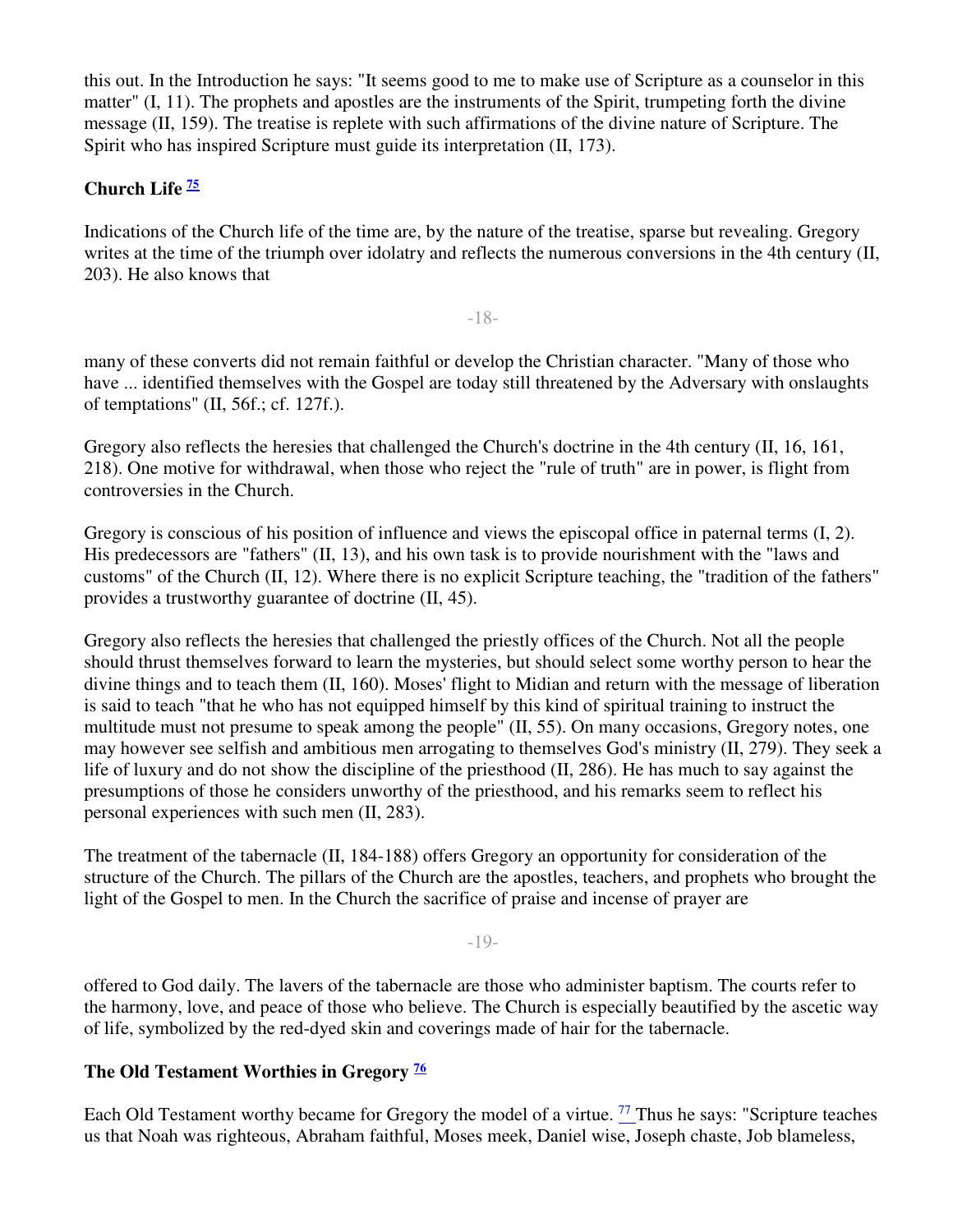and David great-souled." <sup>78</sup> In his panegyric on Meletius, Gregory declares that he possessed the gentleness of David, the understanding of Solomon, the goodness of Moses, the scrupulousness of Samuel, the chastity of Joseph, the wisdom of Daniel, and the zeal of Elijah.  $\frac{79}{2}$ 

Abraham is described in *Against Eunomius* in terms very similar to those applied to Moses. <sup>80</sup> Abraham surpassed his countrymen in their own wisdom, the philosophy of the Chaldaeans. The migration of Abraham was no mere spatial journey : He stretched his human capacity in order to attain to God. Making each new discovery a stepping stone to another, he ever "strained ahead for what was still to come" (Phil. 3:13, the text verse of the *Life of Moses).* He left all sense perception behind and arrived by faith at the knowledge that God is greater and more sublime than any token by which he may be known. Abraham and Moses are brought together as spiritual examples in an encomium on Stephen. <sup>81</sup> It is characteristic that this passage says more about Moses than about Abraham.

Events of Moses' life are several times taken as a pattern of virtue in Gregory's writings. <sup>82</sup> There are several extensive summaries of Moses' life and spiritual triumphs. <sup>83</sup> In one passage Gregory brings together three stages of Moses' experi

-20-

ence of God: "The manifestation of God to the great Moses began with light; afterwards God spoke to him in the cloud; next when Moses became more exalted and perfect he saw God in the darkness." <sup>84</sup> The most extensive passage on the life of Moses outside the *Life* itself deserves to be quoted in full, for it reads almost like an outline of our treatise and shows that its theme had already assumed some importance for Gregory.  $\frac{85}{5}$ 

*The much desired face of the Lord once passed Moses by, and thus the soul of the lawgiver kept ongoing outside its present condition as it followed the Word who led the way. Who does not know those ascents which Moses attained? He was always becoming greater and never stopped in his growth*. *He had attained growth even at the beginning when he considered the reproach of Christ more exalted than the kingdom of Egypt*, *and chose to be ill-treated in company with God's people rather than to enjoy for a time the pleasures of sin*. <sup>86</sup> *He grew again when, at the time the Egyptian was oppressing the Hebrew*, *he fought on behalf of the Israelite and killed the foreigner. Surely you perceive the spiritual meaning in this history. Once more he excelled himself when he devoted a long time to the philosophical life as a solitary in the wilderness. Next, he was enlightened by the fire upon the bush*, *and his hearing was illumined with the beams of life by means of the Word. There he stripped from his feet the dead coverings of skins. He destroyed the Egyptian snakes with his rod and removed his people from the tyranny of Pharaoh. He was led by the cloud, divided the sea, drowned the tyrant, sweetened the waters of Marah, struck the rock*, *was nourished with the food of angels*. *He heard the trumpets, braved the burning mountain*, *touched the peak*, *came under the cloud, entered the darkness where God was, received the covenant, and became an unapproachable sun to those who came near because light radiated from his face. Indeed, how could anyone relate all his ascents and various theophanies? Nevertheless, this man who had experienced such things, this very Moses who through such attainments had been elevated to divinity*, *still was not satisfied*. *He besought God to see him face to face*, *although Scripture had already testified that he was counted worthy of*

-21-

*speaking with God face to face*. *But neither his speaking as friend with friend nor the intimate conversation with God stopped his desire for more*. *Rather, he says, If I have found favour in* your sight, make yourself known to me. <sup>87</sup> *God granted the requested favor. He who said,* I have known you above all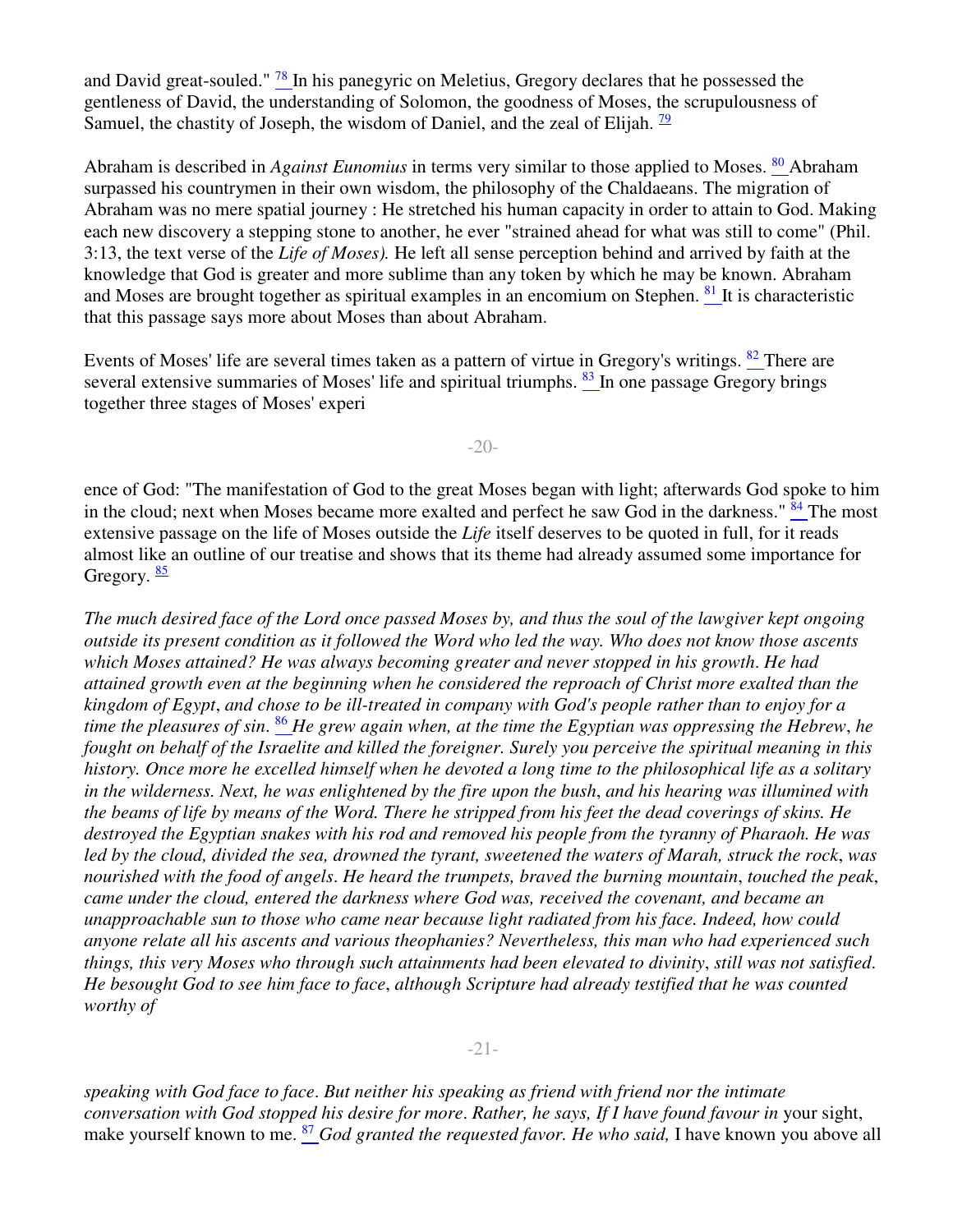men, <sup>88</sup> passed by him while he was shadowed by God's hand at that divine place in the rock so that after *God passed by he could only see his back. Scripture teaches by this, I think, that he who desires to behold God sees the object of his longing in always following him. The contemplation of his face is the unending journey accomplished by following directly behind the Word*.

### **Translating the Life of Moses <sup>89</sup>**

"The language and the thought of Gregory of Nyssa have often discouraged translators." <sup>90</sup> The *Life of Moses* has suffered from this discouragement, but new interest in Gregory's place in the development of Christian spirituality has directed attention to this treatise.

The Latin translation printed by Migne was made by George of Trebizond (1395-1484) at the end of the 15th century. It represents an inferior manuscript tradition and does nothing to improve George's bad reputation as a translator. Jean Daniélou published a French translation in the first volume of *Sources Chrétiennes* in 1942, before he completed his collation of the principal manuscripts of the *Life of Moses.* This translation is reprinted in the second edition (1955) along with a critical Greek text established by him. The translation is often loose in relation to the Greek text. It is accompanied by notes, our debt to which is evident in our own notes. Of the most help in our translating has been the German rendering by Manfred Blum in *the Sophia* series (Freiberg im Br., 1963). Some extensive excerpts from the *Life of Moses* have been translated into English by Herbert Musurillo in *From Glory to Glory: Texts from Gregory of Nyssa's Mystical Writings* (London, 1961), but no complete English translation has been published.

-22-

We have translated from an eclectic Greek text. <sup>91</sup> We have made our own collation of the text established by Musurillo for the Leiden edition (begun by Werner Jaeger and continued by Hermann Langerbeck) with that of Daniélou in *Sources Chrétiennes.* The variants are, for the most part, of little consequence for an English translation. Our effort has been to stay as close to the Greek text as English style permits. Inasmuch as the other translations tend to be loose, we sought to convey the flavor of Gregory's style and produce a translation that would help the student working with the original.

Scriptural citations are given according to the Jerusalem Bible, except when more accurate translation is required to make sense out of Gregory's argument. Notes mark such deviations. Where the Greek version of the Old Testament differs significantly from the Hebrew a note has been made. Gregory was working from the Greek text of the Old Testament and this fact accounts for many of his interpretations. Scripture references given in the notes at the beginning of a section cover the entire section. Unless new biblical material is introduced, the Scripture references given in the first part of the treatise are not repeated when the historical events are given a spiritual meaning in the second part. The section numbers are those of Daniélou's Sources Chrétiennes edition.

-23-

### **Gregory of Nyssa**

## **THE LIFE OF MOSES**

**THE CLASSICS OF WESTERN SPIRITUALITY**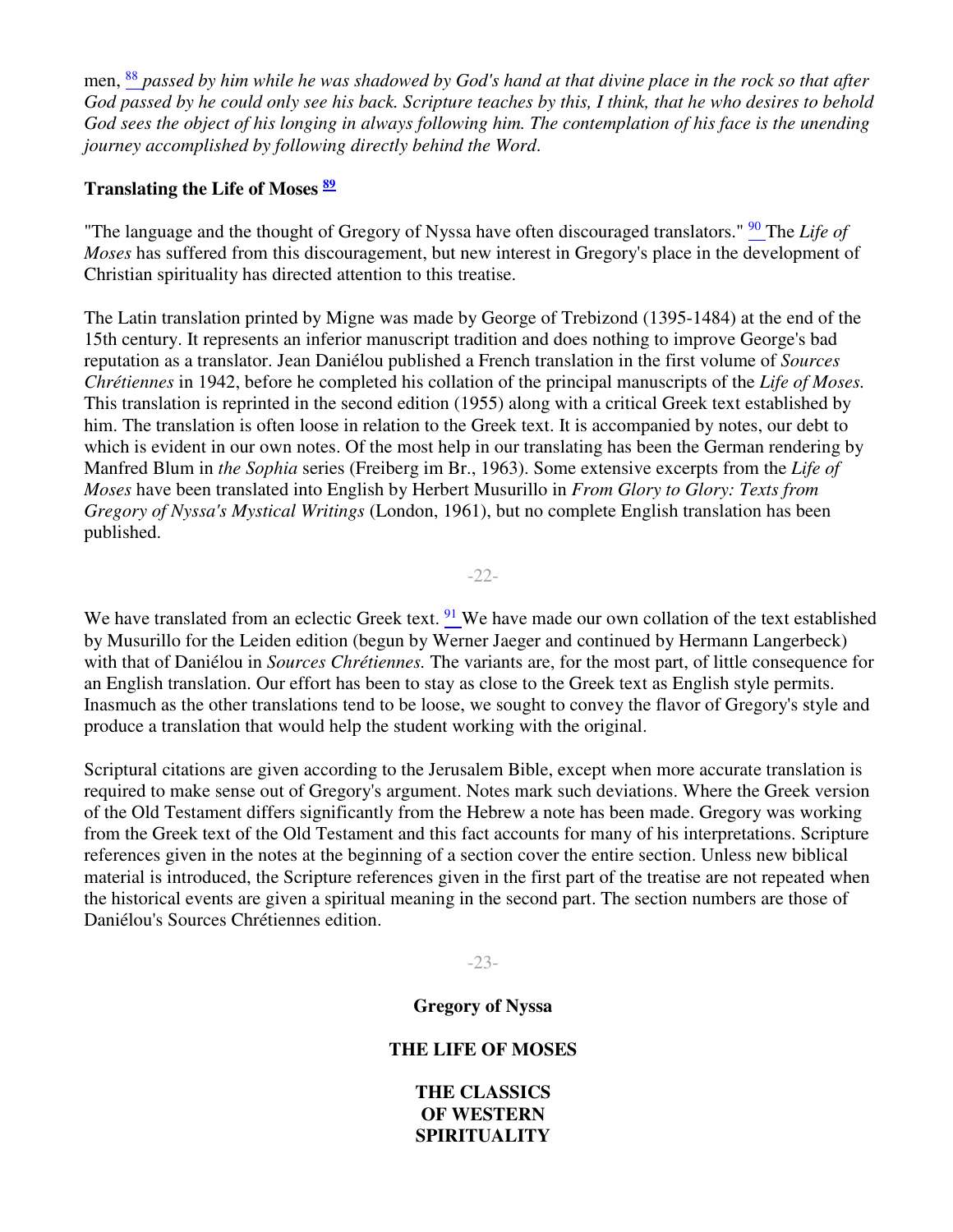### **BOOK I**

#### **The Life of Moses or Concerning Perfection In Virtue**

#### **Prologue**

1. At horse races the spectators intent on victory shout to their favorites in the contest, even though the horses are eager to run. From the stands they participate in the race with their eyes, thinking to incite the charioteer to keener effort, at the same time urging  $\frac{1}{k}$  the horses on while leaning forward and flailing the air with their outstretched hands instead of with a whip. They do this not because their actions themselves contribute anything to the victory; but in this way, by their good will, they eagerly show in voice and deed their concern for the contestants.  $\frac{2}{3}$  seem to be doing the same thing myself, most valued friend and brother. While you are competing admirably in the divine race along the course of virtue, lightfootedly leaping and straining constantly for the prize of the *heavenly calling*, <sup>3</sup> L exhort, urge and encourage you vigorously to increase your speed. I do this, not moved to it by some unconsidered impulse, but to humor the delights of a beloved child.

2. Since the letter which you recently sent requested us to furnish you with some counsel concerning the perfect life, I thought it only proper to answer your request. <sup>4</sup> Although there may be nothing useful for you in my words, perhaps this example of ready obedience will not be wholly unprofitable to you. For if we who have been appointed to the position of fathers  $\frac{5}{2}$  over so many souls consider it proper here in our old age  $\frac{6}{5}$  to accept a commission from youth, how much more suitable is it, inasmuch as we have taught you, a young man, to obey voluntarily, that the right action of ready obedience be confirmed in you.

3. So much for that. We must take up the task that lies before us, taking God as our guide in our treatise.  $\frac{7}{1}$ You requested, dear friend, that we trace in outline for you what the perfect life is. Your intention clearly was to translate the grace disclosed by my word into your own life, if you should find in my treatise what you were seeking. I am at an equal loss about both things: It is beyond my power to encompass perfection in my treatise or to show in my life the insights  $\frac{8}{5}$  of the treatise. And perhaps I am not alone in this. Many great men, even those who excel in virtue, will admit that for them such an accomplishment as this is unattainable.

-29-

4. As I would not seem, in the words of the Psalmist, there *to tremble for fear*, *where no fear was*, <sup>9</sup><sub>1</sub> shall set forth for you more clearly what I think.

5. The perfection of everything which can be measured by the senses is marked off by certain definite boundaries. Quantity, for example, admits of both continuity and limitation, for every quantitative measure is circumscribed by certain limits proper to itself.  $\frac{10}{10}$  The person who looks at a cubit or at the number ten knows that its perfection consists in the fact that it has both a beginning and an end. But in the case of virtue we have learned from the Apostle that its one limit of perfection is the fact that it has no limit. For that divine Apostle, great and lofty in understanding, ever running the course of virtue, never ceased *straining toward those* things *that are still to come*. <sup>11</sup> Coming to a stop in the race was not safe for him. Why? Because no Good has a limit in its own nature but is limited by the presence of its opposite, <sup>12</sup> as life is limited by death and light by darkness. And every good thing generally ends with all those things which are perceived to be contrary to the good.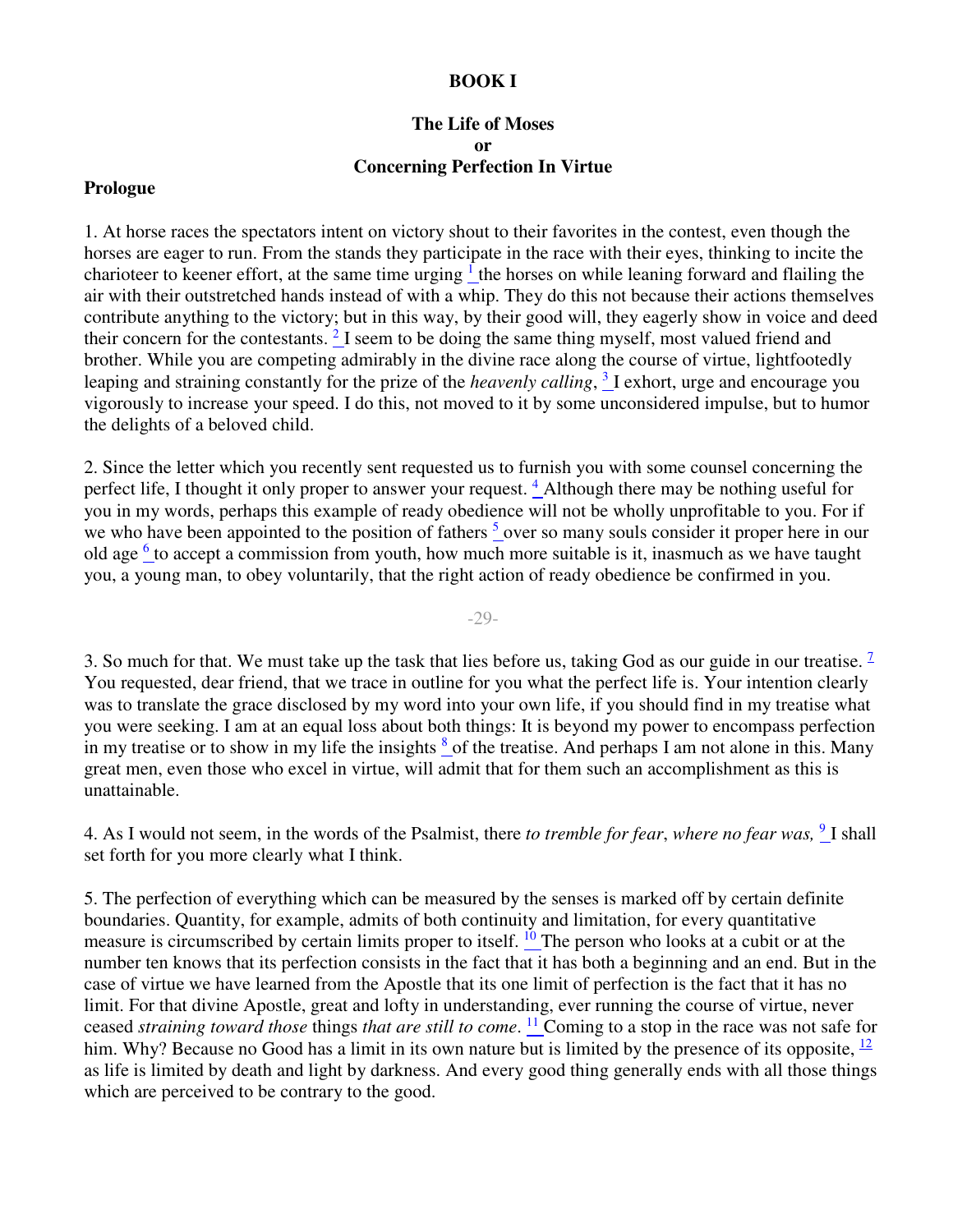6. Just as the end of life is the beginning of death, so also stopping in the race of virtue marks the beginning of the race of evil. Thus our statement that grasping perfection with reference to virtue is impossible was not false, for it has been pointed out that what is marked off by boundaries is not virtue.

 $-3()$ 

I said that it is also impossible for those who pursue the life of virtue to attain perfection. The meaning of this statement will be explained.

7. The Divine One is himself the Good (in the primary and proper sense of the word),  $\frac{13}{2}$  whose very nature is goodness. This he is and he is so named, and is known by this nature. Since, then, it has not been demonstrated that there is any limit to virtue except evil, and since the Divine does not admit of an opposite, we hold the divine nature to be unlimited and infinite. Certainly whoever pursues true virtue participates in nothing other than God, because he is himself absolute virtue. <sup>14</sup> Since, then, those who know what is good by nature desire participation in it, and since this good has no limit, the participant's desire itself necessarily has no stopping place but stretches out with the limitless.  $\frac{15}{2}$ 

8. It is therefore undoubtedly impossible to attain perfection, since, as I have said, perfection is not marked off by limits: The one limit of virtue is the absence of a limit. How then would one arrive at the sought-for boundary when he can find no boundary?  $\frac{16}{1}$ 

9. Although on the whole my argument has shown that what is sought for is unattainable, one should not disregard the commandment of the Lord which says, *Therefore be perfect*, *just as your heavenly father is perfect*. <sup>17</sup> For in the case of those things which are good by nature, even if men of understanding were not able to attain to everything, by attaining even a part they could yet gain a great deal.

10. We should show great diligence not to fall away from the perfection which is attainable but to acquire as much as is possible: To that extent let us make progress within the realm of what we seek. For the perfection of human nature consists perhaps in its very growth in goodness.  $\frac{18}{3}$ 

11. It seems good to me to make use of Scripture as a counselor in this matter. For the divine voice says somewhere in the prophecy of Isaiah, *Consider Abraham your father*, *and*

-31-

Sarah who gave you birth. <sup>19</sup> Scripture gives this admonition to those who wander outside virtue. Just as at sea those who are carried away from the direction of the harbor bring themselves back on course by a clear sign, upon seeing either a beacon light raised up high or some mountain peak coming into view, in the same way Scripture by the example of Abraham and Sarah may guide again to the harbor of the divine will those adrift on the sea of life  $20$  with a pilotless mind.

12. Human nature is divided into male and female, and the free choice of virtue or of evil is set before both equally. For this reason the corresponding example of virtue for each sex has been exemplified by the divine voice, so that each, by observing the one to which he is akin (the men to Abraham and the women to Sarah), may be directed in the life of virtue by the appropriate examples.  $\frac{21}{2}$ 

13. Perhaps, then, the memory of anyone distinguished in life would be enough to fill our need for a beacon light and to show us how we can bring our soul to the sheltered harbor of virtue  $^{22}$  where it no longer has to pass the winter amid the storms of life or be shipwrecked in the deep water of evil by the successive billows of passion. It may be for this very reason that the daily life of those sublime individuals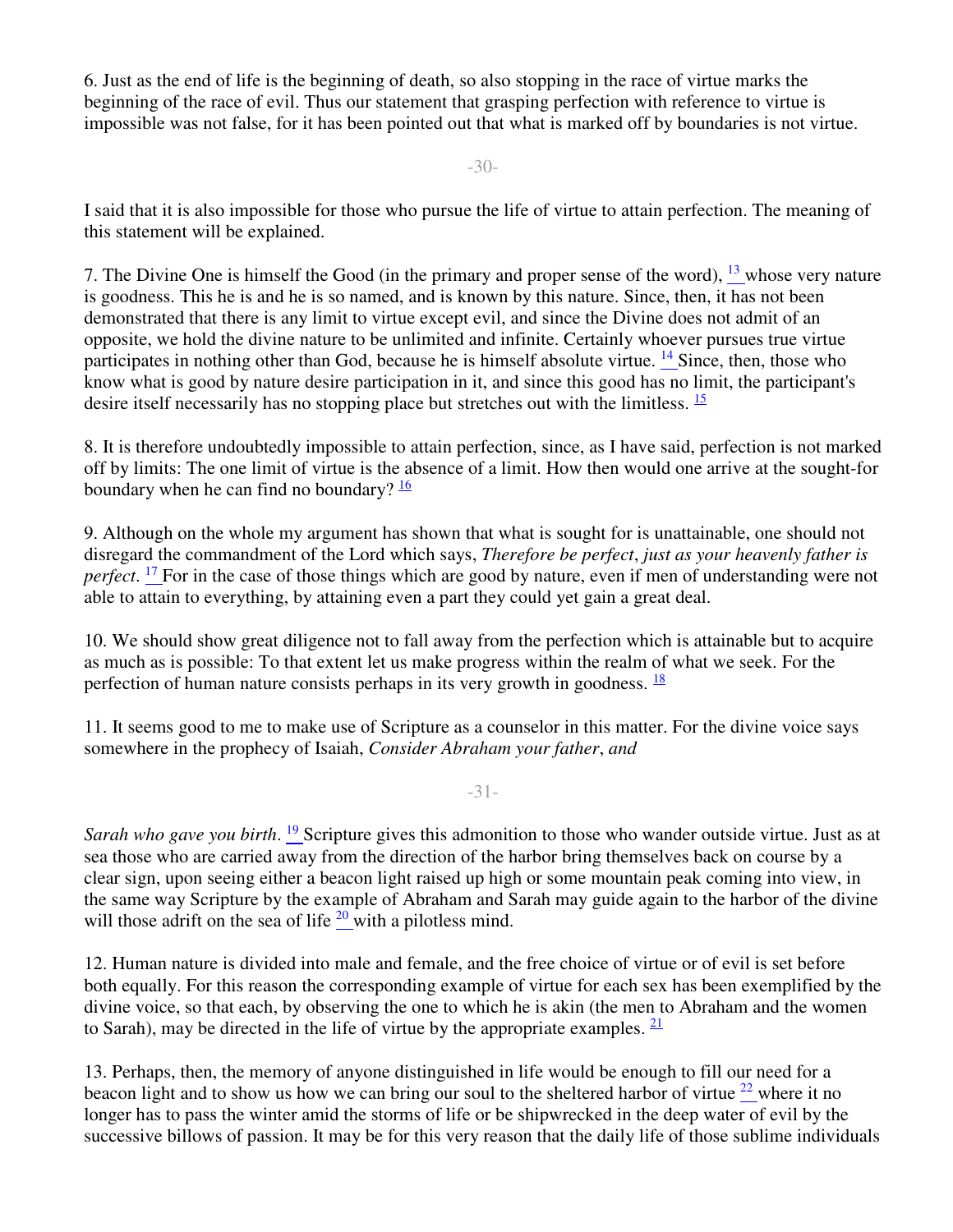is recorded in detail, that by imitating those earlier examples of right action those who follow them may conduct their lives to the good.  $\frac{23}{3}$ 

14. What then? Some one will say, "How shall I imitate them, since I am not a Chaldaean as I remember Abraham was, nor was I nourished by the daughter of the Egyptian as Scripture teaches about Moses, and in general I do not have in these matters anything in my life corresponding to anyone of the ancients? How shall I place myself in the same rank with one of them, when I do not know how to imitate anyone so far removed from me by the circumstances of his life?" To him we reply that we do not consider being a Chaldaean a virtue or a vice, nor is anyone exiled from the life of virtue by living in Egypt or spending his life in Babylon, nor again has God been

-32-

known to the esteemed individuals in Judaea only,  $^{24}$  nor is Zion, as people commonly think,  $^{25}$  the divine habitation. We need some subtlety of understanding and keenness of vision to discern from the history how, by removing ourselves from such Chaldaeans and Egyptians and by escaping from such a Babylonian captivity, we shall embark on the blessed life.

15. Let us put forth Moses as our example for life in our treatise.  $\frac{26}{5}$  First we shall go through in outline his life as we have learned it from the divine Scriptures. Then we shall seek out the spiritual understanding which corresponds to the history  $27$  in order to obtain suggestions of virtue. Through such understanding we may come to know the perfect life for men.

## **History of Moses**

16. Moses is said to have been born when the tyrant's law sought to prevent the birth of male offspring.  $\frac{28}{3}$ Yet in his outward grace he anticipated the whole contribution which he would make in time. Already appearing beautiful  $29$  in swaddling clothes, he caused his parents to draw back from having such a child destroyed by death.

17. Thus, when the threat of the tyrant prevailed, he was not simply thrown into the Nile but was placed in a basket *daubed* along its joints *with slime and pitch*,  $\frac{30}{2}$  and so was given to the current. (This was recounted by those who carefully gave a narrative concerning him.)  $\frac{31}{2}$  Guided by some divine power, the basket moved to a certain place along the sloping bank where it was washed up naturally by the lapping of the waves. As the king's daughter happened to come to that grassy bank where the basket washed up, she discovered him when he gave a childlike cry in the ark. When she saw the outward grace evident in him, the princess out of her good will immediately adopted him and took him as her son. But when he instinctively refused a stranger's nourishment, he was nursed at his mother's

-33-

breast <sup>32</sup> through the contrivance of his close relatives.

18. After he had left childhood, and had been educated in pagan learning  $33$  during his royal upbringing,  $\frac{34}{3}$ he did not choose the things considered glorious by the pagans nor did he any longer recognize as his mother that wise woman by whom he had been adopted, but he returned to his natural mother and attached himself to his own kinsmen. <sup>35</sup> During a fight between a Hebrew and an Egyptian he sided with his countryman and killed the foreigner.  $\frac{36}{3}$  Then when two Hebrews fought with each other, he tried to restrain them, counseling them that because they were brothers they should make nature and not passion the arbiter of their disputes.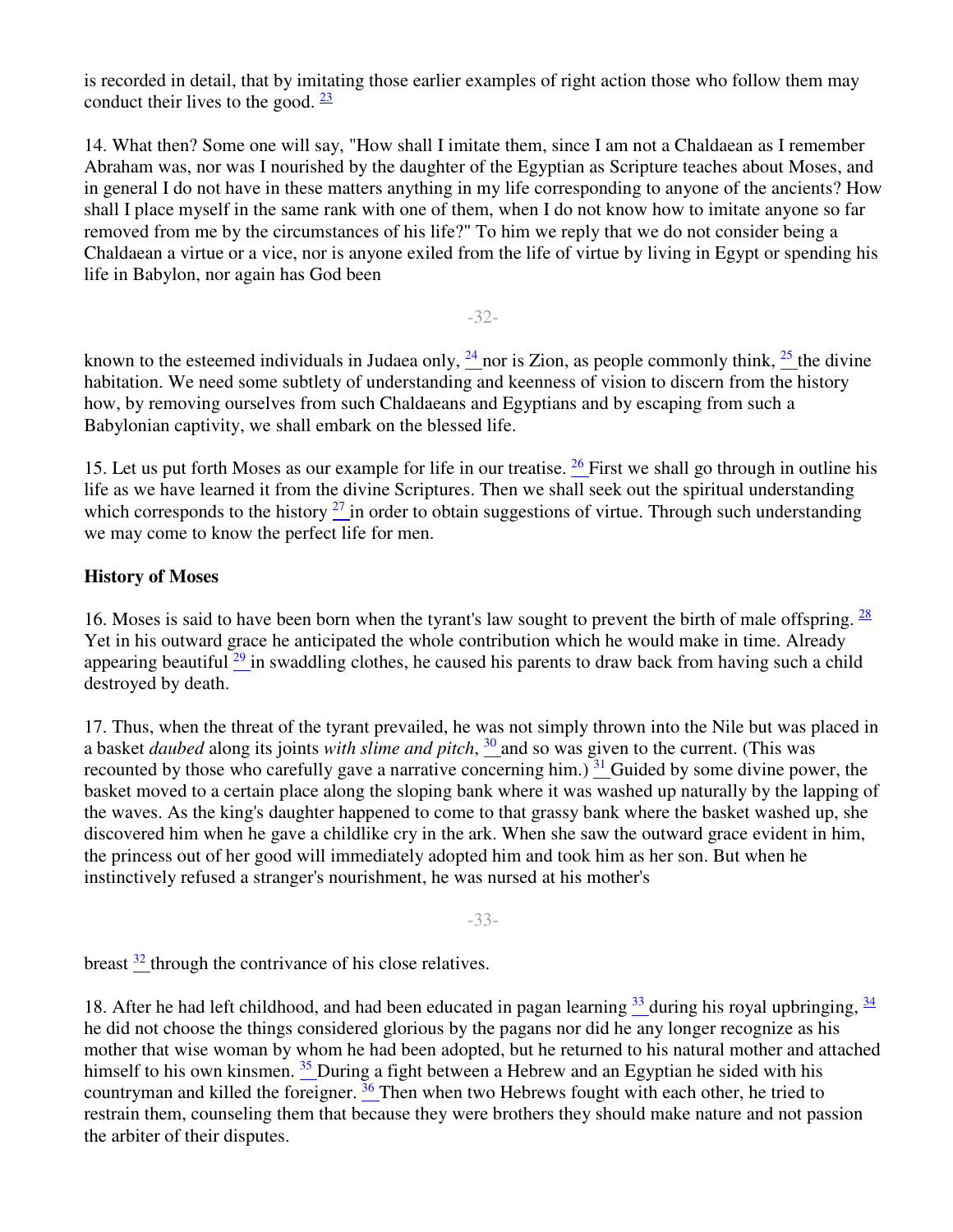19. Having been rebuffed by the one in the wrong, he made this rejection the occasion for a greater philosophy.  $37$  Separating himself from association with the people, he thereafter lived alone. He became the son-in-law of one of the foreigners, a man with insight into what is noble, and perceptive in judging the habits and lives of men. This man saw in one act—the attack on the shepherds  $38$ —the virtue of the young man, how he fought on behalf of the right without looking for personal gain. Considering the right valuable in itself, Moses punished the wrong done by the shepherds, although they had done nothing against him. Honoring the young man Moses for these acts and judging his virtue in his manifest poverty more valuable than great riches, the man gave him his daughter in marriage and, in keeping with his authority, he permitted Moses to live as he wished. Moses lived alone in the mountains away from all the turmoil of the marketplace; there in the wilderness he cared for his sheep.

20. After he had passed some time in this kind of life, the history says an awe-inspiring theophany occurred. <sup>39</sup> At high noon a light brighter than the sunlight dazzled his eyes. <sup>40</sup> Astonished at the strange sight, he looked up at the mountain and saw a bush from which this light was flaming up like a fire. When he saw the branches of the bush sprouting up in flame as

-34-

if they were in pure water, <sup>41</sup> he said to himself, "I will go and see this great sight." As soon as he said this, he no longer received the marvel of the light with his sight alone, but (which is most astounding of all) his hearing too was illuminated by the rays of light. The light's grace was distributed to both senses, illuminating the sight with flashing rays and lighting the way for the hearing with undefiled teachings. The voice from the light forbade Moses to approach the mountain burdened with lifeless sandals. <sup>42</sup> He removed the sandals from his feet, and so stood on that ground on which the divine light was shining.

21. I think that the discussion should not dwell extensively on the bare history of the man. We should give attention to the matters we have proposed. After he was empowered by the theophany which he had seen, he was commanded to release his countrymen from Egyptian bondage. In order that he might learn more fully the strength implanted in him by God he tested the divine command by the things in his hands.  $\frac{43}{2}$ This was the test. When the rod fell from his hand, it became alive, a living creature (in fact it was a serpent); when he took it up again in his hand, it became what it had been before becoming an animal. When he withdrew his hand from his bosom, it looked as white as snow, but when he put it back in his bosom, it returned to its natural color.

22. Moses went down to Egypt and he took with him his foreign wife and the children she had borne him. <sup>44</sup> Scripture says that an angel encountered him and threatened death. His wife appeased the angel by the blood of the child's circumcision. Then he met Aaron, who had himself been brought by God to this meeting.

23. Later, the people in Egypt were gathered by Moses and Aaron into a general assembly and their release from bondage was announced all around to those who were already distressed by the hardships of their labors. <sup>45</sup> Report of this came to the tyrant himself. When he heard it his anger at both

-35-

the overseers of the work and the Israelites themselves was greater than ever. The levy of bricks to be made was increased <sup>46</sup> and a harsher command was sent down, not only to those slaving with the clay but also to those laboriously gathering chaff and straw.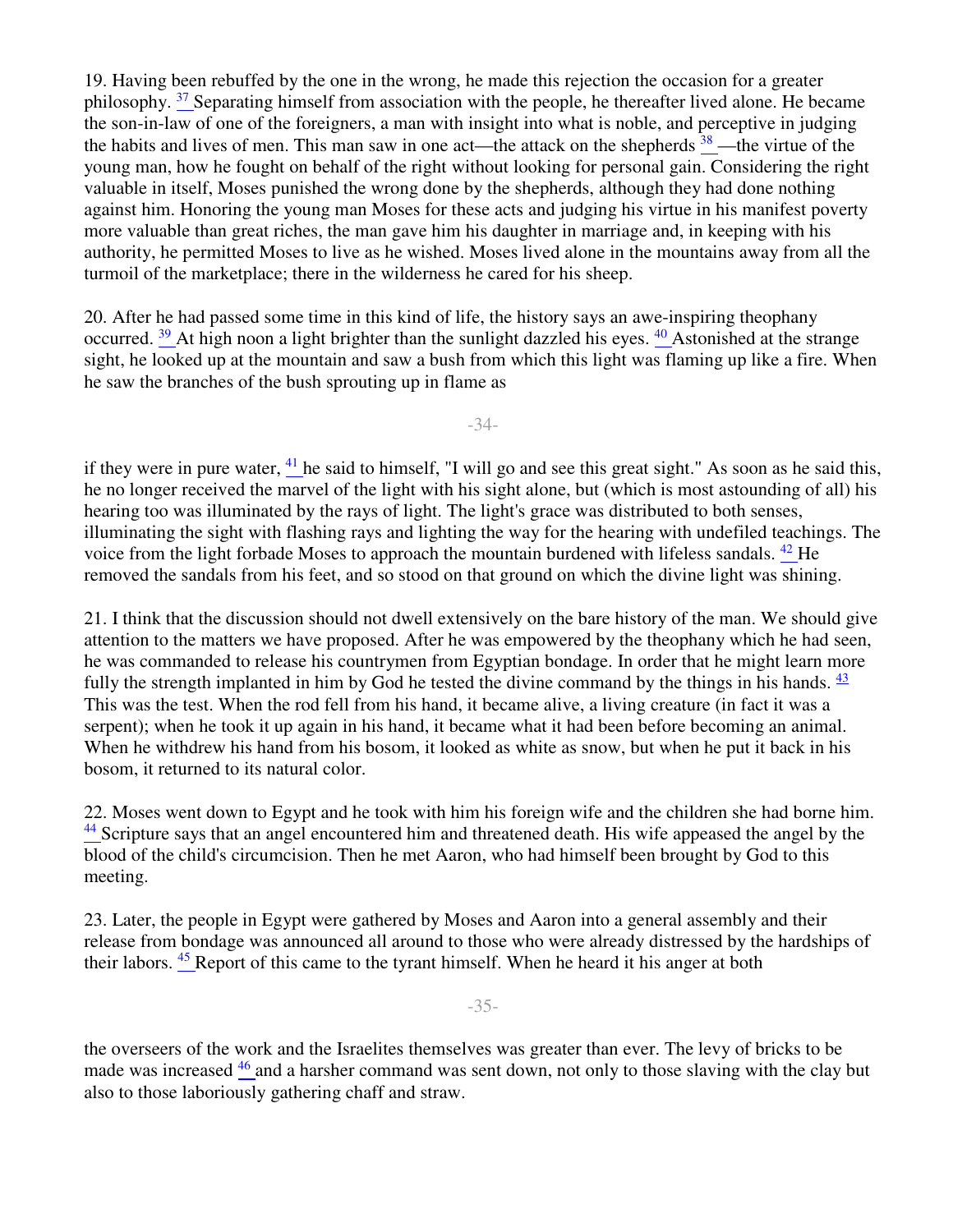24. Pharaoh (for this was the Egyptian tyrant's name) attempted to counter the divine signs performed by Moses and Aaron with magical tricks performed by his sorcerers. <sup>47</sup> When Moses again turned his own rod into an animal before the eyes of the Egyptians, they thought that the sorcery of the magicians could equally work miracles with their rods. This deceit was exposed when the serpent produced from the staff of Moses ate the sticks of sorcery—the snakes no less! The rods of the sorcerers had no means of defense nor any power of life, only the appearance which cleverly devised sorcery showed to the eyes of those easily deceived.

25. When Moses saw that all the subjects agreed with their leader in his evil, he laid a blow upon the whole Egyptian nation, sparing no one from the calamities.  $48$  Like an army under orders, the very elements of the universe—earth, water, air, and fire which are seen to be in everything—cooperated with him in this attack on the Egyptians, and changed their natural operations to serve human purposes. <sup>49</sup> For by the same power and at the same time and place the disorderly were punished and those free of wrong did not suffer.

26. At the command of Moses all the water in Egypt turned into blood.  $50$  The fish were destroyed because the water thickened, but to the Hebrews alone the blood was water when they drew it. Found among the Hebrews this water provided an occasion for the magicians to use their art in making the water appear bloody.

27. Similarly frogs covered Egypt in large numbers. <sup>51</sup> Their breeding in these numbers was not natural, but Moses' command changed the normal density of frogs. All the land

-36-

was in a sorry state, for the Egyptians' houses were being overrun with these creatures, while the Hebrews were free of this hateful plague.

28. Likewise, there was no distinction between night and day to the Egyptians, who lived in unchanging gloom.  $52$  To the Hebrews, however, nothing was out of the ordinary. It was the same with all the other things—the hail, the fire, the boils, the gadflies,  $\frac{53}{10}$  the flies, the cloud of locusts: Each had its natural effect on the Egyptians. <sup>54</sup> The Hebrews learned of the misfortune of their neighbors by report, since they experienced no similar attack themselves.

Then the death of the firstborn made the distinction between Egyptians and Hebrews still sharper. <sup>55</sup> The Egyptians were dismayed, lamenting the loss of their dearest children, while the Hebrews continued to live in total serenity and safety. Salvation was assured to them by *the shedding of the blood*. <sup>56</sup> At every entrance both the doorposts and the lintel joining them were marked with blood.

29. While the Egyptians were downcast at the fate of their firstborn and each individual was lamenting his sufferings and those of everyone else, Moses led the exodus of the Israelites.  $57$  He had previously prepared them to take away with themselves the wealth of the Egyptians on the pretext that it was a loan.  $\frac{58}{58}$  The history goes on to say that when they were three days out of Egypt, the Egyptian was angry that Israel did not remain in slavery, and after mobilizing all his subjects for war, he pursued the people with his cavalry.  $\frac{59}{2}$ 

When they saw the deployment of the cavalry and infantry, they were panic-stricken since they were inexperienced in war and untrained in such sights, and they rose up against Moses. Then the history tells the most marvellous thing about Moses. He did two distinctly separate things at once: By spoken word he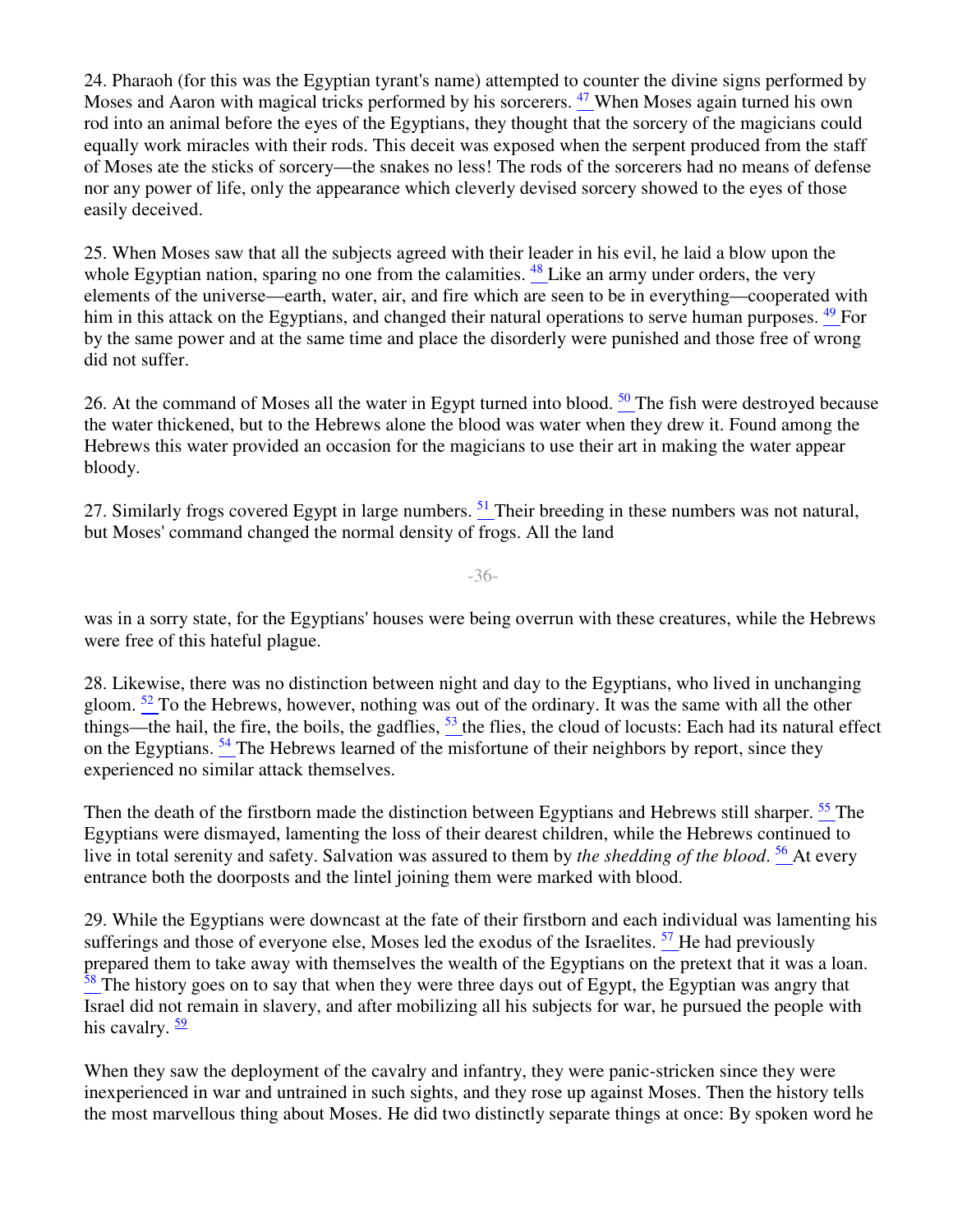encouraged the Israelites and exhorted them not to abandon high hopes, but inwardly, in his thoughts, he pleaded with God on behalf of those who cowered in fear and

-37-

he was directed by counsel from above how to escape the danger. God himself, the history says, gave ear to his voiceless cry.  $\frac{60}{ }$ 

30. By divine power a cloud led the people. <sup>61</sup> This was no ordinary cloud, for it was not composed of the vapors or exhalations as normal clouds are. The winds did not press the vapors of the air into a misty composition; it was something beyond human comprehension.  $62$  Scripture testifies that there was something amazing about that cloud. When the rays of the noonday sun shone with great heat, the cloud was a shelter for the people, shadowing those below it and moistening with a light dew the fiery heat of the atmosphere. During the night it became a fire, leading the Israelites as in a procession with its own light from sunset to sunrise.  $\frac{63}{2}$ 

31. Moses himself watched the cloud, and he taught the people to keep it in sight. <sup>64</sup> When the cloud had guided them along their course, they came to the Red Sea, where the Egyptians coming from behind with their whole army surrounded the people. No way of escape from their terrors was open to the Israelites in any direction, because they were trapped between their enemies and the water. It was then that Moses, urged on by divine power, performed the most incredible deed of all. He approached the bank and struck the sea with his rod. The sea split at the blow, just as a crack in glass runs straight across to the edge when a break occurs at any point. The whole sea was split like that from the top by the rod, and the break in the waters reached to the opposite bank. At the place where the sea parted, Moses went down into the deep with all the people and they were in the deep without getting wet and their bodies were still in the sunlight. As they crossed the depths by foot on dry bottom, they were not alarmed at the water piled up so close to them on both sides, for the sea had been fixed like a wall on each side of them.  $\frac{65}{5}$ 

32. When Pharaoh and the Egyptians ran after them headlong into the sea along that newly cut path, the walls of

-38-

water came together again and the sea rushed in upon itself to assume its previous form, becoming to the eye a single body of water.  $\frac{66}{5}$  By that time the Israelites were already resting on the opposite bank from the long and strenuous march through the sea. Then they sang a victory song to God for raising a monument <sup>67</sup> unstained with blood on their behalf since he destroyed in the water the whole army of the Egyptians—their horses, infantry, and chariots.

33. After that, Moses pushed on, but when he had traveled three days without water he was at a loss how to relieve the thirst of the army. <sup>68</sup> They pitched camp near a pool of salty water, more bitter than the sea itself. While they were resting close to the water and were parched with thirst, Moses, acting on the counsel of God, found a piece of wood near that place and threw it into the water. Immediately it became drinkable, for the wood by its own power changed the nature of the water from bitter to sweet.

34. As the cloud moved forward, the Israelites followed their guide closely. They always rested from their march wherever the cloud indicated by stopping, and they departed again whenever the cloud led the way on.  $^{69}$  By following this guide, they arrived at a place irrigated with drinkable water.  $^{70}$  It was watered all around by twelve bountiful springs and shaded by a grove of date palms. There were seventy date palms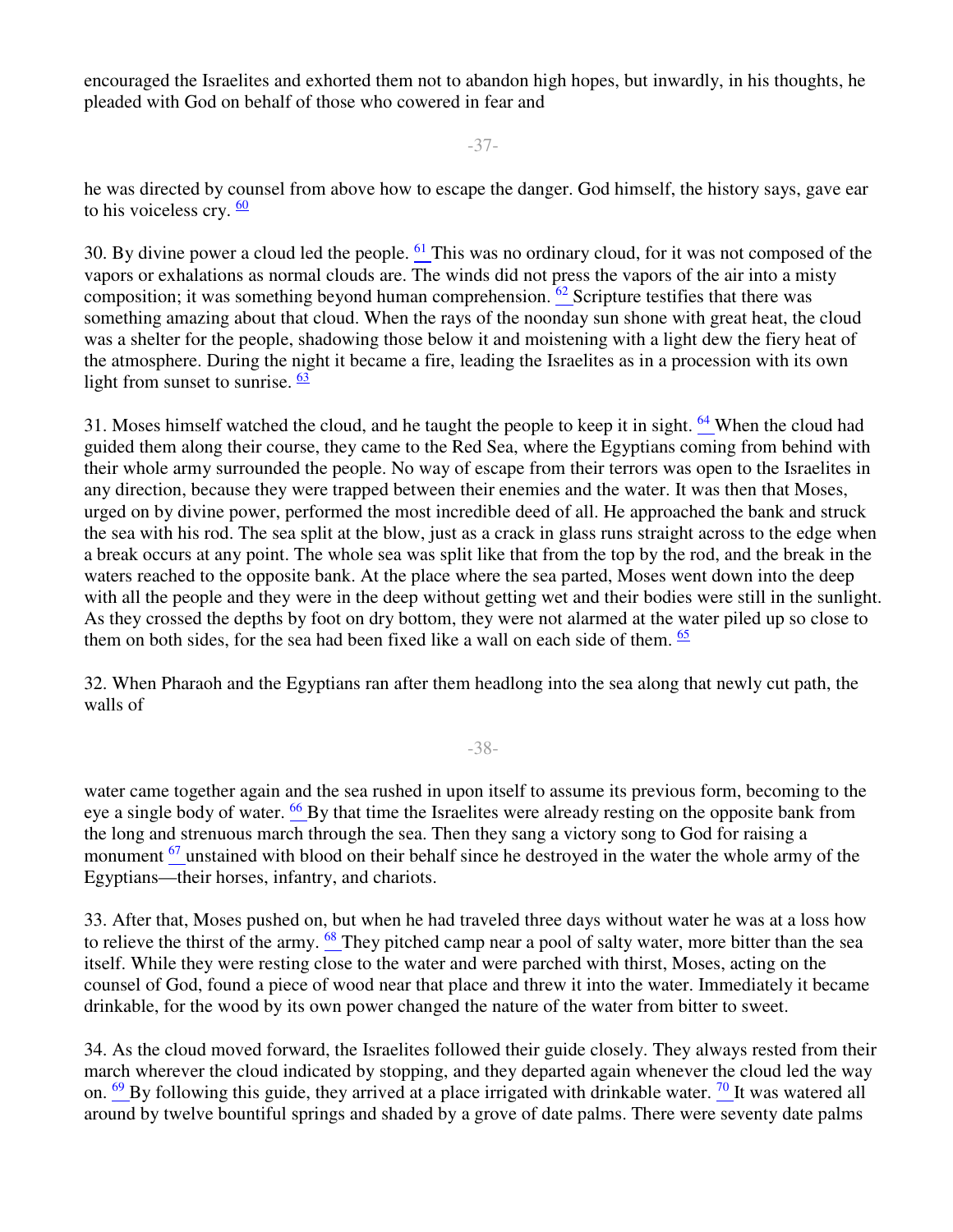which, even though few in number, made a great impression on those who saw them, because of their exceptional beauty and height.

35. Again their guide, the cloud, rose up and led them forth to another place.  $\frac{71}{1}$  But this was a desert with arid, scorching sand and not a drop of water to moisten the country. Here once more thirst exhausted the people. But when Moses struck a prominent rock with his rod, it gave forth water which was sweet and drinkable in greater abundance than was needed by even so large a host.

36. It was also there that the provisions which they had

-39-

laid in for the journey out of Egypt failed, and the people were famished.  $\frac{72}{2}$  Then the most incredible marvel of all occurred: Food did not grow out of the earth in the customary manner but fell like dew from heaven. For the dew was poured out upon them at daybreak and became food for those who gathered it. What was poured out was not drops of water as in the case of dew but crystal-like drops in the shape of coriander seed, tasting as sweet as honey.

37. With this marvel was seen also another: Those who went out to gather the food were all, as one might expect, of different ages and capacities, yet despite their differences one did not gather more or less than another. Instead, the amount gathered was measured by the need of each, so that the stronger did not have a surplus nor was the weaker deprived of his fair share. In addition, the history tells another marvel. Each one, when making provision for the day, laid up nothing for the morrow, but when some stingy person did store up some of the daily food for the next day, it became inedible, being changed into worms.

38. The history offers yet another astounding feature of this food, for one of the seven days of the week was observed by rest in keeping with a mystical ordinance. On the day before the day of rest, the same amount of food flowed down as on other days and the effort of those gathering it was the same, yet what was gathered was found to be double the usual amount, so that their need for food was no excuse for breaking the law of rest. Divine power was shown even more in that, whereas on other days the excess became worthless, on the day of Preparation for the Sabbath (which is the name of this day of rest) alone did what was stored up remain imperishable so that it in no way appeared to be less fresh than the new.

39. Then they waged war against a foreign nation.  $^{73}$  The text calls those combining against them Amalekites. For the first time the Israelites were drawn up fully armed in battle array. The full army was not moved into battle; only picked

 $-40-$ 

troops chosen for their merit undertook the war. Here Moses showed a new piece of strategy. While Joshua (who was to succeed Moses in leading the people) led the army out against the Amalekites, Moses, standing on a hilltop away from the furor of battle, was looking up toward heaven with a friend stationed on either side of him.

40. Then we hear from the history the following marvel: When Moses raised his hands to heaven, those under his command prevailed against their enemies, but when he let them down, the army began to give in to the foreigners' assault. When those who stood with him recognized this they stationed themselves on either side of him and supported his hands, which for some unknown reason had become heavy and hard to move. When his helpers became too weak to hold him in an upright position, they provided him a stone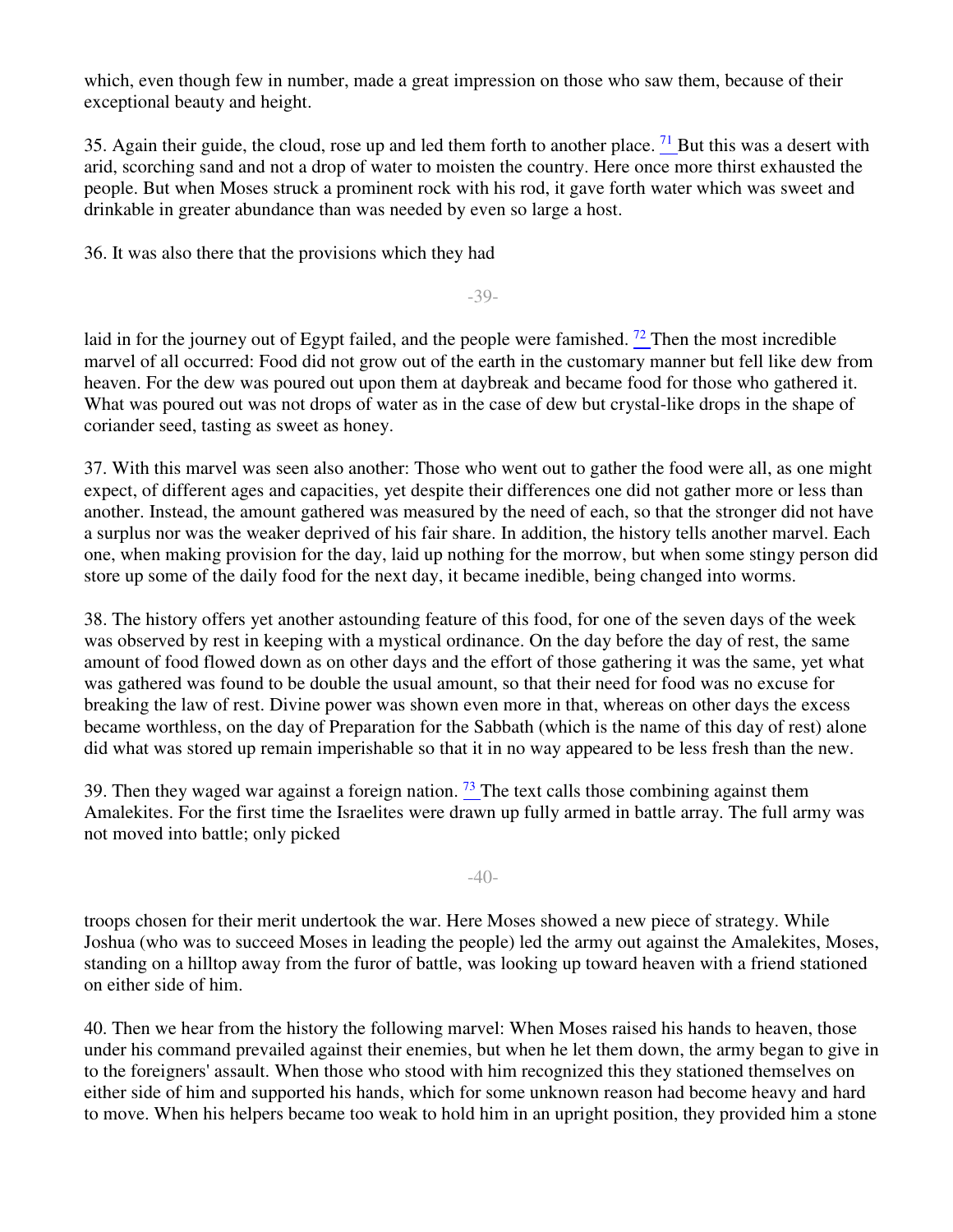to sit on, thus helping Moses to raise his hands to heaven. From then on the foreign army was mightily defeated by the Israelites.

41. When the cloud which led the people in their journey continued to remain at the same place, the people could not move on, since there was no one to lead them to depart. All the necessities of life were provided for them without toil. The air from above rained bread already prepared for them, and the rock from below provided drink. The cloud in turn tempered the unpleasantness of being out in the open, forming a shelter from the heat by day and at night dispelling the darkness by shining with a torch-like radiance. So they experienced no discomfort in that desert at the foot of the mountain where they had pitched camp.

42. Here Moses guided them in a most secret initiation.  $^{74}$  The divine power itself by marvels beyond description initiated all the people and their leader himself in the following manner. The people were ordered beforehand to keep themselves from defilements <sup>75</sup> of all kinds which pertain to both soul and body and to purify themselves by certain lustrations. They were to keep themselves pure from intercourse for a stated

-41-

number of days so that, pure of passion, they might approach the mountain to be initiated, cleansed of every emotion and bodily concern. (The name of the mountain was Sinai.) Persons alone were allowed at that time to approach the mountain, and of them men alone, and of them, in turn, those purified from every pollution. Every safeguard and precaution was taken against the approach of any animals to the mountain.  $\frac{76}{10}$  If somehow it did happen that any animal at all showed itself at the mountain, it was stoned by the people.

43. Then the clear light of the atmosphere was darkened so that the mountain became invisible, wrapped in a dark cloud.  $\frac{77}{10}$  A fire shining out of the darkness presented a fearful sight to those who saw it. It hovered all around the sides of the mountain so that everything which one could see smouldered with the smoke from the surrounding fire. Moses led the people to the slope, not without fear himself at the sight. His whole being so trembled with fright that his faintness of soul was not concealed from the Israelites, but he was terrified, as they were, at what he saw and his body shook violently.

44. The manifestation was of such a nature that it not only caused consternation in their souls through what they saw but it also struck fear in them through what they heard. A terrible sound ripped down from above upon everything below. Its first impact was harsh and intolerable to every ear. Its sound was like the blaring of trumpets, but the intensity and terribleness of the sound surpassed any such comparison. As it drew nearer, its blaring steadily increased to a more terrifying volume. This sound was sharp and clear, the air articulating the word by divine power without using organs of speech.  $^{78}$  The word was not articulated without purpose but was laying down divine ordinances. As the sound drew nearer, it became louder, and the trumpet surpassed itself, the successive sounds exceeding in volume the preceding ones.

45. The people as a whole were incapable of enduring what was seen and heard. Therefore, a general request from all

-42-

was brought before Moses that the Law be mediated through him,  $\frac{79}{2}$  on the ground that the people would not doubt that whatever he commanded in keeping with the teaching from above was a divine command. So when all went down to the foot of the mountain, Moses alone remained and showed the opposite of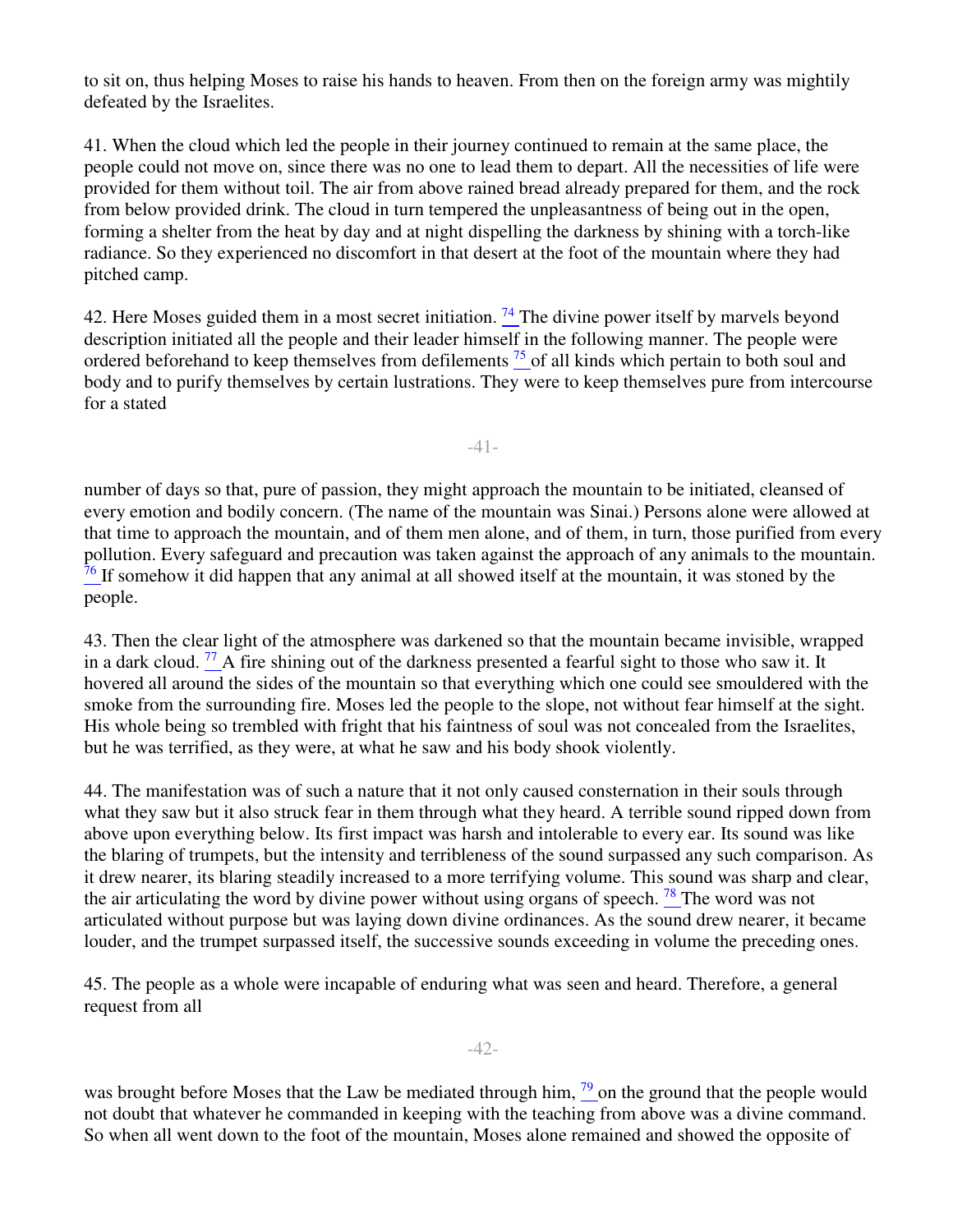what was to be expected of him. Whereas all other men feel confidence in the face of fearful things when in the company of their associates, Moses was more courageous after he had been left by himself. From this it became clear that the fear which had encompassed him at the beginning was an emotion not in keeping with his character but was experienced out of sympathy for those who were terrified.

46. Since he was alone, by having been stripped as it were of the people's fear, he boldly approached the very darkness itself and entered the invisible things where he was no longer seen by those watching. After he entered the inner sanctuary of the divine mystical doctrine, <sup>80</sup> there, while not being seen, he was in company with the Invisible. He teaches, I think, by the things he did that the one who is going to associate intimately with God must go beyond all that is visible and (lifting up his own mind, as to a mountaintop, to the invisible and incomprehensible) believe that the divine is *there* where the understanding does not reach.  $\frac{81}{2}$ 

47. While there he received the divine ordinances.  $\frac{82}{2}$  These were the teachings concerning virtue, the chief of which is reverence and having the proper notions  $83$  about the divine nature, inasmuch as it transcends all cognitive thought and representation and cannot be likened to anything which is known. He was commanded to heed none of those things comprehended by the notions with regard to the divine nor to liken the transcendent nature to any of the things known by comprehension. Rather, he should believe that the Divine exists, and he should not examine it with respect to quality, quantity, origin, and mode of being, since it is unattainable.  $\frac{84}{3}$ 

48. The word also adds what are right moral actions,

-43-

presenting its teaching in both general and specific laws. General is the law which is destructive of all injustice, namely that one must love his neighbor. <sup>85</sup> If this law were observed, it would certainly follow in consequence that no one would do any evil to his neighbor.  $86$  Among the specific laws was established honor for parents, and there was listed a catalogue of prohibited deeds.  $\frac{87}{5}$ 

49. With his mind purified by these laws, as it were, he was led to the higher initiation, where a tabernacle was all at once shown to him by divine power. <sup>88</sup> The tabernacle was a sanctuary with beauty of indescribable variety—entrances, pillars, and curtains, table, candlestick, and altar of incense, the altar of holocaust and the propitiatory, and the inaccessible and unapproachable holy of holies. <sup>89</sup> So that their beauty and arrangement might not be forgotten and might be shown to those below, he was counseled not to represent these things in mere writing but to imitate in material construction that immaterial creation, employing the most splendid and radiant materials found on earth. Among these the most abundant was gold, with which the pillars were overlaid. With the gold, silver also made its contribution by beautifying the capitals and bases of the pillars so that by the changes of color at each end, I think, the gold might shine forth more brightly. There were also places where brass was considered useful, namely at the head and base of the silver pillars.

50. The draperies and the curtains and the outer wall of the sanctuary and the coverings stretched out in succession over the columns—each was finished out of an appropriate material by the weaver's art. The dye of these woven fabrics was violet, purple, and fiery scarlet, and some material had its natural brightness. For some things linen was used and for other things hair, in keeping with the purposes of the fabrics. There were also places where skins dyed red were suitable to the beauty of the structure.

51. After his descent from the mountain Moses, employ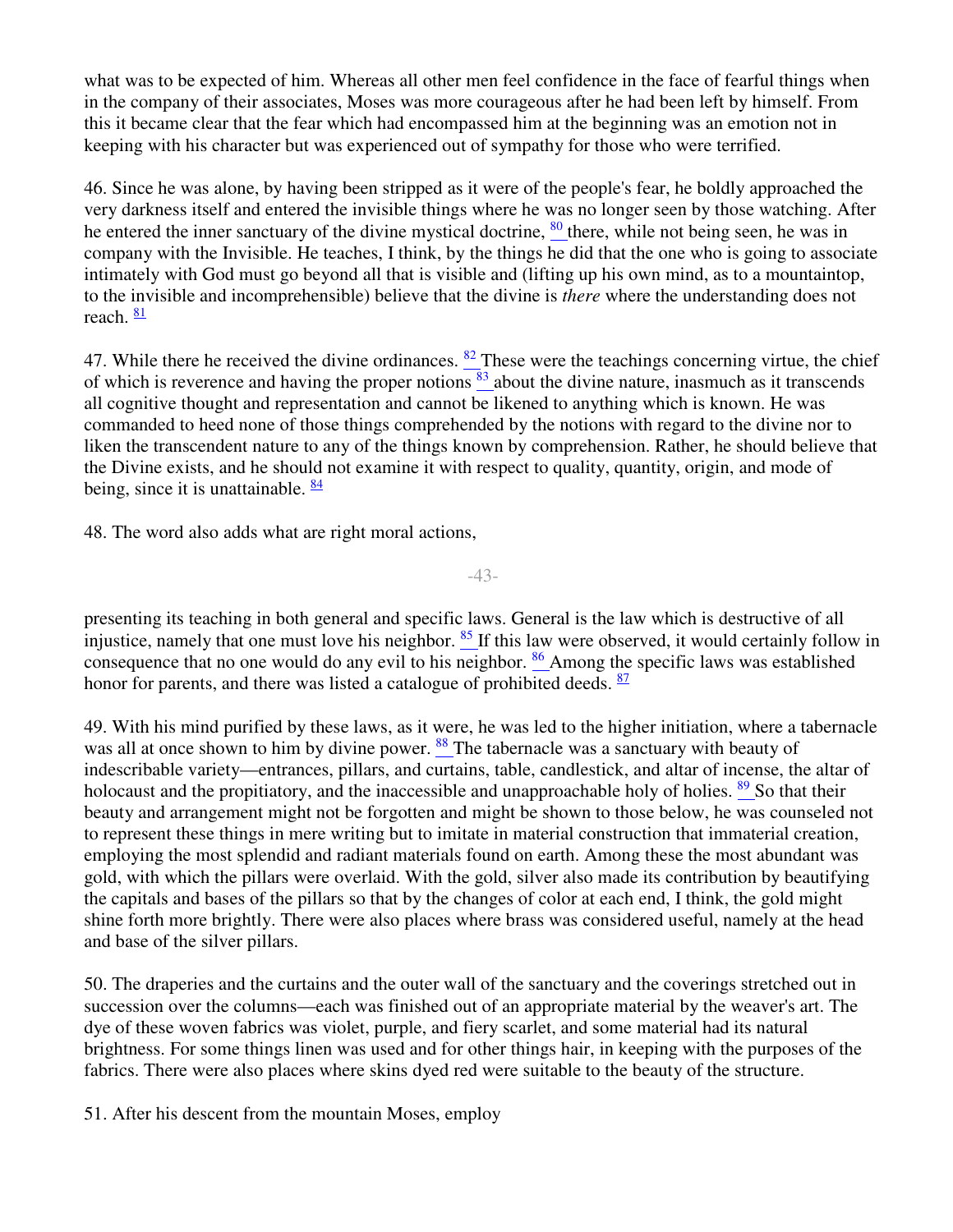ing workmen, constructed these things according to the pattern shown to him. <sup>90</sup> While he was in that sanctuary not made with hands, <sup>91</sup> he was commanded how the priest should be adorned when he entered the sanctuary.  $92$  The law prescribed the details of the under and outer garments.

52. The first in order of the garments was not the hidden but the visible. There was an ephod embroidered of different colors with gold thread predominating. (The veil was also made of these colors.)  $\frac{93}{3}$  Clasps held the ephod together on both sides and provided a setting of gold for emeralds.  $\frac{94}{9}$  The beauty of these stones was due partly to their natural radiance—from them a green brightness was given forth—and partly to the marvellous skill of the engraving. (This was not the skill which carves out images of idols, but the adornment was the names of the patriarchs engraved six on each stone.)

53. From the clasps down the front the little shield-like ornaments hung loosely. <sup>95</sup> There were also intertwined cords plaited through one another in a netlike pattern hanging from the clasps on each side. They dropped down below the shield – like ornaments so that the beauty of the plaiting might, I think, be more conspicuous being enhanced by the background.

54. The ornament <sup>96</sup> made out of gold which hung down from the chest had on it stones of different kinds equal in number to the patriarchs.  $\frac{97}{2}$  These were arranged in four rows set three to a row, with the names of the tribes written on them. The tunic beneath the ephod extended from the neck to the toes and was suitably adorned with fringes. The hem was decked out beautifully, not only by the variety of skilled weaving but also by the hanging of gold ornaments. These were golden bells and pomegranates distributed alternately along the hem.

55. The fillet for the head was solid violet, and the metal‐ leaf frontpiece was of pure gold engraved with the ineffable letters. <sup>98</sup> There was also a girdle which held together the loose folds of the garment, as well as an adornment for the hidden parts of the body, and the other articles of clothing which

-45-

symbolically instruct concerning priestly virtue under the form of clothing.

56. After he was instructed in these and other such things by the ineffable teaching of God while he was surrounded by that invisible darkness, and having surpassed himself by the aid of the mystical doctrines, he emerged again out of the darkness. He then went down to his people to share with them the marvels which had been shown to him in the theophany, to deliver the laws, and to institute for them the sanctuary and priesthood according to the pattern shown to him on the mountain.

57. He carried in his hands the holy tablets, which were a divine invention and gift that needed no human cooperation to be brought into existence. <sup>99</sup> Both the material and the writing on them were equally the work of God. The writing was the Law. But the people prevented grace: Before giving heed to the lawgiver they rebelled in idolatry.  $\frac{100}{100}$ 

58. Some considerable time had elapsed while Moses devoted himself to conversation with God in that divine initiation. He participated in that eternal life under the darkness for forty days and nights, and lived in a state beyond nature,  $\frac{101}{101}$  for his body had no need of food during that time. It was then that the people, like a little child who escapes the attention of his pedagogue, were carried along into disorderliness by uncontrolled impulses, and, banding together against Aaron, forced the priest to lead them in idolatry.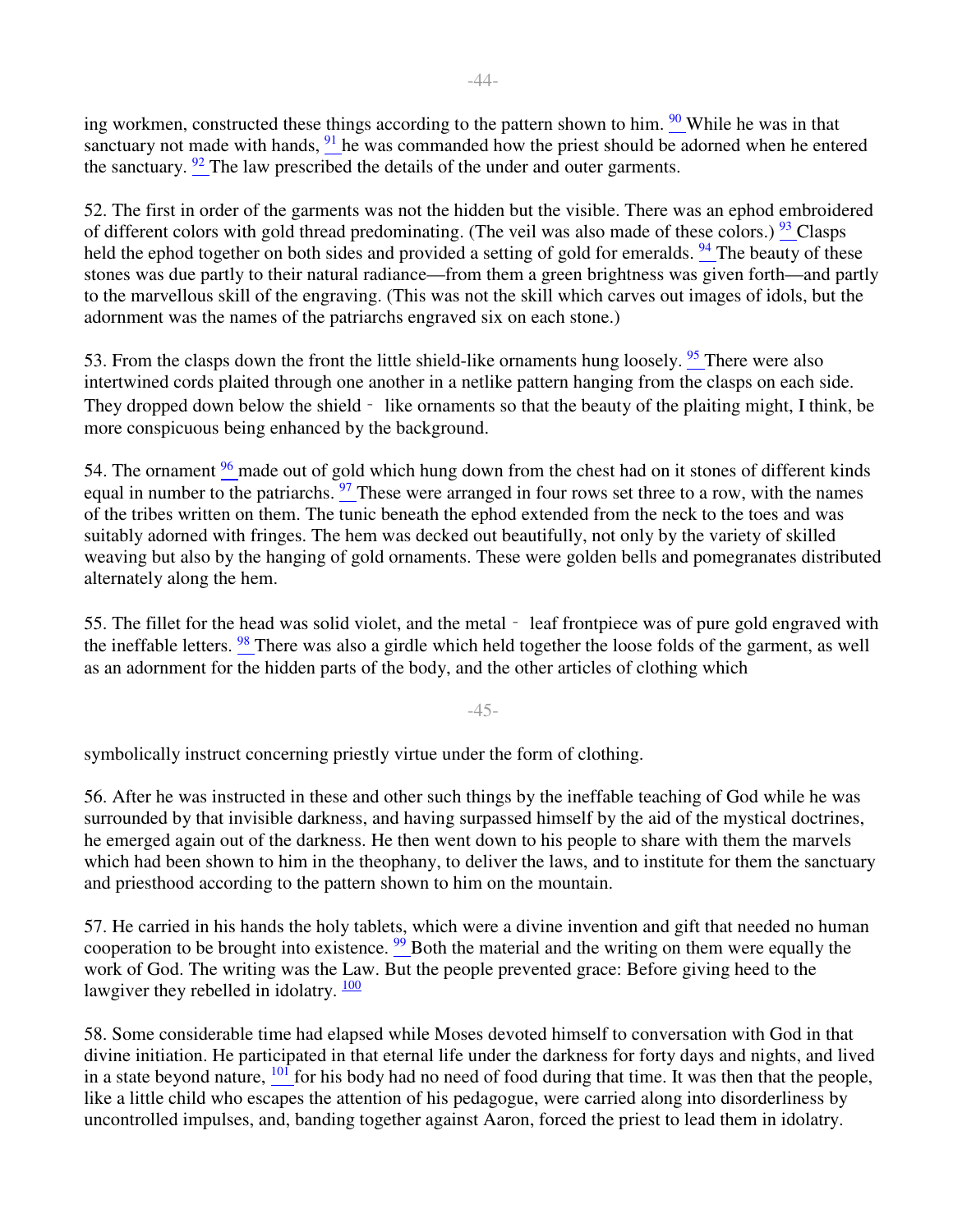59. When the idol had been made out of gold (it was a calf), they exulted in their impiety; but Moses came to them and broke the tablets which he had received from God so that they might suffer a punishment worthy of their transgression by having no share in the God-given grace.

60. He then purified his people's guilt with their own blood when the Levites slew them,  $102$  and appeased the divine by his own anger against the transgressors. Thereupon he utterly destroyed the idol. Once more applying himself to the

-46-

matter for forty days, he received the tablets. The writing on them was done by divine power, but the material was fashioned by the hand of Moses.  $103$  He received them while for the same number of days he again lived beyond nature in a manner different from that to which we are accustomed and admitted to his body none of those sustenances which our nature requires.

61. Moses accordingly erected for them the tabernacle, delivered to them the laws, and established the priesthood in keeping with the teaching given to him by God. The workmanship on all the material objects was done according to the divine directions—the tabernacle, the entrances, and everything inside—the altar of incense, the altar of holocaust, the candlestick, the curtains, the propitiatory within the holy of holies; the adornment of the priesthood, the myrrh, the different sacrifices—the purifications, the thankofferings, the offerings to avert evil, the propitiations for trespasses.  $\frac{104}{4}$ As he arranged everything in the required manner, among his family he aroused against himself envy, that congenital malady in the nature of man.

62. Even Aaron, who was endowed with the honors of the priesthood, and his sister Miriam, driven by a most female – like jealousy against the honor given to Moses by God, so railed against him that deity was provoked to punish their trespass. <sup>105</sup> Here Moses showed patience most worthy of admiration, because, when God punished the irrational envy of the woman, he made his nature prevail over anger and appeased God on behalf of his sister.

63. The multitude again fell into disorderliness.  $106$  What led to their transgression was a lack of moderation in regard to the pleasures of the table, for they were not satisfied to live healthfully and painlessly on the food which flowed down from above, but the craving for meat made them prefer slavery in Egypt to their present good circumstances. Moses took counsel with God concerning the passion which had overcome them,

-47-

and God instructed that they should not have such desires because he would give what they longed for. He sent flocks of birds like a cloud to fly close to the ground near the camp. The ease with which they could catch the birds led them in their craving for meat to stuff themselves.

64. Their immoderation at once became destructive to their bodies, and their satiety ended in sickness and death. This example became to them and to those watching them a sufficient cause for moderation.

65. Next, Moses sent spies into that region which they hoped to inhabit according to the divine promise.  $107$  When not all of them reported the truth, but some gave false and discouraging information, the people again rose in anger against Moses. God decreed that those who had no confidence in divine help should not see the promised land.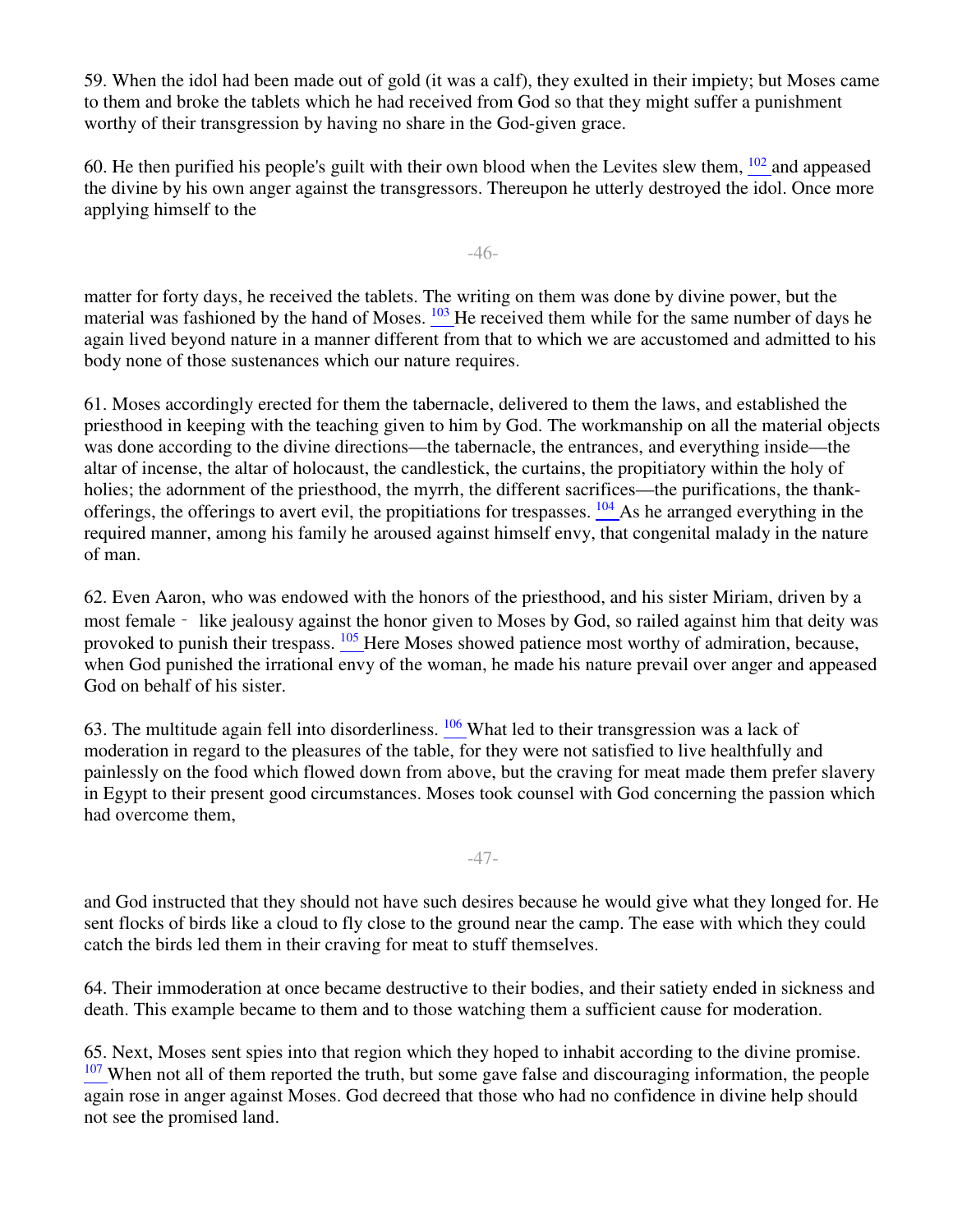66. As they were crossing the desert, water again failed them—as did their memory of the divine power,  $\frac{108}{2}$  for the earlier miracle  $\frac{109}{2}$  of the rock did not give them confidence that their present necessities would be provided for. Abandoning their hopes for better things, they reviled Moses and God himself, so that the disbelief of the people seemed to intimidate even Moses. Nevertheless he performed for them again the miracle of changing that jutting rock  $110$  into water.

67. Again the pleasures of the table enslaved them, and their desires led them to gluttony. Although they lacked none of the necessities of life, disorderly youths were dreaming of the Egyptian plenty. They were disciplined by very severe scourges: Serpents within the encampment as they bit them injected deadly poison in them.  $\frac{111}{11}$ 

68. When deaths caused by the serpents followed in rapid succession, the lawgiver, at the urging of divine counsel, cast a bronze likeness of a serpent and placed it on a height to be seen by the whole camp. In this way he stayed the harm done among the people by the serpents and delivered them from destruction. For he who looked on the bronze image of the serpent did

-48-

not fear the bite of the real serpent, since looking at it counteracted the poison by some mysterious antidote.

69. Some of the people again rose up against Moses' leadership and put pressure on him to transfer the priesthood to themselves. <sup>112</sup> Although he made supplication to God on behalf of the rebels, the righteous judgment of God was stronger than the compassion of Moses for his people. For the earth, opening up like a chasm at the divine will and closing up again, swallowed all those who set themselves, together with all their kinsmen, against the authority of Moses. When two hundred and fifty of those who raved about the priesthood were consumed by fire, the people were brought to their senses.

70. In order to persuade men that the grace of the priesthood comes from God to those who are worthy, Moses received rods from the most eminent man in each tribe, each man bringing a rod marked with his own name. <sup>113</sup> Aaron's rod was among them. Moses placed the rods before the sanctuary, and by them he made God's choice concerning the priesthood clear to the people. Aaron's rod alone budded and produced ripe fruit from the wood—and the fruit was the almond.

71. It seemed a very great marvel to the unbelievers that what was dried, polished, and rootless all at once produced the growth natural to things which are planted. Instead of earth, bark, moisture, roots, and time, it was the divine power at work in the wood.

72. Thereupon, when he led the army through foreign nations who blocked their passage, he swore an oath that the people would not pass through the fields and vineyards but would keep to the royal road, turning aside neither to the right nor to the left. <sup>114</sup> When the adversaries would not make peace on these terms, he prevailed in battle against the enemy and became master of the route.

73. Next, a certain Balak who ruled a greater nation known as the Midianites, panic-stricken at the experience of those who were destroyed and expecting to undergo nothing

-49-

less calamitous at the hands of the Israelites, brought in support not arms and men but magical arts in the person of a certain Balaam. <sup>115</sup> He was commonly reputed to be skilled in these things and was believed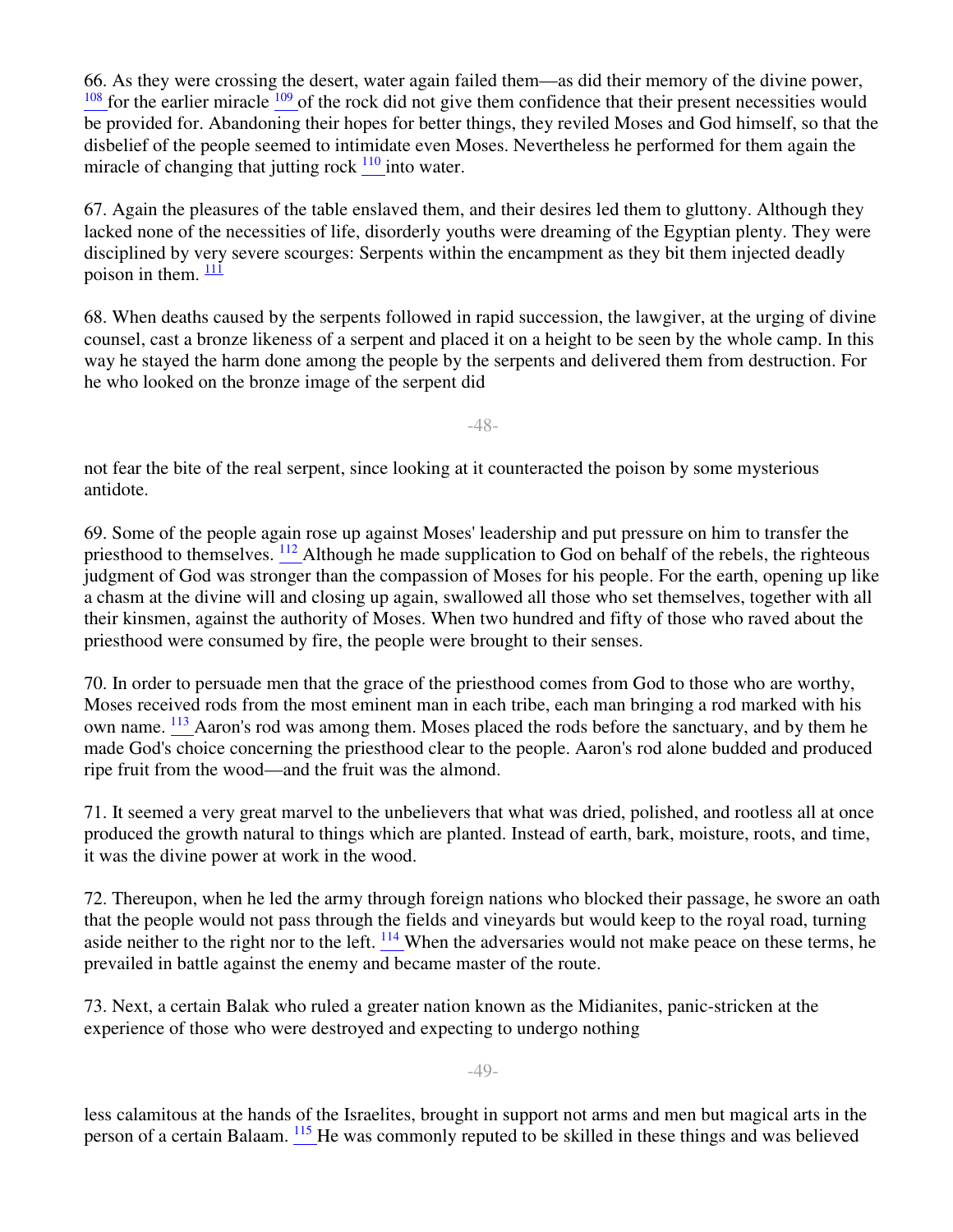by those who employed him to be powerful in such matters. His augury came from watching the flight of birds,  $\frac{116}{12}$  yet he was a hard man to deal with, for with the cooperation of demons  $\frac{117}{12}$  he could bring utter ruin on men through this magical power.

74. As he followed those who were leading him to the king of that nation, he learned by the voice of his ass that the way was not propitious for him. Having learned in a vision what was to be done, he found that any harm to be inflicted by working magic was impotent against those who have God as their ally. Moved by divine inspiration instead of by demonic power, he uttered such words as were a clear prophecy of better things which would later come to pass. What prevented his making use of his skill for evil also brought him an awareness of divine power. Leaving divination aside, he acted as an interpreter of the divine will.  $\frac{118}{1}$ 

75. Then the foreign nation was destroyed. The Israelites had the upper hand in the battle, but they in turn were overcome by licentious passion for their female captives. <sup>119</sup> When Phineas then with one blow ran those through who were entangled in dishonor, the wrath of God against those raving for unlawful unions abated. Then the lawgiver, ascending a high mountain, surveyed from afar the land which was prepared for Israel by the divine promise made to the fathers.  $120$  He departed from this human life, leaving behind no sign on the earth nor any grave as a memorial of his departure.  $\frac{121}{2}$ 

76. Time had not harmed his beauty, neither dimmed his brightness of eye nor diminished the graciousness of his appearance.  $122$  Always remaining the same, he preserved in the changeableness of nature an unchangeable beauty.  $\frac{123}{2}$ 

77. Those things which we have learned from the literal history of the man we have retraced in summary for you,

#### $-50-$

although we have of necessity so amplified the account as to bring out its intention. Now we must adapt the life which we have called to mind to the aim we have proposed for our study so that we might gain some benefit for the virtuous life from the things mentioned. Let us now begin the account of this life.

-51-

### **BOOK II**

### **Contemplation on the Life of Moses**

### **Birth and Childhood**

1. Moses was born at the time Pharaoh issued the decree for male offspring to be destroyed.  $\frac{1}{1}$  How shall we as a matter of choice imitate this fortuitous birth of Moses? Someone will rightly raise the objection that it does not lie within our power to imitate in our own birth that famous birth. But it is not hard to begin the imitation with this seeming difficulty.

2. Everyone knows that anything placed in a world of change never remains the same but is always passing from one state to another, the alteration always bringing about something better or worse. <sup>2</sup> The narrative is to be understood according to its real intention. For the material and passionate disposition to which human nature is carried when it falls is the female form of life, whose birth is favored by the tyrant. The austerity and intensity of virtue is the male birth, which is hostile to the tyrant and suspected of insurrection against his rule.  $\frac{3}{2}$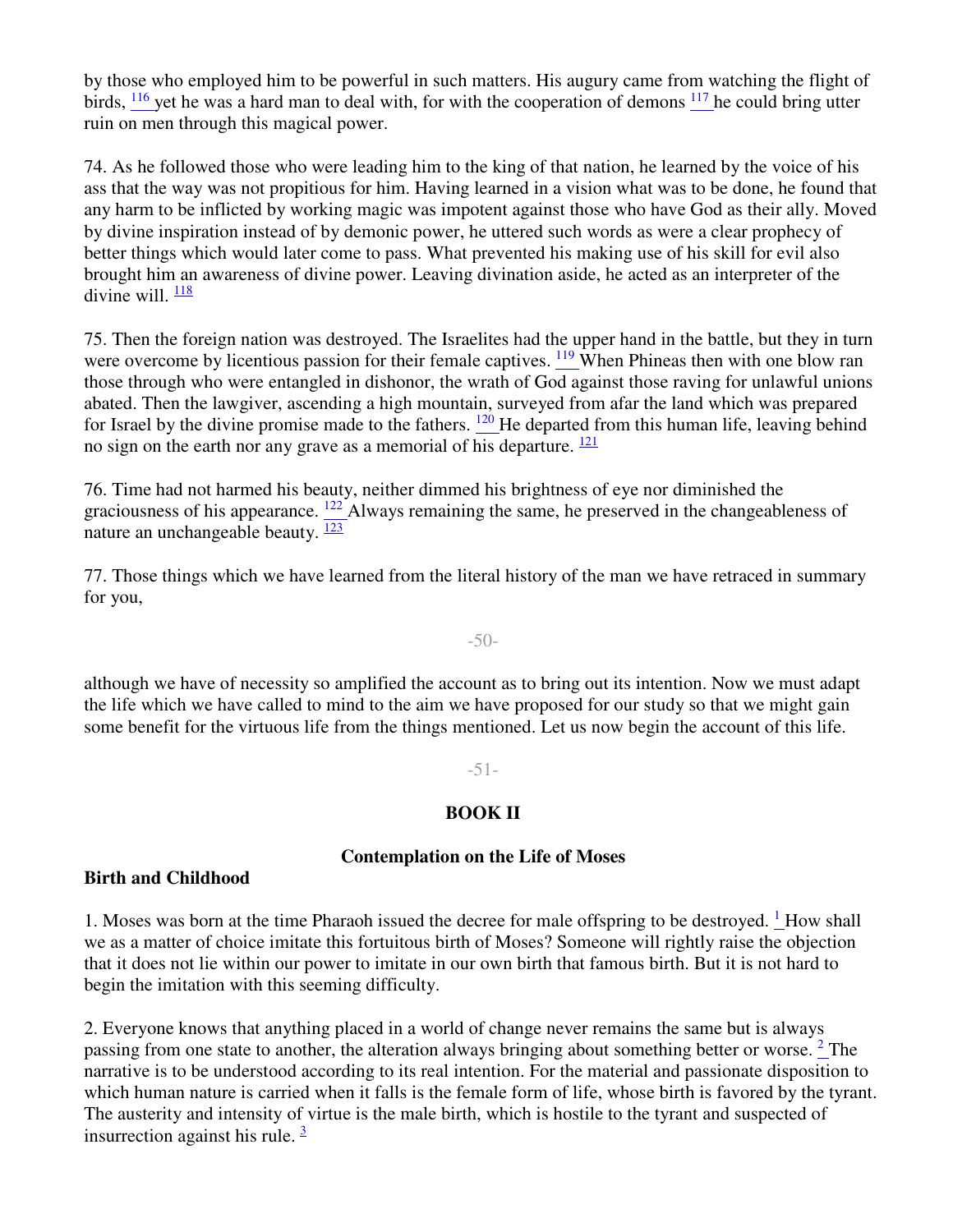3. Now, it is certainly required that what is subject to change be in a sense always coming to birth.  $\frac{4}{1}$ In mutable nature nothing can be observed which is always the same. Being born, in the sense of constantly experiencing change, does not come about as the result of external initiative, as is the case with the birth of the body, which takes place by chance. Such a birth occurs by choice.  $\frac{5}{5}$  We are in some manner our own parents,

-55-

giving birth to ourselves by our own free choice in accordance with whatever we wish to be, whether male or female, moulding ourselves to the teaching of virtue or vice.  $\frac{6}{5}$ 

4. We can most certainly enter upon a better birth  $\frac{7}{1}$  into the realm of light, however much the unwilling tyrant is distressed, and we can be seen with pleasure and be given life by the parents of this goodly offspring, even though it is contrary to the design of the tyrant. (The rational faculties  $\frac{8}{3}$  are what become the "parents of ... virtue.")

5. When we lay bare the hidden meaning  $\frac{9}{5}$  of the history, Scripture is seen to teach that the birth which distresses the tyrant is the beginning of the virtuous life. I am speaking of that kind of birth in which free will serves as the midwife, delivering the child amid great pain. For no one causes grief to his antagonist unless he exhibits in himself those marks which give proof of his victory over the other.

6. It is the function of the free will both to beget this virtuous male offspring and to nourish it with proper food and to take forethought how to save it unharmed from the water. For there are those who present their children to the tyrant, delivering them naked and without forethought to the stream. I am speaking of life as a stream made turbulent by the successive waves of passion, which plunge what is in the stream under the water and drown it.  $\frac{10}{10}$ 

7. Whenever life demands that the sober and provident rational thoughts which are the parents of the male child launch their good child on the billows of this life, they make him safe in an ark so that when he is given to the stream he will not be drowned.  $\frac{11}{1}$  The ark, constructed out of various boards, would be education in the different disciplines, which holds what it carries above the waves of life.

8. Although he is borne along by the rushing of the waves, the child is not carried far by the tossing of the waters where there is education. Instead he is washed to the side and the motion of the waters naturally thrusts him on the firm

-56-

bank, that is to say, outside the turmoil of life.

9. Experience teaches us that the restless and heaving motion of life thrusts from itself those who do not totally submerge themselves in the deceits of human affairs and it reckons as a useless burden those whose virtue is annoying. He who escapes from these things must imitate Moses and not spare his tears, even though he should be safe in the ark, for tears are the unfailing guardian of those saved by virtue.

10. Since the daughter of the king, being childless and barren (I think she is rightly perceived as profane philosophy), arranged to be called his mother by adopting the youngster,  $\frac{12}{12}$  Scripture concedes that his relationship with her who was falsely called his mother  $\frac{13}{2}$  should not be rejected until he had recognized his own immaturity. But he who has already attained maturity, as we have learned about Moses, will be ashamed to be called the son of one who is barren by nature.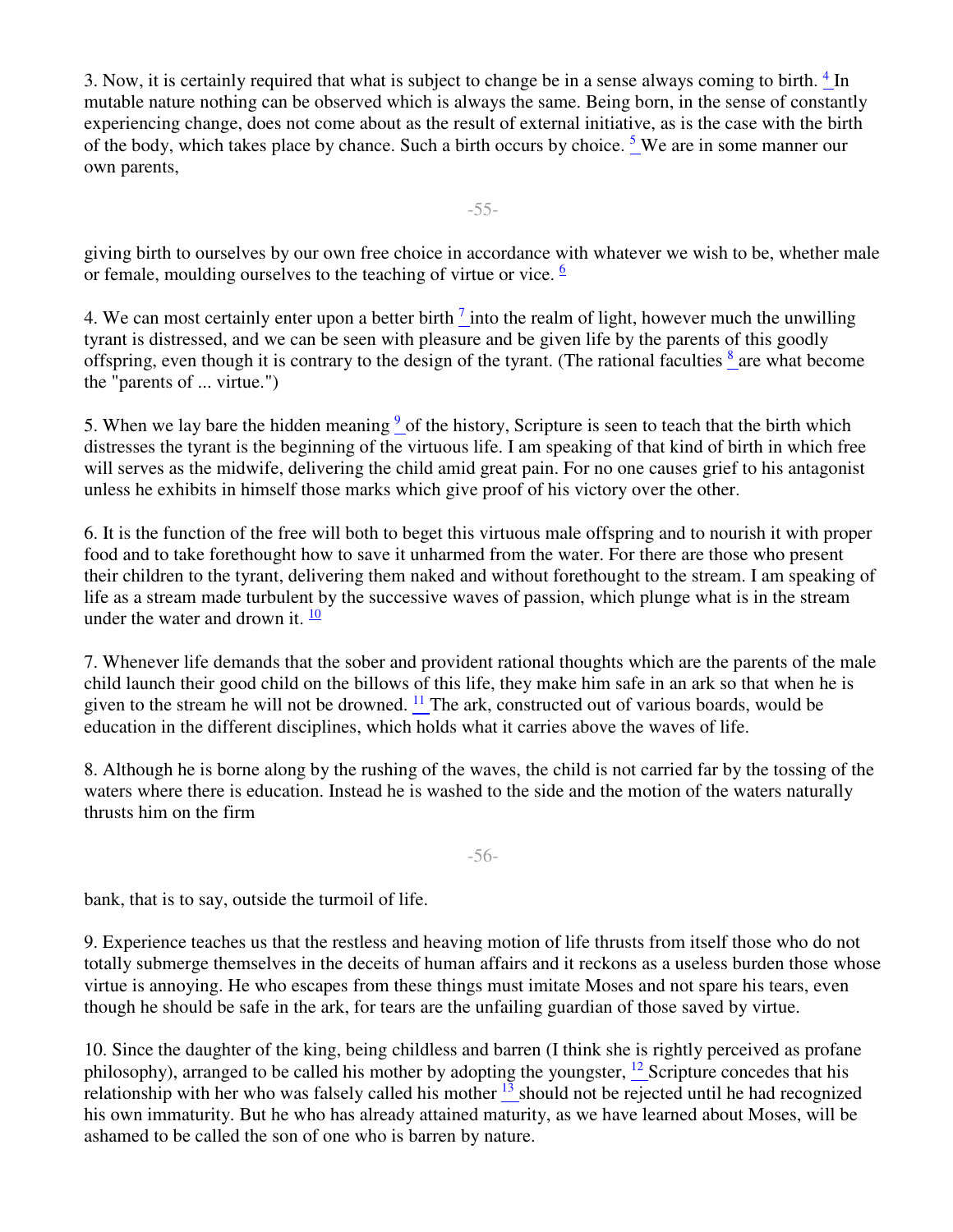11. For truly barren is profane education, which is always in labor but never gives birth. <sup>14</sup> For what fruit worthy of such pangs does philosophy show for being so long in labor? Do not all who are full of wind and never come to term miscarry before they come to the light of the knowledge of God,  $^{15}$  although they could as well become men if they were not altogether hidden in the womb of barren wisdom?

12. Now after living with the princess of the Egyptians for such a long time that he seemed to share in their honors, he must return to his natural mother. <sup>16</sup> Indeed he was not separated from her while he was being brought up by the princess but was nursed by his mother's milk, as the history states. <sup>17</sup> This teaches, it seems to me, that if we should be involved with profane teachings during our education, we should not separate ourselves from the nourishment of the Church's milk,  $^{18}$  which would be her laws and customs. By these the soul is nourished and matured, thus being given the means of ascending the height.

13. It is true that he who looks to both the profane doc

-57-

trines and to the doctrines of the fathers will find himself between two antagonists. <sup>19</sup> For the foreigner in worship is opposed to the Hebrew teaching, and contentiously strives to appear stronger than the Israelite. And so he seems to be to many of the more superficial who abandon the faith of their fathers and fight on the side of the enemy, becoming transgressors of the fathers' teaching. On the other hand, he who is great and noble in soul like Moses slays with his own hand the one who rises in opposition to true religion.  $\frac{20}{20}$ 

14. One may, moreover, find this same conflict in us, for man is set before competitors as the prize of their contest. He makes the one with whom he sides the victor over the other. <sup>21</sup> The fight of the Egyptian against the Hebrew is like the fight of idolatry against true religion, of licentiousness against self‐ control, of injustice against righteousness, of arrogance against humility, and of everything against what is perceived by its opposite.  $\frac{22}{3}$ 

15. Moses teaches us by his own example to take our stand with virtue as with a kinsman and to kill virtue's adversary. The victory of true religion is the death and destruction of idolatry. So also injustice is killed by righteousness and arrogance is slain by humility.

16. The dispute of the two Israelites with each other occurs also in us. There would be no occasion for wicked, heretical opinions to arise unless erroneous reasonings withstood the truth. If, therefore, we by ourselves are too weak to give the victory to what is righteous, since the bad is stronger in its attacks and rejects the rule of truth, we must flee as quickly as possible (in accordance with the historical example) from the conflict to the greater and higher teaching of the mysteries.

17. And if we must again live with a foreigner, that is to say, if need requires us to associate with profane wisdom, let us with determination scatter the wicked shepherds from their unjust use of the wells—which means let us reprove the teach

-58-

ers of evil for their wicked use of instruction.

18. In the same way we shall live a solitary life,  $^{23}$  no longer entangled with adversaries or mediating between them, but we shall live among those of like disposition and mind who are fed by us while all the movements of our soul are shepherded, like sheep,  $\frac{24}{3}$  by the will of guiding reason.  $\frac{25}{3}$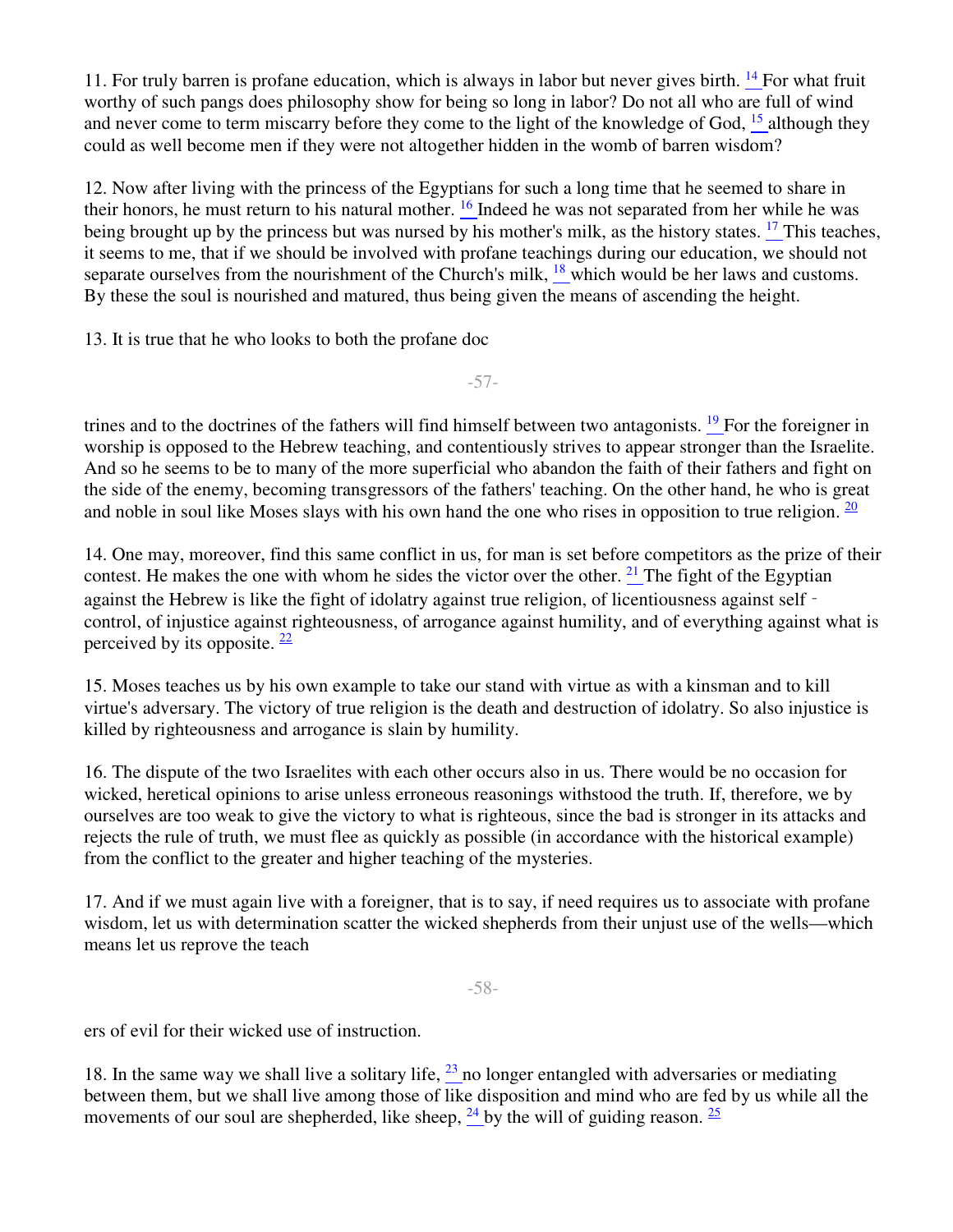## **The Burning Bush**

19. It is upon us who continue in this quiet and peaceful course of life that the truth will shine, illuminating the eyes of our soul with its own rays. This truth, which was then manifested by the ineffable and mysterious illumination which came to Moses, is God.

20. And if the flame by which the soul of the prophet was illuminated was kindled from a thorny bush, even this fact will not be useless for our inquiry.  $^{26}$  For if truth is God and truth is light—the Gospel testifies by these sublime and divine names to the God who made himself visible to us in the flesh  $27$ such guidance of virtue leads us to know that light which has reached down even to human nature. Lest one think that the radiance did not come from a material substance, this light did not shine from some luminary among the stars but came from an earthly bush and surpassed the heavenly luminaries in brilliance.

21. From this we learn also the mystery of the Virgin: The light of divinity which through birth shone from her into human life did not consume the burning bush, even as the flower of her virginity was not withered by giving birth.  $\frac{28}{3}$ 

22. That light teaches us what we must do to stand within the rays of the true light: Sandaled feet cannot ascend that height where the light of truth is seen, but the dead and earthly covering of skins, which was placed around our nature at the beginning when we were found naked because of disobedience to the divine will, must be removed from the feet of the soul.  $\frac{29}{2}$ 

-59-

When we do this, the knowledge of the truth  $30$  will result and manifest itself.  $31$  The full knowledge of being comes about by purifying our opinion concerning nonbeing.

23. In my view the definition of truth is this: not to have a mistaken apprehension of Being. Falsehood is a kind of impression which arises in the understanding about nonbeing: as though what does not exist does, in fact, exist. But truth is the sure apprehension of real Being.  $\frac{32}{2}$  So, whoever applies himself in quietness to higher philosophical matters over a long period of time will barely apprehend what true Being is, that is, what possesses existence in its own nature,  $\frac{33}{2}$  and what nonbeing is, that is, what is existence only in appearance, with no self - subsisting nature.  $\frac{34}{3}$ 

24. It seems to me that at the time the great Moses was instructed in the theophany he came to know that none of those things which are apprehended by sense perception and contemplated by the understanding really subsists, but that the transcendent essence and cause of the universe, on which everything depends, alone subsists.  $\frac{35}{3}$ 

25. For even if the understanding looks upon any other existing things, reason observes in absolutely none of them the self-sufficiency by which they could exist without participating in true Being.  $36$  On the other hand, that which is always the same, neither increasing nor diminishing, immutable to all change whether to better or to worse (for it is far removed from the inferior and it has no superior), standing in need of nothing else, alone desirable, participated in by all but not lessened by their participation—this is truly real Being. And the apprehension of it is the knowledge of truth.  $\frac{37}{2}$ 

26. In the same way that Moses on that occasion attained to this knowledge, so now does everyone who, like him, divests himself of the earthly covering and looks to the light shining from the bramble bush,  $\frac{38}{3}$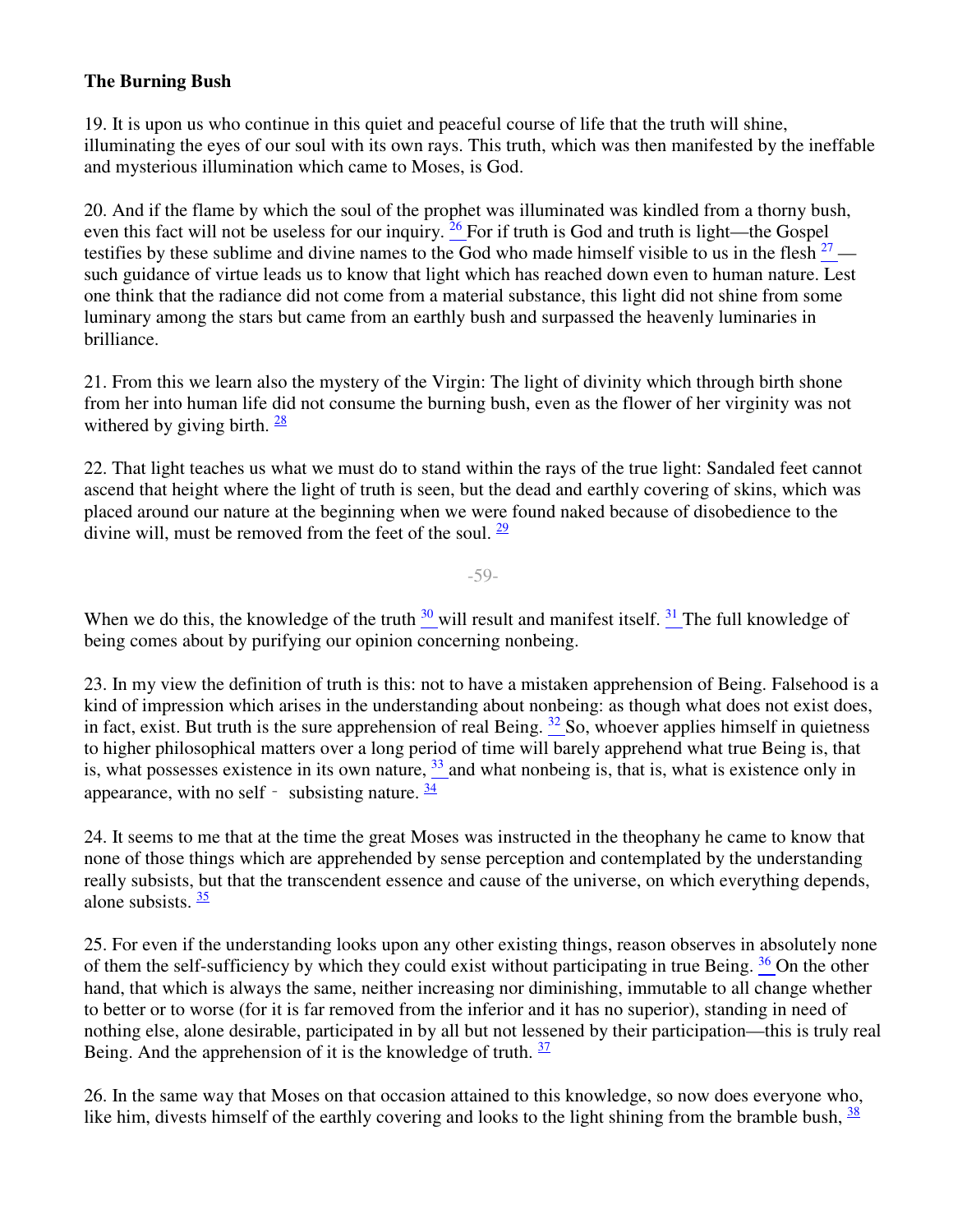that is, to the Radiance which shines upon us through this thorny flesh and which is (as the Gospel says) the true light and the truth itself.  $39$  A person like this

-60-

becomes able to help others to salvation, to destroy the tyranny which holds power wickedly, and to deliver to freedom everyone held in evil servitude.  $\frac{40}{2}$ 

The transformation of the right hand and the rod's changing into a snake became the first of the miracles.

27. These seem to me to signify in a figure the mystery of the Lord's incarnation, a manifestation of deity to men which effects the death of the tyrant and sets free those under his power.  $\frac{41}{5}$ 

28. What leads me to this understanding is the testimony of the Prophets and the Gospel. The Prophet declares: This is *the change of the right hand of the most High*, <sup>42</sup> indicating that, although the divine nature is contemplated in its immutability, by condescension to the weakness of human nature it was changed to our shape and form.

29. When the hand of the lawgiver was extended from his bosom it was changed to an unnatural complexion, and when placed again in his bosom, it returned to its own natural beauty. Again, *the only*  begotten God who is in the bosom of the Father  $\frac{43}{1}$  is he who is the right hand of the most High.  $\frac{44}{1}$ 

30. When he was manifested to us from the bosom of the Father, he was changed to be like us. After he wiped away our infirmities, he again returned to his own bosom the hand which had been among us and had received our complexion. (The Father is the bosom of the right hand.) What is impassible by nature did not change into what is passible, but what is mutable and subject to passions was transformed into impassibility through its participation in the immutable.  $\frac{45}{5}$ 

31. The change from a rod into a snake should not trouble the lovers of Christ—as if we were adapting the doctrine of the incarnation to an unsuitable animal. <sup>46</sup> For the Truth himself through the voice of the Gospel does not refuse a comparison like this in saying: *And the Son of Man must be lifted up as Moses lifted up the serpent in the desert*. 47

32. The teaching is clear. For if the father of sin is called a

-61-

serpent by Holy Scripture and what is born of the serpent is certainly a serpent, <sup>48</sup> it follows that sin is synonymous with the one who begot it. But the apostolic word testifies that the Lord was *made into sin for our sake* <sup>49</sup> by being invested with our sinful nature.

33. This figure therefore is rightly applied to the Lord. For if sin is a serpent and the Lord became sin, the logical conclusion should be evident to all: By becoming sin he became also a serpent, which is nothing other than sin. For our sake he became a serpent that he might devour and consume the Egyptian serpents produced by the sorcerers.

34. This done, the serpent was changed back into a rod by which sinners are brought to their senses, and those slackening on the upward and toilsome course of virtue are given rest, the rod of faith supporting them through their high hopes. *Only faith can guarantee the blessings that we hope for*. 50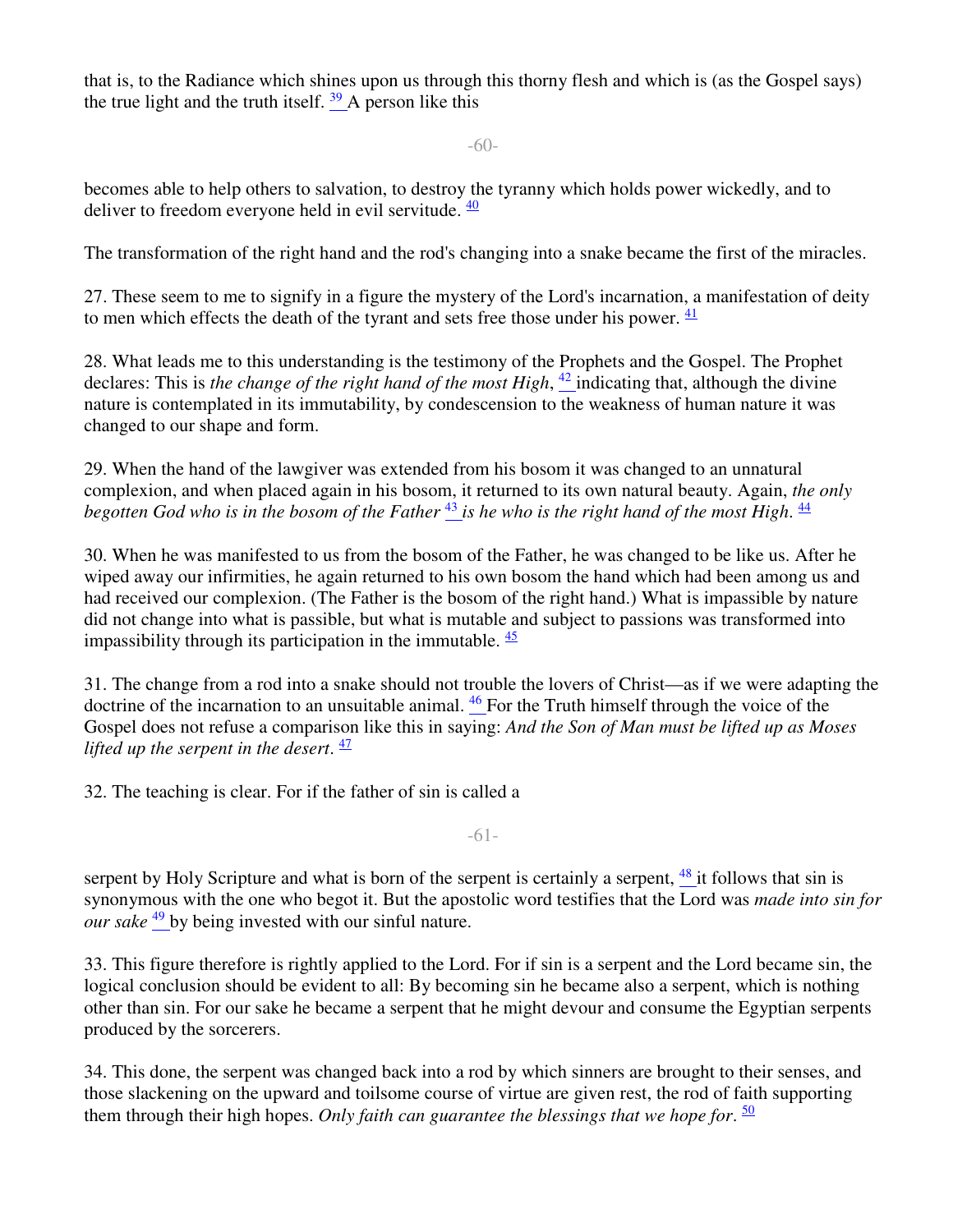35. He who has some insight  $51$  into these things right away becomes a god  $52$  to those who resist the truth, who have been distracted to a material and unsubstantial delusion. They disdain the discussion of Being as so much idle talk, <sup>53</sup> as Pharaoh says: *Who is Yahweh, that I should listen to him? I do not know Yahweh*. <sup>54</sup> He considered valuable only the material and fleshly things which characterize lives governed by the most irrational sense.

36. If, on the other hand, he had been strengthened by the illumination of the light and had received such strength and power against his enemies, then, as one who has developed as an athlete by strenuous practice under his trainer, he would boldly and confidently strip for the contest with his opponents. <sup>55</sup> With that rod, the word of faith, in his hand, he would prevail against the Egyptian serpents.

37. The foreign wife will follow him, for there are certain things derived from profane education which should not be rejected when we propose to give birth to virtue. <sup>56</sup> Indeed moral and natural philosophy may become at certain times a

-62-

comrade, friend, and companion of life to the higher way, provided that the offspring of this union introduce nothing of a foreign defilement.  $\frac{57}{2}$ 

38. Since his son had not been circumcised so as to cut off completely everything hurtful and impure, the angel who met them brought the fear of death. <sup>58</sup> His wife appeased the angel when she presented her offspring as pure by completely removing that mark by which the foreigner was known.

39. I think that if someone who has been initiated under the guidance of the history follow closely the order of the historical figures, the sequence <sup>59</sup> of the development in virtue marked out in our account will be clear. There is something fleshly and uncircumcised in what is taught by philosophy's generative faculty;  $60$  when that has been completely removed, there remains the pure Israelite race.

40. For example, pagan philosophy says that the soul is immortal.  $^{61}$  This is a pious offspring.  $^{62}$  But it also says that souls pass from bodies to bodies and are changed from a rational to an irrational nature. <sup>63</sup> This is a fleshly and alien foreskin. And there are many other such examples. It says there is a God, burt it thinks of him as material. <sup>64</sup> It acknowledges him as Creator, but says he needed matter for creation. <sup>65</sup> It affirms that he is both good and powerful, but that in all things he submits to the necessity of fate.  $\frac{66}{5}$ 

41. And one could describe in some detail how good doctrines are contaminated by profane philosophy's absurd additions. <sup>67</sup> When these are completely removed, the angel of God comes to us in mercy, as if rejoicing in the true offspring of these doctrines.

## **The Meeting with Aaron**

42. We must return to the sequence in Scripture so that brotherly assistance might come out to meet us as we draw near

-63-

the conflict with the Egyptians. For we remember the incidents of fighting and quarreling which involved Moses at the beginning of the life of virtue, the Egyptian oppressing the Hebrew and on another occasion a Hebrew disputing with his countryman.  $\frac{68}{6}$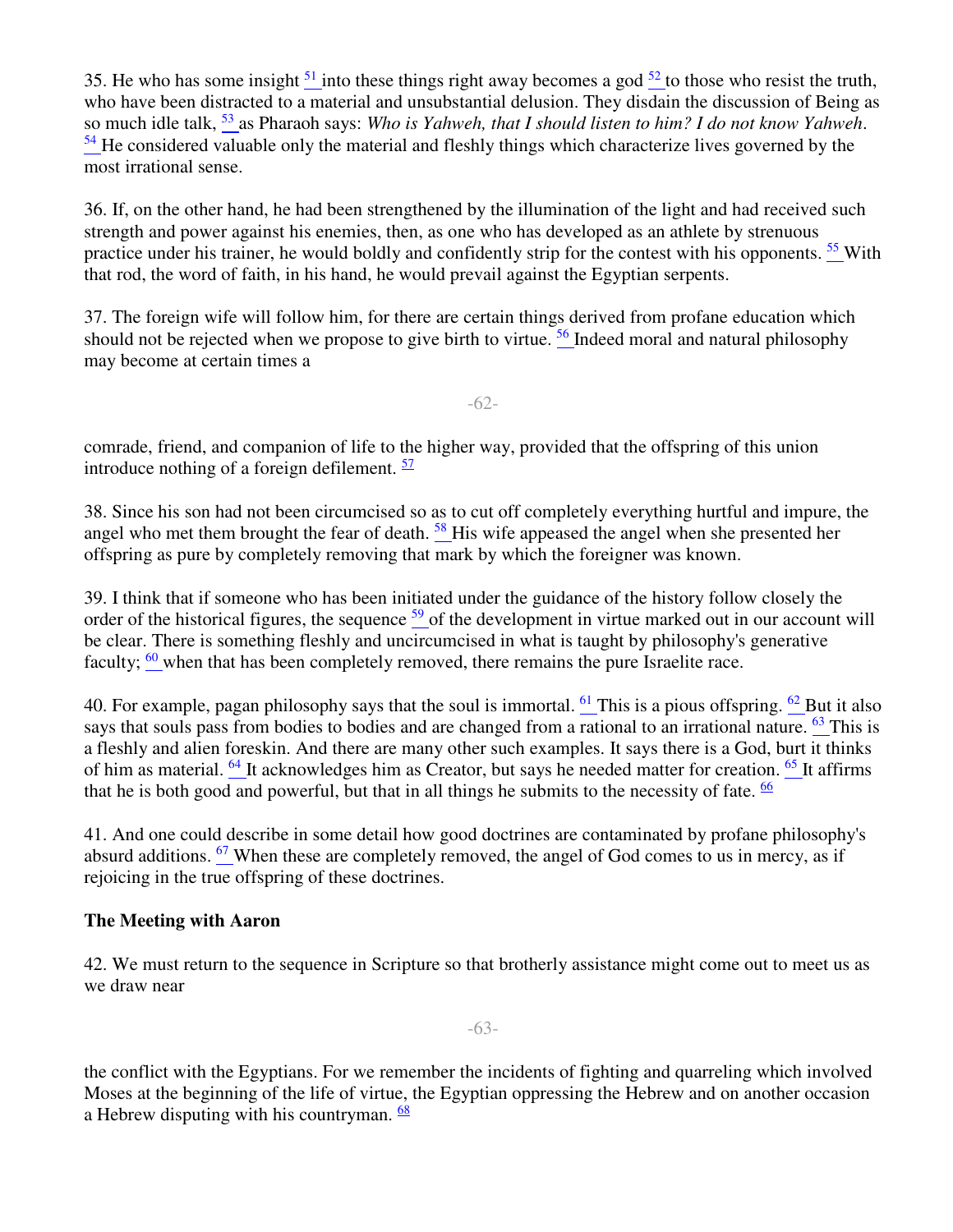43. For the one who has been lifted to the greatest virtue of soul by long training and supernatural illumination on the mountain, it is a friendly and peaceful encounter that takes place when his brother is brought by God to meet him. If this historical incident is taken in a more figurative spiritual sense, it will be found useful for our purpose.

44. For truly the assistance which God gives to our nature is provided to those who correctly live the life of virtue. <sup>69</sup> This assistance was already there at our birth, but it is manifested and made known whenever we apply ourselves to diligent training in the higher life and strip ourselves for the more vigorous contests.

45. So as not to interpret the figures by our own figure, I shall set forth my understanding about this more plainly. There is a doctrine (which derives its trustworthiness from the tradition of the fathers)  $\frac{70}{10}$  which says that after our nature fell into sin God did not disregard our fall and withhold his providence. No, on the one hand, he appointed an angel with an incorporeal nature to help in the life of each person and, on the other hand, he also appointed the corruptor who, by an evil and maleficent demon, afflicts the life of man and contrives against our nature.  $\frac{71}{7}$ 

46. Because man finds himself between these two who have contrary purposes for him, it is in his power to make the one prevail over the other. While the good angel by rational demonstration shows the benefits of virtue which are seen in hope by those who live aright, his opponent shows the material pleasures in which there is no hope of future benefits, but which are present, visible, can be partaken of, and enslave the senses of those who do not exercise their intellect.

-64-

47. If, then, one should withdraw from those who seduce him to evil and by the use of his reason turn to the better, putting evil behind him, it is as if he places his own soul, like a mirror, face to face with the hope of good things, with the result that the images and impressions of virtue, as it is shown to him by God, are imprinted on the purity of his soul.  $^{72}$  Then his brother brings him assistance and joins him, for the angel, who in a way is a brother to the rational and intellectual part of man's soul, appears, as I have said, and stands by us whenever we approach the Pharaoh.

48. If, while trying to parallel completely the historical account to the sequence of such intellectual contemplation, <sup>73</sup> someone should somehow discover something in the account which does not coincide with our understanding, he should not reject the whole enterprise. He should always keep in mind our discussion's goal, to which we are looking while we relate these details. <sup>74</sup> We have already said in our prologue that the lives of honored men would be set forth as a pattern of virtue for those who come after them.

49. Those who emulate their lives, however, cannot experience the identical literal events. For how could one again find the people multiplying during their sojourn in Egypt? And how again find the tyrant who enslaves the people and bears hostility to male offspring and allows the feminine and weaker to grow in numbers? And how again find all the other things which Scripture includes? Because therefore it has been shown to be impossible to imitate the marvels of these blessed men in these exact events, one might substitute a moral teaching for the literal sequence in those things which admit of such an approach. In this way those who have been striving toward virtue may find aid in living the virtuous life.

50. If the events require dropping from the literal account anything written which is foreign to the sequence of elevated understanding, we pass over this on the grounds that it is useless and unprofitable to our purpose, so as not to interrupt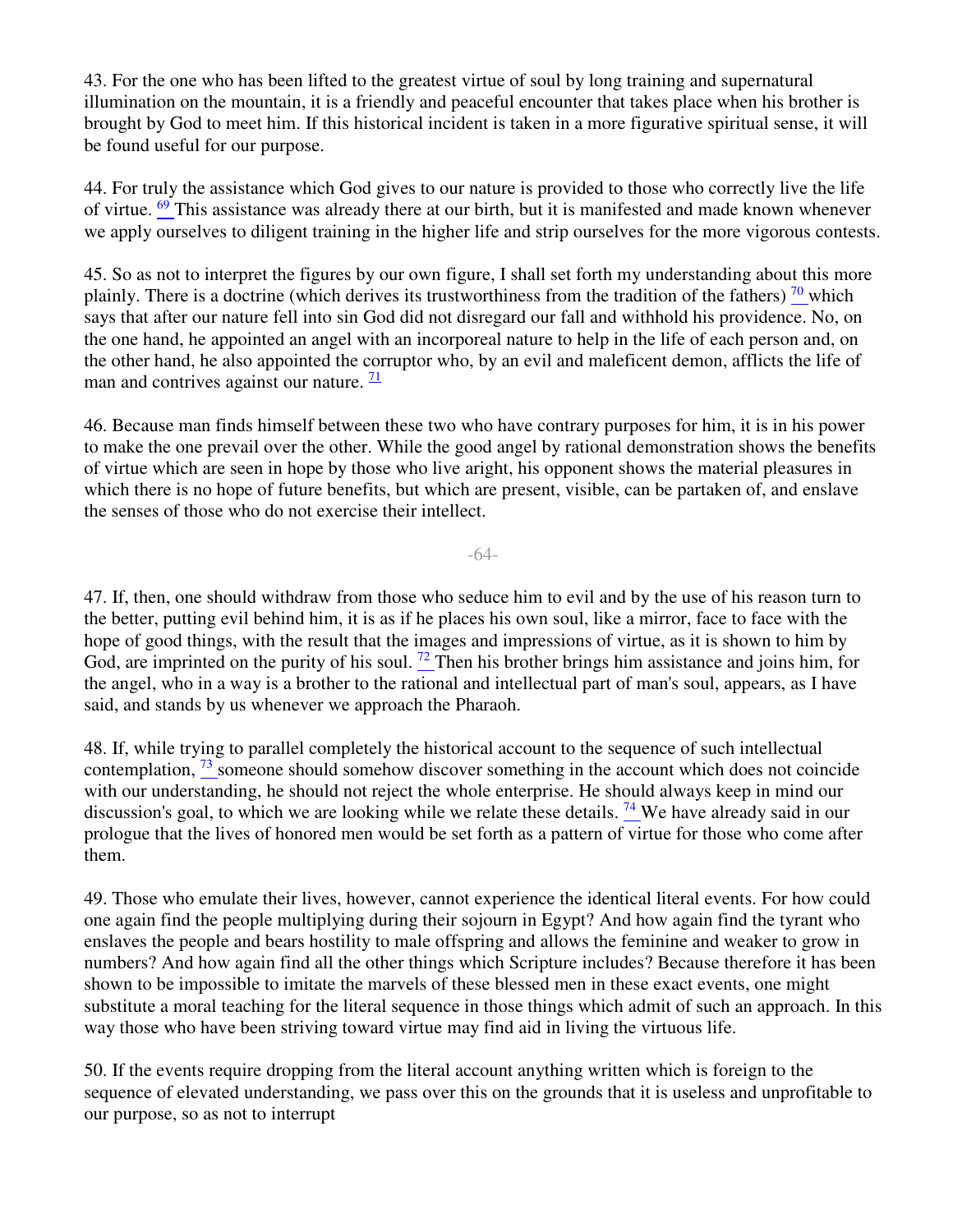the guidance to virtue at such points.

51. I say these things concerning the interpretation of Aaron in order to anticipate the objection which will arise from what follows in the narrative.  $\frac{75}{15}$  For someone will say that there is no doubt that the angel does share kinship with the soul in its intellectual and incorporeal aspects, that it already existed before our creation,  $^{76}$  and that it is allied with those engaged in the fight against the Adversary, but that it is not right to see Aaron, who led the Israelites in the worship of idols, as a type of the angel.

52. To him we shall reply, passing over the sequence, with the point already made, that what falls outside our purpose is not to overthrow the agreement which exists elsewhere. Moreover, both words, "brother" and "angel," are alike applicable in the meaning they might have to opposite things.

53. For "angel" signifies not only an angel of God but also *an angel of Satan*. <sup>77</sup> And we call "brother" not only a good brother but also a bad brother. So the Scripture speaks of the good, *Brothers are proved in distress*, <sup>78</sup> and of the opposite, Every *brother will utterly supplant*. 79

### **Deliverance Announced**

54. Laying aside these matters for a later point  $\frac{80}{2}$  in our discussion where we shall give a fuller interpretation of them in their proper place, let us now turn to what is at hand. Moses, who had been strengthened by the shining light and had acquired such a brother as an ally and supporter, boldly delivered to the people the words of freedom, brought to their remembrance the nobility of their fathers, and gave his judgment how they could escape from their wretched labor of brick making.  $\frac{81}{2}$ 

55. What then does the history teach us by this? That he who has not equipped himself by this kind of spiritual training to instruct the multitude must not presume to speak among the

-66-

people. For you see how, while he was still young and had not yet matured to so lofty a degree of virtue, two men who were quarreling did not consider his peaceful advice worth accepting, yet now he addresses tens of thousands in the same way. The history all but cries out to you not to be presumptuous in giving advice to your hearers in your teaching unless the ability for this has been perfected in you by a long and exacting training such as Moses had.

56. When Moses had spoken these excellent words and had offered his hearers freedom and had strengthened their desire for it, the enemy was provoked and increased the suffering of those who hearkened to his speech. This is not unlike what happens now. For many of those who have accepted the word as a liberator from tyranny and have identified themselves with the Gospel are today still threatened by the Adversary with onslaughts of temptations.

57. Many of them do become more firmly established in their faith as they are hardened by these grievous assaults, but some of the weaker ones are beaten to their knees by these misfortunes and say outright that it would have been more useful for them not to have heard the message of freedom than to endure these things for freedom's sake.

58. The same thing happened when the Israelites through meanness of spirit blamed those who proclaimed to them deliverance from servitude. <sup>82</sup> But the Word will not cease at all from leading on toward the Good,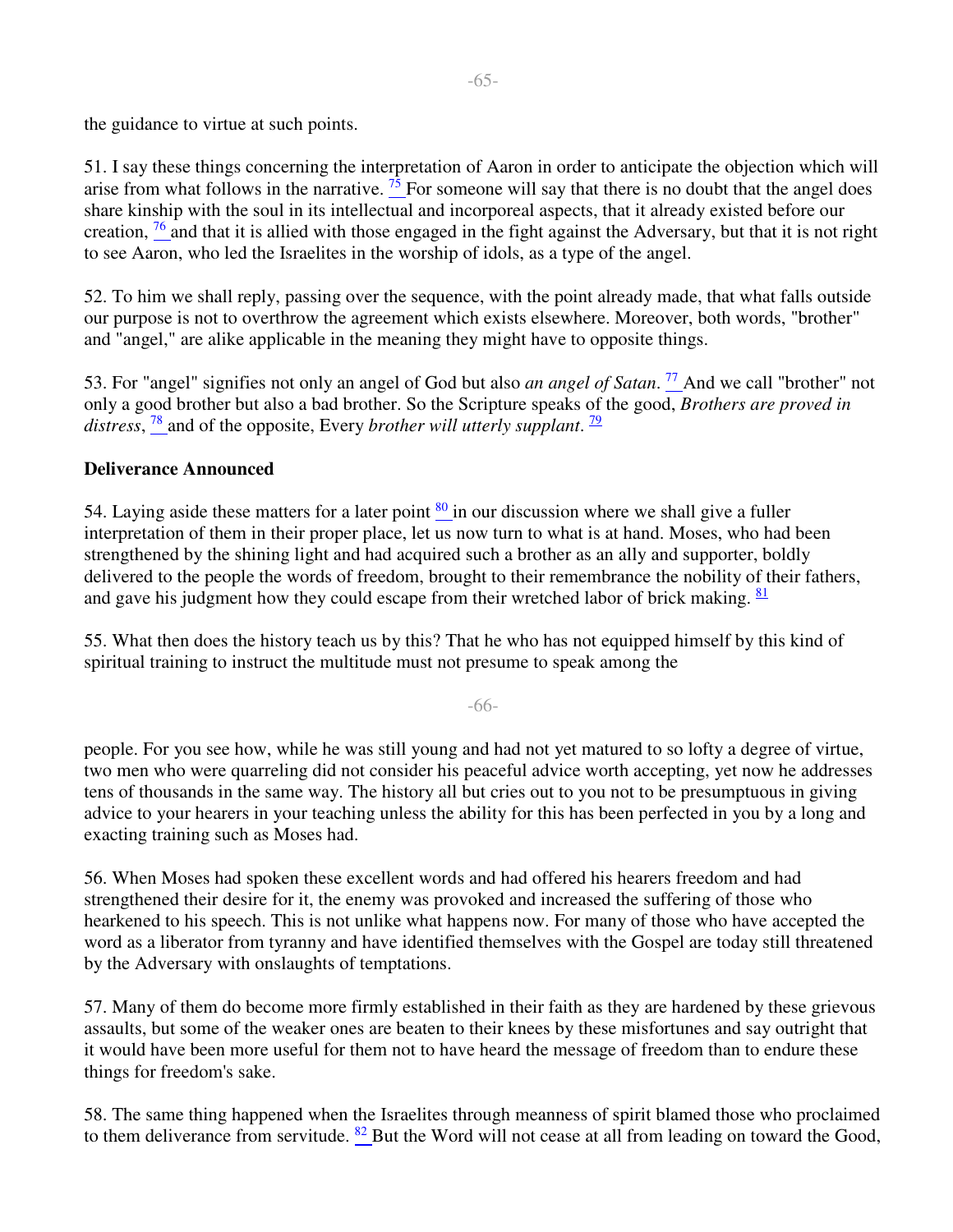even if he who is yet young and immature in understanding should, childlike, be fearful of the strangeness of temptations.

59. For this demon who does men harm and corrupts them is intensely concerned that his subjects not look to heaven but that they stoop to earth and make bricks within themselves out of the clay. <sup>83</sup> It is clear to everyone that whatever belongs to material pleasure consists assuredly of earth or water, whether one is concerned with the pleasures of the stomach and the table or with the pleasures of wealth.

-67-

60. The mixture of these elements becomes clay and is so called. Those who yearn after the pleasures of clay and keep on filling themselves with them never keep the space which receives them full; for although it is always being filled, it becomes empty again before the next pouring. In the same way the brick maker keeps on throwing yet more clay into the mould while it is constantly being emptied. I think that anyone can easily perceive the meaning of this figure by looking at the appetitive part of the soul.  $\frac{84}{3}$ 

61. For if he who fills his desire in one of the things which he pursues should then incline his desire to something else, he finds himself empty again in that regard. And if he should fill himself on this, he becomes empty and a vacant container once more for something else. And we never stop doing this until we depart from this material life.  $\frac{85}{5}$ 

62. The straw and its chaff which those subject to the tyrant's orders were required to mix in the brick are interpreted by both the divine Gospel and the sublime voice of the Apostle as material for the fire.  $\frac{86}{5}$ 

### **The Plagues on Egypt**

63. Whenever someone who excels in virtue wishes to draw those who have been enslaved by trickery to a life philosophical and free, the one who schemes against our souls with many different deceits (as the Apostle says)  $87$  knows how to introduce the devices of trickery against the divine law. I am speaking here of the Egyptian serpents in the text, that is, of the many different evil tricks which the rod of Moses destroyed. We have probably already sufficiently interpreted the rod. 88

64. Now he who possesses that invincible rod of virtue which consumes the rods of magic progresses along his course to greater marvels. Marvels are not performed for the purpose of terrifying those who happen to be present, but they look to

-68-

the benefit of those being saved. By these very marvels of virtue the enemy is defeated and his own people are strengthened.

65. If we first learn the general spiritual intent of miracles, we would then be able to apply this insight to individual miracles. True doctrine conforms to the dispositions of those receiving the word, for although the word presents to all equally what is good and bad, the one who is favorably disposed to what is presented has his understanding enlightened, but the darkness of ignorance remains with the one who is obstinately disposed and does not permit his soul to behold the ray of truth. <sup>89</sup> If our general understanding of these things is not false, the specific items would certainly not be different since the individual part is demonstrated with the whole.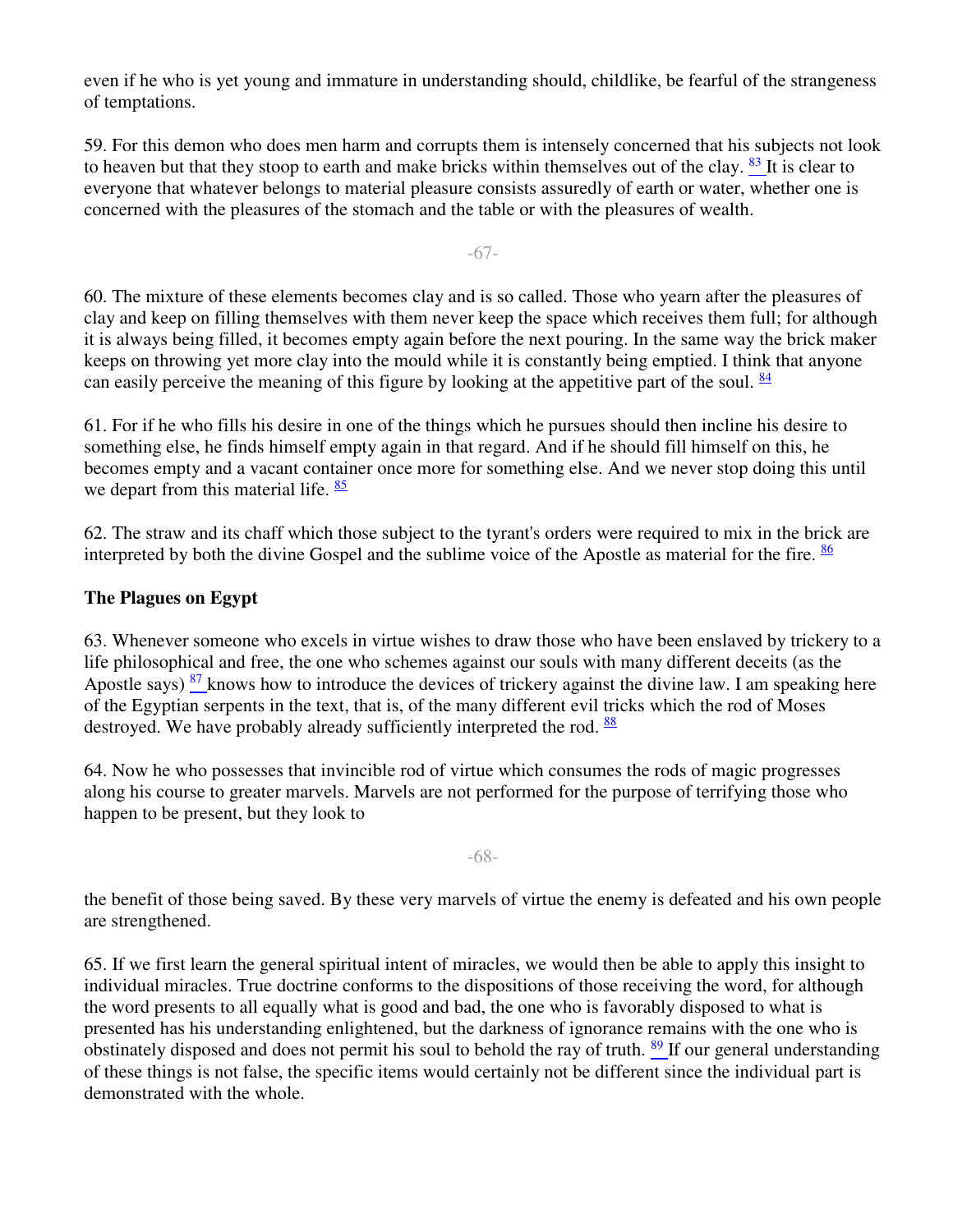66. So then, it is not marvelous at all that the Hebrew, although living in the midst of foreigners, remains unaffected by the evils of the Egyptians. One can also see the same thing happening now in populous cities where people are holding contradictory opinions. To some, the stream of faith from which they draw by means of the divine teaching is fresh and clear, but to others, who live as the Egyptians do and draw by means of their own evil presuppositions, the water becomes corrupted blood.  $\frac{90}{20}$ 

67. And many times the master of deceit endeavors to turn the drink of the Hebrews also into blood by polluting it with falsehood, that is, by presenting our doctrine to us as different from what it really is. But he cannot make the water wholly unusable, even if he should easily turn it red by his trickery. For since he pays no attention to the optical illusion, the Hebrew drinks the true water, even though he is successfully misled by his adversaries.

68. The same applies to the frogs—ugly and noisy amphibians, leaping about, not only unpleasant to the sight, but also having a foul-smelling skin—they entered the houses, beds, and storerooms of the Egyptians, but they did not affect the life of the Hebrews.

-69-

69. The breed of frogs is obviously the destructive offspring of the evil which is brought to life from the sordid heart of men as though from some slimy mire.  $9<sup>1</sup>$  These frogs overrun the houses of those who choose to live the Egyptian life, appearing on the tables, not even sparing the beds, and entering the very storerooms.

70. One sees in the sordid and licentious life that which is indeed born out of clay and mire and that which, through imitation of the irrational, remains in a form of life neither altogether human nor frog. Being a man by nature and becoming a beast by passion, this kind of person exhibits an amphibious form of life ambiguous in nature. In addition, one will also find the evidences of such an illness, not only on the bed, but also on the table and in the storeroom and throughout the house.

71. For such a man shows his profligacy in everything so that everyone readily recognizes the life of the profligate and the life of the pure man by what is valued in each one's household. In the house of the one there are frescoes on the wall which by their artful pictures inflame the sensual passions.  $92$  These things bring out the nature of the illness, and through the eye passion pours in upon the soul from the dishonorable things which are seen. But in the house of the prudent man there is every precaution and foresight to keep the eye pure from sensual spectacles.

72. The table of the prudent man is similarly found to be pure, but that of the man wallowing in the mire is frog-like and fleshy. And if you search the storeroom, that is to say the secret and unmentionable things of his life, you will discern there in his licentiousness a much greater pile of frogs.

### **The Hardening of Pharaoh's Heart and Free Will**

73. Let us not be astonished if the history says that the rod of virtue did these things to the Egyptians, for it also says that

-70-

the tyrant was hardened by God.  $\frac{93}{2}$  Now, how could he be condemned if he were disposed by divine constraint to be stubborn and obstinate? Somewhere the divine Apostle also expresses the same thought: Since they refused to see it was rational to acknowledge God, he abandoned them to shameful passions,  $\frac{94}{3}$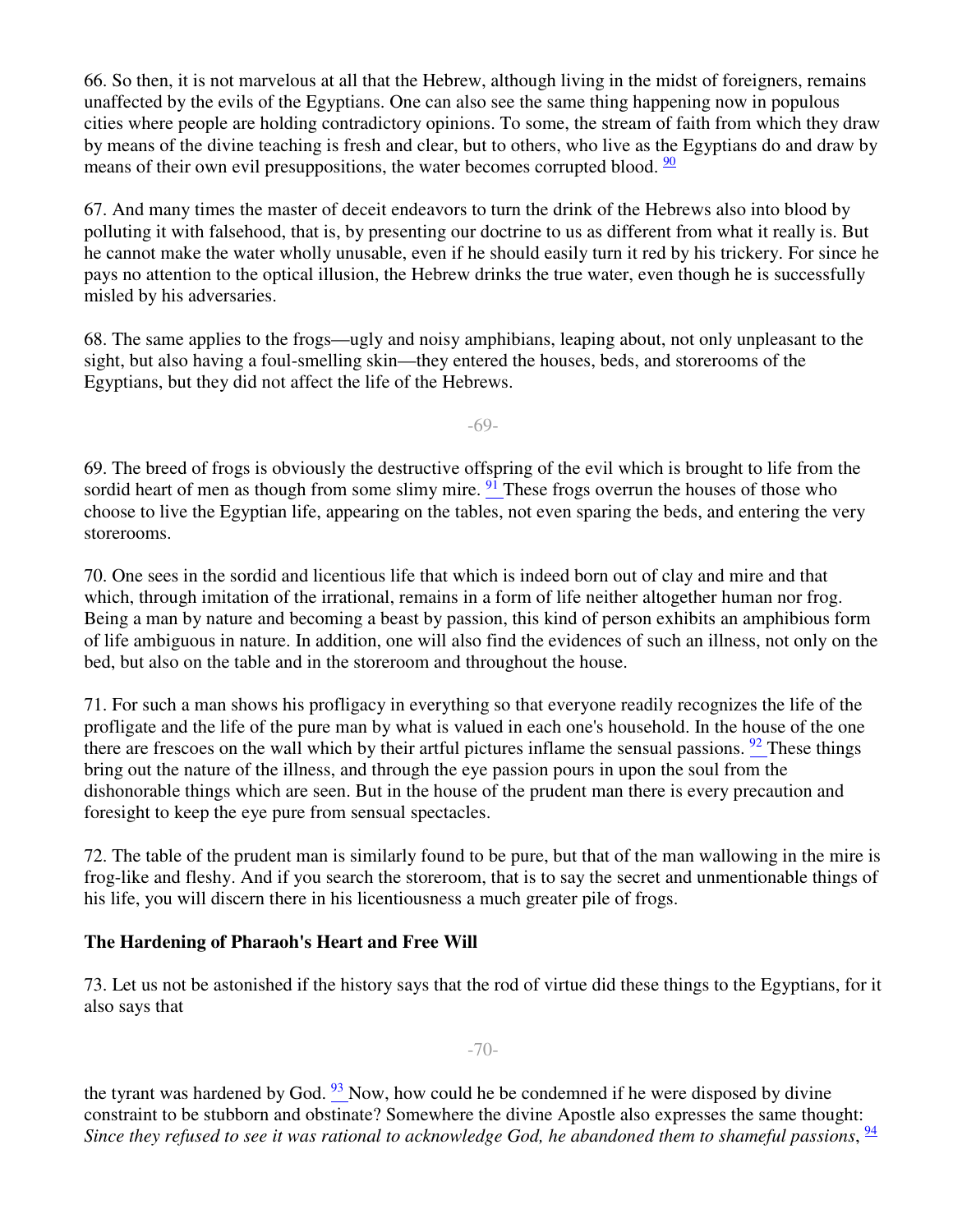speaking about those who commit sodomy and those who disgrace themselves by dishonorable and unmentionable profligacy.

74. But even if what has been said before is so stated by Scripture, and God does in this way entirely give up to dishonorable passions the one who gives himself up to them, still Pharaoh is not hardened by the divine will nor is the frog-like life fashioned by virtue. For if this were to be willed by the divine nature, then certainly any human choice would fall into line in every case, so that no distinction between virtue and vice in life could be observed. <sup>95</sup> People live differently—some live uprightly in virtue while others slide into vice. One would not reasonably attribute these differences in their lives to some divine constraint which lies outside themselves. It lies within each person's power to make this choice.

75. Who it is who is delivered up to shameful affections can be clearly learned from the Apostle: It is he who does not like to have God in his knowledge. God delivers up to passion him whom he does not protect because he is not acknowledged by him. But his failure to acknowledge God becomes the reason why he is being pulled down into the passionate and dishonorable life.

76. It is as if someone who has not seen the sun blames it for causing him to fall into the ditch. Yet we do not hold that the luminary in anger pushes into the ditch someone who does not choose to look at it. Rather, we would interpret this statement in a more reasonable manner: It is the failure to participate in the light that causes the person who does not see to fall into the ditch.  $\frac{96}{9}$  In the same way, the thought of the Apostle should be clear, that it is those who do not acknowledge God who are delivered up to shameful affections, and that the Egyptian tyrant is hardened by God not because the divine

-71-

will places the resistance in the soul of Pharaoh but because the free will through its inclination to evil does not receive the word which softens resistance.

77. In the same way also, when the rod of virtue appeared among the Egyptians, it made the Hebrews pure from the frog-like life but showed the Egyptians to be full of this illness.

78. When Moses stretched forth his hands on the Egyptians' behalf, the frogs were instantly destroyed. <sup>97</sup> This can also be seen happening now. For those who perceive the outstretched hands of the lawgiver—you understand, surely, what the figure says to you, and perceive in the lawgiver the true Lawgiver and in his outstretched hands him who stretched forth his hands upon the cross  $\frac{98}{10}$ —those then who for a short time have lived with these sordid and frog-like thoughts, if they look to him who stretched forth his hands on our behalf, are set free from their evil life as their passion is put to death and left stinking.  $\frac{99}{9}$ 

79. Truly, after the death of the frog-like emotions, the former manner of life of those who have been delivered from such an illness becomes to them a foul and odorous memory which disgusts the soul in shame. It is as the Apostle says to those changed from evil to virtue: *What did* you get *from this? Nothing*  but experiences that now make you blush.  $\frac{100}{200}$ 

80. In keeping with this insight of mine, consider the air which is darkened to the Egyptians' eyes by the rod while to the Hebrews' it is illuminated by the sun. <sup>101</sup> By this incident the meaning which we have given is confirmed. It was not some constraining power from above that caused the one to be found in darkness and the other in light, but we men have in ourselves, in our own nature and by our own choice, the causes of light or of darkness, since we place ourselves in whichever sphere we wish to be.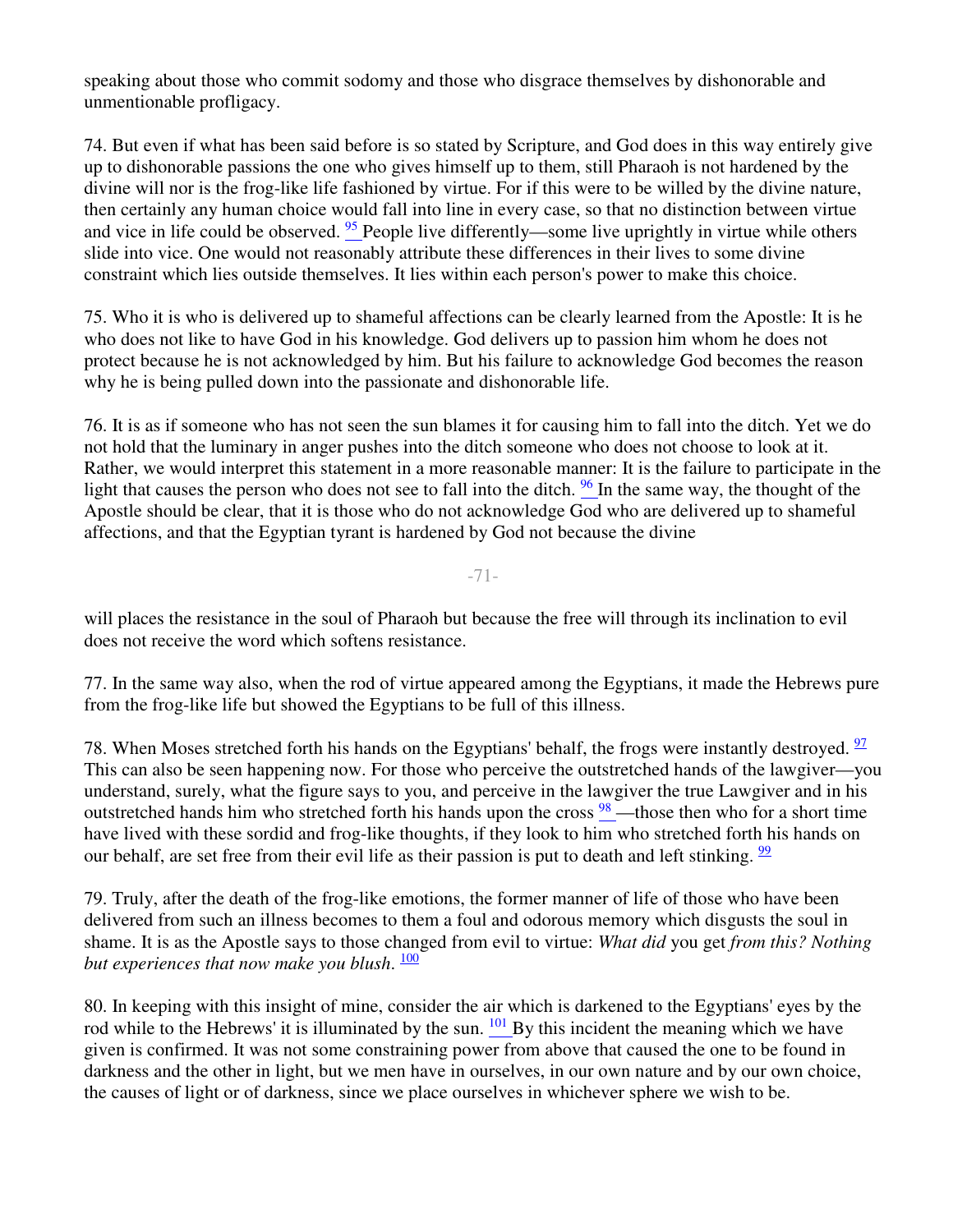81. According to the history, the eyes of the Egyptians were not in darkness because some wall or mountain darkened

-72-

their view and shadowed the rays, but the sun cast its rays upon all equally. Whereas the Hebrews delighted in its light, the Egyptians were insensitive to its gift. In a similar manner the enlightened life is proposed to all equally according to their ability. Some continue on in darkness, driven by their evil pursuits to the darkness of wickedness, while others are made radiant by the light of virtue.

82. Perhaps someone, taking his departure from the fact that after three days of distress in darkness the Egyptians did share in the light, might be led to perceive the final restoration  $102$  which is expected to take place later in the kingdom of heaven of those who have suffered condemnation in Gehenna. For that darkness that could be felt,  $\frac{103}{2}$  as the history says, has a great affinity both in its name and in its actual meaning to the *exterior darkness*. <sup>104</sup> Both are dispelled when Moses, as we have perceived before, stretched forth his hands on behalf of those in darkness.

83. In the same way we would perceive the true meaning of the *furnace asbes* <sup>105</sup> which, according to the text, produced painful boils on the Egyptians. In the figure of what is called the "furnace" we perceive the threatened punishment of fire in Gehenna which touches only those who imitate the Egyptians in their manner of life.  $\frac{106}{100}$ 

84. If anyone is truly an Israelite, a son of Abraham, and looks to him in life in such a way as to show by his own free will his kinship in race to the elect people, he is kept unharmed from that painful fire. The interpretation of Moses' outstretched hands which we have already given may become for those others also the healing of pain and the deliverance from punishment.

85. If one follows the sequence of our earlier investigations, he will have no trouble attaching to each plague the corresponding perception: those light gadflies which tormented the Egyptians with their unseen bites, the flies which

-73-

clung painfully with their bites to their bodies, the tillage which was ravaged by the locusts, and the storms from heaven which rained down hailstones.

86. The Egyptians' free will caused all these things according to the preceding principle, and the impartial justice of God followed their free choices and brought upon them what they deserved. As we follow closely the reading of the text at hand, let us not draw the conclusion that these distresses upon those who deserved them came directly from God, but rather let us observe that each man makes his own plagues when through his own free will he inclines toward these painful experiences. The Apostle says the same thing when talking to such a person: *Your stubborn refusal to repent is only adding to the anger God will have toward you on that day of anger when his just judgments will be made known. He will repay each one as his works deserve*. 107

87. What we are describing is like some destructive and bilious humor which arises in the intestines because of a dissipated life. When the physician induces vomiting by his medicines, he does not become the cause of the sickness in the body, but on the contrary it is disorderly eating habits which bring it about; medical knowledge only brought it into the open. In the same way, even if one says that painful retribution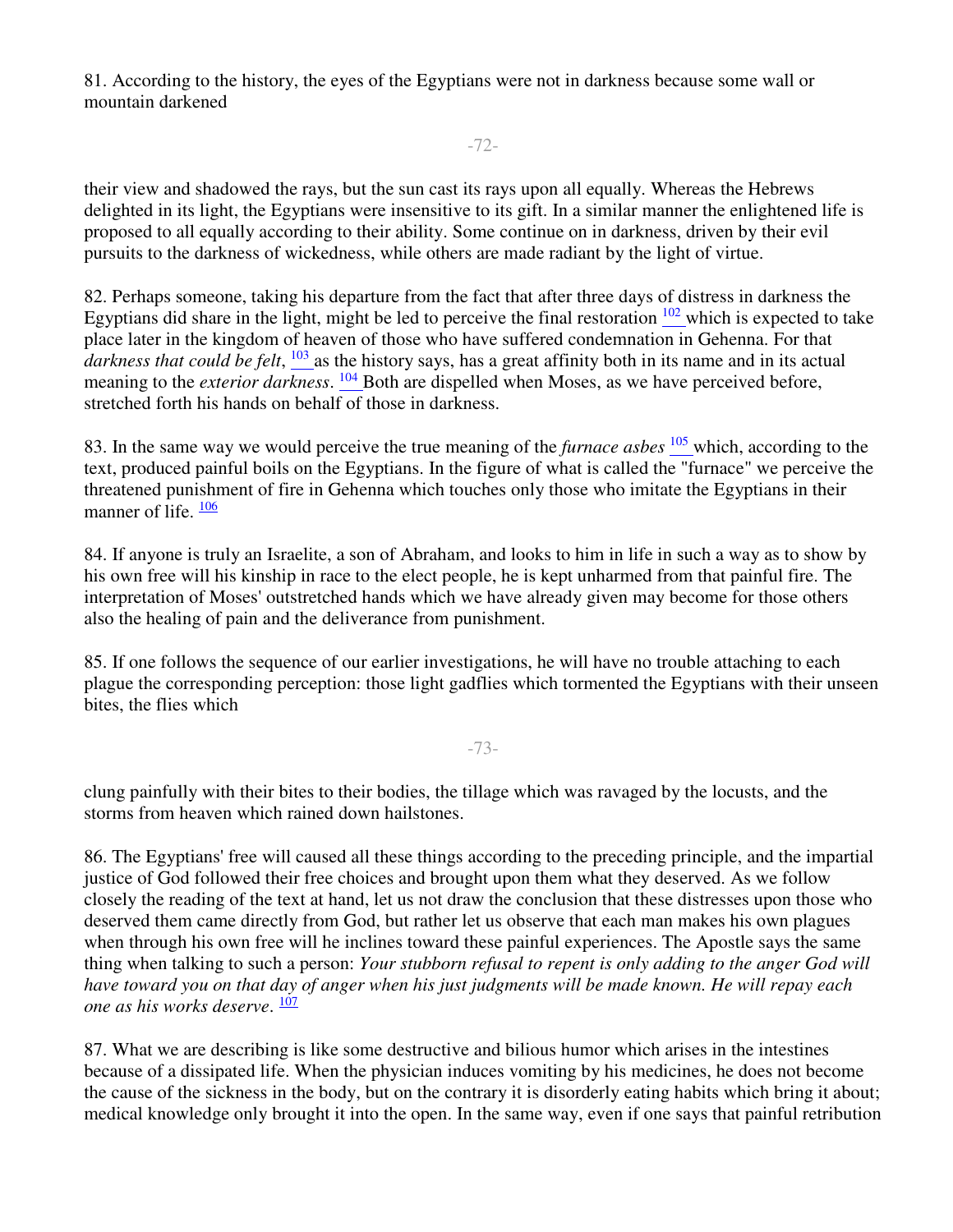comes directly from God upon those who abuse their free will, it would only be reasonable to note that such sufferings have their origin and cause in ourselves.  $\frac{108}{2}$ 

88. To the one who has lived without sin there is no darkness, no worm, no Gehenna, no fire, nor any other of these fearful names and things, as indeed the history goes on to say that the plagues of Egypt were not meant for the Hebrews. Since then in the same place evil comes to one but not to the other, the difference of free choices distinguishing each from the other, it is evident that nothing evil can come into existence apart from our free choice.

-74-

#### **The Death of the Firstborn**

89. Let us proceed to what follows in the text. We have learned through the things examined already that Moses (and he who exalts himself by virtue in keeping with his example), when his soul had been empowered through long application and high and lofty life, and through the illumination which came from above, considered it a loss not to lead his countrymen to the life of freedom.

90. When he came to them, he implanted in them a more intense desire for freedom by holding out worse sufferings to them. Intending to remove his countrymen from evil, he brought death upon all the firstborn in Egypt. By doing this he laid down for us the principle that it is necessary to destroy utterly the first birth of evil.  $109$  It is impossible to flee the Egyptian life in any other way.

91. It does not seem good to me to pass this interpretation by without further contemplation. How would a concept worthy of God be preserved in the description of what happened if one looked only to the history? The Egyptian acts unjustly, and in his place is punished his newborn child, who in his infancy cannot discern what is good and what is not. <sup>110</sup> His life has no experience of evil, for infancy is not capable of passion. He does not know to distinguish between his right hand and his left.  $111$  The infant lifts his eyes only to his mother's nipple, and tears are the sole perceptible sign of his sadness. And if he obtains anything which his nature desires, he signifies his pleasure by smiling. If such a one now pays the penalty of his father's wickedness, where is justice? Where is piety? Where is holiness? Where is Ezekiel, who cries: *The man who has sinned is the man who must die and a son is not to suffer for the sins of his father*? <sup>112</sup> How can the history so contradict reason?

92. Therefore, as we look for the true spiritual meaning, seeking to determine whether the events took place typologi

-75-

cally, we should be prepared to believe that the lawgiver has taught through the things said. The teaching is this: When through virtue one comes to grips with any evil, he must completely destroy the first beginnings of evil.

93. For when he slays the beginning, he destroys at the same time what follows after it. The Lord teaches the same thing in the Gospel, all but explicitly calling on us to kill the firstborn of the Egyptian evils when he commands us to abolish lust and anger and to have no more fear of the stain of adultery or the guilt of murder. <sup>113</sup> Neither of these things would develop of itself, but anger produces murder and lust produces adultery.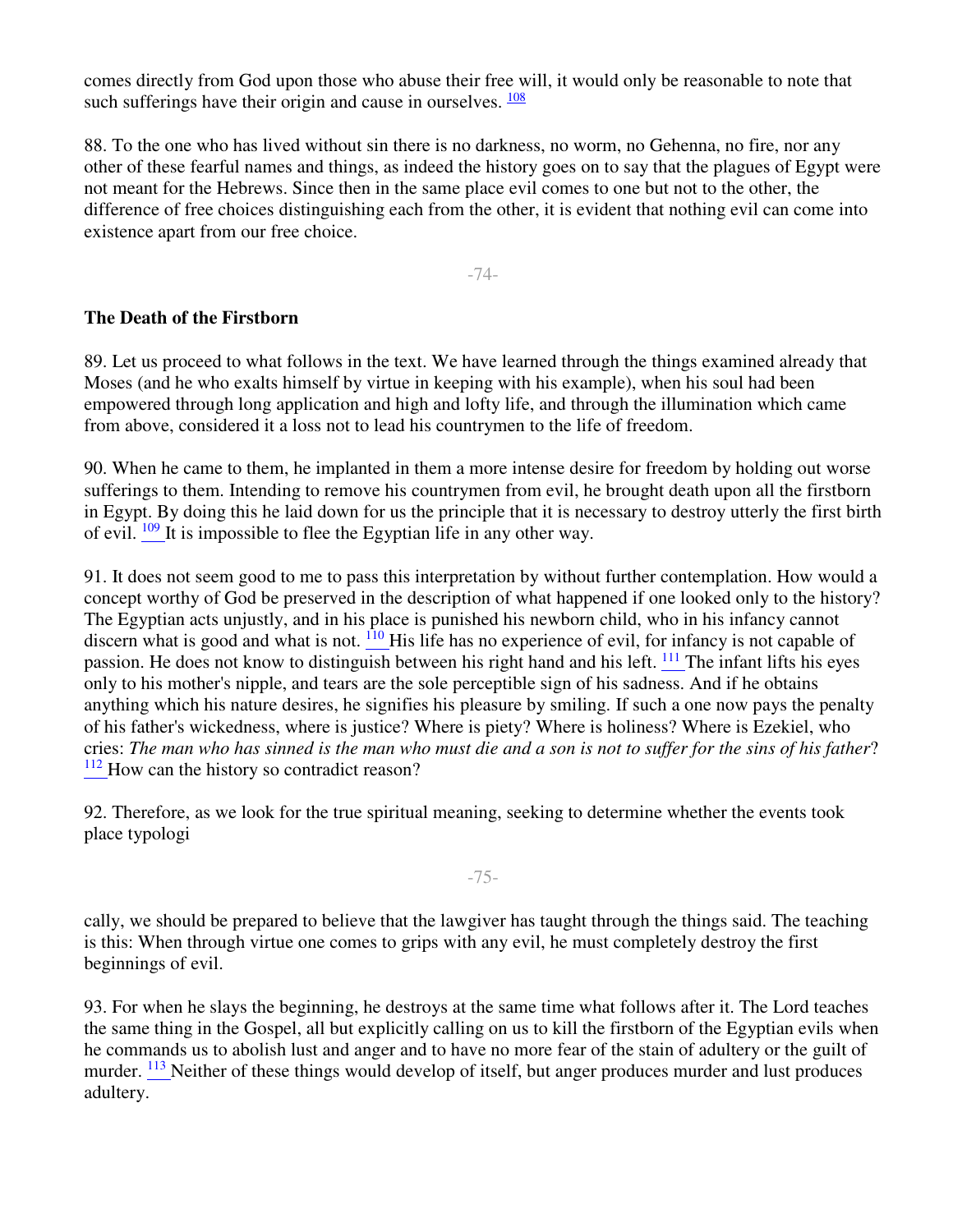94. Since the producer of evil gives birth to lust before adultery and anger before murder, in destroying the firstborn he certainly kills along with it the offspring which follows. Take for an example a snake: When one crushes his head he kills the rest of the body at the same time.  $\frac{114}{116}$ 

95. This would not have happened unless the blood which turns aside the destroyer had been poured out on our doors. <sup>115</sup> And if it is necessary to perceive the meaning presented here more fully, the history provides this perception in both the killing of the firstborn and the safeguarding of the entrance by blood. In the one the first impulse to evil is destroyed, and in the other the first entrance of evil into us is turned away by the true Lamb. For when the destroyer has come inside, we do not drive him out by our own devices, but by the Law we throw up a defense to keep him from gaining a foothold among us.

96. Safety and security consist in marking the upper doorpost and the side posts of the entrance with the blood of the lamb. While in this way Scripture gives us through figures a scientific understanding of the nature of the soul, profane learning also places it before the mind, dividing the soul into the rational, the appetitive, and the spirited. <sup>116</sup> Of these parts we are told that the spirit and the appetite are placed below,

-76-

supporting on each side the intellectual part of the soul, while the rational aspect is joined to both so as to keep them together and to be held up by them, being trained for courage by the spirit and elevated to the participation in the Good by the appetite.  $\frac{117}{2}$ 

97. As long, therefore, as the soul is kept safe in this manner, maintaining its firmness by virtuous thoughts as if by bolts, all the parts cooperate with one another for good. The rational for its part furnishes safety to its supports, and in its turn receives from them an equal benefit.

98. But if this arrangement should be upset and the upper become the lower—so that if the rational falls from above, the appetitive and spirited disposition makes it the part trampled upon—then the destroyer slips inside. No opposition from the blood resists his entrance; that is to say, faith in Christ does not ally itself with those of such a disposition.

99. For he says first to anoint the upper doorpost with blood, then to touch both side doorposts in the same way. How therefore would one anoint the upper first unless it be found on top?

100. Do not be surprised at all if both things—the death of the firstborn and the pouring out of the blood did not happen to the Israelites and on that account reject the contemplation which we have proposed concerning the destruction of evil as if it were a fabrication without any truth. For now in the difference of the names, Israelite and Egyptian, we perceive the difference between virtue and evil. Since the spiritual meaning proposes that we perceive the Israelite as virtuous, we would not reasonably require the firstfruits of virtue's offspring to be destroyed but rather those whose destruction is more advantageous than their cultivation.

101. Consequently we have been taught by God that we must destroy the firstfruits of the Egyptian children so that evil, in being destroyed at its beginning, might come to an end. And this insight agrees with the history, for the protection of

-77-

the Israelite children took place through the pouring out of blood in order that good might come to maturity. But what would come to maturity in the Egyptian people was destroyed before it matured in evil.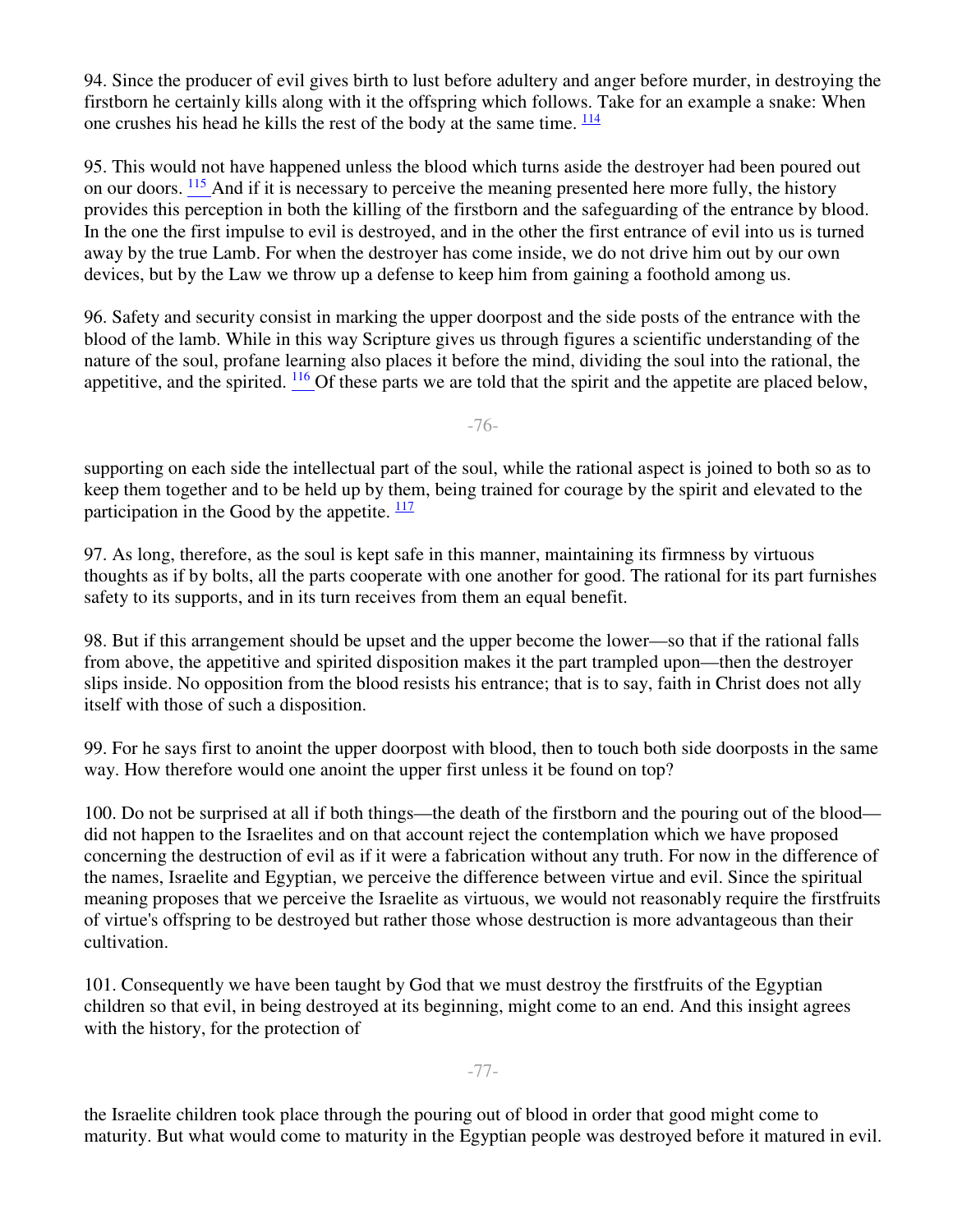## **The Departure from Egypt**

102. What follows agrees with our spiritual understanding of the text. For Scripture requires that the body of the lamb, whose blood was displayed on the doors and separated the people from the destroyer of the firstborn, become our food.

103. The demeanor of those eating this food was to be intense and earnest, not like that of those who enjoy themselves at banquets, whose hands are relaxed and whose clothes are loose and whose feet are unprepared for travel. But everything was the opposite. Their feet were covered with sandals, a belt bound the clothing at the waist, and the staff to repel dogs was held in hand.

104. And to them in this condition was presented meat without any artfully prepared sauces but cooked upon any fire that happened to be available. The guests eagerly devoured it in great haste until the entire body of the animal was consumed. They ate whatever was edible around the bones, but they did not touch the entrails. To break the bones of this animal was one of the things forbidden. Whatever might be left of the meat was consumed by the fire.

105. From all this it is evident that the letter looks to some higher understanding, since the Law does not instruct us how to eat. (Nature which implants a desire for food in us is a sufficient lawgiver with regard to these things.) The account rather signifies something different. For what does it matter to virtue or vice to eat your food this way or that, to have the belt

-78-

loose or tight, to have your feet bare or covered with shoes, to have your staff in your hand or laid aside?

106. It is clear what the traveler's equipment figuratively stands for: It commands us explicitly to recognize that our present life is transient. Already at birth we are driven by the very nature of things toward our departure, for which we must carefully prepare our hands, feet, and the rest.

107. So that the thorns of this life (the thorns would be sins)  $118$  may not hurt our naked and unprotected feet, let us cover them with shoes.  $\frac{119}{2}$  The shoes are the self-controlled and austere life which breaks and crushes the points of the thorns and prevents sin from slipping inside unnoticed.

108. The tunic flowing down over the feet and reaching to the soles would be a hindrance to anyone who would diligently finish the divine course. The tunic accordingly would be seen as the full enjoyment of the pursuits of this life, which the prudent reason, like a traveler's belt, draws in as tightly as possible. The place around which the belt passes shows that it is to be understood as prudence.  $120$  The staff for repelling animals is the message of hope, by which we support the weariness of the soul and ward off what threatens us.  $\frac{121}{ }$ 

109. The food placed before us from the fire I call the warm and fervent faith which we receive without having given thought to it. We devour as much of it as is easily eaten, but we leave aside the doctrine concealed in the thoughts which are hard and tough without investigating it thoroughly or seeking to know more about it. Instead we consign this food to the fire.

110. In order that these figures may be made clear, let us explain that whichever of the divine commands are readily perceived should not be followed sluggishly or by constraint, but we should be like those who are hungry and eagerly fill up on the things set before them, so that the food may become provision for our well-being. But such thoughts as are beyond our understanding—like the questions, What is the essence of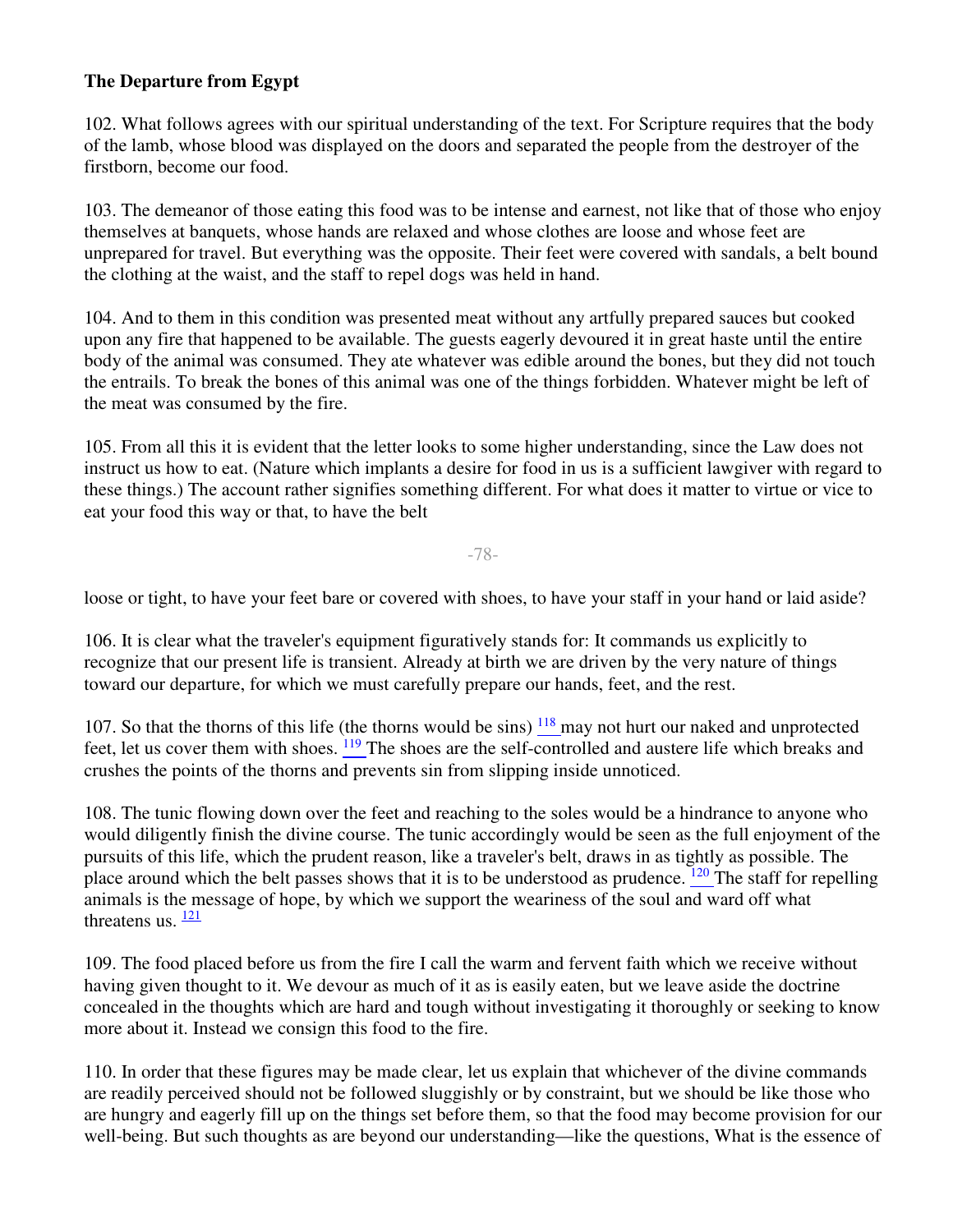-79-

God? What was there before the creation? What is there outside the visible world? Why do things which happen happen? and other such things as are sought out by inquiring minds  $122$ —these things we concede to know only by the Holy Spirit, who *reaches the depths of God*,  $\frac{123}{2}$  as the Apostle says.

111. Anyone instructed in the Scriptures surely knows that instead of "Spirit" Scripture often thinks of it and designates it as "fire." <sup>124</sup> We are also led to this understanding by the announcement of Wisdom: *Do not try to understand things that are too difficult for you,* that is to say, Do not break the bones of Scripture, *foryou have no need* [*to see with your eyes*] *those things that are hidden*. 125

## **The Wealth of Egypt**

112. Thus Moses led the people out of Egypt, and everyone who follows in the steps of Moses in this way sets free from the Egyptian tyrant all those guided by his word. Those who follow the leader to virtue must, I think, not lack the wealth of Egypt or be deprived of the treasures of the foreigners, but having acquired all the property of their enemies, must have it for their own use. This is exactly what Moses then commanded the people to do.

113. No one who has listened to this carelessly would accept the advice of the lawgiver if he enjoined those in want to rob and so became a leader in their wrongdoing. If someone looks to the laws which follow, which from beginning to end forbid wrongdoing to one's neighbor, he could not truthfully say that the lawgiver commanded these things, even though to some it seems reasonable that the Israelites should have exacted the wages for their work from the Egyptians by this device.  $\frac{126}{126}$ 

114. Yet there is no less ground for complaint; this justification does not purify such a command of falsehood and fraud,

-80-

for the person who borrows something and does not repay the lender is deceitful. If he borrows something not belonging to him, he does wrong because he commits fraud. But even if he should take what is rightly his own he is still correctly called a deceiver since he misleads the lender into hoping that he will be repaid.

115. The loftier meaning is therefore more fitting than the obvious one. It commands those participating through virtue in the free life also to equip themselves with the wealth of pagan learning by which foreigners to the faith beautify themselves. Our guide in virtue commands someone who "borrows" from wealthy Egyptians to receive  $\frac{127}{2}$  such things as moral and natural philosophy, geometry, astronomy, dialectic, and whatever else is sought by those outside the Church, since these things will be useful when in time the divine sanctuary of mystery must be beautified with the riches of reason.  $\frac{128}{2}$ 

116. Those who treasured up for themselves such wealth handed it over to Moses as he was working on the tent of mystery, each one making his personal contribution to the construction of the holy places. It is possible to see this happening even now. For many bring to the Church of God their profane learning as a kind of gift: Such a man was the great Basil, who acquired the Egyptian wealth in every respect during his youth and dedicated this wealth to God for the adornment of the Church, the true tabernacle.  $\frac{129}{2}$ 

### **The Cloudy Pillar**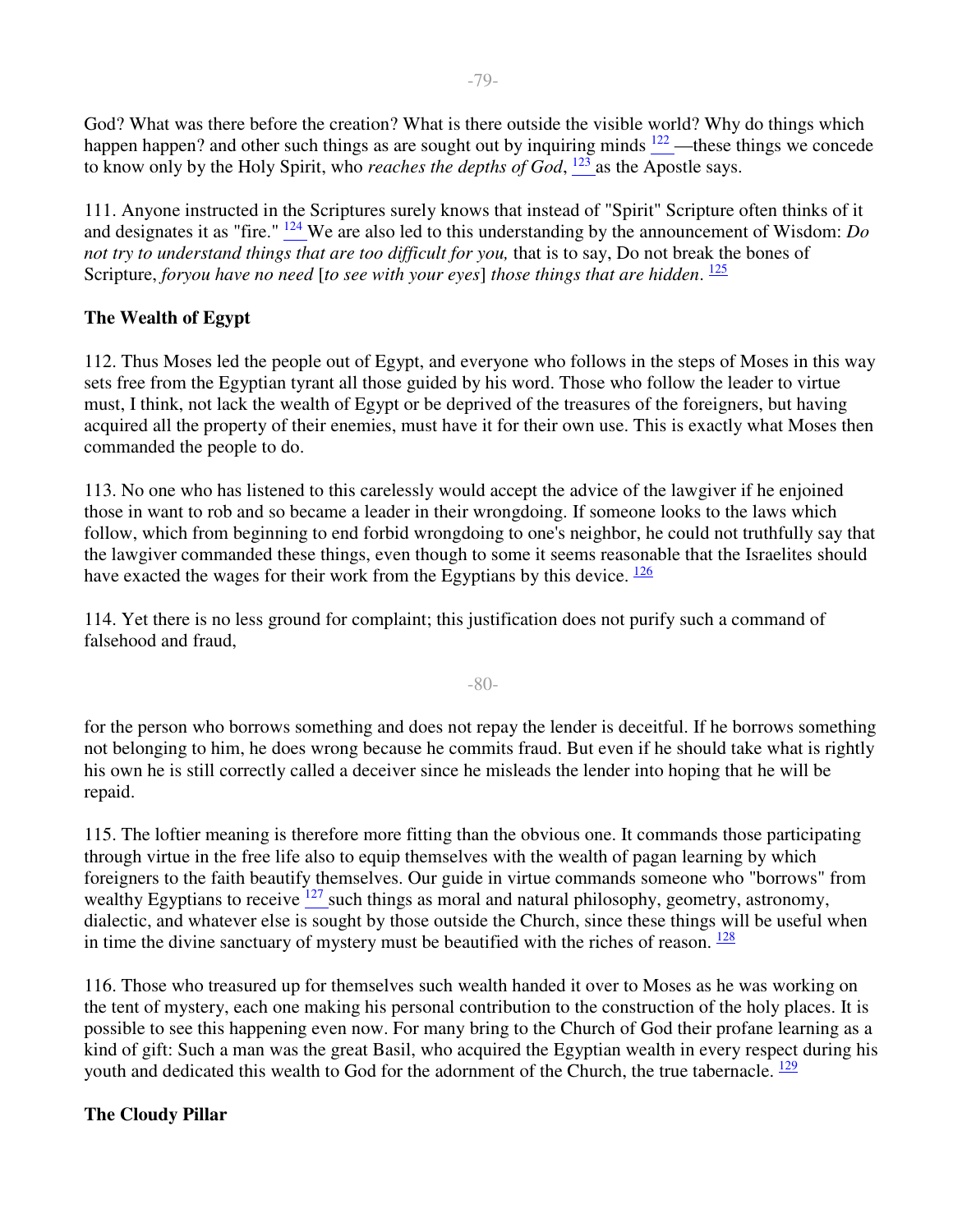117. Let us return to the point where we digressed. When those who already look to virtue and follow the lawgiver in life have left the borders of the Egyptians' dominion behind, the assaults of temptations in some way pursue them and bring on distress and fears and threats of death. When frightened by

-81-

these things, those newly established in the faith lose all hope for what is good.  $130$  But if Moses or some leader of the people like him happens along, he will counsel them against fear and will strengthen their downcast minds with the hope of divine help.

118. This help will not come unless the heart of the leader speaks with God. Many of those who occupy a position of leadership are concerned only with outward appearances; of those hidden things which are observed only by God they have hardly a thought. But in the case of Moses it was not so. While he exhorted the Israelites to be of good courage, he did cry out, although outwardly making no sound to God, as God himself bears witness. The Scripture teaches us, I think, that the voice which is melodious and ascends to God's hearing is not the cry made with the organs of speech but the meditation sent up from a pure conscience.  $\frac{131}{12}$ 

119. To the one who finds himself in these circumstances the brother appears limited in the help he renders for the great struggles—I mean that brother who met Moses as he was going down to Egypt at the divine bidding, whom Scripture has understood as being in the rank of angels. <sup>132</sup> Then occurred the manifestation of the divine nature which manifests itself in the way that one is capable of receiving.  $\frac{133}{2}$ What we hear from the history to have happened, then, we understand from contemplation of the Word always to happen.

120. Whenever someone flees Egypt and, after getting outside its borders, is terrified by the assaults of temptation, the guide produces unexpected salvation from on high. Whenever the enemy with his army surrounds the one being pursued, the guide is forced to make the sea passable for him.

121. In this crossing the cloud served as guide. Those before us interpreted the cloud well as the grace of the Holy Spirit,  $\frac{134}{134}$  who guides toward the Good those who are worthy.  $\frac{135}{135}$  Whoever follows him passes through the water, since the guide makes a way through it for him. In this way

-82-

he is safely led to freedom, and the one who pursues him to bring him into bondage is destroyed in the water.

### **Crossing the Red Sea**

No one who hears this should be ignorant of the mystery of the water. He who has gone down into it with the army of the enemy emerges alone, leaving the enemy's army drowning in the water.  $\frac{136}{120}$ 

122. For who does not know that the Egyptian army— those horses, chariots and their drivers, archers, slingers, heavily armed soldiers, and the rest of the crowd in the enemies' line of battle—are the various passions of the soul by which man is enslaved? <sup>137</sup> For the undisciplined intellectual drives and the sensual impulses  $^{138}$  to pleasure, sorrow, and covetousness are indistinguishable from the aforementioned army. Reviling is a stone straight from the sling and the spirited impulse is the quivering spear point. The passion for pleasures is to be seen in the horses who themselves with irresistible drive pull the chariot.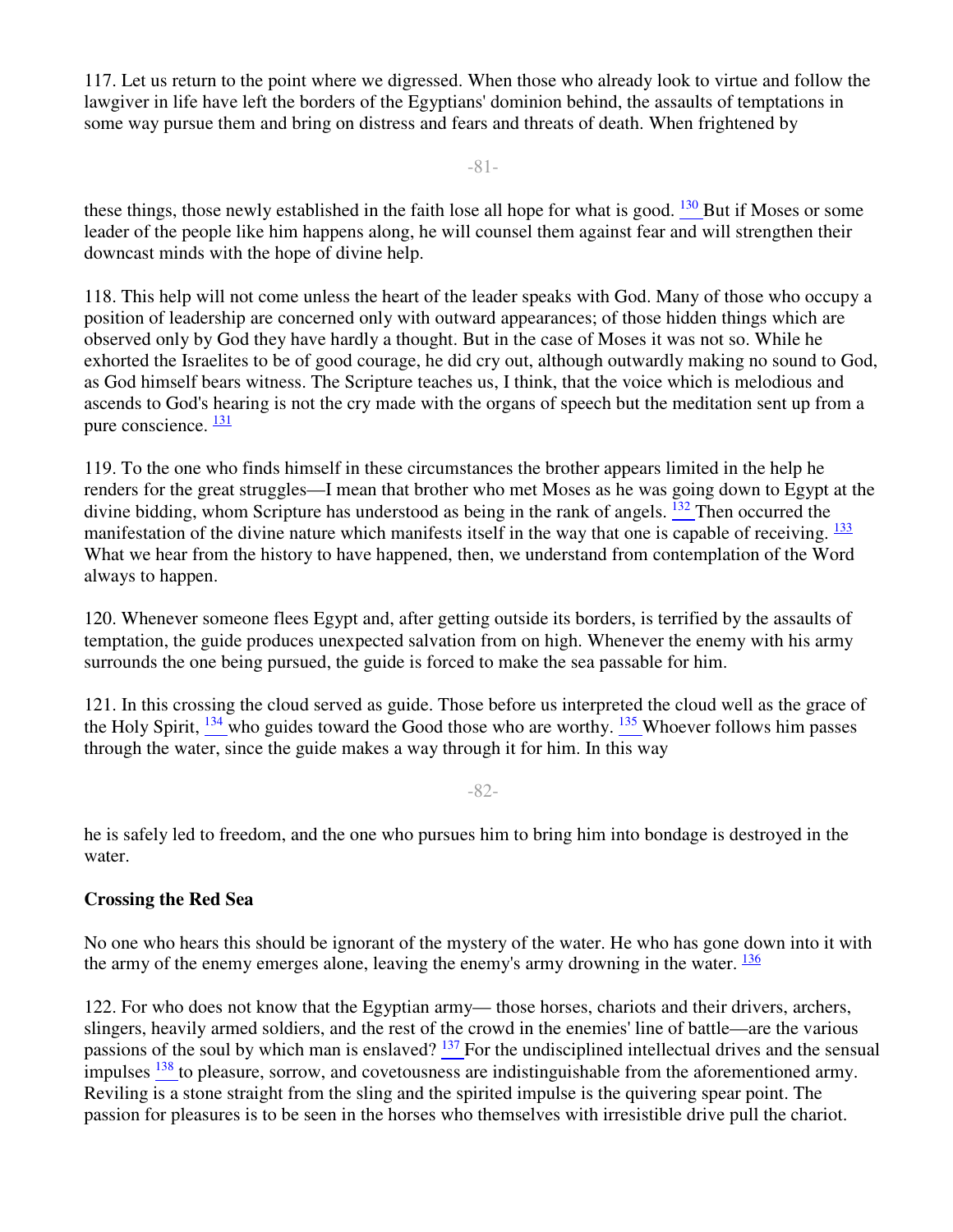123. In the chariot there are three drivers whom the history calls "viziers."  $139$  Since you were previously instructed in the mystery of the side posts and upper doorpost, you will perceive these three, who are completely carried along by the chariot, as the tripartite division of the soul, meaning the rational, the appetitive, and the spirited.  $\frac{140}{140}$ 

124. So all such things rush into the water with the Israelite who leads the way in the baleful passage. Then as the staff of faith leads on and the cloud provides light, the water gives life to those who find refuge in it but destroys their pursuers.  $\frac{141}{12}$ 

125. Moreover, the history teaches us by this what kind of people they should be who come through the water, bringing nothing of the opposing army along as they emerge from the water. For if the enemy came up out of the water with

-83-

them, they would continue in slavery even after the water, since they would have brought up with themselves the tyrant, still alive, whom they did not drown in the deep. If anyone wishes to clarify the figure, this lays it bare: Those who pass through the mystical water in baptism must put to death in the water  $142$  the whole phalanx of evil—such as covetousness, unbridled desire, rapacious thinking, the passion of conceit and arrogance, wild impulse, wrath, anger, malice, envy, and all such things. Since the passions naturally pursue our nature, we must put to death in the water both the base movements of the mind and the acts which issue from them. Expo suspect  $\frac{143}{12}$ 

126. Just as unleavened bread was eaten in the mystery of the Pasch (which is the name of the sacrificial victim whose blood prevents the death of the one using it), even so the Law now commands us to eat unleavened bread at the Pasch (unleavened would be unmixed with stale yeast).  $^{144}$  The Law gives us to understand by this that no remnant of evil should mix with the subsequent life. Rather we should make a totally new beginning in life after these things,  $\frac{145}{2}$  breaking the continuity with evil by a radical change for the better.  $\frac{146}{140}$  Thus also he means here that after we have drowned the whole Egyptian person (that is every form of evil) <sup>147</sup> in the saving baptism we emerge alone, dragging along nothing foreign in our subsequent life. This is what we hear through the history, which says that in the same water the enemy and the friend are distinguished by death and life, the enemy being destroyed and the friend given life.

127. Many of those who receive the mystical baptism, in ignorance of the commandments of the Law, mix the bad leaven of the old life with the new life. Even after crossing the water they bring along the Egyptian army, which still lives with them in their doings.

128. Take for instance the one who became rich by robbery or injustice, or who acquired property through perjury,

-84-

or lived with a woman in adultery, or undertook any of the other things against life which have been forbidden before the gift of baptism. Does he think that even after his washing he may continue to enjoy those evil things which have become attached to him  $\frac{148}{2}$  and yet be freed from the bondage of sin, as though he cannot see that he is under the yoke of harsh masters ?

129. For uncontrolled passion is a fierce and raging master to the servile reasoning, tormenting it with pleasures as though they were scourges. Covetousness is another such master who provides no relief to the bondsman, but even if the one in bondage should slave in subservience to the commands of the master and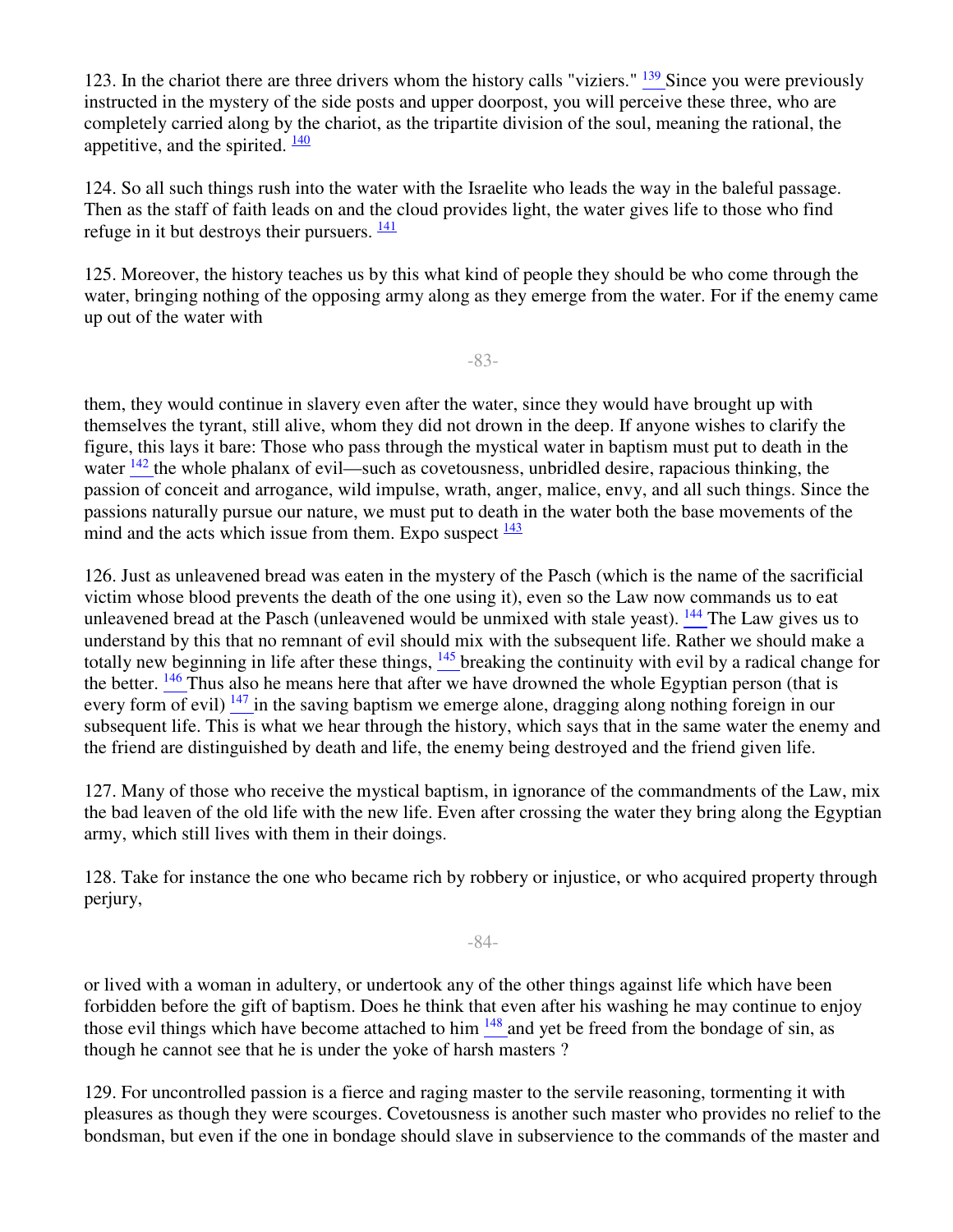acquire for him what he desires, the servant is always driven on to more. And all the other things which are performed by evil are so many tyrants and masters. If someone should still serve them, even if he should happen to have passed through the water, according to my thinking he has not at all touched the mystical water whose function is to destroy evil tyrants.

#### **The First Stations in the Desert**

130. Let us again proceed to the next point in the text. For the person who has crossed the sea and has seen this Egyptian dead in it, as we interpret it, no longer looks to Moses alone as the staff-bearer of virtue; but in keeping with the foregoing he believes in God, even as the Scripture says, and is obedient to his servant Moses. <sup>149</sup> We see this happening even now with those who truly cross the water, who dedicate themselves to God and are obedient and submissive, as the Apostle says, to those who serve the Divine in the priesthood.  $\frac{150}{2}$ 

131. After they had crossed the sea, a three days' march ensued, during which they made camp at a place where they

-85-

found water so bitter that they could not at first drink it. But wood placed in the water made the drink agreeable to those who were thirsty.

132. The history agrees with what now happens: for to the one who has left behind the Egyptian pleasures which he served before crossing the sea, life removed from these pleasures seems at first difficult and disagreeable. But if the wood be thrown into the water, that is, if one receives the mystery of the resurrection which had its beginning with the wood (you of course understand the "cross" when you hear "wood"), then the virtuous life, being sweetened by the hope of things to come, becomes sweeter and more pleasant than all the sweetness that tickles the senses with pleasure.  $\frac{151}{25}$ 

133. The next resting place on the journey, replete with palm trees and springs, refreshed the travelers. There were twelve springs of pure and very sweet water and seventy large, high-crested date palms which had grown tall with the years. What do we discover in these things as we follow the history? That the mystery of the wood through which the water of virtue became pleasant to those athirst leads us to the twelve springs and the seventy date palms, that is, to the teaching of the Gospel.

134. The springs are the Twelve Apostles whom the Lord chose for this service and through whom he caused his word to well up. One of the Prophets foretold the welling up of grace from the Apostles when he said: *In the churches bless God the Lord, from the fountains of Israel*. <sup>152</sup> And the seventy date palms would be those apostles appointed in addition to the Twelve Disciples throughout the whole world; they were the same in number as the history says the palm trees were.  $\frac{153}{2}$ 

135. But I think it is fitting to speed our journey through the text, yet making the contemplation of the rest of the camps easier for those who are more studious by offering a few remarks.  $154$  The campsites, where the person following the pillar of cloud is refreshed as he presses on, would be the

-86-

virtues. Passing over the intermediate resting places with a mere mention, I shall call to mind the miracle of the rock, whose resistant and hard nature became drink to those who were thirsty when its hardness dissolved into the softness of water.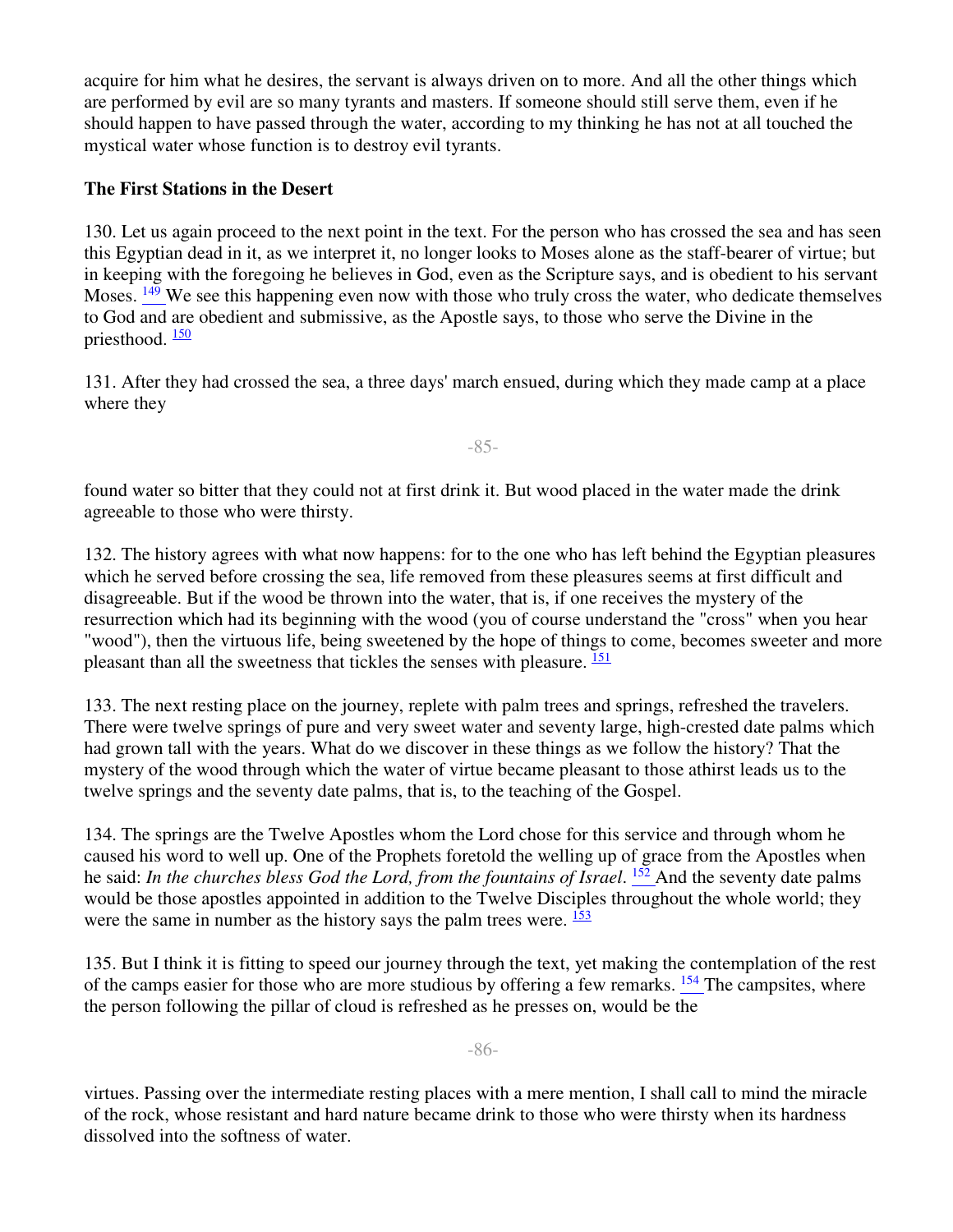136. It is not difficult to harmonize the sequence of the history with spiritual contemplation. <sup>155</sup> He who left the Egyptian behind dead in the water, was sweetened by the wood, was delighted in the apostolic springs, and was refreshed by the shade of the palm trees, is already capable of receiving God. For *the rock*, as the Apostle says, is *Christ*, <sup>156</sup> who is moistureless <sup>157</sup> and resistant to unbelievers, but if one should employ the rod of faith he becomes drink to those who are thirsty and flows into those who receive him, for he says, I and my Father *shall come to him and make our home with him*. 158

# **The Manna**

137. There is another event which we must not rush over without contemplation. After the travelers in virtue had crossed the sea, after the water had been sweetened for them, after their refreshing rest by the springs and palms, and after their drinking from the rock, the supplies from Egypt ran completely Out.  $\frac{159}{159}$ And thus when they had no more of the foreign food which they had laid by in Egypt, there flowed down from above food which was at the same time varied and uniform. In appearance the food was uniform, but in quality it was varied, for it conformed itself to each person's desire.

138. What then do we learn here? We learn by what purifications one should purify himself of Egypt and the foreign life so that he empties the sack of his soul of all evil nourishment prepared by the Egyptians. In this way he receives in himself with his pure soul the food which comes down from above, which was not produced for us by any sowing in

-87-

cultivated soil. Coming down from above, the bread is found upon the earth already prepared without the wheat's having been sown or ripened.

139. You no doubt perceive the true food in the figure of the history: The bread which came from heaven  $160$  is not some incorporeal thing. For how could something incorporeal be nourishment to a body? Neither ploughing nor sowing produced the body of this bread, but the earth which remained unchanged was found full of this divine food, of which the hungry partake. This miracle teaches in anticipation the mystery of the Virgin.  $\frac{161}{161}$ 

140. This bread, then, that does not come from the earth is the Word. He changes his power in diverse ways to suit those who eat. <sup>162</sup> He knows not only to be bread but also to become milk and meat and greens and whatever else might be appropriate to and desired by the one who receives him. <sup>163</sup> So teaches Paul the divine Apostle who spreads such a table as this for us—making his message strong meat for the more mature and greens for the weaker and milk for little children.  $\frac{164}{164}$ 

141. Whatever marvels the history ennumerates in connection with that food are teachings for the virtuous life. For it says that everyone shared in the food equally. The strength of those who gathered made no difference; they had neither more nor less than they needed. This is, according to my view at least, advice generally applicable: that those making their living from material things should not exceed the bounds of need but should understand well that the one natural measure for all in eating is to eat as much as can be enjoyed in one day.

142. Even if much more were prepared than is needed, it is not in the stomach's nature to exceed its proper measure or to be stretched by the insatiate desire for what is prepared. But, as the history says, neither did the one who took much have an abundance (for he had nowhere to store the excess) nor did he who took little lack any (for his requirements were lessened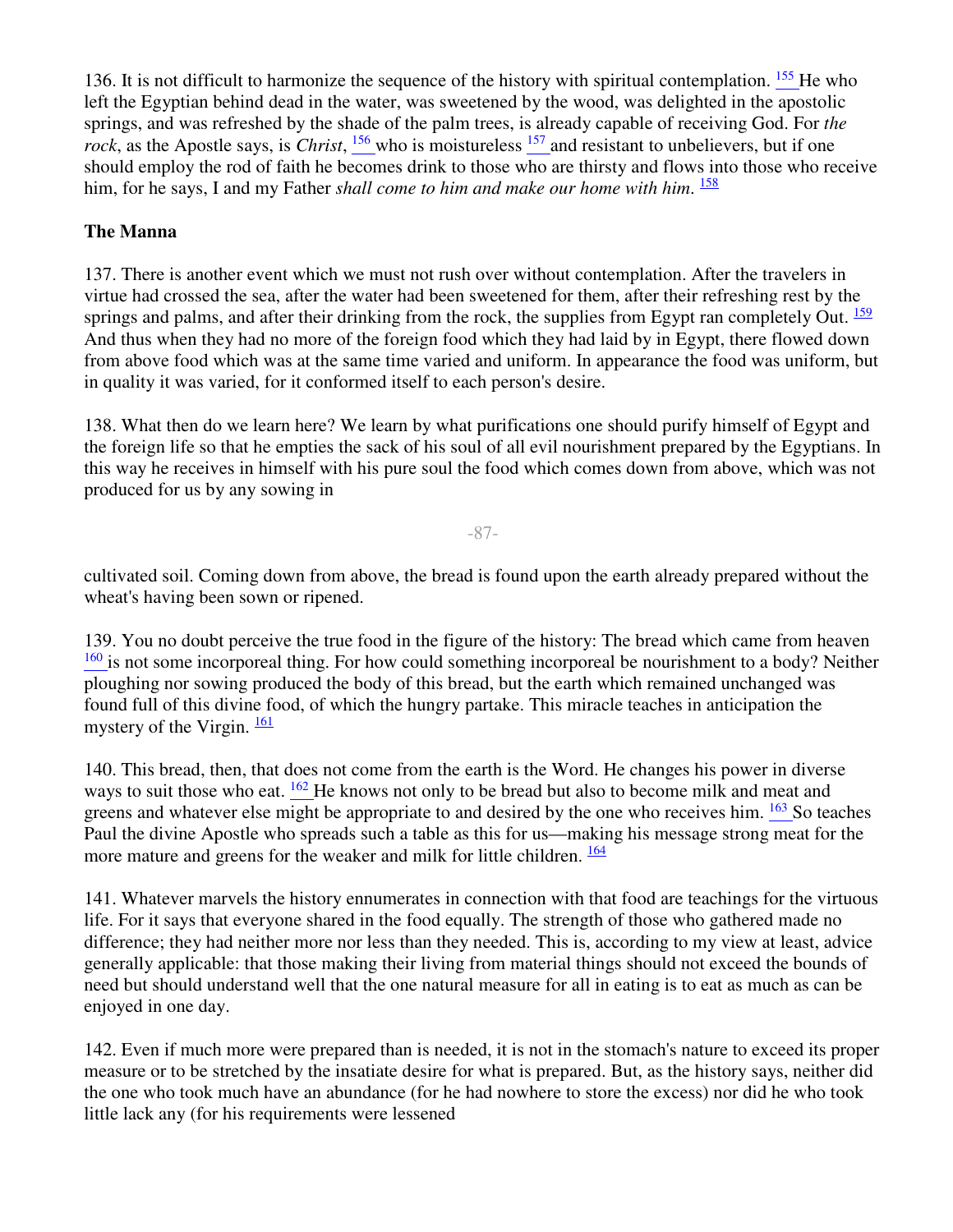according to the amount which was found).

143. In this account Scripture after a fashion cries out to the covetous that the insatiable greed of those always hoarding surplus is turned into worms. Everything beyond what they need encompassed by this covetous desire becomes on the next day—that is in the future life—a worm to the person who hoards it. He who hears "worm" certainly perceives the undying worm which is made alive by covetousness.  $\frac{165}{2}$ 

144. The fact that what is stored up continues to supply nourishment and experiences no corruption only on the Sabbath contains the following counsel: There is a time in the course of one's life when he must be grasping—at the time when what is gathered does not submit to corruption. Then, when we pass beyond the preparation of this life and come to the rest after death, it will become useful to us. The day before the Sabbath is named the Preparation for the Sabbath. This day would be the present life in which we prepare for ourselves the things of the life to come.  $\frac{166}{160}$ 

145. In that life none of the things we engage in now are undertaken—neither agriculture, nor trade, nor military service, nor any of the other things pursued here. But living in complete rest from such works, we acquire the fruits of the seeds which we now sow in life, some incorruptible, if the seeds of life be good, and some deadly and destructive, if the cultivation of this life produce such in us. *For he who sows in the field of the spirit*, Scripture says, *will get from it a harvest of eternal life*, *but he who sows in the field of self-indulgence willget a harvest of corruption out of it*. 167

146. The preparation for the better is alone properly called Preparation and is surely confirmed by the Law, and what is stored up during it is incorruptible. That which is perceived as belonging to the opposite is neither Preparation nor is so called, for no one would reasonably call privation of good Preparation, but rather a lack of preparation. Therefore,

-89-

the history prescribes for men the Preparation for the better and leaves it to the intelligent to perceive the opposite by its omission.

### **The War with Amalek**

147. Just as in military conscription the commander of the army first supplies money and then gives the signal for battle, in the same way also the soldiers of virtue receive mystical money and move in battle against the enemy, being led into the conflict by Joshua, the successor of Moses.

148. Do you observe the sequence in which Scripture proceeds? As long as man is quite weak from maltreatment by wicked tyranny he does not ward off the enemy by himself, because he is not able. Someone else fights on behalf of the weak, battering the enemy with one blow after another. After he is set free from the bondage of his oppressors, is sweetened by the wood, is refreshed from his toil at the resting place among the palms, comes to know the mystery of the rock, and partakes of heavenly food, then he no longer wards off the enemy by another's hand. Now, since he has already outgrown the stature of a child and has laid hold of the vigor of youth, he fights with his opponents by himself, using as a general no longer Moses the servant of God, but God himself, whose servant Moses became. For the Law which from the beginning was given in type and shadow of things to come  $\frac{168}{168}$  remains unfit for battle in the real conflicts. But the fulfiller of the Law and successor of Moses serves as general; he was announced beforehand by the name which he shared with that earlier general.  $\frac{169}{2}$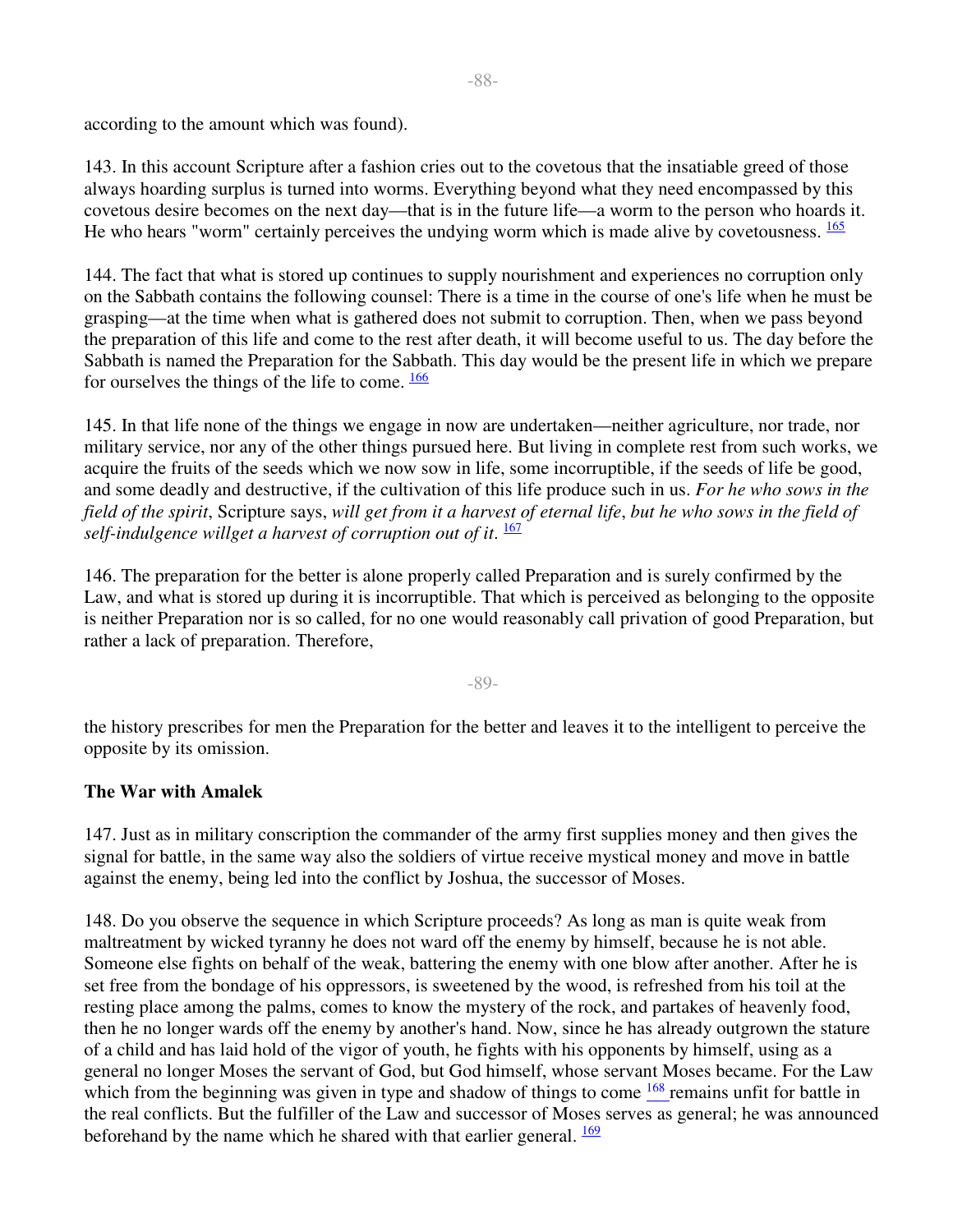149. If the people saw the hands of their lawgiver lifted up, they prevailed over the enemy in battle; but if they saw them hanging limp, they fell back. Moses' holding his hands aloft signifies the contemplation of the Law with lofty insights;

 $-90-$ 

his letting them hang to earth signifies the mean and lowly literal exposition and observance of the Law.

150. The priest lifted the weary hands of Moses, using as a helper a member of his family.  $170$  Nor is this outside the sequence of things contemplated. For the true priesthood, through the word of God joined with it, lifts high again the powers of the Law which fell to earth because of the heaviness of the Jewish understanding. The priesthood supports the falling Law at its base with a stone so that the Law, presenting a figure of outstretched hands, shows forth its own purpose to those who behold it.

151. For truly, to those who are able to see, the mystery of the cross is especially contemplated in the Law. <sup>171</sup> Wherefore the Gospel says somewhere that *not one dot, not one little stroke, shall disappear from the* Law, <sup>172</sup> signifying in these words the vertical and horizontal lines by which the form of the cross is drawn. <sup>173</sup> That which was seen in Moses, who is perceived in the Law's place, is appointed as the cause and monument of victory to those who look at it.

#### **The Mountain of Divine Knowledge**

152. Again the Scripture leads our understanding upward to the higher levels of virtue. For the man who received strength from the food and showed his power in fighting with his enemies and was the victor over his opponents is then led to the ineffable knowledge of God.<sup>174</sup> Scripture teaches us by these things the nature and the number of things one must accomplish in life before he would at some time dare to approach in his understanding the mountain of the knowledge of God, to hear the sound of the trumpets, to enter into the darkness where God is, to inscribe the tablets with divine characters, and, if these should be broken through some offense, again to present the hand-cut tables to God and to carve

-91-

with the divine finger the letters which were damaged on the first tables.

15 3. It would be better next, in keeping with the order of the history, to harmonize what is perceived with the spiritual sense.  $175$  Whoever looks to Moses and the cloud, both of whom are guides to those who progress in virtue (Moses in this place would be the legal precepts, and the cloud which leads, the proper understanding of the Law), who has been purified by crossing the water, who has put the foreigner to death and separated himself from the foreigner, who has tasted the waters of Marah (that is, the life removed far from pleasures) which although appearing bitter and unpleasant at first to those tasting it offers a sweet sensation to those accepting the wood, who has then delighted in the beauties of the palm trees and springs (which were those who preached the Gospel, who were filled with the living water which is the rock), who received the heavenly bread, who has played the man against the foreigners, and for whom the outstretched hands of the lawgiver became the cause of victory foreshadowing the mystery of the cross, he it is who then advances to the contemplation of the transcendent nature.

154. His way to such knowledge is purity, not only purity of a body sprinkled by some lustral vessels but also of the clothes washed from every stain with water.  $\frac{176}{176}$  This means that the one person who would approach the contemplation of Being  $177$  must be pure in all things so as to be pure in soul and body,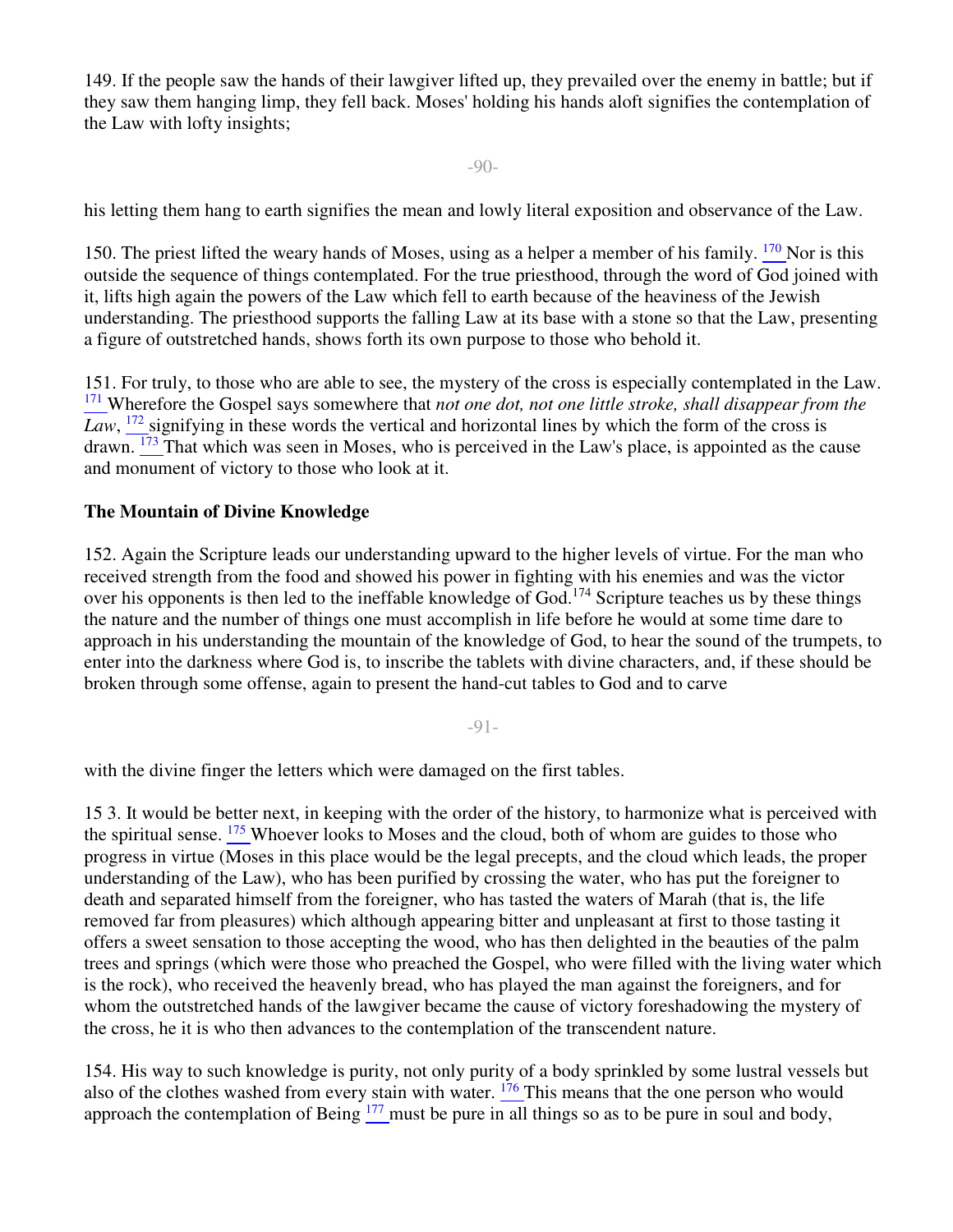washed stainless of every spot in both parts, in order that he might appear pure to the One who sees what is hidden and that visible respectability might correspond to the inward condition of the soul.  $\frac{178}{12}$ 

155. For this reason the garments are washed at divine command before he ascends the mountain, the garments representing for us in a figure the outward respectability of life. No one would say that a visible spot on the garments hinders the progress of those ascending to God, but I think that the out

-92-

ward pursuits of life are well named the "garment."

156. When this had been accomplished and the herd of irrational animals had been driven as far from the mountain as possible, Moses then approached the ascent to lofty perceptions. That none of the irrational animals was allowed to appear on the mountain signifies, in my opinion, that in the contemplation of the intelligibles we surpass the knowledge which originates with the senses. <sup>179</sup> For it is characteristic of the nature of irrational animals that they are governed by the senses alone divorced from understanding. Their sight and hearing often lead them to what stimulates their appetites. Also, all other things through which sense perception becomes active assume an important place in irrational animals.

157. The contemplation of God is not effected by sight and hearing, nor is it comprehended by any of the customary perceptions of the mind. For *no eye has seen*, *and no ear has heard,* nor does it belong to those things which usually enter into the *heart of man*. <sup>180</sup> He who would approach the knowledge of things sublime must first purify his manner of life from all sensual and irrational emotion. He must wash from his understanding every opinion derived from some preconception and withdraw himself from his customary intercourse with his own companion, that is, with his sense perceptions, which are, as it were, wedded to our nature as its companion. When he is so purified, then he assaults the mountain.  $\frac{181}{2}$ 

158. The knowledge of God  $\frac{182}{2}$  is a mountain steep indeed and difficult to climb  $\frac{183}{2}$ —the majority of people scarcely reach its base. If one were a Moses, he would ascend higher and hear the sound of trumpets which, as the text of the history says,  $\frac{184}{184}$  becomes louder as one advances. For the preaching of the divine nature is truly a trumpet blast, which strikes the hearing, being already loud at the beginning but becoming yet louder at the end.

159. The Law and the Prophets trumpeted the divine mystery of the incarnation, <sup>185</sup> but the first sounds were too

-93-

weak to strike the disobedient ear. Therefore the Jews' deaf ears did not receive the sound of the trumpets. As the trumpets came closer, according to the text, they became louder. The last sounds, which came through the preaching of the Gospels, struck their ears, since the Spirit through his instruments sounds a noise more loudly ringing and makes a sound more vibrant in each succeeding spokesman. The instruments which ring out the Spirit's sound would be the Prophets and Apostles whose *voice,* <sup>186</sup> as the Psalter says, *goes out through all the earth: and their message to the ends of the world*. <sup>187</sup>

160. The multitude was not capable of hearing the voice from above but relied on Moses to learn by himself the secrets and to teach the people whatever doctrine he might learn through instruction from above. This is also true of the arrangement in the Church: Not all thrust themselves toward the apprehension of the mysteries, but, choosing from among themselves  $\frac{188}{188}$  someone who is able to hear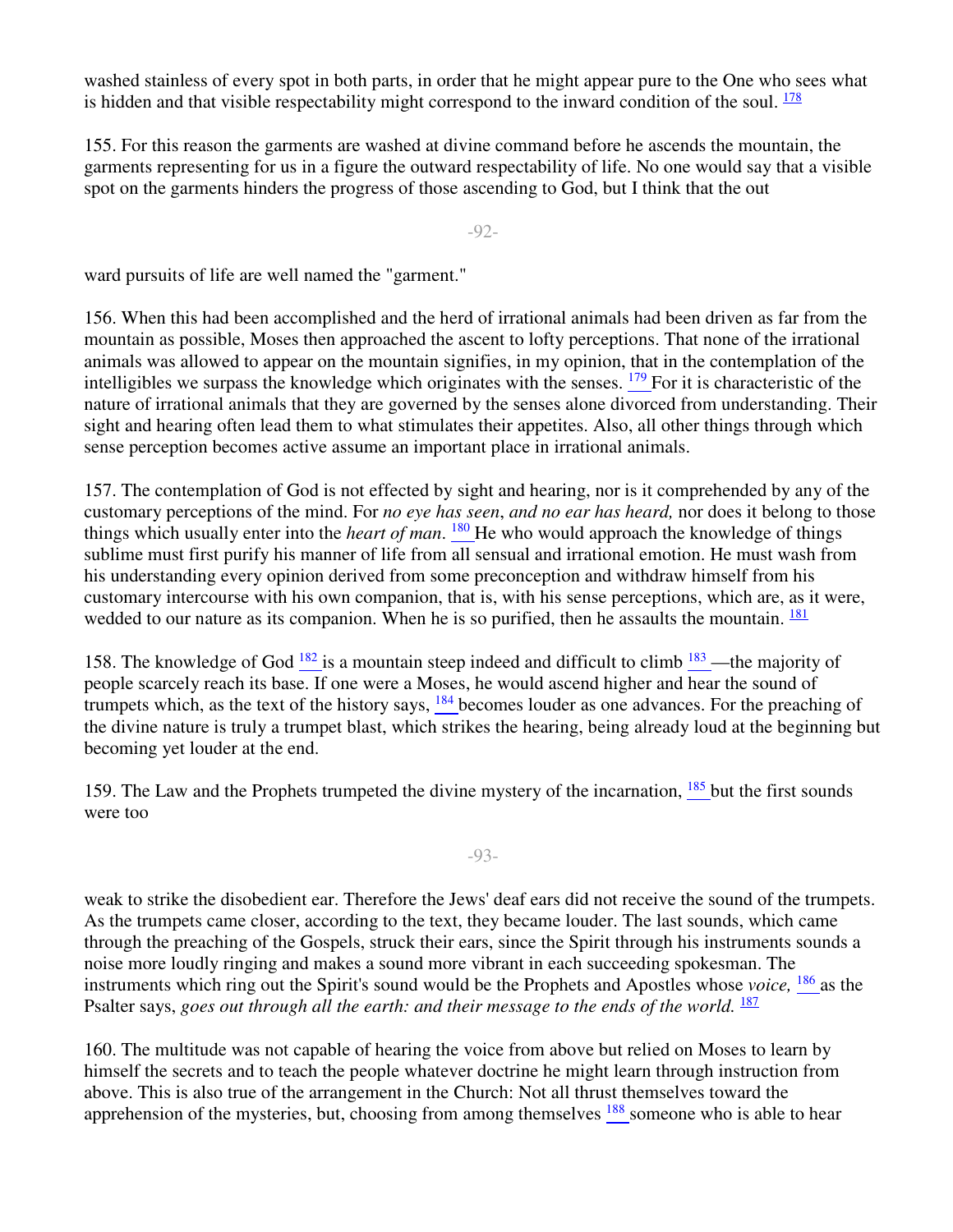things divine, they give ear gratefully to him, considering trustworthy whatever they might hear from someone initiated into the divine mysteries.

161. It is said, *Not all are apostles, nor all prophets*,  $\frac{189}{2}$  but this is not now heeded in many of the churches. For many, still in need of being purified from the way they have lived, unwashed and full of spots in their life's garment and protecting themselves only with their irrational senses, make an assault on the divine mountain. So it happens that they are stoned by their own reasonings, for heretical opinions are in effect stones which crush the inventor of evil doctrines.  $\frac{190}{2}$ 

#### **The Darkness**

162. What does it mean that Moses entered the darkness and then saw God in it? <sup>191</sup> What is now recounted seems somehow to be contradictory to the first theophany, for then

-94-

the Divine was beheld in light but now he is seen in darkness.  $192$  Let us not think that this is at variance with the sequence of things we have contemplated spiritually. Scripture teaches by this that religious knowledge comes at first to those who receive it as light. Therefore what is perceived to be contrary to religion is darkness, and the escape from darkness comes about when one participates in light. But as the mind progresses and, through an ever greater and more perfect diligence, comes to apprehend reality, as it approaches more nearly to contemplation, it sees more clearly what of the divine nature  $\frac{193}{193}$  is uncontemplated.

163. For leaving behind everything that is observed, not only what sense comprehends but also what the intelligence thinks it sees,  $^{194}$  it keeps on penetrating deeper  $^{195}$  until by the intelligence's yearning  $^{196}$  for understanding it gains access to the invisible and the incomprehensible, and there it sees God. This is the true knowledge of what is sought; this is the seeing that consists in not seeing,  $\frac{197}{2}$  because that which is sought transcends all knowledge, being separated on all sides by incomprehensibility as by a kind of darkness. Wherefore John the sublime, who penetrated into the luminous darkness, <sup>198</sup> says, *No one has*  ever seen God, <sup>199</sup> thus asserting that knowledge of the divine essence is unattainable not only by men but also by every intelligent creature.  $\frac{200}{ }$ 

164. When, therefore, Moses grew in knowledge, he declared that he had seen God in the darkness, that is, that he had then come to know that what is divine is beyond all knowledge and comprehension, for the text says, *Moses approached the dark cloud where God was*. <sup>201</sup> What God? He who *made darkness his*  hiding place, <sup>202</sup> as David says, who also was initiated into the mysteries in the same inner sanctuary. <sup>203</sup>

165. When Moses arrived there, he was taught by word what he had formerly learned from darkness, so that, I think, the doctrine on this matter might be made firmer for us for being testified to by the divine voice. The divine word at the

-95-

beginning forbids that the Divine be likened to any of the things known by men,  $204$  since every concept which comes from some comprehensible image  $\frac{205}{3}$  by an approximate understanding and by guessing at the divine nature constitutes an idol of God and does not proclaim God.

166. Religious virtue is divided into two parts, into that which pertains to the Divine and that which pertains to right conduct (for purity of life is a part of religion). <sup>206</sup> Moses learns at first the things which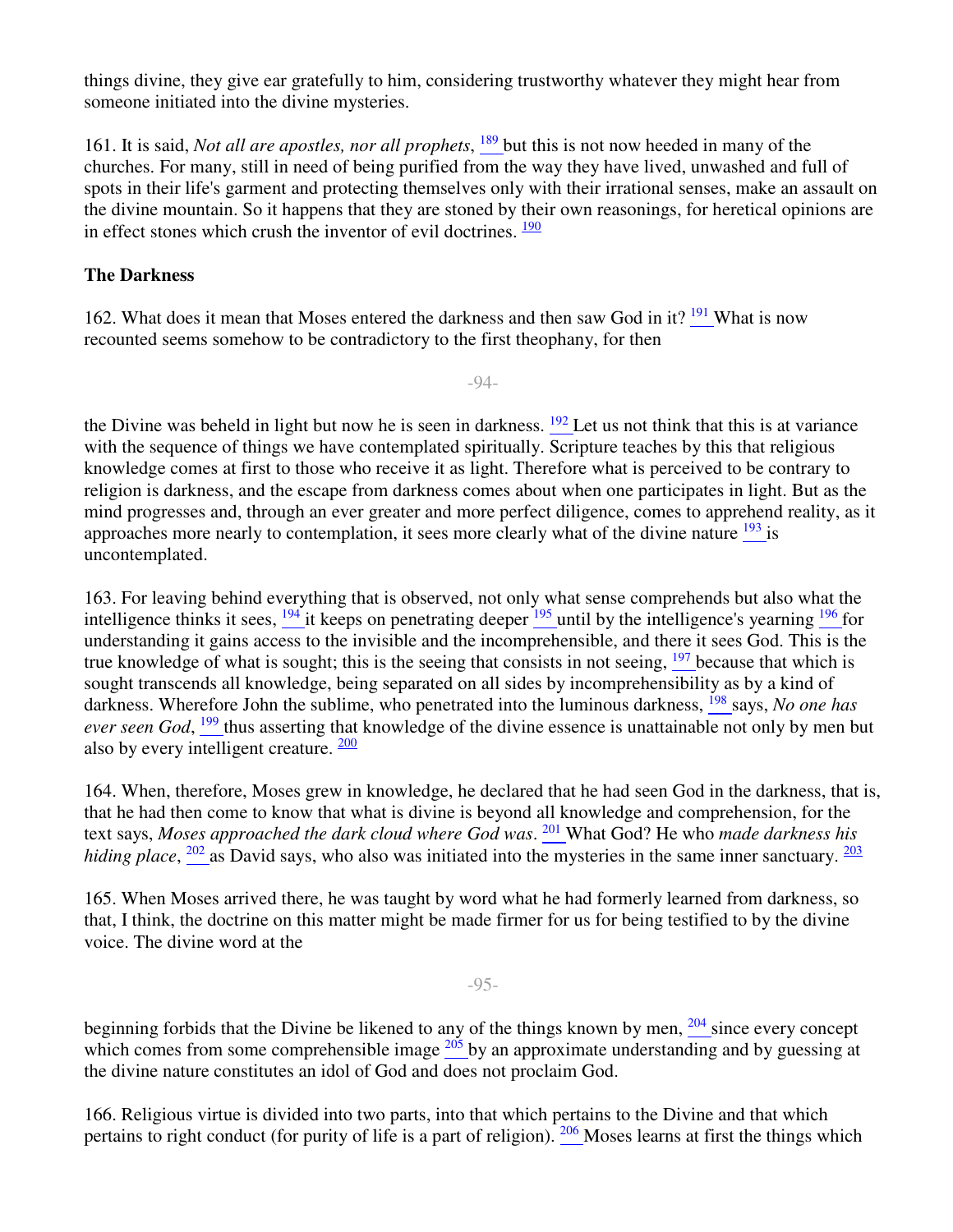must be known about God (namely, that none of those things known by human comprehension is to be ascribed to him). Then he is taught the other side of virtue, learning by what pursuits the virtuous life is perfected.

167. After this he comes to the tabernacle not made with hands. Who will follow someone who makes his way through such places and elevates his mind to such heights, who, as though he were passing from one peak to another, comes ever higher than he was through his ascent to the heights? First, he leaves behind the base of the mountain and is separated from all those too weak for the ascent. Then as he rises higher in his ascent he hears the sounds of the trumpets. Thereupon, he slips into the inner sanctuary of divine knowledge. And he does not remain there, but he passes on to the tabernacle not made with hands. <sup>207</sup> For truly this is the limit that someone reaches who is elevated through such ascents.

168. For it seems to me that in another sense the heavenly trumpet becomes a teacher to the one ascending as he makes his way to what is not made with hands. For the wonderful harmony of the heavens proclaims the wisdom which shines forth in the creation and sets forth the great glory of God through the things which are seen, in keeping with the statement, *the heavens declare the glory of God*. <sup>208</sup> It becomes the loud sounding trumpet of clear and melodious teaching, as one of the Prophets says, *The heavens trumpeted from above*. 209

169. When he who has been purified and is sharp of hearing in his heart hears this sound (I am speaking of the

-96-

knowledge of the divine power which comes from the contemplation of reality), he is led by it to the place where his intelligence lets him slip in where God is. This is called darkness by the Scripture,  $210$  which signifies, as I said, the unknown and unseen. When he arrives there, he sees that tabernacle not made with hands, which he shows to those below by means of a material likeness.  $\frac{211}{21}$ 

### **The Heavenly Tabernacle**

170. What then is that tabernacle not made with hands which was shown to Moses on the mountain and to which he was commanded to look as to an archetype so that he might reproduce in a handmade structure that marvel not made with hands? <sup>212</sup> God says, *See that you make them according to the pattern shown you on the mountain.* <sup>213</sup> There were gold pillars supported by silver bases and decorated with similar silver capitals; then, there were other pillars whose capitals and bases were of bronze but whose shafts were of silver. The core of all the pillars was wood that does not rot.  $214$  But all around shone the brightness of these precious metals.

171. Likewise, there was an ark made of wood that does not rot, overlaid with gleaming pure gold. In addition, there was a candlestick with a single base, divided at its top into seven branches, each supporting a lamp. The candlestick was made of solid gold and not of wood overlaid with gold. There was, moreover, an altar and the throne of mercy and the so-called cherubim whose wings overshadowed the ark. <sup>215</sup> All these were gold, not merely presenting a superficial appearance of gold but gold through and through.

172. Furthermore, there were curtains artistically woven of diverse colors; these brilliant colors were woven together to make a beautiful fabric. The curtains divided the tabernacle into two parts: the one visible and accessible to certain of the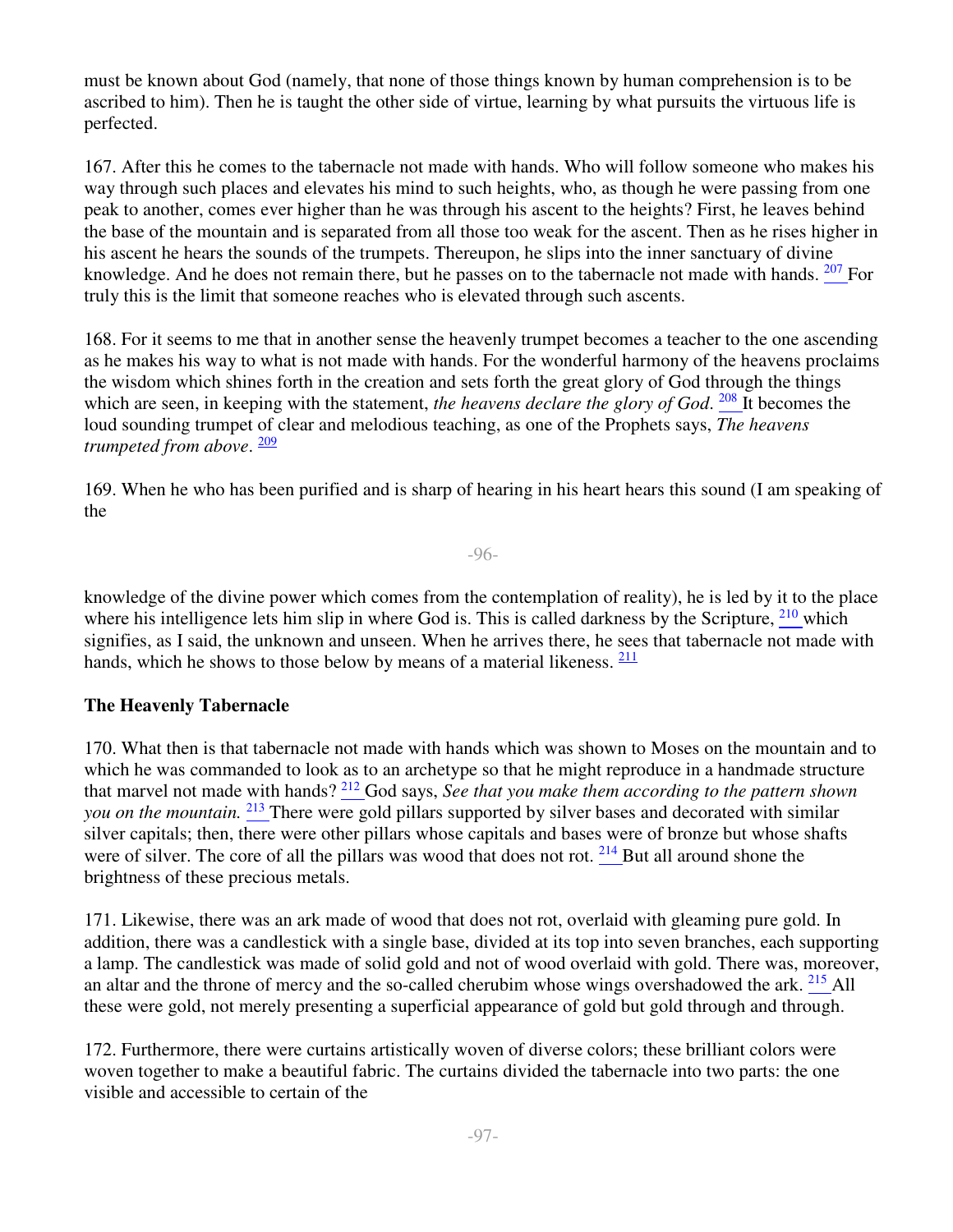priests and the other secret and inaccessible. The name of the front part was the Holy Place and that of the hidden part was the Holy of Holies. In addition, there were lavers and braziers and hangings around the outer court and the curtains of hair and skins dyed red and all the other things he describes in the text. What words could accurately describe it all?

173. Of what things not made with hands are these an imitation? And what benefit does the material imitation of those things Moses saw there convey to those who look at it? It seems good to me to leave the precise meaning of these things to those who have by the Spirit the power to search *the depths of God*, 216 to someone who may be able, as the Apostle says, *in the Spirit* to speak *about mysterious things*. <sup>217</sup> We shall leave what we say conjecturally and by supposition on the thought at hand to the judgment of our readers. Their critical intelligence must decide whether it should be rejected or accepted.

174. Taking a hint from what has been said by Paul, who partially uncovered the mystery of these things, we say that Moses was earlier instructed by a type in the mystery of the tabernacle which encompasses the universe. This tabernacle would be *Christ who is the power and the wisdom of God*,  $\frac{218}{10}$  who in his own nature was not made with hands, yet capable of being made when it became necessary for this tabernacle to be erected among us. Thus, the same tabernacle is in a way both unfashioned and fashioned, uncreated in preexistence but created in having received this material composition.  $\frac{219}{219}$ 

175. What we say is of course not obscure to those who have accurately received the mystery of our faith. For there is one thing out of all others which both existed before the ages and came into being at the end of the ages. <sup>220</sup> It did not need a temporal beginning (for how could what was before all times and ages be in need of a temporal origin?), but for our sakes, who had lost our existence through our thoughtlessness, it consented to be born like us so that it might bring that which had left reality back again to reality. This one is the Only

-98-

Begotten God, who encompasses everything in himself but who also pitched his own tabernacle among us.  $221$ 

176. But if we name such a God "tabernacle," the person who loves Christ should not be disturbed at all on the grounds that the suggestion involved in the phrase diminishes the magnificence of the nature of God. For neither is any other name worthy of the nature thus signified, but all names have equally fallen short of accurate description, both those recognized as insignificant as well as those by which some great insight is indicated.  $\frac{222}{2}$ 

177. But just as all the other names, in keeping with what is being specified, are each used piously to express the divine power—as, for example, physician, shepherd, protector, bread, vine, way, door, mansion, water, rock, spring, and whatever other designations are used of him—in the same way he is given the predicate "tabernacle" in accord with a signification fitting to God. <sup>223</sup> For the power which encompasses the universe, in which *lives the fulness of divinity*,  $\frac{224}{1}$  the common protector of all, who encompasses everything within himself, is rightly called "tabernacle."

178. The vision must correspond to the name "tabernacle,"  $^{225}$  so that each thing seen leads to the contemplation of a concept appropriate to God. Now the great Apostle says that the curtain of the lower tabernacle is the flesh of Christ,  $226$  I think, because it is composed of various colors, of the four elements.  $227$  Doubtless he himself had a vision of the tabernacle when he entered the supercelestial sanctuary where the mysteries of Paradise were revealed to him by the Spirit.  $\frac{228}{2}$  It would be well then by paying heed to the partial interpretation, to fit the total contemplation of the tabernacle to it.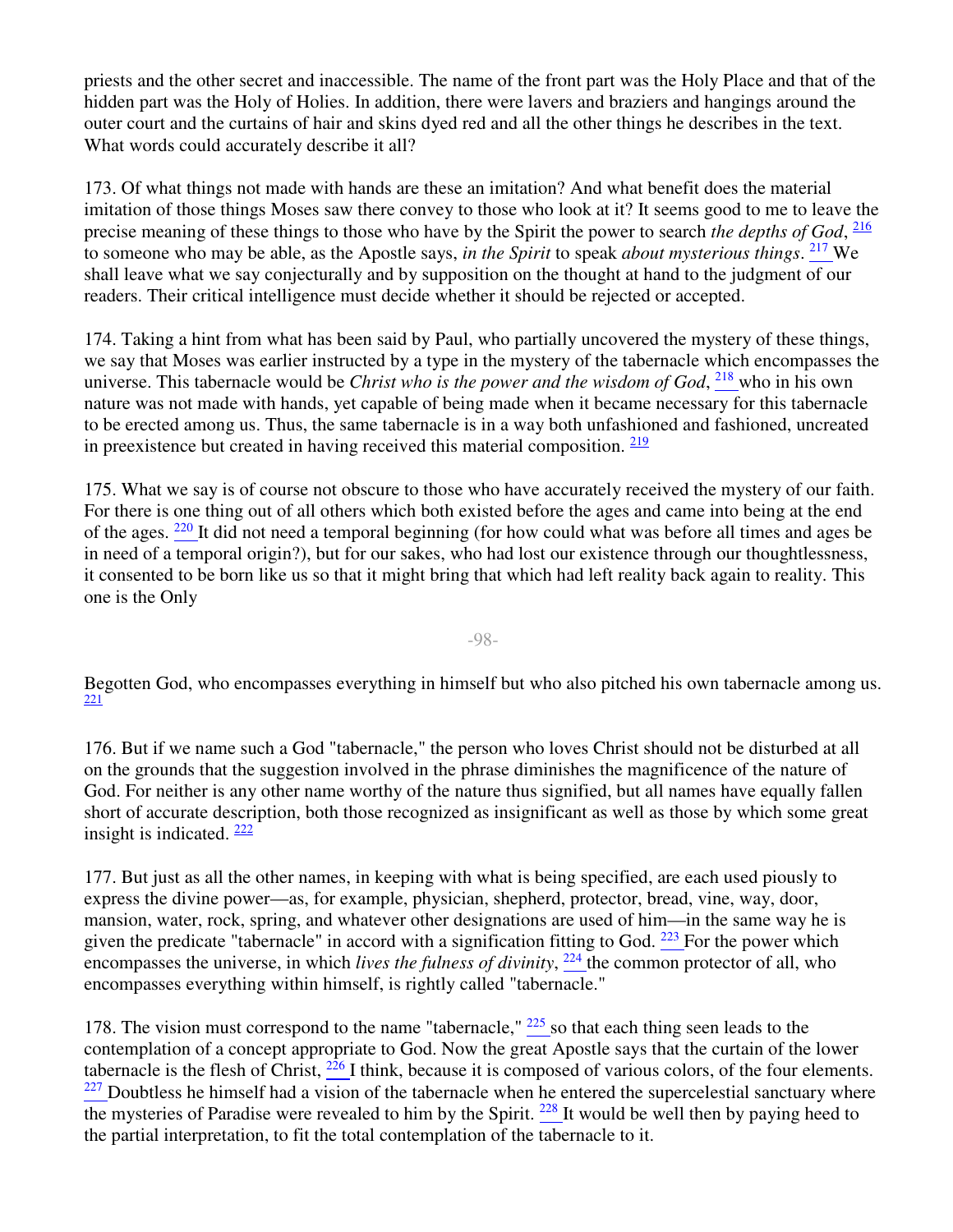179. We can gain clarity about the figures pertaining to the tabernacle from the very words of the Apostle. For he says somewhere with reference to the Only Begotten, whom we have perceived in place of the tabernacle, that *in him were created all things, everything visible and everything invisible, Thrones, Dom*

 $-99-$ 

*inations, Sovereignties, Powers,*  $\frac{229}{2}$  or forces. Then the pillars gleaming with silver and gold, the bearing poles and rings, and those cherubim who hide the ark with their wings, and all the other things which are contained in the description of the tabernacle's construction—all of these things, if one should turn his view to things above, are the heavenly powers which are contemplated in the tabernacle and which support the universe in accord with the divine will.  $\frac{230}{230}$ 

180. These are our true supports, *sent to help those who will be the heirs of salvation*. <sup>231</sup> They are slipped through the souls of those being saved as through rings and by themselves raise to the height of virtue those lying upon the earth. In saying that the cherubim cover the mysteries in the ark with their wings, the text confirms our contemplation of the tabernacle. For we have learned that this is the name of those powers which we see around the divine nature, which powers Isaiah and Ezekiel perceived.  $\frac{232}{2}$ 

181. The ark of the covenant, covered by their wings, should not sound strange to your ears. For it is possible to read the same thing also in Isaiah, where the Prophet speaks in a figure about the wings. The same thing is called the ark of the covenant in one place and in the other place the Face; <sup>233</sup> in the one the ark is covered by the wings, in the other the Face is. It is as though one thing is perceived in both, which suggests to me the incomprehensibility of contemplating the ineffable secrets.  $^{234}$  And if you should hear about lamps which have many branches coming out of one candlestick so that a full and brilliant light is cast all around, you would correctly conclude that they are the varied rays of the Spirit which shine brightly in this tabernacle. This is what Isaiah is speaking about when he divides the lights of the Spirit into seven.  $\frac{235}{5}$ 

182. The throne of mercy, I think, needs no interpretation since the Apostle laid bare what is hidden when he said, *Whom God has appointed to be a throne of mercy* <sup>236</sup> for our souls. When I hear of the altar of offering and the altar of incense, I

-100-

understand the adoration of the heavenly beings which is perpetually offered in this tabernacle. For he says that not only the tongues of those *on earth and in the underworld* but also of those *in the heavens* <sup>237</sup> render praise to the beginning of all things. This is the sacrifice pleasing to God, *a verbal sacrifice,* as the Apostle says, the fragrance of prayer.  $\frac{238}{2}$ 

183. Even if one sees skin dyed red and hair woven,  $\frac{239}{2}$  the sequence of contemplation is not broken in this way. For the prophetic eye, attaining to a vision of divine things, will see the saving Passion there predetermined. It is signified in both of the elements mentioned: the redness pointing to blood and the hair to death. Hair on the body has no feeling; hence it is rightly a symbol of death.

# **The Earthly Tabernacle**

184. Whenever the prophet looks to the tabernacle above, he sees the heavenly realities through these symbols. But if one should look at the tabernacle below (since in many places the Church also is called Christ by Paul),  $^{240}$  it would be well to regard the names "apostles, teachers, and prophets" as referring to those servants of the divine mystery whom Scripture also calls pillars of the Church. <sup>241</sup> For it is not only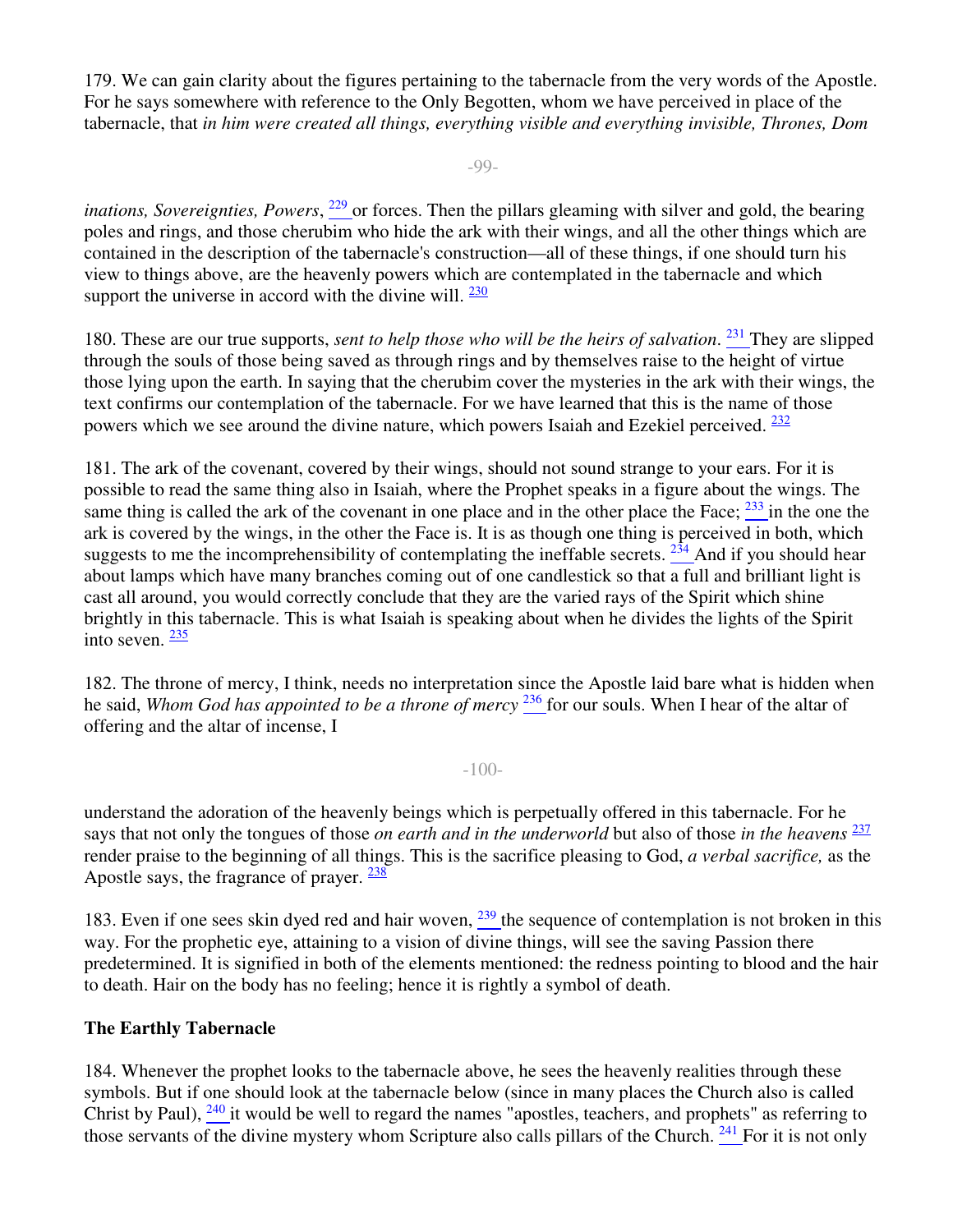Peter and John and James who are pillars of the Church, nor was only John the Baptist *a burning light*,  $\frac{242}{2}$ but all those who themselves support the Church and become lights through their own works  $^{243}$  are called "pillars" and "lights." *You are the light of the world*, <sup>244</sup> says the Lord to the Apostles. And again the divine Apostle bids others to be pillars, saying *Be steadfast and unmovable*. <sup>245</sup> And he made Timothy into an excellent pillar, when he made him (as he says in his own words) a *pillar and ground of truth*. 246

185. In this tabernacle both the sacrifice of praise and the incense of prayer are seen offered continually at morning and evening. The great David allows us to perceive these things

-101-

when he directs the incense of his prayer *in an odor of sweetness to God,* performing his sacrifice through the *lifting up of* his *hands*. <sup>247</sup> When hearing about the lavers, one will certainly perceive those who wash away the blemish of sins with mystical water. <sup>248</sup> John was a laver, washing men in the Jordan with the baptism of repentance,  $\frac{249}{2}$  as was Peter, who led three thousand at the same time to the water.  $\frac{250}{2}$ Philip, too, was a laver of the servant of Candace,  $^{251}$  and all those who administer grace are lavers to those who share in the free gift.

186. The interconnecting courts which surround the tabernacle are fittingly understood as the harmony, love, and peace of believers. David interprets it in this way when he says: *Who has granted you peace on your frontiers*. 252

187. The skin dyed red and the coverings made of hair, which add to the decoration of the tabernacle, would be perceived respectively as the mortification of the sinful flesh (the figure of which is the skin dyed red) and the ascetic way of life. By these the tabernacle of the church is especially beautified. By nature these skins do not have in themselves a vital power, but they become bright red because of the red dye. This teaches that grace, which flourishes through the Spirit, is not found in men unless they first make themselves dead to sin. Whether or not Scripture signifies by the red dye chaste modesty, I leave for whoever wishes to decide. The woven hair, which produced a fabric rough and hard to the touch, foreshadows the self-control which is rough and consumes the habitual passions. The life of virginity demonstrates in itself all such things, as it chastises the flesh of all those who live this way.  $\frac{253}{25}$ 

188. If the interior, which is called the Holy of Holies, is not accessible to the multitude, let us not think that this is at variance with the sequence of what has been perceived. For the truth of reality is truly a holy thing, a holy of holies, and is incomprehensible and inaccessible to the multitude. Since it is set in the secret and ineffable areas of the tabernacle of mys

 $-102-$ 

tery, the apprehension of the realities above comprehension should not be meddled with;  $^{254}$  one should rather believe that what is sought does exist, not that it lies visible to all, but that it remains in the secret and ineffable areas of the intelligence. <sup>255</sup>

### **The Priestly Vestments**

189. Having been instructed in these and other such things through the vision of the tabernacle, the eye of Moses' soul, purified and elevated through sights such as these, rises again to the height of other insights when he is instructed in the vestments of the priesthood. <sup>256</sup> Among these are the tunic, the ephod, the breast-piece shining with varied rays from precious stones, the turban for the head and the metal-leaf upon it, the breeches, the pomegranates, the bells, then above all these the rational and the doctrine  $\frac{257}{1}$  (and the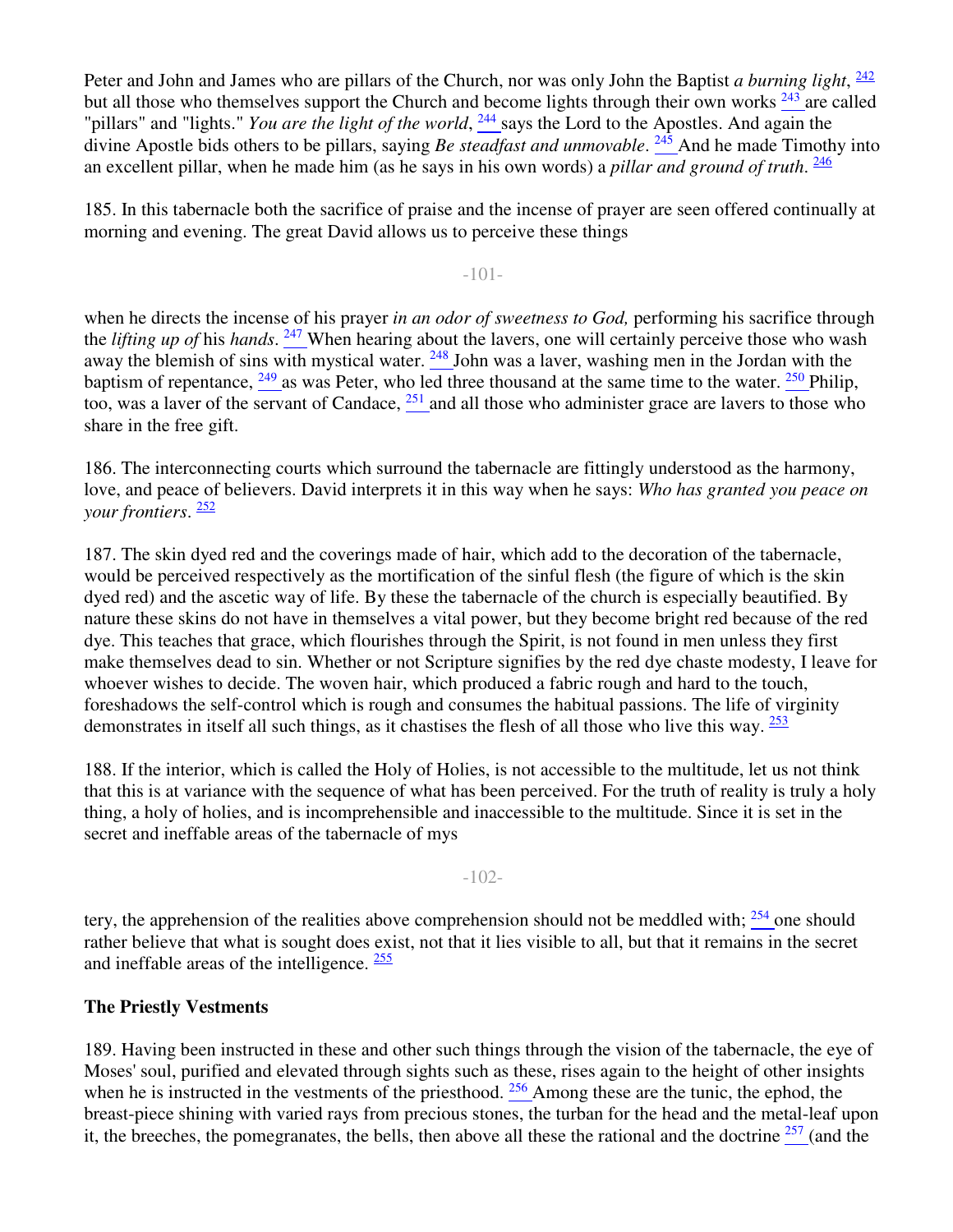truth discerned in both), and the shoulder-pieces tied together on both sides and fastened with the names of the patriarchs.

190. The very names for the clothing keep most folk from an accurate contemplation of their details. What sort of material garments would be called rational, doctrine, or truth? Indeed, these names clearly illustrate that it is not the perceptible clothing which is traced by the history but a certain adornment of the soul woven by virtuous pursuits.

191. The dye of the tunic is blue. Some of those who before us have contemplated the passage say that the dye signifies the air.  $258$  I, for my part, cannot accurately affirm whether such a color as this has anything in common with the color of the air. Nevertheless, I do not reject it. The perception does lead to the contemplation of virtue, because it requires that he who would be a priest to God also bring his own body to the altar and become a sacrifice, not by being put to death, but by being *a living sacrifice* and *rational*  service. <sup>259</sup> He should not inflict upon his soul a heavy and fleshy garment of life, but by

-103-

the purity of his life he should make all the pursuits of life as thin as the thread of a spider web. Reweaving this bodily nature, we should be close to what rises upwards and is light and airy, in order that when we hear the last trumpet we may be found weightless and light in responding to the voice of the One who calls us. Then we shall be borne on high through the air to be together with the Lord,  $^{260}$  not drawn down to earth by anything heavy. He who, in keeping with the counsel of the Psalmist, has *like a moth*  eaten away his soul, <sup>261</sup> has put on that airy tunic which extends from his head to his feet, for the Law does not want virtue to be cut short.  $\frac{262}{5}$ 

192. The golden bells alternating with the pomegranates represent the brilliance of good works. They are the two pursuits through which virtue is acquired, namely, faith toward the divine and conscience toward life. The great Paul adds these pomegranates and bells to Timothy's garment, saying that he should have faith and a good conscience. <sup>263</sup> So let faith sound forth pure and loud in the preaching of the holy Trinity and let life imitate the nature of the pomegranate's fruit.  $\frac{264}{ }$ 

193. Because it is covered with a hard and sour rind, its outside is inedible, but the inside is a pleasant sight with its many neatly ordered seeds and it becomes even sweeter when it is tasted. The philosophical life, although outwardly austere and unpleasant, is yet full of good hopes when it ripens. For when our Gardener opens the pomegranate of life at the proper time and manifests the hidden beauty, then those who partake of their own fruit will enjoy the sweetness. For somewhere the divine Apostle says that *any punishment is most painful at the time, and far from pleasant* (that is the first contact with the pomegranate) : *but later, in those on whom it has been used, it bears fruit in peace and goodness.* <sup>265</sup> This is the sweetness of the nourishment inside.

194. The Scripture commands that this tunic be tasseled. <sup>266</sup> The tassels of the tunic are round pendants which serve no other purpose than decoration alone. We learn from

-104-

this that virtue should not be measured only by what is required, and that we should discover something extra by our own endeavor, in order that some further adornment might be added to the garment. Thus it was with Paul, who joined his own beautiful tassels to the commandments. For whereas the Law commands that *the ministers serving in the Temple get their food from the Temple* and *those who preach the Gospel should get their living from the Gospel*, <sup>267</sup> paul offers the Gospel *without charge*, <sup>268</sup> being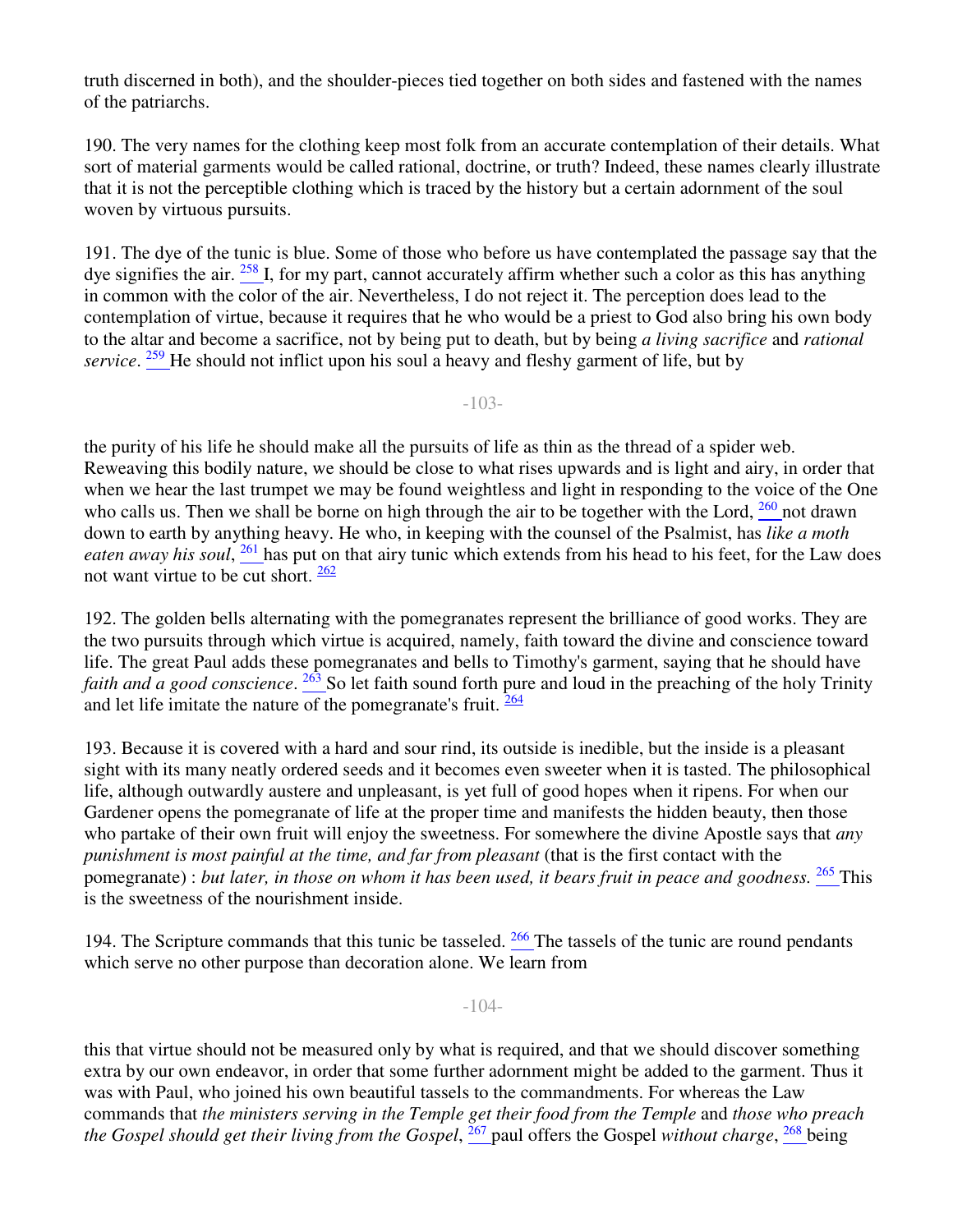himself in *hunger, and thirst, and naked*. <sup>269</sup> These are the beautiful tassels which adorn the tunic of the commandments by being added to it.

195. Above the long tunic were worn two pieces of cloth which reached from the shoulders down the chest and down the back and were joined to one another by a clasp on each shoulder. The clasps were stones with the names of six patriarchs engraved on each. The cloths were woven of many colors: violet was woven with purple, and scarlet was mixed with linen. Gold thread was interspersed through all this so that from the mixture of the various colors resulted a single radiant beauty.

196. From this we learn that the upper part of the outer garment, which is in a particular way an adornment of the heart, is composed of many varied virtues. Now the violet is interwoven with purple, for kingliness is joined to purity of life. Scarlet is mixed with linen because the bright and pure quality of life in some way mingles with the redness of modesty. The gold which lends radiance to these colors foreshadows the treasure reserved for such a life. The patriarchs engraved on the shoulders make a great contribution to our adornment, for men's lives are adorned by the earlier examples of good men.

197. Furthermore, there is another adornment worn on top of these beautiful cloths. Little shield-like ornaments of gold hung down from each of the shoulder pieces and held a four-cornered object of gold further brightened by twelve

-105-

stones arranged in rows. There were four rows, each containing three stones. No two of them were alike, but each was beautified by its own particular radiance.

198. That was the outward appearance of the ornament, and this is its meaning: The shield-like ornaments hanging down from both shoulders symbolize the two-fold nature of our armor against the Adversary. Therefore, as I said a short time ago, since the life of virtue is lived in a two-fold way—by faith and a good conscience in life—we are made safe with respect to both by the shields' protection. We remain unwounded by the enemy's darts, *by being armed with the weapons of righteousness in the right hand and in the left*. 270

199. That four-cornered ornament which hung down from both of the shield-like ornaments and which had on it stones inscribed with the patriarchal names of the tribes protects the heart. Scripture instructs us in this figure that he who repels the evil archer with these two shields will adorn his own soul with all the virtues of the patriarchs,  $271$  for each stone shines with its own brilliance on the cloth of virtue. Let the four-cornered shape be a demonstration to you of steadfastness in the good. Such a shape is hard to move, since it is supported equally by the corners at each side.  $\frac{272}{27}$ 

200. The straps by which these adornments are tied to the arms seem to me to provide a teaching for the higher life, namely that practical philosophy should be joined to contemplative philosophy. So the heart becomes the symbol of contemplation, and the arms, of works.

201. The head adorned with the diadem signifies the crown reserved for those who have lived well. It is beautified by an inscription of ineffable letters in gold leaf. Whoever has put on such adornment wears no sandals so he will not be encumbered in his race and hindered by the covering of dead skins (which accords with the understanding obtained in our contemplation concerning the mount). How then is the sandal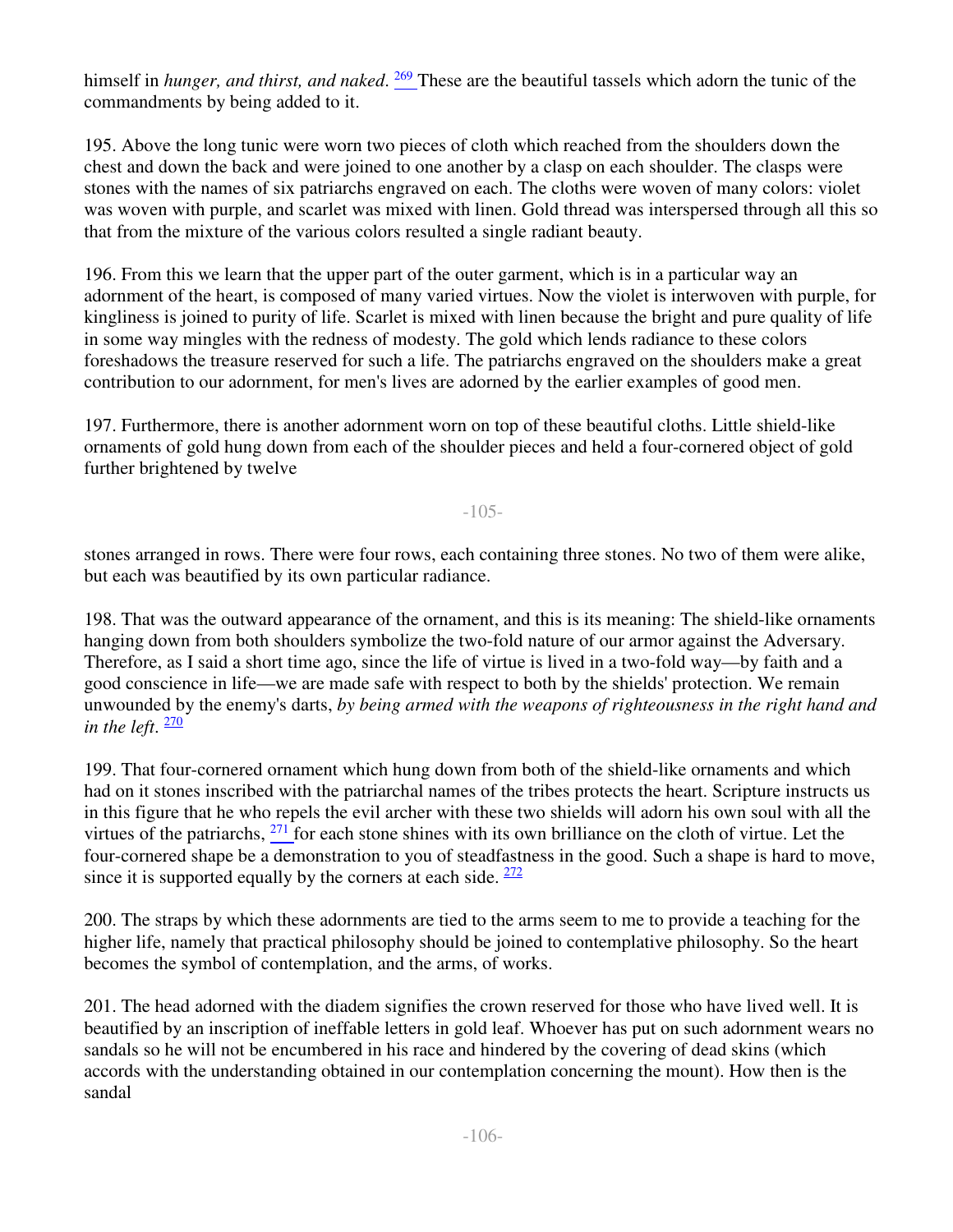going to be an adornment for the foot when it is cast off at the first initiation as being an impediment to the ascent?  $\frac{273}{ }$ 

## **The Tables of Stone**

202. He who has progressed this far through the ascents which we have contemplated carries in his hand the tables, written by God, which contain the divine Law. But these are broken, crushed by the harsh opposition of sinners. Their sin was that they made for idolatrous worship an image in the shape of a calf. The whole image was pulverized by Moses and mixed with water, and drunk by those who had sinned so that the material which served the godlessness of men was completely destroyed.

203. The history prophetically proclaimed at that time the things which have now come to pass in our own time. <sup>274</sup> The error of idolatry utterly disappeared from life, being swallowed by pious mouths, which through good confession  $275$  bring about the destruction of the material of godlessness. The mysteries established of old by idolators became running water, completely liquid, a water swallowed by the very mouths of those who were at one time idol-mad. <sup>276</sup> When you see those who formerly stooped under such vanity now destroying those things in which they had trusted, does the history then not seem to you to cry out clearly that every idol will then be swallowed by the mouths of those who have left error for true religion?

204. Moses armed the Levites against their fellow countrymen. And crossing the camp from one end to the other, they killed without inquiry, their swords finding their own victims. Death came to everyone they met, without preference; no distinction was made between enemy and friend, stranger and neighbor, kinsman and foreigner. (There was one thrust of the

-107-

hand equally for everyone.) With equal energy the same thrust of the hand ran through everyone they fell upon.

205. This account provides the following useful lesson:  $277$  Because the Israelites in a body agreed to the evil and because the whole camp to a man participated in it, they were all without distinction scourged. It is like someone punishing a person caught in an evil act by whipping him. Whatever part of the body he may hit, he tears to shreds with the scourge, knowing that the pain inflicted on that part extends throughout the whole body. The same thing happens when the whole body united in evil is punished: The scourging inflicted on the part chastens the whole.

206. So if at any time someone observes the same evil in many, but the wrath of God is vented not against everyone but only against some, it is fitting that one perceive the correction as administered through love for mankind. While not all are struck, the blows upon some chastise all to turn them from evil.

207. This understanding still pertains to the literal account, but the spiritual meaning would profit us in the following manner. The Lawgiver says in a general proclamation to all: *If any man be on the Lord's side let him join with me*. <sup>278</sup> This is the Law commanding all: "If anyone wishes to be the friend of God, let him be a friend of me, the Law" (for the friend of the Law is certainly a friend of God). And he commands those gathered to him by such a proclamation to use the sword against their brother, friend, and neighbor.

208. As we observe the sequence of the contemplation, we perceive that everyone who looks to God and the Law is purified by the death of his evil habits. For not everyone is named brother or friend or neighbor in a good sense by the Scripture. It is possible for one to be both brother and foreigner, both friend and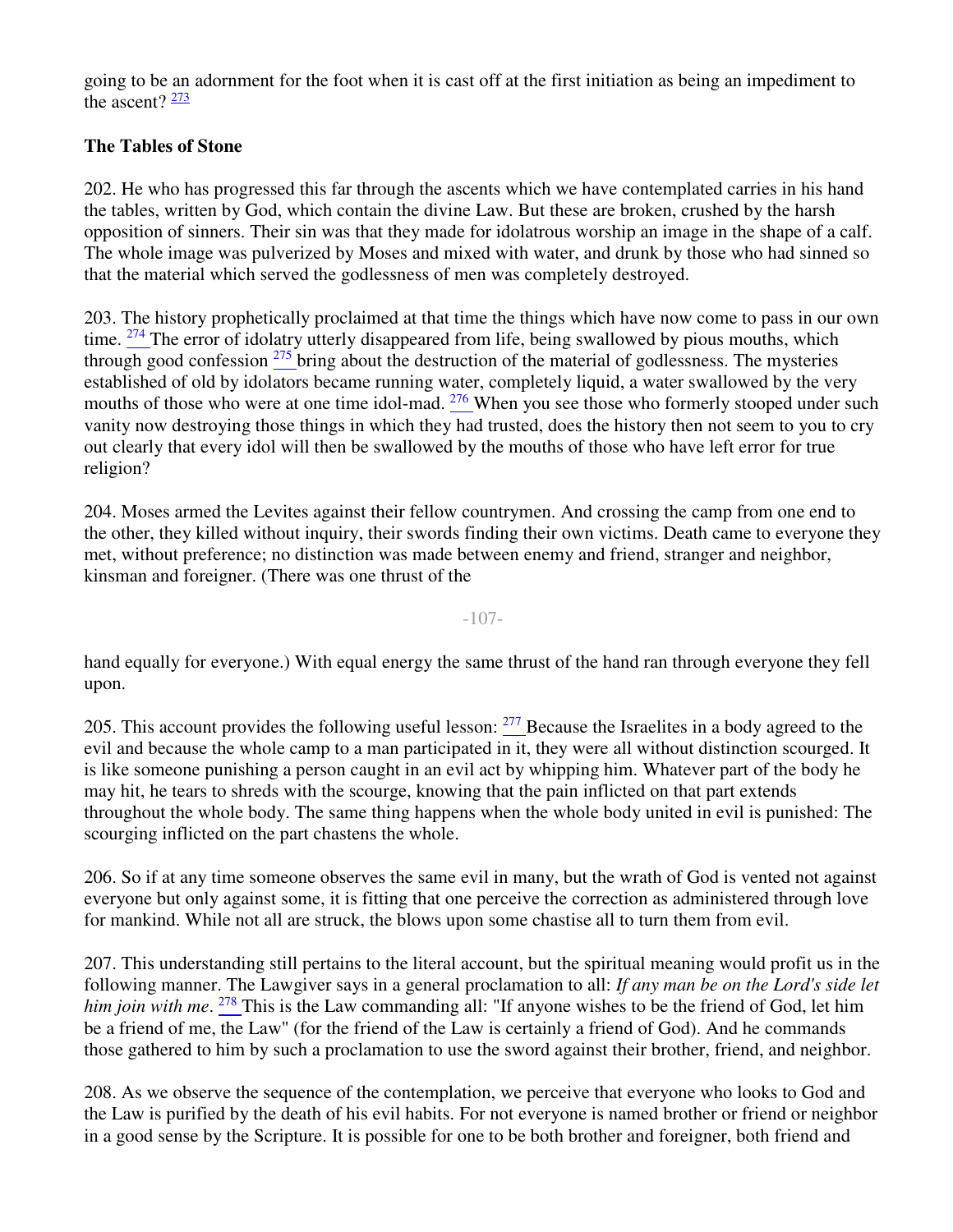enemy, both neighbor and opponent. These we perceive as our innermost thoughts, whose life brings about our death and whose death brings about our life.  $\frac{279}{27}$ 

-108-

209. Such an understanding agrees with our earlier investigation of Aaron, <sup>280</sup> when in his meeting with Moses we perceived the angel as an ally and helper who cooperated in the signs against the Egyptians. He is rightly perceived as being older, since the angelic and incorporeal nature was created before our nature, but he is clearly a brother by virtue of the kinship of his intellectual nature to ours.

210. While, then, there is a contradiction (because how is it possible to take in a good sense Moses' meeting with Aaron who became the Israelites' servant in making an idol?), nevertheless Scripture, in a limited sense, gives an indication of the double meaning of brotherhood, that the same word does not always signify the same thing but may be taken with opposite meanings. In one case the person killing the Egyptian tyrant is the brother; in another, it is the one molding the idol for the Israelites. Thus the same name is used in both instances.

211. Against such brothers, then, Moses bares the sword. For he very clearly lays down for himself the same requirement that he demands of others. One kills such a brother by destroying sin, for everyone who destroys some evil that the Adversary has contrived in him kills in himself that one who lives through sin. 281

212. The teaching on this matter may be more surely confirmed to us if we bring further details of the history to bear on this contemplation. It is said that at Aaron's command they took off their earrings, which provided the material for the idol. What shall we say about this? That Moses adorned the ears of the Israelites with an ornament for the ears, which is the Law, but the false brother through disobedience removes the ornament placed on their ears and makes an idol with it.

213. At the first entrance of  $\sin \frac{282}{5}$  the advice to disobey the commandment removed the earrings. The serpent was regarded as a friend and neighbor by the first mortals when he advised them that it would be useful and beneficial to them if they transgressed the divine commandment, that is, if they

 $-109-$ 

removed from their ears the earring of the commandment. Therefore, he who kills such brothers and friends and neighbors will hear from the Law that statement which the history says Moses spoke to those who killed them: *Today you have won yourselves investiture as priests of Yahweh at the cost, one of his son, another of his brother; and so he grants you a blessing today*. 283

214. I think it is time to call attention to those who gave themselves over to sin. Thus we may learn how the tables inscribed by God with the divine Law, which fell from Moses' hands to the ground and were broken by the impact, were restored again by Moses. The tables were not wholly the same, only the writing on them was the same. Having made the tables out of earthly matter, Moses submitted them to the power of the One who would engrave his Law upon them. In this way, while he carried the Law in letters of stone, he restored grace inasmuch as God himself had impressed the words on the stone.

215. For perhaps it is possible, as we are led by these events, to come to some perception of the divine concern for us. For if the divine Apostle speaks the truth when he calls the tables "hearts," <sup>284</sup> that is, the foremost part of the soul (and certainly he who *by the Spirit ... reaches ... the depths of God* <sup>285</sup> does speak the truth), then it is possible to learn from this that human nature at its beginning was unbroken and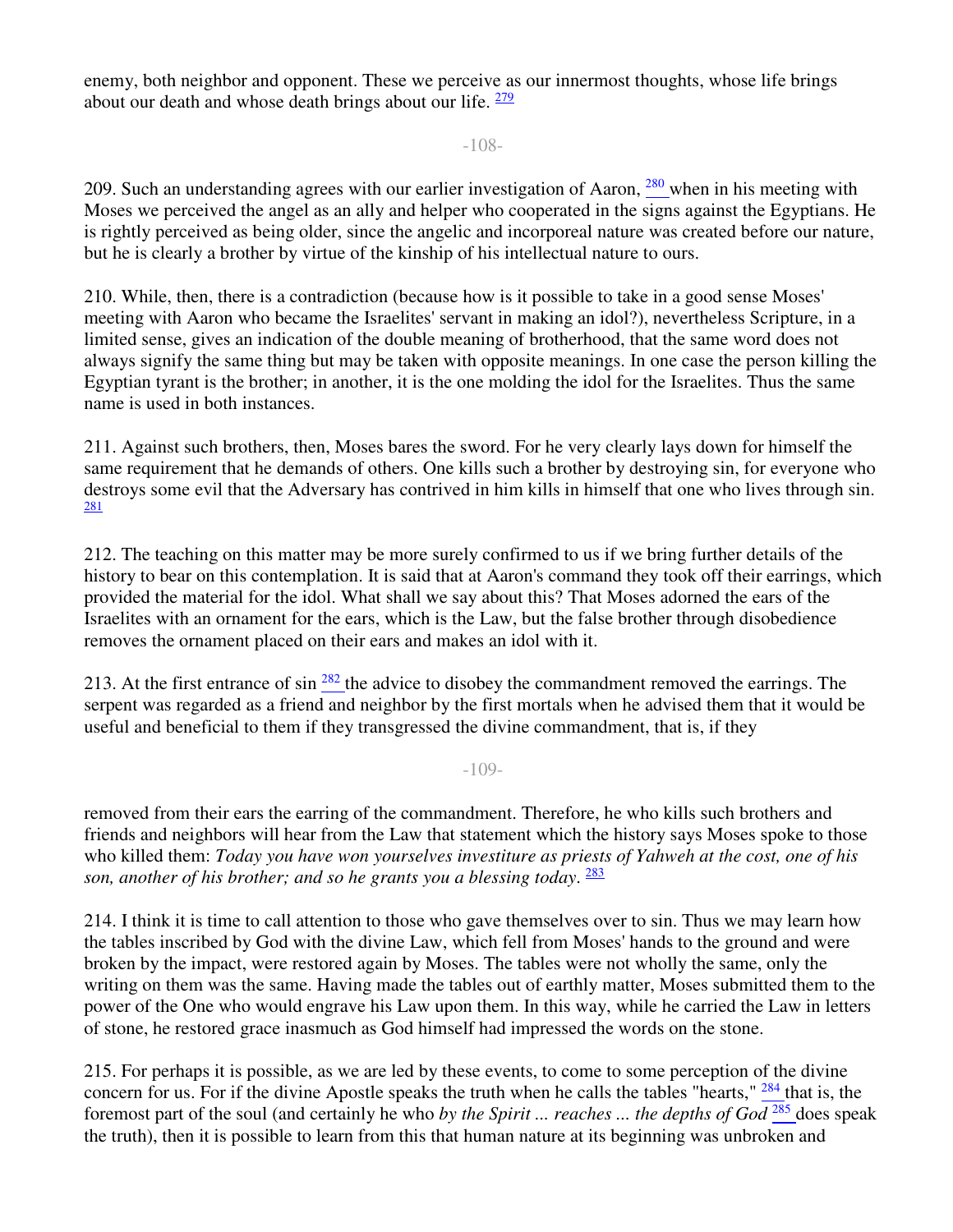immortal. Since human nature was fashioned by the divine hands and beautified with the unwritten characters of the Law, the intention of the Law lay in our nature in turning us away from evil and in honoring the divine.  $\frac{286}{5}$ 

216. When the sound of sin struck our ears, that sound which the first book of Scripture calls the "voice of the serpent,"  $287$  but the history concerning the tables calls the "voice of drunken singing,"  $288$  the tables fell to the earth and were broken. But again the true Lawgiver, of whom Moses was a type, cut the tables of human nature for himself from our earth. It was not marriage which produced for him his "God‐

 $-110-$ 

receiving" <sup>289</sup> flesh, but he became the stonecutter of his own flesh, which was carved by the divine finger, for *the Holy Spirit came upon the virgin and the power of the Most High overshadowed her.* <sup>290</sup> When this took place, our nature regained its unbroken character, becoming immortal through the letters written by his finger. The Holy Spirit is called "finger" in many places by Scripture.  $\frac{291}{291}$ 

217. Moses was transformed to such a degree of glory that the mortal eye could not behold him.  $\frac{292}{ }$ Certainly he who has been instructed in the divine mystery of our faith knows how the contemplation of the spiritual sense agrees with the literal account. For when the restorer of our broken nature (you no doubt perceive in him the one who healed our brokenness) had restored the broken table of our nature to its original beauty—doing this by the finger of God, as I said—the eyes of the unworthy could no longer behold him. In his surpassing glory he becomes inaccessible to these who would look upon him.

218. For in truth, as the Gospel says, *when he shall come in his glory escorted by all the angels*,  $\frac{293}{2}$  he is scarcely bearable and visible to the righteous. He who is impious and follows the Judaizing heresy  $\frac{294}{ }$ remains without a share in that vision, for let the impious be removed, as Isaiah says, and *he shall not see the glory of the Lord*. 295

## **Eternal Progress <sup>296</sup>**

219. While following these things in the sequence of our investigation, we were led to a deeper meaning in contemplating this passage.  $297$  Let us return to the subject. How does someone who Scripture says saw God clearly in such divine appearances—*face to face, as a man speaks with his friend* <sup>298</sup> — require that God appear to him, as though he who is always visible had not yet been seen, as though Moses had not yet

-111-

attained what Scripture testifies he had indeed attained?

220. The heavenly voice now grants the petitioner's request and does not deny this additional grace. Yet again He leads him to despair  $\frac{299}{2}$  in that He affirms that what the petitioner seeks cannot be contained by human life. Still, God says there is a *place with himself* where there is a *rock with a hole in it*  $\frac{300}{100}$  into which he commands Moses to enter. Then God placed his hand over the mouth of the hole and called out to Moses as he passed by. When Moses was summoned, he came out of the hole and saw the back of the One who called him. <sup>301</sup> In this way he thought he saw what he was seeking, and the promise of the divine voice did not prove false.

221. If these things are looked at literally, not only will the understanding of those who seek God be dim, but their concept of him will also be inappropriate. <sup>302</sup> Front and back pertain only to those things which are observed to have shape. Every shape provides the limits of a body. So then he who conceives of God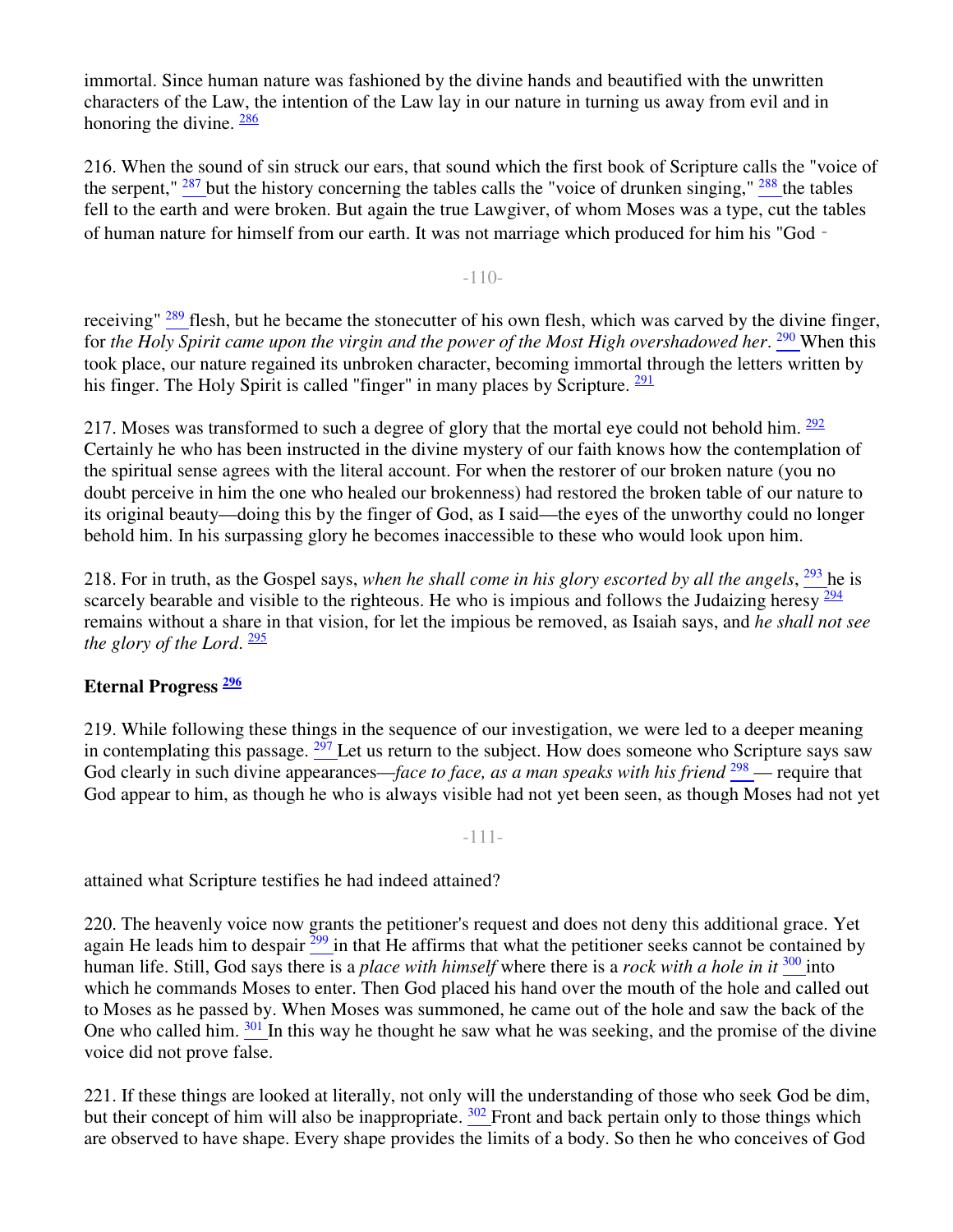in some shape will not realize that he is free of a bodily nature. It is a fact that every body is composite, and that what is composite exists by the joining of its different elements. No one would say that what is composite cannot be decomposed. And what decomposes cannot be incorruptible, for corruption is the decomposition of what is composite.

222. If therefore one should think of the back of God in a literal fashion, he will necessarily be carried to such an absurd conclusion. For front and back pertain to a shape, and shape pertains to a body. A body by its very nature can be decomposed, for everything composite is capable of dissolution. But what is being decomposed cannot be incorruptible; therefore, he who is bound to the letter would consequently conceive the Divine to be corruptible. But in fact God is incorruptible and incorporeal.

223. But what understanding other than the literal interpretation fits what is written? If this part of the written

-112-

narrative compels us to seek out another understanding, it is certainly appropriate to understand the whole in the same way. Whatever we perceive in the part, we of necessity take as true for the whole, since every whole is made up of its parts. Wherefore the place with God, the rock at that place, the opening in it called a hole, Moses' entrance into it, the placing of the divine hand over its mouth, the passing by and the calling and after this the vision of the back—all this would more fittingly be contemplated in its spiritual sense.

224. What then is being signified? Bodies, once they have received the initial thrust downward, are driven downward by themselves with greater speed without any additional help as long as the surface on which they move is steadily sloping and no resistance to their downward thrust is encountered. <sup>303</sup> Similarly, the soul moves in the opposite direction. Once it is released from its earthly attachment, it becomes light and swift for its movement upward, soaring from below up to the heights.  $\frac{304}{304}$ 

225. If nothing comes from above to hinder its upward thrust (for the nature of the Good attracts to itself those who look to it),  $\frac{305}{2}$  the soul rises ever higher and will always make its flight yet higher—by its desire of the heavenly things *straining ahead for what is still to come*,  $\frac{306}{3}$  as the Apostle says.

226. Made to desire and not to abandon the transcendent height by the things already attained, it makes its way upward without ceasing, ever through its prior accomplishments renewing its intensity for the flight.  $307$  Activity directed toward virtue causes its capacity to grow through exertion; this kind of activity alone does not slacken its intensity by the effort, but increases it.  $\frac{308}{308}$ 

227. For this reason we also say that the great Moses, as he was becoming ever greater, at no time stopped in his ascent, nor did he set a limit for himself in his upward course. Once having set foot on the ladder which God set up (as Jacob

-113-

says),  $309$  he continually climbed to the step above and never ceased to rise higher, because he always found a step higher than the one he had attained.

228. He denied the specious kinship with the Egyptian queen. He avenged the Hebrew. He chose the desert way of life where there was no human being to disturb him. In himself he shepherded a flock of tame animals. He saw the brilliance of the light. Unencumbered, having taken off his sandals, he made his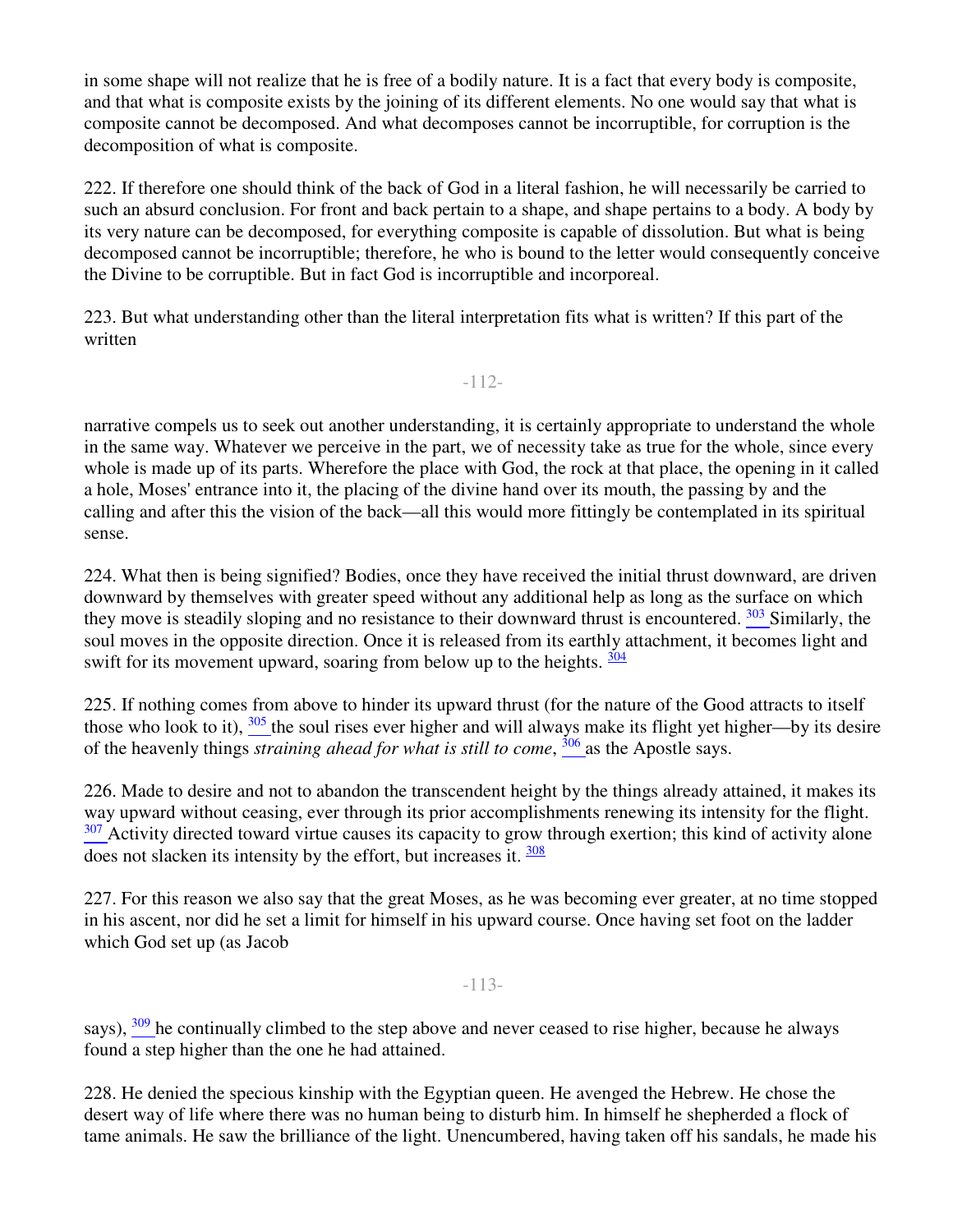approach to the light. He brought his kinsmen and countrymen out to freedom. He saw the enemy drowning in the sea.

229. He made camps under the cloud. He quenched thirst with the rock. He produced bread from heaven. By stretching out his hands, he overcame the foreigner. He heard the trumpet. He entered the darkness. He slipped into the inner sanctuary of the tabernacle not made with hands. He learned the secrets of the divine priesthood. He destroyed the idol. He supplicated the divine Being. He restored the Law destroyed by the evil of the Jews.

230. He shone with glory. And although lifted up through such lofty experiences, he is still unsatisfied in his desire for more. He still thirsts for that with which he constantly filled himself to capacity, and he asks to attain as if he had never partaken, beseeching God to appear to him, not according to his capacity to partake, but according to God's true being.  $\frac{310}{2}$ 

231. Such an experience seems to me to belong to the soul which loves what is beautiful.  $\frac{311}{10}$  Hope always draws the soul from the beauty which is seen to what is beyond, always kindles the desire for the hidden through what is constantly perceived.  $312$  Therefore, the ardent lover of beauty, although receiving what is always visible as an image of what he desires, yet longs to be filled with the very stamp of the archetype.

232. And the bold request which goes up the mountains of desire asks this: to enjoy the Beauty <sup>313</sup> not in mirrors and

-114-

reflections, but face to face. The divine voice granted what was requested in what was denied, showing in a few words an immeasurable depth of thought. The munificence of God assented to the fulfillment of his desire, but did not promise any cessation or satiety of the desire.  $\frac{314}{314}$ 

233. He would not have shown himself to his servant if the sight were such as to bring the desire of the beholder to an end, since the true sight of God consists in this, that the one who looks up to God never ceases in that desire. For he says: *You cannot see my face, for man cannot see me and live*. 315

2 34. Scripture does not indicate that this causes the death of those who look, for how would the face of life ever be the cause of death to those who approach it? On the contrary, the Divine is by its nature lifegiving. Yet the characteristic of the divine nature is to transcend all characteristics.  $\frac{316}{10}$ Therefore, he who thinks God is something to be known does not have life, because he has turned from true Being to what he considers by sense perception to have being.  $\frac{317}{2}$ 

235. True Being is true life. This Being is inaccessible to knowledge.  $318$  If then the life-giving nature transcends knowledge, that which is perceived certainly is not life. It is not in the nature of what is not life to be the cause of life. Thus, what Moses yearned for is satisfied by the very things which leave his desire unsatisfied.

2 36. He learns from what was said that the Divine is by its very nature infinite, enclosed by no boundary. If the Divine is perceived as though bounded by something, one must by all means consider along with that boundary what is beyond it. For certainly that which is bounded leaves off at some point, as air provides the boundary for all that flies and water for all that live in it. Therefore, fish are surrounded on every side by water, and birds by air. The limits of the boundaries which circumscribe the birds or the fish are obvious: The water is the limit to what swims and the air to what flies. In the same way, God, if he is conceived as bounded, would necessarily be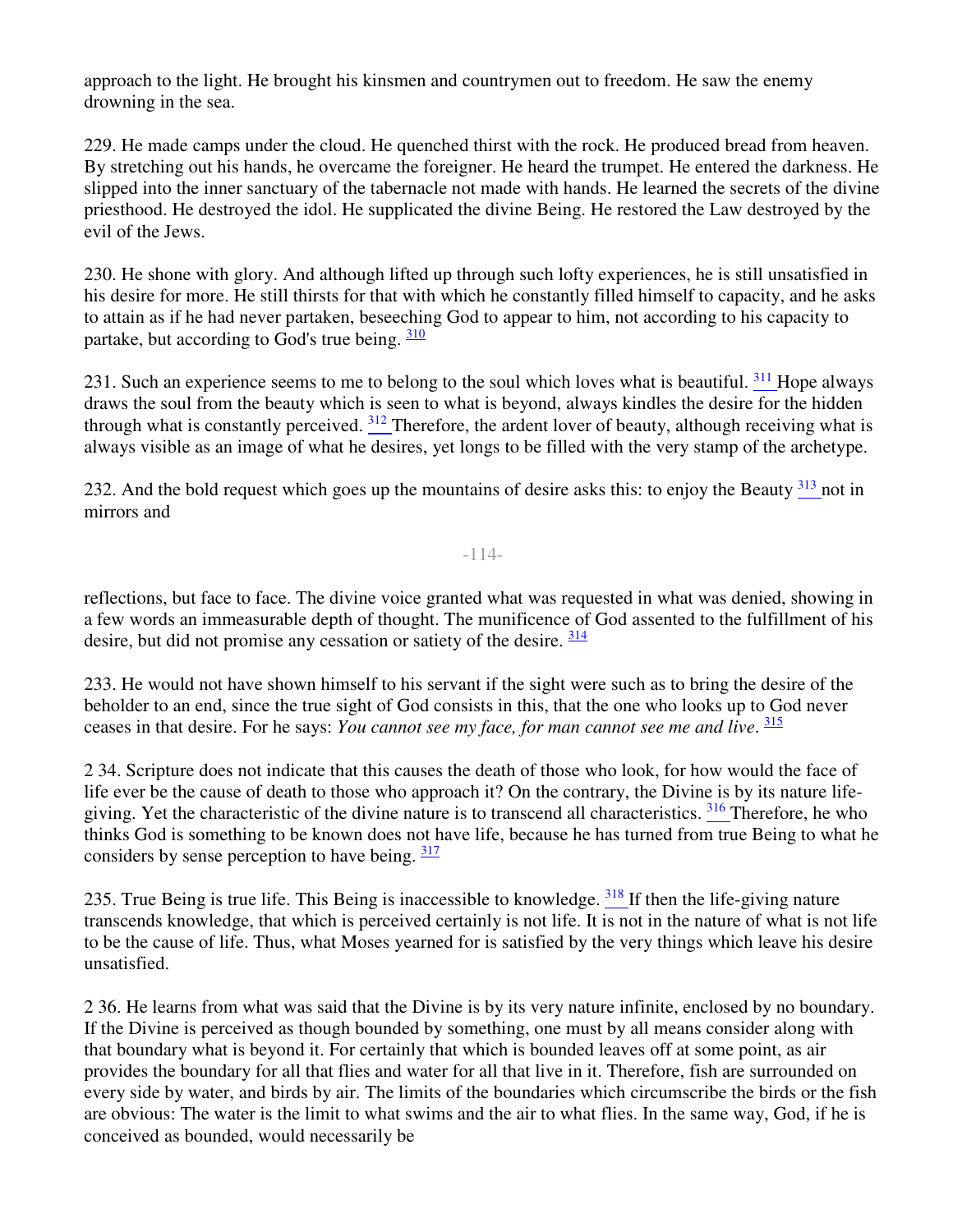237. Now it is agreed that the Divine is good in nature. <sup>319</sup> But what is different in nature from the Good is surely something other than the Good. What is outside the Good is perceived to be evil in nature. But it was shown that what encompasses is much larger than what is encompassed. It most certainly follows, then, that those who think God is bounded conclude that he is enclosed by evil.

238. Since what is encompassed is certainly less than what encompasses, it would follow that the stronger prevails. Therefore, he who encloses the Divine by any boundary makes out that the Good is ruled over by its opposite. But that is out of the question. Therefore, no consideration will be given to anything enclosing infinite nature. It is not in the nature of what is unenclosed to be grasped. But every desire for the Good which is attracted to that ascent constantly expands  $\frac{320}{2}$  as one progresses in pressing on to the Good.

2 39. This truly is the vision of God: never to be satisfied in the desire to see him. <sup>321</sup> But one must always, by looking at what he can see, rekindle his desire to see more. Thus, no limit would interrupt growth in the ascent to God, since no limit to the Good can be found nor is the increasing of desire for the Good brought to an end because it is satisfied.  $\frac{322}{2}$ 

240. But what is that place which is seen next to God? What is the rock? And what again is the hole in the rock? What is the hand of God that covers the mouth of the rock? What is the passing by of God? What is his back which God promised to Moses when he asked to see him face to face?

241. Naturally each of these things must be highly significant and worthy of the munificence of the divine Giver. Thus this promise is believed to be more magnificent and loftier than every theophany which had previously been granted to his great servant. How then would one, from what has been said, understand this height to which Moses desires to attain after

#### -116-

such previous ascents and to which *he who turns everything to their good cooperates with all those who love God* <sup>323</sup> makes the ascent easy through his leadership? *Here is a place,* he says, *beside me*. 324

242. The thought harmonizes readily with what has been contemplated before. In speaking of "place" he does not limit *the place* indicated by anything quantitative (for to something unquantitative there is no measure). On the contrary, by the use of the analogy of a measurable surface he leads the hearer to the unlimited and infinite. The text seems to signify some such understanding: "Whereas, Moses, your desire for *what is still to come* <sup>325</sup> has expanded and you have not reached satisfaction in your progress and whereas you do not see any limit to the Good, but your yearning always looks for more, the place with me is so great that the one running in it is never able to cease from his progress."  $\frac{326}{120}$ 

243. In another Scriptural passage the progress is a standing still, for it says, *You must stand on the rock*.  $327$  This is the most marvelous thing of all: how the same thing is both a standing still and a moving.  $328$ For he who ascends certainly does not stand still, and he who stands still does not move upwards. But here the ascent takes place by means of the standing. I mean by this that the firmer and more immovable one remains in the Good, the more he progresses in the course of virtue. The man who in his reasonings is uncertain and liable to slip, since he has no firm grounding in the Good but *is tossed one way and another*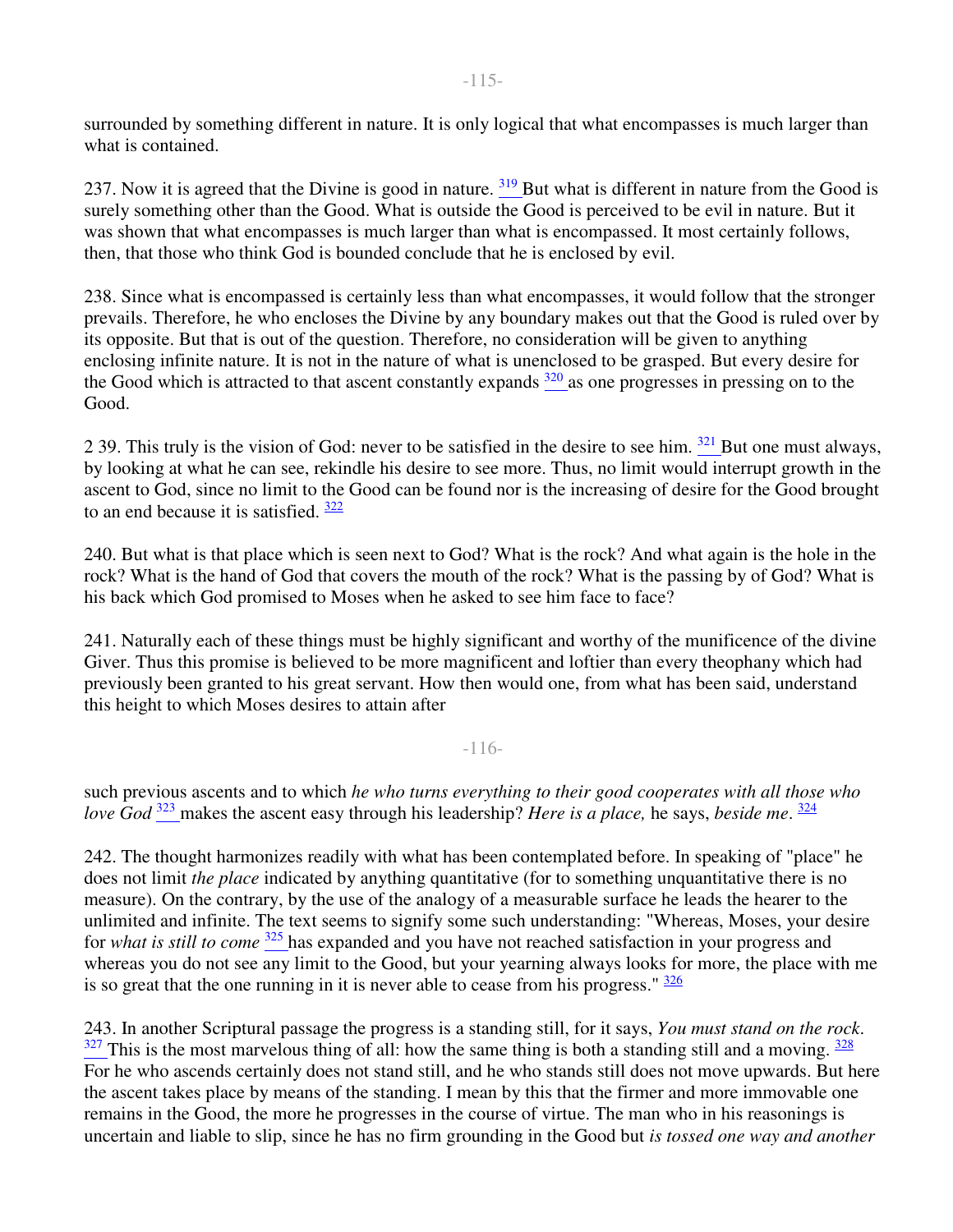*and carried along* <sup>329</sup> (as the Apostle says) and is doubtful and wavers in his opinions concerning reality, would never attain to the height of virtue.

244. He is like those who toil endlessly as they climb uphill in sand: Even though they take long steps, their footing in the sand always slips downhill,  $\frac{330}{2}$  so that, although there is much motion, no progress results from it. But if someone, as the Psalmist says, should pull his feet up from the mud of the pit and plant them upon the rock <sup>331</sup> (the rock is Christ <sup>332</sup> who is absolute virtue), then the more *steadfast and unmoveable* <sup>333</sup> (ac

-117-

cording to the advice of Paul) he becomes in the Good the faster he completes the course. It is like using the standing still as if it were a wing while the heart flies upward through its stability in the good.  $\frac{334}{2}$ 

245. Therefore, he who showed Moses the place urges him on in his course. When he promised that he would stand him on the rock, he showed him the nature of that divine race. But the opening in the rock which Scripture calls a "hole" the divine Apostle interprets well in his own words when he speaks of a heavenly house not made with hands which is laid up by hope for those who have dissolved their earthly tabernacle.  $\frac{335}{5}$ 

246. For truly he who has *run the race*, as the Apostle says, in that wide and roomy stadium, which the divine voice calls "place," and has *kept the faith* <sup>336</sup> and, as the figurative expression says, has planted his feet on the rock; such a person will be adorned with the *crown of righteousness* from the hand of the contest's judge.  $337$  This prize is described in different ways by Scripture.  $338$ 

247. For the same thing which is here called an opening in the rock is elsewhere referred to as "pleasure of paradise,"  $\frac{339}{ }$  "eternal tabernacle,"  $\frac{340}{ }$  "mansion with the Father,"  $\frac{341}{ }$  "bosom of the patriarch,"  $\frac{342}{ }$  "land of the living,"  $\frac{343}{1}$ "water of refreshment,"  $\frac{344}{1}$ "Jerusalem which is above,"  $\frac{345}{1}$ "kingdom of heaven,"  $\frac{346}{1}$ "prize of calling,"  $\frac{347}{347}$ "crown of graces,"  $\frac{348}{348}$ "crown of pleasure,"  $\frac{349}{349}$ "crown of beauty,"  $\frac{350}{350}$ "pillar of strength,"  $\frac{351}{351}$ "pleasure on a table," <sup>352</sup> "councils of God," <sup>353</sup> "throne of judgment," <sup>354</sup> "place of name," <sup>355</sup> "hidden tabernacle."  $\frac{356}{5}$ 

248. We say, then, that Moses' entrance into the rock has the same significance as these descriptions. For, since Christ is understood by Paul as the rock, all hope of good things is believed to be in Christ, in whom we have learned all the treasures of good things to be.  $357$  He who finds any good finds it in Christ who contains all good.

249. He who attained to this and was shadowed by the hand of God, as the text promised (for the hand of God  $\frac{358}{356}$ 

-118-

would be the creative power of what exists, the *only begotten God,* by whom *all things were made*, 359 who is also "place" for those who run, who is, according to his own words, the "way" of the course,  $\frac{360}{2}$ and who is "rock" to those who are well established and "house"  $\frac{361}{2}$  to those who are resting), he it is who will hear the One who summons and will see the back of the One who calls, which means he will *follow Yahweh your God*,  $\frac{362}{2}$  as the Law commands.

250. When the great David heard and understood this, he said to him *who dwells in the shelter of the most*  High; *He will overshadow you with his shoulders*,  $\frac{363}{2}$  which is the same as being behind God (for the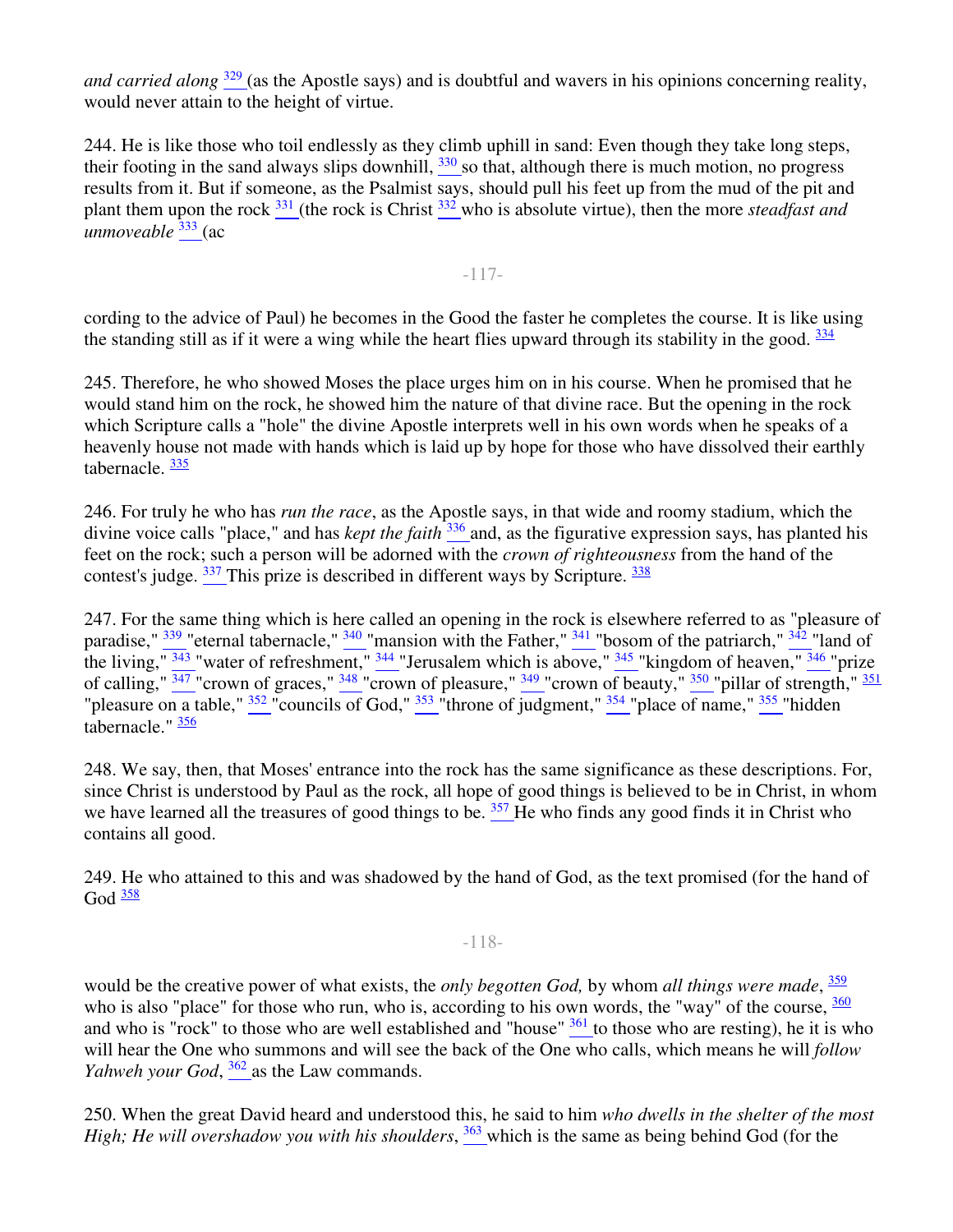shoulder is on the back of the body). Concerning himself David says, *My soul clings close to you, your*  right hand supports me. <sup>364</sup> You see how the Psalms agree with the history. For as the one says that the right hand is a help to the person who has joined himself close behind God, so the other says that the hand touches the person who waits in the rock upon the divine voice and prays that he might follow behind.

251. But when the Lord who spoke to Moses came to fulfill his own law, he likewise gave a clear explanation to his disciples, laying bare the meaning of what had previously been said in a figure when he said, *If anyone wants to be a follower of mine* <sup>365</sup> and not "If any man will go before me." And to the one asking about eternal life he proposes the same thing, for he says *Come, follow me*. <sup>366</sup> Now, he who follows sees the back.  $\frac{367}{362}$ 

252. So Moses, who eagerly seeks to behold God, is now taught how he can behold Him: to follow God wherever he might lead is to behold God. His passing by signifies his guiding the one who follows, for someone who does not know the way cannot complete his journey safely in any other way than by following behind his guide. He who leads, then, by his guidance shows the way to the one following. He who follows will not turn aside from the right way if he always keeps the back of his leader in view.

253. For he who moves to one side or brings himself to face his guide assumes another direction for himself than the one his guide shows him. Therefore, he says to the one who is led, *My face is not to be*  seen, <sup>368</sup> that is, "Do not face your guide." If he does so, his course will certainly be in the opposite direction, for good does not look good in the face, but follows it.

254. What is perceived to be its opposite is face to face with the good, for what looks virtue in the face is evil. <sup>369</sup> But virtue is not perceived in contrast to virtue. Therefore, Moses does not look God in the face, but looks at his back; for whoever looks at him face to face shall not live, as the divine voice testifies, *man cannot see* the face of the Lord *and live*. 370

255. You see how it is so great a thing to learn how to follow God, that after those lofty ascents and awesome and glorious theophanies virtually at the end of his life, the man who has learned to follow behind God is scarcely considered worthy of this grace.

### **Moses Envied**

256. No longer does any offense which comes about through evil withstand the one who in this manner follows God. After these things the envy of his brothers arose against him. Envy is the passion which causes evil, the father of death, the first entrance of sin, the root of wickedness, the birth of sorrow, the mother of misfortune, the basis of disobedience, the beginning of shame. Envy banished us from Paradise, having become a serpent to oppose Eve. Envy walled us off from the tree of life, divested us of holy garments,  $371$  and in shame led us away clothed with fig leaves.

257. Envy armed Cain contrary to nature and instituted the death which is vindicated seven times. <sup>372</sup> Envy made Joseph a slave. Envy is the death-dealing sting, the hidden weapon, the sickness of nature, the bitter poison, the self -

-120-

willed emaciation, the bitter dart, the nail of the soul,  $373$  the fire in the heart, the flame burning on the inside.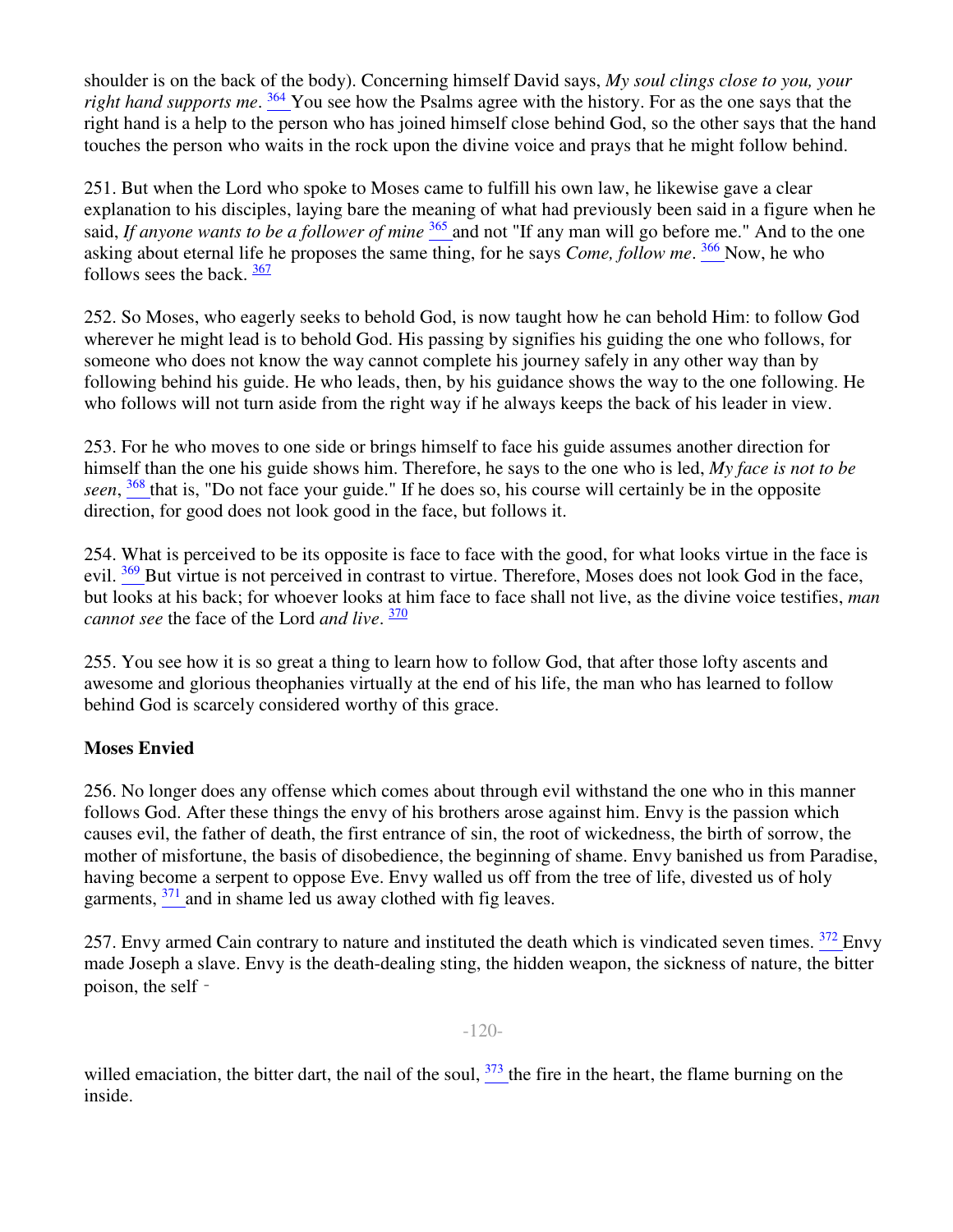258. For envy, it is not its own misfortune but another's good fortune that is unfortunate. Again, inversely, success is not one's own good fortune but the neighbor's misfortune.  $\frac{374}{25}$  Envy is grieved at the good deeds of men and takes advantage of their misfortunes. It is said that the vultures which devour corpses are destroyed by perfume. <sup>375</sup> Their nature is akin to the foul and corrupt. Anyone who is in the power of this sickness is destroyed by the happiness of his neighbors as by the application of some perfume; but if he should see any unfortunate experience he flies to it, sets his crooked beak to it, and draws forth the hidden misfortunes.

259. Envy fought against many who lived before Moses, but when it attacked this great man, it was broken like a clay pot being dashed against a rock. By this especially was shown the progress which Moses had made in his journey with God. He ran in the divine place, took his stand on the rock, was held in its opening, was covered by God's hand, and followed behind his leader, not looking him in the face, but looking at his back.

260. That he appeared higher than the bow can shoot shows that of himself he had become most blessed in following God. For envy also sends the dart against Moses, but it does not reach the height where Moses was. <sup>376</sup> The bowstring of evil was too slack to shoot the passion far enough to reach Moses from those who were previously ill. But Aaron and Miriam were wounded by the passion of its evil influence and became like a bow of envy, shooting words against him rather than darts.

261. Moses so refrained from becoming involved in their weakness that he even ministered to the condition of those who had become ill. Not only was he not moved to defend himself against those who caused him sorrow, but he even besought God for mercy on their behalf. He showed through what he

-121-

did, I think, that the person who is well fortified with the shield of virtue will not be stung by the tips of the darts.

262. He blunts the spears; the hardness of his armor deflects them. The armor that protects against such darts is God himself, whom the soldier of virtue puts on. For Scripture says *let your armor be the Lord*  Jesus, <sup>377</sup> that is to say, the full armor that cannot be pierced. Being thus well protected, Moses rendered the evil archer ineffective.

263. He did not rush to defend himself against those who caused him sorrow; although they had been condemned by impartial judgment and he knew what was the naturally right thing to do, he nevertheless interceded with God for his brethren. He would not have done this if he had not been behind God, who had shown him his back as a safe guide to virtue.

### **Joshua and the Spies**

264. Let us proceed. When the natural enemy of men found no occasion to harm Moses, he directed the battle against those more vulnerable. When the lust of gluttony had been thrown at the people like a dart, he caused in them a desire for the things of Egypt so that they preferred the meat eaten by the Egyptians to the bread of heaven.

265. But Moses, having an elevated soul and soaring above such lust, was totally devoted to the coming inheritance which had been promised by God to those who departed from Egypt (spiritually understood) and made their way to that land flowing with milk and honey. For this reason he appointed some spies to be teachers of the beauties in that land.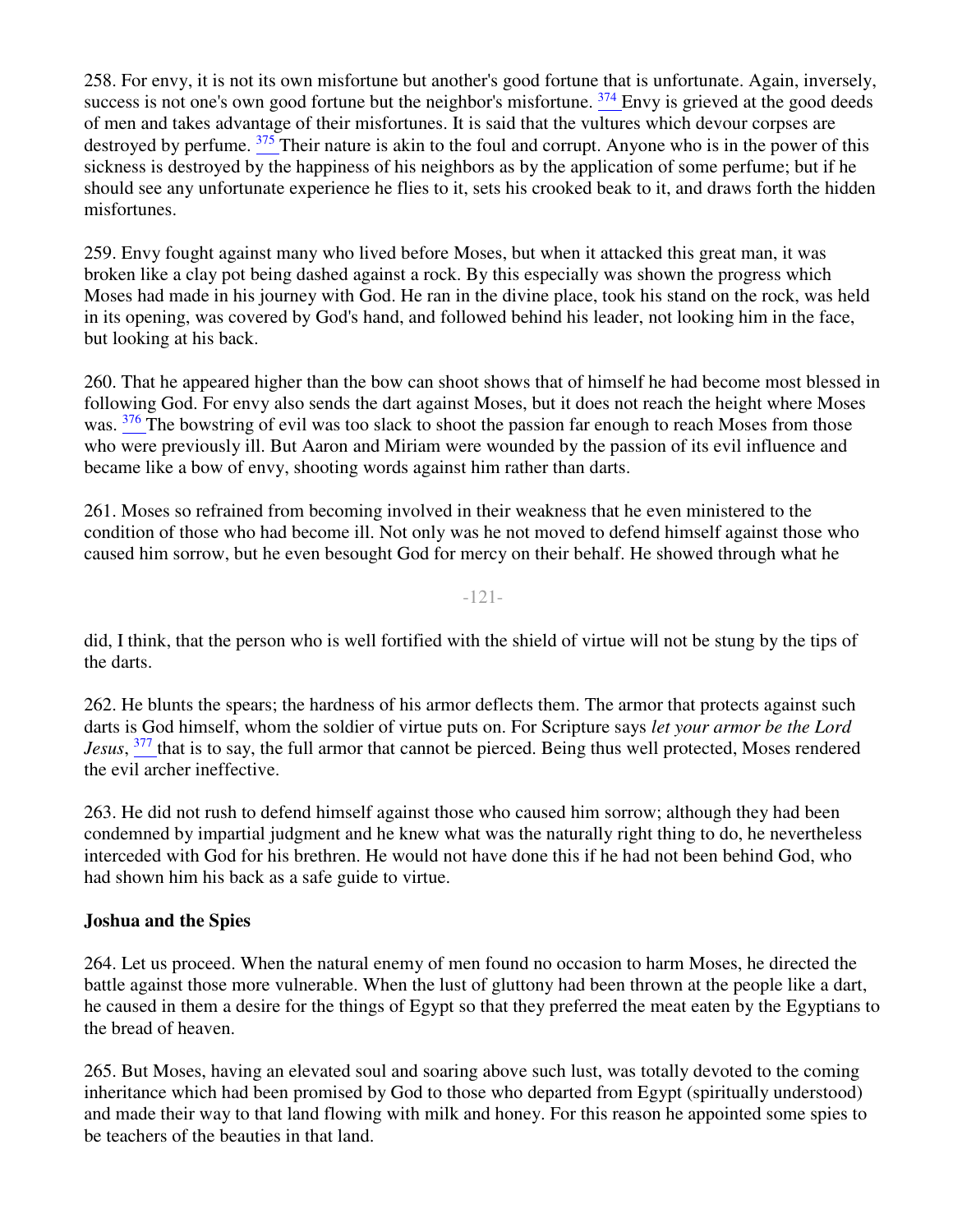266. The spies, in my opinion, are: on the one hand those who offer hope of good things are the reasonings born of faith which confirm hope for the good things laid up for us; on the other hand, the reasonings of the Adversary would be those who reject better hopes and blunt faith in the things reported.

-122-

Moses considered no report of the opponents trustworthy, but accepted the man who gave a more favorable report of that land.

267. Joshua was the one who led the better mission and he made the things reported trustworthy by his own confirmation. When Moses looked at him, he had a steady firm hope for the future, finding proof of that land's abundance in the bunch of grapes which Joshua had carried back on poles. Of course, when you hear of Joshua telling about that land and about a bunch of grapes hanging on the wood, you perceive what it is that he sees which makes him secure in his hopes.

268. What is the bunch of grapes suspended from the wood but that bunch suspended from the wood in the last days, whose blood becomes a saving drink for those who believe? <sup>378</sup> Moses spoke to us of this ahead of time when he said in a figure: *They drank the blood of the grape*. <sup>379</sup> By this he signifies the saving passion.

## **The Brazen Serpent**

269. Again the way led through the desert, and the people lost hope in the good things promised and were reduced to thirst. Moses again made water flow in the desert for them. When it is perceived spiritually, this account teaches us what the mystery of repentance is.  $\frac{380}{2}$  Those who turn to the stomach, the flesh, and the Egyptian pleasures, after having once tasted the rock, are sentenced to be excluded from partaking in good things.

270. But they can by repentance again find the rock which they abandoned and again open the spring of water for themselves and again take their fill. The rock gives forth water to Moses who believed that Joshua's spying is truer than his opponents', Moses who looked to the bunch of grapes which for our sakes was suspended and shed blood, and Moses who

-123-

by the wood prepared water to gush from the rock again for them.  $\frac{381}{2}$ 

271. But the people had not yet learned to keep in step with Moses' greatness. They were still drawn down to the slavish passions and were inclined to the Egyptian pleasures. The history shows by this that human nature is especially drawn to this passion, being led to the disease along thousands of ways.

272. As a physician by his treatment prevents a disease from prevailing, so Moses does not permit the disease to cause death. Their unruly desires produced serpents which injected deadly poison into those they bit. The great lawgiver, however, rendered the real serpents powerless by the image of a serpent.

273. This would be an appropriate time to explain the figure. There is one antidote for these evil passions: the purification of our souls which takes place through the mystery of godliness. The chief act of faith in the "mystery" is to look to him who suffered the passion for us.  $\frac{382}{2}$  The cross is the passion, so that whoever looks to it, as the text relates, is not harmed by the poison of desire.  $\frac{383}{2}$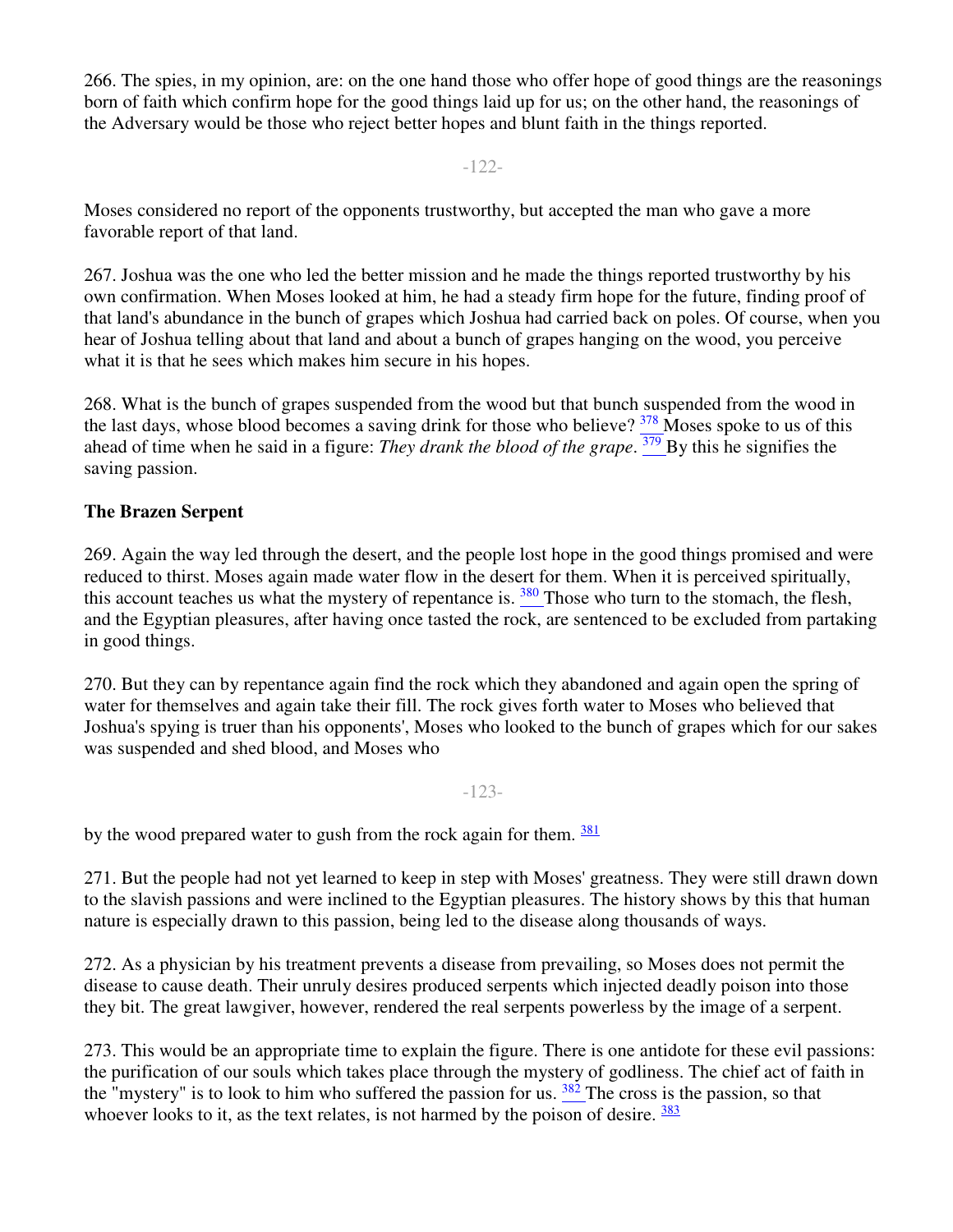274. To look to the cross means to render one's whole life dead and crucified to the world, <sup>384</sup> unmoved by evil. Truly it is as the prophet says: "They nail their own flesh with the fear of God." <sup>385</sup> The nail would be the self-control that holds the flesh.  $\frac{386}{120}$ 

275. Since therefore unruly desires brought forth the deadly serpents from the earth (for every offspring of evil desire is a serpent), the Law prefigures for us what is clear in the wood. This figure is a likeness of a serpent and not a serpent itself, as the great Paul himself says, *in the likeness of sinful flesh*. <sup>387</sup> Sin is the real serpent, and whoever deserts to sin takes on the nature of the serpent.  $\frac{388}{12}$ 

276. Man, then, is freed from sin through him who assumed the form of sin and became like us who had turned into

-124-

the form of the serpent. He keeps the bites from causing death, but the beasts themselves are not destroyed. By beasts I mean desires. For although the evil of death which follows sins does not prevail against those who look to the cross, the lust of flesh against spirit  $389$  has not completely ceased to exist.

277. In fact, the gnawings of desire are frequently active even in the faithful.  $390$  Nevertheless, the person who looks to the One lifted up on the wood rejects passion, diluting the poison with the fear of the commandment as with a medicine. The voice of the Lord teaches clearly that the serpent lifted up in the desert is a symbol  $\frac{391}{20}$  of the mystery of the cross when he says, *The Son of Man must be lifted up as Moses lifted up the serpent in the desert*. 392

#### **The True Priesthood**

278. Again sin advanced in evil succession in its customary way, progressing consistently as in an evil series. And the lawgiver, like a physician, accommodated the remedy to what the evil had produced. When the bite of the serpents was ineffective against those who looked to the likeness of the serpent—you certainly perceive the figure through what has been said—another stratagem was contrived by him who with infinite variety devises such things against us.

279. It is possible even now to see this happening on many occasions. For when some individuals punish the passion of desire by living a disciplined life, they thrust themselves into the priesthood, and with human zeal and selfish ambition they arrogate to themselves God's ministry.  $\frac{393}{1}$  He whom the history accuses of producing evil in men leads them to the subsequent sin.

280. When those who were lusting believed in the one lifted up on the wood, the earth stopped bringing forth serpents to bite them, and they then thought themselves to be

-125-

above the venomous bites. It is then, when lustful desire leaves them, that the disease of arrogance enters in its place. Judging that to keep to their assigned place was too lowly a thing, they thrust themselves into the honor of the priesthood and contentiously thrust out those who had obtained this ministry from God.  $394$  They were swallowed up by the yawning chasm and were destroyed. All of those left on the earth were burned to ashes by lightning.  $\frac{395}{2}$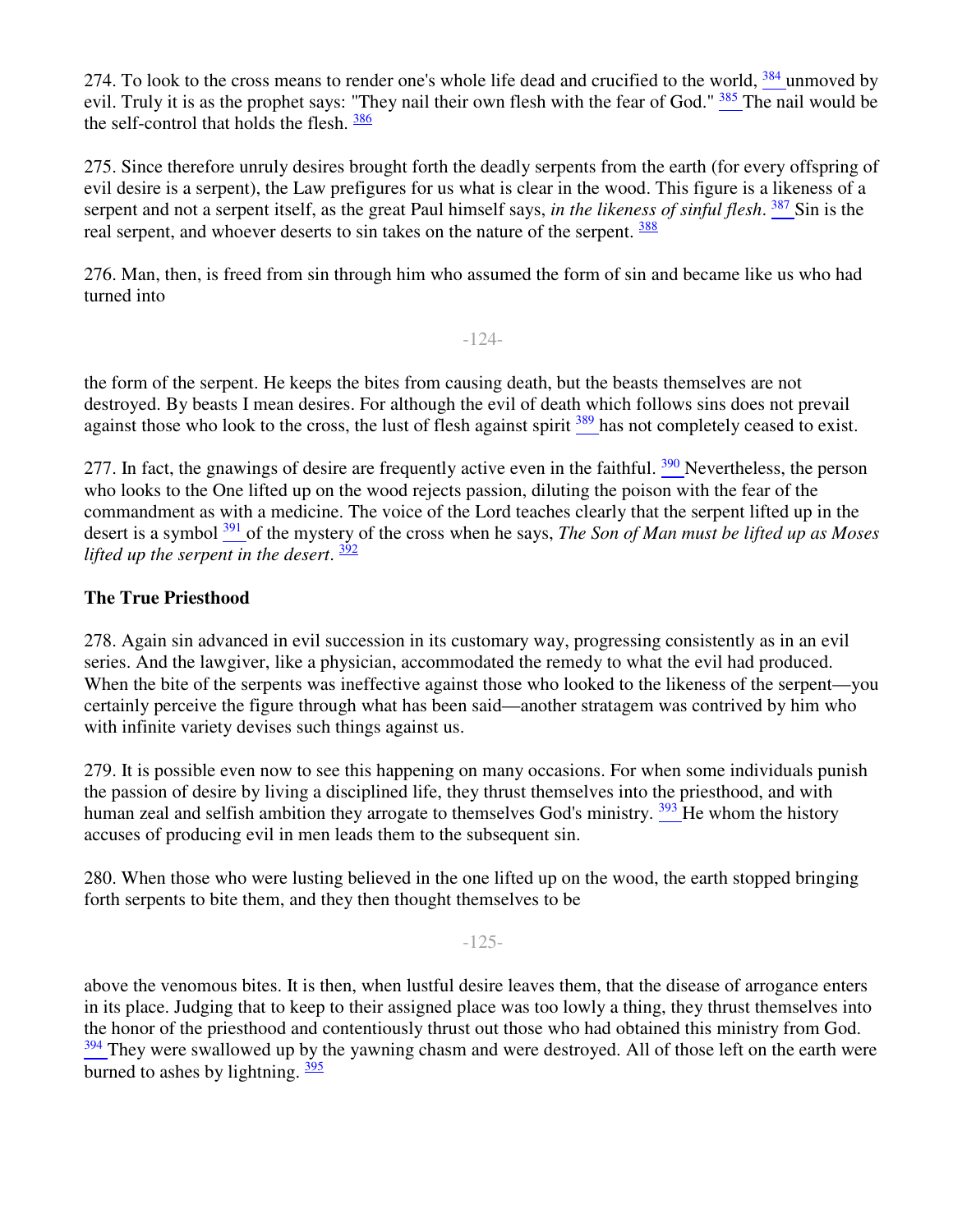The Scripture teaches in the history, I think, that when one arrogantly exalts himself he ends by falling even below the earth. And perhaps, if viewed through these events, arrogance might not unreasonably be defined as a downward ascent.

281. Do not be surprised if popular opinion leads to the opposite notion, for the masses think that the word "arrogance" means "being above others." But the truth of the narrative confirms our definition. For if those who elevate themselves above others in some way go downward, as the earth opens a chasm for them, no one should argue with the definition of "arrogance" as "an abject fall."

282. Moses instructs those who see this to be moderate and not to be puffed up by their right conduct but always to keep a good disposition in the present. Overcoming one's pleasures does not mean being no longer liable to be seized by another kind of passion, for every passion is a fall as long as it is a passion. The diversity in passions does not mean a different kind of fall. The man who slipped on slippery passion has fallen, as has the man who was tripped by arrogance. The intelligent man should prefer no kind of fall, but every fall should be equally avoided as long as it is a fall.

283. So if you should now see someone purifying himself to some degree of the disease of pleasure and with great zeal considering himself above others as he thrusts himself into the priesthood, realize that this man whom you see is someone who is falling to earth by his lofty arrogance. For in what follows the Law teaches that the priesthood is something divine and not

-126-

human. It teaches this in the following manner.

284. Having marked the rods which he received from each tribe with the name of those who gave them, Moses placed them on the altar. The result was that one rod became a testimony to the heavenly ordination, <sup>396</sup> for it was distinguished over the others by a divine miracle. This happened: The rods of the others remained as they were; but the rod of the priest took root by itself (not through any extraneous moisture but through the power which was placed in it by God), and brought forth branches and fruit, and the fruit ripened. The fruit was a nut.

285. By this event all the people were instructed in discipline. In the fruit that Aaron's rod produced it is fitting to perceive the kind of life that must characterize the priesthood—namely, a life self-controlled, tough and dried in appearance, but containing on the inside (hidden and invisible) what can be eaten. It becomes visible when the food ripens and the hard shell is stripped off and the wood-like covering of the meat is removed.  $\frac{397}{ }$ 

286. If you should discover the life of the priest we are discussing to be quince-like, fragrant and rosecolored, like the lives of many who are adorned with linen and purple and who fatten themselves at rich tables and who drink pure wine and anoint themselves with the best myrrh <sup>398</sup> and who make use of whatever seems pleasant to those who have a taste for a life of luxury, then you would with good cause apply to this situation the word of the Gospel: "When I look at your fruit, I do not recognize the priestly tree by it." <sup>399</sup> The priesthood has one fruit and this kind of life another. The fruit of the one is self-control, that of the other is self-indulgence. The fruit of the priesthood does not mature from earthly moisture, but this kind of fruit has many streams of pleasure which flow from underneath, by which life's fruit is brought to a state of ripeness like this.  $\frac{400}{ }$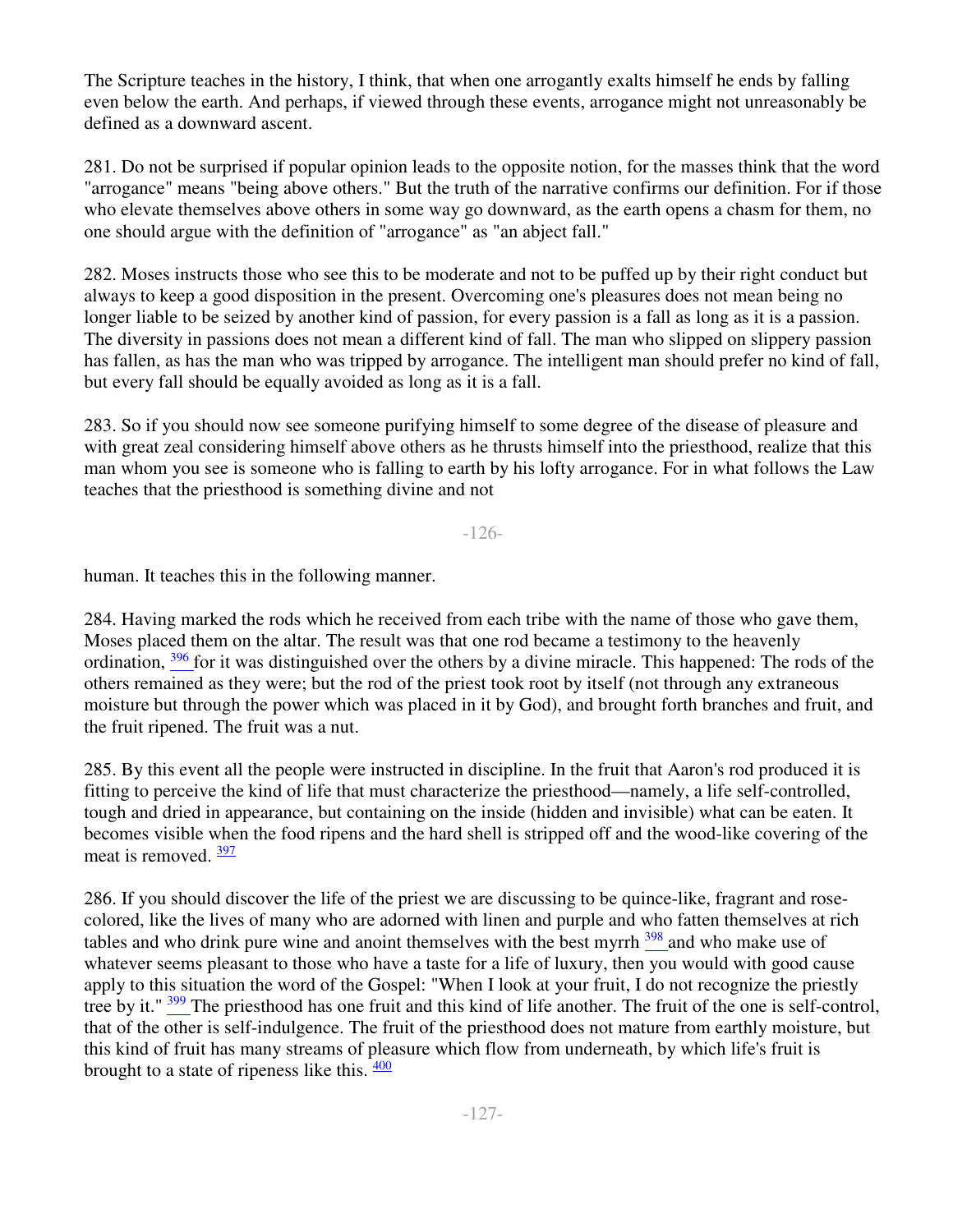# **The Royal Way**

287. When the people are purified of this passion, then they cross through the foreign life. As the Law leads them along the royal highway,  $\frac{401}{2}$  they deviate from it in no way at all. It is easy for a traveler to turn aside. Suppose two precipices form a high narrow pass; from its middle the person crossing it veers at his peril in either direction (for the chasm on either side swallows the person who turns aside). In the same way the Law requires the person who keeps in step with it not to leave the way which is, as the Lord says, *narrow and hard*, to the left or to the right.  $\frac{402}{ }$ 

288. This teaching lays down that virtue is discerned in the mean.  $403$  Accordingly, all evil naturally operates in a deficiency of or an excess of virtue. In the case of courage, cowardice is the lack of virtue and rashness is its excess. What is pure of each of these is seen to lie between these corresponding evils and is virtue. In the same way all other things which strive for the better also somehow take the middle road between the neighboring evils.

289. Wisdom holds to the mean between shrewdness and simplicity. Neither the wisdom of the serpent nor the simplicity of the dove  $404$  is to be praised, if one should choose either of these with respect to itself alone. Rather it is the disposition which closely unites these two by the mean that is virtue. The person who lacks moderation <sup>405</sup> is a libertine, and he who goes beyond moderation has his *conscience branded*, <sup>406</sup> as the Apostle says. For the one has given himself up without restraint to pleasures, and the other defiles marriage as if it were adultery. The disposition observed in the mean between these two is moderation.

290. Since, as the Lord says, this *world lies in wickedness*, <sup>407</sup> and everything opposed to virtue (which is wickedness) is foreign to those who follow the Law, the man who in his life makes his way through this world will safely conclude this

-128-

necessary journey of virtue if he truly keeps to the highway which is hardened and smoothed <sup>408</sup> by virtue and will under no circumstances be turned aside to any byways because of evil.

### **Balaam and the Daughters of Moab**

291. Since, as has been said, the assault of the Adversary accompanies the ascent of virtue and seeks out corresponding opportunities to subvert toward evil, as the people improve in the godly life, the Adversary launches another attack such as experts in warfare use. These latter, when they estimate that their adversary has superior power in open battle, lay their plans for an ambush. In the same way evil's general no longer brings his power to bear openly against those empowered by the law and virtue, but he carries out his assault secretly by laying ambushes for them.

292. He calls in magic as his ally against those whom he assaults. The history says this magic is a diviner and augur who derived his presumably harmful power from the working of demons to use it against the adversaries and was paid by the ruler of the Midianites to curse those who live to God, but actually he turned the curse into a blessing. We perceive through the sequence of the things previously contemplated that magic is ineffective against those who live in virtue; on the contrary, those fortified by divine help prevail over every onslaught.

293. The history gives witness of divination by observing birds when it says of the one mentioned that he possessed powers of divination and received counsel from birds. Before this it testifies that he was taught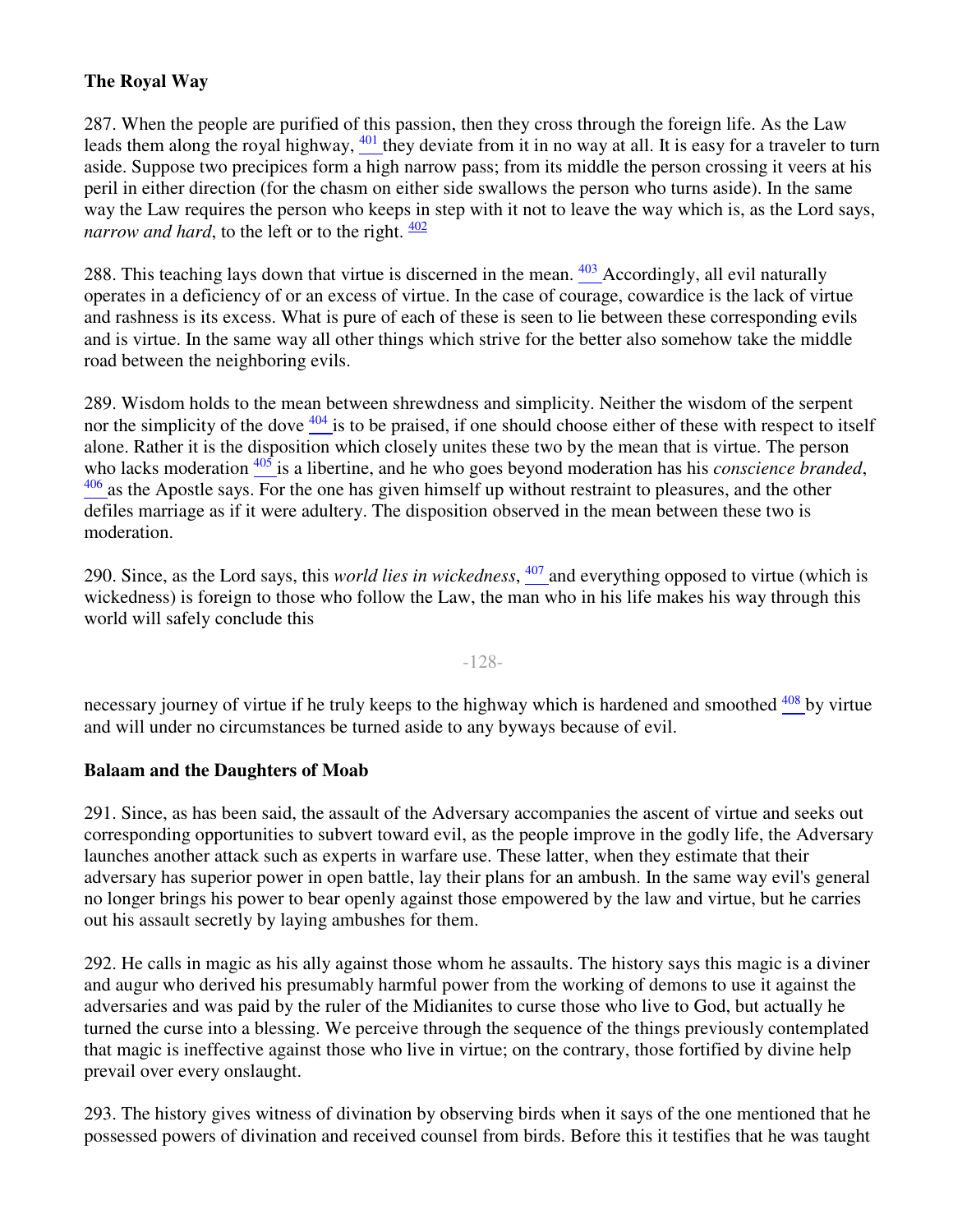things about his immediate undertaking <sup>409</sup> by the braying of his ass. Because he usually received advice by the sounds made by irrational animals under demonic influence,  $\frac{410}{10}$  Scripture clearly describes the utterance of the ass. It shows in this way that those who had previously

-129-

been overtaken by deceit of demons have come to the point that, instead of reasoning, they accept teaching which comes to them from paying attention to the sound of irrational animals. By paying attention to the ass, he was instructed by those very things which had deceived him and learned that the power of those against whom he was hired was invincible.

294. In the Gospel history also the Legion, the horde of demons, was ready to oppose the authority of the Lord. When he who has power over all things drew near, Legion hailed his superior power and did not hide the truth that this was the divine nature which at the appropriate time punishes those who have sinned. <sup>411</sup> For the voice of the demons says, *We know who you are, the Holy One of God,* and that, *You*  have come here to torture us before the time. <sup>412</sup> The same thing happened earlier when the demonic power which accompanied the diviner taught Balaam that the people of God are invincible.

295. But, as we bring the history into harmony with our earlier investigations, we say that whoever wishes to utter a curse against those who live in virtue can bring forth no harmful and maledictory sound at all, but that the curse turns into a blessing. What we mean is this: Railing reproach does not touch those who live virtuously.

296. For how can the man without possessions be reviled for covetousness? How can someone go around preaching on profligacy to the man who lives a retiring and secluded life? Or about temper to the mild man? Or about luxury to the man of moderate habits? Or about any other blameable things to those who are renowned for their opposites? Their goal is to present their life blameless, in order that, as the Apostle says, *any opponent will be at a loss, with no accusation to make against us*. <sup>413</sup> Wherefore the voice of the one who has been called in to deliver the curse says, *How shall I curse one whom God does not curse*?  $\frac{414}{3}$ That is to say, "How shall I revile someone who has given no ground for reviling, whose life is impervious to evil because he looks to God?"

-130-

297. When the inventor of evil failed in this, he still did not stop completely conniving against those he was assaulting. But, resorting to that trickery characteristic of him, he through pleasure again enticed nature to evil. <sup>415</sup> Pleasure is truly like evil's bait; when it is thrown out lightly, it draws gluttonous souls to the fish hook of destruction. <sup>416</sup> Especially through licentious pleasure is nature, when it is not on guard, drawn aside to evil. This is indeed what took place on that occasion.

298. For those who prevailed over the enemy's arms, who proved every assault made with iron weapons weaker than their own power, and who by their might turned their enemies' line of battle, were themselves wounded by feminine darts of pleasure. Those who were stronger than men were conquered by women.  $\frac{417}{2}$ As soon as the women appeared to them, showing off comeliness instead of weapons, they forgot their manly strength and dissipated their vigor in pleasure.

299. It was only to be expected that some among them would be filled with lust  $418$  for unlawful intercourse with foreigners. But intimacy with evil meant estrangement from the assistance of the Good; immediately God began to war against them. The zealous Phineas, however, did not wait to have sin purged by heavenly decision; he himself became at once judge and jury.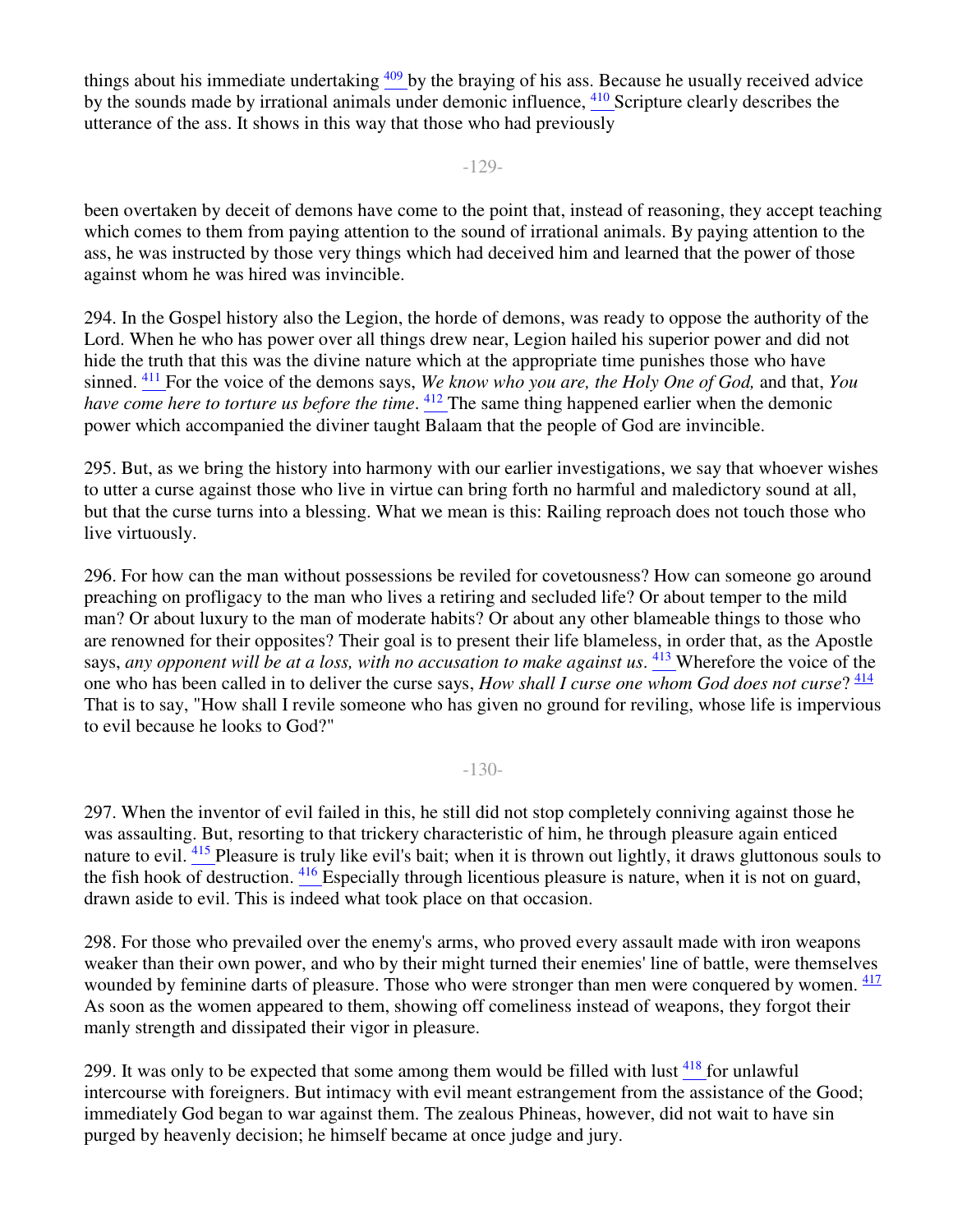300. Having been moved to wrath against the men who were filled with lust, he did the work of a priest by purging the sin with blood, not the blood of some guiltless animal which had no part in the stain of licentiousness, but the blood of those who were joined with one another in evil. The spear, by piercing the two bodies conjointly, stayed divine justice, mixing pleasure with the death of those who sinned.  $\frac{419}{2}$ 

301. The history, it seems to me, offers some advice profitable to men. It teaches us that of the many passions which afflict men's thinking there is none so strong as the disease of pleasure. That those Israelites, who were manifestly stronger than the Egyptian cavalry and had prevailed over the Amale

-131-

kites and had shown themselves awesome to the next nation and then had prevailed over the troops of the Midianites, were enslaved by this sickness at the very moment they saw the foreign women only shows, as I have said, that pleasure is an enemy of ours that is hard to fight and difficult to overcome.

302. By vanquishing by her very appearance those who had not been conquered by weapons, pleasure raised a trophy of dishonor against them and held up their shame to public scorn. Pleasure showed that she makes men beasts. <sup>420</sup> The irrational animal impulse to licentiousness made them forget their human nature; they did not hide their excess but adorned themselves with the dishonor of passion and beautified themselves with the stain of shame as they wallowed, like pigs, in the slimy mire of uncleanness, openly for everyone to see.

303. What, then, are we taught by this account? This: that now having learned what great power for evil the disease of pleasure possesses, we should conduct our lives as far removed from it as possible; otherwise the disease may find some opening against us, like fire whose very proximity causes an evil flame. Solomon teaches this in Wisdom when he says that one should not walk upon hot coals with bare feet or hide fire in his bosom.  $\frac{421}{2}$  So also it is in our power to remain unaffected by passion  $\frac{422}{2}$  as long as we stay far away from the thing that enflames. If we come close enough to step on this burning heat, the fire of desire will burn in our breast and so it will follow that we are burned both in our feet and our breast.

304. In order that we might be kept far from such evil, the Lord in the Gospel with his own voice cuts out the very root of evil—namely, the desire which arises through sight—when he teaches that the person who welcomes passion by his taking a look gives an opening to the disease harmful to himself.  $423$  For the evils of the passions, like a plague, when once they have gained possession of the critical parts, stop only at death.

-132-

# **The Perfection of the Servant**

305. I think there is no need to prolong the discourse by presenting to the reader the whole life of Moses as an example of virtue. For to anyone straining to the higher life what has been said provides amply for true wisdom. To anyone who shows weakness in toiling  $\frac{424}{4}$  for virtue there would be no gain even if many more things should be written than what has been said.  $\frac{425}{ }$ 

306. Nevertheless, let us not forget our definition in the prologue.  $426$  There we affirmed that the perfect life was such that no description of its perfection hinders its progress; the continual development of life to what is better is the soul's way to perfection. We would do well, by bringing our discourse up to the end of Moses's life, to show the certainty of the definition of perfection which we have proposed.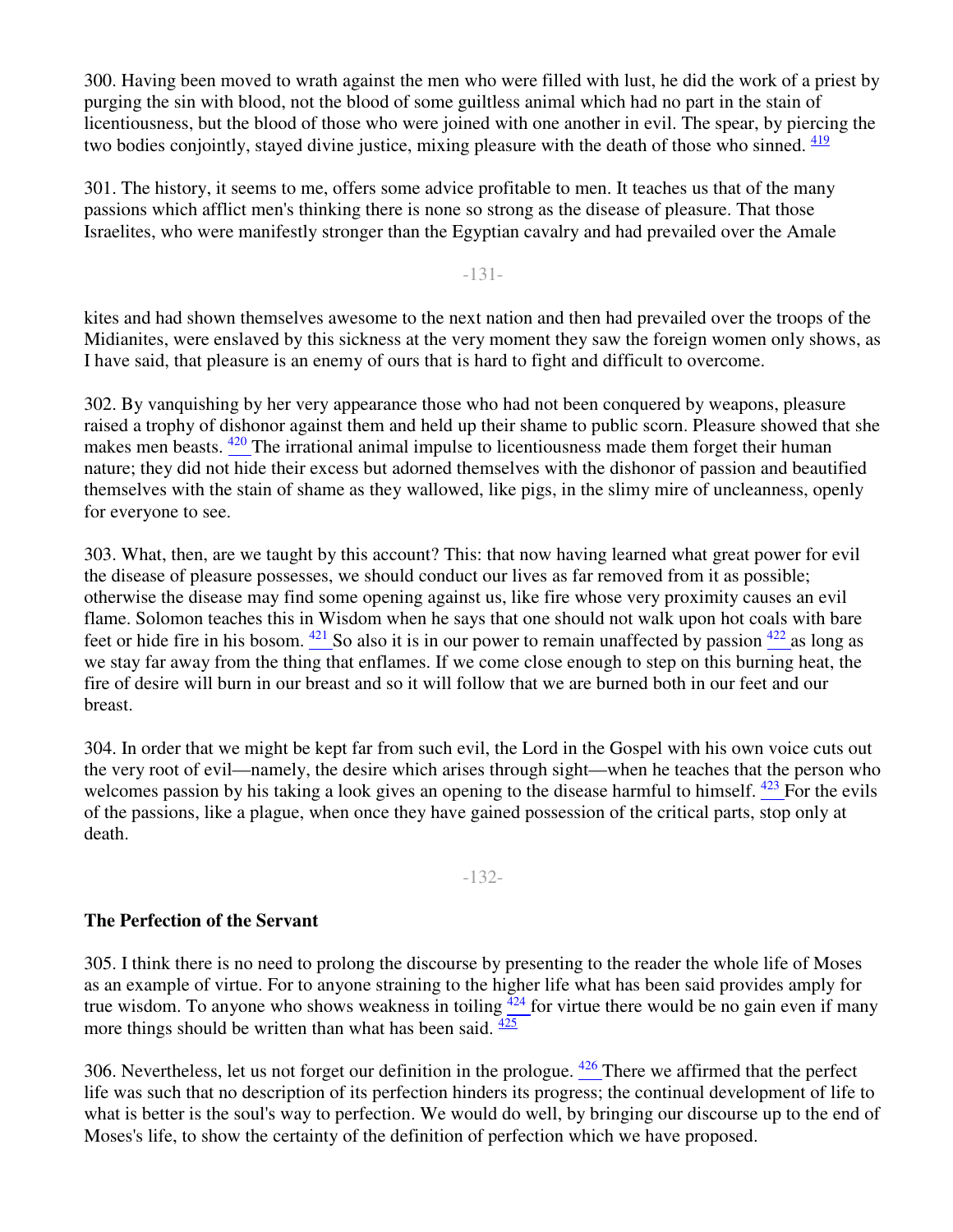307. For he who elevates his life beyond earthly things through such ascents never fails to become even loftier than he was until, as I think, like an eagle in all things his life may be seen above and beyond the cloud whirling around the ether of spiritual ascent.  $\frac{427}{427}$ 

308. He was born when the Egyptians considered a Hebrew birth an offense.  $428$  When the tyrant ruling at that time punished by his law every boy who was born, Moses triumphed over the murderous law, being saved at first by his parents and then by the very persons who laid down the law. And those who desired his death by law actually exercised great care not only for his life but also for his highly esteemed education by introducing the youth to all wisdom.

309. After this he stood above human honor and beyond royal dignity, considering it to be stronger and more royal to keep watch for virtue and to be beautified with its adornment than to be a spearman and to wear royal adornment.

-133-

310. Then he saved his countryman and struck down the Egyptian; in this we see by our interpretative contemplation both the friend and the enemy of the soul. Next, he made his retirement the teacher of lofty matters, and in this way his understanding was enlightened by the light which shone from the bush. And then he made haste to share with his countrymen the good things which came to him from God.

311. On that occasion he demonstrated his power in two ways, by warding off his opponents with ingenious blows one after the other and by doing good to his countrymen. He led this people through the sea on foot without making a fleet of ships for himself; instead, he made their faith a ship for crossing through the water. He made the bottom of the sea dry land for the Hebrews and the dry land sea for the Egyptians.

312. He sang the victory song. He was led by the pillar. He was enlightened by the heavenly fire. He prepared a table out of the food which came down to him from above. He drew water <sup>429</sup> from the rock. He stretched forth his hands to destroy the Amalekites. He ascended the mountain. He entered the darkness. He heard the trumpet. He approached the divine nature. He was enclosed by the heavenly tabernacle. He adorned the priesthood. He built the tabernacle. He ordered life by the laws. He successfully waged his last wars in the manner we have described.

313. As the last of his right actions he punished licentiousness through the priesthood. This was signified by the wrath that Phineas showed against passion. After all these things he went to the mountain of rest. He did not set foot on the land below for which the people were longing by reason of the promise. He who preferred to live by what flowed from above no longer tasted earthly food. But having come to the very top of the mountain, he, like a good sculptor who has fashioned well the whole statue of his own life,  $\frac{430}{ }$ did not simply bring his creation to an end but he placed the finishing touch on his work.  $\frac{431}{21}$ 

-134-

314. What does the history say about this? That *Moses the servant of Yahweh died as Yahweh decreed, and no one has ever found his grave*, *his eyes were undimmed, and his face unimpaired*. <sup>432</sup> From this we learn that, when one has accomplished such noble actions, he is considered worthy of this sublime name, to be called *servant of Yahweh*, <sup>433</sup> which is the same as saying that he is better than all others. For one would not serve God unless he had become superior to everyone in the world. This for him is the end  $\frac{434}{51}$ of the virtuous life, an end wrought by the word of God. History speaks of "death," a living death,  $\frac{435}{2}$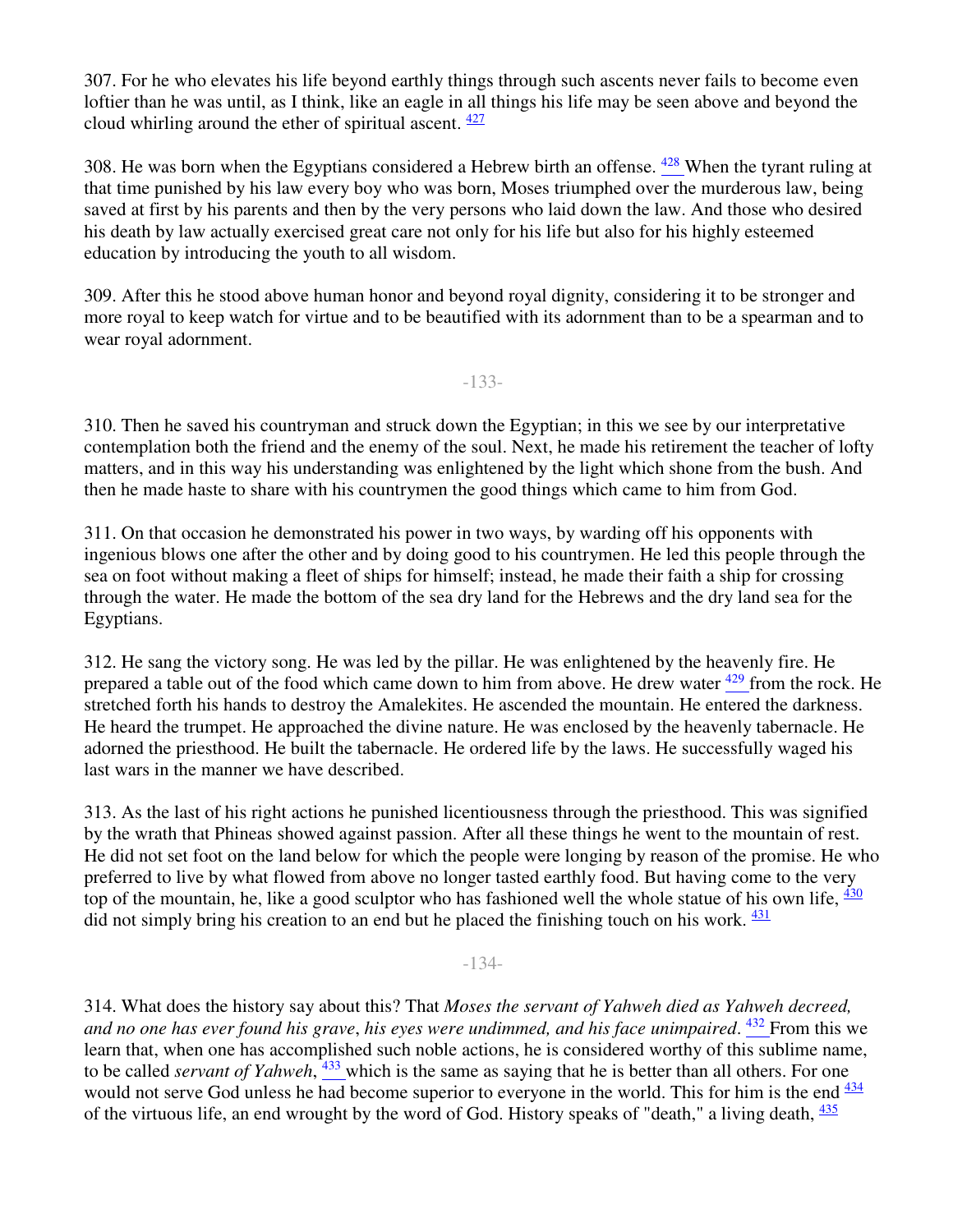which is not followed by the grave, or fills the tomb, or brings dimness to the eyes and aging to the person.

315. What then are we taught through what has been said? To have but one purpose in life: to be called servants of God by virtue of the lives we live. For when you conquer all enemies (the Egyptian, the Amalekite, the Idumaean, the Midianite), cross the water, are enlightened by the cloud, are sweetened by the wood, drink from the rock, taste of the food from above, make your ascent up the mountain through purity and sanctity; and when you arrive there, you are instructed in the divine mystery by the sound of the trumpets, and in the impenetrable darkness draw near to God by your faith, and there are taught the mysteries of the tabernacle and the dignity of the priesthood.

316. And when you, as a sculptor, carve in your own heart the divine oracles which you receive from God;  $436$  and when you destroy the golden idol  $437$  (that is, if you wipe from your life the desire of covetousness); and when you are elevated to such heights that you appear invincible to the magic of Balaam (by "magic" you will perceive the crafty deceit of this life  $438$  through which men drugged as though by some philtre of Circe <sup>439</sup> are changed into the form of irrational animals and leave their proper nature); and when you come through all these things, and the staff of the priesthood blossoms in you, drawing no moisture at all from the earth but having its own

-135-

unique power for producing fruit (that is the nut whose first taste is bitter and tough but whose inside is sweet and edible); when you destroy everything which opposes your worth, as Dathan was swallowed in the earth and Core was consumed by the fire—then you will draw near to the goal.

317. I mean by "goal" that for the sake of which everything is done, for example: The goal of agriculture is the enjoyment of its fruits; the goal of building a house is living in it; the goal of commerce is wealth; and the goal of striving in contests is the prize. In the same way, too, the goal of the sublime way of life is being called a servant of God. Along with this honor is contemplated an end which is not covered by a tomb; it refers to the life lived simply and free from evil appendages.  $\frac{440}{ }$ 

318. Scripture describes another characteristic of this service to God: The eye is not dimmed nor does the person age. For how can an eye which is always in the light be dimmed by the darkness from which it is always separated? And the person who by every means achieves incorruption in his whole life admits no corruption in himself. For he who has truly come to be in the image of God  $441$  and who has in no way turned aside from the divine character bears in himself its distinguishing marks and shows in all things his conformity to the archetype; he beautifies his own soul with what is incorruptible, unchangeable, and shares in no evil at all.  $\frac{442}{ }$ 

# **Conclusion**

319. These things concerning the perfection of the virtuous life, O Caesarius, <sup>443</sup> man of God, we have briefly written for you, tracing in outline like a pattern of beauty the life of the great Moses so that each one of us might copy the image of the beauty which has been shown to us by imitating his way of life. What more trustworthy witness of the fact that Moses did

-136-

attain the perfection which was possible would be found than the divine voice which said to him: *I have known you more than all others*? <sup>444</sup> It is also shown in the fact that he is named the "friend of God" <sup>445</sup> by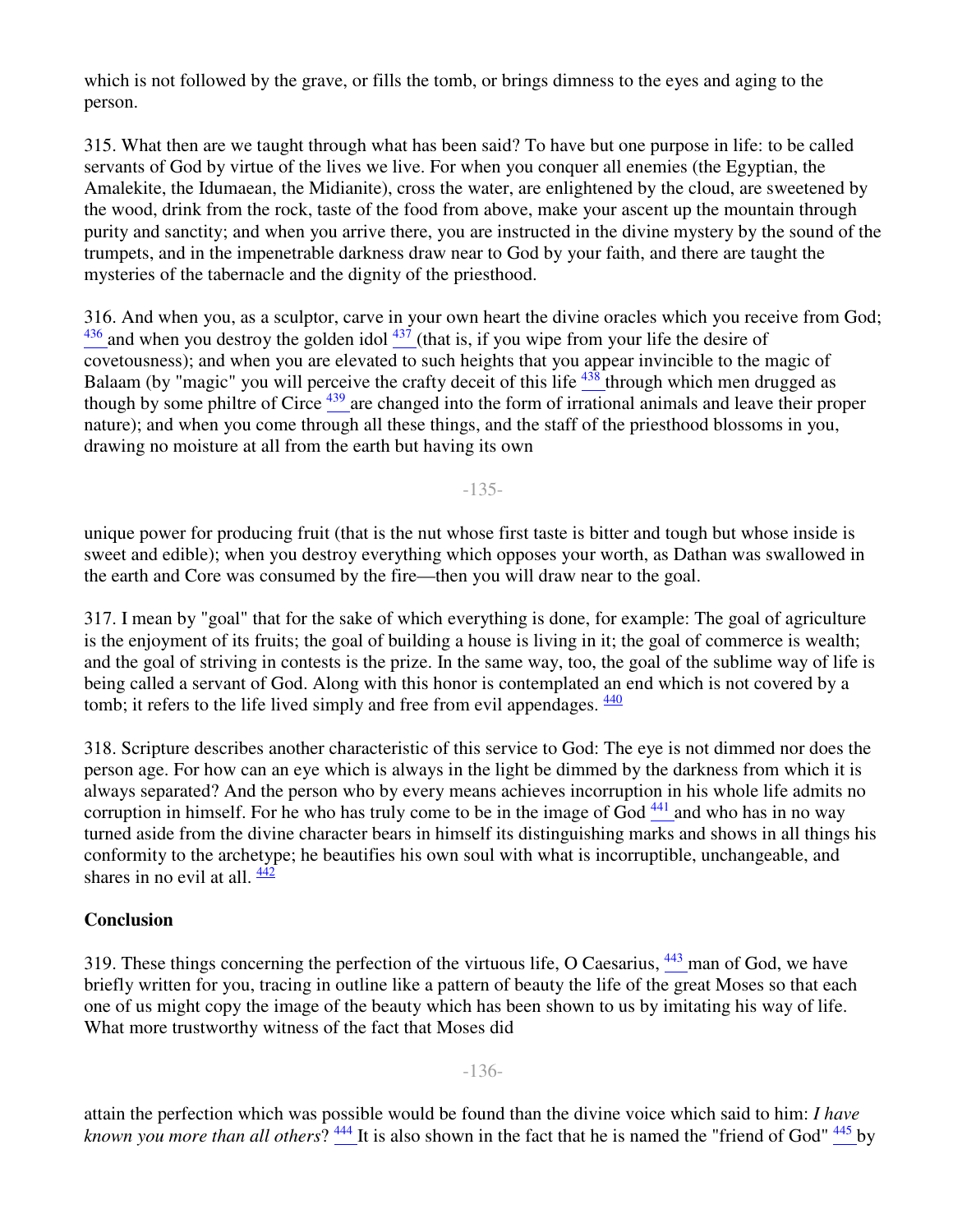God himself, and by preferring to perish with all the rest if the Divine One did not through his good will forgive their errors, he stayed God's wrath against the Israelites. God averted judgment so as not to grieve his friend. <sup>446</sup> All such things are a clear testimony and demonstration of the fact that the life of Moses did ascend the highest mount of perfection.  $\frac{447}{4}$ 

320. Since the goal of the virtuous way of life was the very thing we have been seeking, and this goal has been found in what we have said, it is time for you, noble friend, to look to that example and, by transferring to your own life what is contemplated through spiritual interpretation of the things spoken literally, to be known by God and to become his friend. This is true perfection: not to avoid a wicked life because like slaves we servilely fear punishment, nor to do good because we hope for rewards, as if cashing in on the virtuous life by some business-like and contractual arrangement. On the contrary, disregarding all those things for which we hope and which have been reserved by promise, we regard falling from God's friendship as the only thing dreadful and we consider becoming God's friend the only thing worthy of honor and desire.  $448$  This, as I have said, is the perfection of life.

321. As your understanding is lifted up to what is magnificent and divine, whatever you may find (and I know full well that you will find many things) will most certainly be for the common benefit in Christ Jesus. Amen.

-137-

# **Bibliography Editions and Translations**

Blum, Manfred. *Gregor von Nyssa, Der Aufstieg des Moses.* Sophia 4. Freiburg, 1963.

Daniélou, Jean. *Grégoire de Nysse, La Vie de Moise.* Sources Chrétiennes 1 bis. Paris, 1955.

Migne, J.P. *Patrologiae Graecae* 44. Paris, 1863.

Musurillo, Herbertus. *Gregorii Nysseni, De Vita Moysis. Gregorii Nysseni Opera* 7, 1, ed. W. Jaeger and Hermannus Langerbeck. Leiden, 1964.

# **Studies**

Balás, David L. ΜΕΤΟγΣΙΑ θΕΟγ. *Man's Participation in God's Perfections according to Saint Gregory of Nyssa. Studia Anselmiana,* 55. Rome, 1966.

Balthasar, H. v., *Presence et Pensée. Essai sur la philosophie religieuse de Grégoire de Nysse.* Paris, 1942.

### -139-

Bebis, George S. "Gregory of Nyssa's 'De Vita Moysis': A Philosophical and Theological Analysis." *Greek Orthodox Theological Review* 12 (1967): 369-393.

Cazelles, H., et al. *Moïse, L'homme de l'alliance.* Paris, 1955.

Cherniss, H. F. *The Platonism of Gregory of Nyssa* (University of California Publications in Classical Philology XI). Berkeley, 1930.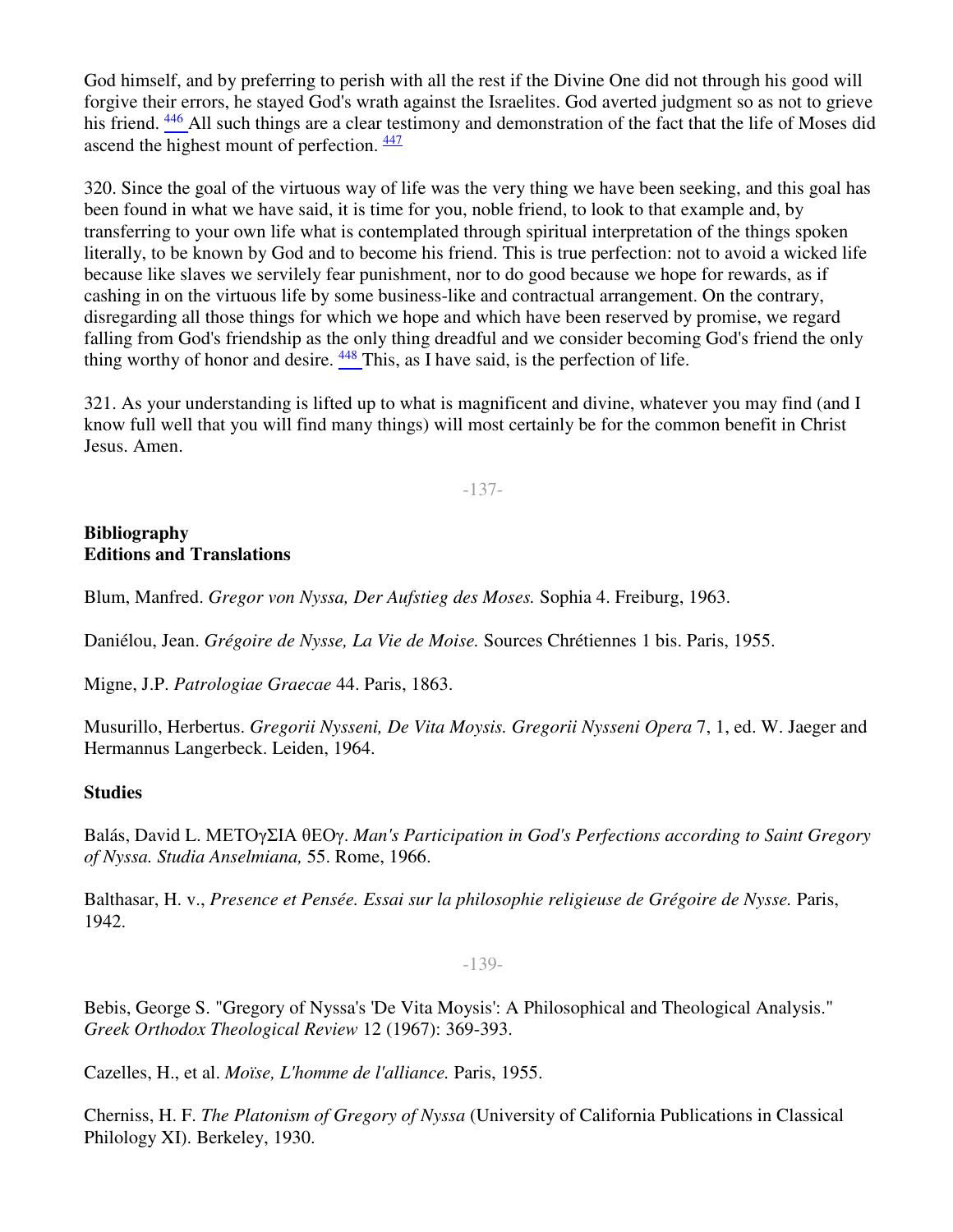Daniélou, Jean. *Platonisme et Théologie Mystique.* Théologie 2. Paris, 1944.

Daniélou, Jean, and Herbert Musurillo. *From Glory to Glory: Texts from Gregory of Nyssa's Mystical Writings.* London, 1961.

Ivánka, E. v., *Hellenisches und Christliches im frühbyzantinischen Geistesleben.* Vienna, 1948.

Jaeger, W., *Two Rediscovered Works of Ancient Christian Literature : Gregory of Nyssa and Macarius.* Leiden, 1954.

Konstantinou, Evangelos G., *Die Tugendlehre Gregors von Nyssa im Verhältnis zu der Antike— Philosophischen und JudischChristlichen Tradition.* Würzburg, 1966.

Leys, R., *L'image de Dieu chez Saint Grégoire de Nysse. Esquisse d'une doctrine.* Paris, 1951.

Merki, H., Όµοίωσις *θ*∊ω̡̑. *Von der platonischen Angleichung an Gott zur Gottähnlichkeit bei Gregor von Nyssa* (*Paradosis* VII). Freiburg, 1952.

Mühlenberg, E., *Die Unendlichkeit Gottes bei Gregor von Nyssa. Gregors Kritik am Gottesbegriff der klassischen Metaphysik*. (*Forschungen zur Kirchen- und Dogmengesehiehte*, 16). Göttingen, 1966.

Völker, W., *Gregor von Nyssa als Mystiker.* Wiesbaden, 1955.

 $-140-$ 

| <b>Notes</b>         |                                                                                                                                                                           |  |
|----------------------|---------------------------------------------------------------------------------------------------------------------------------------------------------------------------|--|
| <b>Abbreviations</b> |                                                                                                                                                                           |  |
| <b>ACW</b>           | Ancient Christian Writers, ed. J. Quasten and J.C. Plumpe (Westminster, Md., 1946-)                                                                                       |  |
| <b>Balás</b>         | David L. Balás, METOY $\Sigma$ IA $\theta$ EOY <i>Man's Participation in God's Perfections according to</i><br>Saint Gregory of Nyssa (Studia Anselmiana 55, Rome, 1966). |  |
| Daniélou             | Jean Daniélou, Gregoire de Nysse, La Vie de Moïse (Sources Chrétiennes 1, Paris, 1955).                                                                                   |  |
| Daniélou,            | Jean Daniélou, <i>Platonisme et Théologie Mystique</i> (Théologie                                                                                                         |  |
|                      | <i>Platonisme 2, Paris, 1944).</i>                                                                                                                                        |  |
| <b>DOP</b>           | Dumbarton Oaks Papers (Cambridge, Mass., 1941-).                                                                                                                          |  |
| Glory to             | Jean Daniélou and Herbertus Musurillo, From Glory to                                                                                                                      |  |
| Glory                | Glory: Texts from Gregory of Nyssa's Mystical Writings (London, 1961).                                                                                                    |  |
| Jaeger               | Werner Jaeger, ed., Gregorii Nysseni Opera (Leiden, 1960-). Gregory references are to<br>volume, page, and lines of this edition where available.                         |  |
| Jaeger,<br>Two       | Werner Jaeger, Two Rediscovered Works of Ancient Christian                                                                                                                |  |

-141-

| Rediscovered | Literature: Gregory of Nyssa and Macarius (Leiden, 1954).    |
|--------------|--------------------------------------------------------------|
| Works        |                                                              |
| MG           | <i>Patrologiagraeca, ed. J.P. Migne (Paris, 1857-1866).</i>  |
| ML           | <i>Patrologia Latina, ed. J.P. Migne (Paris, 1844-1855).</i> |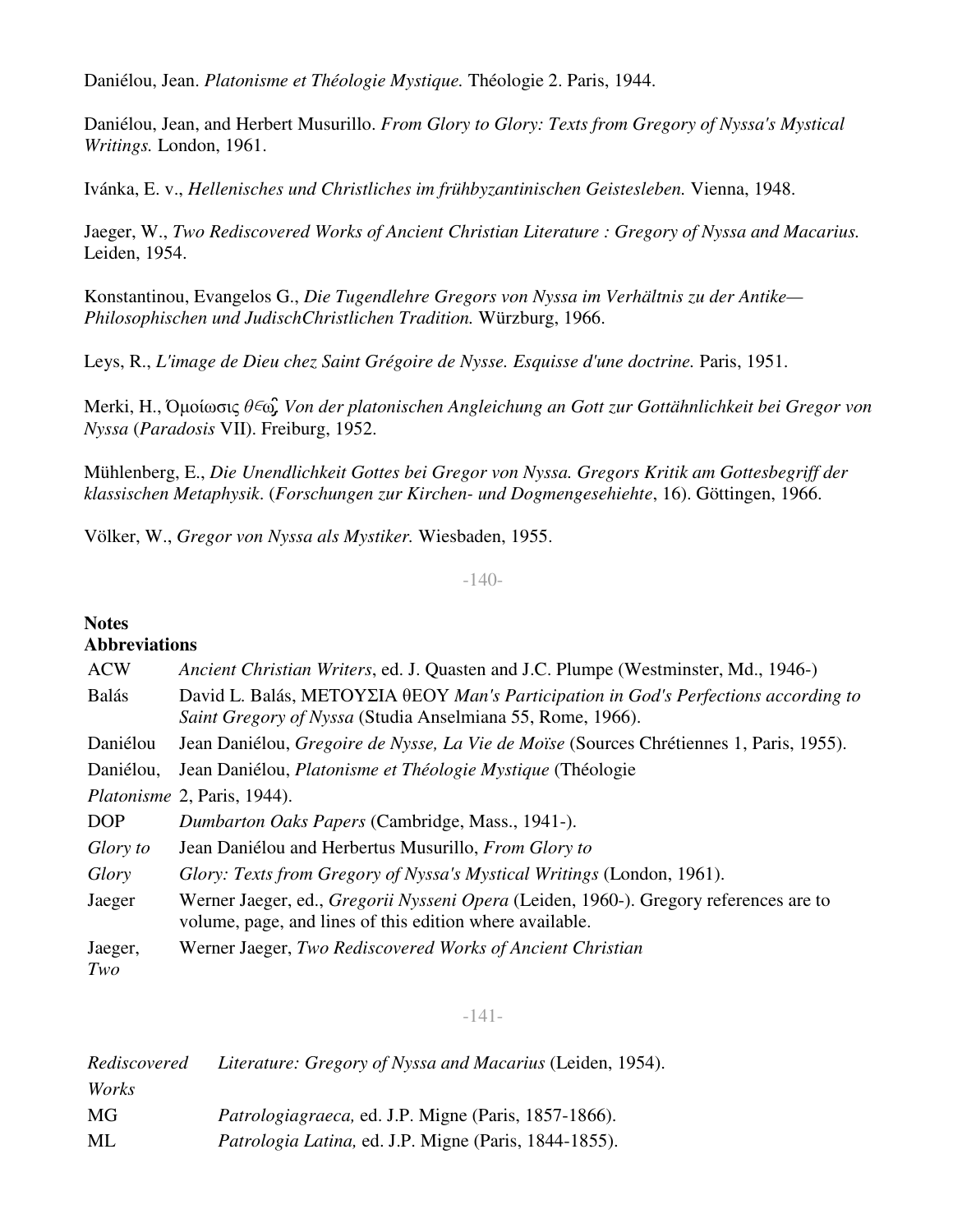| Moïse           | H. Cazelles et al., Moïse, L'homme de l'alliance (Paris, 1955).        |
|-----------------|------------------------------------------------------------------------|
| Musurillo       | Herbertus Musurillo, Gregorii Nysseni De Vita Moysis (Leiden, 1964).   |
| PGL             | G. W.H. Lampe, A Patristic Greek Lexicon (Oxford, 1961-).              |
| PO <sub>1</sub> | <i>Patrologia Orientalis, ed. R. Graffin and F. Nau (Paris, 1903).</i> |
| Pat. Syr.       | <i>Patrologia Syriaca, ed. R. Graffin (Paris, 1894-1926).</i>          |
| <sub>SC</sub>   | Sources Chrétiennes, ed. H. de Lubac and J. Daniélou (Paris, 1942-).   |

## **Introduction**

- 1. The most thorough treatment of Gregory's life before his appointment to the episcopate is by Michel Aubineau in the Introduction to his edition and translation of On *Virginity* for SC 119:29-82. For Gregory's life in general see Hilda Graef in ACW 18:3ff.; Jean Daniélou in *From Glory to Glory,* pp. 3-10; J. Quasten, *Patrology,* Vol. 3 (Utrecht, 1960), pp. 254ff.; Hans von Campenhausen, *The Fathers of the Greek Church* (New York, 195 5), pp. 107-116.
- 2. This is the conclusion of Daniélou, p. ix, and Jaeger, *Two Rediscovered Works*, pp. 119, 130.
- 3. I, 2, but see Bk. I, n. 6 for other works where Gregory makes allusion to his old age.
- 4. II, 256ff.; 278f.
- 5. See the discussion of the Holy Spirit, pp. 15f. of this work.
- 6. Daniélou, p. ix; cf. Jaeger, *Two Rediscovered Works*, pp. 116ff.
- 7. *Gregorii Nysseni Opera,* ed. W. Jaeger, Vol. 8, 1 (Leiden, 1963).
- 8. Mary Emily Keenan, "*De Professione Christiana* and *De Perfectione:* A Study of the Ascetical Doctrine of Saint Gregory of Nyssa," DOP 5 (1950): 170f. Cf. remarks by R. Leys, "La théologie spirituelle de Grégoire de Nysse," *Studia Patristica* 2 (1957): 498.
- 9. Jaeger, *Two Rediscovered Works*, pp. 32, 115, and passim.
- 10. *Ibid*., pp. 27-32, 132ff.
- 11. Daniélou, p. ix, and Jaeger, *Two Rediscovered Works*, pp. 117, 141f.
- 12. I, 2 and Bk. I, n. 4.

-142-

- 13. Manuscript evidence in Daniélou, p. 134 and Musurillo, p. 143. One manuscript names Olympius in the title and others name Gregory's brother Peter—Musurillo, p. 3.
- 14. Musurillo, *Glory to Glory,* p. 289.
- 15. Musurillo, "History and Symbol," *Theological Studies* 18 (1957): 357-386.
- 16. Jaeger, *Two Rediscovered Works*, p. 20; J. Leipoldt, *Griechische Philosophie und frühchristliche Askese* (Berlin, 1961); Dorothy Emmet, "Theoria and the Way of Life," *Journal of Theological Studies* New Series XVII (April 1966): 38-52. For the changes in the meaning of 'philosophy' see Anne-Marie Malingrey, "*Philosophia*." *Etude d'un groupe de mots dans la litteraturegrecque, des Presocratiques au IVe siècle après J*.*-C*. (Paris, 1961).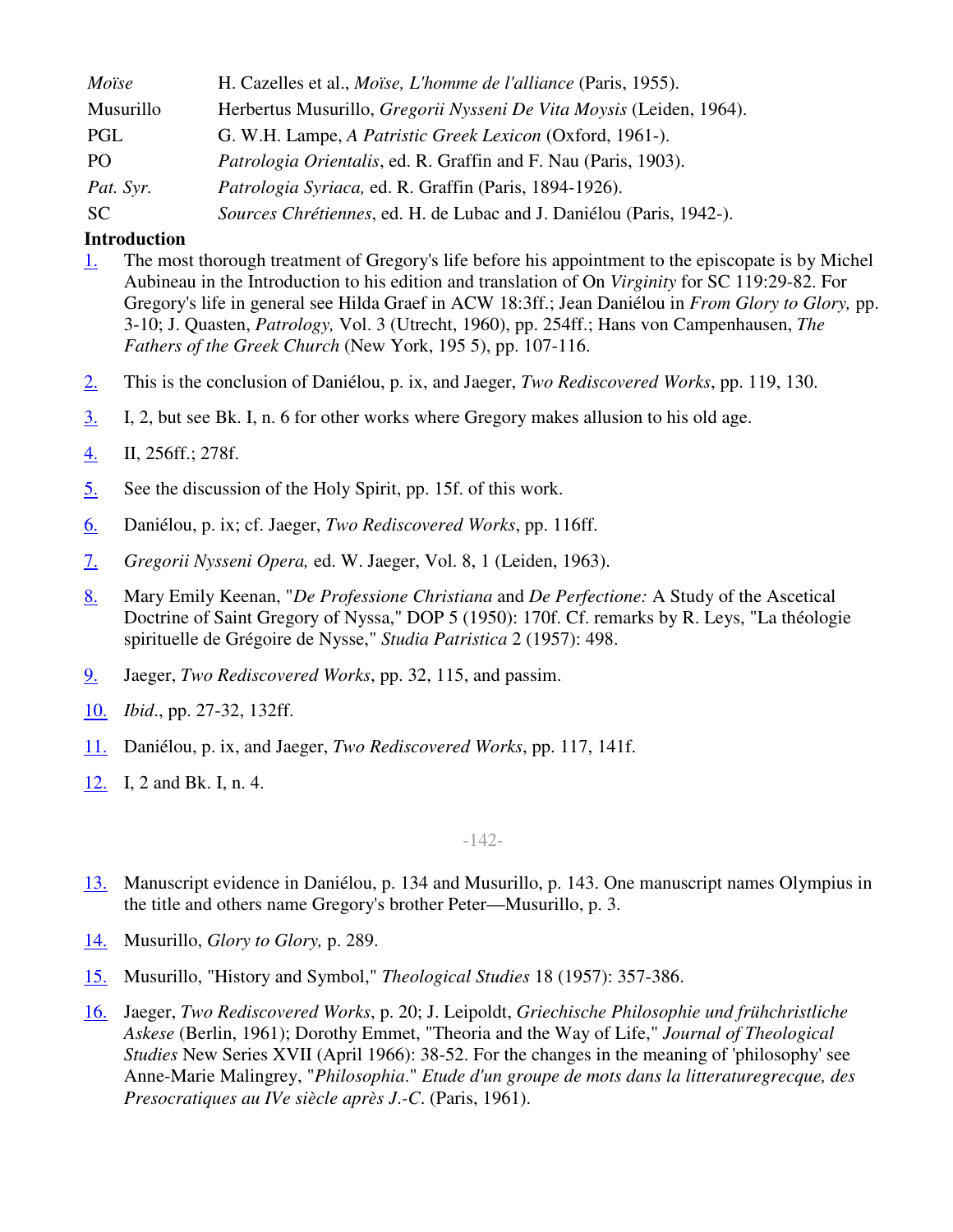- 17. Quasten, *op. cit.*, pp. 283ff. and bibliography cited. Especially note H. Merki, 'Ομοίωσις θ∈ω͡, *Von der platonischen Angleichung an Gott zur Gottähnlichkeit bei Gregor von Nyssa* (Paradosis 7, Freiburg, 1952); Endre von Ivánka, "Vom Platonismus zur Theorie der Mystik (Zur Erkenntnislehre Gregors von Nyssa)," *Scholastik* 11 (1936): 163-195. According to F. Überweg and B. Geyer, *Grundriss der Philosophie* II: *Die patristische und scholastische Philosophie* (Berlin, 1928), p. 84, nobody before Gregory had sought to establish the Christian faith rationally in so comprehensive a manner as he did. O. Bardenhewer, *Geschichte der altkirchlichen Literatur* III (Freiburg, 1912), believes that Gregory was perhaps better versed in pagan philosophy than any other Christian writer of the 4th century. K. Gronau's assessment of the importance of Posidonius for Gregory has not been accepted generally (cf. *Poseidonios und die jüdisch-christiliche Genesisexegese,* Leipzig-Berlin, 1914).
- 18. The passages where Gregory mentions Greek philosophies by name, usually in an unfavorable way, are assembled by Harold Fredrik Cherniss, *The Platonism of Gregory of Nyssa* (University of California Publications in Classical Philology 11, Berkeley, Calif., 1930), pp. 1-12. Cf. A.C. Weiswurm, *The Nature of Human Knowledge according to St. Gregory of Nyssa* (Washington, 1952), pp. 16ff.
- 19. On the other hand, his disclaimers in *Ep*. 13, addressed to Libanius, may be professional modesty— Vol. 8, 2, pp. 44-46 (MG 46.1048A-1049B).
- 20. In the notes reference will be made to Gregory's appropriation of philosophical ideas and terminology from all the earlier schools which by the 4th century had become the stock and trade of educated men.
- 21. For details see Daniélou, p. xxviiff., and the notes. Cf. Cherniss, *op. cit*.; R. Arnou, "Platonisme des Pères," *Dictionnaire de Théologie Catholique* 12 (Paris, 1935): 2258-2392.
- 22. Daniélou, pp. xi-xiv.

-143-

- 23. R.M. Grant, *The Letter and the Spirit* (London, 1957); R.P.C. Hanson, *Allegory and Event* (Richmond, 1959).
- 24. The Jewish, Christian, and Moslem interpretations of Moses have been surveyed in the special issue of *Cahiers Sion* published under the title *Moïse: l'homme de l'alliance* (Paris, 1955). For the high exaltation of Moses, see Philo, *De sacr*. 3.8; J. Bonsirven, *Palestinian Judaism in the Time of Jesus Christ* (New York, 1964), pp. 80-82; Moses Hadas, *Hellenistic Culture* (New York, 1959), p. 172.
- 25. Jaeger, *Two Rediscovered Works,* p. 78, notes the evidence that medieval scribes observed the influence of Philo on Gregory. Daniélou, pp. xiv-xv, notes specific parallels of the *Vita Moysis* with Philo.
- 26. Trans. by F.H. Colson in the *Loeb Classical Library* (Cambridge, Mass., 1935).
- 27. Fr. Leo, *Die griechisch-römische Biographie* (Leipzig, 1901). Gregory does not follow the form of the Hellenistic biography but has the same "didactic" interest.
- 28. Cf. also Philo, *De praemis* 9.53-56. In the *De Ios*. and *De Abrah*. Philo first describes the literal story drawing edifying lessons from it, then he allegorizes, but he alternates throughout. Cf. *De Abrah*. 18.88 where he refers to "both our expositions, the literal as applied to the man and the allegorical as applied to the soul."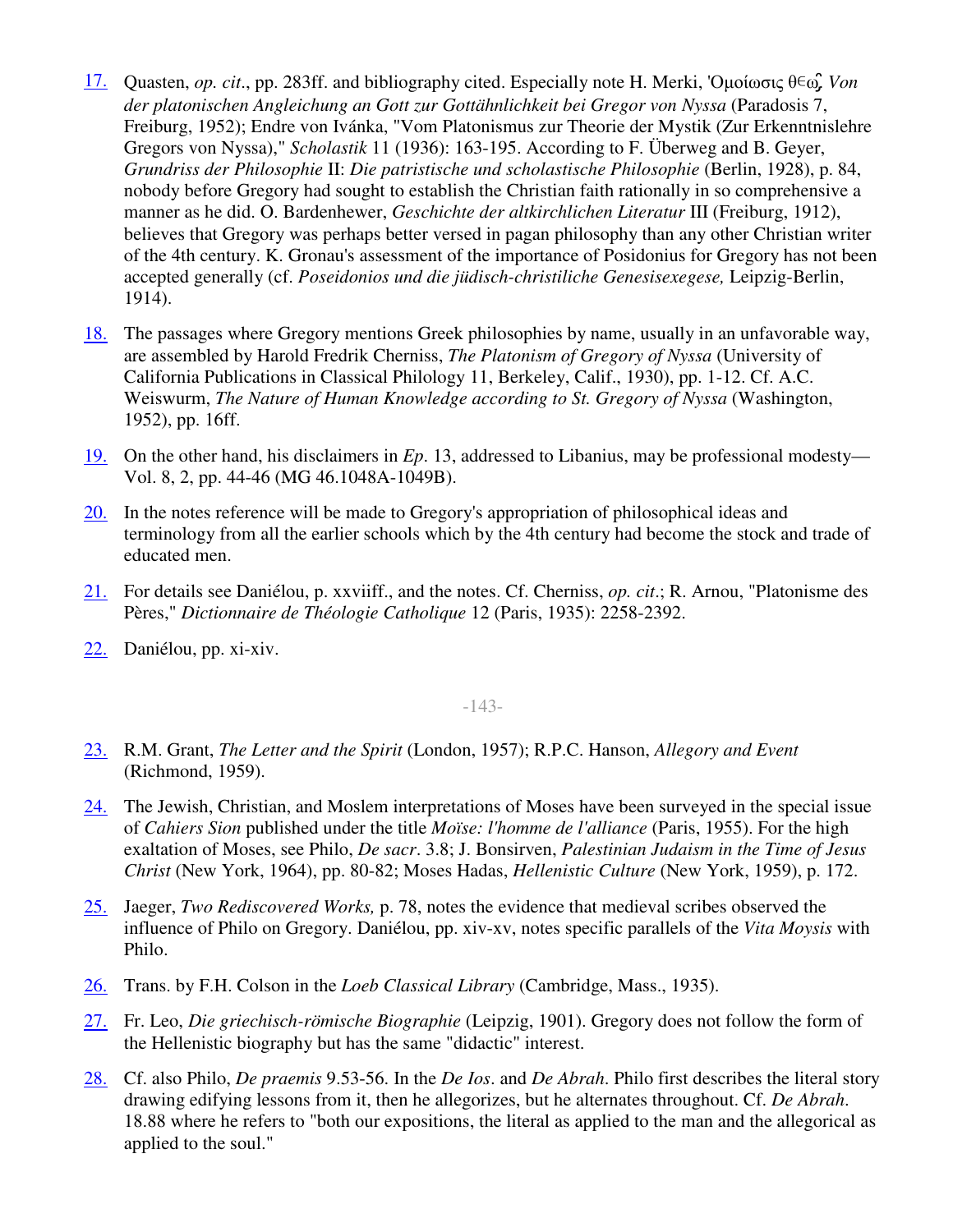- 29. Our notes will be full on Philo's treatment of the same events in order to facilitate comparison.
- 30. Bernard Botte, "La vie de Moise par Philon," *Moïse*, p. 60.
- 31. Trans. by Ralph Marcus from the Armenian in *Loeb Classical Library* (Cambridge, Mass., 1953).
- 32. Philo preferred ὑπόνοια for allegory—see Hanson, *op. cit.,* p. 40. Cf. *De Ios*. 6. 28, "After this literal account of the story, it will be well to explain the underlying (ὑπόνοια) meaning."
- 33. See especially II, 196 on the tabernacle and priest's garments and the notes for Philo's treatment.
- 34. Cf. *Midrash Rabbah, Exodus*, trans. S.M. Lehrman (London, 1951) and the haggadic portions (about three-fifths) of *Mekilta de Rabbi Ishmael*, trans. J. Z. Lauterbach (Philadelphia, 1949).
- 35. *Strom*. 1.23-26.
- 36. Grant, *op. cit*., p. 91.
- 37. Brought together by Daniélou, p. xviii. Gregory's general indebtedness to Origen is well-known—see J.H. Srawley, *The Catechetical Oration of Gregory of Nyssa* (Cambridge, 1956), pp. xix-xxv; William Moore, *Select Writings and Letters of Gregory, Bishop of Nyssa* in *Nicene and Post-Nicene Fathers,*

### -144-

 Vol. 5, pp. 14-23. P. Godet, "Grégoire de Nysse," *Dictionnaire de Théologie Catholique* Vol. 6 (Paris, 1920): 1847-52.

- 38. Origen begins this section of suggestions for an Exodus allegory by saying, "This descent of the holy fathers into Egypt will appear as granted to this world by the providence of God for the illumination of others, and for the instruction of the human race, that so by this means the souls of others might be assisted in the work of enlightenment." But he refers to the nation, not Moses.
- 39. Daniélou, *Origène* (Paris, 1948), pp. 260ff.
- 40. Henri de Lubac, "'Typologie' et 'Allegorisme,' "*Rech. de Sc. Rel*. 34 (1947): 180-226; H.N. Bate, "Some Technical Terms of Greek Exegesis," *Journal of Theological Studies* 24 (October 1922): 59- 66.
- 41. Οὐχ ἱστορικὴν διήγησιν, ἀλλὰ θ∊ωρίαν νοητήν *Comm. Joh*. *Frg*. 20.
- 42. R.M. Grant, *The Earliest Livesof Jesus* (New York, 1961), pp. 120f.
- 43. Daniélou, *"Akolouthia* chez Grégoire de Nysse," *Rev. des Sci. Rel.* 27 (1953): 2 36ff; Alexander Kerrigan, *St. Cyril of Alexandria: Interpreter of the Old Testament* (Rome, 1952), pp. 36ff.
- 44. Bate, *op. cit.,* pp. 62f. A. Vaccari, "La θΕΩΡΙΑ nella scuola esegetica di Antiochia," *Biblica* 1 (1920): 14ff.
- 45. Bate, *op. cit*., pp. 61 ff. See Book I, note 27.
- 46. De Lubac, *op. cit*., pp. 181ff.
- 47. In the *Life of Moses* Gregory also uses ἀναγωγή (II, 223), ὑπόνοια (II, 219), and τροπικός ("a more tropical *theoria*," II, 43) in reference to the nonliteral meaning. The different meanings of *theoria* in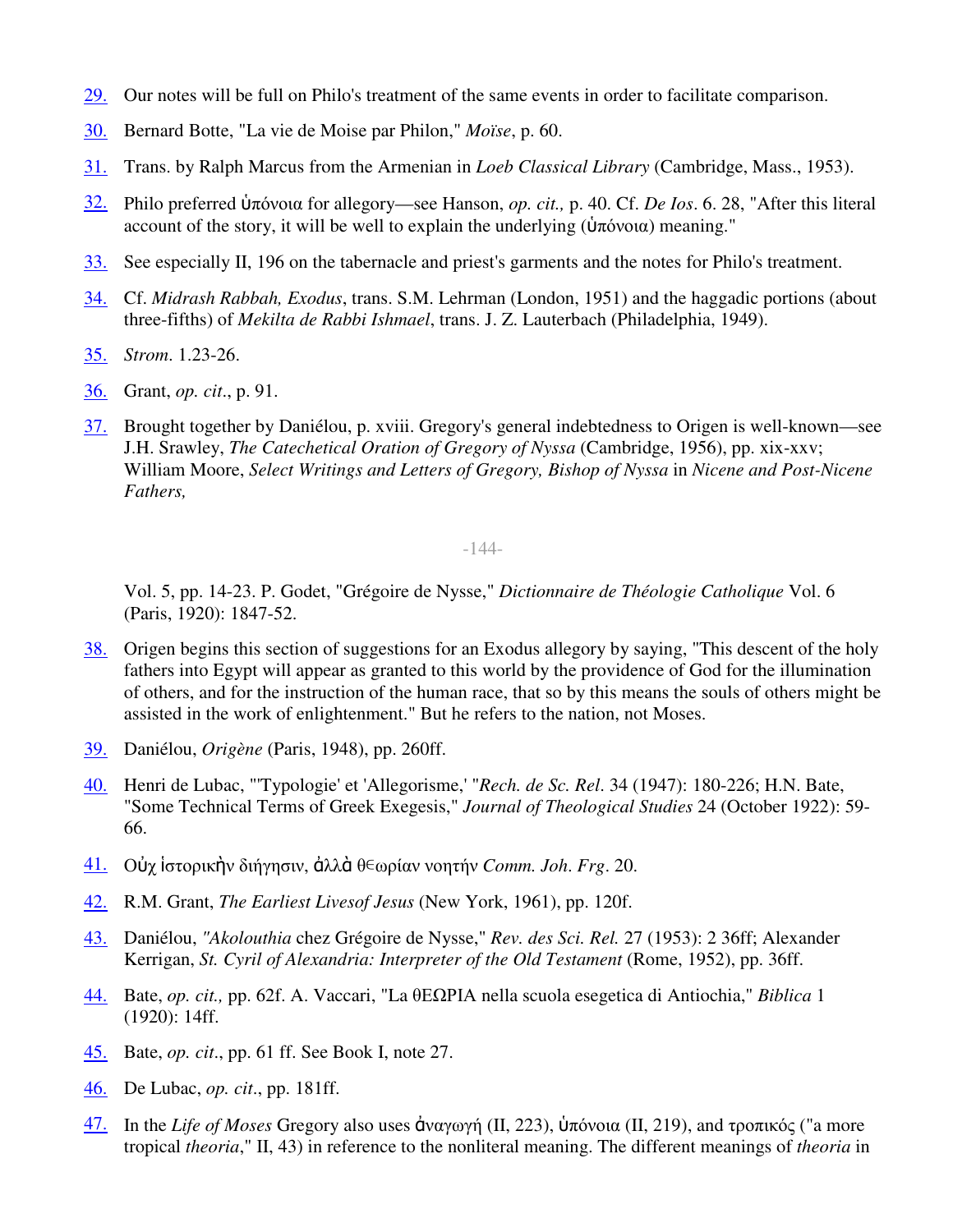Gregory are given by Daniélou, *Platonisme*..., p. 148. Cf. Walther Völker, *Gregor von Nyssa als Mystiker* (Wiesbaden, 1955), pp. 146-148, 172ff.

- 48. Kerrigan, *op. cit*., pp. 117f., 122.
- 49. *Ibid*., pp. 115, 191. Of interest for Gregory's method is Cyril's statement in the prologue to his *Comm. in Isa*. that he intends to expound "the literal text *(historia)* accurately" and give "the interpretation of the spiritual *theoria*" (MG70.9A; cf. 69.16A for *Glaph. in Gen.* 1). He suggests that the things of the old covenant are not valueless when they lead to *theoria—De ador. in sp. et verit.* 1.3 (MG 68.137A). Cyril represents a narrowing down from Gregory's interests in his concern for dogma—"all spiritual *theoria* looks toward Christ's mystery" (Frg. 2, 2 Cor. 3.12; *Comm. St. Joh*. Pusey 3,365,25). The few references we have found suggest that someone versed in Cyril of Alexandria would find many points of continuity with Gregory.
- 50. In addition to the general works cited in note 21, cf. Jaeger, *Two*

-145-

*Rediscovered Works*, pp. 120-124, on Clement of Alexandria, and Kerrigan, *op. cit*., pp. 135ff.

- 51. Elsewhere Gregory appeals to inaccuracies in the literal statement as a justification for allegory—*C*. *Eun.* 3.1.37f., Vol. 2, pp. 16, 20ff. (MG 45.577C-D).
- 52. Daniélou, pp. xvi-xvii, and in *Moise*, pp. 276-282.
- 53. *Moïse*, pp. 245-314.
- 54. Justin, *Dial.* 131-132; Hippolytus, *Ben. Mos.* (PO 27, 171ff.); Ps. Clem., *Recog.* 1:35; Aphraates, *Demons.* 21 (Pat. Syr. 1, pp. 958-62); Hilary, *De Mys.* 1.16ff.; Clement of Alexandria, *Strom*. 1.23- 26.
- 55. Auguste Luneau in *Moise,* pp. 283-303. Hence we have fewer references to Latin authors in the notes.
- 56. Cf. II, 173.
- 57. Daniélou, *Platonisme*...; Bouyer, *The Spirituality of the New Testament and the Fathers* (Paris, 1963), pp. 351-368; H. V. Balthasar, *Présence et Pensée. Essai sur la philosophie religieuse de Grégoire de Nysse* (Paris, 1942); W. Völker, *Gregor von Nyssa als Mystiker* (Wiesbaden, 1955); J. T. Muckle, "The Doctrine of St. Gregory of Nyssa on Man as the Image of God," *Mediaeval Studies* 7 (1945): 77-84; Endre v. Ivánka, *Hellenisches und Christliches im frühbyzantinischen Geistesleben* (Vienna, 1948).
- 58. Consult the notes on the passages referred to for parallels in other works of Gregory and for fuller discussion.
- 59. See the works by Daniélou, Muckle, Ivánka, and Völker referred to in note 57. Discussions of Gregory's mysticism center around his understanding of ecstasy. For a modification of Daniélou's view of Gregory (*Platonisme*..., pp. 261-73, discusses ecstasy), see Ekkehard Mühlenberg, *Die Unendlichkeit Gottes bei Gregor von Nyssa*, Forschungen zur Kirchen- und Dogmengeschichte 16 (Göttingen, 1966), pp. 155ff. He insists that the psychological attempt at meaning is contradicted by progress in knowledge implied in ecstasy. Völker, *op. cit*., pp. 202-215, sees Gregory's view of ecstasy in the context of his piety. Ecstasy unites within itself an intellectual and an emotional side. It speaks the language of Plato, but permeates the whole with a Christian spirit and finally fits itself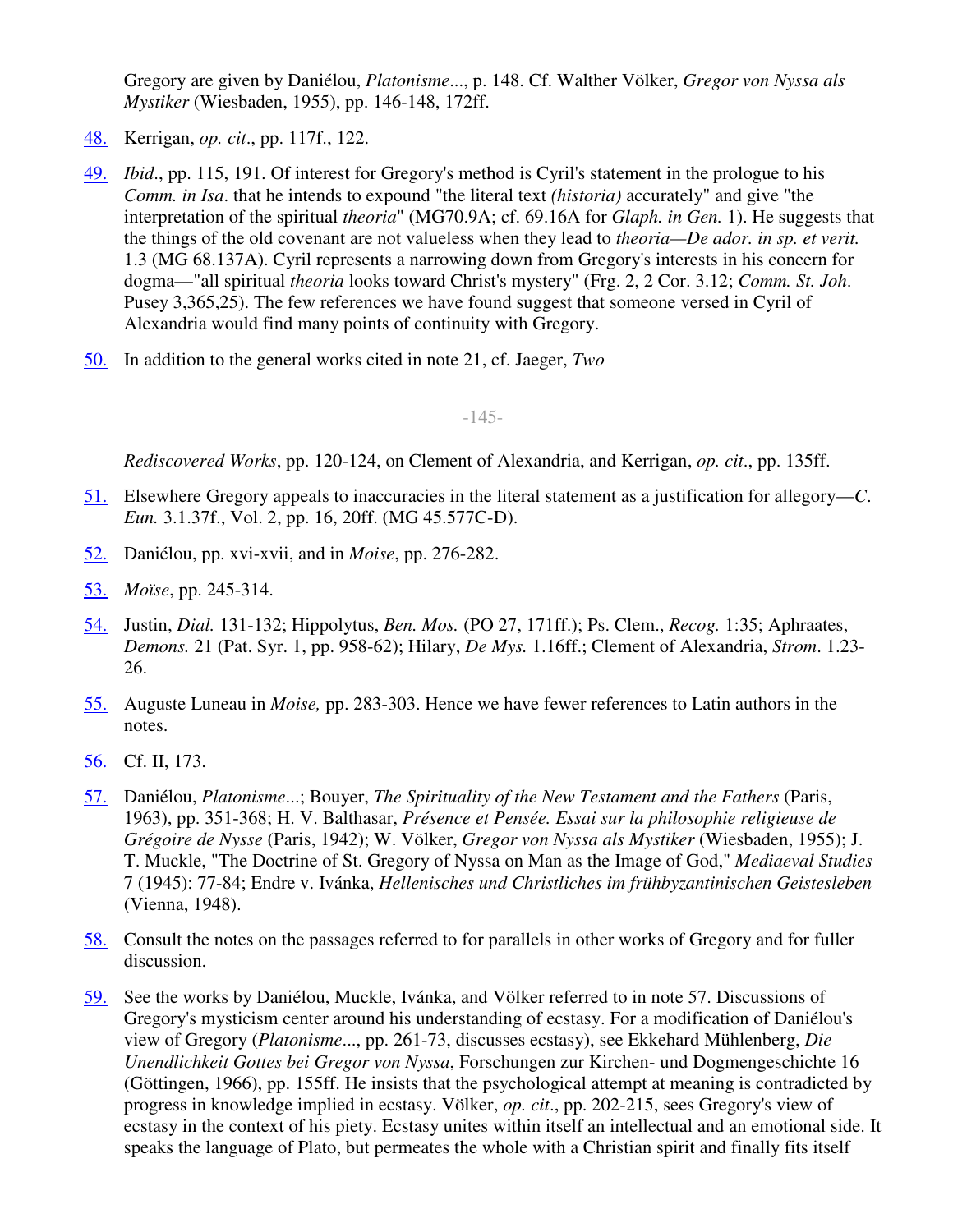into the framework of negative theology. Gregory gives what he had inherited from Origen a form that the Areopagite could use in his building of a speculative structure.

- 60. See Aubineau, SC 119: 143-213; Muckle, *loc. cit*.; R. Leys, "La théologie spirituelle de Grégorie de Nysse," *Studia Patristica* 2 (1957): 495-511.
- 61. Daniélou's writings urge this as Gregory's major new contribution and adopts the Greek word έπέκτασις to express it: *Platonisme*..., pp. 291-307; *Glory to Glory,* pp. 46-71; *Eranos Jahrbuch*, 23 (1954): 409-418; *Dictionnaire de Spiritualité* II: 1882-85.

-146-

- 62. Or. 38 (MG 36.317B); cf. II, 237ff.
- 63. Daniélou, "*Akolouthia*," *Rev. des Sci. Rel.* 27 (1953): 236ff.
- 64. The artificiality of imposing the later "three ways" of mysticism on Gregory is the major criticism leveled at Daniélou's *Platonisme*...; see Muckle, *op. cit*., p. 84, and I. Hausherr's review in *Revue d'ascétique et de mystique* 22 (1946): 310-314.
- 65. See note 37.
- 66. Brooks Otis, "Cappadocian Thought as a Coherent System," *DOP* 12 (1958): 108, 115. On Origen's "satiety" with God, in contrast to Gregory's "continual progress," cf. M. Harl, "Recherches sur l'Origénisme d' Origène: la 'satiété: (κόρος) de la contemplation comme motif de la chute des âmes," *Studia Patristica* 8 (Berlin, 1966): 373-405. For the reality of temptation in the *Life of Moses*, see Daniélou, *Platonisme*..., pp. 87ff.
- 67. *Two Rediscovered Works,* esp. pp. 174ff. But see J. Gribomont, "Le *De Instituto Christiano* et le Messalianisme de Grégoire de Nysse," *Studia Patristica* 5 (1962): 312ff.
- 68. Mühlenberg, *op. cit*.; W. Völker, "Zur Gotteslehre Gregors von Nyssa," *Vigiliae Christianae* 9 (1955): 103-128.
- 69. Johann Lenz, *Jesus Christus nach der Lehre des hl. Gregor von Nyssa* (Trier, 1925).
- 70. W.W. Jaeger, *Gregor von Nyssa's Lehre vom Heiligen Geist* (Leiden, 1966). Ludger Kleinheidt, *Sancti Gregorii episcopi Nysseni doctrina de Angelis* (Freiburg, 1860).
- 71. F. Hilt, *Des hl*. *Gregors von Nyssa Lehre vom Menschen systematisch* dargestellt (Köln, 1890). See Book II, note 29 for further references.
- 72. J. Gaith, *La conception de la liberté chez Grégoire de Nysse,* Etudes de phil. médiév. 43 (Paris, 1953). See Book II, note 5.
- 73. Gregory's thoughts on baptism do not show the originality his treatment of some other things do, and in the *Vita Moysis* what he has to say fits his treatment in his other works—*Or. cat.* 33-36, 38-40 (MG 44.84-92, 97-105); *In bapt. Christi* (MG 46.577-600); *Adv. eos qui bapt. diff*. (MG 46.416- 432).
- 74. See Book II, note 102.
- 75. T.A. Goggin, *The Times of Saint Gregory of Nyssa As Reflected in the Letters and the Contra Eunomium* (Washington, 1947), pp. 145-177.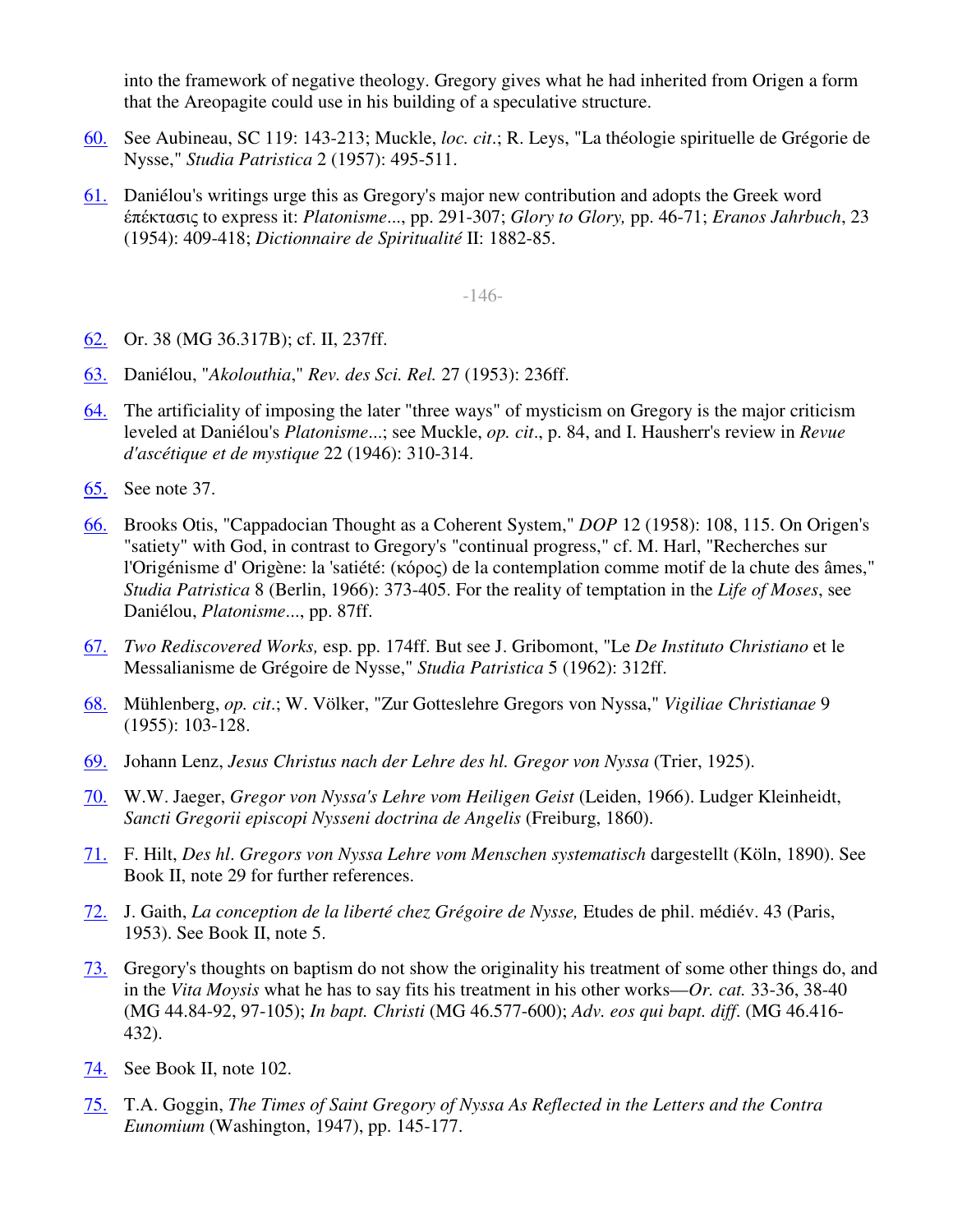- 76. Before Christianity had its own cycle of saints, the holy men of the Old Testament served as examples—Auguste Luneau in *Moïse*, p. 288. See M. Simon, "Les saints d'Israel dans la devotion de l'Eglise ancienne," *Rev. Hist. Phil. Rel*. 34 (1954): 98-128.
- 77. Daniélou in *Moïse*, p. 269.
- 78. *C. Eun*. 2.322, Vol. 1, p. 320, 9-12 (MG 45.1017D).
- 79. MG 46.857C.

-147-

- 80. *C. Eun*. 2.85-92, Vol. 1, pp. 251, 22—253, 30 (MG 45.940A941 B).
- 81. MG 46.713A-B.
- 82. Daniélou in *Moïse*, pp. 269ff.
- 83. *In inscrip. Ps*. 1.7, Vol. 5, pp. 43, 21—45, 20(MG44.456C-457B); *De castig*. (MG 46.316A-C); *In laud. frat. Bas*. (MG 46.808D-813A)compared to *Vita Moysis* by J. A. Stein, *Encomium of St. Gregory of Nyssa On his Brother St. Basil* (Washington, 1928), pp. 20-23.
- 84. *In Cant*. 11, Vol. 6, p. 322, 9-12 (MG 44.1000C). The three incidents referred to have been variously identified: (1) Exod. 19.18 or 3.2; (2) Exod. 20.21 or 24.15-18; (3) Exod. 24.15-18 or 20.21. If the first set of passages is taken, then Gregory has in mind different statements made in connection with the Sinai theophany; the difficulty is that in the LXX the darkness is mentioned in 20.21 and the cloud in 24.18 so the order is wrong. If the effort is made to identify three separate incidents, the identity of the third one still poses a problem, and yet this must be the most important one for Gregory. Without reference to the *Canticles* text, Dorothy Emmet, *op. cit*., p. 43 (following Daniélou, *Platonisme*..., pp. 17-23) proposes three stages in the *Life of Moses :* (1) purification and illumination—burning bush; (2) separation from the world—passing through the cloud in traversing the desert; (3) entering the darkness of Sinai. Number 2 does not seem to have this importance in the *Life of Moses.* If the *Canticles* passage is to be brought into relation to *Vit. Mos*., we would propose that the "light" is the burning bush, the "cloud" is the Sinai theophany (taking 20-24 as a whole), and the "darkness" is the seeing of the "back" of God while the hand of God shadowed Moses in the cleft of the rock (Exod. 33.20-33). Although the word "darkness" does not occur in the latter, this could be Gregory's interpretation. This scheme corresponds to the events that are the basis of the three principal passages on the knowledge of God in the *Life of Moses* (see above p. 14) and which are elaborated on in the passage cited in the next note. P. Marechal *Etudes sur la Psychologie des mystiques* (Paris, 1937), II, pp. 108f., writes on Moses' three theophanies.
- 85. *In Cant*. 12, Vol. 6, pp. 354, 8—356, 16 (MG 44.1025A-D).
- 86. Heb. 11.25.
- 87. Exod. 33.13 modified.
- 88. Exod. 33.17, LXX.
- 89. See the bibliography for publication information on the editions and translations of the *Vita Moysis*.
- 90. Aubineau, SC 119: 218.
- 91. For information on the manuscripts, see Daniélou, pp. xxxii-xxxv; Musurillo, pp. v-xix.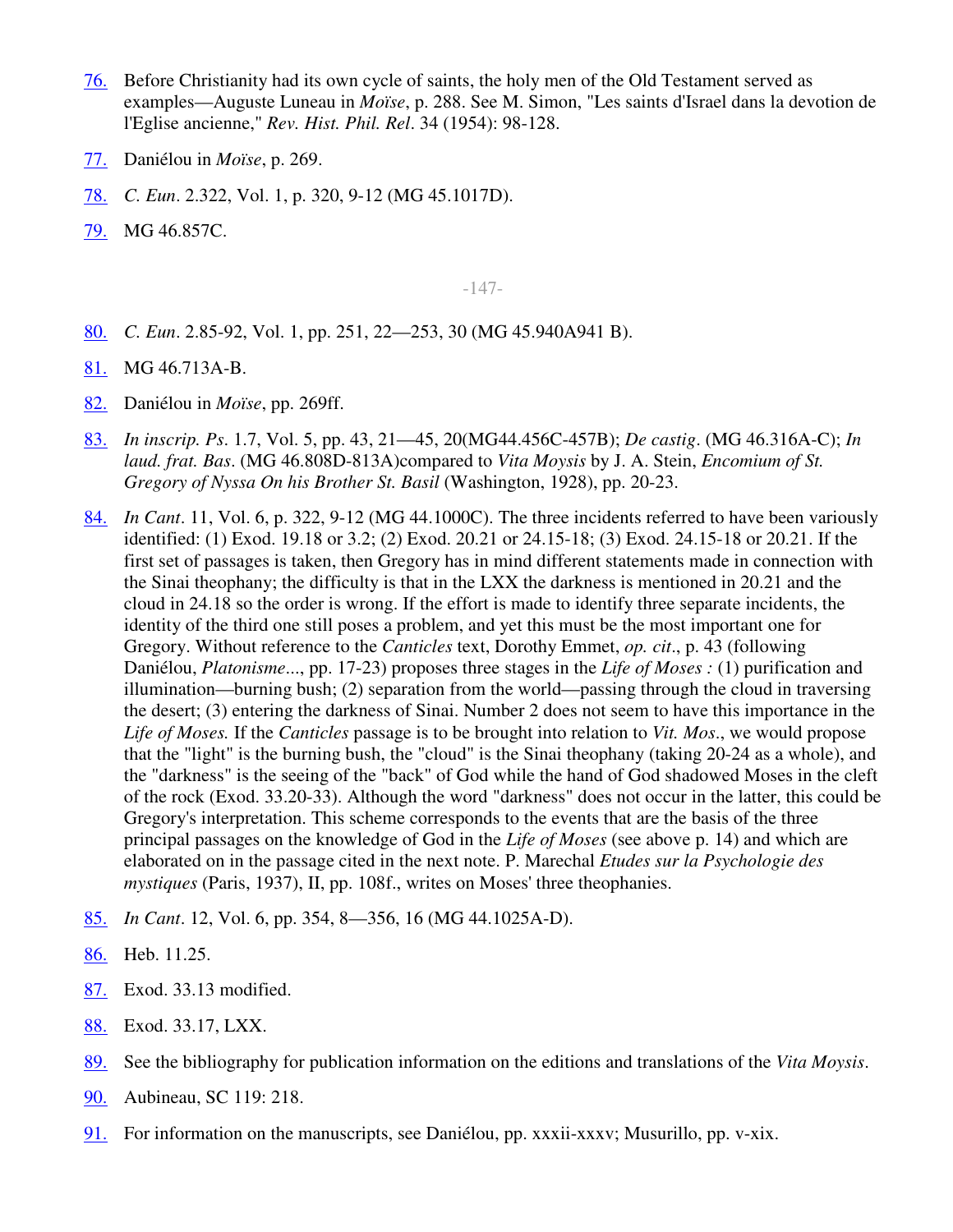## **Book I**

- 1. Reading έπικλάζοντ $\epsilon_{\varsigma}$ . The reading of the text, έποκλάζοντ $\epsilon_{\varsigma}$ , occurs in II, 57.
- 2. The same comparison occurs in Gregory of Nazianzus, *Or.* 42, *In laudem Bas*. 15 (MG 36.513D-516A).
- 3. Phil. 3.14. The racecourse is a favorite imagery in the work; cf. the phrase "to devote your soul to the race of virtue" in the Introduction to *De instituto Christiano* Vol. 8, 1, p. 43, 13.
- 4. *Deperfectione* has a similar Introduction, being written in response to a request for direction in attaining perfection "by the life according to virtue," Vol. 8, 1, p. 173 (MG 46.252A). There Gregory proposes Paul as a leader as he does Moses in this treatise. The *De instituto Christiano* was written in response to a request from a group of monks for Gregory's ideas on the goal of the virtuous life and the way by which this might be attained—Vol. 8, 1, p. 41, 10ff.
- 5. On spiritual fatherhood see I. Hausherr, *Direction spirituelle en Orient autrefois*, Orientalia Christiana Analecta 144 (Rome, 1955), pp. 17-39.
- 6. Gregory also refers to his old age in *De inf. qui praem. abr.* (MG 46.161B); *C*. *Eun*. 2.605, Vol. 1, p. 403, 6-7 (MG 45.1112D); *Ref*. *conf. Eun*. 208, Vol. 2, p. 401, 3 (MG 45.561B).
- 7. The customary way. to begin a *logos* was to ask for divine guidance. Cf. *In Hex.* (MG 44.68C-D). We have rendered it "treatise."
- 8. See note 83 for κατανοέω.
- 9. Ps. 13.5, LXX (would be 14.5 of the Hebrew, but missing from Masoretic text).
- 10. Cf. *In Cant.* 6, Vol. 6, p. 173, 11ff. (MG 44.885C-D). See Aristotle, *Categories* 4b 20ff.
- 11. Phil. 3.13. This text is the theme of the whole treatise, namely that perfection is a continual progress. See Introduction, pp. 12-13, especially n. 61.
- 12. Cf. *In Ps.* 1.8, Vol. 5, p. 63, 4-5 (MG 44.480A), "the nonexistence of the good becomes sin." *In Eccl*. 7, Vol. 5, pp. 406, 16—407, 3 (MG 44.725A), similarly has evil opposite to good and nonbeing to Being. For Gregory's use of limitation by contraries see also *Or. cat.* 6 (MG 45.28C); *C. Eun.* 1.167- 68, Vol. 1, p. 77 (MG 45.301C).
- 13. Cf. Aristotle, *Nicomachean Ethics* 1157a30.
- 14. "The nature of good is true being"—*De an. et res*. (MG 46.93B). Cf. *Ep. can*. (MG 45.224D-225A) where Gregory affirms that the truly beautiful is only in virtue and in that nature which is virtue's source. That

-149-

 there is no intermediate state between virtue and vice was a Stoic doctrine (J. von Arnim, *Stoicorum veterum fragmenta* 1. 566), but is also in Philo (*Ebr.* 7; *Sac.* 135) and Origen (*Comm. Jno*. 20.13). That God is virtue was repugnant to Platonists (Albinus, *Didas.* 28) and may be derived from the Stoic principle that human and divine virtue are the same (von Arnim, *op. cit.* 1.564; 3.245ff.), but see Plato, *Theaet*. 176b.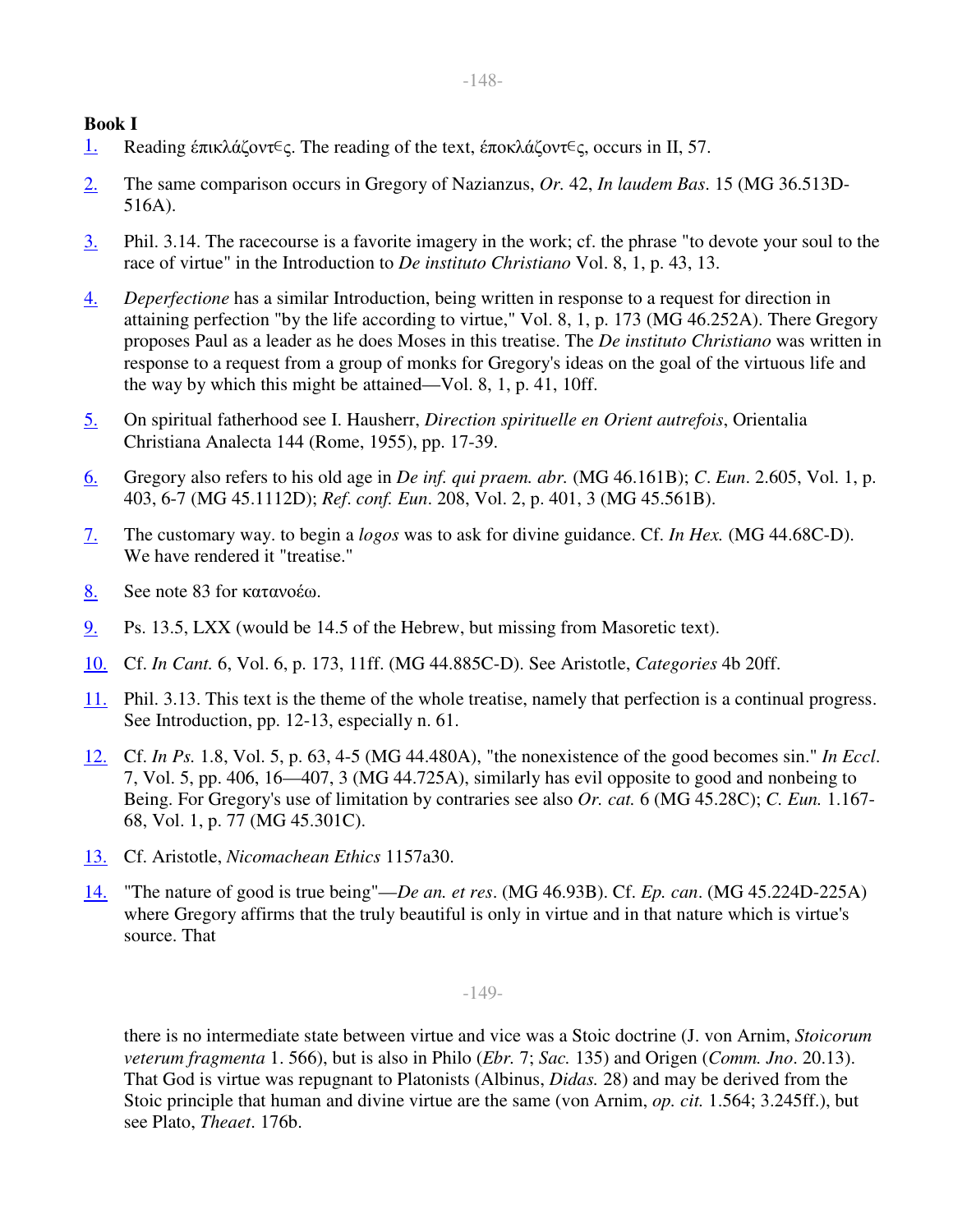- 15. See II, 305-306. The present passage is discussed by Balás, pp. 154f.
- 16. The basis of the perpetual progress in virtue is the divine infinity. Cf. II, 236. See Plotinus, *Enn*. 6, 7, 32. Since the good is unlimited, there is no limit to the advance in the good—*Cat*. *or*. 21 (MG 45.60A); *C. Eun*. 1.290, Vol. 1, p. 112, 15-20 (MG 340D); *De an*. *et res*. (MG 46.96C-97A); *De hom*. *op*. 21 (MG 44.201B-C). For the constant increase in the desire for God, cf. *In Cant*. 1, Vol. 6, p. 31, 6-9 (MG 44.777B); 12, Vol. 6, p. 366, 11-20 (MG 44.1036A). On the general subject see Ekkehard Mühlenberg, *Die Unendlichkeit Gottes bei Gregor von Nyssa,* Forschungen zur Kirchen und Dogmengeschichte 16 (Göttingen, 1966), esp. pp. 159ff.
- 17. Matt. 5.48.
- 18. This thesis that perfection is to be found in progress itself is developed in *De perf*., especially the conclusion, Vol. 8, 1, pp. 213, 14— 214, 6 (MG 46.285C-D). The contrast of this philosophy of growth to the Greek conception according to which change involves imperfection is developed by Daniélou, "La Colombe et la ténèbre dans la mystique byzantine ancienne," *Eranos Jahrbuch* 23 (1954): 400-405.
- 19. Isa. 51.2.
- 20. On the symbolism of the sea, see H. Rahner, "Antenna Crucis, II, Das Meer der Welt," *Zeitschr. Kath. Theol*. 66 (1942): 89-118.
- 21. Palladius, *Hist. Laus*., Prol., 2 and 15 offers stories of both sexes for models.
- 22. Philo, *De sacrif*. 27.90.
- 23. On the place of the saints of the Old Testament in the early Church, see Introduction, n. 76. On Abraham as a model of virtue in the fathers, see Daniélou, "Abraham dans la tradition chrétienne," *Cahiers Sioniens* (1951): 160-179. Abraham and Sarah are referred to by Gregory in *De deitate filii et sp. sanc.* (MG 46.569). For other Gregory references to Abraham, cf. Int., n. 78, 80, 81.
- 24. Ps. 75.2, 3.
- $\frac{25}{25}$  κατά τὴν πρόχ $\epsilon$ ιρον έννοιαν. This formulation seems to be different for Gregory from the κοιναὶ έννοιαι, those common truths of the faith on which he dwells, which he borrowed from Stoicism and Neoplatonism, and which he makes the framework of his religious philosophy.

 $-150-$ 

See Jules Gross, *La divinisation du chrétien d'après les Pères grecs* (Paris, 1938), p. 219.

- 26. See Introduction, n. 82 and 83 for other passages where Gregory proposes Moses as a pattern of virtue.
- 27. For the background of "understanding" (διάνοια) in Greek treatment of allegories, see R.M. Grant, *The Letter and the Spirit* (London, 1957), pp. 125f.; for "history" (ἱστορία), see Introduction at note 42.
- 28. Exod. 2.2ff.
- 29. Josephus, *Ant.* 2.9.226-31. Jewish traditions surrounding the birth of Moses are given by Renée Bloch, "Moïse dans la tradition rabbinique," *Moïse*, pp. 115f.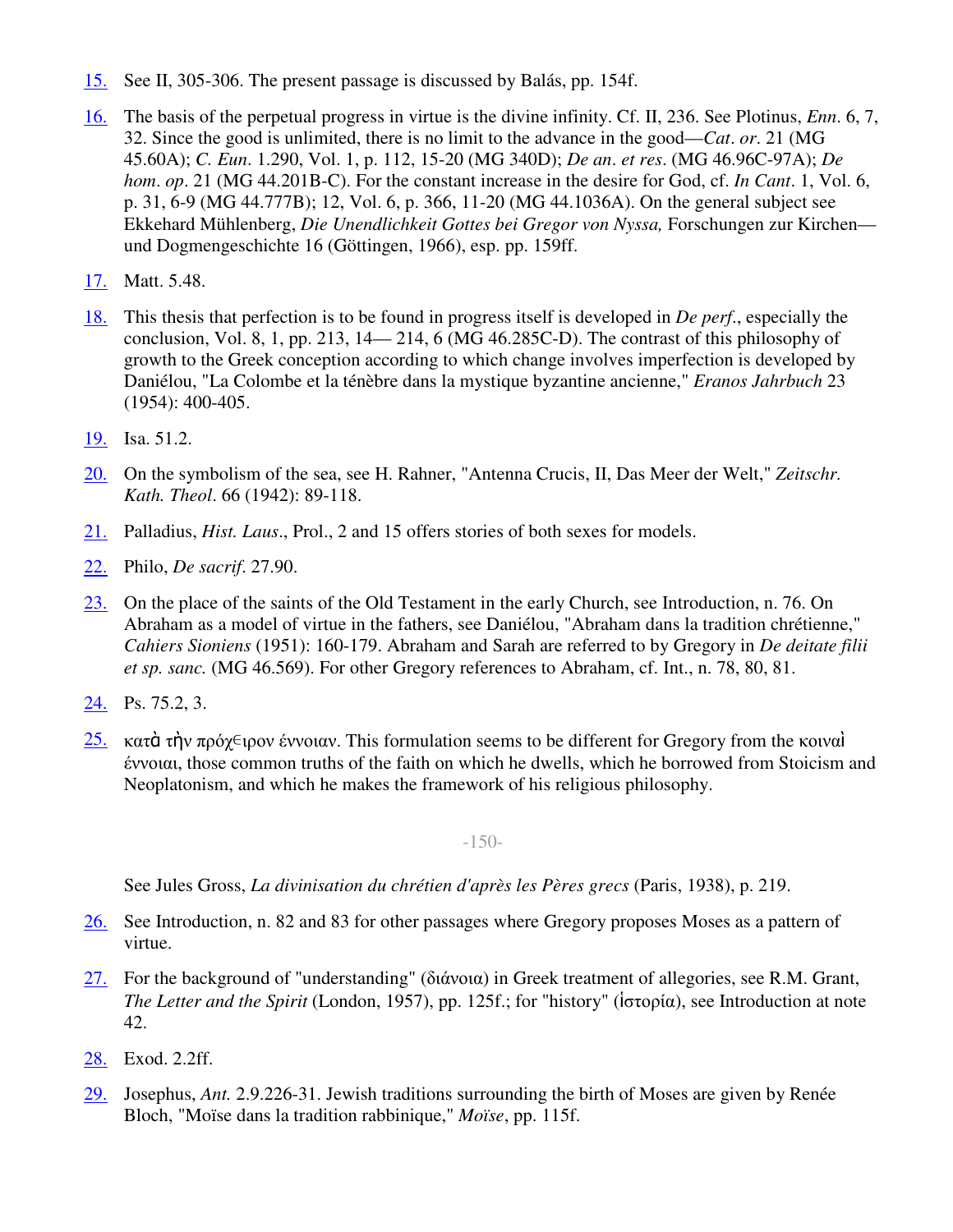- 30. Exod. 2.3, LXX.
- 31. A similar wording in *C. Eun*. 2.285, Vol. 1, p. 310, 13ff. (MG 45.1008A).
- 32. *Midrash Rabbah, Exodus* 1.25, has the infant Moses reject a series of Egyptian nurses before the princess tries a Hebrew nurse.
- 33. Acts 7.20-22; Philo, *Vit. Mos*. 1.5.21-24. Cf. also Clement of Alexandria, *Strom*. 1.23, where he summarizes Hellenistic Jewish tradition; elsewhere in Gregory, *In laud. frat. Bas.* (MG 46.789B; 808D). It has been suggested that this midrash might go back to a Near Eastern tradition according to which a foundling is brought up as a scribe—Brevard Childs, "The Birth of Moses," *Journal of Biblical Literature* 84 (June, 1965): 114. For Christians and classical education, see H.I. Marrou, *A History of Education in Antiquity*, trans. George Lamb (New York, 1956), pp. 419-438. Gregory uses the phrase τὴν έξωθ $\epsilon$ ν παίδ $\epsilon$ υσιν for the education carried on "outside" the Church (cf. II, 13). We have translated "pagan," or "profane," according to the context. For the word, see H. Karpp, "Christennamen," *RAC* 2; 1137f.; Ilona Opelt, "Griechische und Lateinische Bezeichnungen der Nichtchristen. Ein terminologischer Versuch," *Vig. Christ*. 19 (1965): 1-22. For Gregory's attitude toward pagan education, see Introduction, pp. 4f. and Bk. II, n. 57; cf. T.A. Goggin, *The Times of Gregory of Nyssa as Reflected in the Letters and the Contra Eunomium* (Washington, 1947), pp. 99ff.; W. Jaeger, *Early Christianity and Greek Paideia* (Cambridge, Mass., 1961), pp. 86ff.
- 34. See W.C. van Unnik, *Tarsus or Jerusalem* (London, 1962) for the use of τροφή and παίδ<sup>ε</sup>υσις for stages in ancient education.
- 35. Cf. *In inscrip.* Ps. 1.7, Vol. 5, p. 43, 24-26 (MG 44.456C); *In laud. frat. Bas*. (MG 46.808D-809A); Philo, *Vit. Mos*. 1.7.32.
- 36. Exod. 2.11-14.
- 37. Exod. 2.15-21. The interpretation of Moses in Midian follows Philo, *Vit. Mos*. 1.9.46-50. Cf. Bk. II, n. 23. For the ascetic life as

#### -151-

 philosophy, cf. *Vita S. Mac*., Vol. 8, 1, p. 377, 4 (MG 46.965B) and *passim; De inst. Chris*. Vol. 8, 1, p. 41, 20f.

- 38. Philo, *Vit. Mos.* 1.11. 59 is very close. The treatment of the whole episode begins with 10.51.
- 39. Exod. 3.2-5.
- 40. Is this detail influenced by Acts 9.3 and 22.6? Philo says that the form in the midst of the flame was a "light shining brighter than fire," *Vit. Mos*. 1.12.66. Gregory adds details to accent the miraculous—Daniélou, "Moïse exemple et figure chez Grégoire de Nysse," *Moïse*, p. 273.
- 41. Philo, *Vit. Mos*. 1.12.65.
- 42. For the sandals made of "dead skins" see Bk. II, n. 29.
- 43. Exod. 4.1-7.
- 44. Exod. 4.19-27.
- 45. Exod. 4.29-31.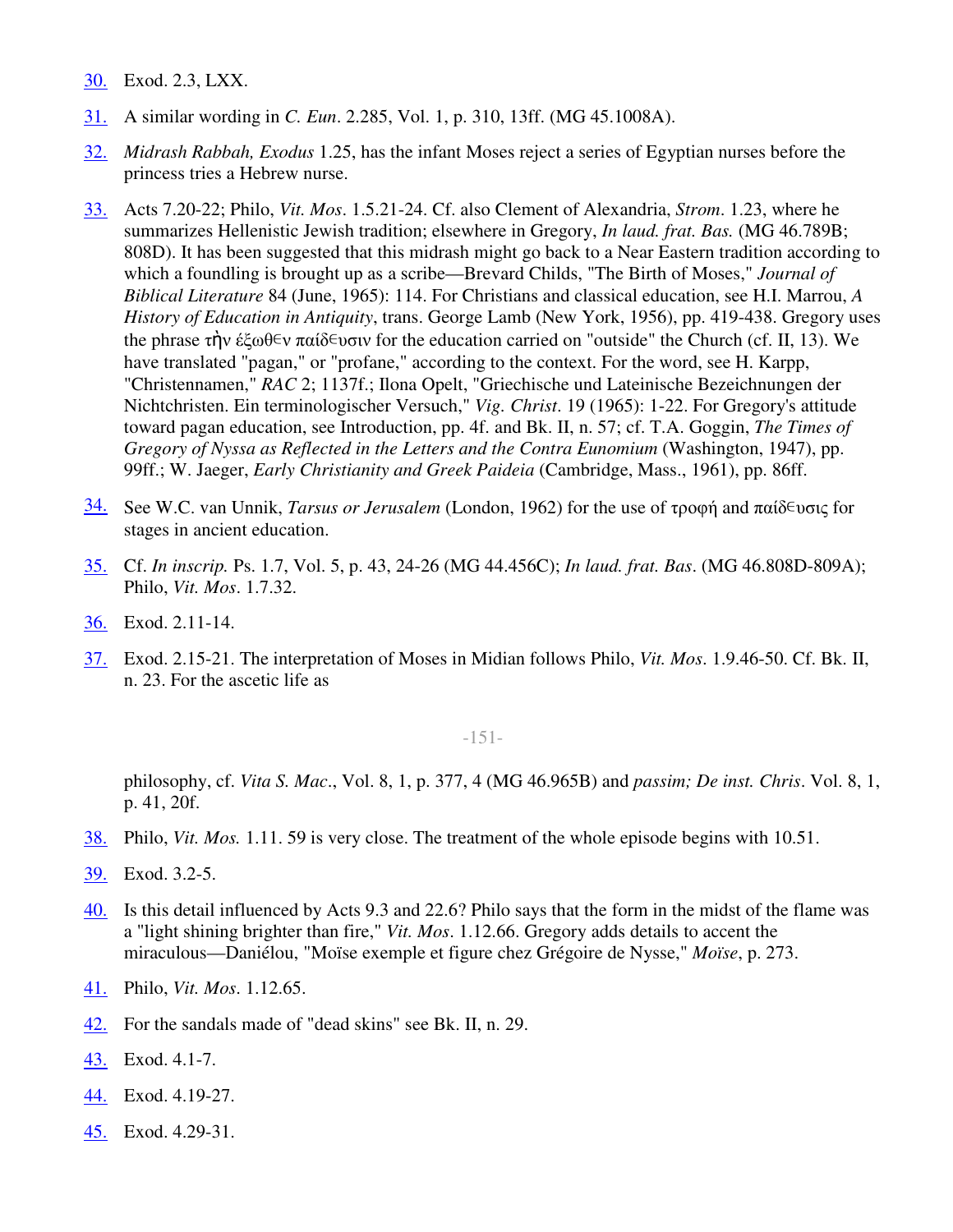- 46. That the command was to increase the levy of bricks does not correspond to Exod. 5.4ff.
- 47. Exod. 7.10-12. Philo, *Vit. Mos*. 1.16.91ff. uses similar language.
- 48. Exod. 7.17ff.
- 49. Wisd. 19.18; Philo, *Vit. Mos*. 1.17.96-97. Cf. *ibid*., 1.26.143, "Earth, water, air, fire, the constituent parts of that nature which it is impossible to escape, joined in the attack. And the strangest thing of all was that the same elements in the same place and at the same time brought destruction to one people and safety to the other." The comparison of the plagues to a military campaign is in *Midrash Rabbah, Exodus* 15.27.
- 50. Exod. 7.20-22.
- 51. Exod. 8.1-15.
- 52. Exod. 10.21-23.
- 53. The Greek has σκνίπ $\epsilon$ ς; the type of insect is not certain.
- 54. Gregory does not follow the biblical order of the plagues in Exod. 8-10 (cf. Ps. 105(D-R 104).29-36). He has yet another order in II, 63-88. Philo's topical arrangement is different still—*Vit. Mos*. 1.17.96- 24.139. Gregory has another summary of the plagues in *In Cant.* 3, Vol. 6, p. 77, 8ff. (MG 44.813B-C).
- 55. Exod. 11.46; 12.29-31.
- 56. Heb. 11.28.
- 57. Exod. 12.35f., 15; 13.17-19.
- 58. See Bk. II, n. 126.
- 59. Exod. 14.5-15. For the Red Sea episode, cf. Philo, *Vit. Mos*. 1.30.169-32.180 and 2.45.246-46.257.
- 60. Exod. 14.15, based on the absence of any mention in the biblical text of Moses' crying to God although it says that God "heard his cry," as he

-152-

 explains in *C. Eun*. 2.267-68, Vol. 1, p. 304, 21ff. (MG 45.1002A); cf. II, 118. Philo, *Quis rer. div*. 4.14.

- 61. Exod. 13.21-22. Cf. Philo, *Vit*. *Mos*. 1.29.166.
- 62. Gregory treats the formation of clouds also in *In Hex.* (MG 44.97D); *C. Eun.* 1.300, Vol. 1, p. 115, 12f. (MG 45.344B); 3.39, Vol. 2, p. 17, 8ff. (MG 45.577D).
- <u>63.</u> The word δ $\alpha$ δουχει $\gamma$ , borrowed from the language of the mysteries, is found in Gregory for the pillar of fire in *In Christi res* 4 (MG 46.681B-C), with which compare *In Cant.* 15, Vol. 6, p. 432, 12 (MG 44.1089A). On the Christian use of mystery terminology see A.D. Nock, *Early Gentile Christianity and its Hellenistic Background* (New York, 1964 reprint), pp. 30ff., 67f., 117-124, 132- 143; "The Vocabulary of the New Testament,"*Journal of Biblical Literature* 52 (1933): 134; "Mysterion," *Harvard Studies in Classical Philology* 60 (1951): 201-204. Cf. n. 74.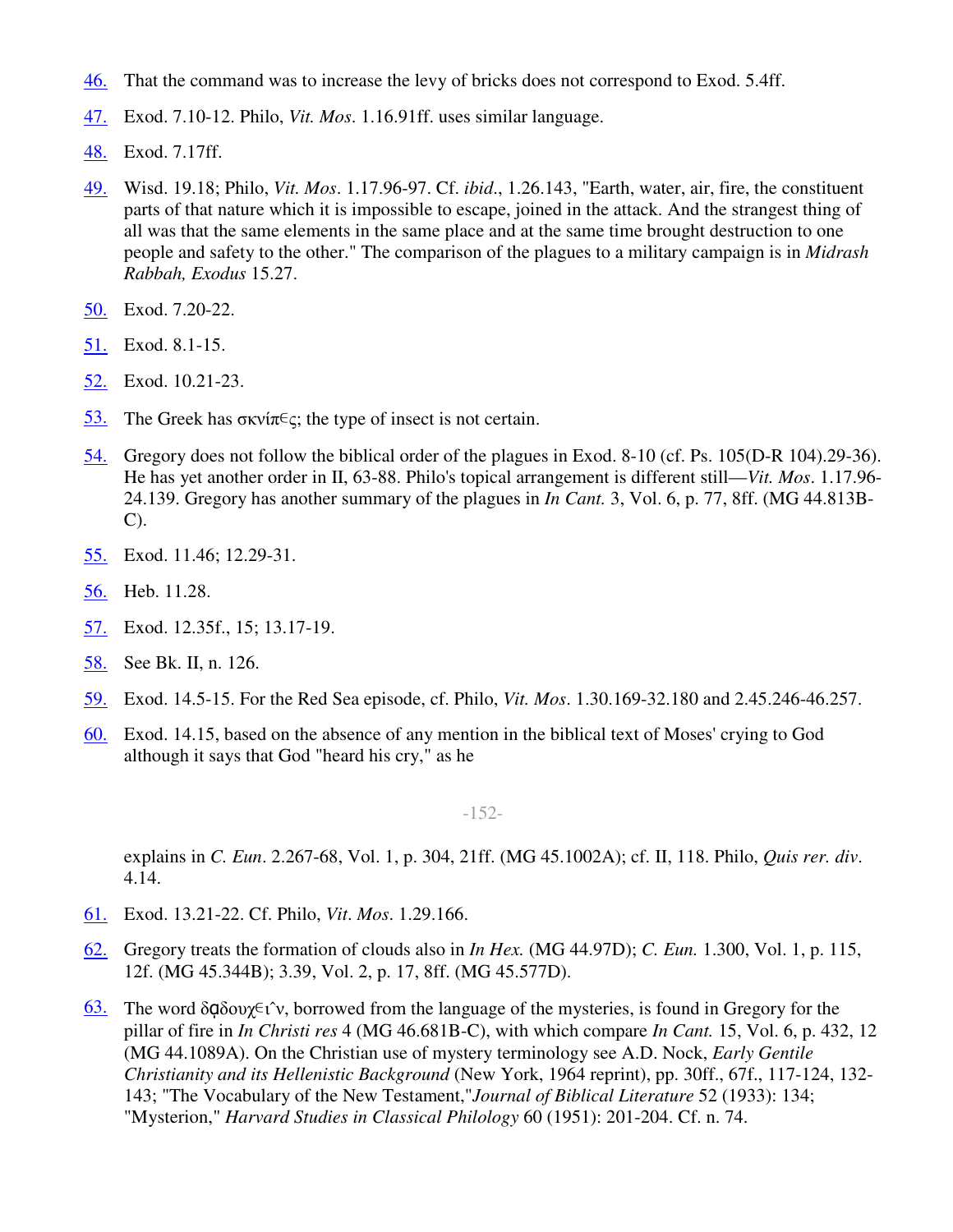64. Exod. 14.16-22.

- 65. Philo, *Vit. Mos.* 1.32.177-180.
- 66. Exod. 14.23-31.
- 67. On τρόπαιον, see Christine Mohrmann, "A propos de deux mots controversés de la latinité chrétienne: tropaeum-nomen," *Vig. Christ*. 8 (1954): 155-173; Jean Bernardi, "Le mot τρόπαιον applique aux martyrs," *Vig. Christ*. 8 (1954): 174f.
- 68. Exod. 15.22-25.
- 69. Num. 9.15-23 supplies the thought.
- 70. Exod. 15.27. Cf. Bk. II, n. 153 for Philo.
- 71. Exod. 17.1-7. Philo, *Vit. Mos*. 1.38.210-213. See Bk. II, n. 156.
- 72. Exod. 16 is the basis for sections 36-38. Gregory has inverted the order of the manna and the water from the rock. For the manna, cf. Philo, *Vit. Mos*. 1.35.191-37.209 and 2.47.258-62.
- 73. Exod. 17.8-16. Philo, *Vit. Mos.* 1.39.214-19.
- 74. Exod. 19.10ff. The Sinai theophany is omitted in Philo's *Vita Mosis* but is treated in *De decalogo* 11.44-49. *De decalogo* 10.41 uses mystery terminology for Moses' receiving the Law, and Moses is a priest of the mysteries who leads the people in their initiation in the *Vita Mosis* 2.15.7175. On Moses as an initiate into the mysteries, cf. Daniélou, *Moïse*, pp. 274f.; see E.R. Goodenough, *By Light Light* (New Haven, 1935), pp. 199-234. The terminology of mystery initiation was employed by Hellenistic philosophers to express learning philosophical doctrines.
- 75. Gregory frequently refers to "stains" or "defilements"—*De inst. Chris*. Vol. 8, 1, pp. 44, 5; 48, 2; 48, 18; 64, *5; In Cant.* 5, Vol. 6, p. 162, 8 (MG 44.877C).
- 76. Gregory makes a distinction between the rational and the irra

-153-

tional (animals), a distinction not made in the biblical text.

- 77. Cf. Heb. 12:18-21 for the description in sections 43-44. In *Or. Dom*. 2 (MG 44.1137A) he draws on the Hebrews passage to contrast Moses at Sinai with Christ, the new Lawgiver, who brings divine grace.
- 78. The experience of the sound of the trumpets (Exod. 19.19) made a strong impression on Gregory. Aristobulus spoke of the trumpet at Sinai sounded "by God without any aid," Eusebius, *Praep. Evang*. 8.10. Cf. for Gregory's statement Philo, *De decal.* 9.32-35. Origen gives the same explanation of God's voice at Jesus' baptism*—C*. Cels. 2.72; 6.62. See the note by Henry Chadwick, *Origen: Contra Celsum* (Cambridge, 1953), p. 121, on unvibrated air.
- 79. Exodus 34.29ff. is apparently the basis for Gregory's statement, but he does not follow the biblical account. Paul's use of the Exodus passage in 2 Cor. 3 stays closer to the biblical text. The role of mediator is what Gregory underlines in one of the primary texts where he treats of Moses— *In inscrip. Ps*. 1.7, Vol. 5, p. 45, 7ff. (MG 44.457B-C). See II, 319. Philo discusses Moses as legislator in *Vit. Mos*. 2.9.51-10.53. On Christ as mediator, see *Ref. conf. Eun*. 142-44, Vol. 2, pp. 373, 16— 374, 24 (MG 45.532D-533A). On Moses as mediator in Judaism, cf. *Ass. Mos.* 1.14.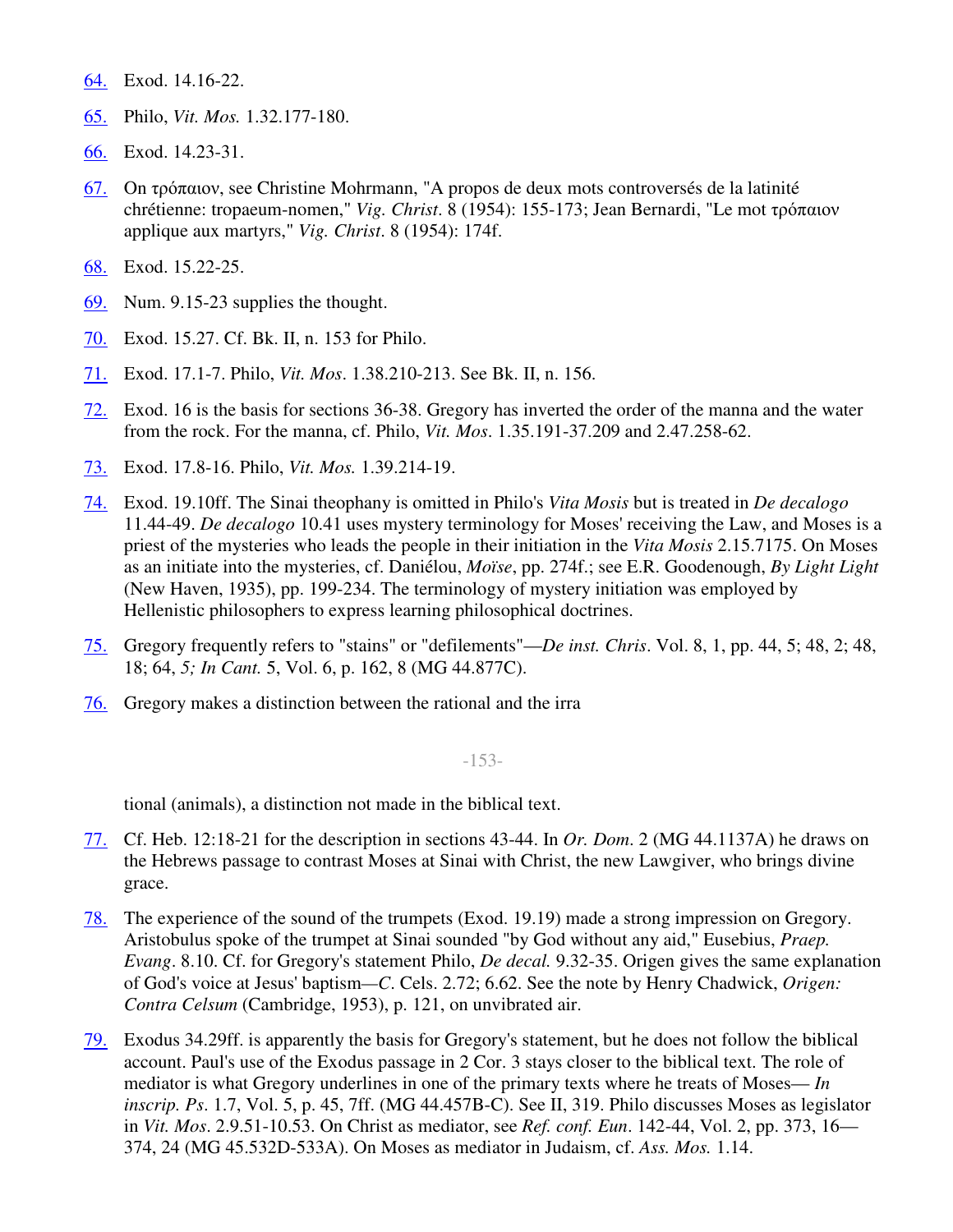- 80. See the mystery terminology discussion, Bk. I, n. 63 and 74, and Bk. II, n. 203.
- 81. Gregory follows the Philonian exegesis in which darkness signifies the incomprehensibility of the divine essence and its transcendence of all conceptual knowledge. Cf. especially *In Cant.* 6, Vol. 6, p. 181, 4ff. (MG 44.892C-D). See II, 162ff. and notes there.
- 82. Exod. 20.3-7.
- 83. For ὑπόληψις and other cognitive terms, see Aubineau, SC 119: 173, and Weiswurm, *Nature of Human Knowledge,* p. 163.
- 84. We know that God is but not what he is—cf. Balás, p. 128. *De an. et res*. (MG 46.40C); *C. Eun*. 2.13, 71, 98, Vol. 1, p. 230, 26-30, p. 248, 1-3, and p. 255, 9-14 (MG 45.916A, 933D, and 944A-B); *In Cant.* 11, Vol. 6, p. 335, 1 (MG 44.1009C-D); *De mort.* (MG 46.513C). See Bk. II, n. 208. Walther Völker, "Zur Gotteslehre Gregors von Nyssa," *Vig. Chris.* 9 (1955): 103-128.
- 85. Cf. Lev. 19.18. For the widespread use of this passage, and its relation to the Golden Rule, see Albrecht Dihle, *Die Goldene Regel,* Studienhefte zur Altertumswissenschaft, 7 (Göttingen, 1962).
- 86. Cf. Rom. 13.10.
- 87. Exod. 20.12-17.
- 88. Exod. 25-27 gives the instructions for building the tabernacle and its furnishings. Gregory's treatment follows Philo, *Vit*. *Mos*. 2.15.74. See Bk. II, n. 212.

-154-

- 89. A similar summary listing in Heb. 9.2ff.
- 90. Exod. 25.9, 40; 31.1ff.; 35:30-38.31.
- 91. For the Jewish background of  $\dot{q}$  ειροποίητος and its introduction into the Christian vocabulary, see Marcel Simon, *Saint Stephen and the Hellentists* (London, 1958), pp. 89ff., 95ff.; idem, "Retour du Christ et reconstruction du Temple dans la penseé chrétienne primitive," in *Aux Sources de la Tradition Chretienne*. *Mélanges Goguel* (Neuchatel-Paris, 1950), pp. 251ff.
- 92. Exod. 28. Philo, *Vit. Mos*. 2.23.109-27.140. See Bk. II, n. 256. For an effort to picture the appearance of the priest's vestments, see *Illustrated World of the Bible Library* (New York, 1958), Vol. 1, p. 166. For discussion see Edgar Haulotte, *Symbolique du vêtement selon la bible,* Théologie 65 (Paris, 1966), pp. 44-59, 167-175.
- 93. Gold thread is new in the priestly garments and was not used in the tabernacle.
- 94. Gregory's account is not altogether clear, hence in the succeeding sections our translation is more interpretative than usual. Gregory substitutes for  $\epsilon \pi \omega \mu$ ίς the "ephod,"  $\epsilon \pi \omega \mu \delta \epsilon \varsigma$ , the "shoulder pieces," which held it together, and uses  $\pi$ ορπαί for the latter. He reads "emerald" with the LXX whereas the Hebrew has "onyx." For Philo's wording, see *Quaest*. *Ex*. 2.108 with the note by Ralph Marcus, *Philo Supplement* II (Loeb Classical Library), p. 157.
- 95. Gregory draws on Exod. 39.15-19 (36.22-27, LXX), the account of the making of the garments, which adds details not in the instructions for making them in chapter 28.
- 96. This "ornament" is the "rational" of the Douay, the "pectoral" of the Jerusalem Bible.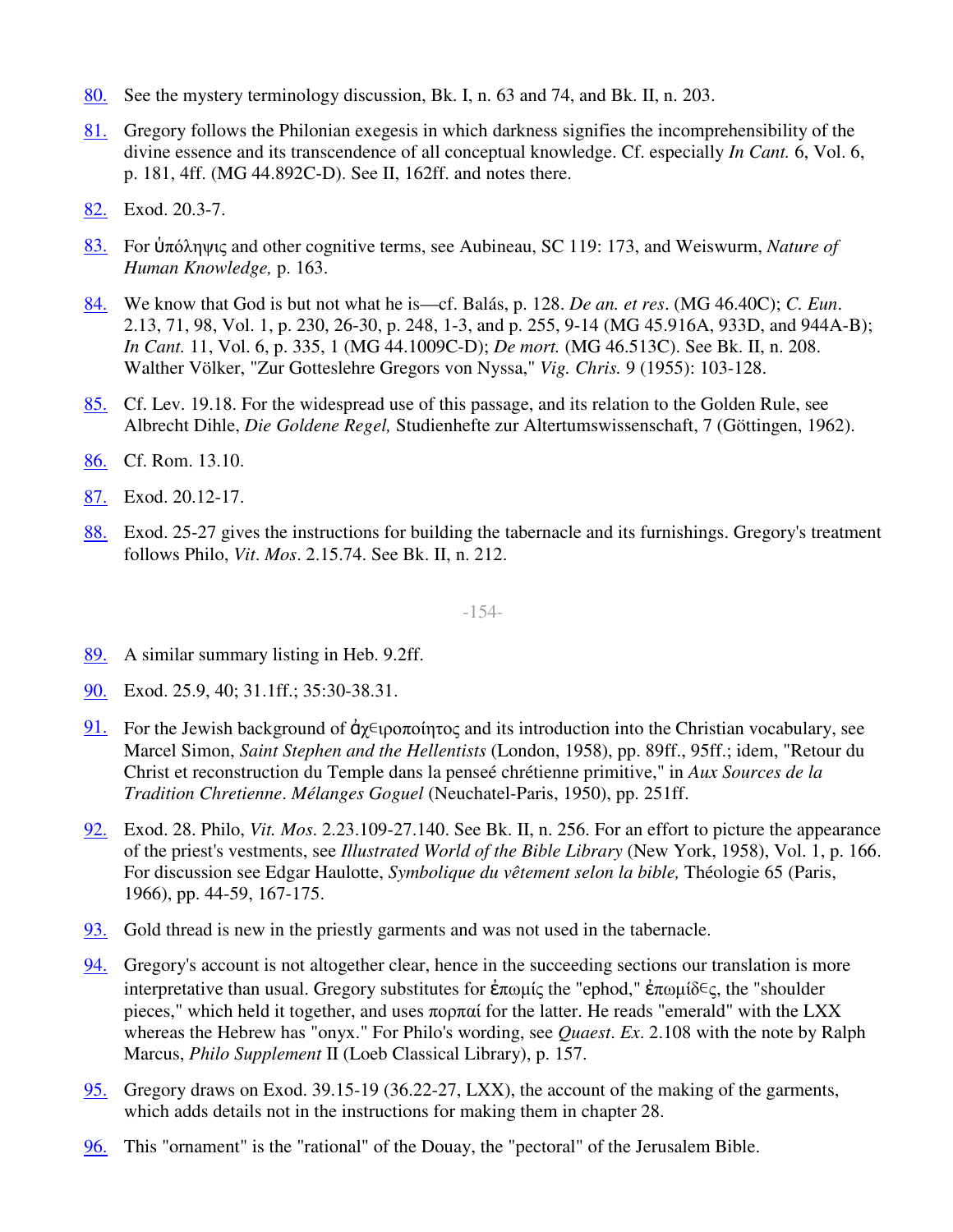- 97. Cf. Epiphanius, *De gemmis,* ed. and trans. from the Georgian version by R.P. Blake, *Studies and Documents* 2 (London, 1934).
- 98. The words were "Holy to the Lord," Exod. 28.36.

99. Exod. 32.15f.

- 100. Exod. 32. Philo. *Vit. Mos*. 2.31.159-33.173.
- 101. Literally "became outside nature" or "departed from nature." Cf. I, 60. For Gregory's "mysticism" see Introduction n. 59. The phrase "having gone outside himself' is used of prophetic inspiration, *In Ascensionem* (MG 46.693A). See Völker, *Gregor von Nyssa,* 203f. on leaving the body. "Nature" here designates the terrestrial condition of man—cf. *In S. Steph*. (MG 46.713B-C); *De beat.* 7 (MG 44.1280C)—a sense actually less frequent in Gregory than that which designates man in his original and ideal condition. See Bk. II, n. 29 for bibliography on his doctrine of man, and Bk. II, n. 194 for similar expressions.

102. Exod. 32.26-29.

-155-

103. Exod. 34.1.

- 104. Exod. 36.8-40.31 and note especially 39.43 and 40.14.
- 105. Num. 12.1-15.
- 106. Num. 11.4-34. In his use of material from Numbers Gregory does not follow the biblical order.
- 107. Num. 13-14. Philo, *Vit. Mos*. 1.40.220-42.236.
- 108. Num. 20.2-3.
- 109. See I, 35.
- 110. This incident was already a tradition in the Old Testament; for the wording, cf. Deut. 8.15; Ps. 113.8; Wisd. 11.4; Philo, *Leg. alleg*. 2.21 and 84. For the translation "jutting" or "abrupt" rock, note the representations in early Christian art where the rock always has the appearance of a steep ledge. Indeed, of all the episodes from Moses' life represented in early Christian art the striking of the rock is the most common. For reproductions see *Dictionnaire d'archéologie chrétienne et de liturgie* 11, col. 1661ff., and C.F. Rogers, "Baptism and Christian Archaeology," *Studia Biblica et Ecclesiastica* 5 (1903): 247-253. Cf. J. Leroy, "Images de Moïse dans la tradition juive et chrétienne," *Moïse*, pp. 363f. References to the incident are common in Christian literature—Justin, *Dial.* 131; Tert., *De bapt.* 9; Ps. Clem., *Recog.* 1.35; *Didas.* 26.50 (Connolly, p. 220); Eusebius, H. E. 7.21.5; Jerome, *Brev. in Ps*. 77. See further, Bk. II, n. 156 and 381.
- 111. Num. 21.6-9. Cf. 1 Cor. 10.9f. Philo, *Leg. alleg*. 2.19.76-78 compares the serpents of this passage to pleasures.
- 112. Num. 16. Philo, *Vit*. *Mos.* 2.50.280-285.
- 113. Num. 17. Philo, *Vit. Mos*. 2.33.178-34.186.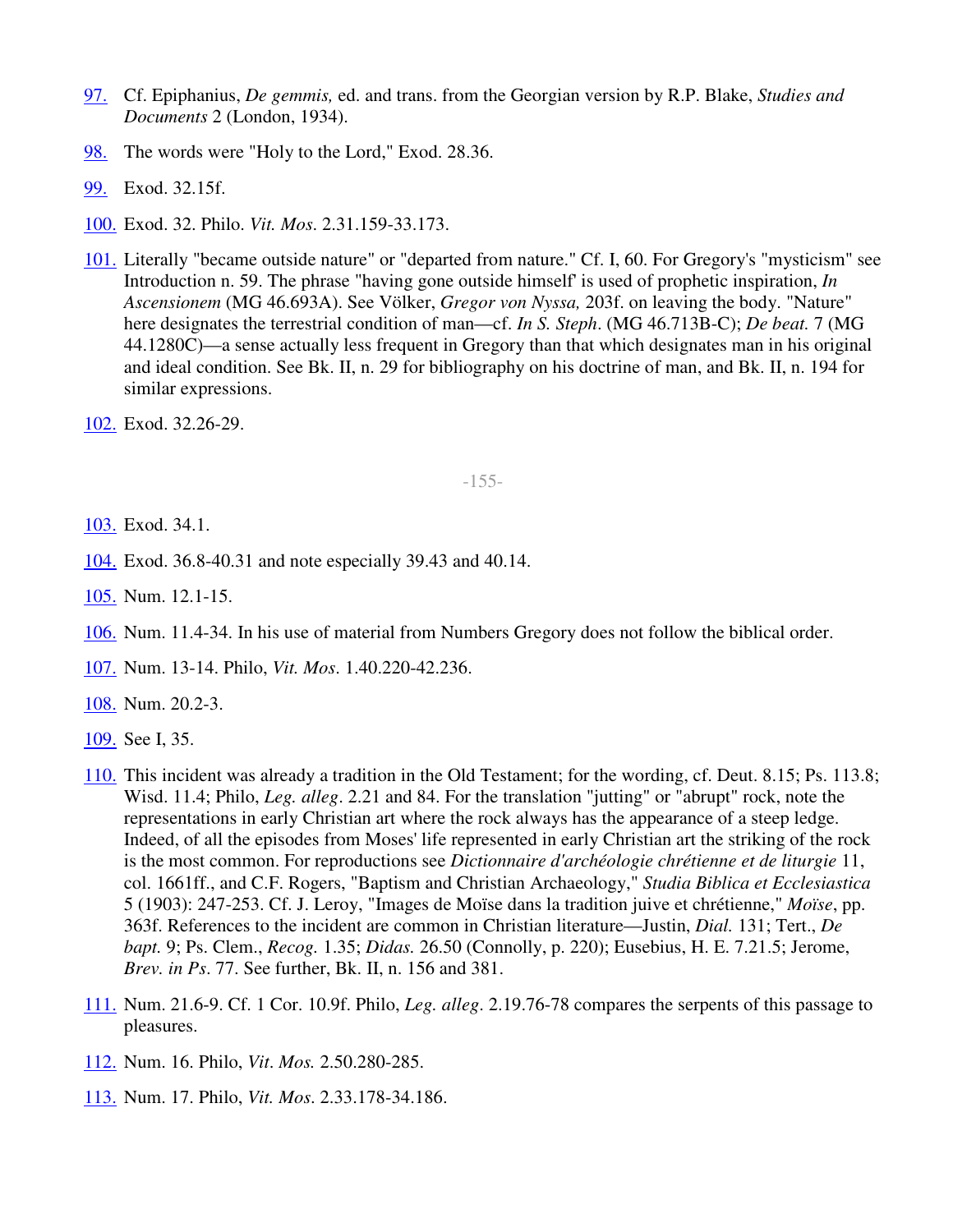- 114. Num. 20.14-22, especially v. 17. Gregory's compression of the narrative has distorted the biblical account. The fighting comes in connection with a similar request of Sehon, king of the Amorites, in Num. 21.21-25. The passage through Edom in Philo, *Vit. Mos*. 1.43.239-44.249; the fighting with Sehon, 1.47.258-262.
- 115. Num. 22.2ff. Philo's treatment of Balaam and Balak in *Vit. Mos*. 1.48.263-52.291.
- 116. On augury, which belonged to the "artificial" type of divination, see Cicero, *De divinatione* I, 72-92. Cf. Philo, *Vit. Mos.* 1.51.282 on the passage, and II, 293.
- 117. The attribution of the power of sorcerers to demons is not in the biblical account but is a common theme in ancient Christianity. See Daniélou, "Demon," *Dictionnaire de spiritualité* 3: 153-160.
- 118. Num. 24.2ff.
- 119. Num. 25. See chapter 31 for the defeat of the Midianites. Philo, *Vit. Mos*. 1.53.292-58.318.
- 120. Deut. 34.

-156-

- 121. Also noted in *In laud. frat*. *Bas*. (MG 46.813A).
- 122. Simonides, *Frg*. 4, 5 (Bergk; 26, 5 Page).
- 123. Cf. *In inscrip*. *Ps*. 1.7, Vol. 5, p. 45, 2-4 (MG 44.457B).

# **Book II**

- 1. Exod. 1.16.
- 2. Gregory refers to the Greek idea of flux; see Bk. I, n. 18. He often stresses that human beings are always changing—*De virg*. 6, Vol. 8, 1, pp. 280-281 (MG 352A-D); *Or. cat.* 21 (MG 45.60A-B); *De op. hom*. 16 (MG 44.184C). This mutability of our nature is used by Gregory to show the possibility of "ever changing for the better by growth in the good"—*In Cant.* 6, Vol. 6, p. 174, 8-9 (MG 44.885D); cf. *De perf*. Vol. 8, 1, p. 212, 17—214, 6 (MG 46.285A-D), where the changeableness of our nature becomes a pinion in our flight to higher things. B. D. Jackson's article "Sources of Origen's Doctrine of Freedom," *Church History* 35 (March 1966): 13-23, points to certain Platonic doctrines, notably *Laws* 903d.
- 3. This interpretation of female and male birth is found in Philo, *Quaest. Ex.* 1.7-8; *Leg. alleg*. 3.1. 3; cf. 3.87.243; and in Origen, *In Ex. hom*. 2.1-3.
- 4. Aristotle, *Degeneratione et corruptione*.
- 5. The importance of free will (both "choice" and "free will" have been used in translating προαίρ $\epsilon$ σις) for Gregory's spirituality has been brought out by Jaeger, *Two Rediscovered Works,* pp. 85-107; cf. J. T. Muckle, "The Doctrine of St. Gregory of Nyssa on Man as the Image of God," *Mediaeval Studies* 7 (1945): 66-69; Harold Fredrik Cherniss, *The Platonism of Gregory of Nyssa* (Berkeley, 1930), pp. 52f. Cf. "We can arrive without difficulty at whatever we wish by our thoughts"*—De prof*. *Chris*., Vol. 8, 1, p. 140, 9f. (MG 46.248C-D).
- 6. Birth applied to the development of virtue is in Philo, *Leg. alleg*. 3.63.180; *Cher*. 12.42-15.52; *De Abrah*. 20.99-101; and in the Hermetica (Festugière, La *révelation d'Hermes*, 2, pp. 550f.). Aristotle,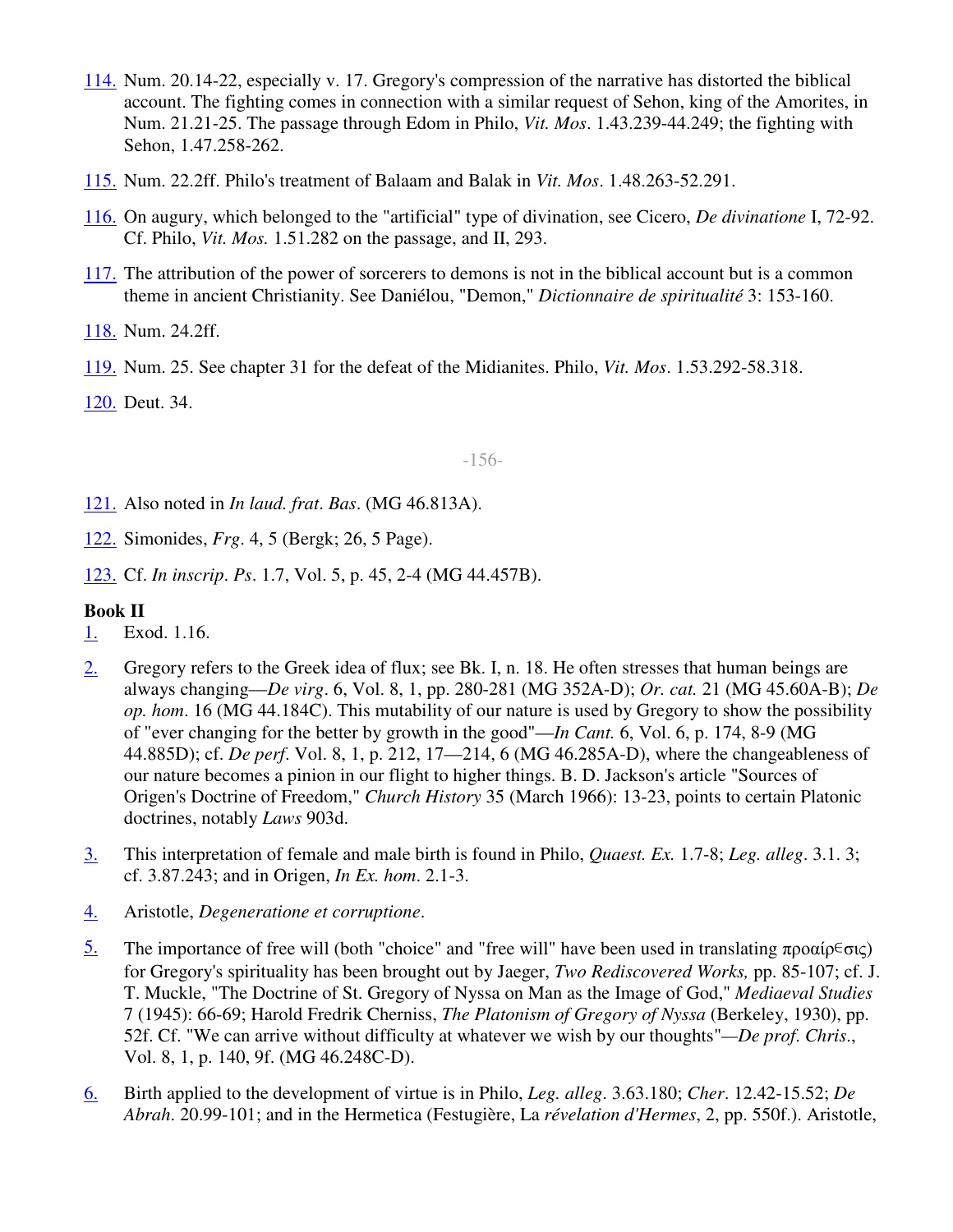*Eth*. *Nic.* 4.7 has the generation of man by himself. See also Origen, *In Num. hom*. 20.2. Gregory develops the idea often—*In Eccl*. 6, Vol. 5, p. 380, 3ff. (MG 44.701D); *Or. cat*. 39 (MG 45.97 D).

- 7. See text at Bk. I, n. 29.
- 8. The control by the λογισµοί is a continual theme throughout the book. The word in Gregory customarily means the "rational faculties," but in II, 16 it refers to philosophical reasonings. For the philosophical use of the term see Albinus, *Eisag.* 6 (p. 150, 27 Hermann); Athenagoras, *Embassy* 8.1; 9, 1; cf. also Philo, *De vita contemplativa* 5, 40; *Quis rer. div.* 53.265ff.

-157-

- 9. For the use of αἴνιγµα by the Greek allegorists, see R. M. Grant, *The Letter and the Spirit*, pp. 120f.
- 10. Maximus of Tyre, *Dissert.* 40.5; Marcus Aurelius 5.23; Methodius, *Symp.* 2.
- 11. Exod. 2.3. This is a Philonic type of exegesis. Elsewhere—*In bapt. Christi* (MG 46.589C-D)— Gregory follows Origen in giving a baptismal interpretation to the passage (*In Ex. hom*. 2.4).
- 12. Exod. 2.10 mentions only the adoption. The "History," I, 17, has the adoption take place out of the princess's good will; that it was due to her sterility was a part of Jewish tradition—Artapan in Eusebius, *Praep. Evang.* 9.29; cf. Philo, *Vit. Mos.* 1.4.13. See Bk. I, n. 33 on ἔξωθ∈ν. Origen interpreted the daughter of Pharaoh as the church of the Gentiles (*In Ex. hom*. 2.4). Here as often we see Gregory working with a particular kind of exegetical tradition but applying it in his own way.
- 13. See Plutarch, *Mor.* 479E.
- 14. For the figure, Philo compares "ignorance and lack of education" to "childlessness and infertility of soul"*—Quaest*. *Ex*. 2.19. Isa. 26.18 may be the source of the imagery.
- 15. The same imagery in Philo, *Leg. alleg.* 1.24.75-76. See In *inscrip. Ps*. 2.15, Vol. 5, p. 164, 4ff. (MG 44.596A-B); *Or. in laud. Greg. Thaum*. (MG 46.901A). On *theognosia* see Bk. II, n. 174.
- 16. Same contrast in Philo, *Leg. alleg*. 3.87.244-45.
- 17. Exod. 2.7-9.
- 18. Gregory develops this symbolism in *In laud. frat. Bas*. (MG 46.809A). On the Church as mother see Joseph C. Plumpe, *Mater Ecclesia* (Washington, 1943). On milk as the Church's teaching, see Clement Alexandria, *Paed*. 1.6.42, where Clement says that the Church as Virgin Mother has no milk of her own so she must offer only the Word as spiritual milk.
- 19. Note the idea of "fathers" of the Church versus those on the "outside" (profane). See Bk. I, n. 5.
- 20. Philo, *Leg. alleg.* 3.12.37-38; *Fug.* 26.148. Gregory uses  $\epsilon \mathbf{u} \cdot \mathbf{c} \cdot \mathbf{b} \cdot \mathbf{c}$  an which cf. n. 62.
- 21. "He who is found to be in the midst of two lives acts as a mediator between them, in order to give the victory to the purer one by destroying the inferior one"—*In Cant.* 12, Vol. 6, p. 351, 6 (MG 44.1021 D), with which cf. p. 344, 15ff. (MG 44.1017B). See also *De perf*., Vol. 8, 1, p. 180, 9-22 (MG 46.257C-D) for a close parallel to this paragraph. *In laud.frat. Bas*. (MG 46.809A-B) interprets the killing of the Egyptian by Moses as the victory of the spirit over the flesh.
- 22. See I, 5. Cf. Philo, *Quaest. Ex*. 2.17.
- 23. Basil applies the Midian episode to his withdrawal after his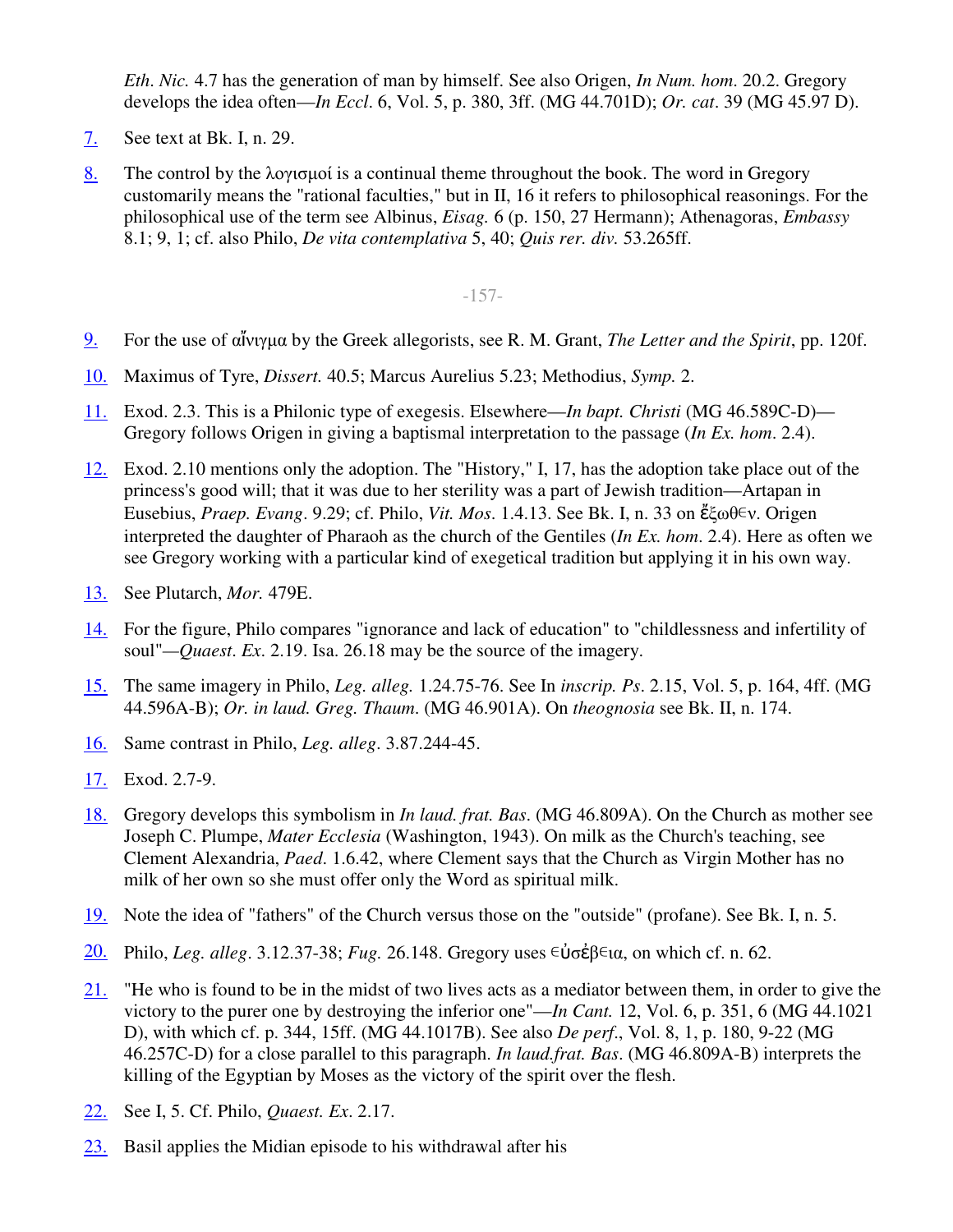student days at Athens—*Comm*. *in Isa*., Proem. (MG 30.129A), an event to which Gregory also refers—*In laud. frat*. *Bas*. (MG 46.809B-C); cf. *In inscrip*. *Ps*. 1.7, Vol. 5, pp. 43, 26—44, 3 (MG 44.456C).

- 24. The image of the mind as shepherd of sheep is in Philo, *Sacr.* 10.45 (his *Vit. Mos*. 1.11.60 treats Moses' experience as a shepherd as a training ground for kingship—followed by Clement Alexandria, *Strom.* 1.23) and in Origen, *Hom. Jer*. 5.6, where the irrational movements of the soul are sheep and Christ is the good shepherd. The shepherds of Bethlehem suggest the same imagery in *In diem nat. Christi* (MG 46.1137B). The motif of living at peace with even wild animals is prominent in Christian monasticism; the theme is placed in full perspective by George Williams, *Wilderness and Paradise in Christian Thought* (New York, 1962).
- 25. The domination of the *nous* is Platonic, but modified here by the Stoic idea of "leading."
- 26. The Hebrew word in Exod. 3.2, 3 refers to a thorny bush; cf. Philo, *Vit. Mos.* 1.12.65; Clement Alexandria, *Paed.* 2.8.75. In Judaism the burning bush was a symbol of Israel and the thorns represent the sufferings of Israel—R. Bloch, *Moïse*, p. 103 (cf. *Midrash Rabbah, Exodus* 2:5 and Philo, *Vit. Mos*. 1.12.67). (For thorns as a symbol of sin see Bk. II, n. 118.) For Hippolytus, *Ben. Mos*. (PO 27, pp. 172f.), God "speaks with the saints in a church as in a bush"; for Hilary too (*Tract. Mys.* 1. 30) the bush is the Church persecuted, but not destroyed. The burning bush was an epiphany of an angel, not God Himself, in the Septuagint and Hellenistic Jewish interpretation of the "angel of the Lord' of the Hebrew text (Philo, *Vit. Mos.* 1.12.66; Eusebius, *Praep. Evang*. 9.29). This stress on an angel distinct from the person of God is also found in Justin, *Dial.* 59.2 (cf. 127.4); Clement Alexandria, *Prot.* 1.8.3 and *Paed.* 2.8.75; Irenaeus, *Adv. haer.* 4.20.1 (Harvey, 2, p. 173). This prepares for Gregory's incarnation interpretation— see next note.
- 27. John 8.12 and 14.6. The importance of the incarnation for Gregory should be noted. The thorny bush is given an incarnation interpretation also in *De perf*. Vol. 8, 1, p. 206, 18f. (MG 46.280B-C). Many of the same types of the incarnation and virgin birth as Gregory employs in this treatise are present in the Byzantine rite—Jean Blanc, "La fête de Moïse dans le rite byzantin," *Moïse*, pp. 345-35 3. The *Adv. Apoll. ad Theoph*. (MG 45.1273BC) seems to say that if everyone were a great contemplative like Moses there would be no need for the incarnation, but there is a more positive assessment of the incarnation as showing the manifold divine wisdom in *In Cant.* 8, Vol. 6, pp. 255f. (MG 44.948D-949A)—cf. A. H. Armstrong, "Platonic Elements in St. Gregory of Nyssa's Doctrine of Man," *Dominican Studies* 1 (April 1948): 119ff.
- 28. Gregory appears to be the first to make the bush a figure of

-159-

 Mary's virginity unaffected by the birth of Jesus. See also *In diem nat*. *Christi* (MG 46.1136B-C) for the burning bush as "the mystery of the virgin" and Cyril of Alexandria, *Adv. anthropom.* 26 (MG 76.1129A).

29. Gregory alludes to the "garments of skin" of Gen. 3.21, which hold an important place in his teaching. Cf. "Circumcision means the casting off of the dead skins which we put on when we had been stripped of the supernatural life after the transgression," *De beat.* 8 (MG 44.1292B; trans. from ACW 18: 166, and see *ibid*., p. 184, n. 43 to *De or. dom.* 2). Gregory refers to the "garments of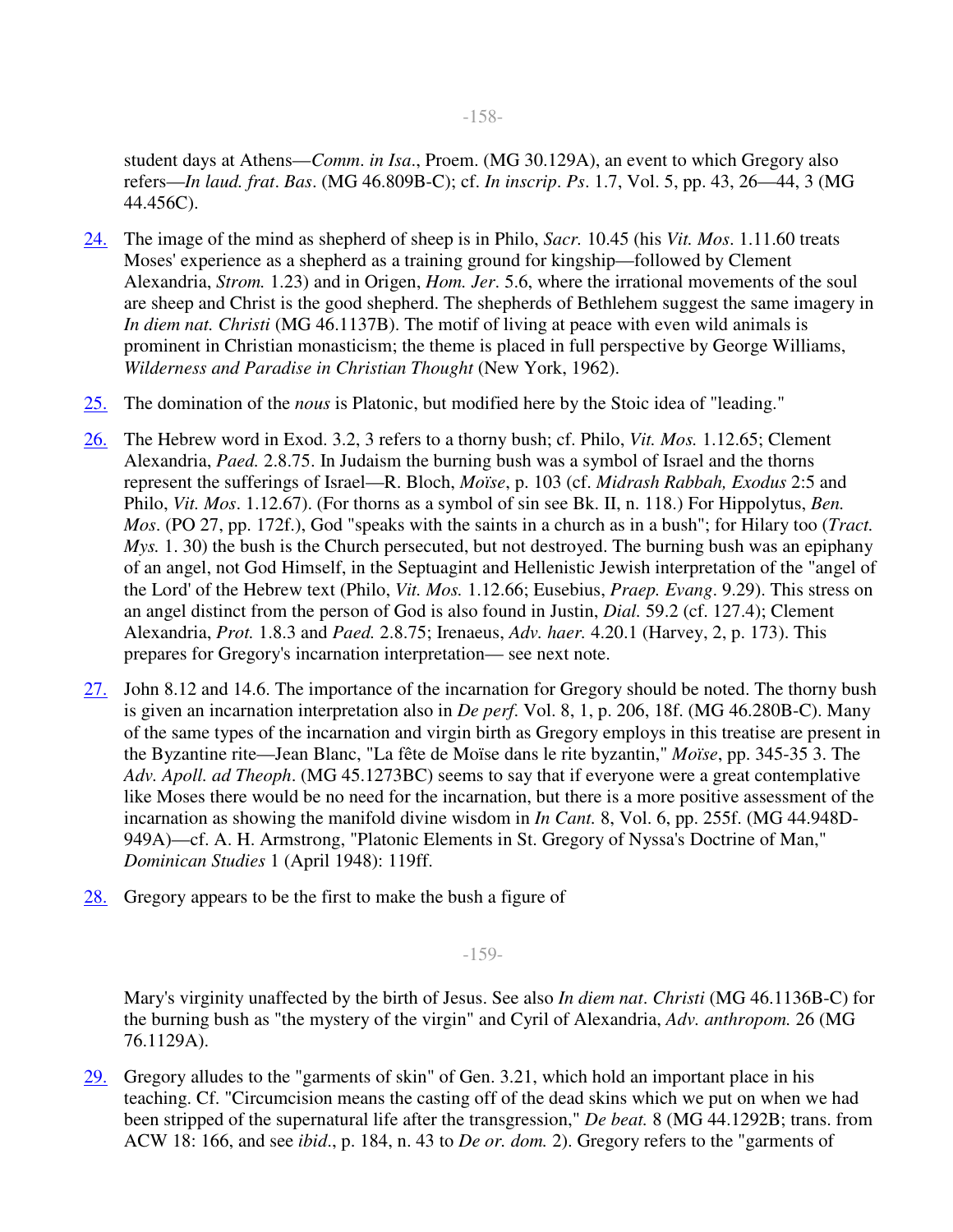skins" in *In Inscrip.* Ps. 1.7, Vol. 5, p. 44, 3-5 (MG 44.456C); Or. cat. 8 (MG 45. 33C-D); *De virg*. 12 and 13, Vol. 8, 1, pp. 302, 9f. and 303, 15 (MG 46.373D and 376B); *De an. et res.* (MG 46.148C-149A); *De mort.* (MG 46.524D); *De Mel. epis*. (MG 46.861B); *In Cant.* 11, Vol. 6, pp. 327, 14f. and 329, 17f. (MG 44.1004D and 1005C). Shortly after the last passage Gregory gives a baptismal interpretation to the removing of the sandals (p. 331, 4; MG 1008A); cf. Daniélou, *Platonisme* ..., pp. 27-31. See further n. 260. The phrase "placed around our nature" is significant for Gregory's anthropology—the real self is something other than the fleshly existence. Human nature is made up of a series of layers which must be removed, and this removal is a continuous process according to *In Cant.* 12, Vol. 6, p. 360, 5-14 (MG 44.1029B-C). From these passages it is clear that the "garments" of skin" are not bodily existence *per se*, for man had a body in Paradise, but animality or biological existence. The garments include the passions, sexuality, and especially mortality, which are added to the human nature made in the image of God. The importance of Gen. 3.21 for Gregory may in part be due to the fact that χιτών was used for the body by Neoplatonists. Cf. Proclus, *Elements of Theology* 209; Plotinus, *Enn.* 1.6.7. See E.R. Dodds, *Proclus: The Elements of Theology* (Oxford, 1962), p. 307, for the Orphic-Pythagorean origin of the term and its use by the Valentinian Gnostics. J. Quasten, "A Pythagorean Idea in Jerome," *Am*. *J*. *of Philol*. 63 (1942): 207-215 shows that animal skins were a sign of death. See also A.H. Armstrong, "Platonic Elements in St. Gregory of Nyssa's Doctrine of Man," *Dominican Studies* 1 (April 1948): 123-125. For Gregory's doctrine of man, especially with reference to the tunics of skin, see further Ladner, "The Philosophical Anthropology of Saint Gregory of Nyssa," *DOP* 12 (1958): 88ff.; Daniélou, *Platonisme*..., pp. 56-60; *idem,* "La colombe et la ténèbre dans la mystique byzantine ancienne," *Eranos Jahrbuch* 23 (1954): 390ff.; *idem, Glory to Glory,* pp. 11-14; J.T. Muckle, "The Doctrine of St. Gregory of Nyssa on Man as the Image of God," *Mediaeval Studies* 7 (1945): 55-84; R. Leys, *L'image de Dieu chez Saint Grégoire de Nysse* (Paris, 1951); F. Hilt, *Des hl. Gregors von Nyssa Lehre vom Menschen systematisch dargestellt* (Köln, 1890); W. Völker, *Gregor von Nyssa als Mystiker,* pp. 57-74;

### $-160-$

 R. Gillet, "L'homme divinisateur cosmique dans la pensée de saint Grégoire de Nysse," *Studia Patristica* 6 (1962): 62-83.

Genesis 3.21 had received various interpretations. Origen in *Sel. in Gen.* 42 (MG 12.101A-B; Lommatsch 8, p. 58) refers to three interpretations, to each of which he finds an objection: (1) the literal interpretation is unworthy of God; (2) to say the garments are bodies is not safe and true in view of Gen. 2.23; (3) if the tunics are death, how does God and not sin make the covering and would not this interpretation demand that before sin entered the world flesh and blood were not corruptible? The rabbis understood the verse literally. Philo (*Quaest. Gen.* 1.53) and the Gnostics (Irenaeus, *Adv. haer*. 1.1.10—Harvey, 1, pp. 49-50; Clement Alexandria, *Strom*. 3.14.95; *Exc. ex Theod*. 55.1; Tert. *De res. mort.* 7) take the verse as referring to the clothing of man with the present human body. This interpretation is charged to Origen by Methodius (*De res*. 1.4.2; 1,23.3), Epiphanius (Jerome, *Ep*. 51.4,5), and Theodoret (*Quaest. in Gen.* 39). But in some passages Origen takes the coats as symbols of mortality—*C. Cels.* 4.40; *Comm. Jno.* 6.42; *In Lev. hom*. 6, with which cf. Plato, *Phaedrus* 246b-c. See LeMoine G. Lewis, *The Commentary: Jewish and Pagan Background of Origen's Commentaries with Emphasis on the Commentary on Genesis* (Ph. D. diss., Harvard University, 1958), pp. 161ff. Methodius too says they are mortality from the irrational nature (*De res*. 1. 39); cf. Gregory Nazianzus, *Or.* 38.12, and Asterius, *Hom. XXII In Ps*. *XI, Hom. III* (Richard, p. 173).

30. The "knowledge of the truth" is the way of salvation in *De inst. christ.* Vol. 8, 1, p. 41, 3.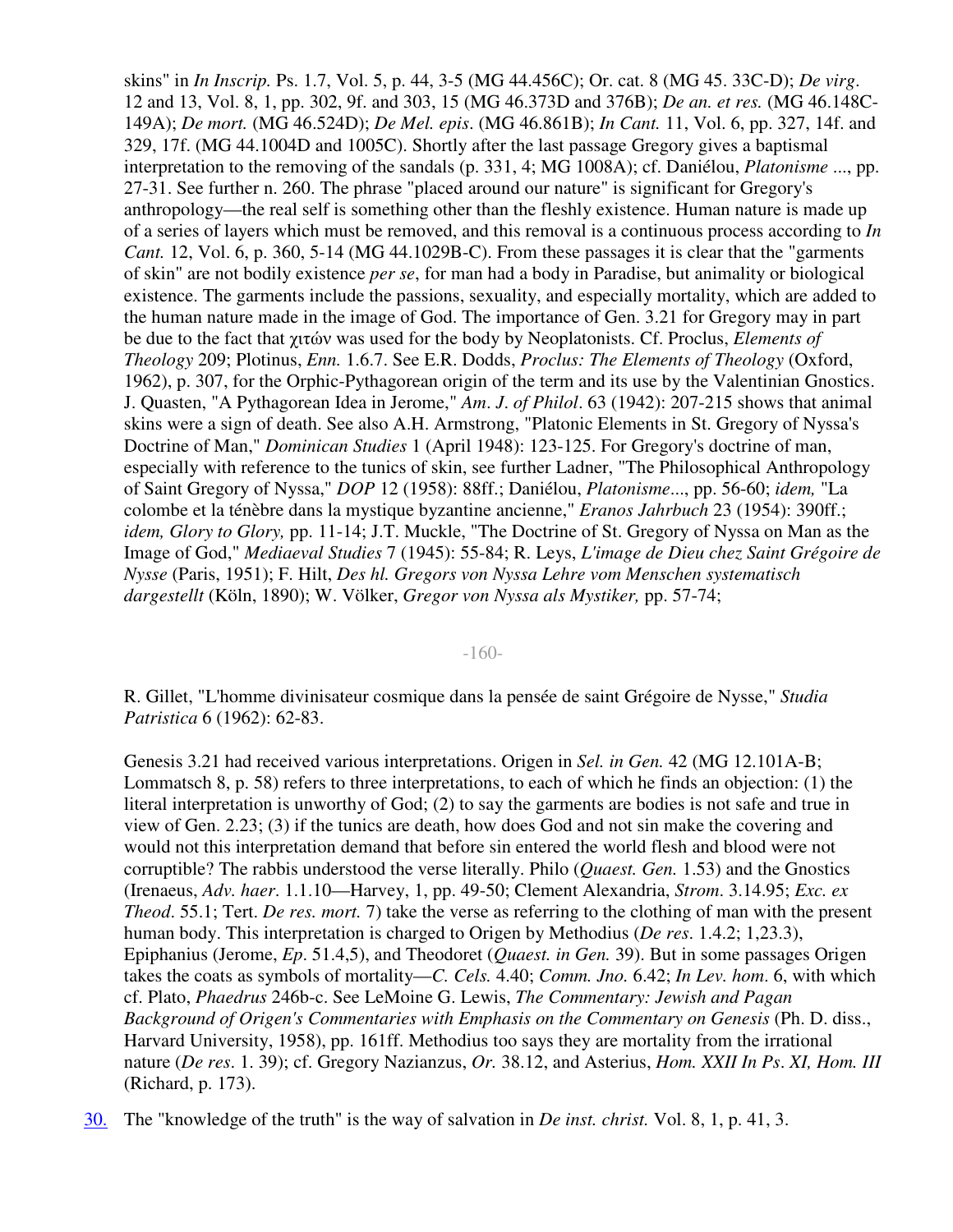- 31. From this sentence through section 25 is commented on by Balás, pp. 100-120. The whole passage is loaded with crucial terms for Gregory.
- 32. Neoplatonic usage (Plotinus, *Enn*. 3.6.6) and the context of an incarnation interpretation of the burning bush suggest that by "real Being" Gregory refers to the second hypostasis of the Godhead. This and succeeding statements are strong affirmations of the full deity of Jesus Christ for which Gregory had argued so strenuously in the *Contra Eunomium*.
- 33. The formulation τὸ ὄν, ὃ τῃˆ αὐτοῦ φύσ $\epsilon_1$  τὸ  $\epsilon$ ναι ἔχ $\epsilon_1$  appears to be inspired by Aristotle, *Metaph.* XII (A), 6; 1071b, 19-20. Cf. J. Gross, *La divinisation du chrétien d'après les péres grecs* (Paris, 1938), p. 220, n. 1; Endre von Ivánka, "Vom Platonismus zur Theorie der Mystik," *Scholastik* 11 (1936): 163-195.
- 34. There are several examples in the treatise of these definitions, *horismoi* (e.g. II, 281, 306), a "Platonic" feature (*Sophist* 260c). On Gregory's epistemology see Weiswurm, *Nature of Human Knowledge*, especially pp. 77ff. on truth and certitude. Cf. also Cherniss, *op. cit*., p. 50 and his references to Plato for this discussion of falsehood and truth.

-161-

- 35. Exod. 3.14 in the LXX provided the ontological base for Gregory's thought. The definition of God as ὁ ὄντως ὤν is rather frequent in Gregory—see references in Balás, p. 108. In Plato, *Tim.* 38c; *Phaed.* 247d; *Soph*. 260c. Exod. 3.14 was a basic text in the development of Christian philosophy—Etienne Gilson, *The Spirit of Medieval Philosophy* (London, 1936), chapter 3. We find it used in Justin, *Apol*. 1.63; Athenagoras, Leg. 4.6; Irenaeus, *Adv. haer*. 3.6.2; Clement Alexandria, *Prot*. 6.69; *Paed*. 1.8.71; Origen, De *princ.* 1.3.6. Note Philo, *Vit. Mos.* 1.14.75: "First tell them that I am He who is, that they may learn the difference between what is and what is not, and also the further lesson that no name at all can properly be used of Me, to Whom alone existence belongs."
- 36. This is a thoroughly Platonic statement; see Balás, p. 108.
- 37. These are Platonic expressions (e.g., *Symp.* 211ab; *Repub.* 380d). For the thought cf. *De an. et res.* (MG 46.93C-97A).
- 38. Cf. *In bapt. Christi* (MG 46.584B); *Ep.* 3, Vol. 8, 2, p. 23, 25ff. (MG 46.1020C); and n. 118.
- 39. John 1.9 and 14.6.
- 40. The tyranny of the passions is Platonic (*Repub*. 577d). For Gregory true freedom is ἀπάθ∈ια. See Daniélou, *Platonisme*..., pp. 71-83, 92-103.
- 41. Here are two more figures of the incarnation—the rod and the arm, cf. Ambrose, *De off*. 3.15.94-95 and Cyril Jer., *cat. Lect*. 12.28. Tertullian sees in the transformation of the hand a figure of the resurrection (*De res. mort.* 28), and Hilary sees in it an illustration of the two senses of Scripture (*Tract. Myst*. 16, a work which finds types of Christianity in the patriarchs). Cyril of Alexandria follows Gregory—*Glaph*. *in Ex*. 2.300 (MG 69, 2.474D). For the rod see n. 46.
- 42. Ps. 76.11 LXX. Cf. *C. Eun*. 3.4.24, Vol. 2, p. 143, 5ff. (MG 45.720C-D). For the next sentence cf. *Ref. conf. Eun*. 181, Vol. 2, pp. 388, 24—389, 4 (MG 45.549A).
- 43. John 1.18 in mss. of the Alexandrian text.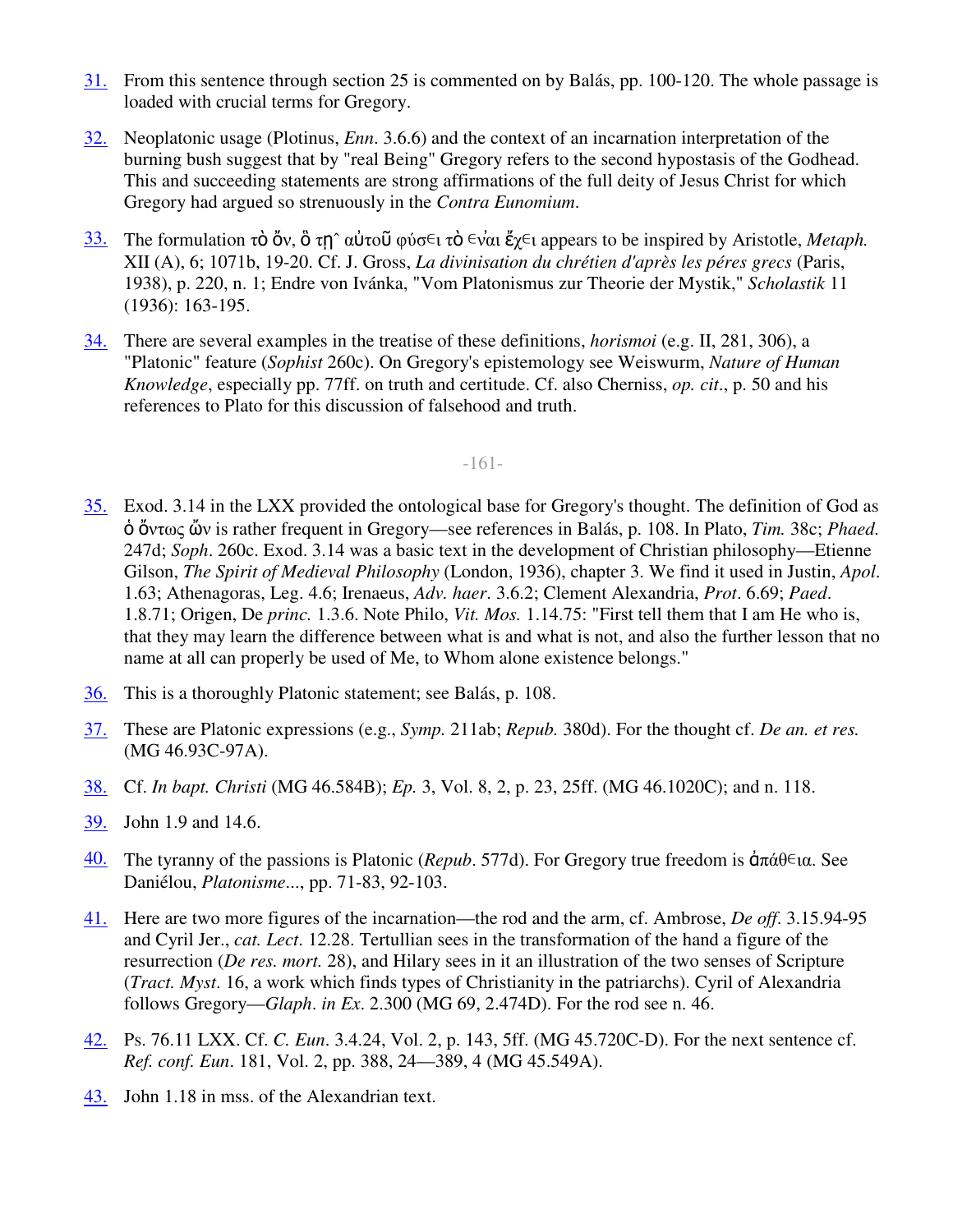- 44. Ps. 76.11. Irenaeus spoke of the "two hands of God"—*Adv. haer*. 4.34.1 (Harvey, 2, p. 213)—see John Lawson, *The Biblical Theology of St. Irenaeus* (London, 1948), chapter 10.
- 45. Cf. Irenaeus, *Adv. haer*. 5.pref. (Harvey, 2, p. 314) and Athanasius, *De incarn. Verbi* 54.
- 46. The change of the rod into a snake as a figure of the incarnation appears in Irenaeus, *Adv. haer*. 3.28 (Harvey, 2, p. 118), and is used later by Cyril Alexandria, *Glapb. in Ex.* 2.299 (MG 69, 2.469D-472C). The rod is the Virgin in Irenaeus, *Proof* 59 (ACW 16: 87). Justin, *Dial.* 86 (cf. 100.4 and 126.1), identifies the rod with Christ as well as with the cross. Hilary, *Tract.*

-162-

 Mys. 1.31, applies the rod to Christ considered by the Jews as Beelzebub but manifested for what he is by the resurrection. (Note that what an Eastern theologian sees as the incarnation a Western sees as the resurrection.)

- 47. John 3.14. The episode referred to is discussed in II, 269ff.
- 48. John 8.44; Apoc. 20.2; Gen. 3.1.
- 49. 2 Cor. 5.21.
- 50. Heb. 11.1.
- 51. Gregory here used the word π∈ρίνοια, which is important for him. It describes a knowledge that is superior to that derived from observation of material things. Yet it is not quite the same as the knowledge that comes from contemplation of God, for it is still dependent on human intelligence (cf. II, 162 and notes 193f.) and conjecture (cf. II, 165). Athenagoras uses the word in the same way: The masses who cannot contemplate the truth because they are enmeshed in material things do not even have an approximate knowledge ( $\hat{a}$ π $\in$ ρινόητος) of the Creator (Em*bassy* 27:2). The philosophers and the poets who do distinguish between what is sensible and intelligible, but who conjecture on their own initiative, are able to attain to an approximate knowledge (π $\epsilon$ ρινοησ $\alpha$ ι) but not to find true reality (*Embassy* 7:2). Even Plato had only an approximate knowledge of God (π ερινοήσας θ εόν, *Embassy* 23:7), apparently because he had not received his knowledge by inspiration, as the Prophets had. See A. Puech, *Les apologistes grecs du IIE Siècle de notre ère* (Paris, 1912), p. 180, n. 1, for the suggestion that  $\pi \epsilon$ ρινοησαι indicates a lack of certainty in one's knowledge of God. See note 193 and II, 165.
- 52. Exod. 7.1.
- 53. Cf. *C. Eun*. 3.8, Vol. 2, p. 261, 28f. (MG 45.852C).
- 54. Exod. 5.2. Pharaoh is "atheistic and pleasure-loving disposition" according to Philo, *Leg. alleg*. 3.212. Gregory, for whom the contest with Pharaoh is between good and evil, will continue Philo's line of thought. For the rabbis the issue was idolatry*—Midrash Rabbah, Exodus* 8.2. Methodius says, "Pharaoh was the symbol of the Devil"—*Sym.* 4.2.
- 55. The imagery of the athlete is frequently applied to the ascetic in Christian literature. See the άγών words in PGL. Cf. II, 44. See V.C. Pfitzner, *Paul and the Agon Motif* (*Novum Testamentum* Supplement 14, 1967). In Gregory cf. *In Eccl*. 1, Vol. 5, p. 278, 7ff. (MG 44.617C); *In S. Steph.* (MG 46.704A-C). For the motif in a martyr context, see references n. 337.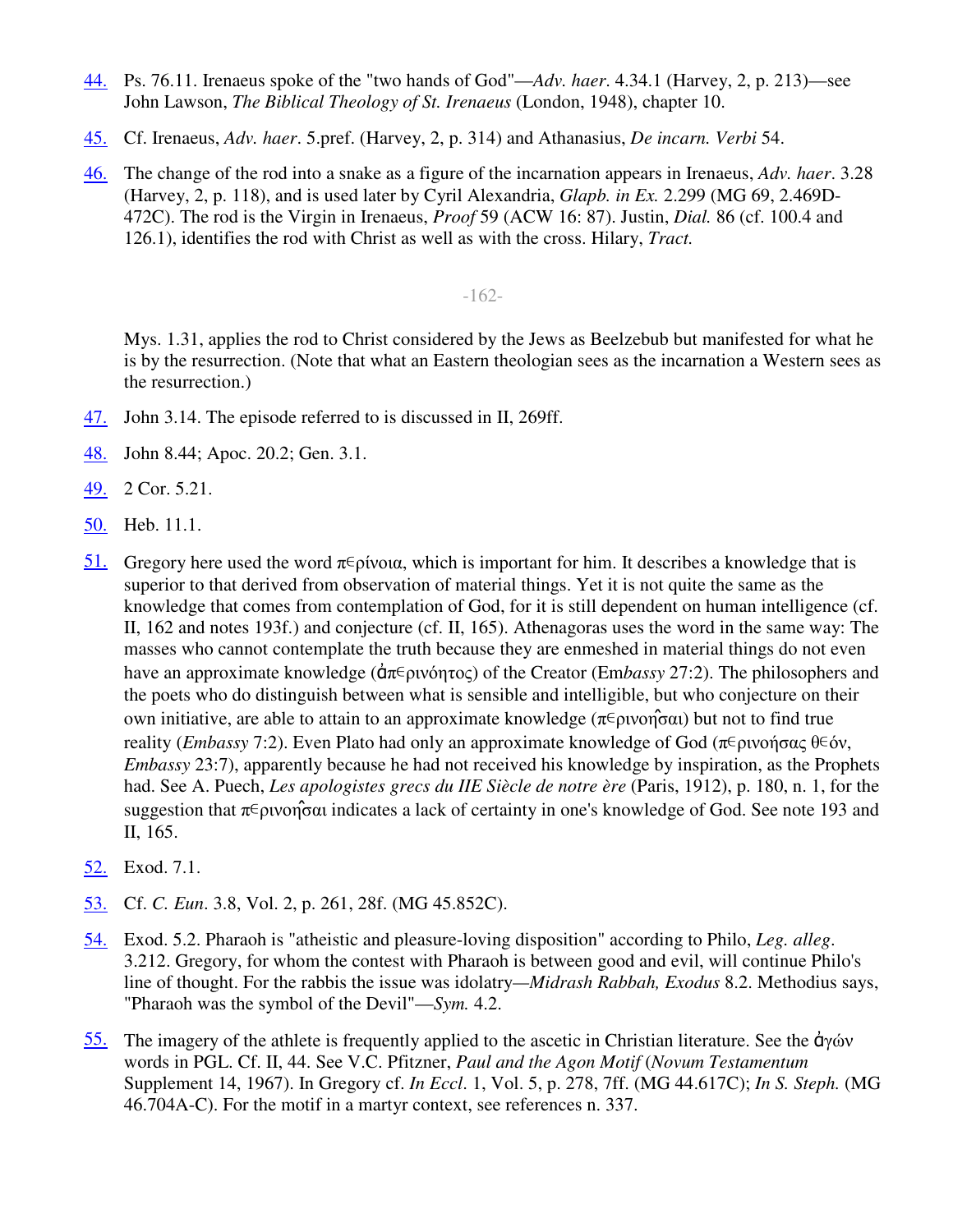56. In Philo the marriages of the patriarchs are allegorized in the same way; thus Agar, the concubine of Abraham, symbolizes pagan education (*Congr*. 14.71), as Sephora does here. Origen similarly sees in the marriages with foreigners and concubines the symbol of the use of pagan

-163-

 learning (*In Gen. hom*. 11.2). Irenaeus, on the contrary, sees in the Ethiopian wife of Moses the church of the Gentiles—*Adv. haer*. 4.34.12 (Harvey, 2, p. 224).

- 57. Note the two kinds of philosophy. Cf. "ethical philosophy" and "theoretical" in *In inscrip. Ps*. II, 3 (MG 44.496A). Jaeger sees in this defense of Greek philosophy an apology for the Origenist tradition which came under attack about 390—*Two Rediscovered Works* 120, pp. 133-136. On Gregory's attitude see the Introduction, pp. 3-5.
- 58. A moral or spiritual interpretation of circumcision is already present in the Bible—Deut. 10.16; Jer. 4.4; 9.26; Rom. 2.28f. Philo, *Quaest. Ex.* 2.2 gives a moral interpretation. For Gregory see the passage from *De beat.* 8 quoted in n. 29.
- 59. For Gregory's use of "sequence," or "connection," see Daniélou, "*Akolouthia* chez Grégoire de Nysse," *Rev. des Sci. Rel.* 27 (1953): 219-249.
- 60. The γονή is the reproductive organ, and Gregory is consistently carrying through his figure. For discussions of Gregory's use of this figure, see H. v. Balthasar, *Présence et Pensée. Essai sur philosophie religieuse de Grégoire de Nysse* (Paris, 1942), p. 52, n. 5; F. Floeri, "Le sens de la division des sexes chez Grégoire de Nysse," *Rev*. *des Sci. Rel.* 27 (1953): 108, n. 1; R. Leys, *op. cit*., 106-111.
- 61. Gregory affirms the immortality of the soul in *De an. et res.* (MG 46.45C-48C; 52A);*Adv. Apoll*. 30 and 50, Vol. 3, 1, pp. 178, 19—179, 7; 218, 24-31 (MG 46.1189C-D; 1248B-C). Cf. Harry Wolfson, "Immortality and Resurrection in the Philosophy of the Church Fathers," in *Immortality and Resurrection,* ed. Krister Stendahl (New York, 1965), and F. Refoulé, "Immortalité de l'âme et résurrection de la chair," *Rev. de l'Hist. des Rel*. 163 (1963): 11ff.
- 62. Note the language of "piety,"  $\epsilon \dot{\phi}$ σέβ $\epsilon$ ια, used by the Cappadocians in the Arian controversy for correct theological doctrines—*Or. Cat.* 1 (MG 45.13A); *C. Eun*. 2.12, Vol. 1, p. 230, 19 (MG 45.913D). For other references see PGL*s*.*v*. (but correct the Gregory reference to what we have given).
- 63. Gregory has developed his critique of the Platonic metempsychosis in *De an. et res.* (MG 46.108B-116A) and *De hom. op.* 28 (MG 44.232A-233B), in each case prefixing a description of the theory drawn from the *Phaedrus* 248c ff.
- 64. The Stoic conception of God, according to the fathers. For Stoic influence on Gregory, see K. Gronau, *Poseidonios und die jüdisch-christliche Genesisexegese* (Leipzig-Berlin, 1914), pp. 112- 256.
- 65. The Platonic doctrine of the eternity of matter is refuted in De *hom. op*. 24 (MG 44.212D-213C). See R.A. Norris, *God and World in Early Christian Theology* (New York, 1965) for the problem of creation in Justin,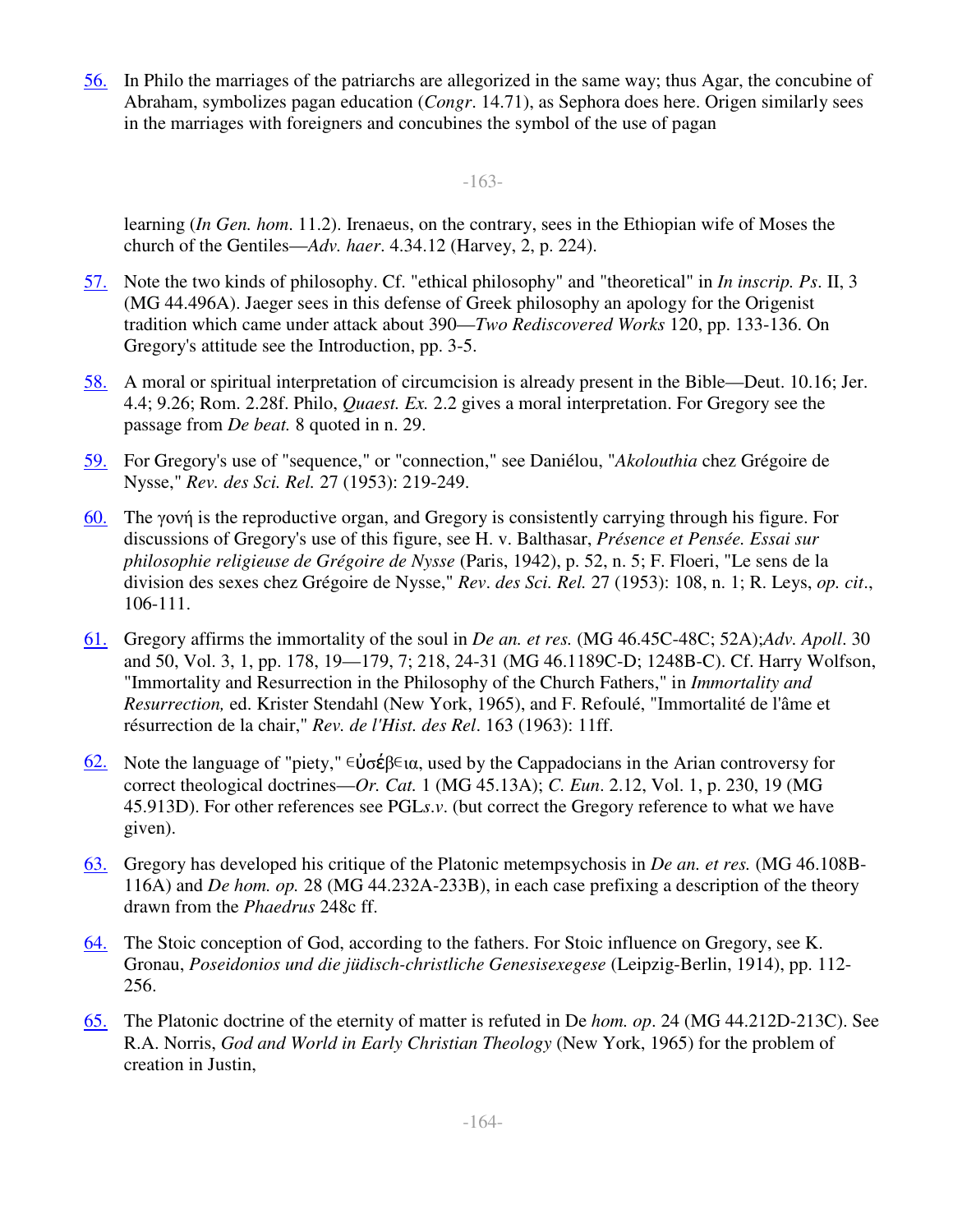Irenaeus, Tertullian, and Origen, and Harry A. Wolfson, "Patristic Arguments against the Eternity of the World," *Harvard Theological Review* 59 (October 1966): 351.

- 66. The Stoic doctrine of *heimarmene* is refuted in *Contra fatum* (MG 45.145D-173D).
- 67. See Claude Tresmontant, *La metaphysique du christianisme* (Paris, 1961), on the problems of the immortality of the soul and the creation of the universe, the central problems posed by Greek philosophy for the early Church.
- 68. See I, 18 and II, 13ff.
- 69. Note the exegetical language: literally, a "more tropical theoria." For the "purpose" of a writing, see n. 74.

It is characteristic of Gregory to combine human endeavor with God's aid, which comes in to perfect that effort. See Jaeger, *Two Rediscovered Works,* pp. 85-110, 138-39, especially 92f. Gregory's synergism is best expressed in the *De inst. Christ*.; cf. the statement quoted in n. 135.

- 70. Epiphanius, "The apostles handed on some things in Scripture and some in tradition," *Haer*. 61.6(MG 41.1048B); Chrysostom, *In Ep. II ad Thess. hom*. 4.14 (MG 62.488).
- 71. Cf. II, 179, 180. Gregory connects providence with the doctrine of angels. Ps. Plutarch, *De fato*, shows that the subject was of great interest to Platonists. The aim of the doctrine constructed in this treatise was to make the doctrine compatible with the free will of man. (See P. de Lacy and B. Einarson, Plutarch's Moralia VII, *Loeb Classical Library* [Cambridge, 1959], pp. 303ff.) A similar doctrine, probably derived from the *De fato*, is also found in Nemesius and Chalcidius. See D. Amand, *Fatalisme et liberté dans l'antiquité grecque* (Louvain, 1945). For the function of angels in providence, see Athenagoras, *Embassy* 10, 24, 25 (cf. H. Wey, *Die Funktionen der bösen Geister bei den griechischen Apologeten des zweiten Jahrhunderts nach Christus* [Winthertur, 1957], pp. 37ff.). The guardian angel is already in Hermas, *Vis.* 5.1-4. See Daniélou, *The Angels and their Mission according to the Fathers of the Church* (Westminster, Md., 1957), pp. 68-82. The "two spirits" is in Hermas *Mand*. 5.1.1-4, Rabbinic speculation (G.F. Moore, *Judaism*, 1, pp. 479-493), the Dead Sea Scrolls (1QS 3-4); cf. the angels of God and of Satan in *Barnabas* 18. Philo, *Quaes. Ex.* 1.23, states, "Into every soul at its very birth there enter two powers, the salutary and the destructive." See article on "Demon," *Dict. Spir*. 3: 160-168.
- 72. Cf. *Sentences of Sextus* 450, "mind of man is mirror of God." The figure of the mirror appears in Athanasius in similar contexts of contemplation—see Regis Bernard, *L'image de Dieu d'après S. Athanase* (Paris, 1952), pp. 72ff. It is already to be found in Plato. See A.J. Festugière, *Contemplation et vie contemplative chez Platon* (Paris, 1936), pp.

-165-

 105-122, and Leys, *op. cit*., p. 51. It becomes central in Gregory where it is related to the liberty of the soul and participation in the Divine. Perhaps best on the mirror is *In Cant.* 5, Vol. 6, p. 150, 9-13 (MG 44.868D); and for this passage connecting the mirror of the soul with free will, *In Cant*. 4, p. 104, 1ff. (MG 44.83 3B). For rust on the mirror which must be scraped off in order to reflect the good, *De beat*. 6 (MG 44.1272B-C). The idea is related to the teaching of the *De virg.* by Aubineau in his edition for SC 119: 187f. See P. Horn, "Le 'Miroir,' la 'Nuée': Deux manières de voir dieu d'après S. Grégoire de Nysse," *Revue d'ascétique et de mystique* 8 (1927): 113ff. and contrast R. Leys, "La théologie spirituelle de Grégoire de Nysse," *Studia Patristica* 2 (1957): 510. Daniélou, *Platonisme*..., pp. 210-222; and Muckle, *op. cit*., pp. 73ff.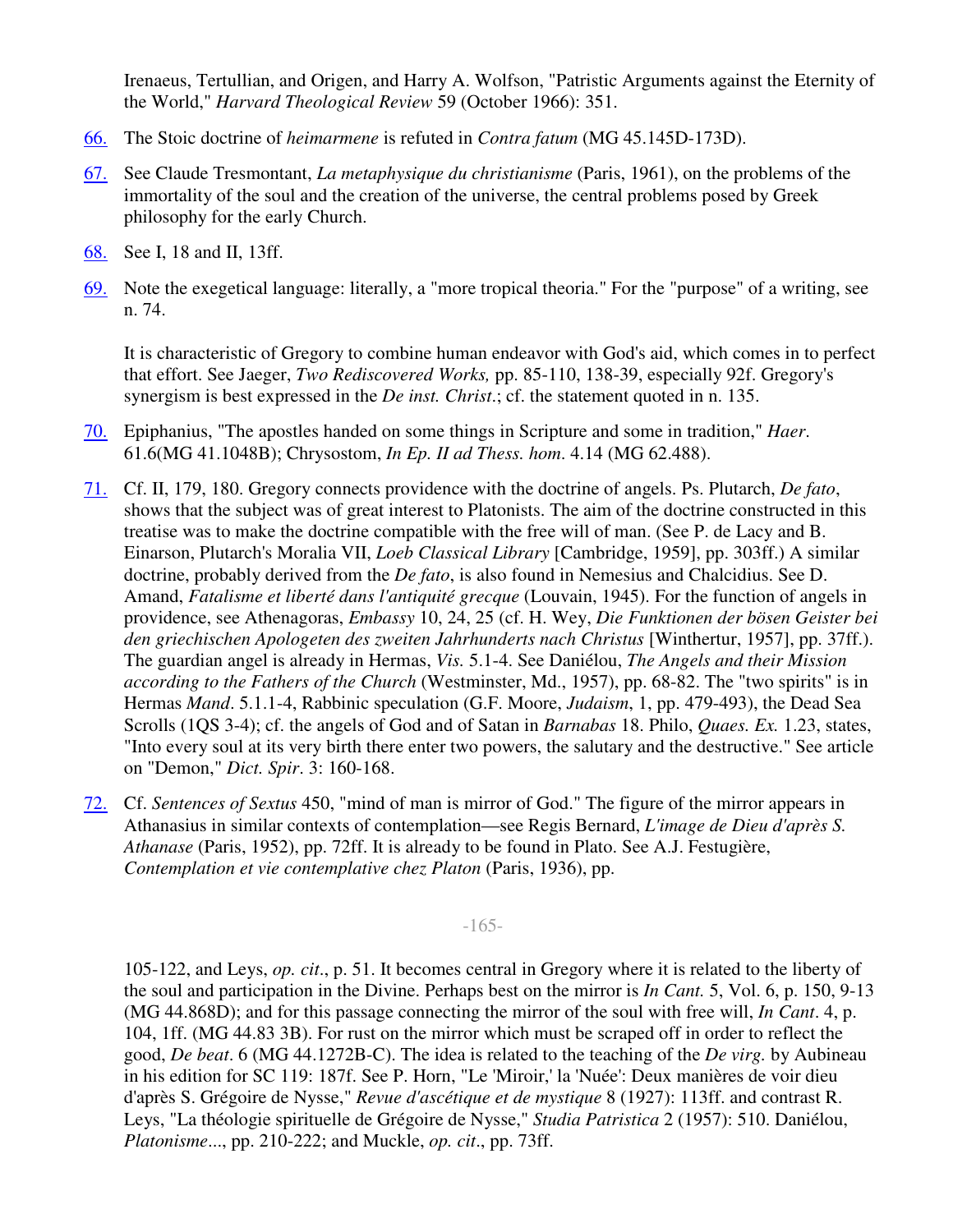- 73. Contemplation has the intelligible, τὸ νοητόν for its object. Cf. Plato, *Phaedo* 65de; *Phaedrus* 247c.
- 74. This passage is important for Gregory's method. For him the interpretation of the details of a work may be made according to the purpose proposed by the interpreter. His criterion is what edifies. See *In inscrip. Ps.* 1, Vol. 5, pp. 24-25 (MG 44.432A-B); *In Eccl.* 1, Vol. 5, p. 279, 10ff. (MG 44.620A); cf. *In Hexaem*. (MG 44.69D). *In Eccl*. 7, Vol. 5, p. 395, 4f. (MG 44.716A-B), declares that there is "one purpose (σκόπος) of divinely given laws." Alexander Kerrigan, *St. Cyril of Alexandria: Interpreter of the Old Testament* (Rome, 1952), pp. 89-90, has shown that this principle comes from lamblichus. On pp. 367ff. he cites exact parallels to Gregory in sections 48-50 (*Glaph. in Gen*. 3 and 4—MG 69.146A and 192B).
- 75. Sections II, 208ff.
- 76. On the immateriality of the soul see Weiswurm, *op. cit*., pp. 55ff. and Harold Fredrik Cherniss, *The Platonism of Gregory of Nyssa,* pp. 12-25. Note Philo, *Quaest. Ex.* 2.13, "An angel is an intellectual soul or rather wholly mind, wholly incorporeal, made to be a minister of God, and appointed over certain needs and the service of the race of mortals."
- 77. 2 Cor. 12.7.
- 78. Prov. 17.17, LXX.
- 79. Jer. 9.4 (9.3, LXX). See *In Eccl*. 8, Vol. 5, p. 432, 2ff. (MG 44.745C).
- 80. See II, 208ff. On άκολουθία, see n. 59.
- 81. Exod. 5.6ff. Philo, *Vit. Mos*. 1.7.34ff.
- 82. Exod. 5.21.
- 83. Origen, *In Ex. hom*. 2.1. The making of clay represents the cycle of desire, ever seeking satisfaction in pleasure but never attaining it—cf. *In Eccl*. 1, Vol. 5, pp. 284-88 (MG 44.624B-625D). *De Beat.* 4 (MG 44.1244B1245B) explains how fleshly desires may find their satisfaction and thus cease to bring enjoyment; however, desire is soon rekindled, although the

-166-

 flesh has no new delights to offer. Virtue, on the other hand, has ever new experiences to offer. Daniélou in *Glory to Glory,* pp. 48ff., contrasts the lack of satisfaction in the earthly process of filling up and emptying with the satisfaction of the continuous progress in perfection; see n. 310.

- 84. See II, 96 on the parts of the soul.
- 85. Cf. the imagery of the sand dune, II, 243f. The same idea is in Maximus of Tyre, *Disc.* 5.6.
- 86. Exod. 5.4, 16-18; Matt. 3.12 and 1 Cor. 3.12.
- 87. Eph. 6.11.
- 88. II, 31ff.
- 89. See Cherniss, *op. cit*., pp. 51f.; Sallustius, *Concerning the Gods and the Universe* 12 (Nock, p. 22).
- 90. For διέϕθορος <sup>α</sup>ἱµα see Hippocrates, *Mul*. 2.134.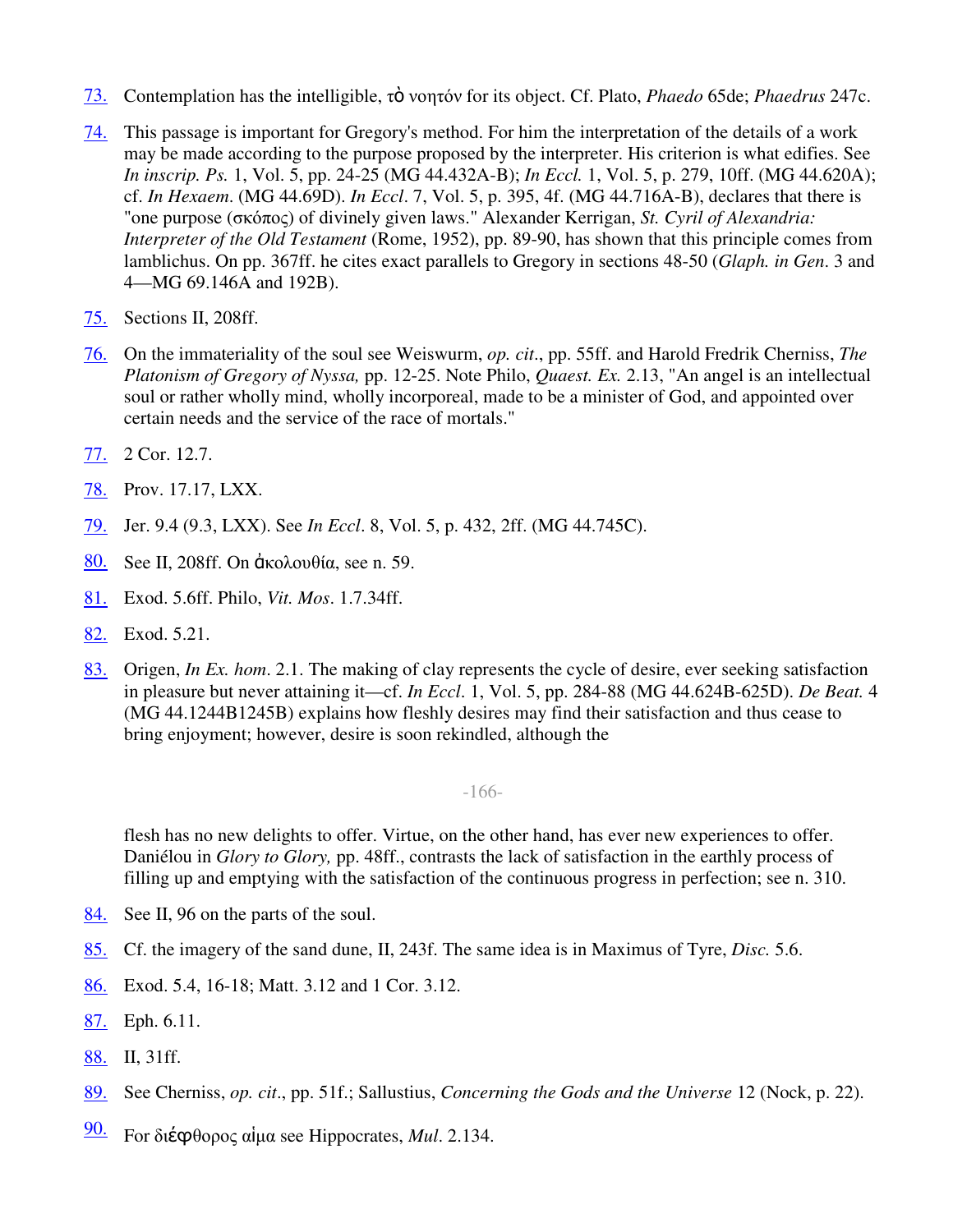- 91. The theme of βόρβορος, "mire" or "mud," is Platonic—*Phaedo*, 69c; *Repub.* 7, 533d; Plot., *Enn*. 1.6.5; 18.13; 6.7.31. Cf. in Gregory the "mud (πηλός) of pleasure," *In Cant.* 11, Vol. 6, p. 332, 2 (MG 44.1008C); man "fell into the mire of sin," *De virg*. 12, Vol. 8, 1, p. 299, 28 (MG 46. 372B); and "smearing passions like mud on the pearl of the soul," *De perf*. Vol. 8, 1, p. 212, 2-3 (MG 46.284C). See Michel Aubineau, "Le thème du 'Bourbier' dans la littérature grecque profane et chrétienne," *Rech. Sci. Rel.* 47 (1959): 185-214, and H. Merki, Όμοίωσις θ∈ω̂*ν on der platonischen Angleichung am Gott zur Gottähnlichkeit bei Gregor von Nyssa* (Paradosis 7, Freiburg, 1952), p. 117, who discusses the idea as it appears in Plotinus, *Enn*. 1.6.5. According to Aubineau's classification, Gregory's application of the theme in II, 72 is more moral-proverbial than philosophical, or at least is a fusion of the two strands and in II, 302 is certainly moral-proverbial in the reference to the mire of pigs. Cf. MG 44.832D-833A on frogs. In the present passage Gregory would seem to accept "spontaneous generation."
- 92. For the licentious pictures, cf. Clement Alexandria, *Cob. ad Graec*. 4.
- 93. Exod. 9.12; Rom. 9.17-18. The hardening of Pharaoh's heart is treated by Irenaeus, *Adv. haer*. 4.45 (Harvey 2, pp. 241f.) and often by Origen (cf. R.P.C. Hanson, *Allegory and Event* [Richmond, 1959] 215ff. and W.J.P. Boyd, "Origen on Pharaoh's Hardened Heart," *Studia Patristica* 7 [1966]: 434ff.)—*De princ*. 3.1.8-11; *Comm. Rom.* 7.16; *In Ex. hom*. 4.2. Origen takes the text literally; God makes Pharaoh an instrument for the chastisement of the Jews and he will be saved in another existence. Gregory, however, makes free will the cause of the hardening—cf. *In Eccl*. 2, Vol. 5, p. 302, 10ff. (MG 44.640B)—but he elsewhere approaches the view of Origen*—De inf. qui praem. abrip.* (MG 46.189A-C).
- 94. Rom. 1.28, 26.
- 95. Cf. *Or. cat*. 31 (MG 45.77C).

-167-

- 96. Cf. the similar illustration, *De virg*. 12, Vol. 8, 1, p. 298, 21ff. (MG 46.369D).
- 97. Exod. 8.5 has the stretching forth of Moses' hands in bringing on the plague of frogs, but at their destruction only prayer is mentioned (8.12f.).
- 98. The outstretched hands as a symbol of the cross are treated further in II, 150-151; see n. 171.
- 99. Cf. Exod. 7.18 for the "stinking," έποζέσαντος
- 100. Rom. 6.21.
- 101. See Bk. I, n. 17.
- $102$ . This passage, which teaches the ἀποκατάστασις, or "final restoration" (eternal salvation), is replaced in one family of manuscripts, but the authenticity is certain. See the discussion in Daniélou, p. 54; Musurillo, p. 57; and Daniélou, "L'apocatastase chez saint Grégoire de Nysse," *Rech. Sci. Rel*. 30 (1940): 328-347. Moreover, section 84 demands this passage. Universal salvation was taught by Origen—*De princ*. 2.10.8; 3.6.3; *C. Cels.* 8.72—and appears in Gregory also in *Or*. *cat*. 26 and 35 (MG 45.68D-69C; 92C); *De hom. op*. 21 (MG 44.201C); *De an*. *et res.* (MG 46.88A, 100A-101A, 157-160); *De mort.* (MG 46.524-525). Unlike Origen's succession of worlds Gregory seems to find one purgation sufficient. There are passages where Gregory implies a permanent lost condition—*In inscrip. Ps*. 2.16, Vol. 5, pp. 174-75 (MG 44.605-608); *De paup. amand.* (MG 46.461A). The last sentence of *In Cant*. would seem to express his hope: "When all men look to the same goal of desire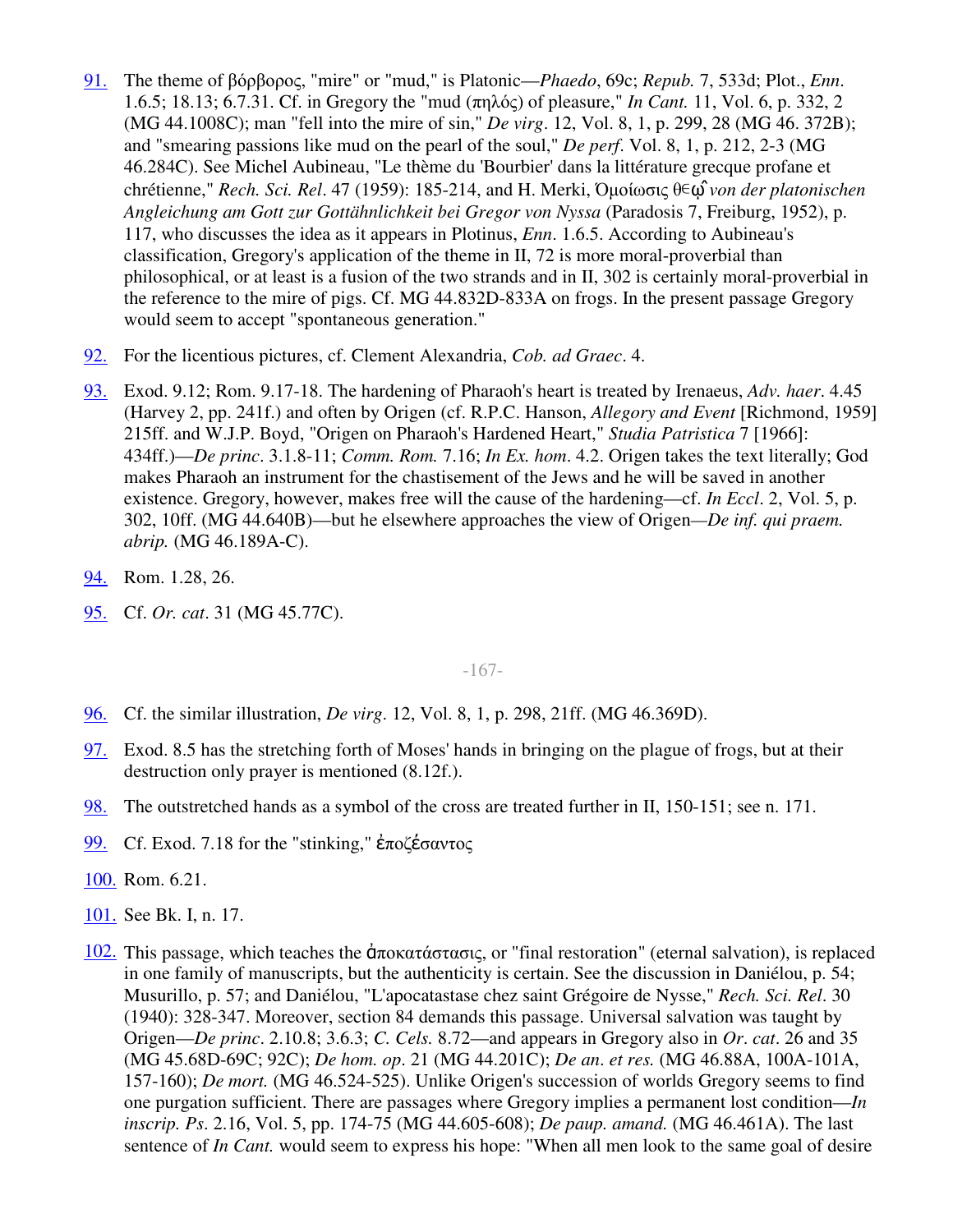and become one and no evil remains in anyone, God will be everything to everyone, to those who through unity with one another are united by participation in the good in Christ Jesus our Lord, to Whom be the glory, and the might for ever and ever. Amen" (Vol. 6, p. 469, 4ff.; MG 44.1117D-1120A). Gregory's philosophy, his theology, and his spirituality are all caught up in this statement.

- 103. Exod. 10.21.
- 104. Matt. 8.12. The rabbis identified the darkness over Egypt with Gehenna—*Midrash Rabbah, Exodus* 14.2.
- 105. Exod. 9.8; Matt. 13.42.
- 106. Cf. *In Cant*. 3, Vol. 6, p. 77, 21 (MG 44.813C). The interpretation of the "furnace" too as Gehenna was Jewish*—Mekilta de Rabbi Ishmael, Tractate Bahodesh* 9.
- 107. Rom. 2.5f. The same citation in connection with the same ideas appears in Origen, *De princ*. 3.1.11.
- 108. The comparison of chastisement inflicted by God with the remedy given by a physician and the medicinal interpretation of chastisement comes from Origen, *Comm. Matt*. 15.11. Gregory makes frequent reference

#### -168-

to medical matters. Cf. II, 272 and 278 in this treatise. Goggin, *op. cit*., pp. 22-25, 137-144.

- 109. Origen, *In Ex. hom*. 4.8.
- 110. Cf. Demosthenes, *De cor*. 128.
- 111. Cf. Jonah 4.11.
- 112. Ezek. 18.20.
- 113. Matt. 5.22, 28.
- 114. Cf. *In Eccl*. 4, Vol. 5, p. 349, 5ff. (MG 44.676C-D); *De or. dom.* 4 (MG 44.1172B).
- 115. Exod. 12.23.
- $116$ . Λογιστικόν, έπιθμητικόν θυμο $\epsilon$ ιδές. The latter word especially is difficult to render in English; in these psychological contexts "spirited" translates it and is not to be confused with "spirit." The appetitive part of the soul refers to the bodily passions or sensuous desire; the spirited part refers to the ardent, spirited will or the nonphysical passions which in their negative aspect are irascible and are included in the Pauline "flesh." This threefold classification comes from Plato, *Repub.* 439d, 588b; *Phaedrus* 246b. For its Christian appropriation, cf. Clement Alexandria, *Paed.* 3.1. For the good use of the passions, see n. 117. The structure of the soul in Gregory is discussed by Daniélou, *Platonisme*... , pp. 61-71; Cherniss, *op. cit*., pp. 12-25; Muckle, *op. cit*., pp. 55ff.; Aubineau, SC 119: 98-100; J.P. Cavarnos, "Gregory of Nyssa on the Nature of the Soul," *Greek Orthodox Theological Review* 1 (March 1955): 13-41; and *idem, St. Gregory of Nyssa on the Origin and Destiny of the Soul* (Institute for Byzantine and Modern Greek Studies, 1956). Gregory follows an Aristotelian classification of souls into vegetative, sensitive, and rational in *De hom. op*. 8.4f. (MG 44.145C) where he discusses the order in which different forms of life appeared. The Platonic analysis of the present passage appears in *Ep. can*. 2 (MG 45.2 24A) and *Adv. Apoll*. 8 (MG 45. 1140A-B) and is the basis of the treatise *De an. et res.* The relating of the lintel and the side posts to the three parts of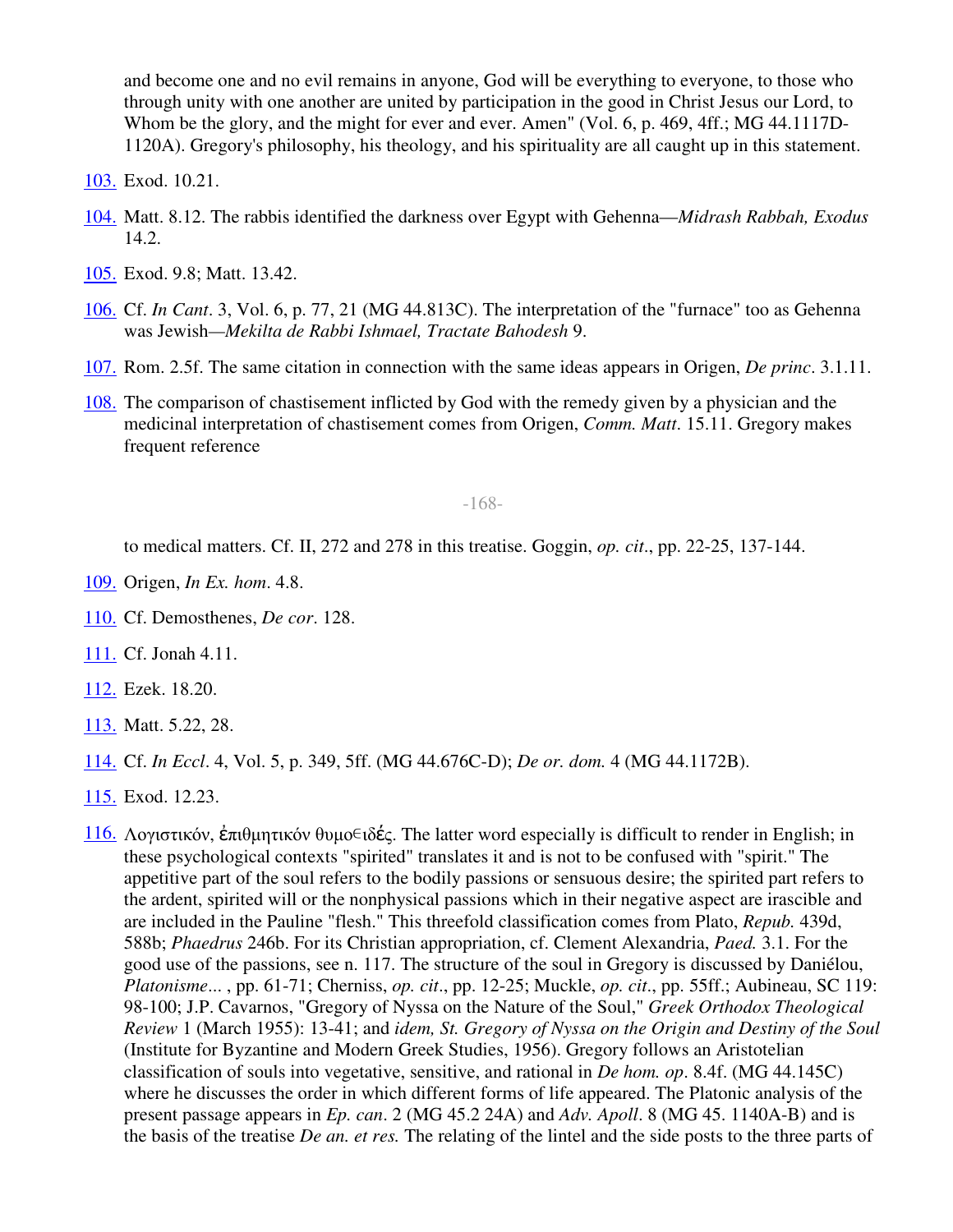the soul appears in Philo, *Quaest. Ex*. 1.12, under a little different form. (Cf. *De conf*. *ling.* 7.21.) It is identical in Origen, Sel. Ex. (MG 12.285A); Ps. Chrysostom, *Peri Pascha* 2.8 (Nautin, SC, 36, p. 83; cf. pp. 40f.), Theodoret, *Quaest. Ex.* 12.24 (MG 80.252-253A). Gregory's wording in the following lines is adapted to fit the imagery of the doorway. Cf. II, 123.

117. The lower inclinations may be turned to the good; see Cherniss, *op. cit*., esp. pp. 17-20, and Aubineau, SC 119: 158, 168, 176. For the necessity of control of the lower parts by the rational, cf. *De an. et res*. (MG 46. 60D-61C); *De virg*. 18, Vol. 8, 1, pp. 318f. (MG 46.389C-392B); *In inscrip. Ps*. 1.8, Vol. 5, pp. 61-62 (MG 44.477B-C); *De beat.* 2 (MG 44.1216B).

-169-

- 118. See n. 26. The thorns are a result of sin according to Gen. 3.18. For Gregory they are sins—In inscrip. Ps. 2.15, Vol. 5, p. 165, 4-7 (MG 44.596C); *De beat.* 5 (MG 44.1257A)—temptations—*In Cant*. 4, Vol. 6, p. 115, 11 (MG 44.841C)—demons—*In Cant.* Vol. 6, 4, p. 114, 19f. (MG 44.841B)—and sinful humanity assumed by Christ—above II, 26; *De perf*., Vol. 8, 1, p. 206, 16ff. (MG 46.280B-D).
- 119. Philo, *Quaest. Ex.* 1.19.
- 120. "Prudence" or "moderation" (σωφροσύνη) was the Platonic cardinal virtue for the control of the appetitive part of the soul. This usage and Gregory's interpretation are based on the literal meaning of the word, referring to the middle section of the body. See now H. North, *Sophrosyne: Self-knowledge and Self-restraint in Greek Literature* (Ithaca, 1965).
- 121. Cf. 1 Pet. 1. 13. Philo, *Quaest. Ex.* 1.19 takes the staff as a "symbol of kingship and instrument of discipline," but gives the same interpretation of girding the loins. In II, 124 the staff is faith. Hope as a staff appears in *De virg*. 18, Vol. 8, 1, p. 318, 19 (MG 46.389D). See also the Ps. Chrys., *Hom. Pas.* 3.11, edited by Nautin, SC 36: 111. "To ward off dogs" may be inferred from Exod. 11.7; cf. *Mekilta de Rabbi Ishmael, Tractate Pisha* 7.
- 122. Criticism of curiosity or meddlesomeness, which is the meaning of πολυπραγµοσύνη here, is frequent in Gregory—*In Eccl*. 7, Vol. 5, p. 416, 1ff. (MG 44.732C-D); *In Cant.* 11, Vol. 6, p. 339, 17 (MG 44.1013C). For this characteristic, see Plutarch, *De curiositate.* See note 196.
- 123. 1 Cor. 2.10.
- 124. For Spirit as fire, cf. Cyril of Jerusalem, *Cat.* 17.14 and *De rebapt.* 17, "What is said of fire is said of the Holy Spirit." See P. Lundberg, *La typologie baptismale dans l'ancienne église* (Uppsala, 1942), p. 32. In Gregory, *In bapt. Christi* (MG 46.592D).
- 125. Eccus. 3.22, 23 (21, 22, LXX). See also *In Cant.* 6, Vol. 6, p. 193, 12ff. (MG 44.901B). The same incident of eating in haste is referred to by Gregory of Nazianzus, Or. 45.17 (MG 36.645C-D). The exegesis comes from Origen, *In Lev. hom*. 4.10.
- 126. The explanation that the Israelites were securing their rightful wages appears in Philo, *Vit. Mos*. 1.25.141; Clement Alexandria, *Strom*. 1.23.157; Irenaeus, *Adv. haer*. 4.46 (Harvey 2, pp. 248f.); and Tertullian, *Adv. Marc.* 4.24.4. In I, 29 Gregory alludes to the "pretext of a loan," but here he asserts that only the spiritual sense is acceptable.
- 127. The change from λαβόντα to ὑποδέξασθαι reflects Gregory's concern that pagan learning be accepted with discrimination.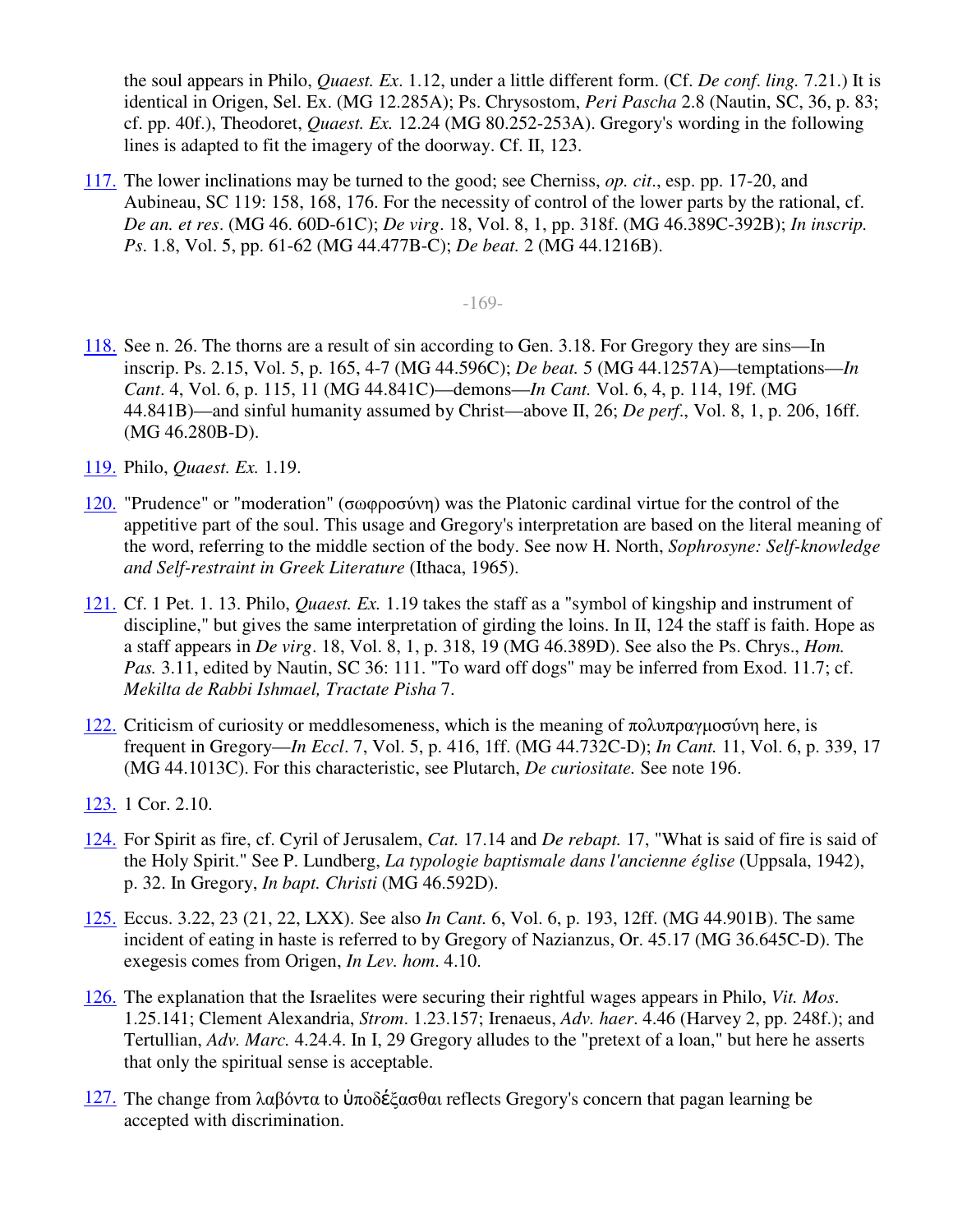128. Clement Alexandria, *Strom*. 1.3, had explained Hagar, the Egyptian, as secular culture. The idea of "spoiling the Egyptians" comes from Origen, *Ep. ad Greg. Thaum*. (MG 11.88-89); cf. Augustine, *De doct. Christ*. 2.40.61 for the spoils of Egypt adorning the temple. For this older allegori

### -170-

 cal exposition of Gen. 44 utilized here by Gregory see H. Fuchs, *Die frühchristliche Kirche und die antike Bildung* (Antike 5, 1929), p. 111; Merki, *op. cit*., p. 93, n. 2; B. Altaner, "Augustinus und Irenaeus," *Theol. Quartalschrift* (1949): 162ff. For the tabernacle see ahead, II, 170ff.

- 129. This is developed in the *In laud. frat. Bas*. (MG 46.789B; cf. 809A); cf. *Vita S. Greg. Thaum*. (MG 46.901 B-D).
- 130. For the catechumenate as the time of proving symbolized by the Hebrews before crossing the Red Sea, see Origen, *In Ex. hom.* 5.5.
- 131. 1 Tim. 1.5. Origen, *In Ex. hom*. 5.4, explains that it is by the Holy Spirit that God hears the silent cries of the saints. See Bk. I, n. 60.
- 132. See discussion in II, 42ff. The Scriptural text behind Gregory's identification is not clear.
- 133. See n. 163.
- 134. Origen, *In Ex. hom*. 5.1; Basil, *De Sp. Sanc*. 14.31 (MG 32.124B); Ambrose, *De sacram.* 1.6; Theodoret, *Q. in Ex.* 27 (MG 80.257A), a passage which contains a succinct summary of the Exodus typology.
- 135. The Holy Spirit's role in the life of virtue is not prominent in this treatise, a defect remedied in *De inst. Chris*. The gift of the Holy Spirit "to those who are worthy" is characteristic of Gregory—cf. II, 44 and note there. In *De inst. Chris*. Vol. 8, 1, p. 41, 21-24, Gregory speaks of "what exercises those who desire to climb the peak of the highest virtue must undertake in order to prepare their soul to become a worthy receptable of the Holy Spirit."
- 136. Following 1 Cor. 10.2 the crossing of the Red Sea became a common symbol of baptism, e.g., Tertullian, *De bapt*. 9; Ambrose, *De sacram.* 1.6.20-22; *De mys.* 3.12. See F. Dölger, "Der Durchzug durch das Rote Meer als Sinnbild der christlichen Taufe," *Antike und Christentum* (1930), and Lundberg, *op. cit.,* pp. 116-145. For the nonbaptismal interpretation see Aubineau, pp. 113f.
- 137. The army of the Egyptians represents the passions in Philo, *Ebr.* 29.111, but the demons in Tertullian, *De bapt*. 9, and Cyril, *Cat. mys*. (MG 33.1068A-B). Origen gives both interpretations, *In Ex*. *hom*. 5.5. Gregory in the present passage follows Philo; elsewhere he gives the interpretation of demons—*In bapt. Christi* (MG 46.589D)—or unites the two—*In Cant*. 3, Vol. 6, p. 76, 12—77, 8 (MG 44.813A-B).
- 138. Note Gregory's description of the two lower parts of the soul. Cf. n. 116, and the following section.
- 139. Τριστάτας—Exod. 14.7 and 15.4, LXX. *The Mekilta de Rabbi Ishmael, Tractate Beshallah* 2 offers as one interpretation of the Hebrew *shalishim* ("captains") that it refers to a third man in the chariot.
- 140. See n. 116. Contrast Plato's description in *Phaedrus*, 253c. Gregory varies the details of his psychological discussion to suit the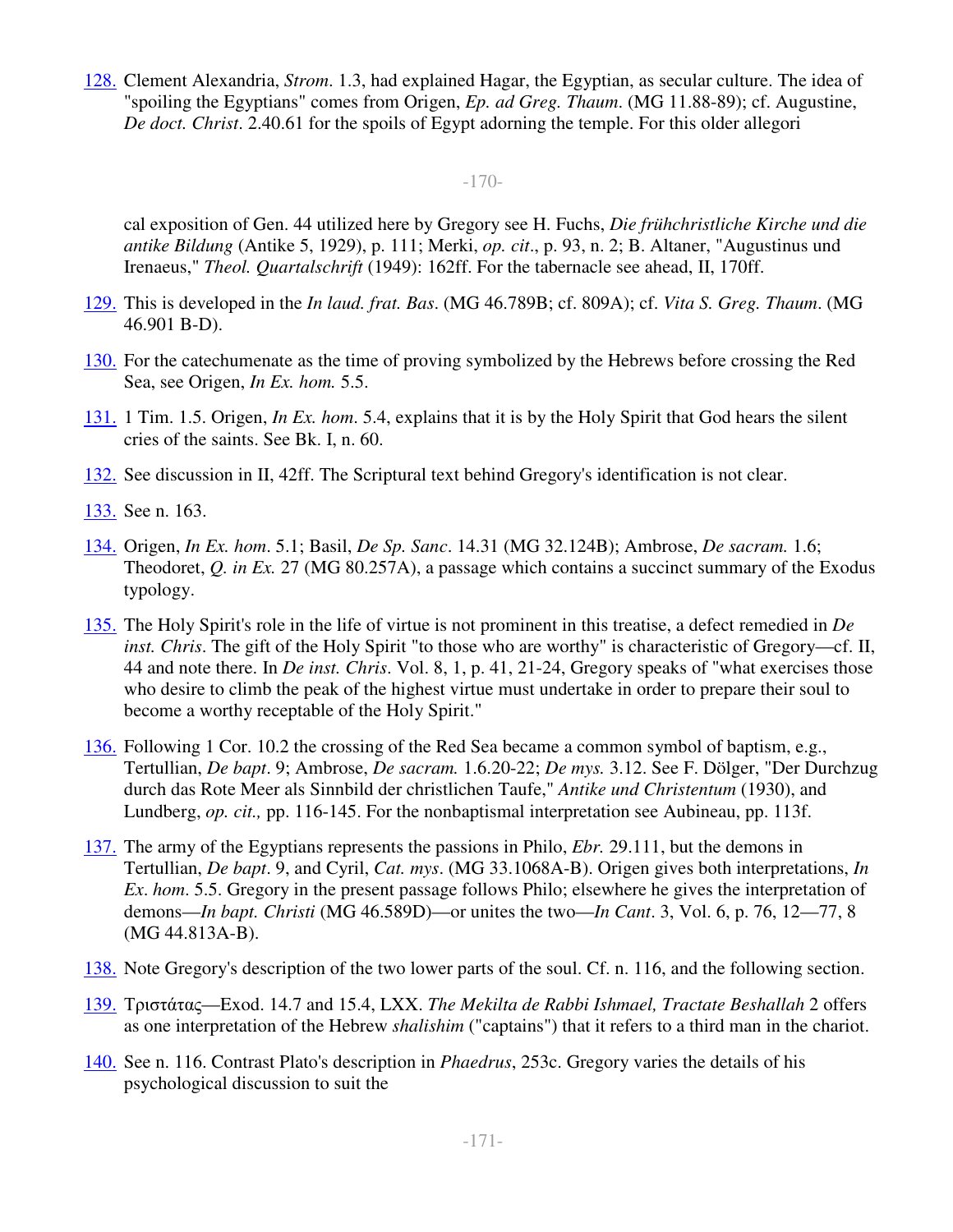occasion—Cherniss, *loc*. *cit*. The Platonic myth had already been linked with biblical passages by Philo, *De agr.* 16.73; *De mig. Abrah*. 11.62; Clement of Alexandria, *Strom*. 5.8; Origen, *In Ex. hom*. 6.2.

- 141. Baptism occurs in varying combinations with faith, the Spirit, and wood (the blood of the Cross) in the early Church. For example, regeneration according to Justin is through "water, faith, and wood"— Dial. 138. See further, Everett Ferguson, "Baptismal Motifs in the Ancient Church," *Restoration Quarterly* 7 (1963): 209. The staff is "hope" earlier (II, 108), but it is "faith" from here on (see II, 136). The rod of Moses is the "word of the Lord" in Origen's *In Ex. hom*. 5.5, but it is commonly the cross, as in 4.6 and in Theodoret, *Q. in Ex*. 27 (MG 80.257A).
- 142. We follow the reading of Daniélou's apparatus. Cf. *In Cant.* 3, Vol. 6, p. 76, 18ff. (MG 44.813A-D).
- 143. See also II, 129 end; *In Cant*. 3, Vol. 6, p. 77, 4ff. (MG 44.813B); Or. cat. 40 (MG 45.101B-104C). Gregory accents the conversion which must accompany baptism.
- 144. 1 Cor. 5.7f. See Justin, *Dial.* 14.3, for leaven interpreted as the practice of wicked things.
- 145. In this passage βίος is earthly life and ζωή is spiritual life, a common distinction but not consistently observed in Gregory—see ACW 18: 191, n. 96.
- 146. Daniélou, "*Akolouthia*," *Rev. Sc. Rel*. 27 (1953): 233.
- 147. Cf. 1 Thess. 5.22.
- 148. Plato, *Tim.* 86de; Sophocles, *OC* 1198; cf. *Or. cat.* 40 (MG 45.101D).
- 149. Exod. 14.31.
- 150. Heb. 13.17 is apparently referred to.
- 151. The wood which sweetens the waters is already in Philo the hope of immortality—*De migr.* 8.36-37. For the wood as the cross, see Justin, *Dial.* 86, a passage containing a series of wood and water (cross and baptism) types (see Everett Ferguson, "The Typology of Baptism in the Early Church," *Restoration Quarterly* 8 [1965]: 44) and Cyril Jer., *Cat. Lect*. 13.20. Aphraates, *Demons*. 21.10 (*Pat. Syr*. I, 959) likens the cross that sweetens our bitterness to the wood that sweetened the water. The baptismal interpretation of the water is known by Gregory—*Adv*. *eos qui diff. bapt*. (MG 46.420D) but is not stated here; Cf. Tertullian, *Adv. Jud.* 13.12; *De bapt*. 9; Ambrose, *De mys*. 3.14. Origen says the Law is bitter, but the wood of Christ shows how to understand it and make it sweet—*In Ex. hom*. 7.1-2.
- 152. Ps. 68.26.
- 153. Philo, *Vit. Mos*. 1.34.188, compares the twelve springs to the twelve tribes and the seventy trees to the seventy heads of nations. The *Mekilta de Rabbi Ishmael, Tractate Vayassa*' 2, equates the twelve springs with

-172-

 the twelve tribes and the seventy palms with the seventy elders; to be "camped by the water" is to be occupied with the words of Torah, and earlier (section 1), the absence of water before coming to Marah is said to be understood by "allegorists" as meaning that the people did not find the words of Torah. The springs of water are given a baptismal interpretation in Justin, *Dial.* 86, but the twelve springs are the teaching of the twelve apostles in Irenaeus, *Proof* 46 (ACW: 77f.), and the trees are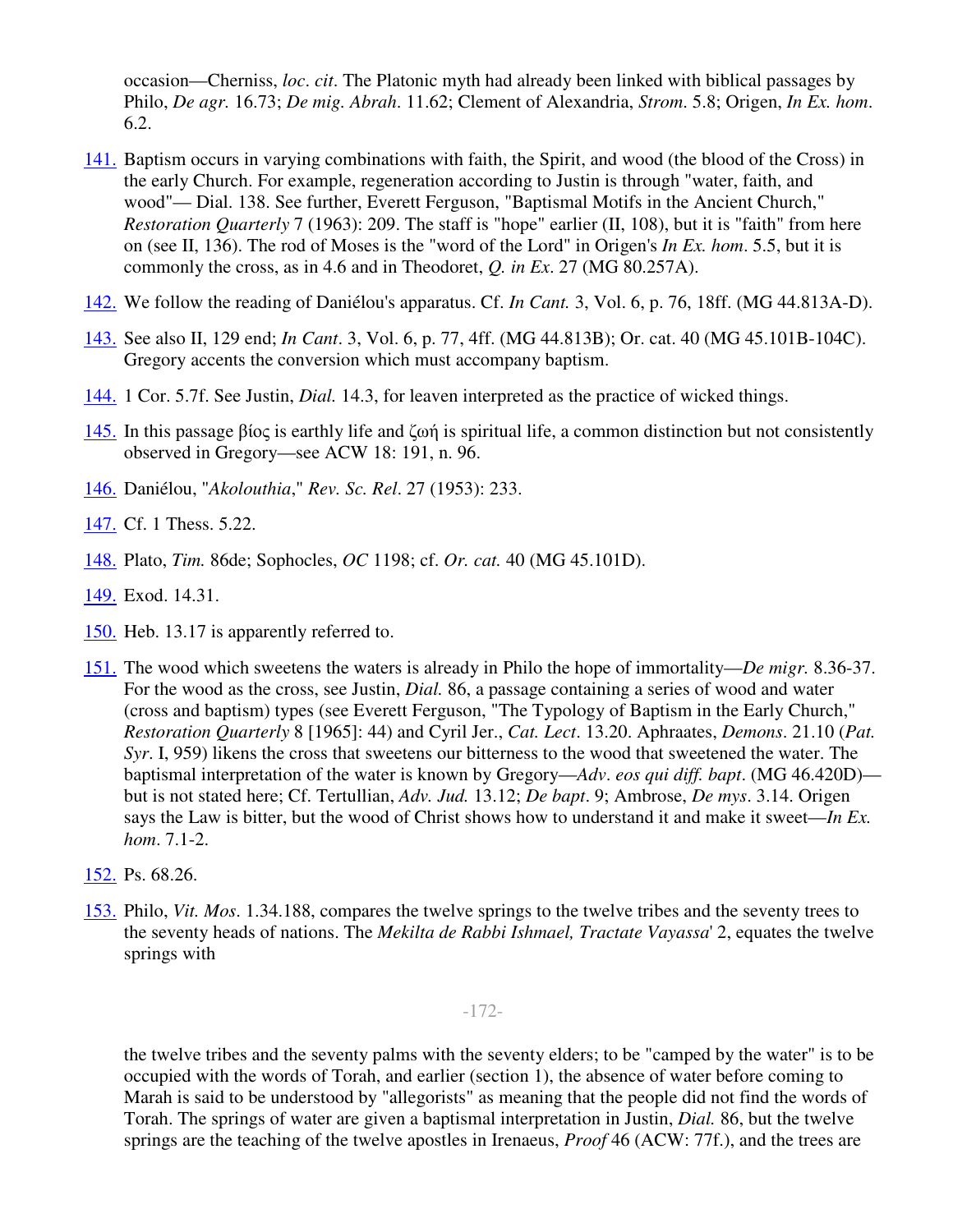the seventy disciples in Tertullian, *Adv. Marc.* 4.24; cf. Origen, *In Ex. hom*. 7.3. Daniélou, *From Shadows to Reality* (London, 1960), pp. 172-174, finds this more common in Christianity than the baptismal interpretation. The variation between seventy and seventy-two in the mss. of Luke 10.1 to which Gregory here alludes is reflected in the patristic reference to the palm trees of our text. One notes the seventy-two translators of the Greek Old Testament were known as the "Seventy." Num. 11.16 provides for seventy elders, but the size of the later Sanhedrin and *Beth-din* depended on whether the high priest (later *nasi*) was included in the count (*Mishna*, *Sanhedrin* 1.6). The Babylonian Talmud (*Sanh*. 16b-17a) reflects a problem between seventy and seventy-two. On the problem see Bruce Metzger, "Seventy or Seventy-Two Disciples," *Historical and Literary Studies, Pagan, Jewish, and Christian* (Leiden, 1968), pp. 67-76.

- 154. Origen developed the significance of the camping places in his *In Num. hom*. 27.
- 155. See II, 153.
- 156. 1 Cor. 10.4. See Bk. I, n. 110. In Philo (*Quod. det. pot*. 31) the water from the rock is .Wisdom (=*logos*.). The water from the rock is the teaching of the apostles in Irenaeus, *Proof* 46 (ACW: 77f.), and specifically Peter in Aphraates, *Demons.* 21.10. Origen takes striking the rock as bringing forth the word of God, but notes that Christ, struck on the cross, made to flow the springs of the new covenant—*In Ex. hom*. 11.1. Note Gregory's concern to attach his interpretation to Scripture, a feature of his later works—cf. Jaeger, *Two Rediscovered Works,* pp. 120ff.
- 157. We translate ἄνικµος "moistureless," differing from the other translators who render it "inaccessible." For "moistureless," see Aristotle, *Probl*. 906b 19; Plutarch, *De primo frigido* 951B.
- 158. John 14.23.
- 159. Exod. 16.2f.
- 160. John 6.51. See Peder Borgen, *Bread from Heaven* (*Novum Testamentum* Supplement 10, 1965), for the exegetical tradition already used by Philo and the Gospel of John.
- 161. Philo saw in the manna a figure of the divine Word (*Quis*. *rer. div.* 15.79;*Quod. det.* 31.118). Origen also interpreted the manna of the word of God (*In Ex. hom*. 7.5). Gregory sees here another figure of the incarnate

-173-

 Word born of the Virgin; cf. Origen, *In Ex*. *hom*. 7.8. One recalls the theme of Irenaeus, *Adv. haer*. 3.30 (Harvey, 2, p. 120), of the birth of Adam from the virgin earth as a figure of the virgin birth. A soteriological interpretation of Christ as Bread, the "firstfruits of the dough," may be seen in *In Cant.* 14, Vol. 6, p. 427, 20ff. (MG 44.1085B-C).

- 162. Wisd. 16.21.
- 163. This tradition of the diverse taste of the manna according to the one eating it is suggested by Wisd. 16.20, and is frequent in Jewish *haggada*—cf. *Midrash Rabbab, Exodus* 5.9 and 25.3, and *Mekilta de Rabbi Ishmael, Tractate Vayassa'* 5 and *Tractate Amalek* 3. One finds it in Philo, according to Basil, *Ep*. 190.3 (MG 32.700C). Origen considers the tradition by way of Rom. 14.2 (*In Ex. hom*. 7.8). In Gregory, cf. *In Eccl.* 8, Vol. 5, p. 423, 4ff. (MG 44.740A). That the language of God's revelation is accommodated to our capacity to understand is developed in *C. Eun*. 11.242, Vol. 1, p. 297, 2ff. (MG 45.992C-D).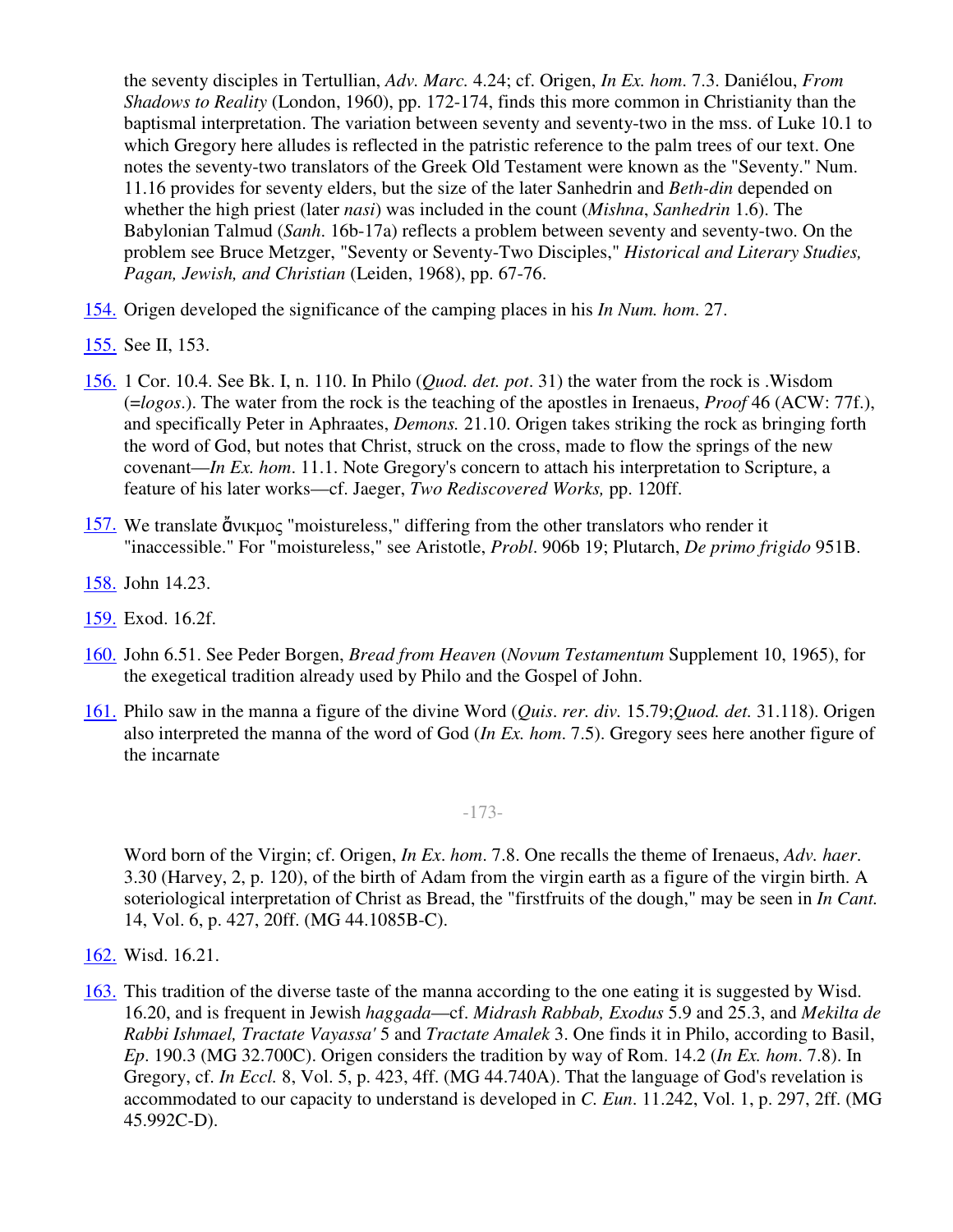- 164. Heb. 5.12ff.; Rom. 14.1f.; 1 Cor. 3.2.
- 165. Mark 9.48 (Isa. 66.24).
- 166. This contrast of the six days which are the present life to the Sabbath as the eternal life comes from Origen, *In Ex. hom*. 7.5-6. In a general way it is ancient—Irenaeus, *Adv. haer.* 4.27.1 (Harvey, 2, p. 190). A Christian typology of the week has roots in apocalyptic and Alexandrian Judaism, united in Barnabas 15.5. See Daniélou, "La typologie millénariste de la semaine," *Vig. Chris*. 2 (1948): 1-17. Elsewhere Gregory considers the seven days as the time of this life and the "eighth" day as the world to come—cf. *In inscrip.* Ps. 2.5, Vol. 5, p. 83, 21—84, 13 (MG 44.504D505A); *In sex*. *Ps*. Vol. 5, 188, 14—189, 29 (MG 44.609B-612A). This latter contrast is more common in the ancient Church see Daniélou, *The Bible and the Liturgy* (Notre Dame, 1956), pp. 255-86.

167. Gal. 6.8.

168. Cf. Heb. 8.5.

- 169. The names Joshua and Jesus are the same in Greek, hence Joshua is a traditional figure of Jesus (Barnabas 12.8). Philo had already observed that " 'Joshua' is to be interpreted as 'salvation,' " in *Quaest*. *Ex*. 2.43 (cf. *De mut. nom*. 21.121). The opposition of Moses and the Old Testament to Joshua and the New Testament is in Justin, Dial. 113 and 75; Irenaeus, Proof 27 and 46 (ACW: 65f., 78); and holds a great place in Origen, *In Jes. hom*. 12.
- 170. Aaron's helper was Hur, not a member of his family. The *Mekilta de Rabbi Ishmael, Tractate Amalek* 1, attributes the efficacy of Moses' prayer not to the merit of Moses before God but to the faith of the people: When the hands were up the people were strong in the words of Torah, and when the hands were lowered this meant that Israel would lower their zeal for Torah.

-174-

 In view of the typology in the following sentences, it is to be noted that this passage in the *Mekilta* already relates the outstretched hands of Moses against Amalek to the brazen serpent (see II, 273f.). It is characteristic that where the rabbis see types of the Law in the events of the Exodus, Christians see types of Christ—J. Bonsirven, *Palestinian Judaism in the Time of Jesus Christ* (New York, 1964), p. 79.

- 171. The application to the spiritual sense of Scripture (cf. the rabbinic interpretation cited in the preceding note and Philo, *Leg. alleg*. 3.66.186) is in the line of Origen, *In Ex. hom*. 11.4. Actually Origen gives several different interpretations to the event—Hanson, *op. cit*., p. 25 2. The extended hands of Moses are a common figure of the cross — Barnabas 12.2; Justin *Dial.* 91; 112; 131; Irenaeus, *Proof* 46 (ACW: 78); *Sibylline Oracles* 8: 250-253; Tertullian, *Adv. Marc.* 3.18; *Adv*. *Jud*. 10.10; Cyprian, *Ad Fort.* 8; Jerome, *Ep*. 60.17; Aphraates, *Demons.* 21.10. See Daniélou, *The Theology of Jewish Christianity* (London, 1964), pp. 270ff. This is one of several traditional figures of the cross in Gregory—cf. *In Christi res.* (MG 46.601 D).
- 172. Matt. 5.18, not quoted verbally.
- 173. The *iota* (i) and the *tittle* (a cross stroke) combined formed a T, an image of the cross. For references see Hugo Rahner, "Antenna Crucis," 5 "Das mystische Tau," *Zeitschrift für Katholische Theologie* 75 (1953): 385-410. See for example *Didasc. Apost.* 26.49 (Connolly, p. 218). Gregory often gives this interpretation of Matt. 5.18—*In Christi res*. 1 (MG 46.624D-625A); C. *Eun*. 3.3.40, Vol. 2, p. 121 (MG 45.696B-C). 174. On *theognosia* see Louis Bouyer, *The Spirituality of the New Testament and the Fathers* (Paris, 1960), pp. 362-65, and Daniélou, *Platonisme*..., 189f.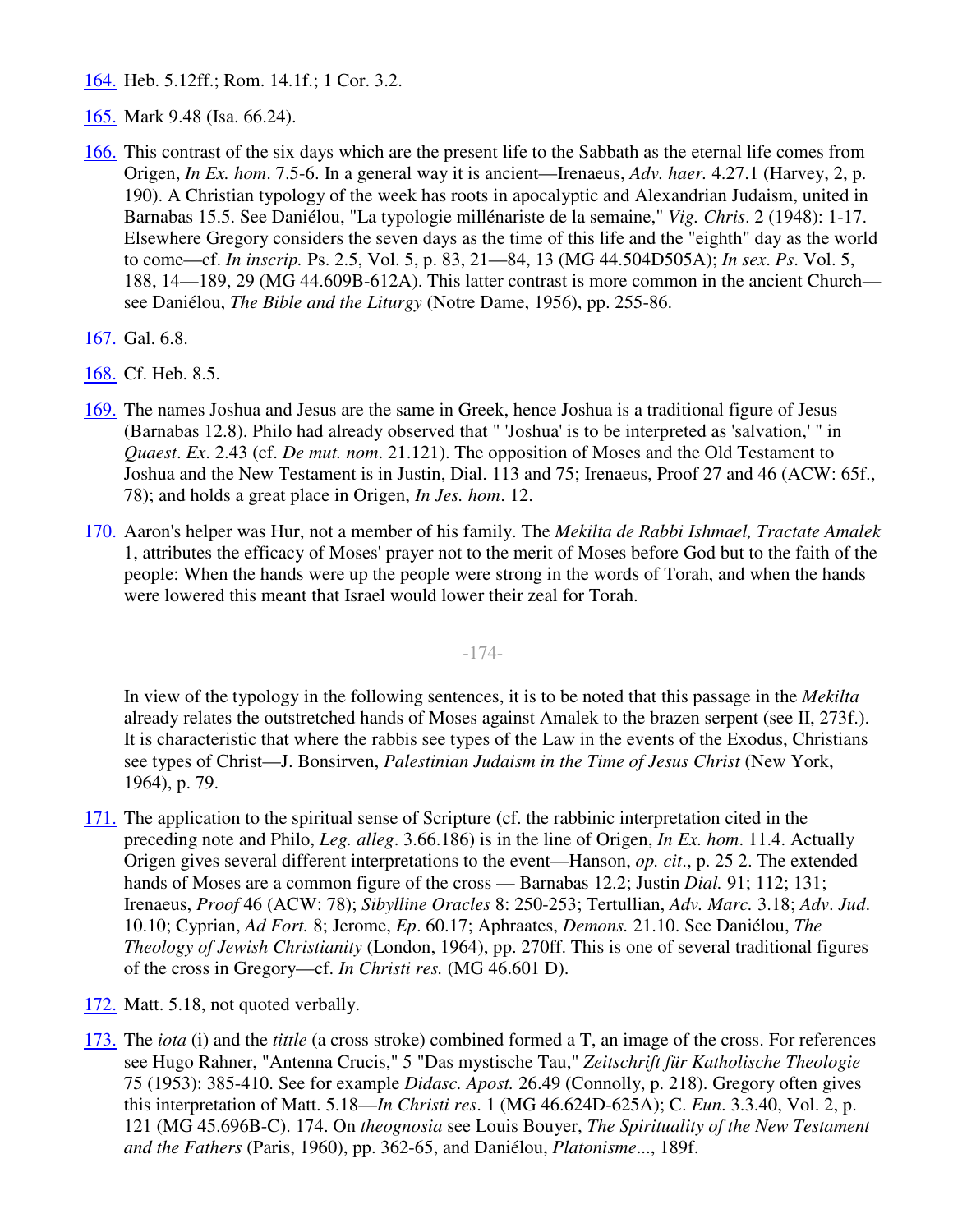- 175. See II, 136.
- 176. Exod. 19.10.
- 177. The expression, "the contemplation *(theoria)* of Being" is frequent in Origen. See Völker, *Das Vollkommenheitsideal des Origenes* (Tübingen, 1931), p. 93. The variant reading "intelligibles," for "Being," appears in the text of II, 156. The same variant between "Being" and "intelligibles" occurs in II, 169, where we translate "contemplation of reality." Cf. II, 157 for "contemplation of God." See further n. 179.
- 178. Philo, *Quaest. Ex.* 1.2. Cf. *In Cant.* 1, Vol. 6, p. 25, 10ff. (MG 44.773A) and 3, Vol. 6, p. 71, 8ff. (MG 44.809A).
- 179. We have used "the intelligibles" to translate τὰ νοητά which in the Platonic tradition describes that reality which is perceived by mind and reason alone, the perception of which results in scientific knowledge (ἐπιστήµη). Based on Plato, *Phaedrus* 247CD and *Timaeus* (27D-28A, this understanding of philosophical knowledge is already applied by Albinus to the knowledge of God. Cf. *Didask.* II, 2; III, 5; IV, 6 Louis. For earlier

-175-

 Christian appropriation of these Platonic categories, see Abraham J. Malherbe, "The Structure of Athenagoras, *Supplicatio pro Christianis*," *Vigiliae Christianae* 23 (1969): esp. 7ff.

- 180. 1 Cor. 2.9; Isa. 64.4. *De beat.* 2 gives the same sense as the text (MG 44.1209D). The passage is referred to God's gifts reserved for man in De *prof*. *Christ*., Vol. 8, 1, p. 142, 1f. (MG 46.249C).
- 181. Plotinus, *Enn*. 1.6.4.
- 182. θ $\epsilon$ ολογία here describes the contemplation of things divine. The term would be reserved, in the terminology of the Greek mystics, for the highest degree of the contemplative ascent. Cf. J. Marechal, *Etudes sur la psychologie des mystiques* II (Paris, 1937), p. 104, n. 1. For the earlier use of word see P. Natorp. "Thema und Disposition der aristotelischen Metaphysik I," *Philosophische Monatshefte* 14 (1887/88): 58ff.; A.J. Festugière, *La révelation d'Hermes Trismégiste. II. Le Dieu cosmique* (Paris, 1949), pp. 598-605. For early Christian use see F. Kattenbusch, "Die Entstehung einer christlicher Theologie. Zur Geschichte der Ausdruck θ∊ολογία, θ∊ολογ∊ι̂ν, θ∊ολόγος," *Zeitsch. f. Theol. u. Kirche* 2 (1930): 161205.
- 183. Cf. Jaeger, *Two Rediscovered Works*, p. 78, for the frequency in Gregory of the idea that the approach to God is a toilsome ascent. Cf. Gregory Nazianzus, *Or.* 28.2 (MG 36.28B-D) for going up the mountain as Moses did for contemplation.
- 184. Exod. 19.19. In this passage the *logos* is the *historia*.
- 185. Οἰκονοµία is a regular word of the incarnation, see PGL *s*.*v*. J. Reumann, *The Use of* Οἰκονοµία *and Related Terms in Greek Sources to about A.D. 100, as a Background for Patristic Applications* (Ph.D. diss., University of Pennsylvania, 1957). In Gregory cf. *Ep*. 3, Vol. 8, 2, p. 25, 23 (MG 46.1021C) and frequently in the *Or. cat.*
- 186. The description of inspired men as musical instruments already occurs earlier. Cf. Plutarch, *De def. or*. 436F; Philo, *De spec. leg.* 1.9.65; Athenogoras, *Embassy* 9:1.

187. Ps. 18.5.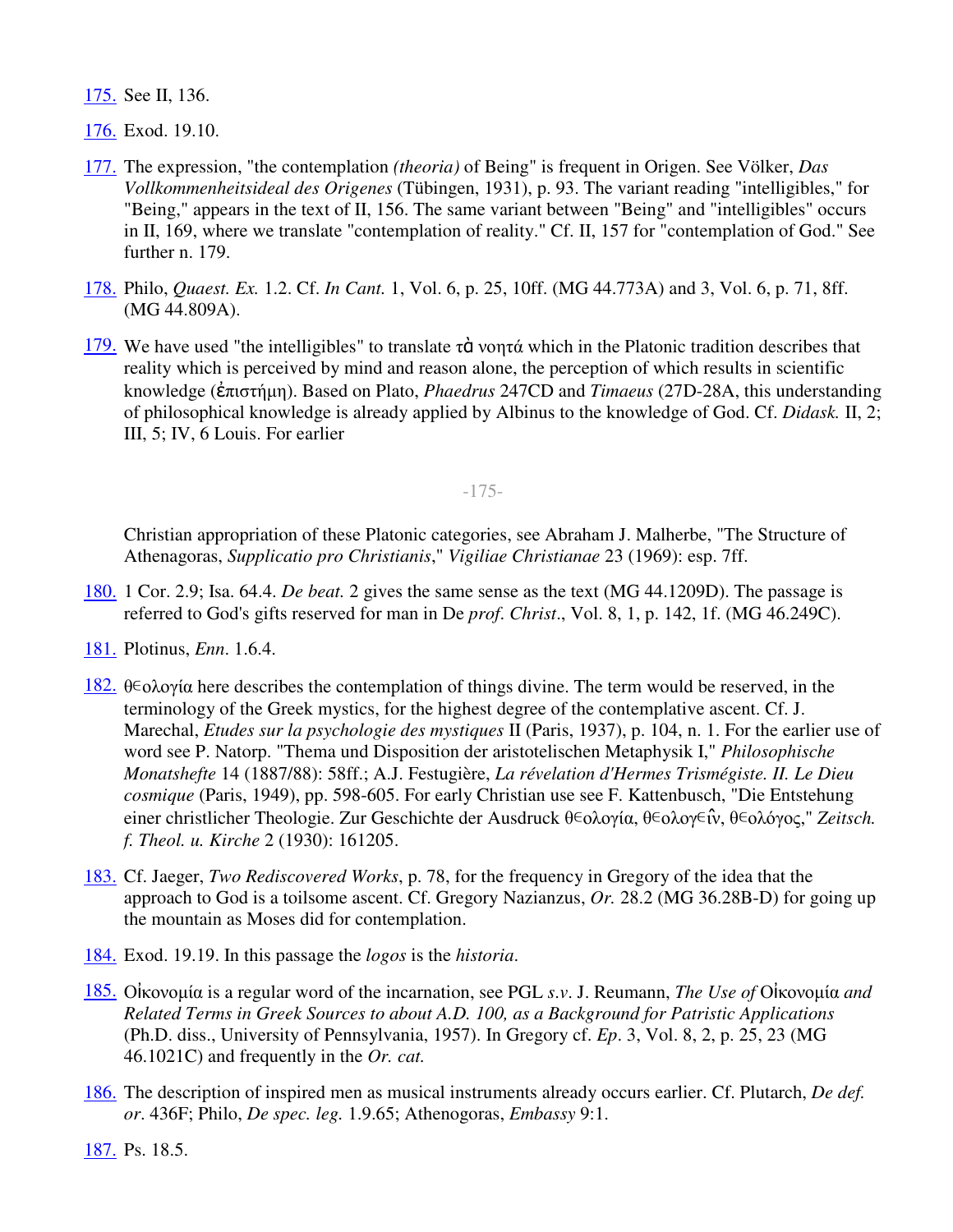- 188. The evidence for congregational election of bishops in the 4th century is assembled in Everett Ferguson, *Ordination in the Ancient Church* (Ph.D. diss., Harvard University, 1959), pp. 236-342. A particularly vivid account, with all the atmosphere of a modern political campaign, is found in the *Vit. Greg. Thaum*. (MG 46.933ff.), the pertinent passages of which are translated in the dissertation, pp. 229-32.
- 189. 1 Cor. 12.29.
- 190. See *In Cant*. 1, Vol. 6, p. 26, 4-6 (MG 44.773B). Gregory also criticizes the ambitions of ecclesiastics in II, 279.
- 191. Exod. 20.21. For the divine transcendence, cf. *In Eccl.* 7, Vol. 5,

-176-

 p. 415, 1ff. (MG 44.732B). The darkness into which Moses entered represented the ultimate inaccessibility of God already in Clement Alexandria, *Strom.* 2.2.6 and 5.12.78. The Cappadacians followed Clement instead of Origen on this point—Brooks Otis, "Cappadocian Thought as a Coherent System," DOP 12 (1958): 108. For the theme of darkness in Gregory's spirituality see Daniélou, *Platonisme*... , pp. 190-199; *Glory to Glory,* pp. 26ff.; and "Mystique de la ténèbre chez Grégoire de Nysse," *Dictionnaire de Spiritualité* 2; 1872ff.; G. Horn, "Le 'Miroir,' la 'Nuée': Deux manières de voir dieu d'après S. Grégoire de Nysse," *Revue d'ascétique et de mystique* 8 (1927): 113- 131. See n. 200.

- 192. Gregory is inspired here by Philo, *De post. Cain*. 4.12-5.16, a passage which also has the quest of God; cf. *Vit. Mos*. 1.28.158 and *De mut*. 2, 7. The same teaching is in *In Cant.* 11, Vol. 6, p. 322, 9 (MG 44.1000D).
- 193. Gregory seems to be saying that the more philosophical one becomes the nearer he approaches to *theoria*. At this point one is still  $\pi \epsilon_p$  (see note 51 and II, 165), not ἐν θ $\epsilon_p$  θαρία. The whole passage reflects the theme of progress.
- 194. One must leave behind not only sensation but also the ordinary intelligence—see *In Cant.* 6, Vol. 6, p. 183, 2-3 (MG 44.893B) and *C*. *Eun*. 2, Vol. 1, p. 252, 16ff. (MG 45.940C-D), a passage which also stresses the continual progress. Cf. the descriptions "going beyond oneself'—*De virg*. 10, Vol. 8, 1, p. 290, 4 (MG 46.361B); going "out of human nature"—*Vita Macr*., Vol. 8, 1, p. 390, 7 (MG 46.977B); "to abandon the senses," or "to abandon human nature"—*In Cant*. 6, Vol. 6, p. 181, 13 (MG 44.892D) and 11, Vol. 6, p. 323, 3 (MG 44.1000D); "giddy from the heights"—*De beat.* 6 (MG 44.1264B-C); and the reference to Paul in the "third heaven"—C. *Eun*. 3.1.16, Vol. 2, p. 9, 12ff. Cf. n. 198. See Daniélou, *Platonisme*..., pp. 261-273; Völker, *Gregor von Nyssa,* pp. 203ff.
- 195. The "going out of oneself' is at the same time an interiorization—*In Cant.* 12, Vol. 6, p. 366, 14ff. (MG 44.1036A).
- 196. See note 122. Here he's positive and elsewhere negative on *polypragmosune. C. Eun*. 2.92, Vol. 1, p. 253, 28f. (MG 45.941B), states that it was after Abraham abandoned the "curiosity of knowledge *(gnosis)*" that he believed on God and was justified.
- 197. This is a fundamental text which closely approximates Philo, *De post. Cain.* 5.15. The theme of the true sight of God will appear again in II, 234f. and 253f. See also *In Eccl.* 7, Vol. 5, p. 411, 13 (MG 44.729A) for the Divine to be above knowledge. See Weiswurm, *op. cit*., p. 216 for a note on this passage.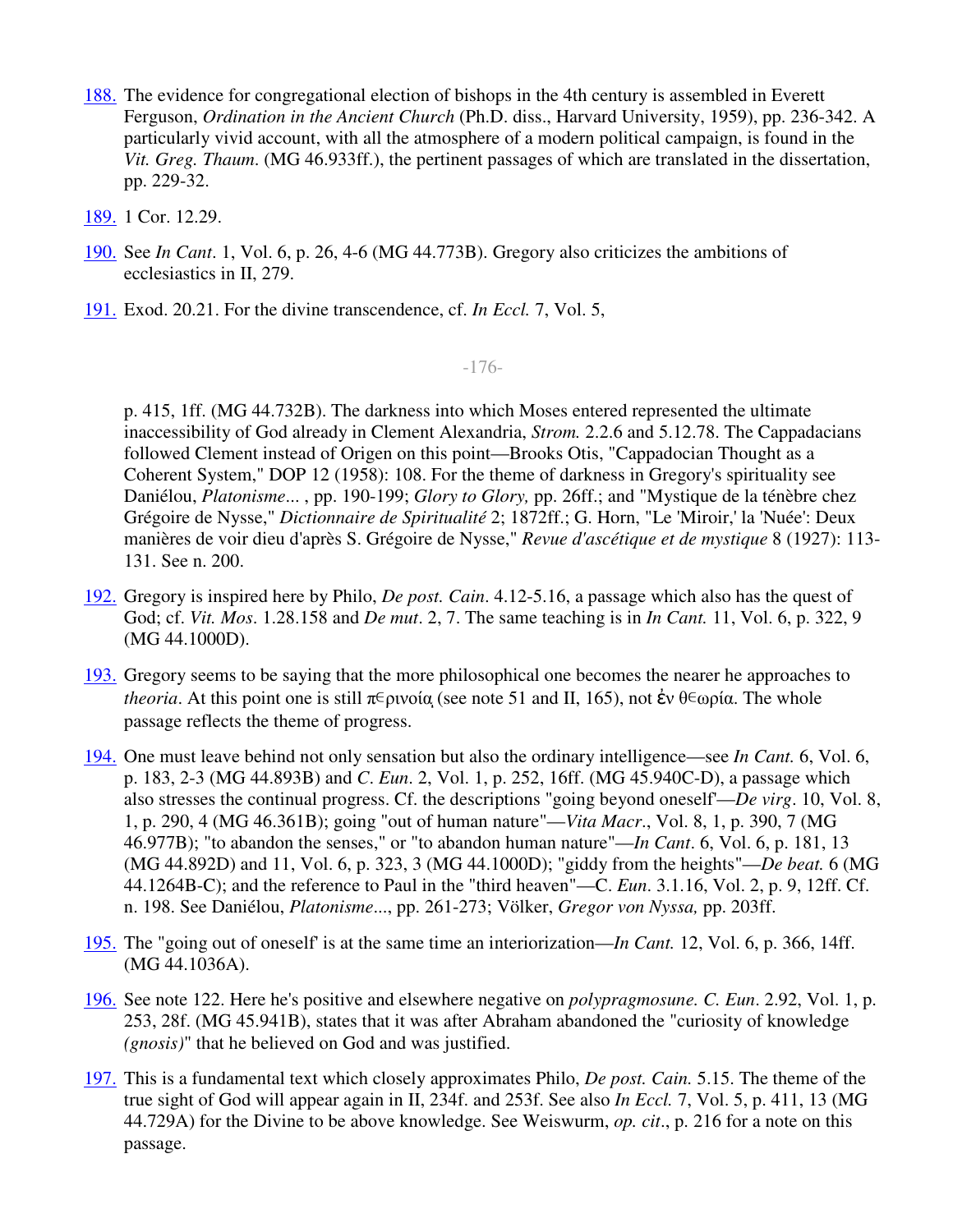198. On the use of this oxymoron, see Hans Lewy, *Sobria Ebrietas. Untersuchungen zur Geschichte der antiken Mystik* (Giessen, 1929), pp. 31 n. 1 and 41 n. 3; H. Koch, "Das mystische Schauen bei Gregor von Nyssa,"

### -177-

*Theol. Quartalschrift* 80 (1898): 405f., 415f. *In Cant.* 11, Vol. 6, p. 324, 10f. (MG 44.1001B) speaks of a "certain sense of his presence" given in the darkness. Gregory delights in these paradoxes: "sober inebriation"—*In Cant.* 10, Vol. 6, p. 308, 5ff. (MG 44.989B-C), cf. Philo, *Vit. Mos.* 1.34.187; "watchful sleep"—*In Cant.* 10, Vol. 6, pp. 311-314 (MG 44.992C-993D) (studied by R. Joly, "Sur deux thèmes mystiques de Grégoire de Nysse," *Byzantion* 36 [1966]: 137-143); "passionless love"— *In Cant.* 1, Vol. 6, pp. 23, 9f. and 27, 5ff. (MG 44.772A and 773C-D); "wise folly"—*In Cant.* 10, Vol. 6, p. 309, 11-14 (MG 44.989D); "stationary movement"—II, 243; and "living death"—II, 314. See Daniélou in *Dict. Spirit*. 2: 1872-1885, in *Platonisme*... , pp. 274ff., and in *Glory to Glory,* pp. 34-46; and Louis Bouyer, *The Spirituality of the New Testament and the Fathers* (New York, 1960), p. 362. H. Langerbeck, "Zur Interpretation Gregors von Nyssa," *Theol. Literaturzeitung* 82 (1957): 83, objects against the view that such formulations are merely rhetorical and represent a stylistic taste for antithetic formulas. He fears that such an understanding will reduce the *theologia negativa* to a stylistic play.

- 199. John 1.18. -
- 200. His argument is based on the literal meaning of John 1.18, "no one," not "no man." God is invisible to the angels themselves, according to John Chrysostom, *Hom. de incompr. Dei natura* 6 (MG 48.725A). The incomprehensibility of God often recurs—*De perf*., Vol. 8, 1, p. 188 (MG 46.264D-265A). This is based on the infinity of the divine nature— Weiswurm, *op*. *cit*., pp. 154-59. Cf. Basil Ep. 234 (MG 32.868C-872A) and Bk. I, n. 84.
- 201. Exod. 20.21.
- 202. Ps. 17.12. Cf. on this section *In Cant*. 6, Vol. 6, pp. 176-183 (MG 44.888C-893C) and with the same citation of Ps. 17.12, set in the middle of a key passage.
- 203. On ἄδυτον see Plotinus, *Enn*. 6.9.11, 25. Cf. *De beat.* 7 (MG 44.1277B); *De or. dom.* 3 (MG 44.1149C-1152A) where the *adyton* is the "hidden storeroom of the heart"; I, 46 and Bk. I, n. 74. The word is discussed by Daniélou, *Platonisme*..., pp. 182-189.
- 204. Exod. 20.2.
- $\frac{205}{205}$ . See note 51. "When St. Gregory uses the word φαντασία, he does not, in most cases, employ it to signify the faculty of imagination, but the image which the senses cause in the rational principle"— Weiswurm, *op. cit*., pp. 107f. For examples of this philosophical usage, cf. B.D. Jackson, *loc. cit*. This statement taken with II, 163 shows that Gregory interprets the first commandment as prohibiting even an intellectual representation of God, as coming ultimately from sense experience. On Gregory's understanding of knowledge, see H. v. Balthasar, *Présence et Pensée*, pp. 60-67.

<sup>206.</sup> This fact was not commonly recognized by the Greeks of the pre-Christian centuries. See A.D. Nock, *Conversion* (Oxford, 1933), pp. 215ff.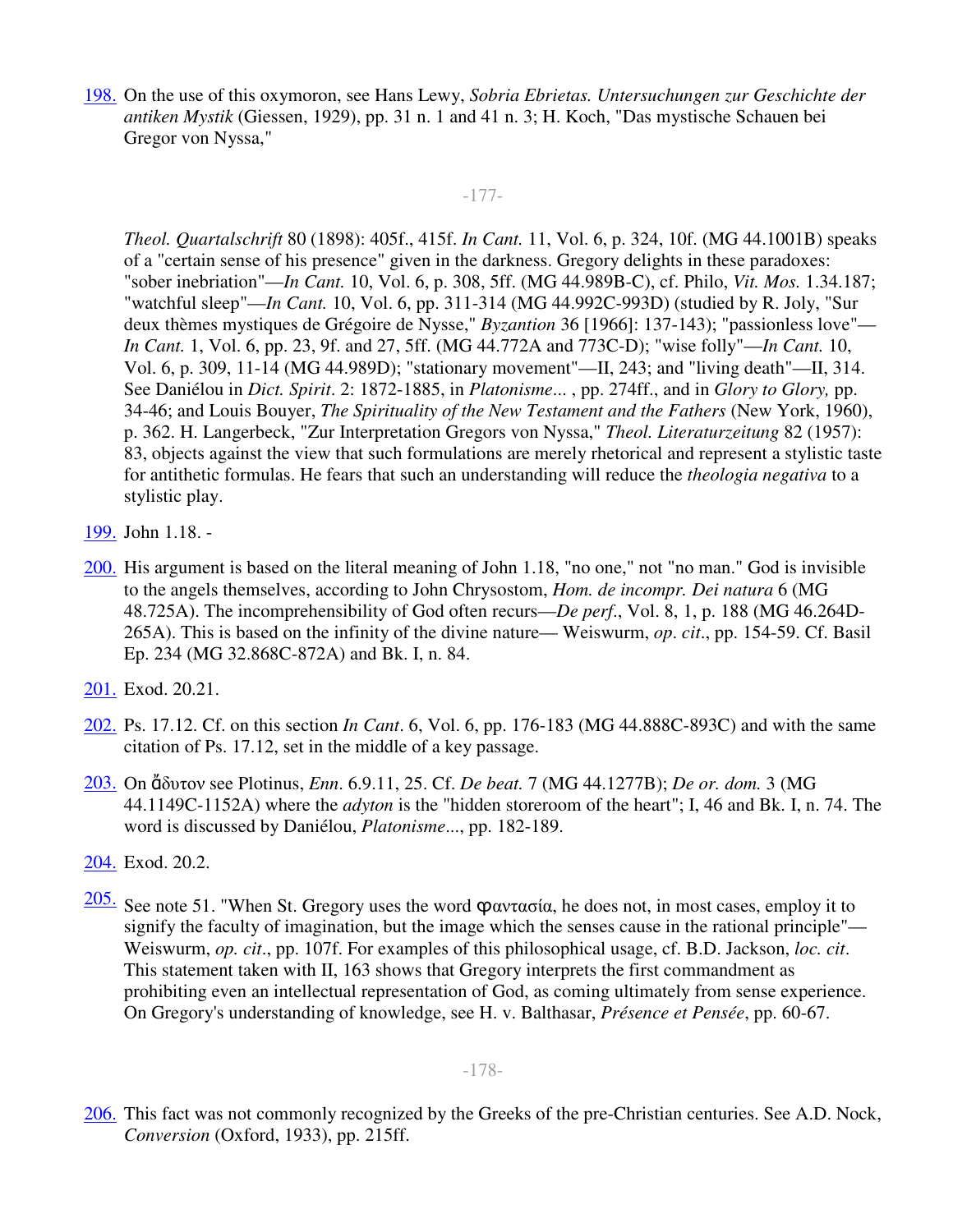207. Heb. 9.11.

- 208. Ps. 19.1. If the essence of God is inaccessible, his existence is manifested by his action in the world—*In Cant.* 1, Vol. 6, p. 36, 12ff. (MG 44.781D) and 11, Vol. 6, p. 334, 15ff. (MG 44.1009D); *De beat.* 6 (MG 44.1268C-1269A); *C. Eun.* 2, Vol. 1, pp. 256-57 (MG 45.944D-945C); *De inf*. *qui praem. abr*. (MG 46.181A-C). See Bk. I, n. 84. This was a first step of the ascent to God, accessible to the pagan wise men—*De beat.* 6 (MG 44.1269D); it was taken by Abraham when he was still in Chaldaea—*C. Eun*. 2, Vol. 1, p. 252, 24ff. (MG 45.940D). Cf. Philo, *Quaest. Ex.* 2.67, "The most lucid and most prophetic mind receives the knowledge and science of the Existent One not from the Existent One Himself, for it will not contain His greatness, but from His chief and ministering powers." See Cherniss, *op. cit*., pp. 33-49, for knowledge of the material world as a first stage which must finally be abandoned for reflection on the real world. See Aubineau, SC 119: 185, and Endre von Ivánka, "Von Platonismus zur Theorie der Mystik," *Scholastik* 11 (1936): 178-185.
- 209. Ecclus. 46.17, but not according to the LXX; cf. Homer, *Il*. 21, 388.
- 210. Exod. 20.21. In 24.15, 18 Moses enters the "cloud."
- 211. Exod. 25-27. Philo, *Quaest. Ex.* 2.52 and 82.
- 212. The symbolism of the tabernacle occupies a considerable place in Philo, who interprets it mainly in terms of natural science but with some philosophy and psychology—*Vit. Mos.* 2.15.71-27.140 and *Quaest. Ex.* 2.51-106. See also Clement Alexandria, *Strom.* 5.6.32-40; Origen, *In Ex. hom*. 9; Ps. Justin, *Coh. ad Graecos* (MG 6.296B-C); Gregory Nazianzus, *Or.* 28.31 (MG 36.72A). The Epistle of Barnabas 16 recognizes only a spiritual tabernacle. *Midrash Rabbah Exodus* 50.5 interprets the tabernacle of the Messianic Age.
- 213. Exod. 25.40.
- 214. Is. 40.20 for the wood that will not rot.
- 215. Heb. 9.5.
- 216. 1 Cor. 2.10.
- 217. 1 Cor. 14.2. Gregory declares that the *theoria* of the secrets of Scripture belongs only to "those who fathom its depths by the Holy Spirit and who know how to speak in the spirit of the divine mysteries"*—C*. *Eun*. 3.1.42, Vol. 2, p. 18, 11ff. (MG 45.580B). Cf. Origen, *In Ex. hom*. 4.5.
- 218. 1 Cor. 1.24.
- 219. For Philo the celestial tabernacle is the intelligible world of archetypal ideas (*Quaest. Ex.* 2.52, 59, 83) and the earthly tabernacle is the

-179-

 universe (*Spec. leg.* 1.12.66; *Quaest. Ex*. 2.83). It is rather typical of Gregory, but yet peculiar to him, that he takes the two tabernacles of the two natures in Christ, a subject beginning to exercise the attention of the Church at the end of the 4th century. Methodius, *Sym*. 5.7, compares the tabernacle to the Church; *De res*. 1.14 to the resurrection body.

220. Col. 1.17.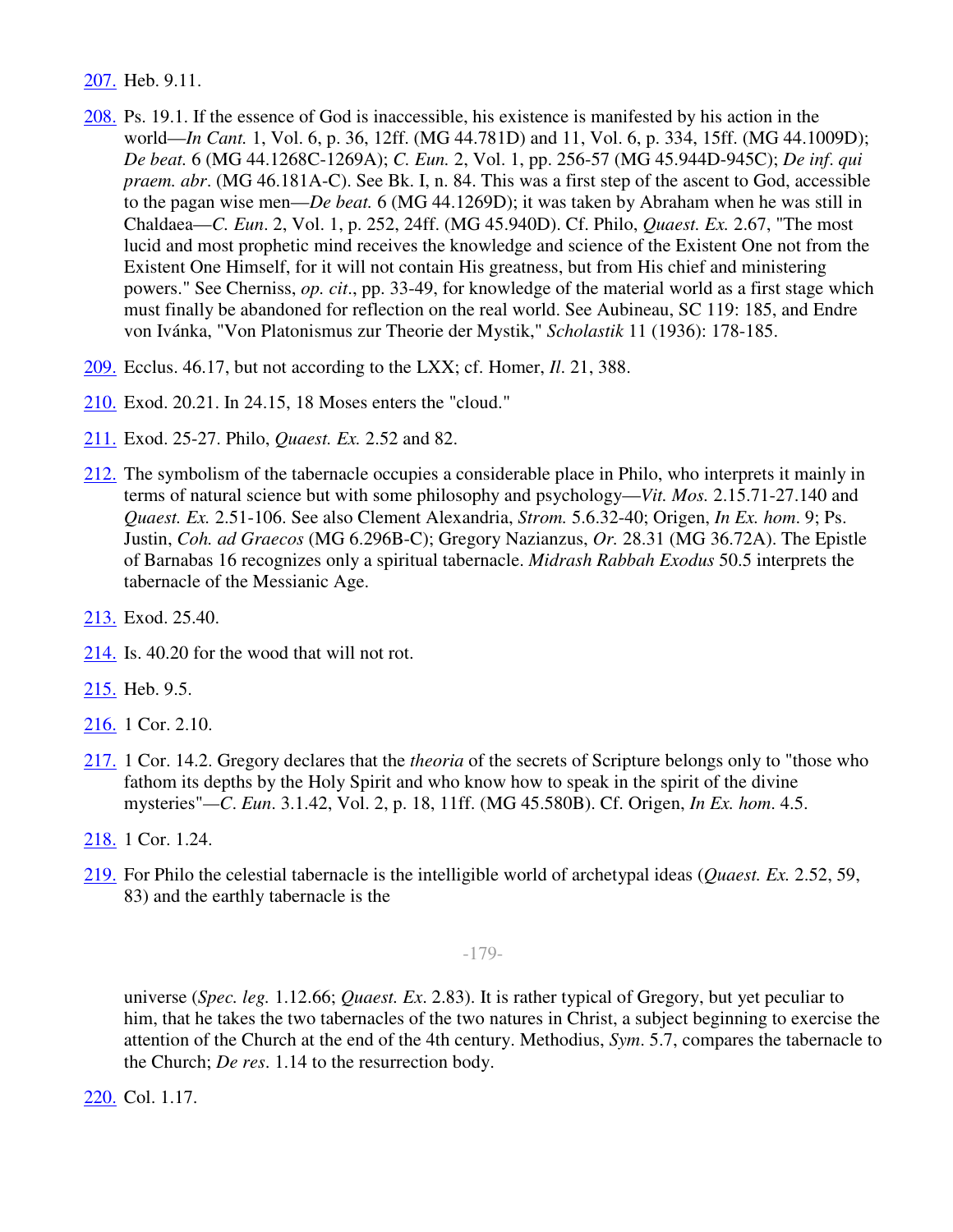- 221. John 1.14. The incarnation is compared to a building in *C. Eun*. 3.1, Vol. 2, p. 19, 6-12 (MG 45.580D) and to the construction of the true tabernacle in *In Cant.* 13, Vol. 6, p. 381, 1ff. (MG 44.1045D) and in *Ep.* 3, Vol. 8, 2, p. 25, 8ff. (MG 46.1021C). *In Nativitatem* (MG 46.1128-29) shows the steps of the progressive manifestation of the tabernacle: the tabernacle of the Jews, the incarnation, baptism, and the resurrection of the body. See Daniélou, *The Bible and the Liturgy,* pp. 333-347.
- 222. Literally, "by which some great concept originating in sense impression." On the thought cf. *De beat.* 2 (MG 44.1209B) and see Weiswurm, *op. cit*., p. 182.
- 223. The names of Christ is a catechetical theme—see Justin, *Dial.* 4; 34; 126; Melito, *Peri Pascha*, pp. 103-105; Origen, *Comm*. *Joh*. 1.9.52; Cyril, *Cat. Lect*. 10 (MG 33.660-90); Gregory Nazianzus, *Or.* 1.6-7 (MG 35.400B-C). Gregory has devoted the treatise *On Perfection* to the names of Christ. For similar listings see *In Eccl*. 2, Vol. 5, pp. 298, 10ff. (MG 44.636B); *De prof*. *Chris*., Vol. 8, 1, pp. 134-35 (MG 46.241C-244B); *Adv. Maced.* 5, Vol. 3, 1, p. 92, 23-24 (MG 45.1305 D); *Ref*. *conf. Eun*. 124, Vol. 2, p. 365, 14ff. (MG 45.524B); *C. Eun*. 3, 1, 127, Vol. 2, p. 46, 21ff. (MG 45.609C-D); 3, 8, 9-10, Vol. 2, pp. 241, 21-242, 8 (MG 45. 829D).
- 224. Col. 2.9. For the theme of God's penetrating and containing the universe, see Balás, pp. 116f.
- 225. The Stoic notion of the *logos* as the principle of unity in the universe is found in Philo (*Plant.* 2.8-10; *De sacr*. 18.66-67) in conjunction with the Platonic notion of the *logos* as an archetype.
- 226. Heb. 10.20.
- 227. This cosmological interpretation comes from Philo, *Vit. Mos*. 2.18.88; *Quaest. Ex.* 2.85. See also Josephus, *Ant.* 3.7.183, and Origen, *In Ex. hom*. 13.3 and the references in n. 212.
- 228. 2 Cor. 12.4.
- 229. Col. 1.16. For the different classes of angels in Gregory, see the references in Balás, *op. cit*., p. 133. Also, Daniélou, *The Angels and their Mission,* pp. 83-94, on angels and the spiritual life.
- 230. Cf. note 71. The heavenly tabernacle is not only the divine nature of Christ but also the celestial world. But for Gregory this celestial world is not the world of impersonal ideas but of personal angels. Philo (*Quaest. Ex.* 2.62) had identified the cherubim of the tabernacle with the divine powers.

-180-

For this transformation of Platonism, see Balthasar, *op. cit*., pp. xvii-xix.

- 231. Heb. 1.14.
- 232. Isa. 6.2; Ezek. 5.4; 10.1f.
- 233. The Jews used "Face" as a designation of God.
- 234. Philo, *Quaest*. *Ex*. 2.65.
- 235. Apoc. 4.5 and Zech. 4.2 are the source. Gregory refers to Isa. 11. 1f. which had great influence on the ancient Church's thought about the Spirit. For the usage here, cf. Clement Alexandria, *Strom*. 5.6.35 and *Paed*. 3.2.87.
- 236. Rom. 3.25. For the sake of consistency this rendering departs from that of the Jerusalem Bible.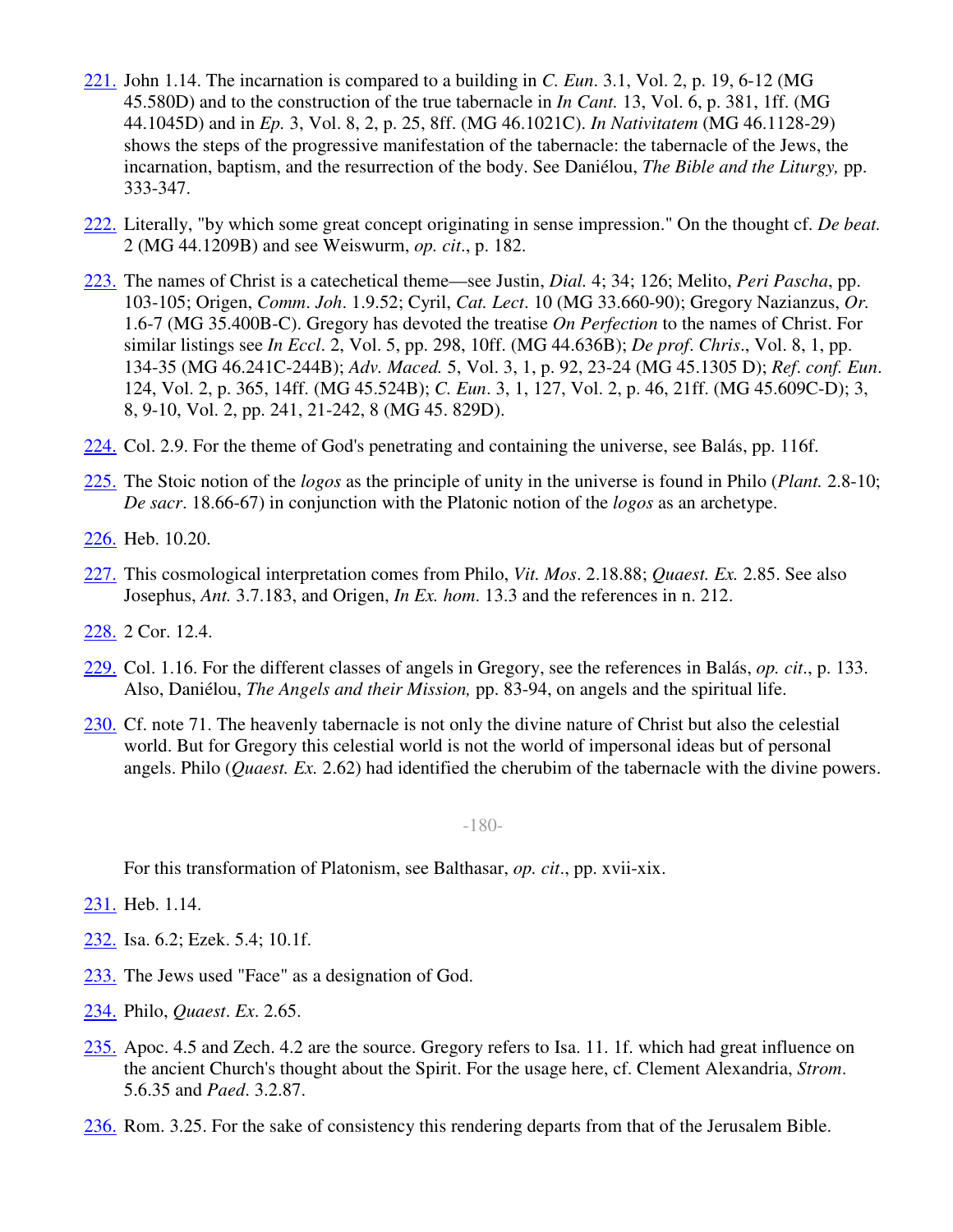237. Phil. 2.10.

- 238. Heb. 13.15; Apoc. 5.8.
- 239. Exod. 25.4,5. The following interpretation picks up the thought of II, 22 that the skins of animals symbolize death.
- 240. 1 Cor. 12.12; Eph. 1.23. The tabernacle as a figure of the Church appears in Origen, *In Ex. hom*. 9.3- 4; Hilary, *In Ps*. 131.16; and Ambrose, *Ep*. 4. On the following sections see more briefly *In Cant*. 2, Vol. 6, p. 44, 16ff. (MG 44.788D). Gregory anticipates the two hierarchies of the Pseudo Dionysius.
- 241. 1 Cor. 12.28f.; Gal. 2.9, but in the following sentence Gregory changes the order of the names. See Origen, *In Ex. hom*. 9.3, and Gregory, *In Cant.* 14, Vol. 6, p. 416, 11 ff. (MG 44.1077A) for this use of Gal. 2.9, and cf. "pillars of faith" in *De beat*. 6 (MG 44.1264D).
- 242. John 5.35.
- 243. Phil. 2.15.
- 244. Matt. 5.14.
- 245. 1 Cor. 15.58 (the Douay translation).
- 246. 1 Tim. 3.15 (the Douay translation).
- 247. Ps. 141.2 (departing from the Jerusalem Bible) gives its wording to the whole statement, but see also Eph. 5.2; Phil. 4.18; Exod. 29.18; Ezek. 20.41; 1 Tim. 2.8 on the "holy hands."
- 248. Cf. Cyril, *Cat. Lect*. 3.2 (MG 33.428B); the following chapters refer also to the baptizing activity of Jesus, Peter, and John. Elsewhere Gregory uses the members of a body to express the various ranks in the church—*In Cant.* 7, Vol. 6, pp. 216-224 (MG 44.917B-924D).
- 249. Mark 1.4,5.
- 250. Acts 2.41.
- 251. Acts 8.27ff. We follow Musurillo's emendation in our translation. All the manuscripts read "laver of Candace" as if that were the name of the Ethiopian treasurer. Candace was the title of the Ethiopian queen, but was taken by Gregory (as normally) as a personal name.

-181-

- 252. Ps. 147.14 (v. 3 in LXX). Many mss. omit this sentence.
- 253. 1 Cor. 9. 27. Note the praise of the monastic life—see *In Cant.* 15, Vol. 6, pp. 451-52 (MG 44.1104B-D). We recall that Gregory wrote a treatise in praise of virginity. Origen already saw in the covering of the tabernacle a figure of ascesis—*In Ex. hom*. 13.5—and he too cites 1 Cor. 9.27.
- 254. We have used "apprehension" to translate κατανόησις and "comprehension" to translate κατάληψις. For Gregory it is sense that "comprehends" (II, 163), and God is beyond "comprehension" (II, 164, 166; cf. II, 234). "Truth," however, "is the sure apprehension (κατανόησις) of real being" (II, 23, cf. 25), and it is the mind that apprehends reality (II, 162).
- 255. On the language of "negative theology" (ἄληπτον, ἀπρόσιτον, ἀππόρρητον, ἄδυτον) see Daniélou, *Platonisme*... , pp. 185f.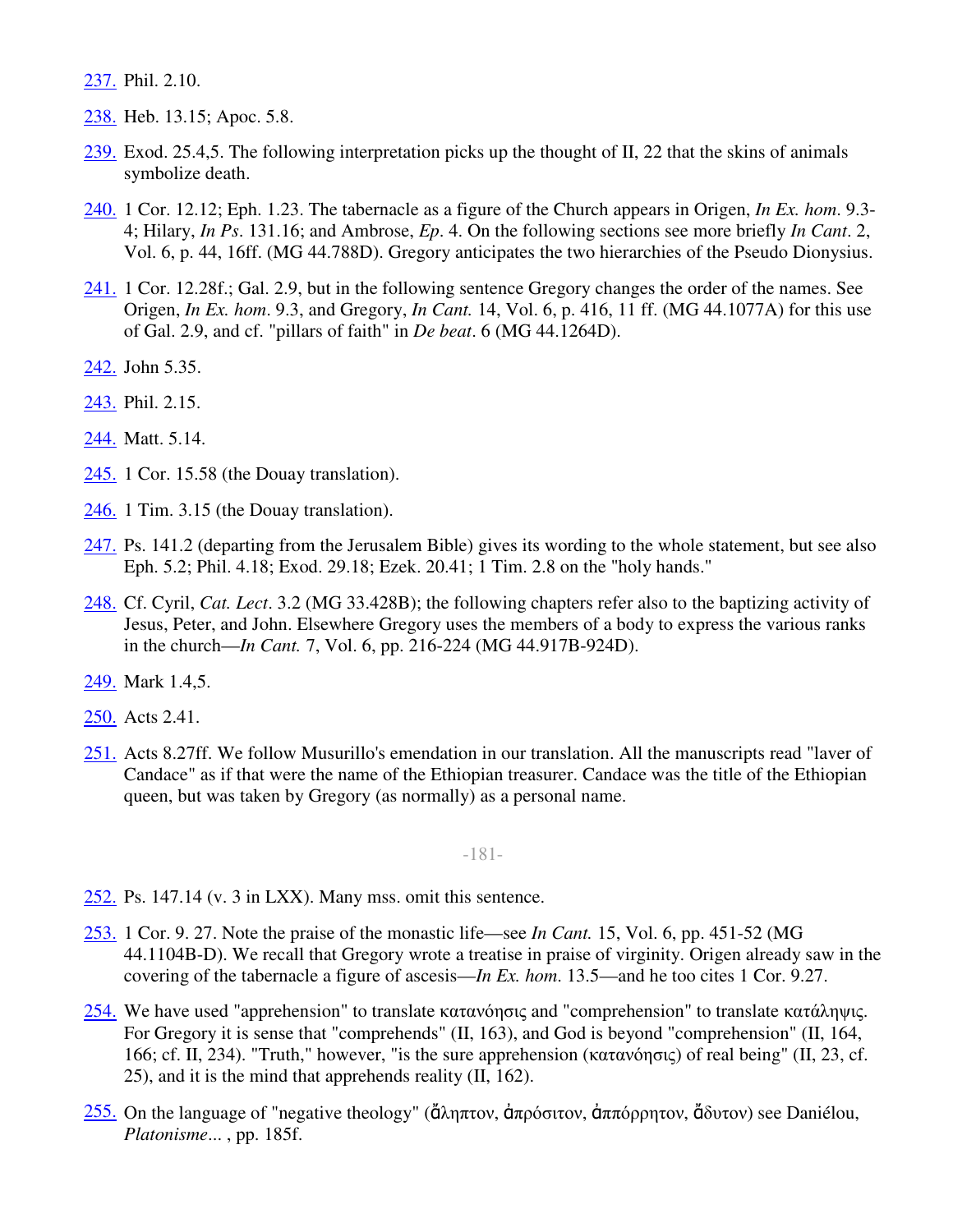- 256. Jerome, *Ep*. 64, is devoted to the interpretation of the priestly garments. Gregory gives a different moral interpretation to the vestments in *De or. dom.* 3 (MG 44.1148D-1149C). Clement of Alexandria, *Strom*. 5.6.37-40, gives a cosmological interpretation, following Philo, *Vit*. *Mos*. 2.23.109-27.140; *De spec. leg*. 1.85-95; and somewhat differently *Quaest. Ex.* 2.107-124.
- 257. Or, "Urim and Thummim," Lev. 8.8.
- 258. Wisd. 18.24. Philo develops the imagery, *Vit. Mos*. 2.24.118; *Quaest. Ex.* 2.117. Cf. Clement Alexandria, *Strom.* 5.6.32.
- 259. Rom. 12.1 (modified Douay rendering).
- 260. 1 Thess. 4.17. The garment of flesh, the clothing of skin, which symbolizes the life according to the flesh, is opposed to the airy tunic in an eschatological sense in *De an. et res.* (MG 46.108A) and *De Mel. epis*. (MG 46.861B). Here lightness designates the virtuous life. Similar references to 1 Thess. 4.17 occur in *De beat.* 2 (MG 44.1212C) and *De or. dom*. 4 (MG 44.1165 D); cf. *De beat.* 1 (MG 44.1208B). In Ep. 3.2, Vol. 8, 2, p. 20, 19 (MG 46.1016C) Gregory uses *Phaedrus* 246c in speaking of the resurrection as one becoming like a cloud in lightness.
- 261. Ps. 39.11 modified.
- 262. The necessity of having all the virtues is a thesis of Gregory—*De virg*. 16, Vol. 8, 1, pp. 313-316 (MG 46.385B-388B)—which comes from Basil (David Amand, *L'ascèse monastique de Saint Basile* [Maredsous, 1949], p. 171). Cf. Jaeger, *Two Rediscovered Works*, pp. 128ff., and E.G. Konstantinou, *Die Tugendlehre Gregors von Nyssa im Verhältnis zu der Antike Philosophischen und Judisch-Christlichen Tradition* (Wiirzburg, 1966), pp. 120-124.
- 263. 1 Tim. 1.19. On the symbolism of the bells see Justin, *Dial.* 42.1, who assumes there were twelve bells which therefore represent the Apostles ; and Clement Alexandria, *Strom.* 5.6.37. Philo sees in them the harmony of the cosmos, *Quaest. Ex.* 2.120.
	- -182-
- 264. The pomegranates are a favorite image with Gregory to express the idea that virtue, after contradicting our false nature, introduces us to the pleasantness of inner nourishment—*In Cant.* 7, 9, and 15, Vol. 6, pp. 230, 10ff., 282, 12ff., and 455, 14ff. (MG 44.929B, 969C, and 1108B); and cf. II, 285.
- 265. Heb. 12.11.
- 266. The LXX in a mistranslation introduces tassels (κόσυμβοι) at Exod. 28.39 (v. 35 of LXX).
- 267. 1 Cor. 9.13,14.
- 268. 1 Cor. 9.18; cf. 2 Cor. 11.7.
- 269. 1 Cor. 4.11.
- 270. 2 Cor. 6.7.
- 271. Cf. Philo, *Quaest. in Ex.* 2.114.
- 272. *Ibid*.
- 273. See II, 22. Cf. also *In Cant.* 11, Vol. 6, p. 329, 17ff. (MG 44.1005 D).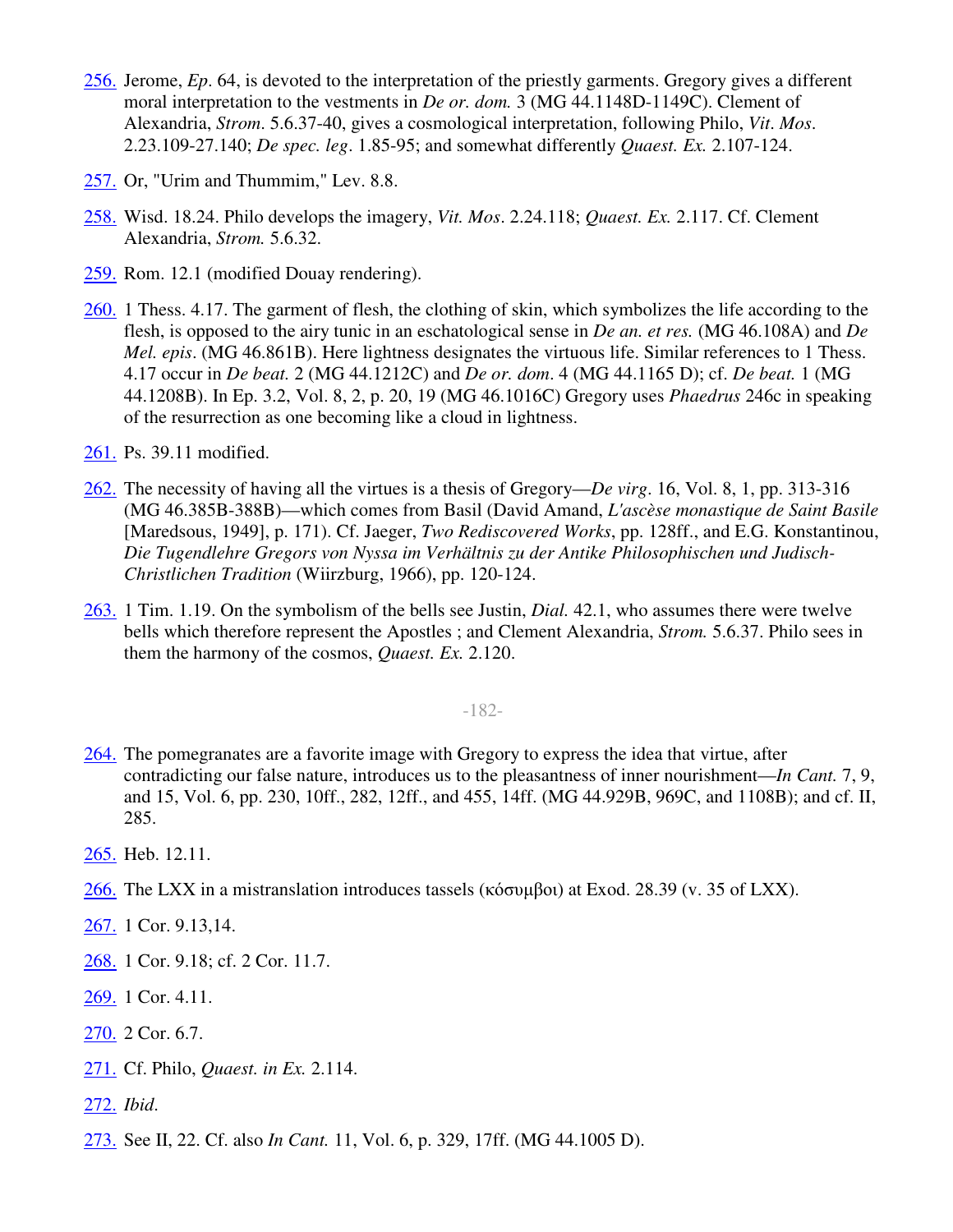- 274. A reference to the numerous conversions in the 4th century—cf. *Or. cat.* 18 (MG 45.53D-56A).
- 275. 1 Tim. 6.13.
- 276. "Idol-mad" is characteristic of Gregory, see PGL, *s.v.* είδωλομανέω.
- 277. "Usefulness" is the great principle of Origenist interpretation; every passage of the Bible has to have a useful content—Daniélou, *Origène* (Paris, 1948), pp. 180ff.
- 278. Exod. 32.26 (the Douay translation).
- 279. A similar exegesis occurs in Philo, *Ebr.* 15.67-17.71. Philo discards any literal interpretation (16.69), but Gregory was able to give an acceptable literal interpretation also.
- 280. See II, 5 1ff.
- 281. Gregory here synthesizes the two interpretations of "false brother" as an evil angel (210) and as the innermost thoughts *(logismoi)* of our nature (208). This ambiguity of the personal or impersonal character of temptation was in Origen.
- 282. Gen. 3.1ff.
- 283. Exod. 32.29.
- 284. 2 Cor. 3.3. The same theme is developed *in In Cant.* 14, Vol. 6, pp. 411, 18—415, 12 (MG 44.1073A-1076C). For Gregory's different interpretations of the finger of God writing on the stones, see the summary n. 436.
- 285. 1 Cor. 2.10 modified.
- 286. The view of natural law expressed here corresponds to Gregory's view of the true nature of man as his supernatural life. See Daniélou, *Platonisme*..., pp. 48ff., and works cited, n. 29.
	- -183-

- 287. Gen. 3.4.
- 288. Exod. 32.18f., LXX.
- 289. On θ∊οδόχος see *Or. cat.* 37 (MG 45.97B) and PGL *s*.*v*.
- 290. Luke 1. 35 modified. Here is another figure of the incarnation, for which cf. Irenaeus, *Proof* 26 (ACW 16: 64). The Exodus account of the tables of stone is sufficient to suggest the idea, but is there also an allusion to Daniel 2.34, 45, which is used by Gregory—*In bapt. Christi* (MG 46.589A-B)—in reference to the virgin birth?
- 291. Luke 11.20 and Matt. 12.28 (cf. Exod. 8.19 and Deut. 9.10).
- 292. Exod. 34.29ff.
- 293. Matt. 25.31.
- 294. Arianism was regarded as a Judaizing heresy—*De fide* (MG 45.137A); *C. Eun*. 3, 7, Vol. 2, p. 217, 26 (MG 45.804C).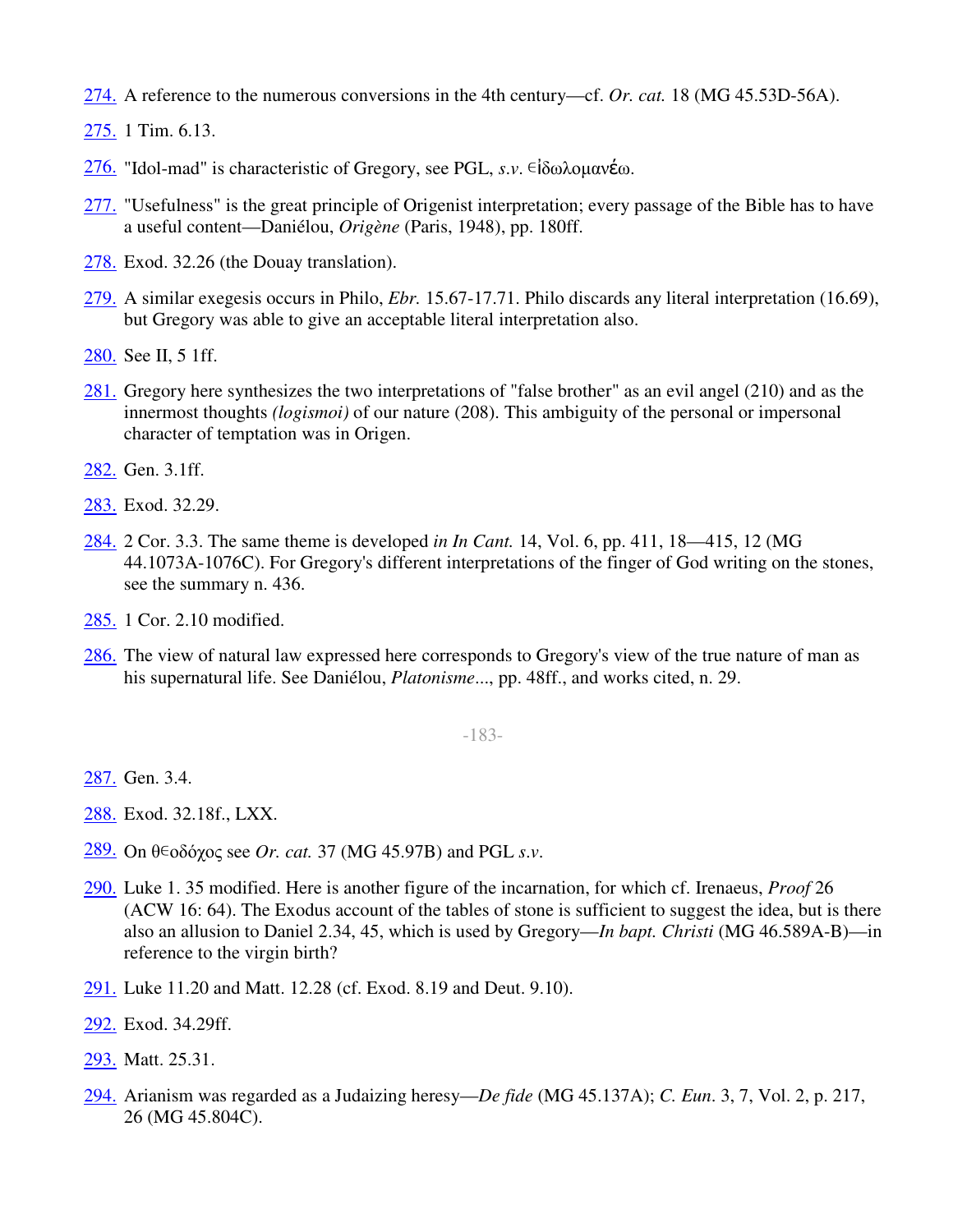- 295. Isa. 26.10 (the Douay translation). The parallel of the glory of the visage of Moses with that of Christ is in 2 Cor. 3.7-4.6, itself an application of Exod. 34.
- 296. See Introduction and bibliography in note 60.
- 297. Daniélou, "*Akolouthia*," pp. 236ff.
- 298. Exod. 33.11. Cf. *In Cant.* 12, Vol. 6, p. 356, 1-16 (MG 44.1025D) for the same context commented on in a similar way to what follows.
- 299. Άπ∊λπισµός. Gregory uses ἀπ∊λπιστία in *In Cant.* 13, Vol. 6, p. 369, 15ff. (MG 44.1037B-C) to express the state of the soul in never attaining to God. Cf. Philo, *De post. Cain.* 4.12-5.16.
- 300. Exod. 33.21-23 (the Douay translation).
- 301. On the whole pericope, cf. Philo, *De spec. leg*. 1.41-50 and *De post. Cain*. 48.168-169: God remains invisible, but His ὀπίσθια are his traces in the world, which are his powers. Gregory Nazianzus, *Or.* 2.3 (MG 36.29B), refers to this Exodus passage in developing the impossibility of man's comprehending God in his essence, but he too takes the back of God as referring to the traces of his activity which God leaves in the world. See n. 208.
- 302. One of the principles of the Alexandrian exegesis was that a statement unworthy of God points to an allegorical meaning. See Introduction.
- 303. The same figure appears in De *beat.* 2 (MG 44.1213B-C), cf. 6 (MG 44.1272D-1273A), and *Or. cat.* 6 (MG 45.29A). There are two parts of our nature: "The intellectual part would naturally move upward and the material part downward"—*In Cant.* 12, Vol. 6, p. 345, 11-19 (MG 44.1017C). For man as  $\mu \in \theta$ όριος, the meeting place of the earthly and heavenly, see Ladner, DOP XII (1958): 71; Weiswurm, *op. cit.,* pp. 48ff.; J. Daniélou, *L'être et le temps chez Gregoire de Nysse* (Leiden, 1970), pp. 116-132.
- 304. The theme of the flight of the soul, associated with wings, comes

-184-

 from Plato, *Phaedrus* 246b, 249a, 255c, and *Theaetetus* 176a. Gregory utilizes it often—II, 244; *In Cant*. 15, Vol. 6, p. 449, 12ff. (MG44.1101B-C);*Deor*. *dom*. (MG 44.1145A-B); *De virg*. 11, Vol. 8, 1, p. 294, 7ff. (MG 46.365CD)—but for him the wings are those of the dove, the Holy Spirit—*ibid*. The theme is used by Justin, *Dial.* 2.6; Clement Alexandria, *Strom*. 5.14.94, and Origen, *De princ*. 3.6.1; cf. Plotinus, *Enn.* 1.2; 1.2. 3ff. See P. Courcelle, "Tradition néo-platonicienne et tradition chrétienne du vol de l'âme," *Annuaire du Collège de France* 63 (1963): 376-388 and 64 (1964): 392- 404; Daniélou, *Eranos Jahrbuch* 23 (1954): 396-400; Cherniss, *op. cit*., pp. 33-49; Ladner, DOP 12 (1958): 65.

- 305. The theme of the attraction by the Good comes from Hellenistic philosophy, influenced by Plato and Stoicism (*Herm.* 10.6; 16.5), but it is also biblical (John 6.44; 13.22). The basis for the flight of the soul is the attraction of like for like—Cherniss, *op. cit*., esp. pp. 48f. Gregory in *De an. et res*. (MG 46.97A-B) has the attraction of the soul by God's love if it is not held down by material things (cf. 44.876B).
- 306. Phil. 3.13. We arrive at the essential passage which is the text for the book.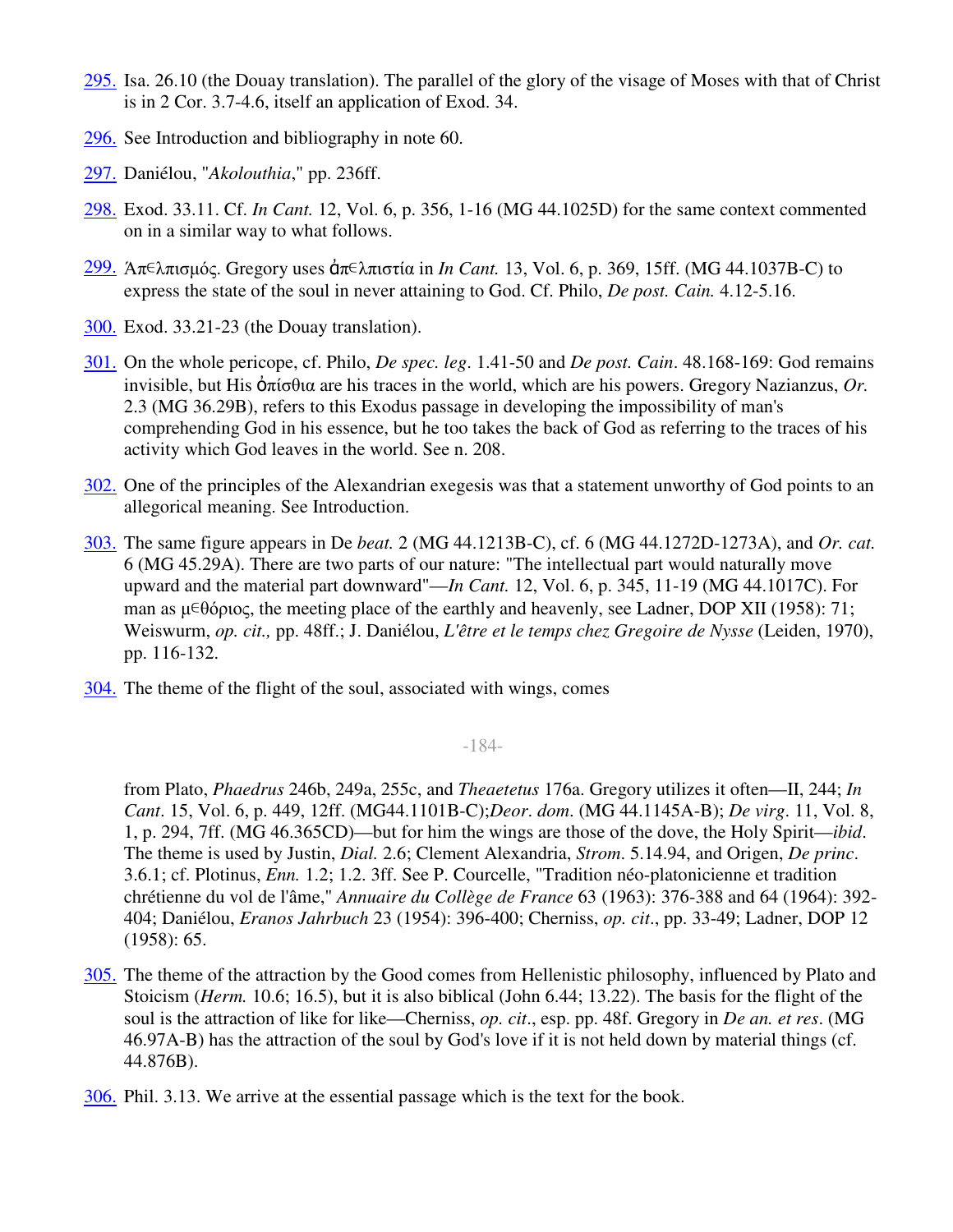- 307. The ever-increasing participation in the Good is always the point of departure for new progress. The creature "never halts at what it has reached, but all that it has acquired becomes by participation a beginning of its ascent to something still greater"—*C. Eun*. 3.6.74, Vol. 2, p. 212, 10-12 (MG 45.797A). "The boundary of what has been attained becomes the beginning for the discovery of higher goods"—*In Cant.* 8, Vol. 6, p. 247, 1 1f. (MG 44.941C). This is possible because the soul has been created as a receptacle with an ever-increasing capacity to receive what is poured into it—*De an. et res.* (MG 46.105A-C). See Daniélou, *Platonisme*..., pp. 291-307.
- 308. Plotinus, *Enn.* 5.8.4, 26.
- 309. Gen. 28.12. The theme of the ladder is in Plato, *Symp.* 211c, and Plotinus, *Enn*. 1.6.1,20. Gregory more often employs the figure of step or stages (βαθµοί)—*De virg*. 11, Vol. 8, 1, p. 292, 10ff. (MG 46.364B-C); *In Cant.* 5, Vol. 6, p. 158, 19ff. (MG 44.876B). See Jaeger, *Two Rediscovered Works*, p. 79.
- 310. For the constant increase in the desire for God, cf. *In Cant*. 12, Vol. 6, p. 366, 11ff. (MG 44.1033D-1036A). Although one fills himself to capacity, because of the infinite nature of God he is able to grow greater in proportion to his growth in grace—*In Cant.* 8, Vol. 6, p. 245, 19—246, 15 (MG 44.940D-941B). Thus the spirit, unlike flesh (n. 83) never knows satiety—*In Cant.* 14, Vol. 6, p. 425, 14ff. (MG 44.1084C-D); only love for the Beautiful knows no limit—*De an. et res.* (MG 46.96A and 97A). See II, 232, 235, 239.

-185-

311. The use of ἔρως is a reference to Plato, *Symp.* 201d. Gregory explains that by ἔρως he means an intense form of ἀ*γ*ά*πη—In Cant.* 13, Vol. 6, p. 383, 9 (MG 44.1048C). See G. Horn, "L'Amour Divin: Note sur le mot 'Eros' dans S. Grégoire de Nysse," *Revue d'ascétique et de mystique* 6 (1925): 378-389; Daniélou, *Platonisme*..., pp. 199-208; Aubineau, SC 119: 177, 195; Weiswurm, *op. cit*., pp. 196ff.; Jaeger, *Two Rediscovered Works,* p. 76; Leys, *op. cit.,* 53-55. For a view of ἔρως opposed to that of Daniélou, *op. cit*., and H. v. Balthasar, *Der versiegelte Quell* (Einsiedeln, 1954<sup>2</sup> ), p. 11, see Mühlenberg, *op. cit.,* p. 183, n. 3.

- 313. God is the Good and the Beauty—Aubineau, SC 119: 150.
- 314. Cf. Origen, *De princ.* 2.9.1-3. See reference on satiety in n. 310. Ivánka, *Hellenistisches und christliches im frühbyzantinischen Geistesleben* (Vienna, 1948), pp. 48ff.; Daniélou, *Eranos Jahrbuch* 23 (1954): 400-407, 417. For the contrast with Origen's spirituality, Otis, DOP 12 (1958): 108f.

315. Exod. 33.20.

- 316. Basil, *Ep*. 234.2 (MG 32.869C); Gregory Naz., Or. 45.3 (MG 36.628A). Cf. Völker, p. 41.
- 317. A Platonic polemic against Stoicism's καταληπτικ<sup>ὶ</sup> <sup>ϕ</sup>αντασία—the phrase is also in *In Cant*. 12, Vol. 6, p. 357, 6 (MG 44.1028A). For the refinement of Gregory's opposition to Stoicism in this respect, see v. Balthasar, *Présence et Pensée*, pp. 60-67.
- 318. N. 191.
- 319. See I, 7 and note 14.

<sup>312.</sup> Cf. n. 208.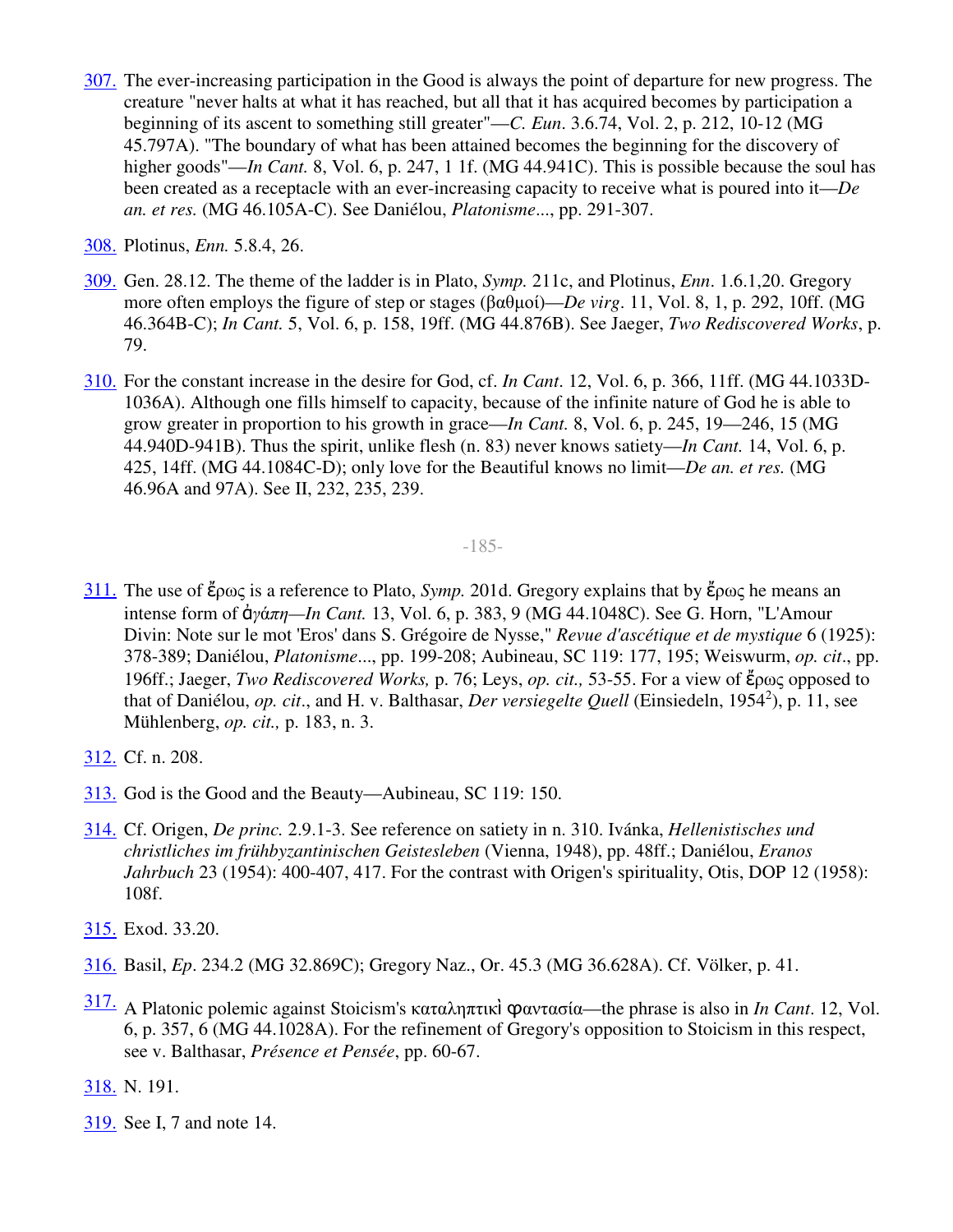- 320. Same root (συν $\epsilon$ π $\epsilon$ κτ $\epsilon$ ίνω) as in Phil. 3.13 (cf. II, 225). See *In Cant*. 1, Vol. 6, p. 31, 6ff. (MG 44.777B).
- 321. Comparable formulations in*ln Cant.* 12, Vol. 6, pp. 369, 24-370, 3 (MG 44.1037B) and *In Eccl*. 7, Vol. 5, pp. 400, 21-401, 2 (MG 44.720C). One notes the progress of this formula over that which defines the earlier vision at Sinai, "the seeing that consists in not seeing," II, 163. Gregory does not deny a real vision of God, but he asserts the deficiency of any possible vision of God in relation to what he is. Philo, *Quaest. Ex.* 2.51, "For the beginning and end of happiness is to be able to see God. But this cannot happen to him who has not made his soul ... a sanctuary and altogether a shrine of God." On the theme, see K.E. Kirk, *The Vision of God* (London, 1932).
- 322. Thus is achieved the demonstration of the thesis posed in the Introduction that perfection is in progress (I, 10). Cf. Balás, *op. cit*., p. 156.
- 323. Rom. 8.28, reading the text of the Alexandrian family.
- 324. Exod. 33.21.
- 325. Phil. 3.13.
- 326. Almost an exact parallel in *In Cant.* 5, Vol. 6, p. 159, 12ff. (MG

-186-

- 44. 876C). Cf. Joseph Maréchal, *Études sur la psychologie des Mystiques* II (Paris, 1937), pp. 107f. , who develops the idea that Christ is the rock and the place.
- 327. Exod. 33.21. There is a very similar discussion of "rock," commenting on Cant. 2.14, in a context of knowing God but without reference to Moses in *In Cant.* 5, Vol. 6, pp. 160, 10—163, 10 (MG 44.876D-877D). Irenaeus in commenting on the Exodus passage says it teaches two things: that it is impossible for man to see God, and that man shall see Him in the last times in a rock, namely in His coming as a man—*Adv. haer*. 4.34.9 (Harvey, II, 220).
- 328. By this paradox Gregory opposes physical movement which is cyclical and stationary to spiritual movement which is progressive and stable. Daniélou, *inEranosJahrbuch* 23 (1954): 400-408 and *Platonisme*..., p. 282.
- 329. Eph. 4.14.
- 330. Epicurus, *Fragment* 470 (Usener). The sand image appears in In *Eccl*. 1, Vol. 5, p. 290, 1ff. (MG 44.628C-D); *De mort.* (MG 46.500D501 D).
- 331. Ps. 39.3, but Gregory changes the verse so that it is man doing it instead of having it done to him. The verse is correctly cited in a similar context in *In Cant.* 11, Vol. 6, p. 331, 15 (MG 44.1008B).
- 332. 1 Cor. 10.4. Cf. *In Cant*. 11, Vol. 6, p. 331, 16 (MG 44.1008B). *In Cant.* 5, Vol. 6, p. 161, 15-18 (MG 44.877B) has the Gospel as the rock. Christ as the "rock" is treated in *De perf*., Vol. 8, 1, p. 192, 20ff. (MG 46.269A). *De beat.* 6 (MG 44.1264C) has "steep and sheer rock" in connection with the inaccessible knowledge of God; cf. *In Eccl*. 7, Vol. 5, p. 413, 4ff. (MG 44.729D) for the lack of sure footing in the spiritual quest.
- 333. 1 Cor. 15.58.
- 334. See n. 304.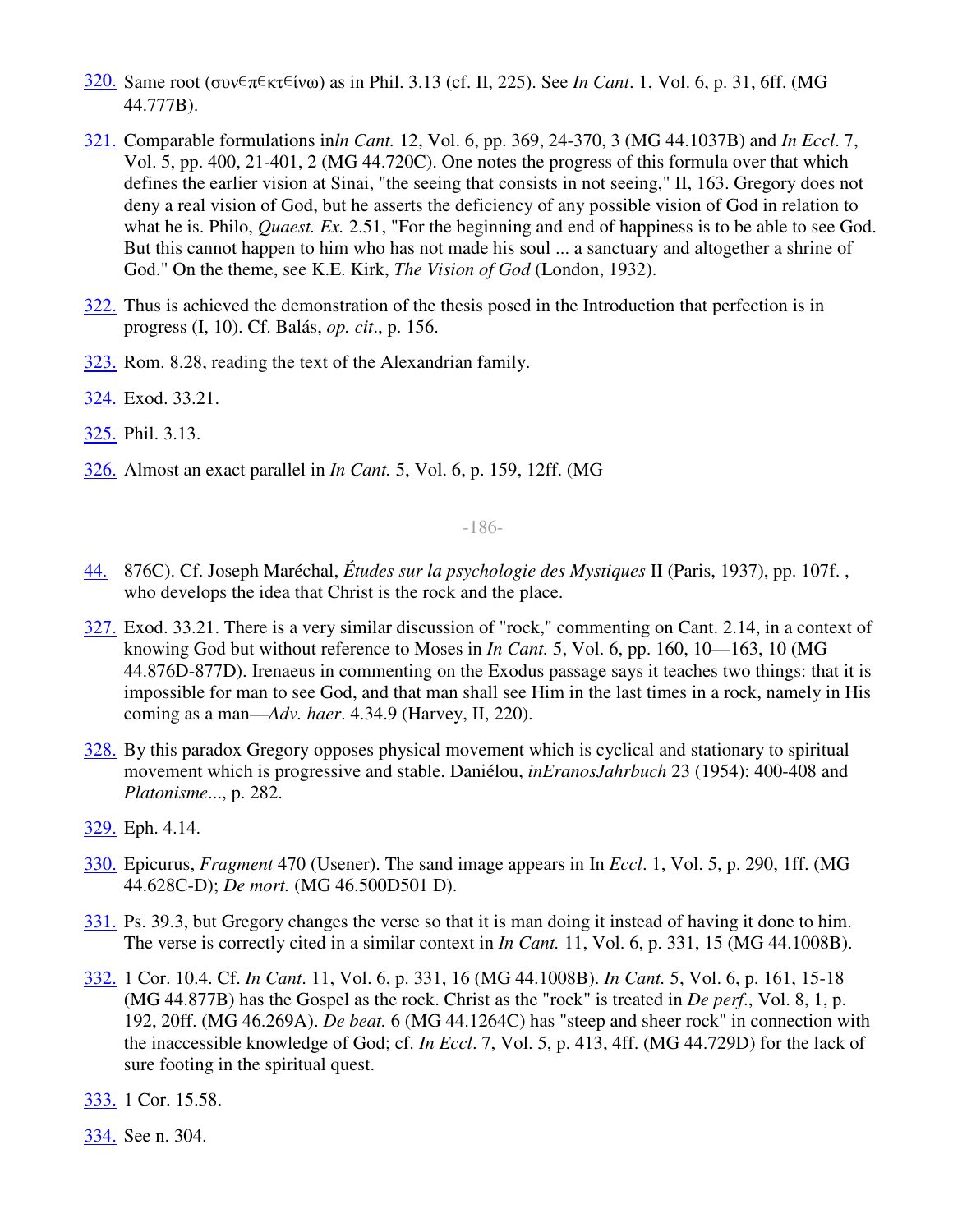335. 2 Cor. 5.1.

336. 2 Tim. 4.7.

- 337. Christ as the ἀγωνοθέτης appears many times in Gregory—*De beat.* 8 (MG 44.1296C and 1301A); *C. Eun*. 3.1, Vol. 2, p. 3, 14 (MG 45.573A);*DeS. Theod. Mart*. (MG46.737D-740A). For other references see PGL, *s.v*.
- 338. In the *De perfectione* for the first time in the history of theology a theology of the divine names is unfolded (cf. Jaeger, *Two Rediscovered Works,* p. 30). Although the names of Christ here seldom stand unconnected, Gregory does not seem to have yet understood the names of Christ as steps or an endless ladder to virtue. This understanding is at the basis of his presentation of the names here. They are steps which lead to the desired object, sparks which illuminate a little of its essence (for a discussion and

-187-

 references, see Völker, *Gregor von Nyssa,* pp. 39f.). On the whole subject, see Mühlenberg, *op. cit*., esp. pp. 183-195.

- 339. Gen. 2.15; 3.23f. Also, *In Cant.* 1, Vol. 6, p. 24, 8 (MG 44.772C); *De beat. 5* (MG 44. 1257D). Daniélou, "Terre et Paradis chez les Pères de l'Église," *Eranos Jahrbuch* 22 (1953): 433-472; E.F. Sutcliffe, "St. Gregory of Nyssa and Paradise," *The Ecclesiastical Review* 84 (April 1931): 337-350.
- 340. 2 Cor. 5.1.
- 341. John 14.2,23.
- 342. Luke 16.22f. Also, *Vita S. Mac*. Vol. 8, 1, p. 398, 2 (MG 46.984D).
- 343. Ps. 26.13; 114.9. Also, *De beat.* 2 (MG 44.1212A).
- 344. Ps. 22.2. Also *Vita S. Mac*. Vol. 8, 1, p. 398, 1 (MG 46.984D); *De beat.* 2 (MG 44.1212A); *C. Eun*. 3.8, Vol. 2, p. 241, 8 (MG 45.829D), applied to Christ.
- 345. Gal. 4.26. *In Christi res*. (MG 46.617B-C) identifies Paradise and the celestial Jerusalem.
- 346. A common term in Matthew, e.g. Matt. 13.44, etc.
- 347. Phil. 3.14.
- 348. Prov. 1.9; 4.9.
- 349. Prov. 4.9.
- 350. Isa. 62.3.
- 351. Ps. 60.4.
- 352. Isa. 65.11-14? The Lukan passage in note 354 below may supply the basis for the phrase.
- 353. Prov. 25.4, 8 may be behind the phrase.
- 354. Luke 22.30; Matt. 19.28.
- 355. Deut. 12.5.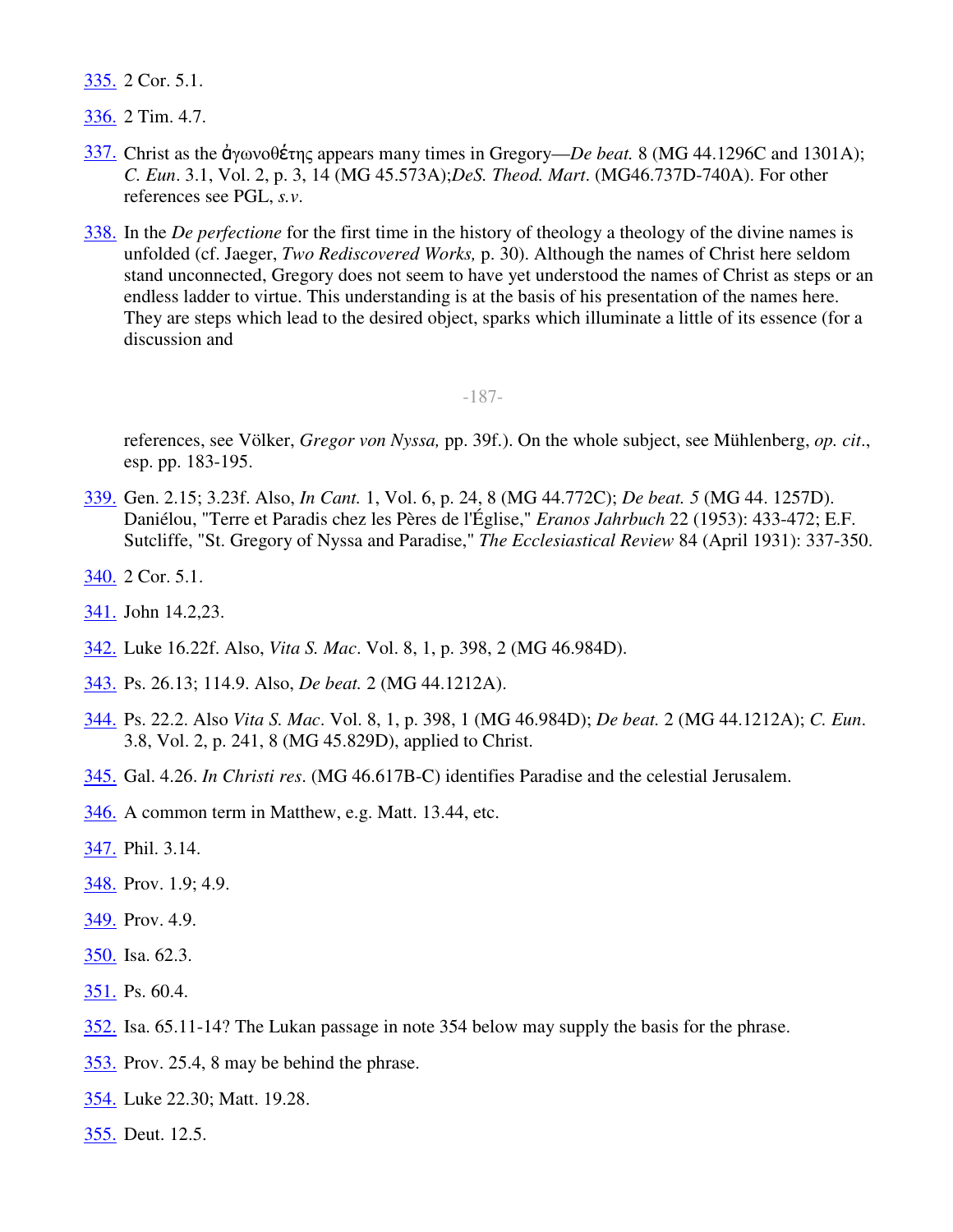356. Ps. 26.5.

- 357. Col. 2.3 and Eph. 1.3. Gregory had a fondness for this sort of listing. Cf. the list of names of Christ as "King" which forms the framework of his treatise *De perf*. About Christ as containing all good, cf. Origen, *Comm*. *Joh*. 1.9.52ff.
- 358. Cf. Irenaeus, *Adv. haer*. 4.34.1 (Harvey, 2, p. 213).
- 359. John 1.18 (n. 43); 1.3.
- 360. John 14.6; 2 Tim. 4.7.
- 361. John 14.2.
- 362. Deut. 13.4. Gregory now develops a new aspect of the spiritual life: not only to seek God but also to follow Him (cf. II, 52). Cf. *In Cant*. 12, Vol. 6, p. 356, 12f. (MG 44.1025D-1028A), where the vision of God is defined as a "continuous following of God." Cf. R. Leys, *"L'image de Dieu chez Saint Grégoire de Nysse*," p. 52, on how "looking toward God" is becoming like him. The Neo-Pythagorean idea of philosophy was to follow God,

-188-

 and Armand Delatte, *Études sur la littérature pythagoricienne*, p. 76, points out that "to follow God" was based on the *Phaedrus* myth of two horses obeying the driver. This idea of philosophy was adopted by Philo, *Migr.* 23.131. Cf. Clement of Alexandria, *Strom*. 2.19.100.4; *Paed.* 1.5.20.4.

- 363. Ps. 91:1,4 (the Douay rendering modified). Gregory is playing on the phrase "broad of the back."
- 364. Ps. 63.8.
- 365. Luke 9.23.
- 366. Luke 18.22.
- 367. See n. 301.
- 368. Exod. 33.23.
- 369. For a fuller treatment of opposites, see *C. Eun*. 3.7, Vol. 2, p. 232, 16ff. (MG 45.820B). See Bk. I, n. 12.
- 370. Exod. 33.20.
- 371. On the vestments of glory with which Adam and Eve were clothed in Paradise and with which we shall be clothed again, see *In Cant.* 11, Vol. 6, p. 330, 1ff. (MG 44. 1005 D); *De or. dom.* 2 (MG 44.1144D) and 5 (MG 44.1184B-C); *In bapt. Christi* (MG 600A-B). To these vestments are opposed in this passage not the tunics of skin of Gen. 3.21 (cf. II, 22) but the fig leaves of Gen. 3.7, a symbol of the shame which follows sin—cf. *De virg*. 13, Vol. 8, 1, p. 303, 14ff. (MG 46. 376A), which shows that Gregory makes no distinction in significance between the "leaves of shame" and the "dead skins." See Daniélou, *The Bible and the Liturgy,* pp. 37-40, 49-53.
- 372. Gen. 4.24.
- 373. Some Hellenistic handbook discussion of envy may stand behind this sentence. Cf. Plutarch, *De invidia et odio;* Dio Chrysostom *Orations* 67 and 68; Stobaeus *Ecl. III*, 38. On the image of the nail,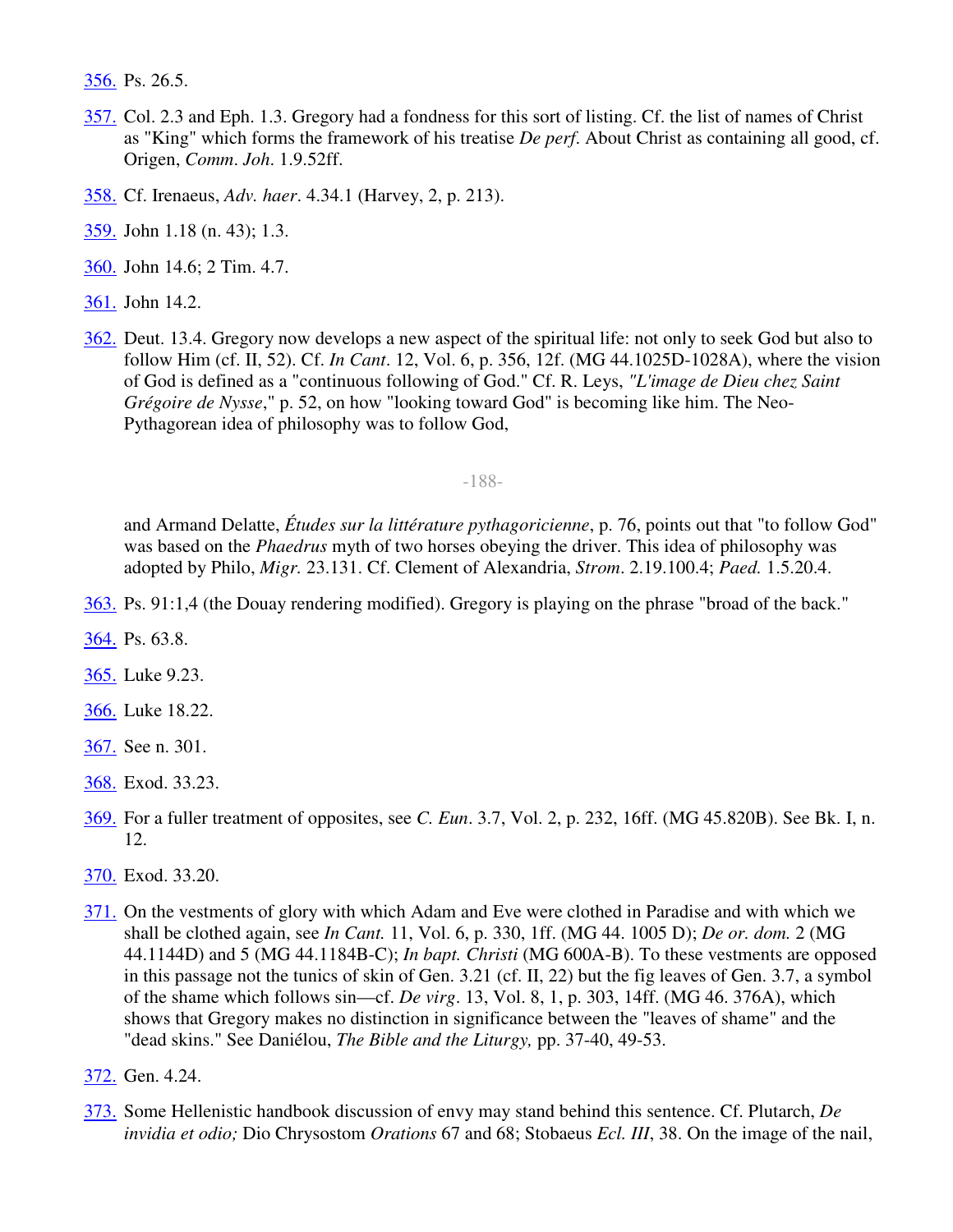cf. *De an. et res.* (MG 46.97C) and *De virg*. 5, Vol. 8, 1, p. 277, 11ff. (MG 46. 348C); it comes from *Phaedo* 83d. See P. Courcelle, "La colle et le clou de l'âme dans la tradition néo-platonicienne et chrétienne (Phédo 82e, 83d)," *Revue belge de philologie et d'histoire* 36 (1958): 72-95, and "Variations sur le clou de l'âme," *Mélanges offerts à Mademoiselle Christine Morhmann* (Utrecht, 1963), pp. 38-40.

- 374. An analogous enumeration on the theme of envy is in Clement of Rome 4.7-13 (discussed by Karlman Beyschlag, *Clemens Romanus und der Frühkatholizismus: Untersuchungen zu I Clemens* 1- 7 [Tiibingen, 1966]). Cf. Wisd. 2.23f. In Gregory, cf. *Or. cat.* 6 (MG 45.28D-29C) and *De beat.* 7 (MG 44.1285-1288) on envy. He uses these experiences of Moses in discussing his personal difficulties in *De castig.* (MG 46.316A-C). Cf. Basil, *Hom.* 11 on envy (MG 31.372B-385C).
- 375. For this feature of ancient science see Pliny, H. N. 11.279; Clement Alexandria, *Paed.* 2.8.66. The symbol of perfume was a favorite of the Neoplatonists, cf. Dionysius Areopag., *De ecclesiastica hierarchia* (MG

-189-

- 3. 473C, 477C, 480BD). Elsewhere Gregory uses perfume to describe the divine nature, cf. *In Cant.* 1, Vol. 6, p. 36, 9ff. (MG 44.781Cff). See G. Horn, "L'amour divin. Note sur l'mot 'Eros' dans S. Grégoire de Nysse," *RAM* 6 (1925): 383ff.; M. Harl, "A propos d'un passage du *Contre Eunome* de Grégoire de Nysse," *Rech. Sci. Rel.* 55 (1967): 220; and Daniélou, *Platonisme* ..., pp. 232f.
- 376. Moses had attained perfect  $\hat{\mathsf{d}}\pi\hat{\alpha}\theta\in\mathfrak{u}$  where he was inaccessible to the passions—see n. 422. Moses was superior to anger and desire—*De an. et. res.* (MG 46.53C). The imagery of the archer, but in a different context, is in *In Cant.* 4, Vol. 6, p. 127, 7ff. (MG44.852A-B).
- 377. Rom. 13.14.
- 378. John 15.1 provided a point of departure for this common typology in the ancient Church—Justin, 1 *Apol*. 32; *Dial*. 54; Irenaeus, *Proof* 57 (ACW 16: 85);*Adv. Haer.* 4.20.2 (Harvey 2, pp. 173f.); Hippolytus, *De Chr. et Antichr*. 2.11 (MG 10.735-738); *Ben. Is. Jac*. 18 (PO 27, p. 83); Clement Alexandria, *Paed.* 2.2.19; Origen, *Comm. Ier.* 8.51. See Corrado Leonardi, *Ampelos,* Bibliotheca "Ephemerides Liturgicae" 21 (1947), pp. 151ff. for a discussion of the grapes of the promised land as a symbol of Christ on the cross in the Church fathers.
- 379. Deut. 32.14 modified. For the "blood of the grape" cf. *In Cant*. 3, Vol. 6, p. 95, 18ff. (MG 44.828C-D).
- 380. Gregory makes allusion not only to interior repentance but to the ecclesiastical reconciliation which he has treated in the *Ep. can*. (MG 45.221B-236D) and *De castig*. (MG 46.308A-316D). He lists confession of sins among the "customs of the church" in *C. Eun.* 3.9, Vol. 2, p. 285, 28f. (MG 45.880C-D).
- 381. The water which flowed from the rock is compared to the blood and water which flowed from the pierced side of Christ on the cross (John 19.34). The rabbis had said that the striking of the rock brought forth blood and water—*Midrash Rabbah, Exodus* 3.13. Among the Church fathers the symbolism is sometimes eucharistic (and this seems truer to 1 Cor. 10.4)—Theodoret, *Quaest. in Ex.* 27 (presumably); Chrysostom, *In 1 Cor. hom*. (PG 51.299); Ambrose, *De Sacram.* 5.1. Among earlier writers it is more commonly baptismal—Tertullian, *De bapt.* 9; Hippolytus (J. Crehan, *Early Christian Baptism and the Creed* [London, 1945], pp. 172f.). Cyprian, in criticizing the eucharistic interpretation, appeals to John 7. 37ff. *—Ep.* 63.8. The water from the rock appears as a baptismal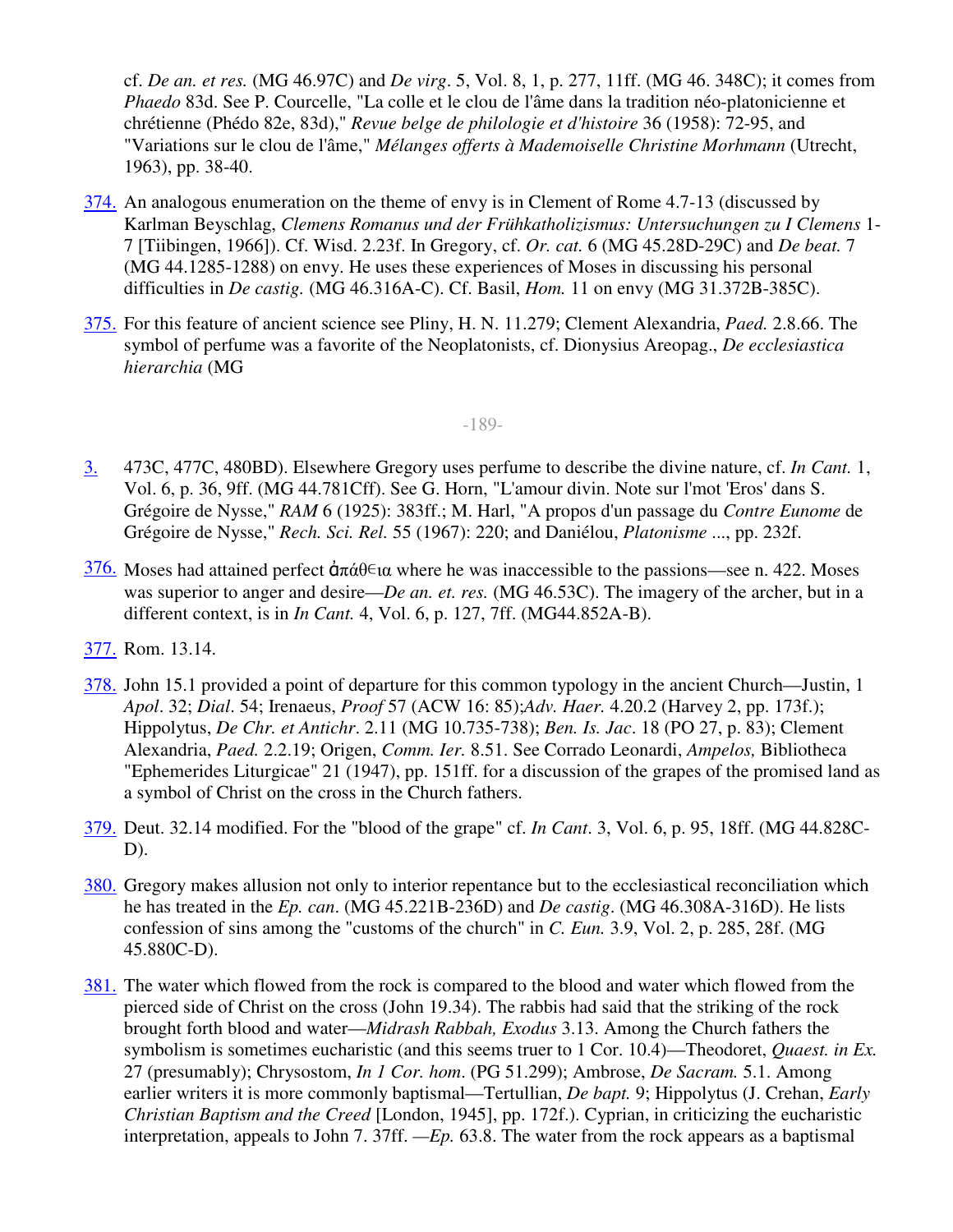type (apparently) in certain representations from early Christian art—C.F. Rogers, *loc. cit.* The interpretation which sees in the second episode of the rock the "second repentance" is new with Gregory. It attests the baptismal interpretation of the water from the rock, for ecclesiastical confession was regarded as a "second baptism" (cf. Tertullian, *De poen*. 12).

-190-

- 382. Cf. Wisd. 16.6f. The image of the serpent erected in the wilderness as a figure of Christ on the cross comes from John 3.14. Gregory alludes to it also in *In Cant.* prol., Vol. 6, p. 8, 3ff. (MG 44.760A-B). For ancient testimonies see Barnabas 12.6; Justin, *Dial.* 94; Tertullian, *Adv. Marc.* 3.18; *Adv. Jud*. 10.10; *De idol.* 5.5; Cyril Jer., *Cat. Lect.* 13.20; and Daniélou, *From Shadows to Reality,* pp. 167-70.
- 383. Num. 21.8.
- 384. Gal. 6.14.
- 385. Ps. 118.120. For the spiritual life likened to death and resurrection, cf. *In Cant.* 12, and 14, Vol. 6, pp. 342, 12ff. and 404, 22ff. (MG 44.1016C-D; 1068A).
- 386. This is a different symbolism of the nail from II, 257.
- 387. Rom. 8.3 (the Douay translation).
- 388. Treated more fully in II, 29ff.
- 389. Gal. 5.16f.
- 390. This interpretation is influenced by Philo's comments on the episode, *Leg. alleg*. 2.19.76-21.85, but for a cure Philo offers only a serpent "opposite in kind ... namely, self-mastery." Gregory often likens pleasure to animals—cf. *In inscrip*. Ps. 2.14, Vol. 5, p. 156, 20-27 (MG 44.588A); *In Eccl*. 2, Vol. 5, p. 311, 7 (MG 44.648A); *De or. dom.* 4 (MG 44.1172A-B); De *prof. Chris*., Vol. 8, 1, p. 137, 17ff. (MG 46.245B). See Daniélou, *Platonisme* ... , pp. 74ff.; Plato, *Repub.* 588b.
- 391. Cornutus uses τύπος with the meaning of "symbol" (p. 6, 9 Lang). Philo uses  $\dot{\alpha} \lambda \lambda \eta \gamma$ ορία in connection with the same passage (see preceding note).
- 392. John 3.14.
- 393. On οἰκονοµία see n. 185.
- 394. This criticism of ecclesiastical intrigues makes allusion to events in Gregory's own life. Cf. *Ep*. 1, Vol. 8, 2, pp. 3f. (MG 46.1000C-1001A). Similar criticism of those who desire to be priests but are not worthy are in Gregory Nazianzus, Or. 36.2 (MG 36.268A) and Basil, *Sermo de renun. saec.* 4; 10 (MG 31.633B; 648A-B).
- 395. Num. 16.31-35.
- 396. Ordination was viewed as God's appointment and blessing— Chrysostom, *In Act. hom*. 14 (MG 60.116); *In 1 Tim. hom*. 5 (MG 62.525-27). See Ferguson, *Ordination in the Ancient Church,* pp. 350-352.
- 397. The same symbolism is applied to the pomegranate in II, 193. This application comes from Philo, *Vit. Mos*. 2.33.178-34.184. See also Origen, *In Num. hom*. 9.7. That Aaron's rod was harsh on the outside but sweet on the inside is also found in Ambrose, *Ep*. 41.3. *Midrash Rabbah, Exodus* 23.10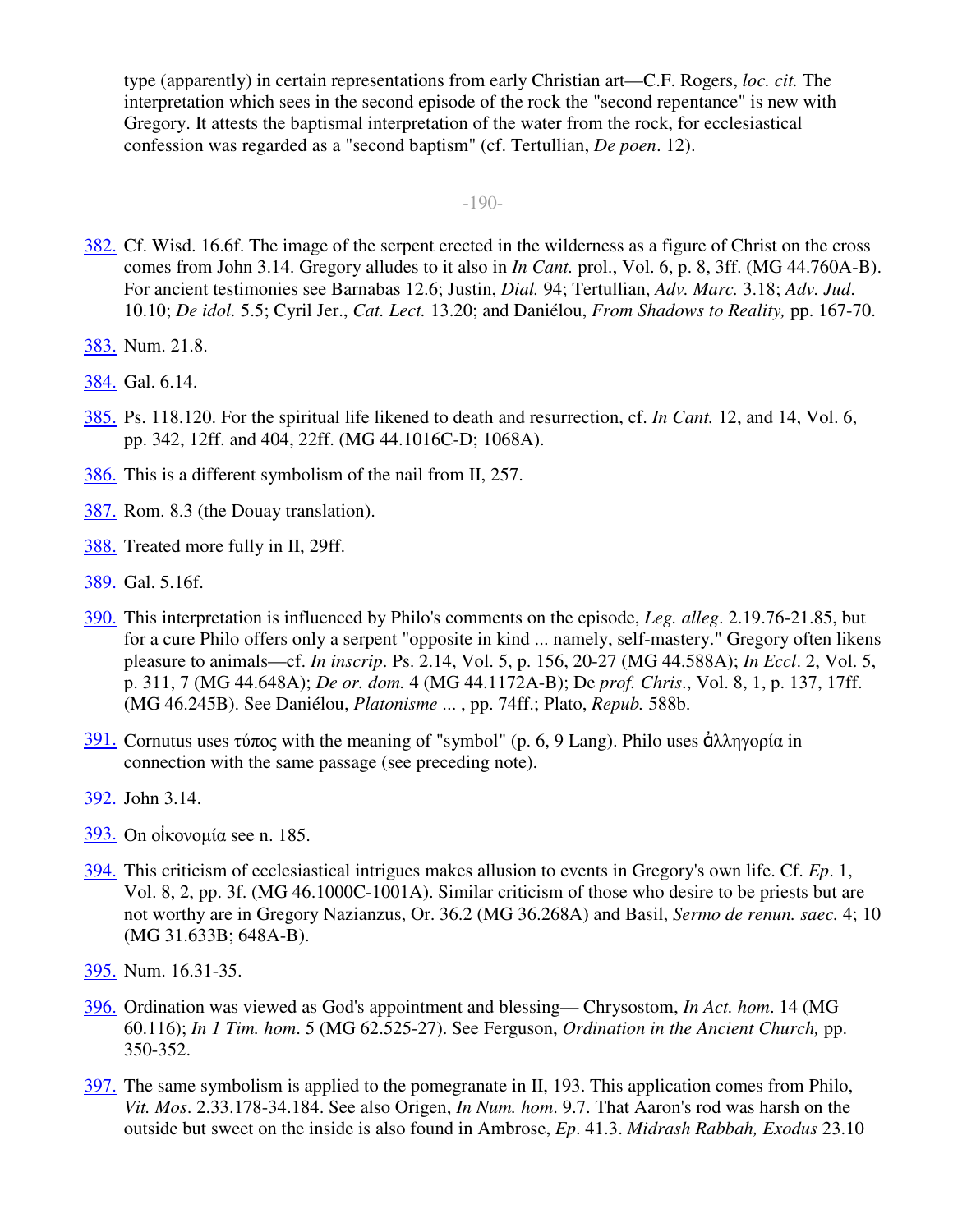speaks of scholars who are ugly on the outside (unprepossessing) but beautiful within (full of good things).

#### -191-

- 398. Cf. Luke 16.19; Amos 6.6.
- 399. Luke 6.43 paraphrased. A similar criticism of priests is in Gregory Nazianzus, *Or.* 42.24 (MG 36.488A).
- 400. Aeschylus, *Supp.* 997-98.
- 401. Num. 20.7. Philo makes the "royal road" a symbol of the reason which leads to God (*Gig.* 14.64).
- 402. Matt. 7.14; Deut. 28.14. See also Clement Alexandria, *Strom.* 4.2.5, for the bringing together of the Philonian "royal way" and the "hard" way of Matt. 7.14. In *In Cant.* 11, Vol. 6, p. 330, 15f. (MG 44.1008A) it is Christ who is the "way," following Origen, *In Num*. *hom*. 12.4. The *In Cant*. passage warns against turning either to the right or the left. For the journey and road motif cf. Philo, *Quaest. Ex.* 2.26.
- 403. This doctrine of virtue as the just mean is Aristotelian, *Nic. Eth*. 1106 27, 36. Already Philo had applied the mean between excess and deficiency to the "royal way" (*Spec*. *leg*. 4.32.168; *Imm*. 34.159-35.165). Cf. *In Cant.* 9, Vol. 6, p. 284, 5-15 (MG 44.972A); *In Eccl*. 6, Vol. 5, p. 375, 4ff. (MG 44.697D); *De virg*. 15, Vol. 8, 1, p. 313, 8-13 (MG 46.385B). Cf. Muckle, *op. cit*., p. 69 and E.G. Konstantinou, *op. cit*., pp. 112-117.
- 404. Matt. 10.16.
- 405. Seen. 120.
- 406. 1 Tim. 4.2.
- 407. 1 John 5.19 (the Douay translation modified).
- 408. Λ∊ωφόρος in opposition to ἀνοδία in reference to the royal way is found already in Philo, *De post. Cain.* 30.102, and Clement Alexandria, *Strom*. 7.15.91.
- 409. In Num. 22.22ff. it is the angel and not the ass who informs Balaam of what he is to do. The birds are mentioned in 24.1 of the LXX.
- 410. See Bk. I, n. 117 for the affirmation of the demonic character of magic. For this episode, see Origen, *In Num. hom*. 13.5.
- 411. Mark 5.9 (Luke 8.30).
- 412. Mark 1.24 (Luke 4.35) and Matt. 8.29.
- 413. Titus 2.8.
- 414. Num. 23.8.
- 415. The same formulation in Lucian, *Apol*. 9; Julian, *Or.* 6.185a.
- 416. Plato, *Timaeus,* 69d; Rep. 579b.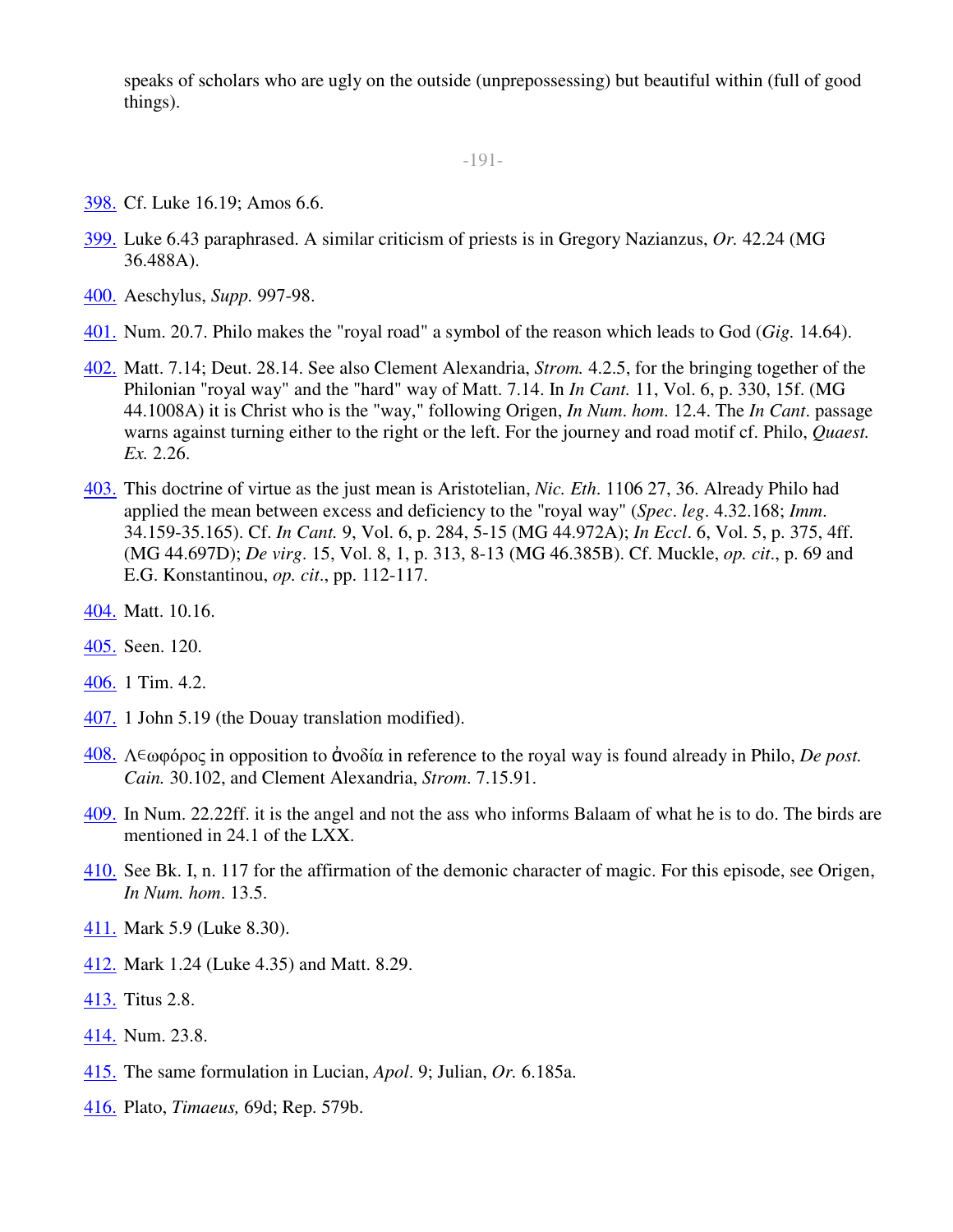- 417. Origen, *In Num. hom*. 20.5, develops the episode in a spiritual sense whereas Gregory takes it in a moral sense.
- $\frac{418}{18}$  Cf. Ps. Phocylides 214, λυσσάω πρὸς μεῖξιν.
- 419. Referred to in *De beat.* 6(MG 44.1276A). The lance of Phineas is a symbol of the destruction of the old man by baptism in *In bapt. Christi* (MG 46.597C).
- 420. Passion transforms man into an animal. See n. 390. See Abraham

-192-

J. Malherbe, "The Beasts at Ephesus, "*Journal ofBiblical Literature* 87 (1968): 71-80.

- 421. Prov. 6.28, 27. Proverbs was sometimes cited by the name Wisdom in the fathers*—Vit*. *S. Mac*., Vol. 8, 1, p. 373, 20f. (MG 46.961D); Justin, Dial. 129.3; Eusebius, H. E. 4.22.9. Wisdom is the speaker in the citations in I *Clement* 57.3 and Clement Alexandria, *Strom*. 1.19. Cf. Sophocles, *Antigone* 618, 619.
- <u>422.</u> On ἀπάθ∈ια see Daniélou, *Platonisme*..., pp. 63ff., 92-103; Aubineau, SC 119: 166f.
- 423. Matt. 5.28f.
- 424. Jaeger, *Two Rediscovered Works,* p. 78, for parallels on "sweat of brow" involved in advancement in the virtuous life.
- 425. Hesiod, *Op.* 289.
- 426. See I, 8.
- 427. On the imagery of the eagle, see *In Inscrip. Ps.* 1.8, Vol. 5, p. 52, 13 (MG 44.465D).
- 428. These "summaries" are more than just that; they serve to emphasize the theme of progress.
- 429. Following modern translators we give what must be the sense.
- 430. Gregory develops the illustration more in *In Inscrip. Ps*. 2.11, Vol. 5, pp. 115-117 (MG 44.544A-D); *In Cant.* 14, Vol. 6, p. 407, 17ff. (MG 44.1069B-C). The image is Plotinian, *Enn*. 1.6.9. On the influence of *Enneads* 1.6 on Gregory, see Daniélou, "Grégoire de Nysse et Plotin," *Association Guillaume Budé. Congrès de Tours et Poitiers* (1953) *Actes du congrès* (Paris, 1954), pp. 259-262.
- 431. Philo saw in Moses' death a kind of apotheosis (*Vit*. *Mos*. 2.288ff.), but Palestinian Judaism saw it as expiatory for the sins of Israel (Bloch, *Moïse*, p. 131).
- 432. Deut. 34.5-7 modified. On the ideal of service to God already in Philo, see Völker, *op*. *cit*., pp. 330ff.
- 433. Num. 12.7 and Heb. 3.15. "Moses the faithful servant" is a favorite expression with Justin, e.g., *Dial.* 46.3; 56.1; 79.4; 130.1.
- 434. Gregory plays on the double meaning of "end" and "goal."
- 435. For other oxymorons by Gregory see II, 163 with n. 198 and II, 281.
- 436. Gregory has applied the symbol of the tables inscribed by the finger of God to the original creation of the soul (then broken—II, 215) and to the incarnation (God writing on human material—II, 216); here he sees an image of the action of the word of God in the soul, even as Paul compares the Spirit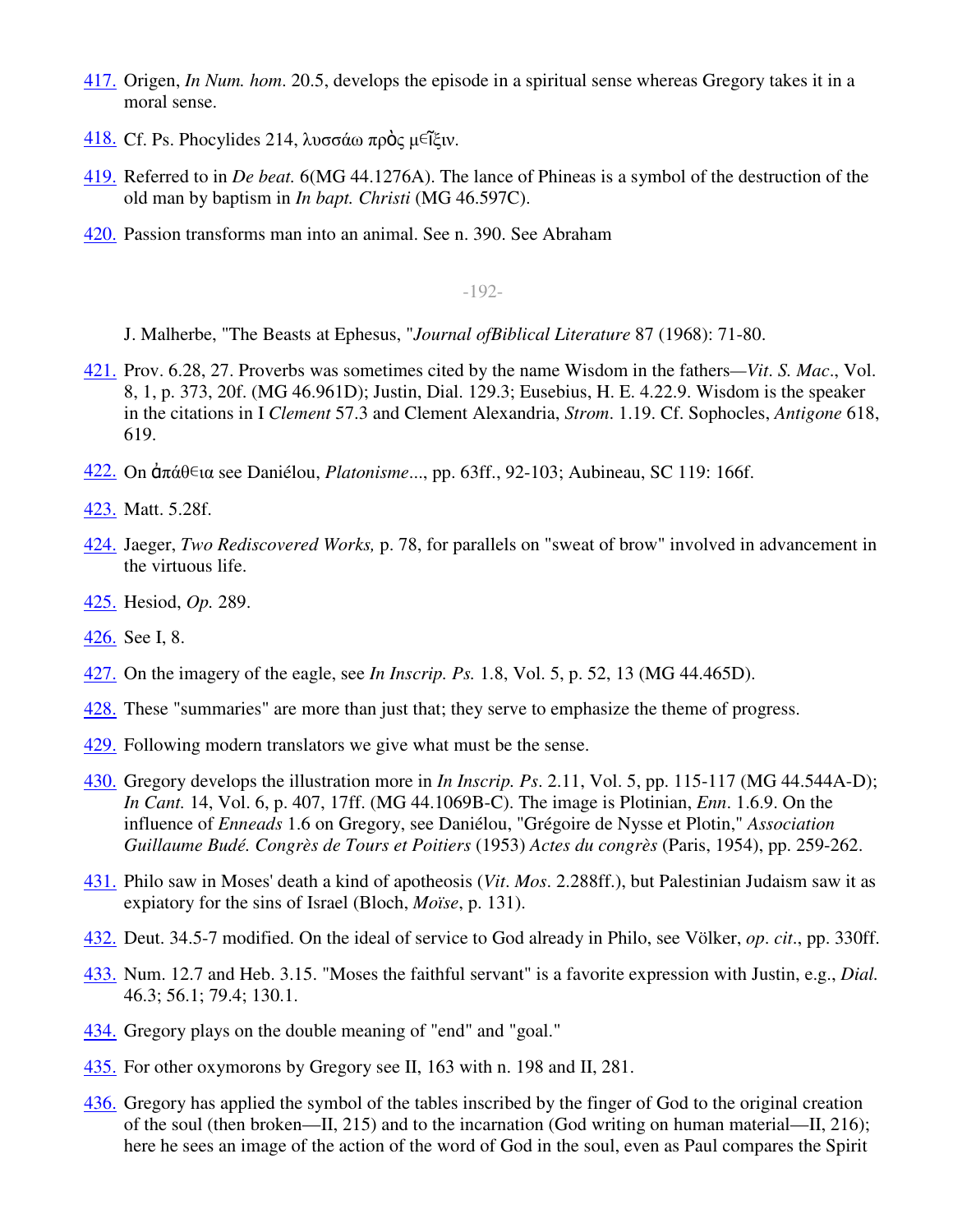writing on our hearts in 2 Cor. 3—cf. *In laud. frat. Bas*. (MG 46.812A-B) and *In Cant.* 14, Vol. 6, p. 414, 12ff. (MG 44.1076B). The

## -193-

 finger and the tables are compared to the baptismal inscription in *Adv. eos qui diff*. *bapt*. (MG 46.417B-C).

- 437. The golden calf is also differently interpreted above, II, 203. Gregory never felt confined to only one interpretation.
- 438. A new symbolism for Balaam. The theme of the magical power of passions is in Plotinus (*Enn*. 4.3.17). It is frequent in Gregory—*In Cant.* 10, Vol. 6, pp. 313, 17ff. and 316, 4 (MG 44.993C and 996A-B). On becoming animals through the passions, cf. n. 390.
- 439. See another allusion to the philtre of Circe in *De beat.* 2 (MG 44.1216C) and in another context in *C. Eun*. 3.2, Vol. 2, pp. 77, 25—78, 11 (MG 45.645B-C). See Homer *Od*. 10.212ff.; Horace, *Ep*. 1.2.23- 26.
- 440. Literally "naked of evil." This is one of the similarities with Gregory of the Ps. Chrysostom "Homily on the Pascha of 387," noted by F. Floëri and P. Nautin in their edition for SC (No. 48, Homélies Pascales 3).
- 441. The theme of the image of God appears here for the first time in our work, but it holds an important place in the work of Gregory—see R. Leys, *op. cit*., H. Merki, *op. cit.* and Walter J. Burghardt, *The Image of God in Man according to Cyril of Alexandria* (Washington, 1957), p. 4, with the literature cited. For Gregory, as for Athanasius, there was no difference between ∈ίκών and δμόιωσις. It is possible that this explains why the image of God appears as the end of the spiritual life. "The aim of the life of virtue is to become like God"*—In Cant*. 8, Vol. 6, p. 271, 11f. (MG 44.960D-961A).
- 442. These traits are those by which Gregory characterizes the image of God. Cf. Daniélou, *Platonisme*..., pp. 48-51; Muckle, *op. cit*., pp. 64-69; Leys, "La théologie spirituelle de Grégoire de Nysse." *Studia Patristica* 2 (1957): 499ff.
- 443. See Introduction, pp. 2f.
- 444. Exod. 33.17,12, LXX.
- 445. Exod. 33.11.
- 446. On Moses as intercessor see Bk. I, n. 79.
- 447. Philo, *Quaest. Ex.* 2.40.
- 448. Philo, *Quaest. Ex.* 2.21, for this Hellenistic sentiment. The threefold motives for serving God appear *In Cant.* 1, Vol. 6, pp. 15, 15—16, 10 (MG 44.765B-C). Cf. Völker, pp. 250-253.

-194-

**Index to Preface, Introduction and Notes Aaron,** 174. **Abraham,** 20, 150, 163, 177, 179.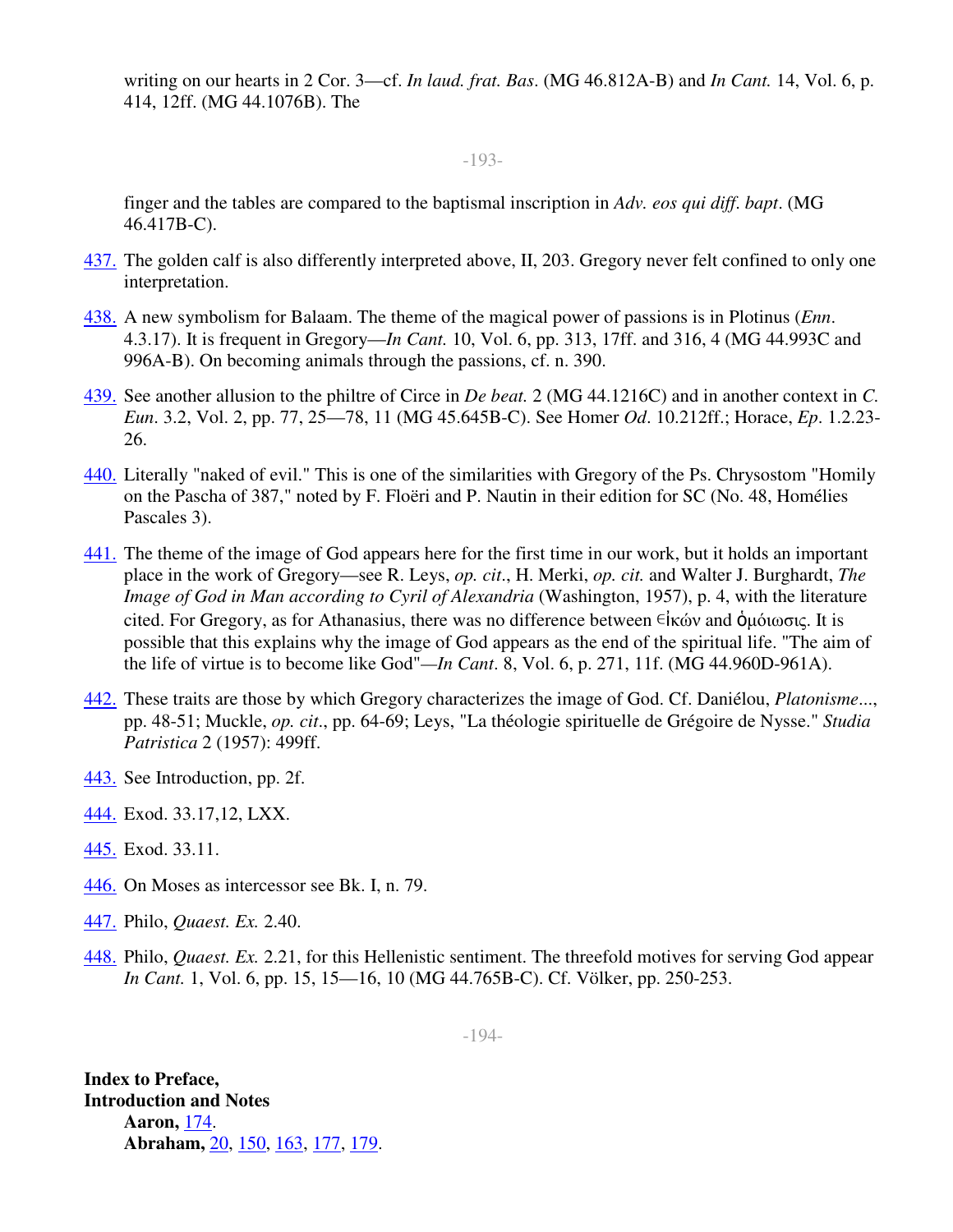**Acts, 2**:41, <u>181; 7</u>:20-22, <u>151</u>; 8:27ff, <u>181; 9</u>:3, <u>152; 22</u>:6, <u>152</u>. **Adam,** 174, 189. **Aeschylus,** 192. **Agar,** 163. **Albinus,** 150, 157, 175. **Alexandria,** xvi. **Alexandrian tradition,** of Christianity, xiii, 5, 13 ; of interpretation, 7 -8, 9 ; of Judaism, 5, 174. **Allegory,** 5, 6, 7, 8, 9. **Altaner, B.,** 171. **Amalek,** 15, 175. **Amand, David,** 165, 182. **Ambrose,** 162, 171, 172, 181, 190, 191. **Amorites,** 156. **Amos,** 6 :6, 192. **Angels,** 17, 21 ; doctrine of, 15-16. **Antioch,** 7. **Aphraates,** 146, 172, 173, 175. **Apocalypse,** 4 :5, 181 ; 5 :8, 181, 20:2, 163. **Apostles,** 18, 19. **Arianism,** 1, 184, 241. **Aristobulus,** 154. **Aristotle,** 5, 149, 157, 161, 169, 173, 192. **Armstrong, A.H.,** 159, 160. **Arnim, J. von,** 150. **Arnou, R.,** 143. **Asceticism,** 3, 10, 20. **Asia Minor,** 3. **Asterius,** 161. **Atonement,** xvi. **Athanasius,** 165, 194. **Athenagoras,** 157, 162, 163, 165, 176. **Aubineau, Michel,** 142, 146, 148, 154, 166, 167, 169, 171, 179, 186, 193. **Augustine,** 170. **Babylonian Talmud,** 173. **Balaam,** 156, 192, 194. **Balak,** 156. **Balás, David L.,** 150, 154, 161, 162, 180, 186. **Balthasar, H. v.,** 146, 164, 178, 181, 186. **Baptism,** xiii, <u>17</u> -18. **Bardenhewer, O.,** 143. **Barnabas,** 12 :2, 175 ; 12 :6, 191 ; 12:8, 174 ; 15 :5, 174 ; 16, 179. **Basil,** xv, xii, 1, 3, 4, 158, 159, 171, 174, 178, 182, 186, 189, 191. **Bate, H.N.,** 145. **Beelzebub,** 163. **Bernard, Regis,** 165. **Bernardi, Jean,** 153. **Beth-din,** 173. **Bethlehem,** 159. **Beyschlag, Karlman,** 189. **Bible,** xiii, <u>5, 8, 23</u>.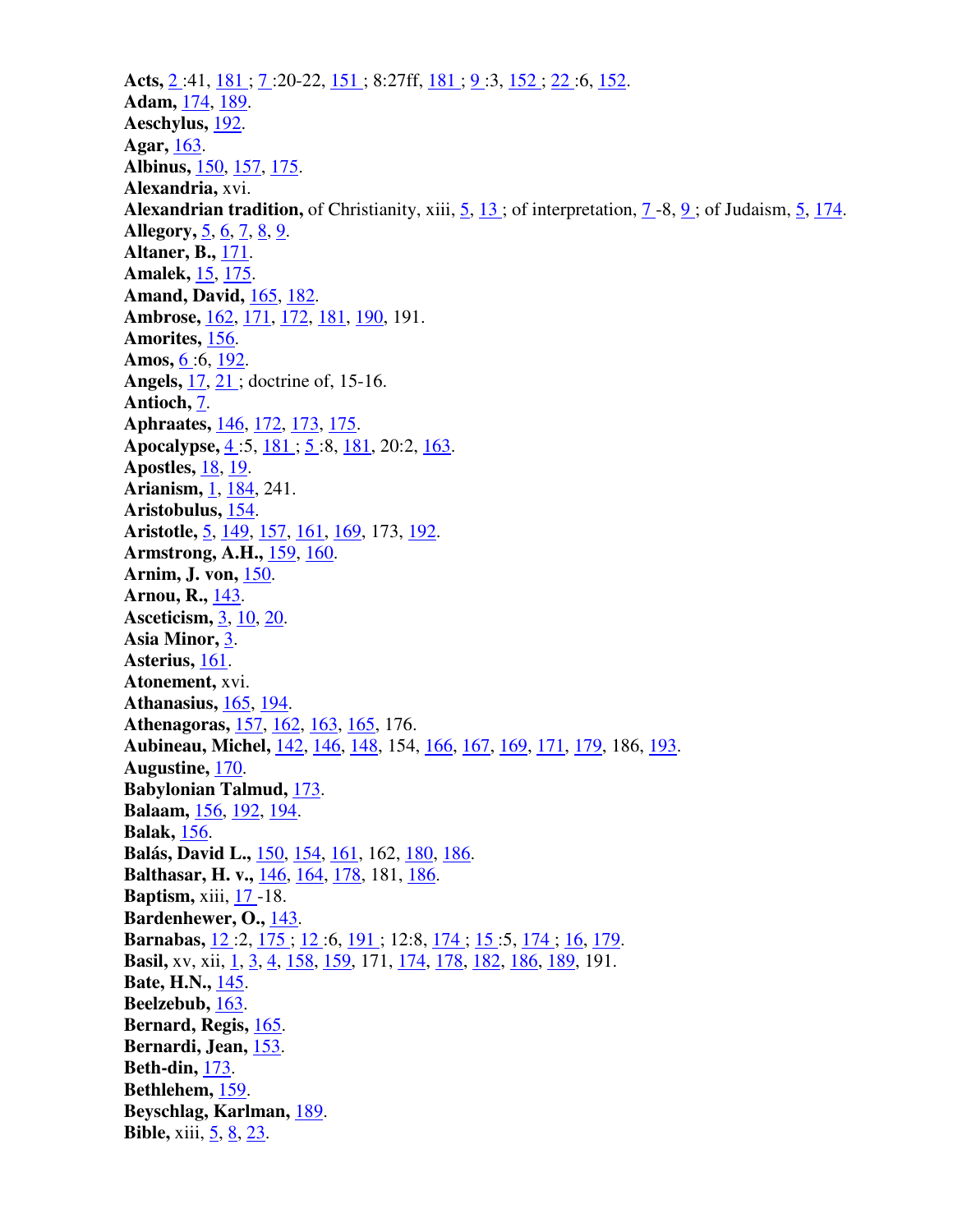**Blake, R.P.,** 155. **Blanc, Jean,** 159. **Bloch, Renée,** 151, 159, 193. **Blum, Manfred,** 22.

-195-

**Bonsirven, J.,** 144, 175. **Borgen, Peder,** 173. **Botte, Bernard,** 144. **Bouyer, Louis,** 146, 175, 178. **Boyd, W.J.P.,** 167. **Burghardt, Walter,** 194. **Burning Bush,** 14, 15, 21. **Byzantine Greek,** xii. **Caesarea,** xv, 1. **Caesarius,** 2. **Cambridge,** xvi. **Campenhausen, Hans von,** 142. **Canaan,** 15. **Candace,** 181. **Canticle of Canticles,** 2 :14, 187. **Cappadocia,** xv, xii, 1, 13, 164, 177. **Cavarnos, J.P.,** 169. **Chadwick, Henry,** 154. **Chalcidius,** 165. **Chaldaeans,** 20. **Cherniss, Harold F.,** 143, 157, 161, 166, 167, 169, 172, 179, 185. **Chevetogne,** xvi. **Childs, Brevard,** 151. **Christ,** as Bread, 174 ; and cross, 15, 162, 173, 190, 191 ; and the Exodus, 175 ; as mediator, 154 ; and Moses, 9, 15, 21, 154, 162, 163, 184 ; names of, 180, 187, 188; natures of, 11, 15, 180 ; and Old Testament,  $9$ ; as shepherd, 159; and sin,  $170$ ; as way, xiii, 192. **Christianity,** and Greek philosophy, xi, xii,  $\frac{3}{2}$ ,  $\frac{5}{2}$ ; and Old Testament,  $\frac{9}{2}$ ; spirituality of, xvi, 9, 13, 22. **Christology,** 2, 15. **Church,** xi, xii, <u>1, 9, 15</u>; Eastern, xii, <u>14</u>; heresy, <u>19</u>; in time of Gregory, <u>18</u>-20. **Chrysostom, John,** 165, 178, 189, 190, 191. **Chrysostom, Pseudo,** 169, 170, 194. **Cicero,** 156. **Circe,** 194. **Clement of Alexandria,** 6, 146, 151, 158, 159, 161, 167, 169, 170, 172, 177, 179, 181, 182, 185, 189, 190, 192. **Clement of Rome,** 189. **Clement, Pseudo,** 146, 156. **Cloud,** xiii. **Colossians,** 1 :16, 180 ; 1 :17, 180 ; 2:3, 188 ; 2 :9, 180. **Colson, F.H.,** 144. **Conscience,** 10, 11. **Constantinople,** xv.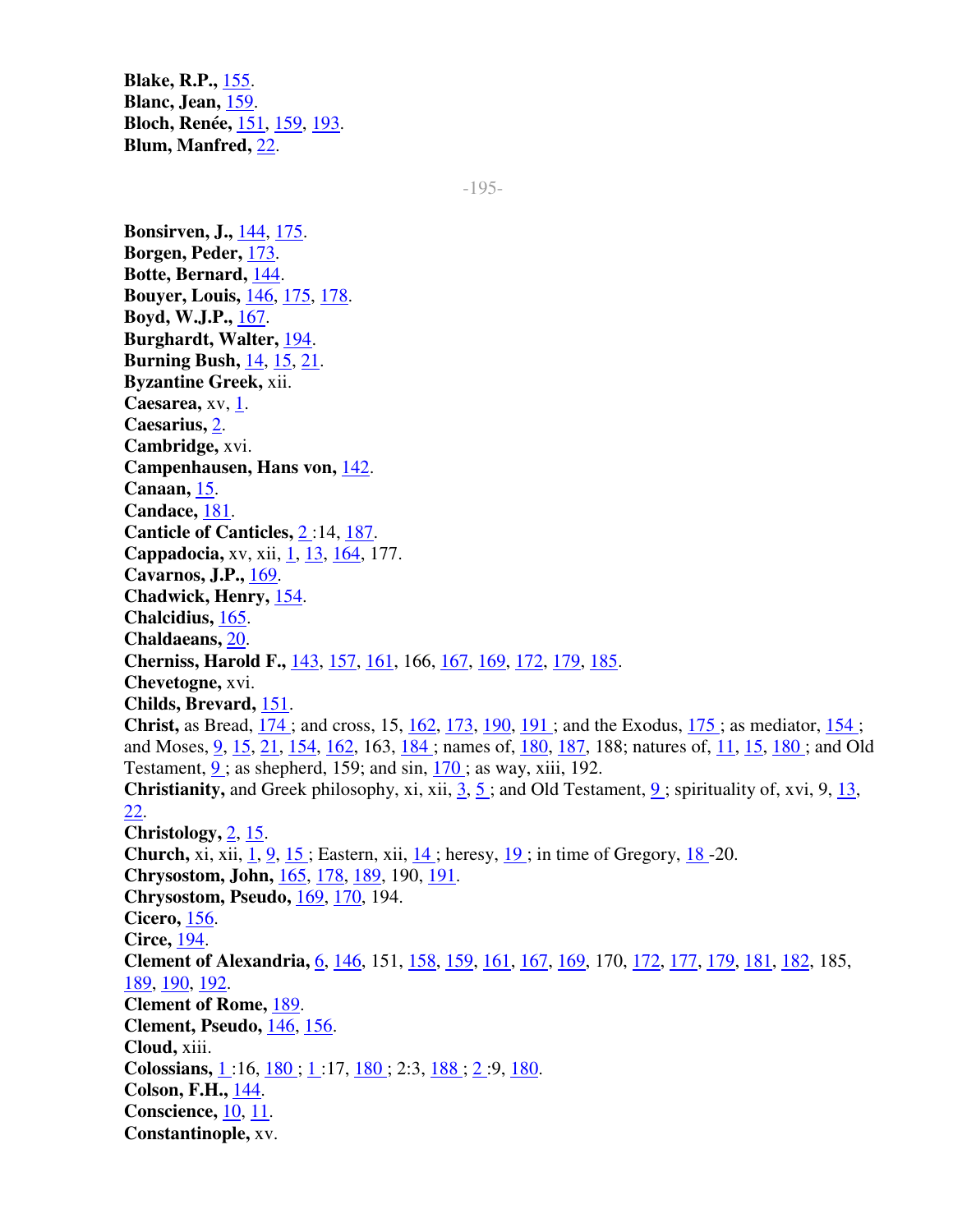**Conversion,** 11. **1 Corinthians,** 1:24, 179; 2:9, 176; 2:10, 170, 179, 183; 3:2, 174; 3:12, 167; 4:11, 183; 5:7f, 172 ; 9:13, 14, 183 ; 9 :18, 183 ; 9 :27, 182; 10 ;4, 173, 187, 190 ; 10 :9f, 156; 12 :12, 181 ; 12 :28f, 181 ; 12:29, 176, 14 :2, 179 ; 15 :58, 181, 187. **2 Corinthians,** 3, 154, 193 ; 3 :3, 183; 3 :7-4:6, 184 ; 5 :1, 187, 188 ; 5:21, 163 ; 6 :7, 183 ; 11 :7, 183 ; 12:4, 180 ; 12 :7, 166. **Cornutus,** 191. **Cosmology,** 6. **Council of Constantinople,** xv. 1. **Courcelle, P.,** 185, 189. **Covenant,** 21. **Crehan, J.,** 190. **Cyprian,** 175, 190. **Cyril of Alexandria,** 7, 145, 160, 162, 171, 180, 181. **Cyril of Jerusalem,** 170. **Daniel,** 2 :34, 184. **Daniel,** 20. **Daniélou, Jean,** 2, 5, 22, 23, and *passim* 142 -194. **David,** 20.

-196-

**de Lacy, P.,** 165. **de Lubac, Henri,** 145. **Dead Sea Scrolls,** 165. **Delatte, Armand,** 189. **Demosthenes,** 169. **Deuteronomy,** 8 :15, <u>156</u>; 9 :10, 184; <u>10</u> :16, <u>164</u>; <u>12</u> :5, 188; 13 :4, 188; <u>28</u> :14, <u>192</u>; 32 :14, 190  $; 34, 156; 34:5-7, 193.$ **Devil,** 163. **Dianoia,** 6, 7. **Dihle, Albrecht,** 154. **Dionysius, Pseudo-,** 146, 181. **Dodds, E.R.,** 160. **Dolger, F.,** 177. **Ecclesiastes,** 3 :22, 23, 170 ; 46 :17, 179. **Edom,** 156. **Egypt,** 15, 18, 21, 145, 168, 170. **Egyptians,** 4, 8, 10, 17, 18, 21. **Einarson, B.,** 165. **Emmet, Dorothy,** 143, 148. **Ephesians,** 1 :3, 188 ; 1 :23, 181 ; 4:14, 187 ; 5 :2, 181 ; 6 :11, 167. **Epicurus,** 187. **Epiphanius,** 155, 161, 165. **Eucharist,** xiii. **Eusebius,** 154, 156, 158, 159. **Eve,** 189. **Evil,** 10, 11, 16, 17. **Exodus,** 5; 1:16, 157; 2:2ff, 151; 2:3, 158; 2:10, 158; 2:11-14, 151; 2:15-21, 151; 3:2, 148; 3 :2, 3, 159; 3 :2-5, 152 ; 3 :14, 162 ; 4:1-7, 152 ; 4 :19-27, 152 ; 4:29-31, 152 ; 5 :2, 163 ; 5 :4ff, 152;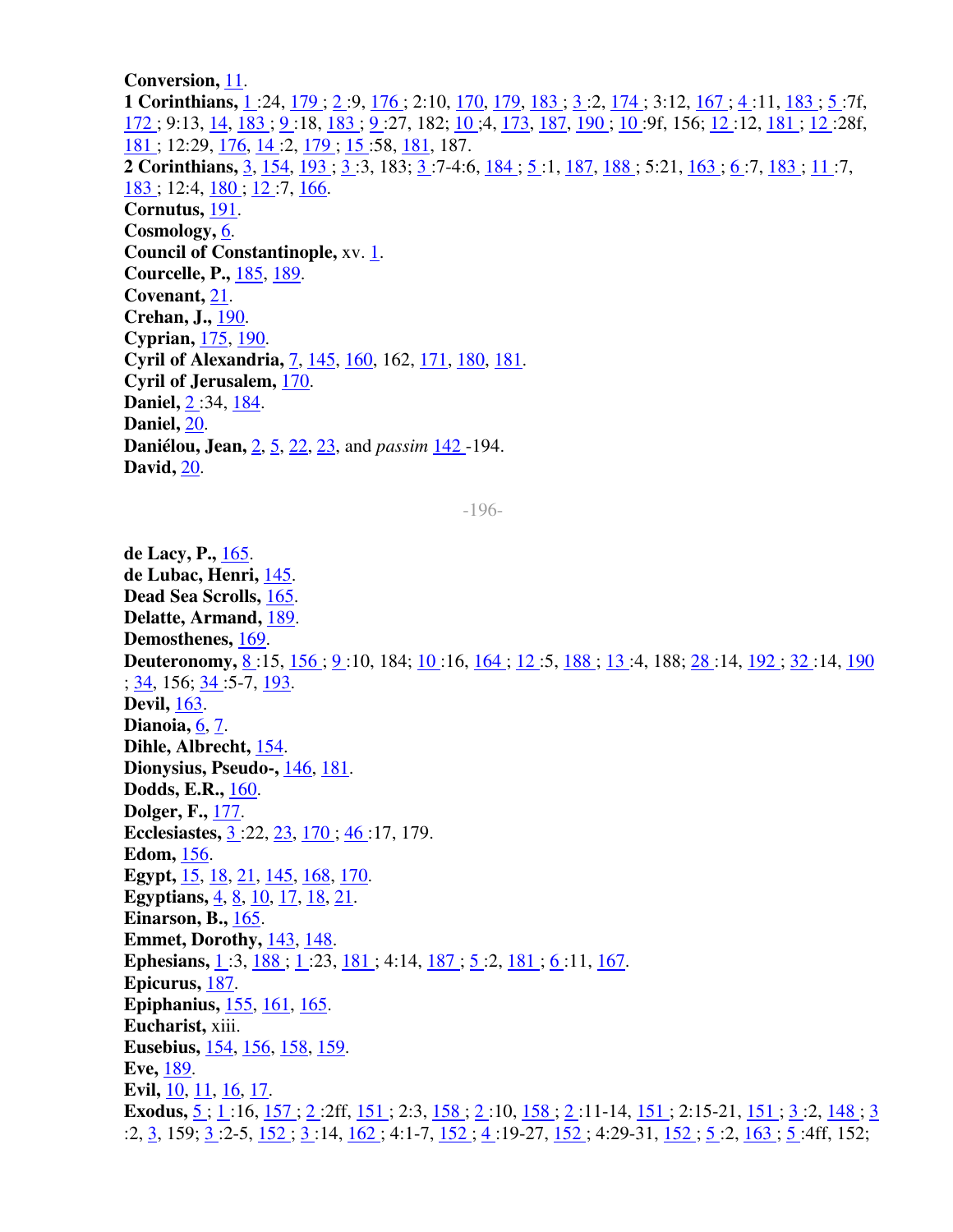5 :4, 16 -18, 167 ; 5 :6ff, 166 ; 5:21, 166 ; 7 :1, 163 ; 7 :10-12, 152 ; 7:15ff, 152 ; 7 :18, 168 ; 7 :20- 22, 152; <u>8</u> -10, <u>152; 8</u> :1-15, <u>152; 8</u> :5, 168; <u>8</u> :12f, <u>168; 8</u> :19, <u>184; 9</u> :8, 168; <u>9</u> :12, <u>167; 10</u> :21, 168 ; 10:21-23, 152 ; 11 :7, 170 ; 11 :46, 152; 12 :23, 169 ; 12 :29-31, 152 ; 12:35ff, 152 ; 13 :17-19, 152 ; 13:21-22, 153 ; 14 :5-15, 152 ; 14:7, 171 ; 14 :15, 152 ; 14 :16-22, 153; 14 :23-31, 153 ; 14 :31, 172 ; 15:22-25, 153 ; 15 :27, 153 ; 16, 153; 16 :2f, 173 ; 17 :1-7, 153 ; 17:8-16, 153 ; 19 :10, 175 ; 19 :10ff, 153; 19 :18, 148 ; 19 :19, 154, 176 : 20:2, 178 ; 20 :3-7, 154 ; 20:12-17, 154 ; 20 :21, 148, 176, 178, 179 ; 24 :15-18, 148, 179 ; 25-27, 154, 179 ; 25 :4, 5, 181 ; 25:9, 155 ; 25 :40, 155, 179 ; 28, 155; 28 :36, 155 ; 28 :39, 183 ; 29:18, 181 ; 31 :1ff, 155 ; 32, 15 f, 155; 32 :18f, 184 ; 32 :26, 183 ; 32:26-29, 155 ; 32 :29, 183 ; 33 :11, 184; 33 :13, 148 ; 33 :17, 148 ; 33:17, 12, 194 ; 33 :20, 186, 189 ; 33:20-33, 148 ; 33 :21, 186, 187 ; 33:21-23, 184 ; 33 :23, 189 ; 34, 184; 34 :1, 156 ; 34 :29ff, 154, 184;35:30-38:31, 155 ; 36:8-40:31, 156 ; 39 :15-19, 155 ; 39:43, 156 ; 40 :14, 156. **The Exodus,** 9, 145, 154, 175, 184, 187. **Ezekiel,** 5:4, 181; 10:1f, 181; 18:20, 169; 20:41, 181. **Faith,** 10. **Fathers of the Church,** xvi, 3, 9. **Ferguson, Everett,** 172, 176, 191. **Festugière, A.J.,** 157, 165, 176. **Floëri, F.,** 164, 194. **Freckenhorst,** xvi. **Free Will, doctrine of, 16 -17. Fuchs, H.,** 171. **Gaith, J.,** 147. **Galatians,** 2:9, 181; 4:26, 188; 5:16f, 191; 6:8, 174; 6:14, 191. **Gehenna,** 18, 168.

**Genesis,** 2 :15, 188 ; 2 :23, 161 ; 3 :1, 163; 3 :1ff, 183 ; 3 :4, 183 ; 3 :7, 189 ;

-197-

 3:18, 170 ; 3 :21, 160, 161, 189 ; 3:23f, 289; 4 :24, 189 ; 28 :12, 185 ; 44, 171. **George of Trebizond,** 22. **Geyer, B.,** 143. **Gillet, R.,** 161. **Gilson, Etienne,** 162. **Glory to Glory,** 22, 142, 143, 146, 160, 167, 176, 178. God, and allegory,  $8$ ; and the Church,  $19 - 20$ ; doctrine of,  $14 - 15$ ; image of,  $11$ ,  $12$ ; infinity of, xiii,  $12, 14$ ; journey to, xiii, 5,  $11, 12, 16, 20$ ; and Moses,  $21, 22$ ; and pagan learning,  $4, 5$ ; participation in, 12, 13, 14 ; people of, 9, 16, 21 ; providence of, 17 ; and virtue, xvi, 10, 11. **Godet, P.,** 145. **Goggin, T.A.,** 147, 151, 169. **The Good,** 12, 13, 14. **Goodenough, E.R.,** 153. **Gospel,** xi, 19. **Grace,** xiii, 16, 18. **Graef, Hilda,** 142. **Grant, R.M.,** 144, 145, 158. Greeks, xiii; exegesis of, 7, 13, 14; and Philo, 6; philosophy of, xii, 3. **Gregorii Nysseni Opera,** 142. **Gregory,** works of, cf. also *The Life of Moses; Adv. Apoll*., 164, 169 ; *Adv*. *eos qui diff. bapt*. , 147, 194 ; *Adv. Maced*., 180 ; *De an. et res*., 149, 150, 154, 160, 162, 164, 168, 169, 182, 185, 189, 190 ;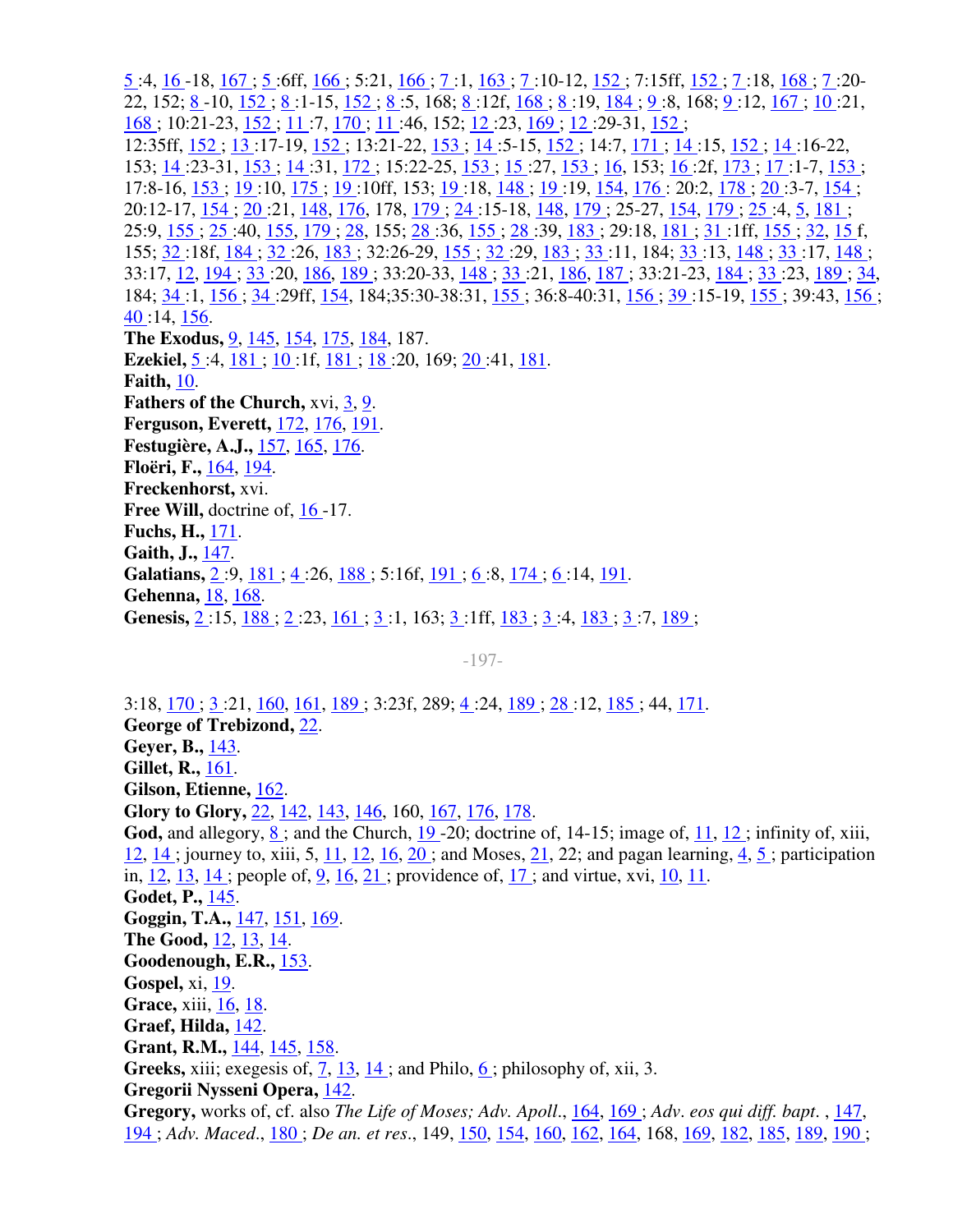*In bapt. Christi*, 147, 158, 162, 170, 171, 184, 189, 192 ; *De beat*., 2, 155, 160, 164, 166, 169, 170, 176, 177, 178, 179, 180, 181, 182, 187, 188, 189, 192, 194 ; *In Cant*., 2, *passim*, 148 -194; *De Castig*., 148, 189, 190 ; *In Christi* res, 153, 175, 188 ; *Contra Eunomium*, 30, *passim*, 146 -190; *De deitate filii et sp. sanc*., 150 ; *In diem nat. Christi*, 159, 160 ; *In Eccl*., 2, 149, 157, 163, 166, 167, 169, 170, 174, 177, 180, 186, 187, 191, 192 ; *Ep. can*., 149, 169, 190; *Ep.* 1, 191 ; *Ep*. 3, 176, 180, 182; *Ep*. 13, 143 ; *In Hexaemeron*, 149, 153, 166 ; *De hom. op*., 150, 157, 164, 168, 169 ; *De inf. qui praem. abr*., 149, 167, 178 ; *In inscrip. Ps*., 2, 148, 149, 151, 154, 157, 158, 159, 160, 164, 166, 168, 169, 170, 174, 191, 193 ; *De inst. Christiano*, 2, 149, 152, 153, 161, 165, 171 ; *In laud. frat. Bas.,* 148, 149, 151, 156, 158, 159, 171, 193 ; *De Mel epis*., 20, 160, 182; *De mort*., 154, 160, 168, 187 ; *In Nativitatem*, 180 ; *Or*. *cat*., 147, 149, 150, 157, 160, 164, 168, 172, 176, 183, 184, 189 ; *De or. Dom*., 2, 154, 160, 169, 178, 182, 185, 189, 191 ; *De paup. amand*., 168; *De perfectione*, 2, 149, 150, 157, 158, 159, 167, 170, 178, 187, 188 ; *De prof. Chris*., 2, 157, 176, 180, 191 ; *Ref. conf*. *Eun*., 149, 154, 162, 180 ; *In sex. Ps*., 174; *De S. Theo. Mart*., 187 ; *De virg*., 2, 157, 160, 166, 167, 168, 169, 170, 177, 182, 185, 189 ; *Vita S. Macr*., 2, 177, 188, 193.

**Gregory,** and Alexandrian tradition,  $\frac{9}{2}$ ,  $\frac{13}{2}$ ; and allegory,  $\frac{9}{2}$ ; and asceticism,  $\frac{10}{2}$ ; doctrines in, 14-20; and Latin fathers,  $9$ ; life of, xv, 1; and pagan learning,  $3, 4, 5$ ; and Philo,  $5, 6$ ; and philosophy, 3; spirituality of, xii, 2, 3, 9, 10, 11, 12, 13 ; and *thuria*, 7, 8, 11. **Gregory of Nyssa Colloquia,** xvi.

**Gregory of Nazianzus,** xii, 12, 149, 161, 170, 176, 179, 180, 184, 186, 191, 192.

-198-

**Gribomont, J.,** 147. **Gronau, K.,** 143, 164. **Gross, Jules,** 151, 161. **Hadas, Moses,** 144. **Hanson, R.P.C.,** 144, 167. **Harl, M.,** 147, 190. **Haulotte, Edgar,** 155. **Hausherr, I.,** 147, 149. **Heaven,** 18. **Hebrews,** 1:14, 181; 3:15, 193; 5:12f, 174; 9:2ff, 155; 9:5, 179; 9:11, 179; 10:20, 180; 11:1, 163 ; 11:25, 148 ; 11 :28, 152 ; 12 :11, 183; 12 :18-21, 154 ; 13 :15, 181 ; 13:17, 172. **Hellenism**, xi, xii, <u>3, 5, 6</u>. **Hesiod,** 193. **Hilary,** 146, 159, 162, 181. **Hilt, F.,** 147, 160. **Hippocrates,** 167. **Hippolytus,** 146, 159, 190. **Historia,** 3, 5, 7. **Holy Spirit,** xiii, 2, 171, 185, 193; doctrine of, 15 -16; as guide, 17, 18. **Homer,** 179, 194. **Hope,** 10. **Horace,** 194. **Horn, G.,** 177, 186, 190. **Horn, P.,** 166. **Hur,** 174. **Iamblichus**, 166. **Incarnation, 2, 15, 16. Irenaeus,** 9, 159, 161, 162, 164, 165, 167, 170, 173, 174, 175, 184, 187, 188, 190.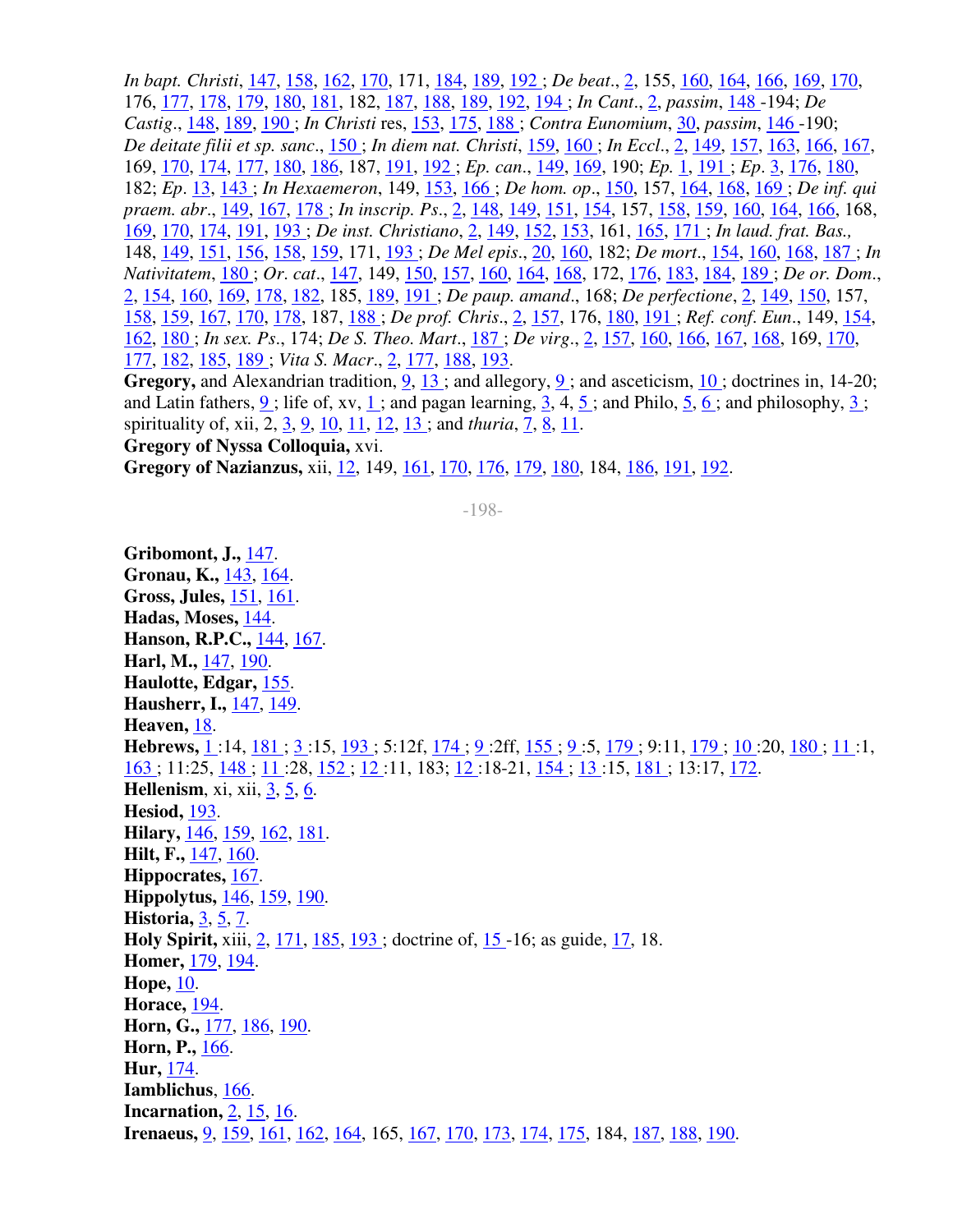**Isaiah,** 6 :2, 181 ; 11 :1f, 181 ; 26 :10, 184; 40 :20, 179 ; 62 :3, 188 ; 64 :4, 176; 65 :11-14, 188 ; 66 :24, 174. **Israel,** xiii, 15, 159, 193. **Israelites,** 10, 16, 21, 170. **Ivanka, Endre von,** 143, 146, 161, 179, 186. **Jackson, B.D.,** 157, 178. **Jaeger, Werner**, 2, 14, 142, 143, 144, 145, 147, 151, 157, 164, 165, 173, 176, 182, 185, 186, 187, 193. **Jeremiah,** 4:4, 164; 9:4, 166; 9:26, 164. **Jerome,** 156, 161, 175. **Jerusalem,** 188. **Jesus,** xi, 174, 181. **Jews,** xii, 5, 6, 163. **Job,** 20. **John,** 1:3, 188; 1:9, 162; 1:14, 180; 1:18, 162, 178, 188; 3:14, 163, 191; 5:35, 181; 6:44, 185; 6 :51, 173; 7 :37ff, 190 ; 8 :12, 159 ; 8 :44, 163; 13 :22, 185 ; 14 :2, 188 ; 14 :2, 23, 188 ; 14 :6, 159, 162, 188 ; 14:23, 173 ; 15 :1, 190 ; 19 :34, 190. **John,** 181. **Joly, R**., 178. **Jonah**, 4 :11, 169. **Joseph,** 20. **Josephus**, 151, 180. **Joshua,** 15, 174. **Julian,** 192. **Justin,** <u>9, 146, 156, 159, 162, 164</u>, 172, <u>173, 174, 175, 180, 182</u>, 185, <u>190, 191, 193</u>. **Justin, Pseudo,** 179. **Karpp, H.,** 151. **Kattenbusch, F.,** 176. **Keenan, Mary Emily**, 142. **Kerrigan, Alexander, 145, 146, 166. Kirk, K.E.,** 186. **Kleinheidt, Ludger**, 147. **Koch, H.,** 177. **Konstantinou, E.G.,** 182, 192. **Ladner, G.,** 160, 184, 185. **Lamb, George,** 151. **Langerbeck, H.,** 178. **The Law,** 8, 14.

-199-

**Lawson, John,** 162. **Leiden,** xii. **Leipoldt, J.** , 143. **Lenz, Johann,** 147. **Leo, Fr.,** 144. **Leonardi, Corrado,** 190. **Leroy, J.,** 156. **Levites,** 8. **Leviticus, 8:8, 182; 19:18, 154.**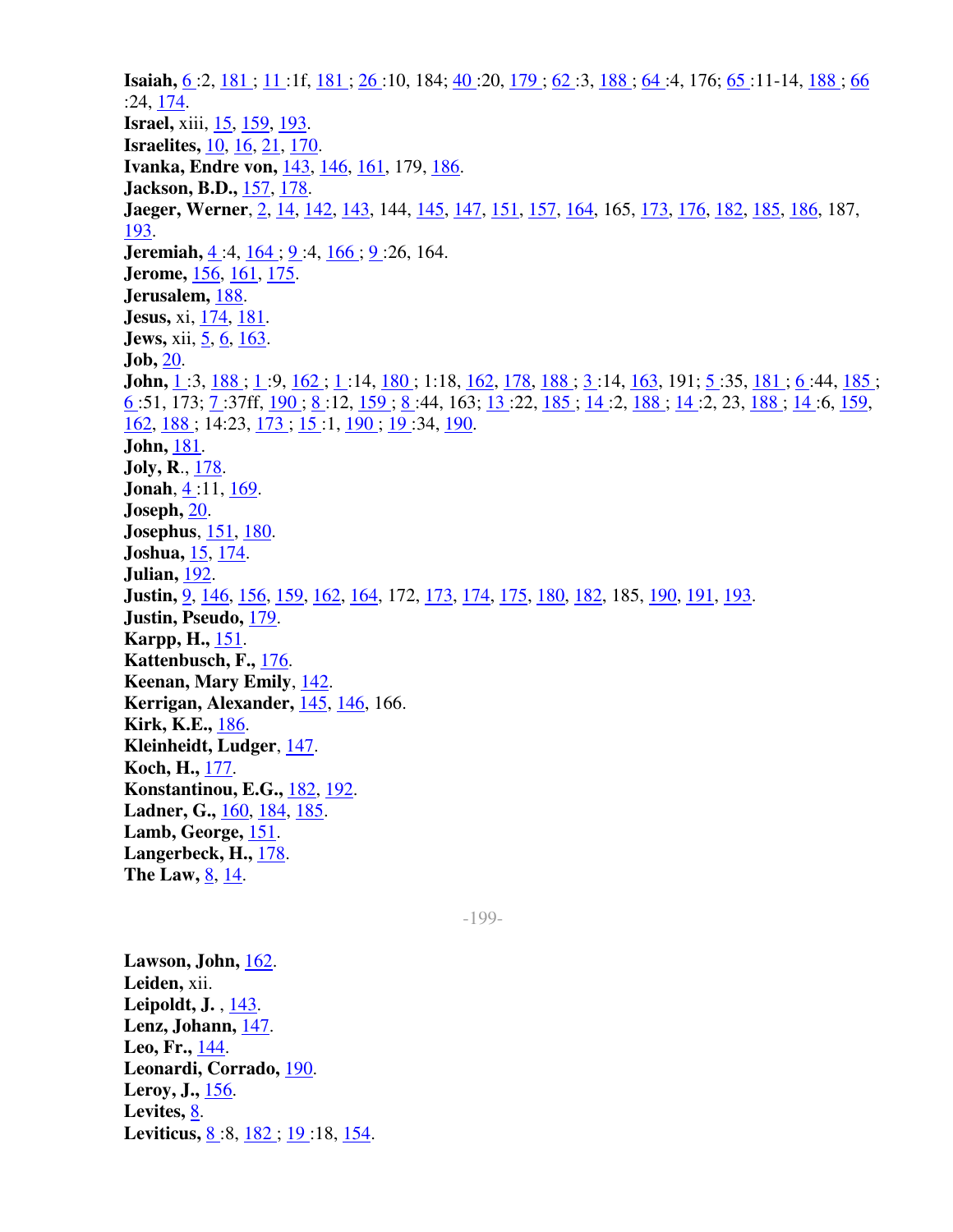**Lewis, Le Moine G.,** 161. **Lewy, Hans,** 177. **Leys, R.,** 142, 146, 160, 164, 165, 166, 186, 188, 194. **Libanius,** 143. Life of Moses, xii; and allegory, 8, 9; dating of, 1, 2; doctrinal concerns in, 14 -20; and mysticism, 2, 11; and Philo, 5, 6; and spiritual life, xv, xiii, 2, 3, 9, 10, 18; structure of,  $3, 5$ ; theme of, xvi, 2, 3, 12 ; translations of, 22-23. **Lucian,** 192. Luke, 1:35, 184; 4:35, 192; 6:43, 192; 8:30, 192; 9:23, 189; 10:1, 173; 11:20, 184; 16:19, 192; 16:22f, <u>188; 18</u>:22, <u>189; 22</u>:30, 188. **Lundberg, P.,** 170, 171. **Luneau, Auguste,** 146, 147. **Macarius,** 14. **Macrina**, *xv*, 1. **Malherbe, Abraham J.,** 176, 192-193. **Malingrey, Anne-Marie**, 143. **Man,** doctrine of, 16. **Manna,** 15. **Marah,** 15, 21, 173. **Marcus Aurelius**, 158. **Marcus, Ralph,** 155. **Marechal, Joseph,** 176, 187. **Marechal, P., 148. Mark,** 1:4, 5, 181; 1:24, 192; 5:9, 192; 9:4, 174. **Marrou, H.I.** , 151. **Mary,** 15. **Matthew, 3**:12, 167; 5:14, 181; 5:18, 175; 5:22, 28, 169; 5:28f, 193; 5:48, 150; 7:14, 192; 8 :12, 168; 8 :29, 192 ; 10 :16, 192 ; 12 :28, 184; 13 :42, 168 ; 13 :44, 188 ; 25:31, 184 ; 19 :28, 188. **Maximus of Tyre,** 158, 167. **Mekilta de Rabbi Ishmael,** 144 ; *Tr. Amalek*, 3, 174 ; *Tr. Bahodesh,* 9, 168 ; *Tr. Beshallah*, 2, 171 ; Tr. *Pisha*, 7, 170 ; *Tr. Vayassa',* 2, 172 ; *Tr. Vayassa*', 5, 174. **Melito**, 180. **Merki, H.,** 143, 167, 171, 194. **Messiah,** xi. **Methodius,** 158, 161, 163, 180. **Metzger, Bruce**, 173. **Midian,** 10, 19, 151, 156, 158. **Midrash Rabbah, Exodus,** 144 ; 1:25, 151 ; 2 :5, 159 ; 3 :13, 190 ; 5:9, 174 ; 8 :2, 163 ; 14 :2, 168 ; 15:27, 152 ; 23 :10, 191 ; 25 :3, 174 ; 50:5, 179. **Mohrmann, Christine,** 153. **Moore, F.,** 165. **Moore, William**, 144. **Moses,** xiii, 2, 4, 145, 151, 152, 187, 189; and Joshua, 174; as mediator, 10, 154, 194; as model, 6, 10, 12, 13, 19, 20, 21, 144, 149, 151, 154, 190 ; and Sinai, 10, 11, 154 ; as symbol, 5, 9, 15, 18, 21, 164, 172, 177, 184. **Mühlenberg, Ekkehard**, 146, 147, 150, 186, 188. **Muckle, J.T.,** 146, 157, 160, 166, 169, 192, 194. **Musurillo, Herbert**, 22, 143, 148, 168, 181. **Mysticism,** xii, xiii, 2, 11. **Natorp, P.,** 176.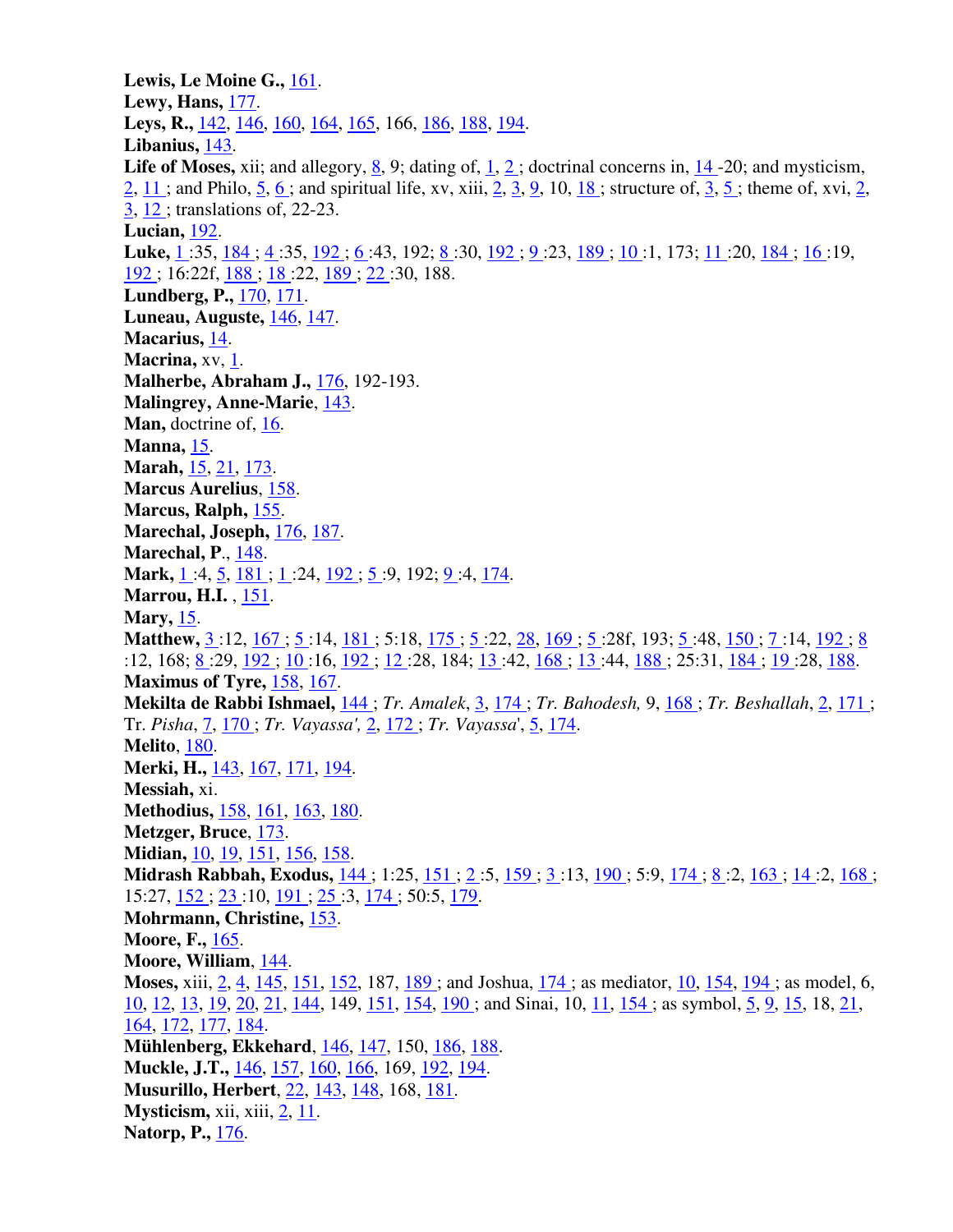-200-

divine,  $14$ ; human,  $11$ ,  $16$ ,  $17$ . **Nautin, P.,** 169, 170, 194. **Nemesius,** 165. **Neo-Platonism**, xii, 3, 150, 160, 161. **Neo-Pythagoreans**, 188. **New Testament,** 8, 9. **Noah,** 20. **Nock, A.D.,** 153, 167, 179. **Norris, R.A.,** 164. **North, H.,** 170. **Numbers,** 9 :15-23, 153 ; 11 :4-34, 156; 11 :16, 173 ; 12 :1-5, 156 ; 12:7; 13 -14, 156 ; 16, 156 ; 16:31-35, 191 ; 17 :156; 20 :2-3, 156; 20 :7, 192 ; 20 :14-22, 156 ; 21:6-9, 156 ; 21 :8, 191 ; 21:21- 25, 156 ; 22 :2ff, 156 ; 22:22ff, 192 ; 23 :8, 192 ; 24 :2ff, 156; 25, 156 ; 31, 156. **Nyssa,** xv, 1. **Old Testament,** xi, <u>7, 9, 20, 23</u>. **Opelt, Ilona**, 151. **Oriental Religion,** xii. **Origen,** xii, 6, 12, 13 ; *passim*, 144-192. **Orphic-Pythagorean**, 160. **Otis, Brooks,** 13, 147, 177, 186. **Pagan learning**, 4, 5. **Palladius,** 150. **Paradise,** 160, 188, 189. **Passions,** 10, 16, 17. **Passover**, <u>8, 15</u>. **Paul,** 149, 154, 177, 193. **Pentateuch,** 6. **Perfection, 2, 3, 12, 13, 14. Peter,** 181. **1 Peter,** 1 :13, 170. **Pfitzner, V.C**., 163. **Pharaoh,** 17, 21, 158, 163, 167. **Philippians, 2**:10, 181; 2:15, 181; 3:13, 13, 20, 149, 185, 186; 3:14, 149, 188; 4:18, 181. **Philo,** xii, 5, 6, 12, *passim*, 144-194; *Leg. alleg.,* 156, 157, 158, 163, 175, 191 ; *Quest. on Ex,* 6, 155, 157, 158, 164, 165, 166, 169, 170, 174, 175, 179, 180, 181, 182, 183, 186, 194 ; *Vita Mos*., 5, 6, 151 -9, 162, 166, 170, 172, 177, 178, 179, 180, 182, 191, 193. **Philosophy, xiii, xv, 3, 4, 10. Phineas,** 192. **Phocylides, Pseudo,** 192. **Plato,** 3, 5, 146, 150, 161 -165, 169, 171, 172, 175, 180, 181, 185, 186, 189, 191, 192. **Pliny,** 189. **Plotinus,** xiii, 150, 160, 161, 167, 176, 178, 185, 193, 194. **Plumpe, Joseph C.,** 158. **Plutarch,** 158, 165, 170, 173, 176, 189. **Posidonius,** 143. **Priests,** 11, 19.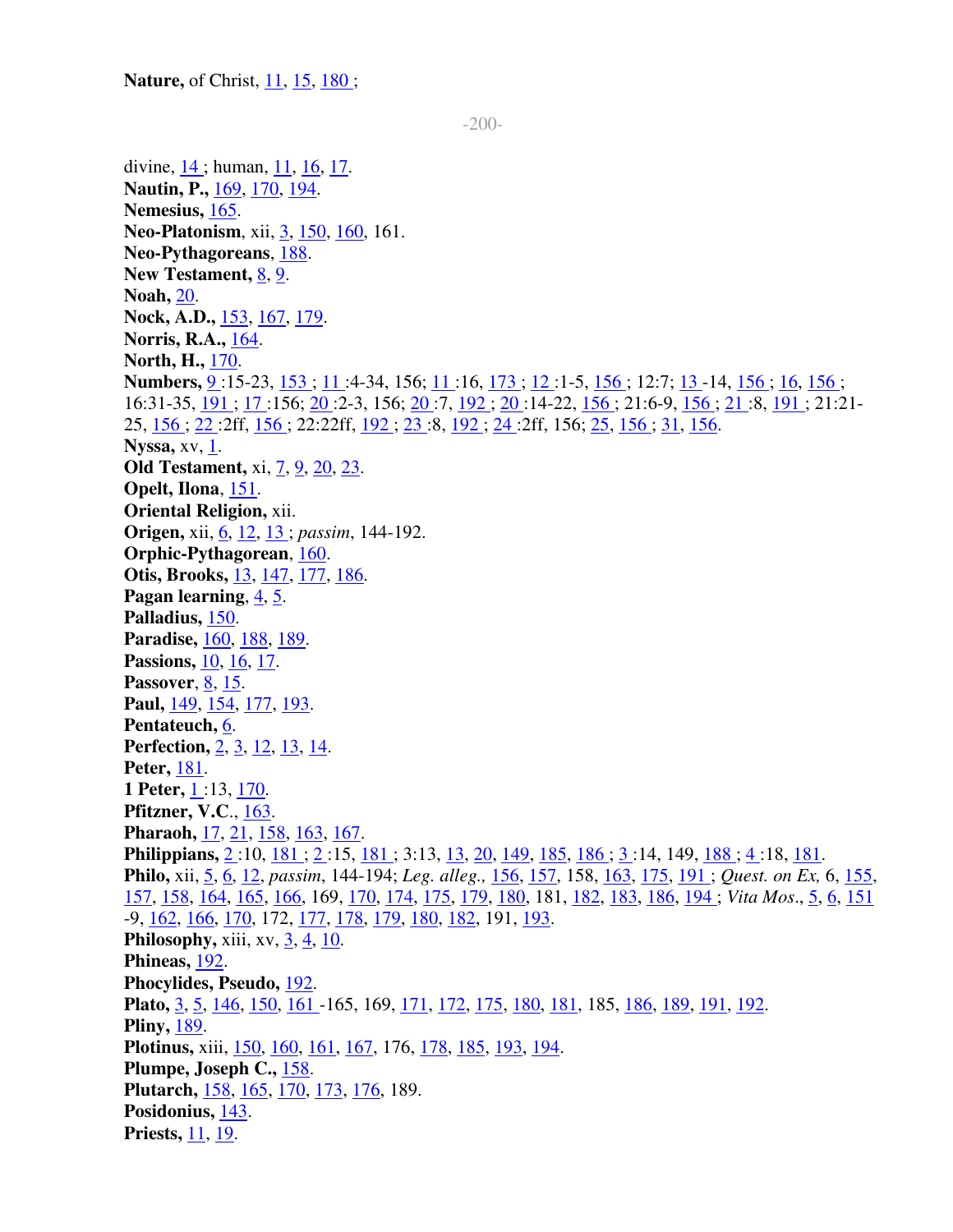**Proclus,** 160. **Prophets,** xi, 7, 18. **Proverbs,** 1 :9, 188 ; 4 :9, 188 ; 6 :27, 28, 193 ; 17 :17, 166 ; 25 :4, 8, 188. **Psalms,** 13:5, 149; 17:12, 178; 18:5, 176; 19:1, 179; 22:2, 188; 26:5, 188; 26:13, 188; 39:3, 187 ; 39 :11, 182; 60 :4, 188 ; 63 :8, 189 ; 68 :26, 258; 75 :2, 3, 150 ; 76 :11, 162 ; 91:1, 4, 189 ; 105 :29-36, 152 ; 113:8, 156 ; 114 :9, 188 ; 118 :120, 191; 141 :2, 181 ; 147 :14, 182. **Puech, A.** , 163. **Pythagorean,** 160. **Quasten, J.,** 142, 143, 160. **Rahner, Hugo,** 150, 175. **Red Sea,** 17. **Redemption,** 17. **Refoulé, F**., 164. **Reumann, J.** , 176.

-201-

**Rogers, C.F.,** 156, 190. **Roman Empire,** xi. **Roman philosophy,** 3. **Romans,** 1:28, 26, 167; 2:5f, 168; 2:28f, 164; 3:25, 181; 6:21, 168; 8:3, 191; 9:17-18, 167; 12 :1, 182 ; 13:10, 154 ; 13 :14, 190 ; 14 :1f, 174; 14 :2, 174. **Resurrection,** xvi. **Sacraments,** 7. **Saints,** xiii. **Sallustius**, 167. **Salvation,** doctrine of, 18. **Samuel,** 20. **Sanhedrin,** 173. **Sarah,** 150. **Scripture,** xi, xii, in Gregory's writings, xiii, 2, 11, 13, 18, 23; interpretation of, 5, 18, 22. **Sehon,** 156. **Sephora,** 163. **Simon, Marcel,** 147, 155. **Simonides,** 157. **Sin,** 11, 13, 14, 16, 18, 21. **Sinai, 8**, 10, 11, 14, 154. **Solomon,** 20. **Sophocles,** 172, 193. **Soul,** doctrine of, xvi, 16; is incorporeal,  $\underline{16}$ ; on journey to God,  $\underline{5}$ ,  $\underline{11}$ ,  $\underline{13}$ ,  $\underline{17}$ ; in pagan philosophy, 4. **Spiritual life,** and Gregory's writings, xiii, 2, 3, 7, 9, 10, 12, 19. **Spirituality,** of Gregory, 11, 12, 13, 18, 22; of Origen, 13. **Stendahl, Krister,** 164. **Stephen,** 20. **Stobaeus,** 189. **Stoicism,** 12, 150, 159, 164, 165, 180, 185, 186. **Srawley, J.H.** , 144. **Sutcliffe, E.F.,** 188. **Synergism,** 14.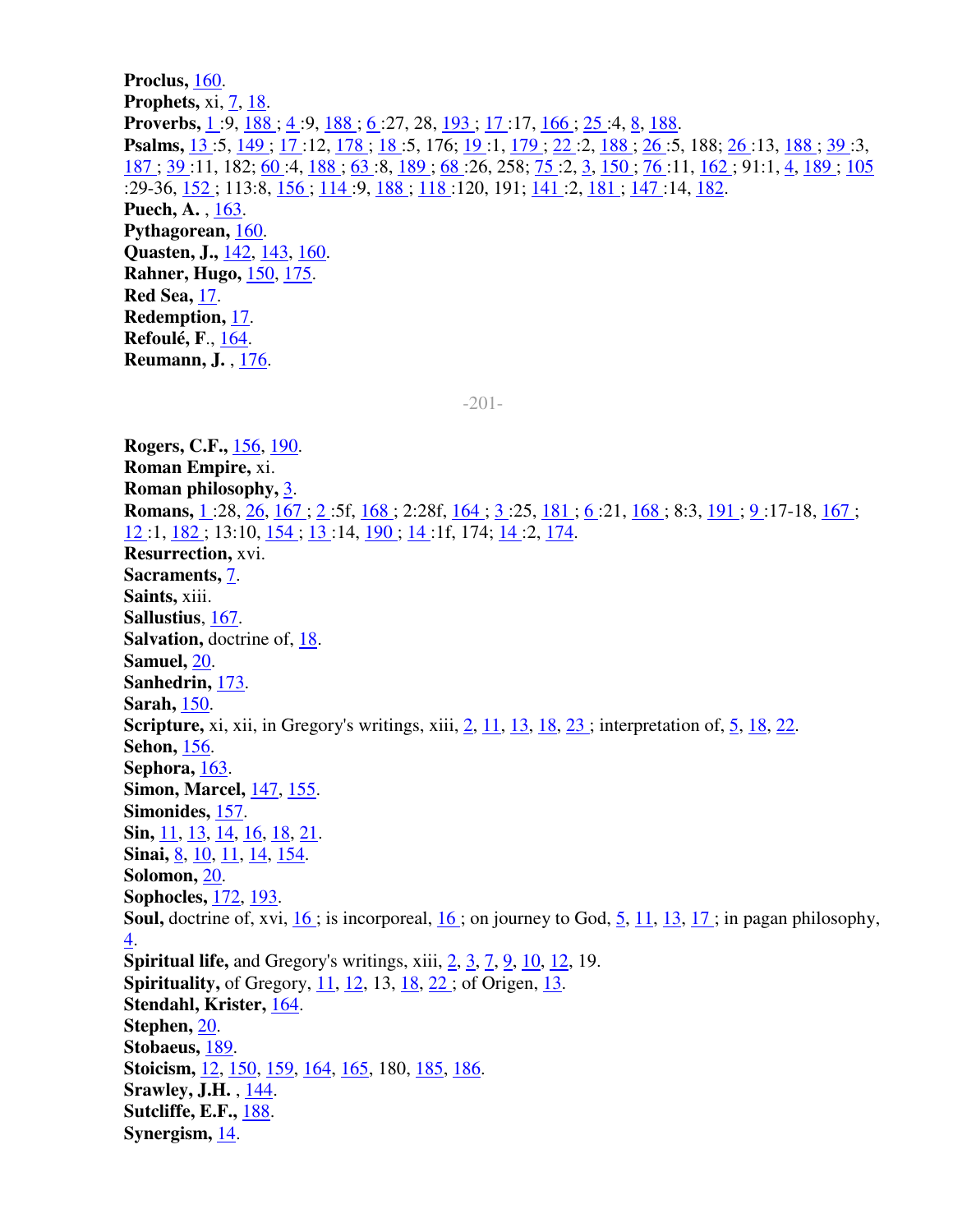**Tabernacle,** 10, 15, 16, 19, 20. **Tablets,** 15. **Tertullian**, 156, 161, 162, 165, 170, 171, 172, 173, 175, 190, 191. **Theodoret,** 234, 251, 254, 256, 294, 161, 169, 171, 172, 190. **Theodosius,** xvi. **Theophany,** 10, 21. **Theoria,** 3, 5, 7, 11, 18. **1 Thessalonians,** 4 :17, 182 ; 5 :22, 172. **1 Timothy, 1**:5, **171**; **1**:19, **182**; 2:8, **181**; **3**:15, **181**; **4**:2, **192**; 6:13, **183**. **2 Timothy,** 4 :7, 187, 188. **Titus,** 2 :8, 192. **Torah,** 173, 174. **Tresmontant, Claude,** 165. **Trinity,** xvi; controversies of, 2. **Überweg, F**., 143. **Unnik, W.C. van,** 151. **Vaccari, A.,** 145. **Valentinian Gnostics,** 160. **The Virgin,** 15, 162, 174. **Virtue,** and Aristotle, 5; and God, 14; life of, 2, 4, 10, 12, 17; and *Life of Moses*, 8, 10, 12, 20; and perfection,  $2$ ,  $3$ ; progress toward, 12, 13, 17. **Völker, Walther,** 145, 146, 147, 154, 155, 160, 175, 177, 186, 188, 193, 194. Weiswurm, A.C., 143, 154, 161, 166, 177, 178, 180, 184, 186. **Wey, H.,** 165. **Williams, George,** 159. **Wisdom,** 2 :23f, 189 ; 11 :4, 156 ; 16:6f, 191 ; 16 :20, 174 ; 16 :21, 174; 18 :24, 182 ; 19 :18, 152. **Wolfson, Harry,** 164, 165. **The Word,** 21, 22. **Zechariah, 4:2, 181.** 

-202-

# **Index to Texts**

**Aaron,** 35 ; against Moses, 47, 66, 121; and divine signs, 36, 109 ; and idolatry, 46, 109 ; rod of, 49, 127. **Abraham,** 31, 32, 43. **Adversary,** 66, 67, 106, 109, 122, 129. **Altar,** 127 ; of incense, 44, 47, 100, 101; of sacrifice, 44, 47, 100, 101, 103. **Amalekites,** war with,  $\frac{40}{11}$ , 131-132, 134, 135. **Angel, and Christ,** 111 ; and death, 63; as help, 35, 64, 65, 66, 82, 109; and Satan, 66. **Apostle,** 30, 68, 71, 72, 74, 80, 85, 87, 88, 98, 99, 100, 101, 104, 113, 117, 118, 128, 130. **Apostles,** 86, 87, 94, 101. Ark, of covenant, <u>97, 100</u>; as protection, 56, 57. **Babylon**, 32, 33. **Balaam,** 50, 129, 130, 135. **Balak,** 49. **Baptism,** 84, 85, 102. **Basil,** 81. **Being, contemplation of, 92; and truth, 60, 62, 115. Burning bush,** 34 -35, 59, 60, 134.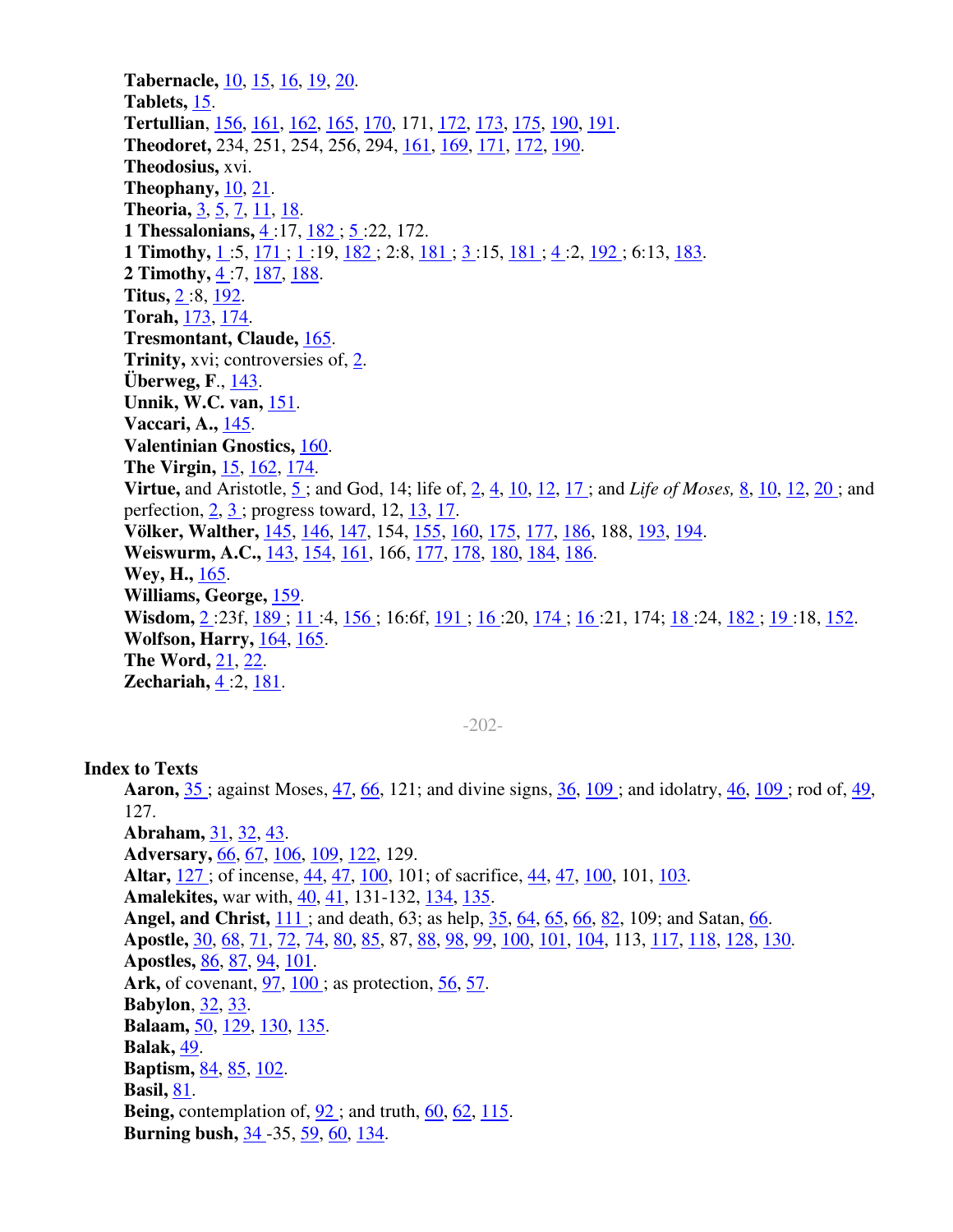**Cain,** 120. **Candace,** 102. **Chaldeans,** 32, 33. **Christ,** 60, 61, 137; Church as, 101; faith in, 77, 118; and God, 98, 99; and the Good, 117, 118; as Lamb, 76 ; as rock, 87. **Church,** 57, 81, 94, 101, 102. **Circe,** 135. **Cloud,** leading exodus, 38, 39, 41, 82, 83, 86, 92, 114, 135 ; on Mt. Sinai, 42, 43, 95. **Commandments,** divine, 35, 42, 43, 79, 92, 125 ; of Law, 84, 105, 109, 110 ; for perfection, 31. **Conscience,** 82, 104, 106, 128. **Contemplation,** 65, 75, 77, 82, 86, 87, 90, 91, 92, 93, 95, 97, 99, 100, 101, 103, 106, 107, 108, 109, 113, 134, 136. **Core,** 136. **Creation,** 63, 66, 80, 96, 99. **Cross,** 72, 86, 91, 92, 124, 125. **Darkness,** and God, 91, 94, 95, 97, 114, 134, 135. **Dathan,** 136. **David,** 95, 101, 102, 119. **Death,** 120, 125; and Baptism, 84; fear of, 63, 81; and life, 108; symbol of, 101. **Demons,** 67, 129, 130. **Desire,** as evil, 48, 68, 88, 89, 122, 124, 125, 132 ; for freedom, 67 ; for God, 116, 117 ; for Good, 113, 117 ; as limitless, 31, 114, 115. **Disciples,** 86, 119. **Divine power,** 42, 47, 49, 97 ; and marvels, 33, 38, 39, 40, 41, 48. **Divinity, 36, 46, 48, 69; beyond understanding, 43, 95; commands of, 35, 42, 43, 79, 92, 109;** essence of, 95, 96 ; as the Good, 30, 116 ; as help, 82, 129 ; and

-203-

 mystical doctrines, 43, 94. **Doctrine,** 69, 79, 94, 95, 103. **Education,** profane, 57, 62, 63, 76, 81; saving, 56. **Egypt, 32, 35, 65;** exodus from, 37, 40, 80, 81, 82, 87; plagues of, 36-37, 68 -78; plenty of, 47, 48, 80, 81, 122, 123, 124. **Egyptians,** 32, 34, 57, 58, 64, 114, 131; and bondage, 35, 37, 64, 80, 133; and evil, 69, 72, 75, 76, 77, 78, 83, 84, 85, 86, 87 ; and free will, 74 ; and plagues, 36 -37, 68-78; and Red Sea, 38 -39, 134, 135; and sorcery, 36, 62, 68. **Enlightenment,** 69, 73. **Envy,** 120 -122. **Eve,** 120. **Evil,** destruction of, <u>75, 76, 77, 84</u>, 85, <u>110, 120, 122, 124, 136</u>; on Egyptians, 68, 69, 72, 76, 77, 84, 87; and envy, 120 ; and free choice, 32, 72, 73, 74 ; and injustice, 44, 59 ; opposite of good, 30, 116,  $120, 128$ ; and providence,  $64, 65$ ; punishment of,  $108$ ; and slavery,  $61$ . **The Exodus,** 37 -50, 114. **Ezekiel**, 75, 100. **Faith, 69, 77, 79, 81, 118;** and conscience, 104, 106; as guarantee, 62, 122, 134; mystery of, 98, 111, 124, 135 ; and nourishment, 87 ; rod of, 62, 83, 87; and temptations, 67, 82. **Fall**, 55, 64, 126. **Fate,** 63. **Father,** 61, 87, 118.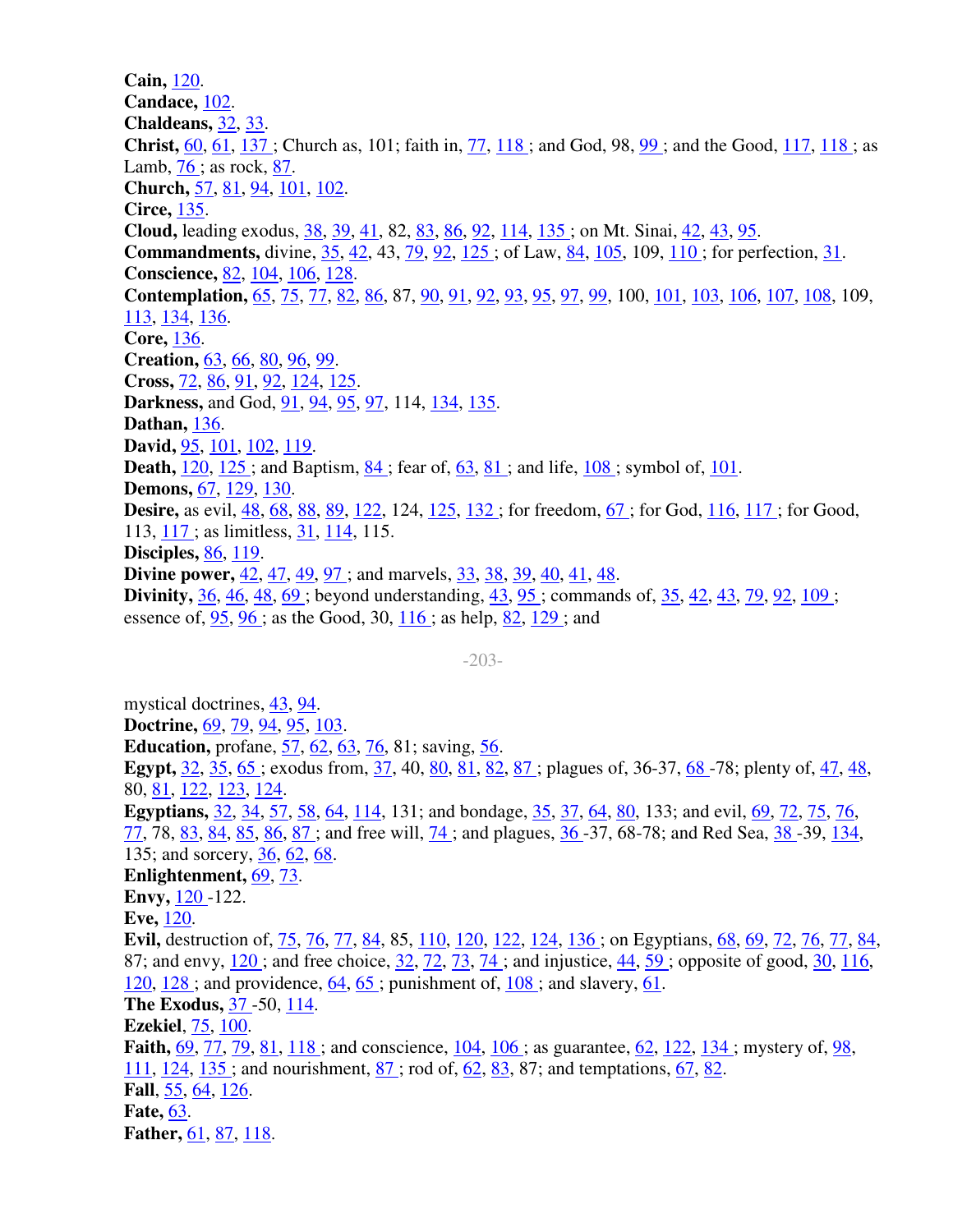**Fathers,** 64. **Fire, on Mt. Sinai,**  $\frac{42}{134}$ **; and Spirit, 80. Free choice,** 32, 56, 71, 72, 74. **Free will, 72, 73, 74; cf. Free**  Choice; and virtue, 56. **Freedom,** life of, 68, 75, 83 ; and Moses, 66, 67, 72, 75, 114. **Gehenna,** 73, 74. **God,** 31, 32, 35, 39, 47, 50, 59, 63, 71, 81, 86, 90, 96, 99, 108, 114, 122; belief in, 85, 87 ; and Christ, 98, 99 ; contemplation of, 92, 93 ; counsel of, 39, 47, 118 ; Creator, 63, 119 ; and darkness, 91, 94, 95, 97, 134, 135; depths of, 80, 98, 110; essence of, 80, 112, 114, 115, 116; face of, 111 -120, 121 ; following of, 119, 120, 121 ; friend of, 130, 135, 136, 137 ; and grace, 46, 110 ; and holy tablets, 46, 91, 107, 110 ; as Invisible, 43, 95, 111 ; judgment of, 49, 74 ; knowledge of, 57, 71, 91, 93, 95, 96, 112, 115 ; and Law, 108, 110 ; and mercy, 63, 100, 121 ; and Moses, 35, 97, 112, 113, 114, 115, 116 ; as Most High, 61, 111, 119; participation in, 31, 114 ; providence of, 64, 65, 71 ; and sacrifice, 101, 102, 103; supplication to, 37, 49, 82; teaching of, 46, 48; wrath of, 74, 108, 131, 137. **Golden calf,** 46, 107, 135. **The Good,** 63, 67, 82, 106, 120, 131; desire for, 113, 117, 118 ; has no limit, 30, 31, 116, 117 ; man led to, 32, 77 ; nature of, 31. **Gospel,** 59, 60, 61, 67, 68, 76, 86, 91, 92, 94, 105, 111, 127, 130, 132. Grace, <u>30, 46, 82, 86, 102, 110</u>, 112. **Guilt**, 46. **Heaven,** 67, 73, 88, 96, 100, 101, 112, 113, 118, 131. **Hebrews, 34, 64, 114, 133, 134;** 

# -204-

saved from plagues,  $36 - 37$ ,  $69$ ,  $72$ ,  $73$ ,  $74$ ; and true religion,  $58$ ,  $69$ . **Heresy,** 58, 94, 111. **Holiness,** 75. **Holy of holies,** 44, 47, 98, 102. **Holy place,** 98. **Holy Spirit,** 80, 82, 94, 98, 99, 100, 102, 110, 111. **Hope,** 79, 82, 86, 114, 122, 123, 137. **Idolatry,** 46, 58, 107. **Idols,** 46, 66, 96, 107, 109, 114, 135. **Idumaean**, 135. **Illumination,** 59, 64, 75. **Imitation,** of Egyptians,  $\overline{73}$ ; of Moses,  $\overline{55}$ ,  $\overline{57}$ ,  $\overline{65}$ ,  $\overline{136}$ ; of right action,  $\overline{32}$ ,  $\overline{105}$ . **Incarnation**, 61, 93. **Intellect,** 64, 66. **Israelites,** 42 ; cf. Exodus; and idolatry, 66, 108, 109 ; and Midianites, 50, 131 ; and Red Sea, 82, 83 ; rising against Moses,  $37, 67$ ; slavery of,  $36, 80$ ; and true religion,  $58, 63, 73$ ; and virtue,  $77, 78$ ; war with Amalekites, 40, 41. **Israel,** 37, 50, 86. **Isaiah,** 31, 100, 111. **Jacob,** 113. **James,** 101. **Jerusalem,** 118. **Jews,** 91, 94, 114.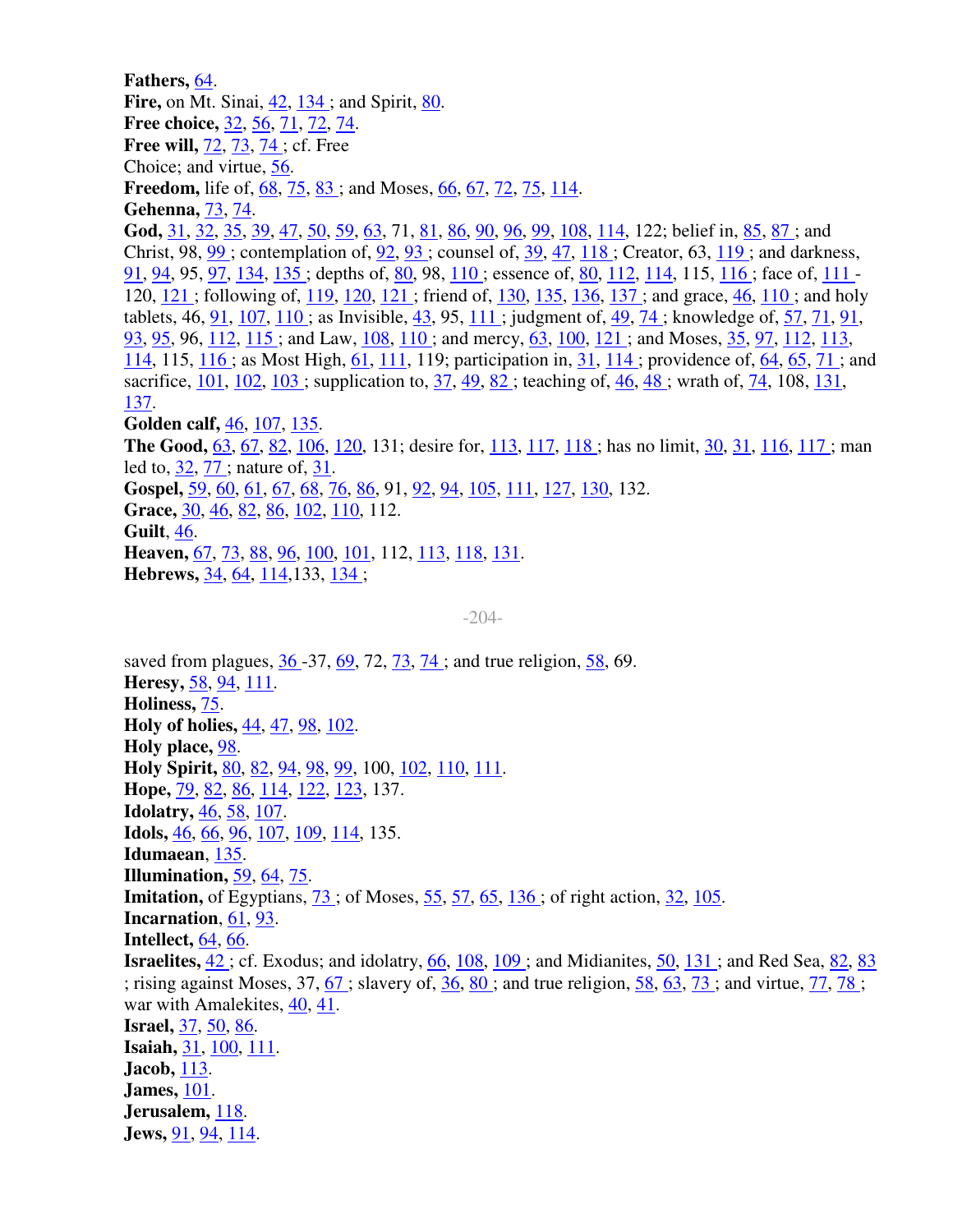**John,** 101. **John the Baptist,** 101, 102. **Joseph,** 120. **Joshua,** 41, 90, 123. **Jordan,** 102. **Judaea,** 33. **Justice,** 74, 75, 131. **Justification,** 80. **Law,** 44, 45, 89, 104, 126 ; commandments of, 84, 105, 106, 119; contemplation of, 90, 91 ; fulfillment of, 90, 93; given, 46, 47, 90, 110; mediated through Moses, 43, 46, 92, 110, 114, 134; observance of, 91, 110, 128 ; as protection, 76, 124 ; specific, 44, 78, 80, 109. **Legion,** 130. **Levites,** 46, 107. **Light,** 95 ; and Moses, 66, 114 ; and truth, 59, 83, 95, 101 ; and virtue, 73, 95, 136. **Lord,** 61, 62 ; and apostles, 86, 101 ; commandments of, 31, 76, 119, 128; glory of, 111, 120 ; teaching of, 125, 132 ; union with, 104, 108. **Love, for neighbor,** 44. **Manna,** 40, 87, 88, 89, 90, 92, 114, 122, 134, 135. **Marvels,** cf. also Miracles; 65, 68, 69. **Meditation,** cf. Contemplation. **Mercy, 63, 121; throne of, 100. Midianites,** 49, 129, 132, 135. **Miracles,** 41, 69, 127 ; and divine power, 41, 48 ; of manna, 40, 88 ; and rod of Moses, 36, 61, 87. **Miriam,** 47, 121. **Moses,** 32, 35, 46, 47, 50, 109 ; and Christ, 61, 110, 123, 125 ; compassion of, 49, 121, 122 ; early life of, 33, 34, 82 ; as example, 33, 55, 57, 58, 75, 80, 85, 133, 136 ; and freedom, 66, 67; glory of, 111, 112, 114, 116, 117, 118, 119, 134, 135 ; leading the exodus, 37, 38, 39, 40, 41, 80, 82, 94, 114,

123 ; people against, 37, 48, 49, 87, 109, 110, 121; and plagues, 36, 37, 72, 73 ; as lawgiver, 46, 48, 50, 61, 72,

-205-

 76, 80, 81, 92, 109, 110, 124, 125; rod of, 35, 36, 38, 39, 61, 62, 68, 72 ; and Sinai, 42, 43, 45, 46, 81, 93 -98, 110, 114 ; teaching of, 46, 80, 126 ; theophany of, 34, 35, 59, 60, 114 ; virtue of, 34, 64, 112, 113, 115, 121, 122, 123, 124, 133, 135, 136, 137 ; and war with Amalekites, 41, 90, 91. **Mt. Sinai**, 42, 44, 91 -120, 134, 135. **Mysteries,** 81, 84, 86, 90, 93, 99, 100, 107, 123 ; of cross, 86, 91, 92, 125 ; divine, 94, 101, 111, 135; and faith, 98, 124 ; as protection, 58, 83 ; and tabernacle, 98, 102, 103, 135 ; understanding of, 94, 95 ; and Virgin, 59, 88. **Nature,** 78, 98 ; of Being, 60, 115 ; divine, 30, 43, 61, 71, 82, 93, 93, 96, 99, 100, 112, 115, 116, 130 ; and the good, 30, 31; human, 31, 32, 47, 55, 59, 61, 64, 70, 84, 93, 104, 109, 110, 111, 124, 132; as mutable, 55, 61 ; sinful, 62, 70 ; state beyond, 46, 47. **Nile,** 33. **Obedience,** 29. **Paradise,** 99, 118, 120. **Pasch,** 84. **The Passion,** 101, 123, 124. **Passions,** 61, 75; and evil, 32, 56, 84, 85, 121, 131, 132; and fall, 55, 126; freeing from, 72, 83, 102, 125, 128 ; of Israelites, 47, 50, 131, 132, 134 ; and sin, 70, 71, 124, 125.

**Patriarchs,** 45, 105, 106, 118.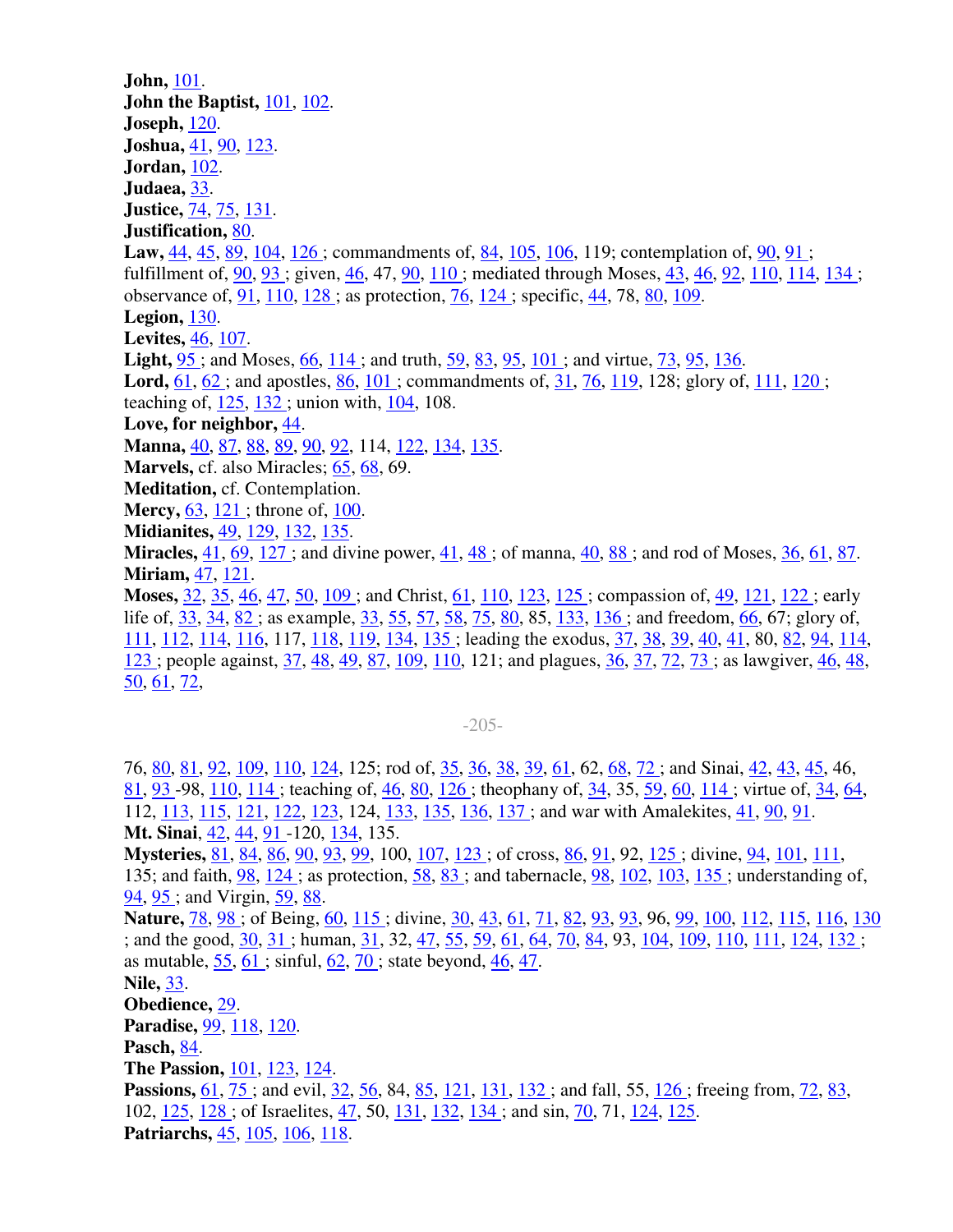**Paul,** cf. Apostle; 88, 98, 101, 104, 105, 118, 124. **Perfection, 31**; counsel on, 29, 30; growth in, 31, 33, 133, 136, 137; limitless, 30, 31, 133; unattainable, 30, 31. **Peter,** 101, 102. **Pharaoh,** and exodus, 37, 38; hardened, 71, 72; and magic, 36, 62, 68, 69; as the tyrant, 33, 35, 36, 55, 56, 61, 65, 68, 71, 80, 109, 133. **Philip,** 102. **Philosophy,** 57, 60, 62, 63, 68, 81, 104, 106. **Phineas,** 50, 131, 134. **Piety,** 75. **Plagues,** 36 -37, 68 -78. **Prayer,** 101, 102. **Preparation,** 89, 90. **Priests, 46, 85, 91, 98, 103, 131; and Aaron, 47, 49, 91; dress of, 45, 46, 47, 103, 134; God-given,** 49, 125, 126, 127, 135 ; institution of, 46, 47, 110, 114, 134. **Promised land,** 48, 50, 122, 123, 134. **Prophets,** 59, 61, 86, 93, 94, 100, 101, 124. **Providence,** 64, 65. **Prudence,** 79. **Psalmist,** 104, 117. **Psalms,** 119. **Psalter,** 94. **Punishment,** 47, 73, 104 ; of transgressions, 46, 108, 130, 131, 137. **Purification,** of guilt, 46, 131, and law, 44, 80, 108 ; rites of, 41, 42, 47, 87, 92, 93, 103, 124. **Reason,** 60, 80, 85, 130; and soul, 65, 103; and virtue, 56, 59, 64, 79, 117. **Red Sea,** 38, 39, 114, 134.

#### -206-

**Religion,** 95, 96 ; true, 58, 107. **Repentance,** 74, 102, 123. **Resurrection,** 86. **Retribution,** 74. **Reverence,** 43. **Right action, 32, 43, 44, 96. Righteousness,** 58, 106, 111, 118. **Rod,** cf. Moses; of Aaron, 49, 127, 135; of faith, 62, 83, 87 ; of virtue, 68, 70, 72. **Sabbath,** 40, 89. **Sacrifices,** 47, 101, 102, 103. **Salvation,** 37, 69 ; help to, 61, 82, 100. **Sanctuary,** 44, 45, 46, 49, 81, 95, 114. **Sarah,** 32. **Satan,** 66. **Scourges,** 48, 108. **Scripture, 32, 35, 90**; teaching of, 56, 76, 82, 91, 95, 102, 104, 106, 108, 109, 126; testimony of, 38, 57, 62, 63, 65, 66, 71, 78, 85, 89, 101, 110, 111, 112, 115, 117, 118, 122, 129, 136 ; use of, 31, 32, 33, 63, 80. **Sin,** 62, 74, 79, 120 ; bondage of, 85; death of, 102, 109 ; and idolatry, 107, 109 ; punishment, 75, 130, 131; and serpent, 62, 124, 125. **Sinners,** 62, 107, 130.